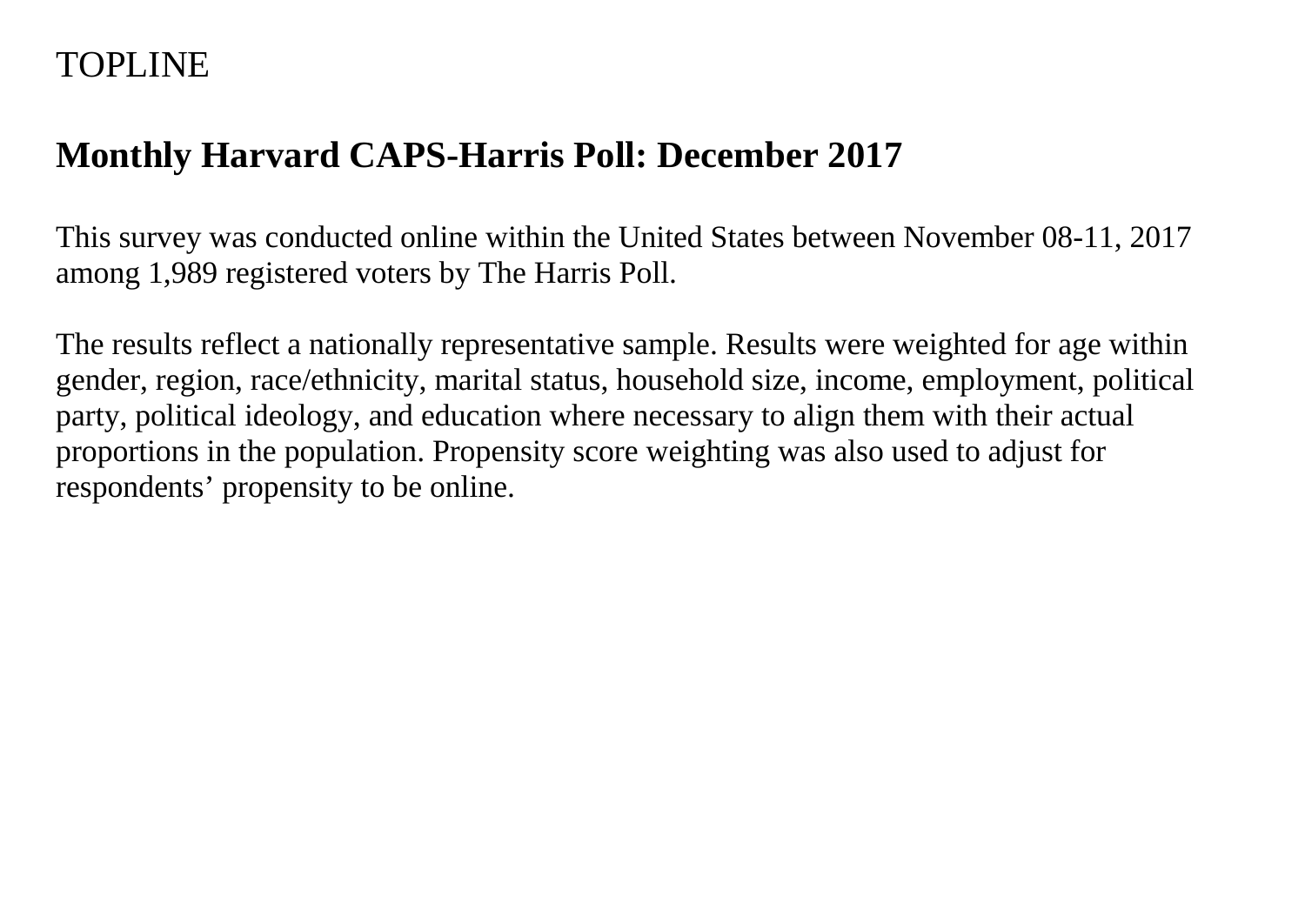Page 1 QuickQuery Fielding Period: December 08-11, 2017 HCAPS (Filtered on Registered Voters) Weighted To The U.S. General Adult Population - Propensity

D1 What is your age?

Base: All Respondents

|                 | Total      |
|-----------------|------------|
| Unweighted Base | 1995       |
| Weighted Base   | 1989       |
| Effective Base  | 1083       |
|                 |            |
| $18 - 34$       | 473<br>24% |
| $35 - 49$       | 463<br>23% |
| $50 - 64$       | 614<br>31% |
| $65+$           | 439<br>22% |
| Mean            | 49.2       |
| Std. Dev.       | 16.54      |
| Std. Err.       | 0.37       |
| Sigma           | 1989       |

 $100\%$ 

 12 Dec 2017 Table 1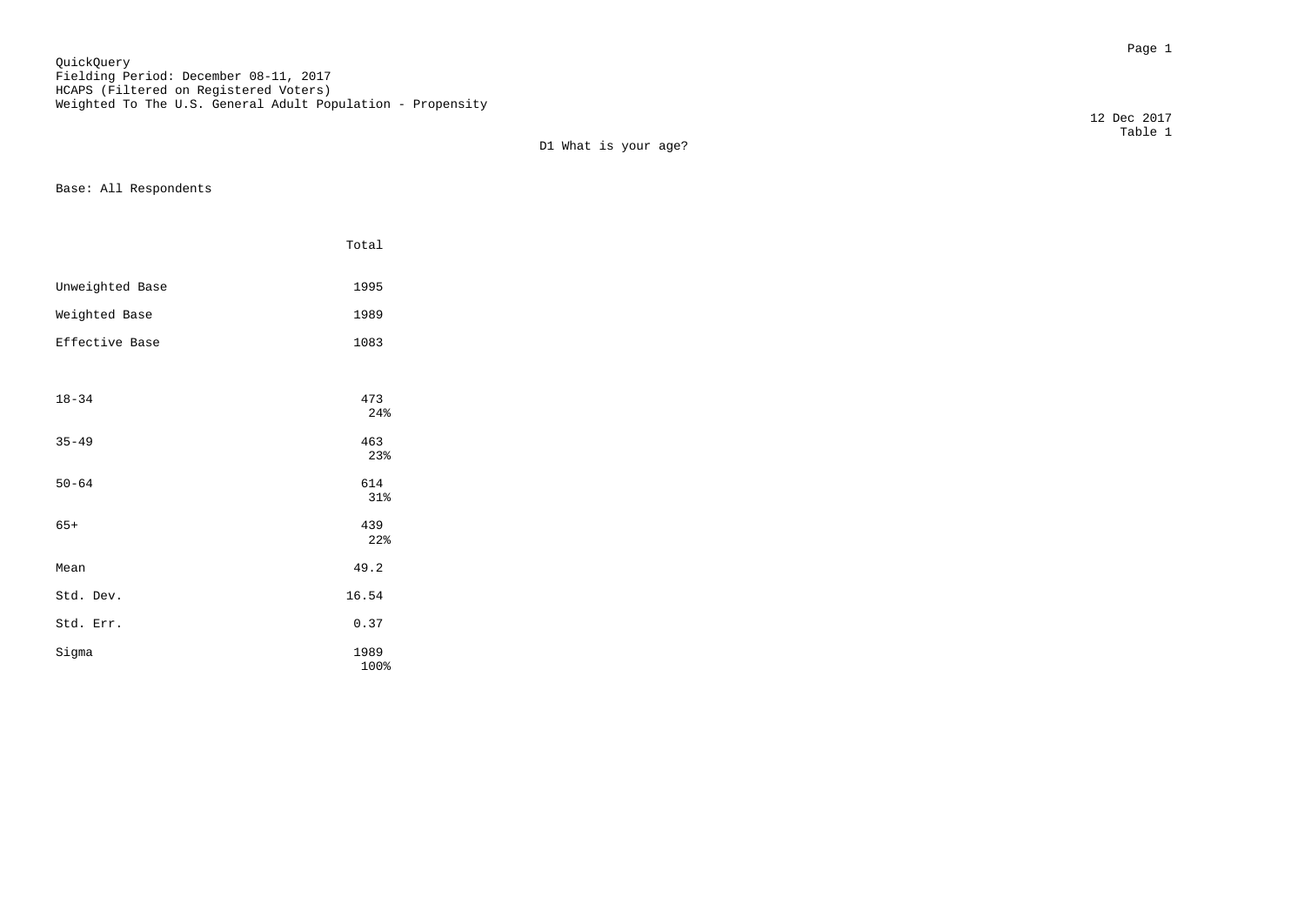en de la provincia de la provincia de la provincia de la provincia de la provincia de la provincia de la provi<br>Page 2 QuickQuery Fielding Period: December 08-11, 2017 HCAPS (Filtered on Registered Voters) Weighted To The U.S. General Adult Population - Propensity

D2 What is your gender?

Base: All Respondents

|                 | Total        |  |
|-----------------|--------------|--|
| Unweighted Base | 1995         |  |
| Weighted Base   | 1989         |  |
| Effective Base  | 1083         |  |
| Male            | 962<br>48%   |  |
| Female          | 1026<br>52%  |  |
| Sigma           | 1989<br>100% |  |

 12 Dec 2017 Table 2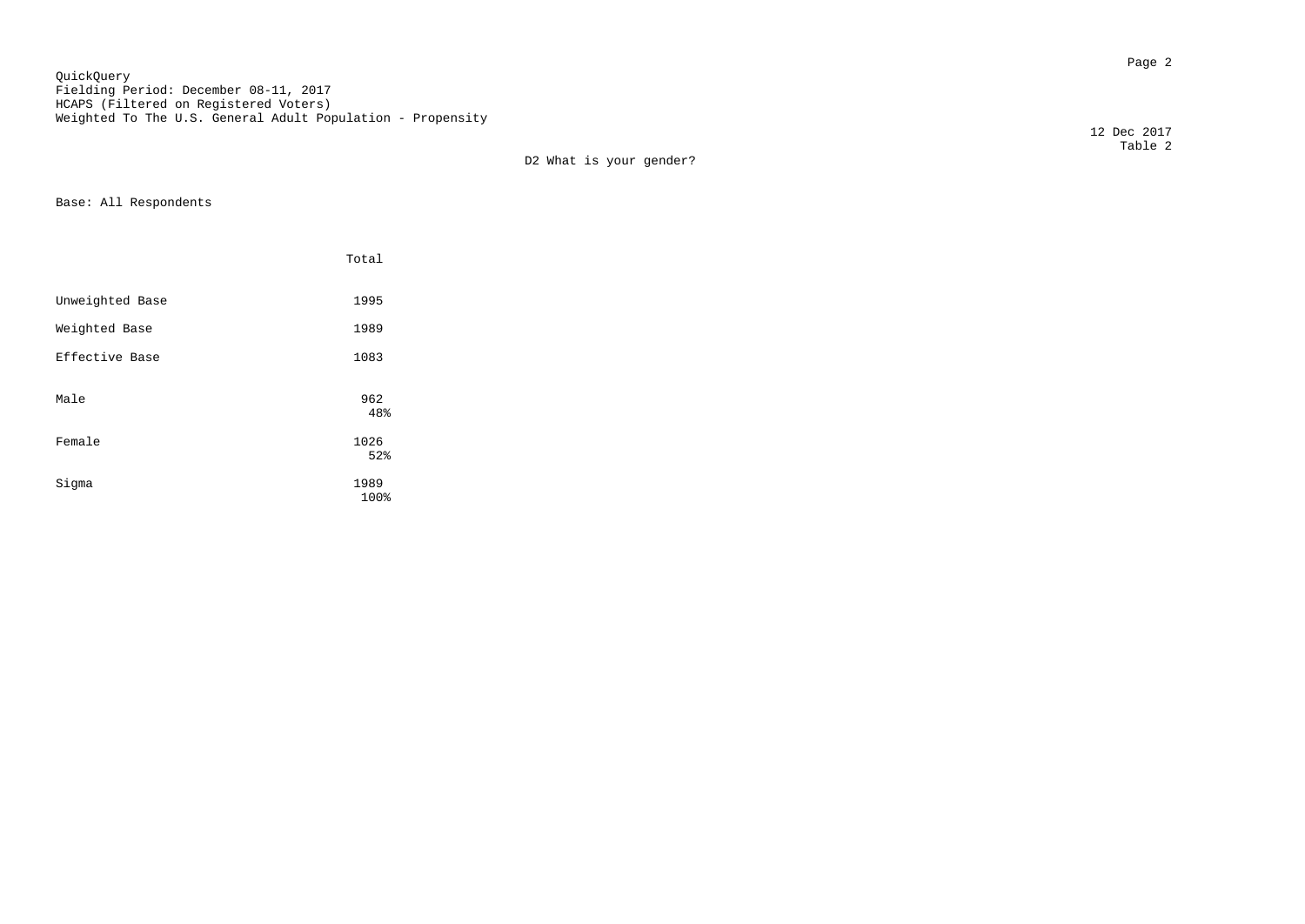en die staatsland van die stad van die stad van die stad van die stad van die stad van die stad van die stad v<br>Die stad van die stad van die stad van die stad van die stad van die stad van die stad van die stad van die st QuickQuery Fielding Period: December 08-11, 2017 HCAPS (Filtered on Registered Voters) Weighted To The U.S. General Adult Population - Propensity

 Table 3 S2 In which state do you reside?

Base: All Respondents

|                      | Total                 |
|----------------------|-----------------------|
| Unweighted Base      | 1995                  |
| Weighted Base        | 1989                  |
| Effective Base       | 1083                  |
| Alabama              | 26<br>1 <sup>°</sup>  |
| Alaska               | 4<br>$\star$          |
| Arizona              | 36<br>2 <sup>°</sup>  |
| Arkansas             | 12<br>$1\%$           |
| California           | 261<br>13%            |
| Colorado             | 24<br>1 <sup>°</sup>  |
| Connecticut          | 21<br>1 <sup>°</sup>  |
| Delaware             | 4<br>$\star$          |
| District of Columbia | 6<br>$\star$          |
| Florida              | 163<br>8 <sup>°</sup> |
| Georgia              | 85<br>4%              |
| Hawaii               | 8                     |

\*

12 Dec 2017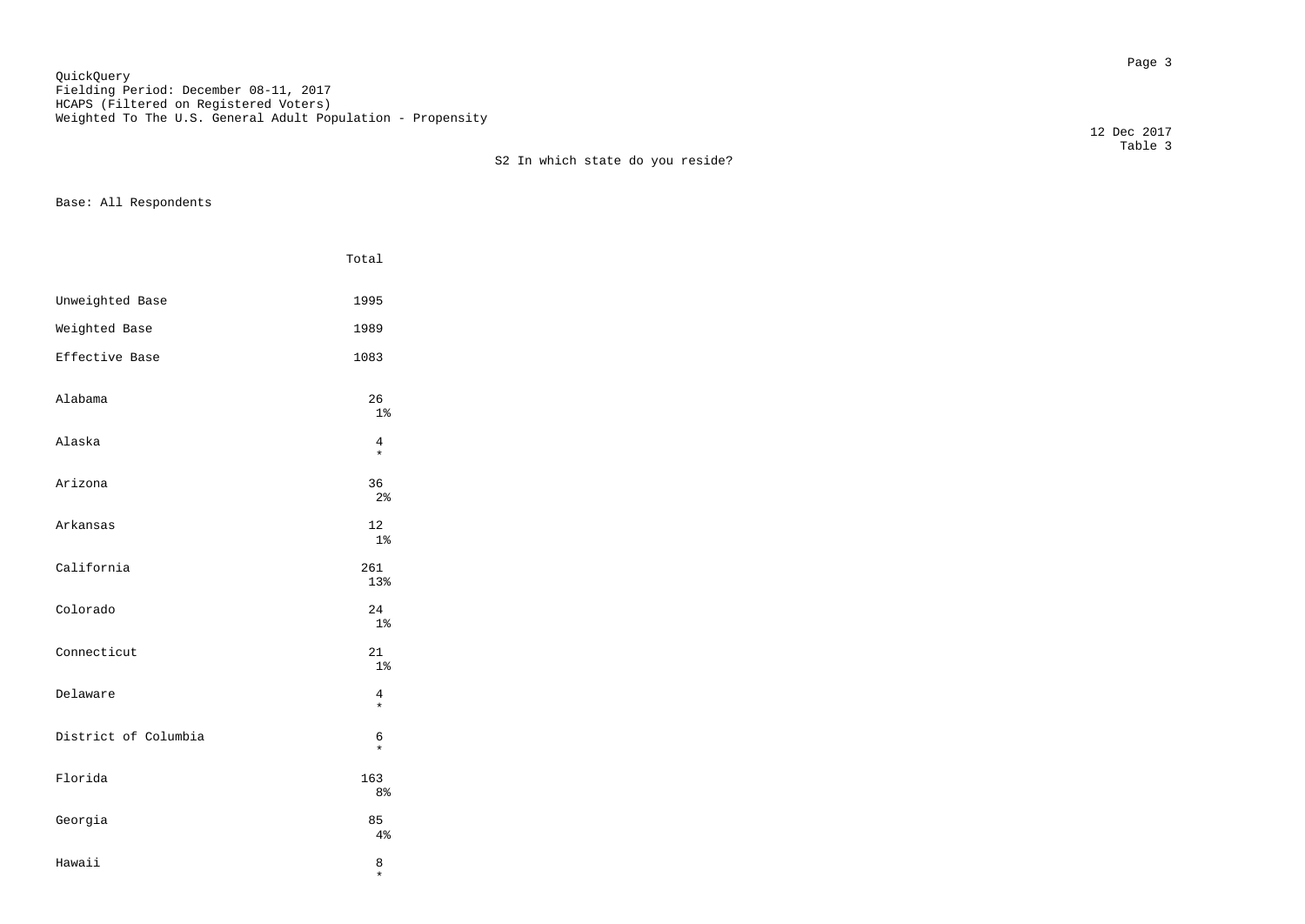| Idaho    | 9<br>$\star$         |
|----------|----------------------|
| Illinois | 71<br>4%             |
| Indiana  | 38<br>2 <sup>°</sup> |
| Iowa     | 12<br>$1\%$          |
| Kansas   | 10<br>$1\%$          |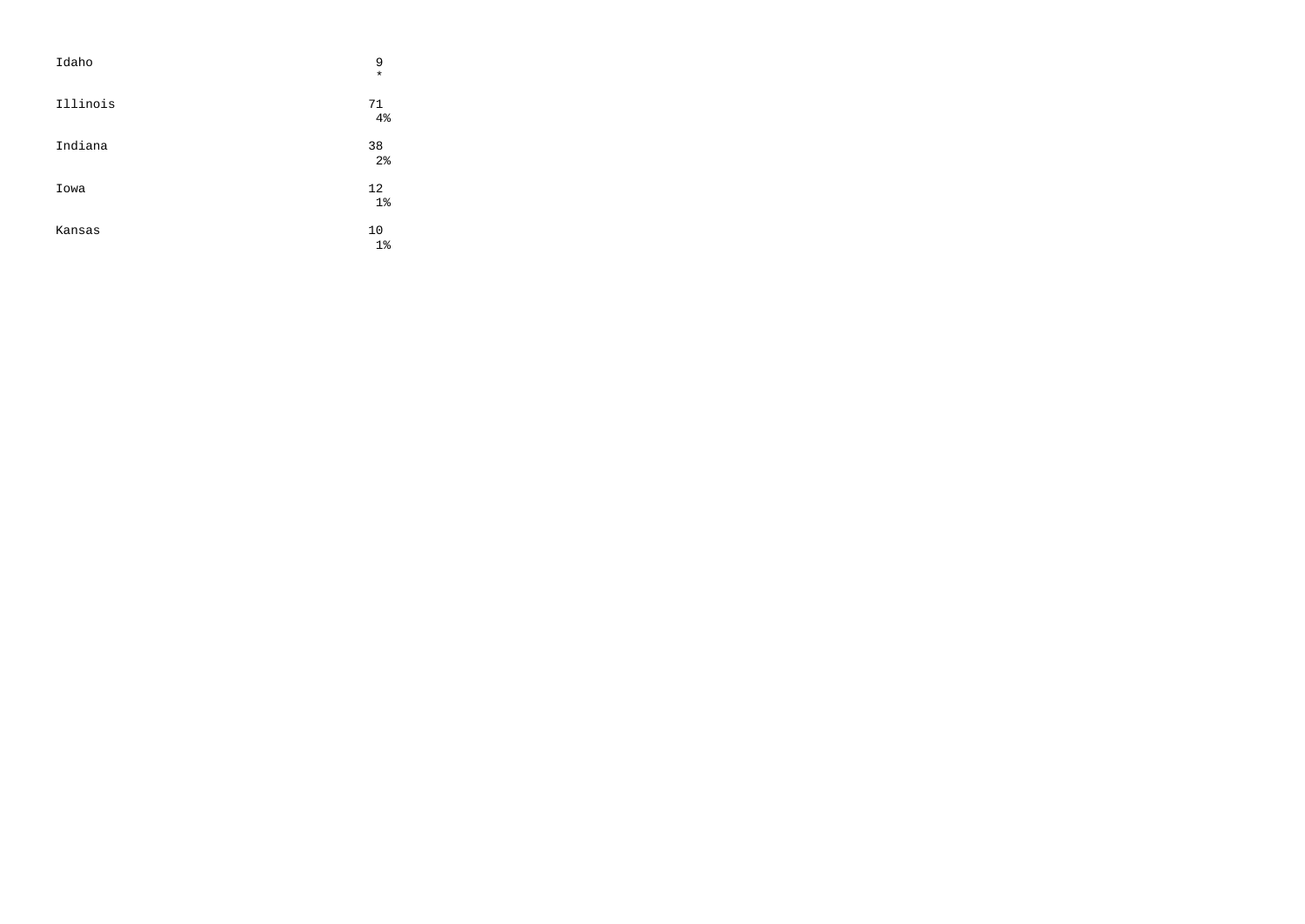Page 4 QuickQuery Fielding Period: December 08-11, 2017 HCAPS (Filtered on Registered Voters) Weighted To The U.S. General Adult Population - Propensity

S2 In which state do you reside?

Base: All Respondents

|               | Total                     |
|---------------|---------------------------|
| Weighted Base | 1989                      |
| Kentucky      | 28<br>1 <sup>°</sup>      |
| Louisiana     | 17<br>1 <sup>°</sup>      |
| Maine         | 4<br>$\star$              |
| Maryland      | 57<br>3%                  |
| Massachusetts | 47<br>2 <sub>8</sub>      |
| Michigan      | 67<br>3%                  |
| Minnesota     | 31<br>2 <sup>°</sup>      |
| Mississippi   | 7<br>$\star$              |
| Missouri      | 35<br>2 <sup>°</sup>      |
| Montana       | 9<br>$\star$              |
| Nebraska      | $\overline{c}$<br>$\star$ |
| Nevada        | 10<br>1 <sub>8</sub>      |
| New Hampshire | 8<br>$\star$              |
| New Jersey    | 65<br>3%                  |

 12 Dec 2017 Table 3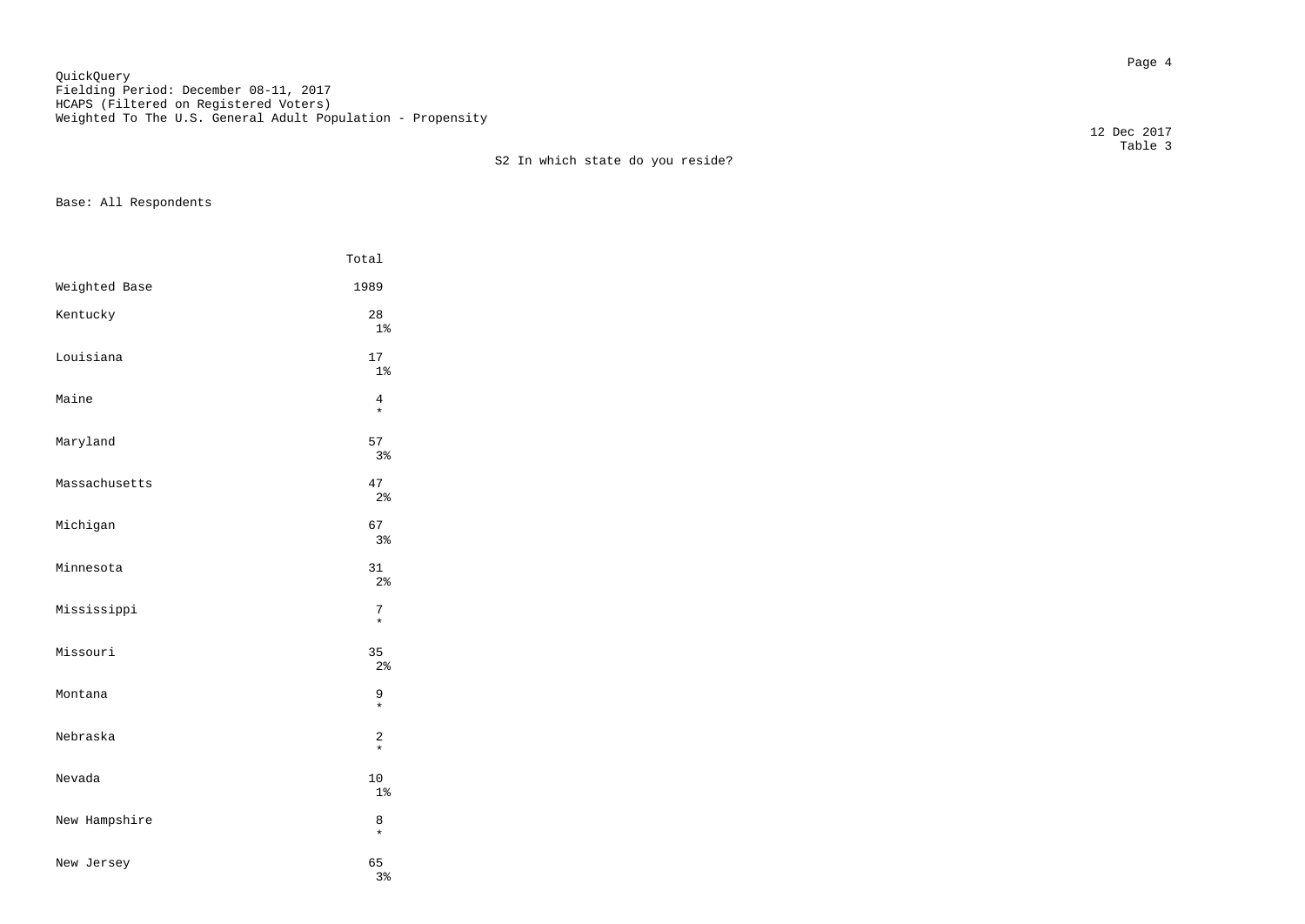| New Mexico     | 10<br>$\star$         |
|----------------|-----------------------|
| New York       | 138<br>7 <sup>8</sup> |
| North Carolina | 67<br>3 <sup>°</sup>  |
| North Dakota   | 3<br>$\star$          |
| Ohio           | 95<br>5 <sup>°</sup>  |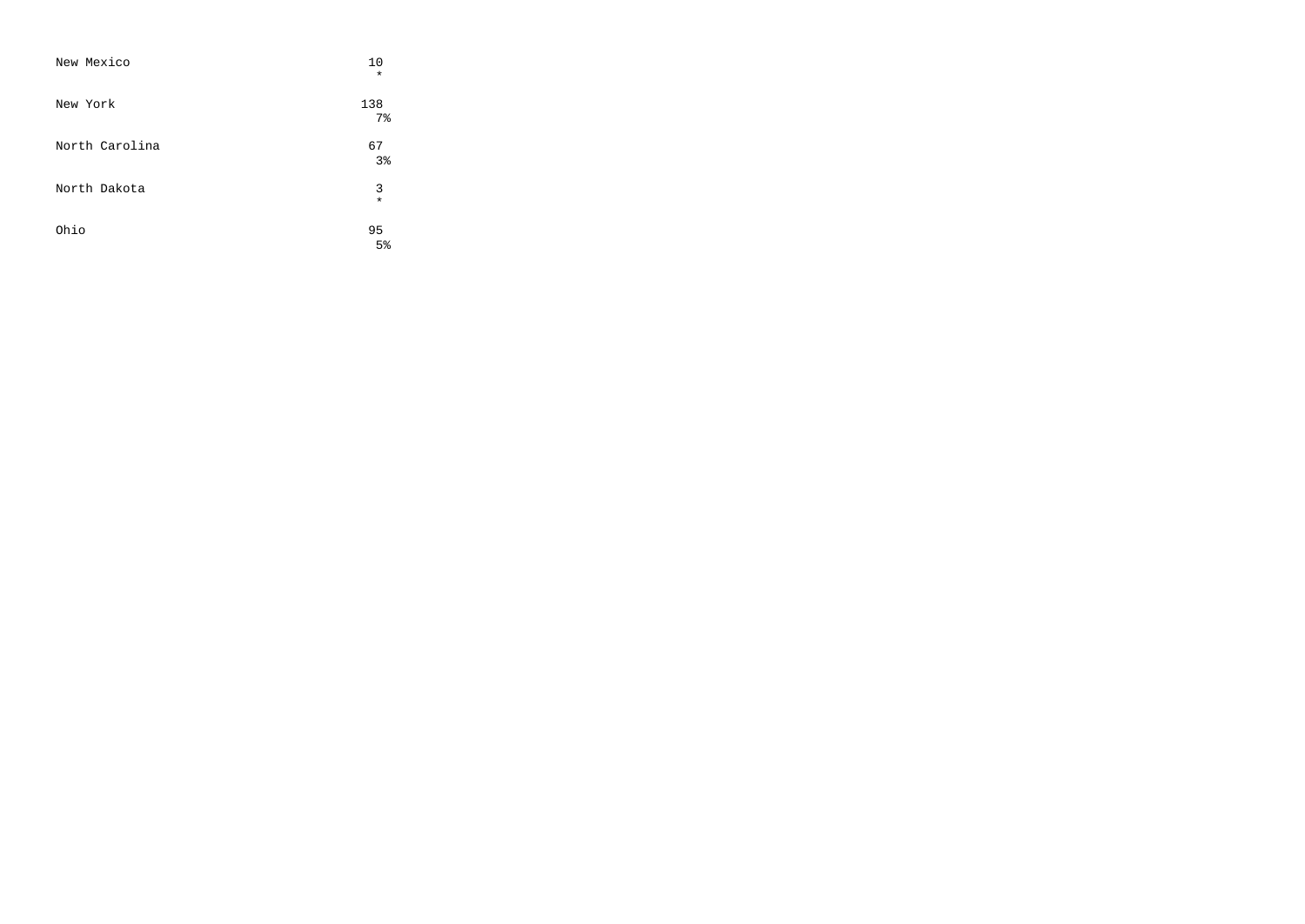en de la provincia de la provincia de la provincia de la provincia de la provincia de la provincia de la provi<br>Desenvolver de la provincia de la provincia de la provincia de la provincia de la provincia de la provincia de QuickQuery Fielding Period: December 08-11, 2017 HCAPS (Filtered on Registered Voters) Weighted To The U.S. General Adult Population - Propensity

S2 In which state do you reside?

Base: All Respondents

|                | Total                |
|----------------|----------------------|
| Weighted Base  | 1989                 |
| Oklahoma       | 10<br>$\star$        |
| Oregon         | 16<br>$1\%$          |
| Pennsylvania   | 68<br>3%             |
| Rhode Island   | 5<br>$\star$         |
| South Carolina | 35<br>2 <sup>°</sup> |
| South Dakota   | 18<br>$1\%$          |
| Tennessee      | 22<br>$1\%$          |
| Texas          | 141<br>$7\%$         |
| Utah           | 9<br>$\star$         |
| Vermont        | 4<br>$\star$         |
| Virginia       | 73<br>4%             |
| Washington     | 45<br>2%             |
| West Virginia  | 4<br>$\star$         |
| Wisconsin      | 47<br>2 <sup>°</sup> |

 12 Dec 2017 Table 3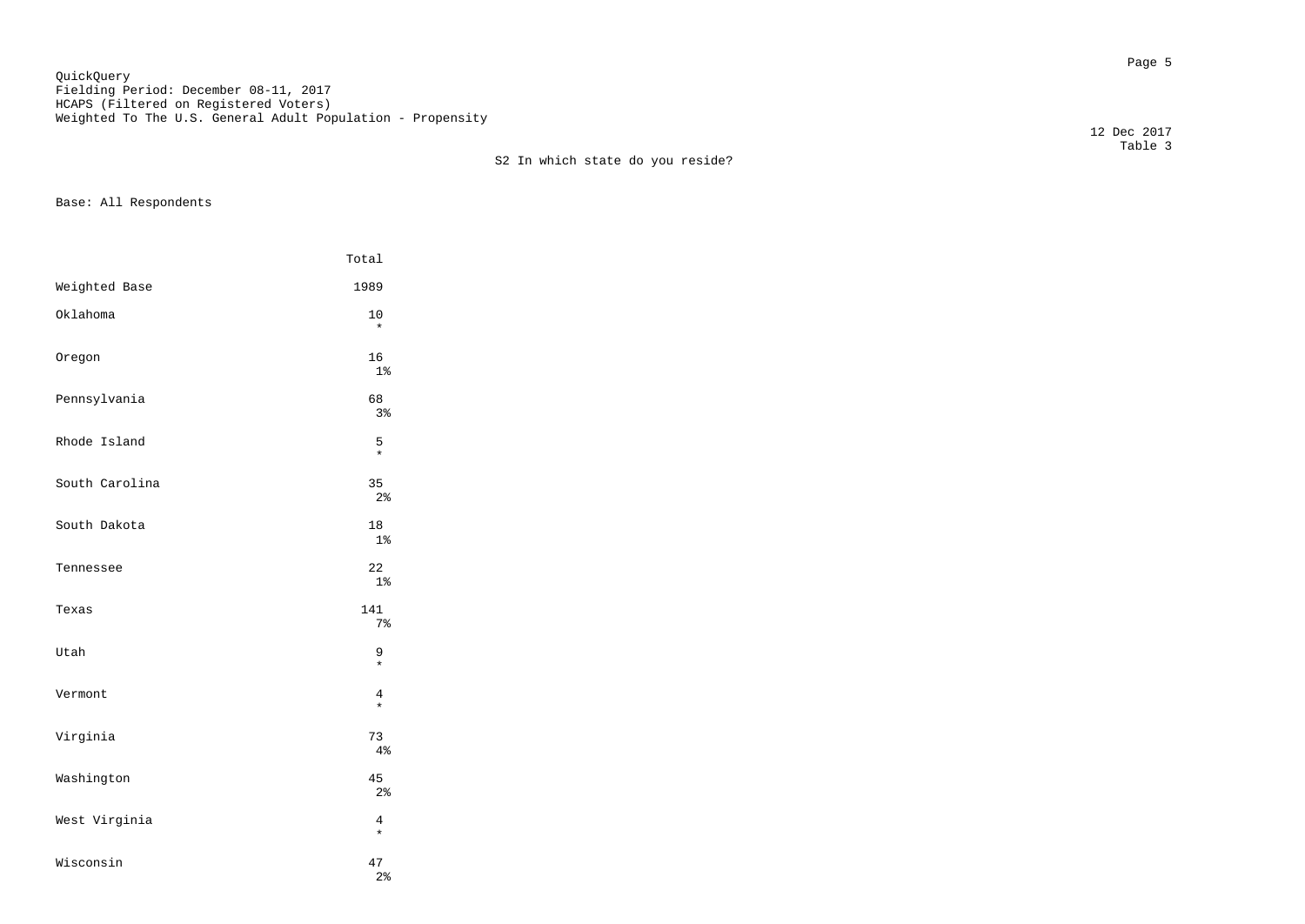| Wyoming | ર<br>$\star$ |
|---------|--------------|
| Sigma   | 1989<br>100% |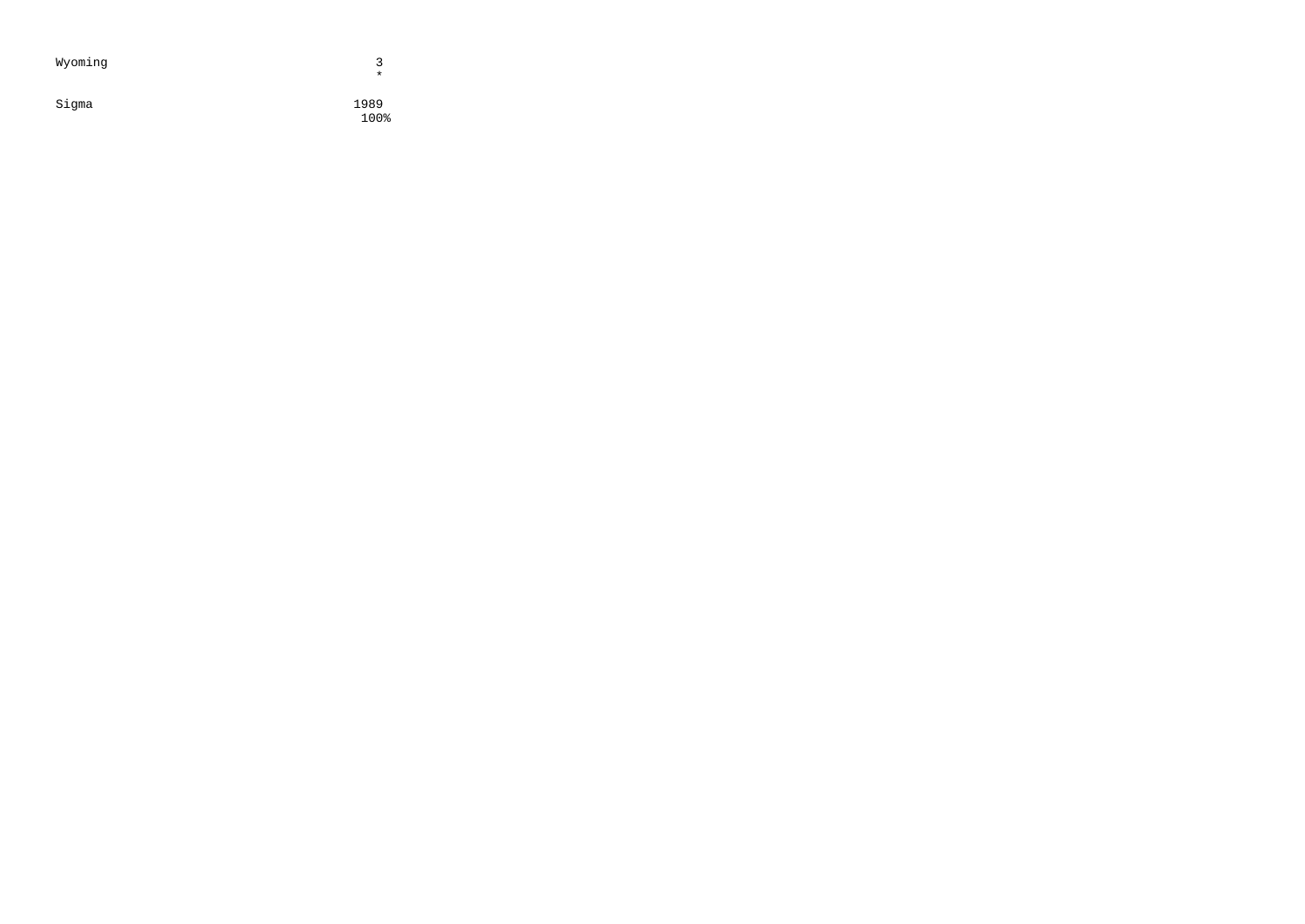Page 6 QuickQuery Fielding Period: December 08-11, 2017 HCAPS (Filtered on Registered Voters) Weighted To The U.S. General Adult Population - Propensity

12 Dec 2017

## Table 4 S1 Are you over 18 years of age and registered to vote?

|                 | Total        |  |
|-----------------|--------------|--|
| Unweighted Base | 1995         |  |
| Weighted Base   | 1989         |  |
| Effective Base  | 1083         |  |
| Yes             | 1989<br>100% |  |
| No              |              |  |
| Sigma           | 1989<br>100% |  |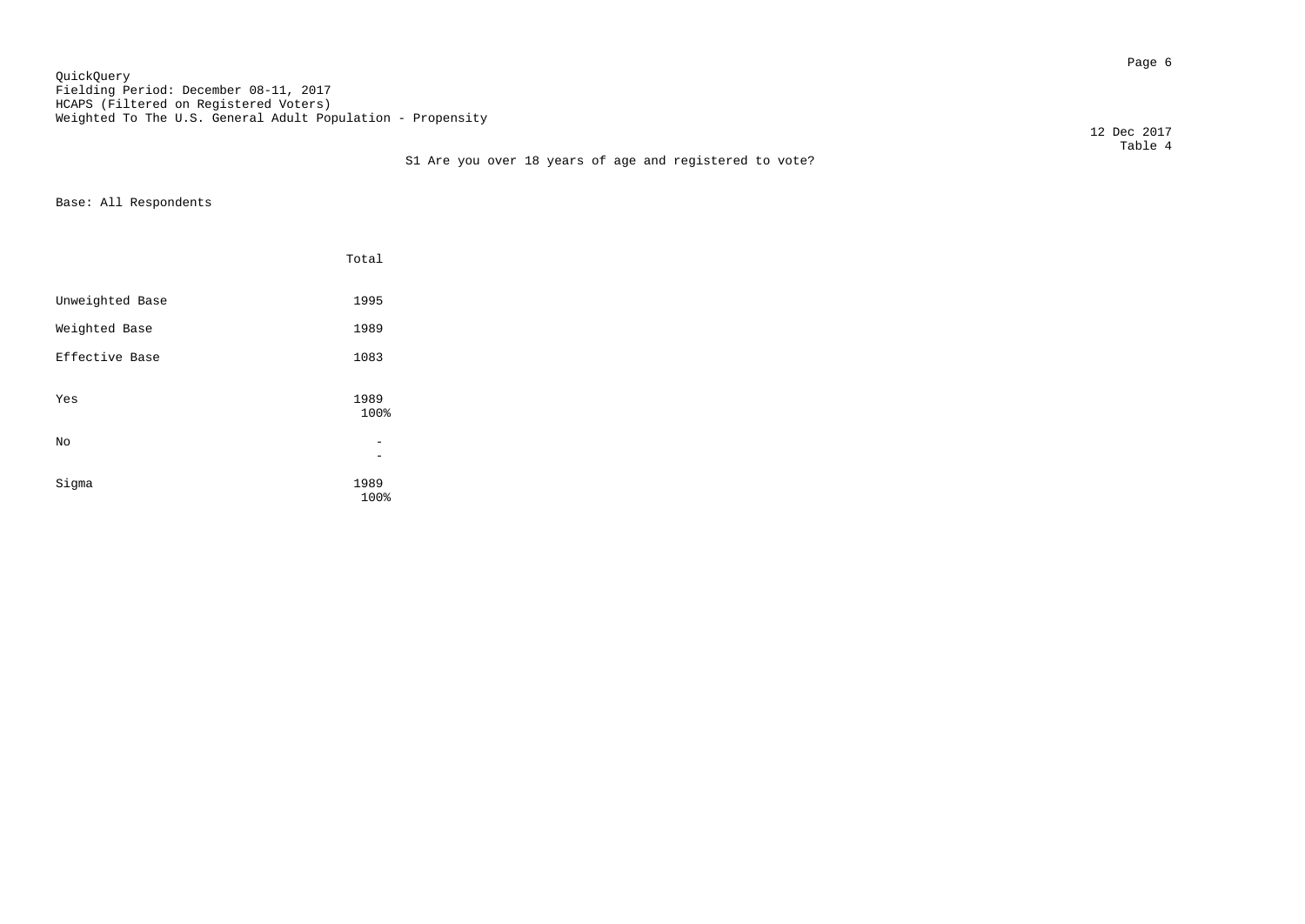en die 19de jaar van die 19de eeu n.C. In 19de jaar van die 19de eeu n.C. In 19de jaar 19de jaar 19de eeu n.C.<br>Gebeure QuickQuery Fielding Period: December 08-11, 2017 HCAPS (Filtered on Registered Voters) Weighted To The U.S. General Adult Population - Propensity

12 Dec 2017

 Table 5 M1 In general, do you think the country is on the right track or is it off on the wrong track?

|                     | Total        |
|---------------------|--------------|
| Unweighted Base     | 1995         |
| Weighted Base       | 1989         |
| Effective Base      | 1083         |
| Right track         | 634<br>32%   |
| Wrong track         | 1116<br>56%  |
| Don't know / Unsure | 238<br>12%   |
| Sigma               | 1989<br>100% |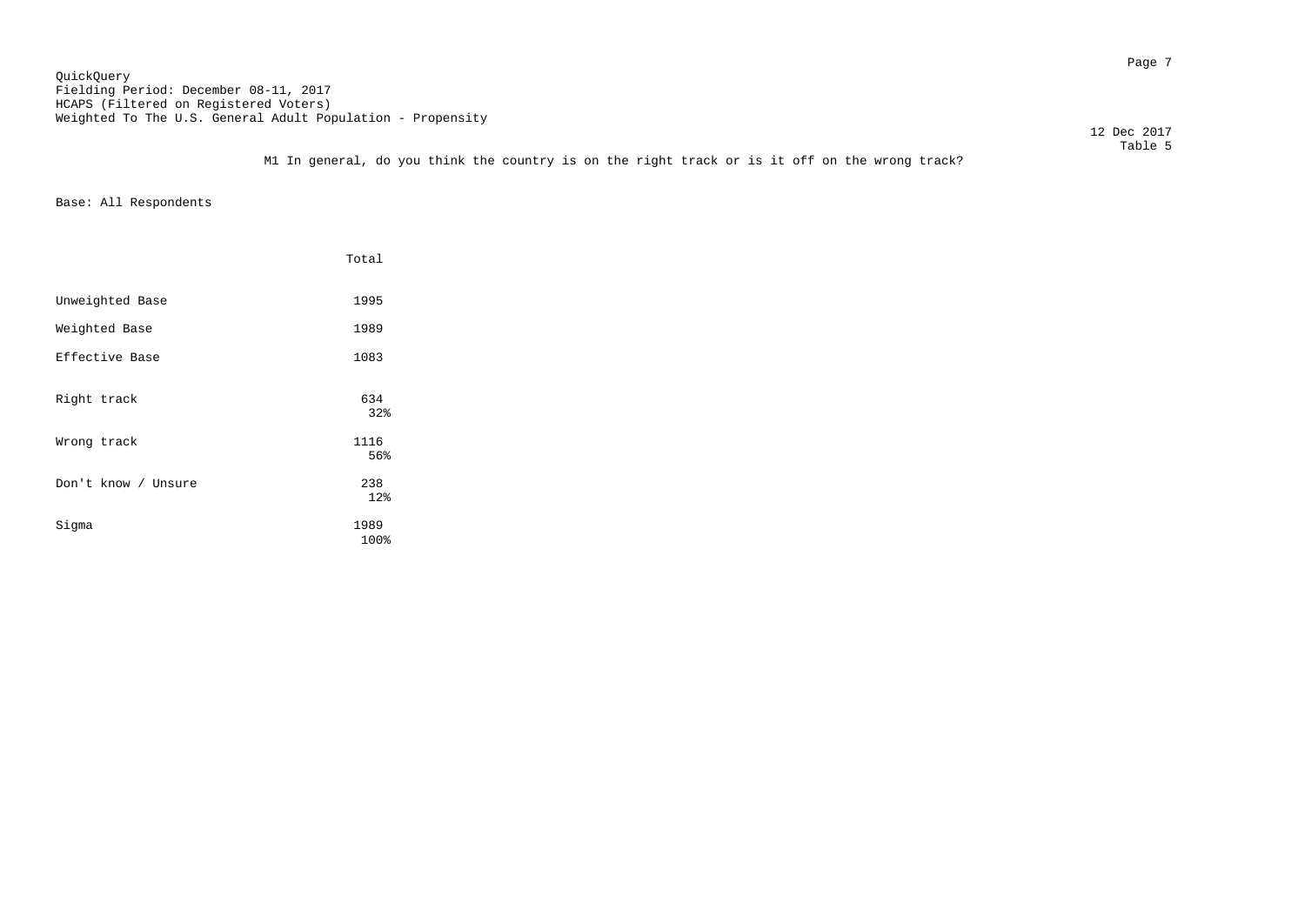en de la provincia de la provincia de la provincia de la provincia de la provincia de la provincia de la provi<br>Page 8 QuickQuery Fielding Period: December 08-11, 2017 HCAPS (Filtered on Registered Voters) Weighted To The U.S. General Adult Population - Propensity

12 Dec 2017

 Table 6 M2 In general, do you think the American economy is on right track or is it off on the wrong track?

|                     | Total             |
|---------------------|-------------------|
| Unweighted Base     | 1995              |
| Weighted Base       | 1989              |
| Effective Base      | 1083              |
| Right track         | 937<br>47%        |
| Wrong track         | 768               |
| Don't know / Unsure | 39%<br>284<br>14% |
| Sigma               | 1989<br>100%      |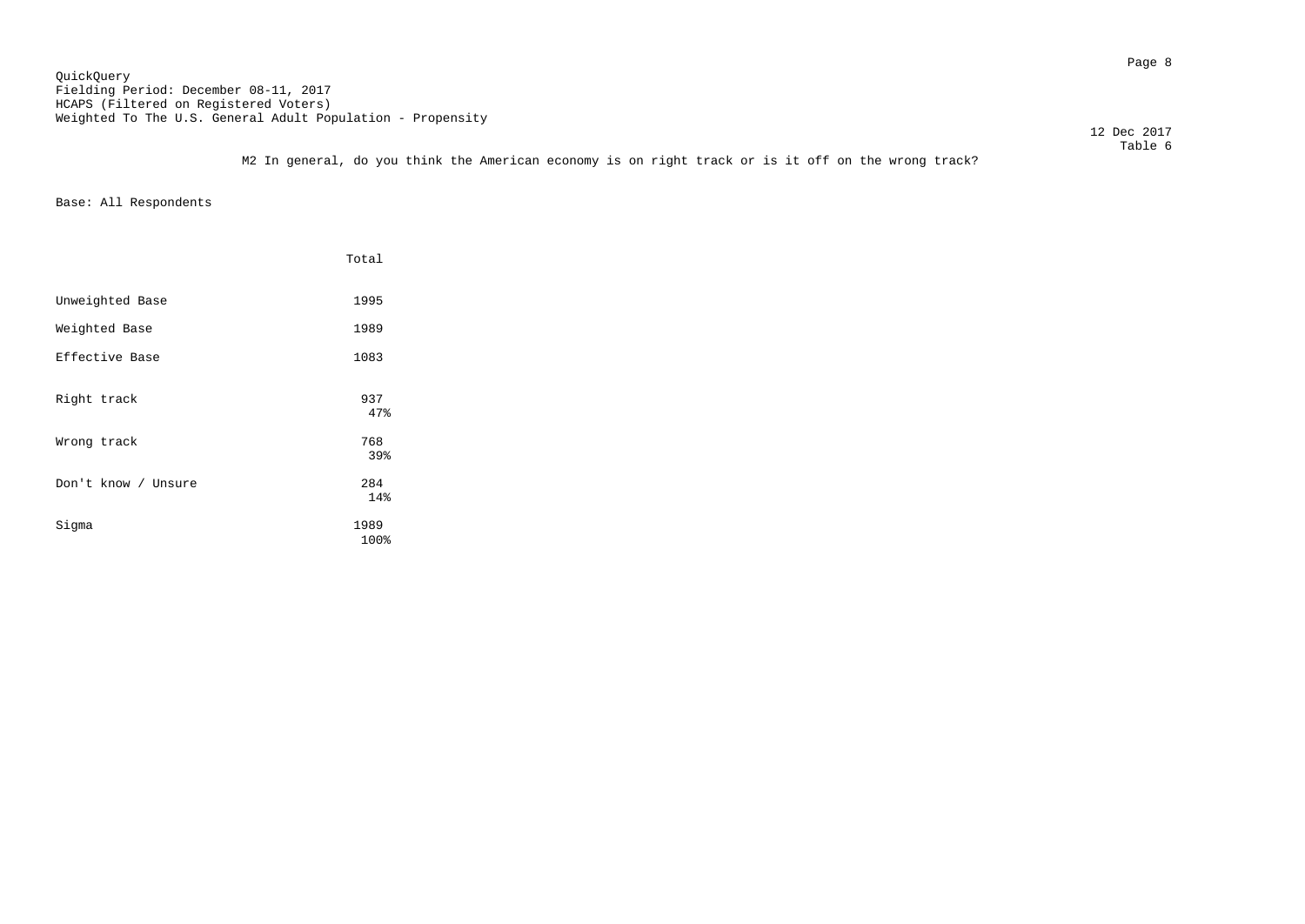Page 9 QuickQuery Fielding Period: December 08-11, 2017 HCAPS (Filtered on Registered Voters) Weighted To The U.S. General Adult Population - Propensity

 $\footnotesize\substack{\texttt{Table 7}}$ M3 Do you approve or disapprove of the job Donald Trump is doing as President of the United States?

Base: All Respondents

|                                       | Total                  |
|---------------------------------------|------------------------|
| Unweighted Base                       | 1995                   |
| Weighted Base                         | 1989                   |
| Effective Base                        | 1083                   |
| Strongly/Somewhat Approve<br>(Net)    | 822<br>41%             |
| Strongly approve                      | 389<br>20 <sup>8</sup> |
| Somewhat approve                      | 432<br>2.2%            |
| Strongly/Somewhat Disapprove<br>(Net) | 1167<br>59%            |
| Somewhat disapprove                   | 274<br>14%             |
| Strongly disapprove                   | 893<br>45%             |
| Siqma                                 | 1989<br>100%           |

12 Dec 2017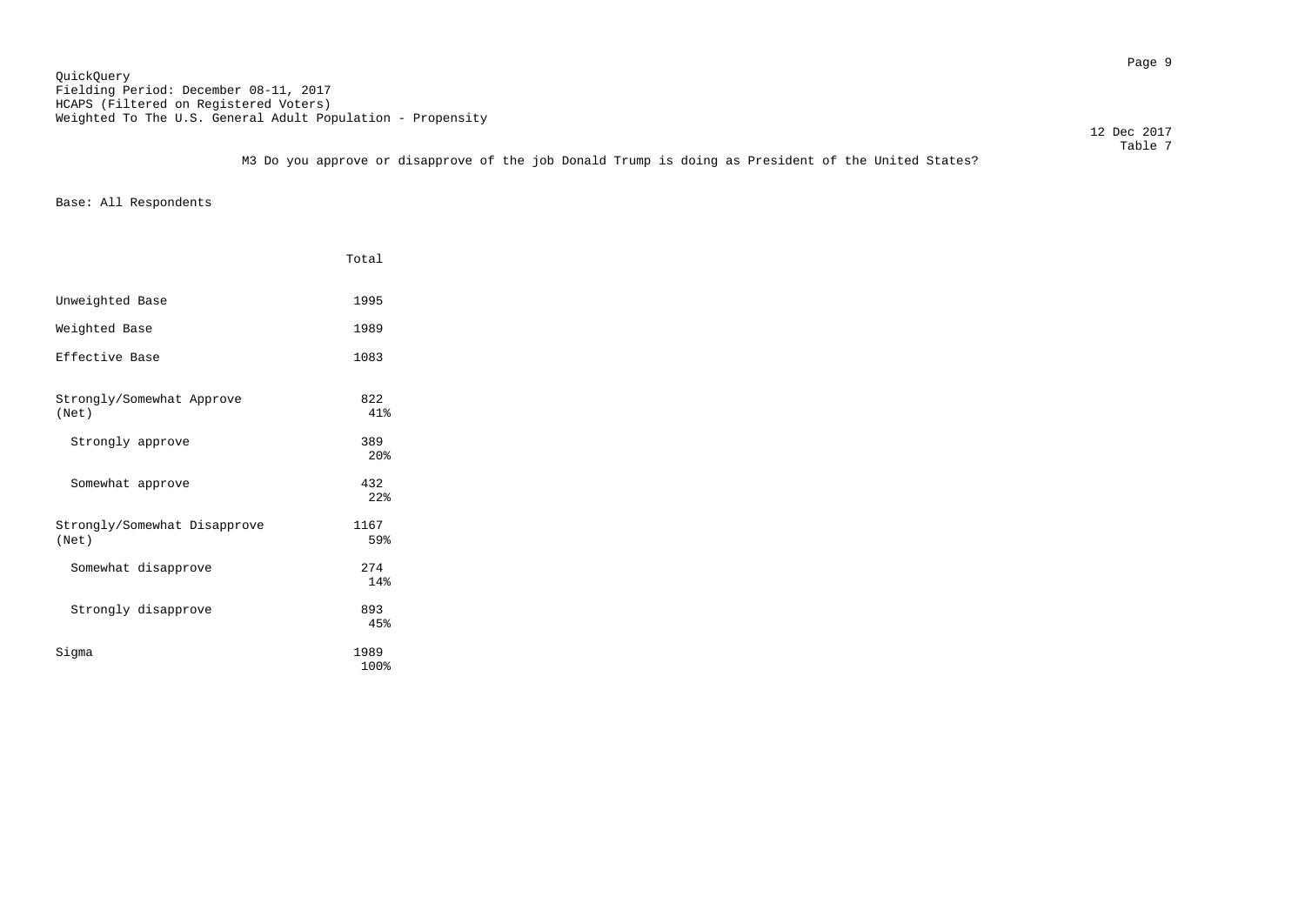Page 10 QuickQuery Fielding Period: December 08-11, 2017 HCAPS (Filtered on Registered Voters) Weighted To The U.S. General Adult Population - Propensity

12 Dec 2017

## Table 8 M3A Do you approve or disapprove of the job President Trump is doing on ...?

Summary Of Approve

|                              | Total       |
|------------------------------|-------------|
| Unweighted Base              | 1995        |
|                              |             |
| Weighted Base                | 1989        |
| Effective Base               | 1083        |
|                              |             |
| Stimulating jobs             | 1035<br>52% |
|                              |             |
| Fighting terrorism           | 1010<br>51% |
| The economy                  | 993         |
|                              | 50%         |
| Immigration                  | 882         |
|                              | 44%         |
| Administering the government | 804         |
|                              | 40%         |
| Foreign affairs              | 797<br>40%  |
|                              |             |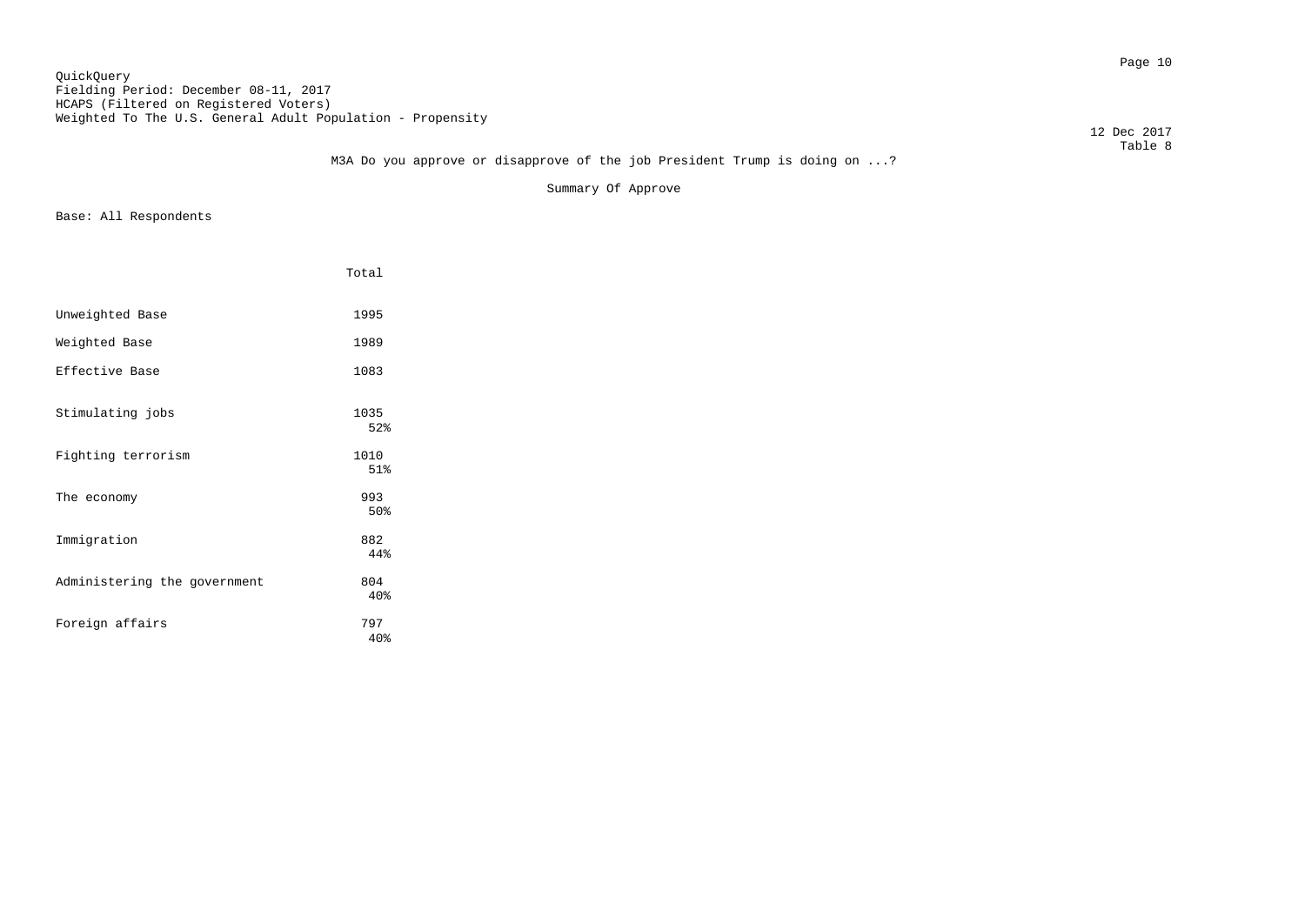Page 11 QuickQuery Fielding Period: December 08-11, 2017 HCAPS (Filtered on Registered Voters) Weighted To The U.S. General Adult Population - Propensity

12 Dec 2017

## Table 9 M3A Do you approve or disapprove of the job President Trump is doing on ...?

Summary Of Disapprove

|                              | Total       |
|------------------------------|-------------|
| Unweighted Base              | 1995        |
| Weighted Base                | 1989        |
| Effective Base               | 1083        |
| Foreign affairs              | 1192<br>60% |
| Administering the government | 1185<br>60% |
| Immigration                  | 1107<br>56% |
| The economy                  | 996<br>50%  |
| Fighting terrorism           | 979<br>49%  |
| Stimulating jobs             | 953<br>48%  |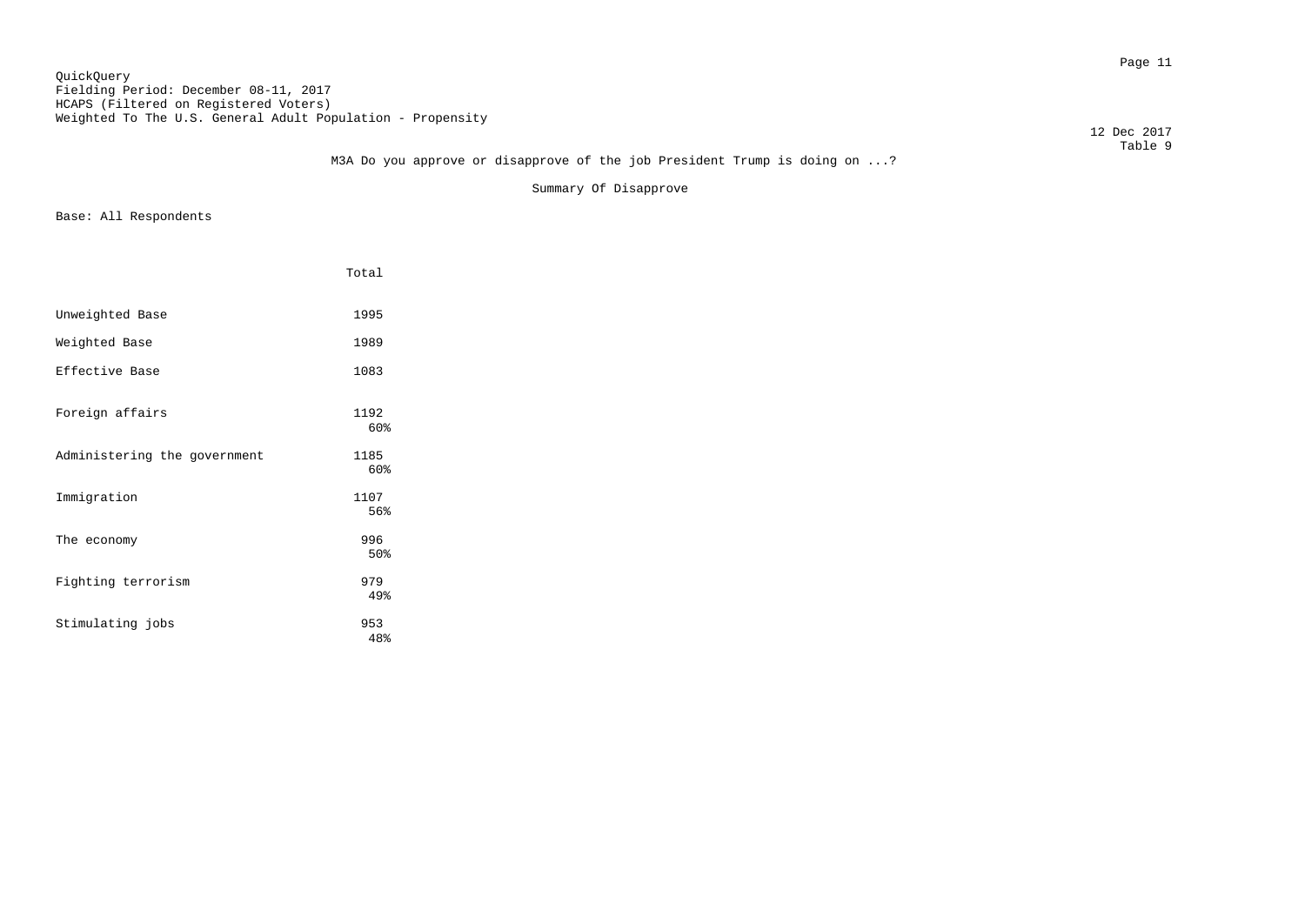Page 12 QuickQuery Fielding Period: December 08-11, 2017 HCAPS (Filtered on Registered Voters) Weighted To The U.S. General Adult Population - Propensity

12 Dec 2017

## Table 10 M3A\_1 Do you approve or disapprove of the job President Trump is doing on ...?

The economy

|                     | Total        |
|---------------------|--------------|
| Unweighted Base     | 1995         |
| Weighted Base       | 1989         |
| Effective Base      | 1083         |
| Approve (Net)       | 993<br>50%   |
| Strongly approve    | 502<br>2.5%  |
| Somewhat approve    | 491<br>25%   |
| Disapprove (Net)    | 996<br>50%   |
| Somewhat disapprove | 371<br>19%   |
| Strongly disapprove | 625<br>31%   |
| Sigma               | 1989<br>100% |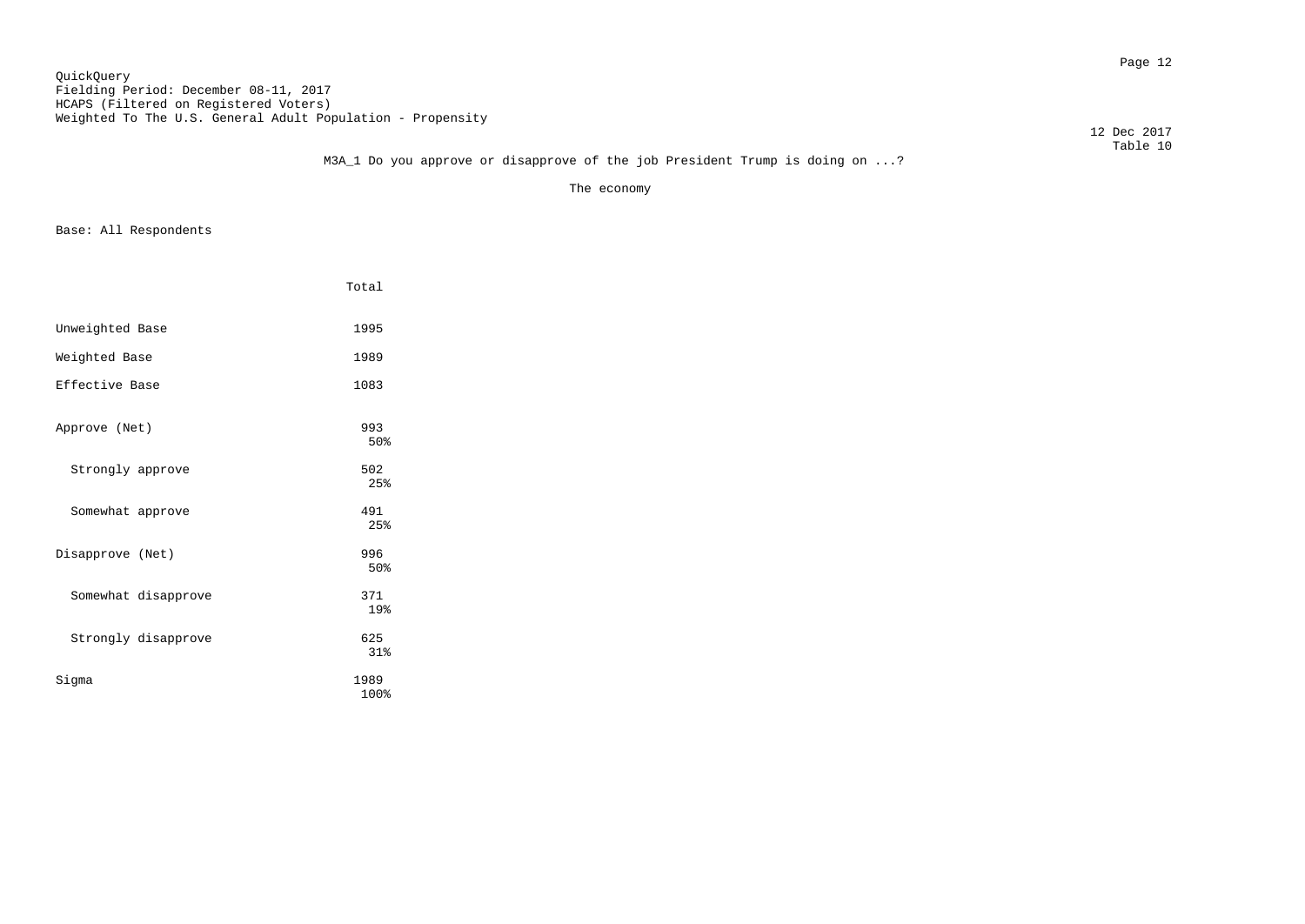Page 13 QuickQuery Fielding Period: December 08-11, 2017 HCAPS (Filtered on Registered Voters) Weighted To The U.S. General Adult Population - Propensity

12 Dec 2017

## Table 11 M3A\_2 Do you approve or disapprove of the job President Trump is doing on ...?

Foreign affairs

|                     | Total        |
|---------------------|--------------|
| Unweighted Base     | 1995         |
| Weighted Base       | 1989         |
| Effective Base      | 1083         |
| Approve (Net)       | 797<br>40%   |
| Strongly approve    | 366<br>18%   |
| Somewhat approve    | 431<br>2.2%  |
| Disapprove (Net)    | 1192<br>60%  |
| Somewhat disapprove | 280<br>14%   |
| Strongly disapprove | 912<br>46%   |
| Sigma               | 1989<br>100% |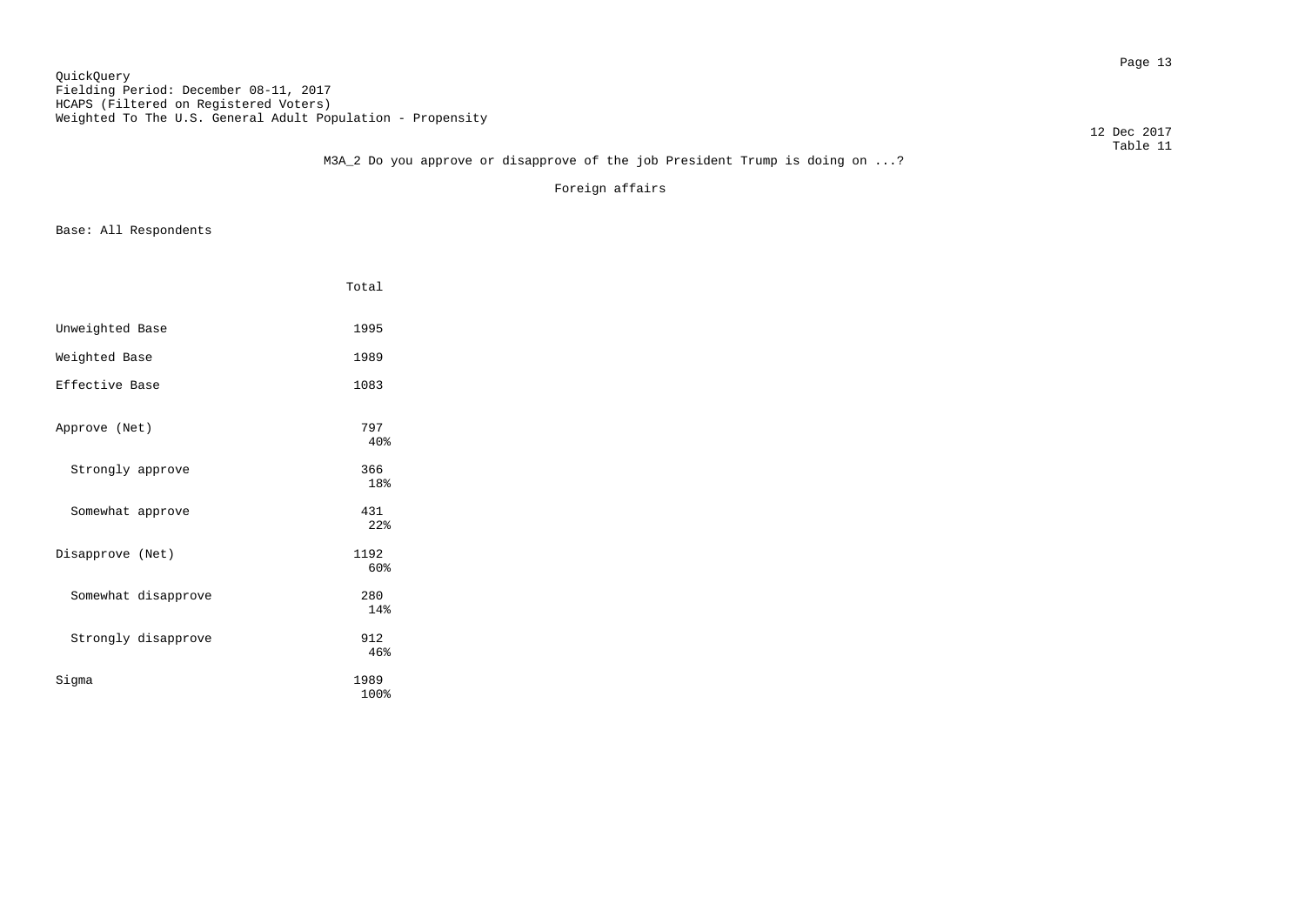Page 14 QuickQuery Fielding Period: December 08-11, 2017 HCAPS (Filtered on Registered Voters) Weighted To The U.S. General Adult Population - Propensity

12 Dec 2017

## Table 12 M3A\_3 Do you approve or disapprove of the job President Trump is doing on ...?

Fighting terrorism

|                     | Total                  |
|---------------------|------------------------|
| Unweighted Base     | 1995                   |
| Weighted Base       | 1989                   |
| Effective Base      | 1083                   |
| Approve (Net)       | 1010<br>51%            |
| Strongly approve    | 550<br>28 <sup>8</sup> |
| Somewhat approve    | 460<br>23%             |
| Disapprove (Net)    | 979<br>49%             |
| Somewhat disapprove | 310<br>16%             |
| Strongly disapprove | 669<br>34%             |
| Sigma               | 1989<br>100%           |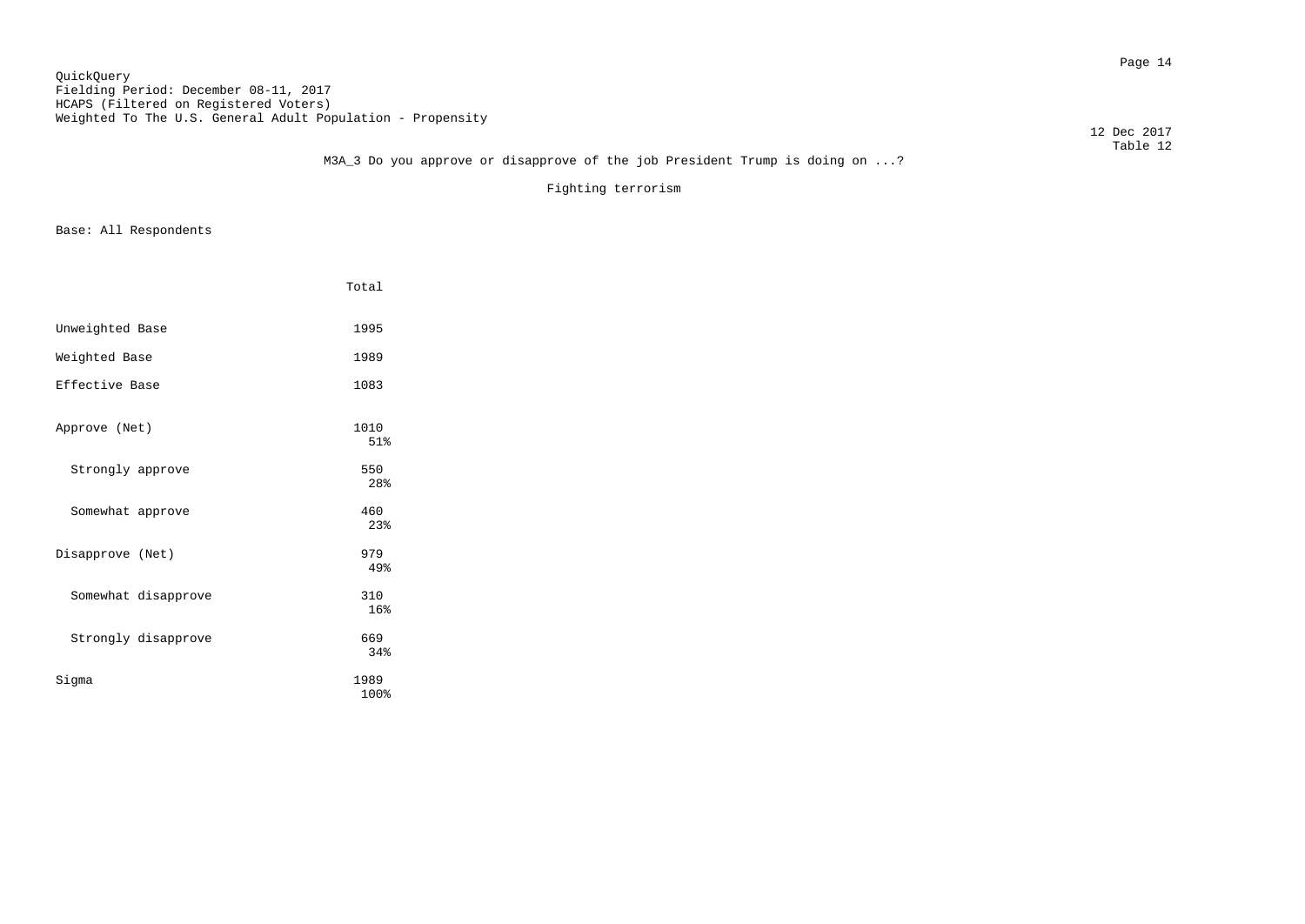#### Page 15 QuickQuery Fielding Period: December 08-11, 2017 HCAPS (Filtered on Registered Voters) Weighted To The U.S. General Adult Population - Propensity

12 Dec 2017

## Table 13 M3A\_4 Do you approve or disapprove of the job President Trump is doing on ...?

Administering the government

|                     | Total        |
|---------------------|--------------|
| Unweighted Base     | 1995         |
| Weighted Base       | 1989         |
| Effective Base      | 1083         |
| Approve (Net)       | 804<br>40%   |
| Strongly approve    | 323<br>16%   |
| Somewhat approve    | 481<br>2.4%  |
| Disapprove (Net)    | 1185<br>60%  |
| Somewhat disapprove | 290<br>15%   |
| Strongly disapprove | 895<br>45%   |
| Sigma               | 1989<br>100% |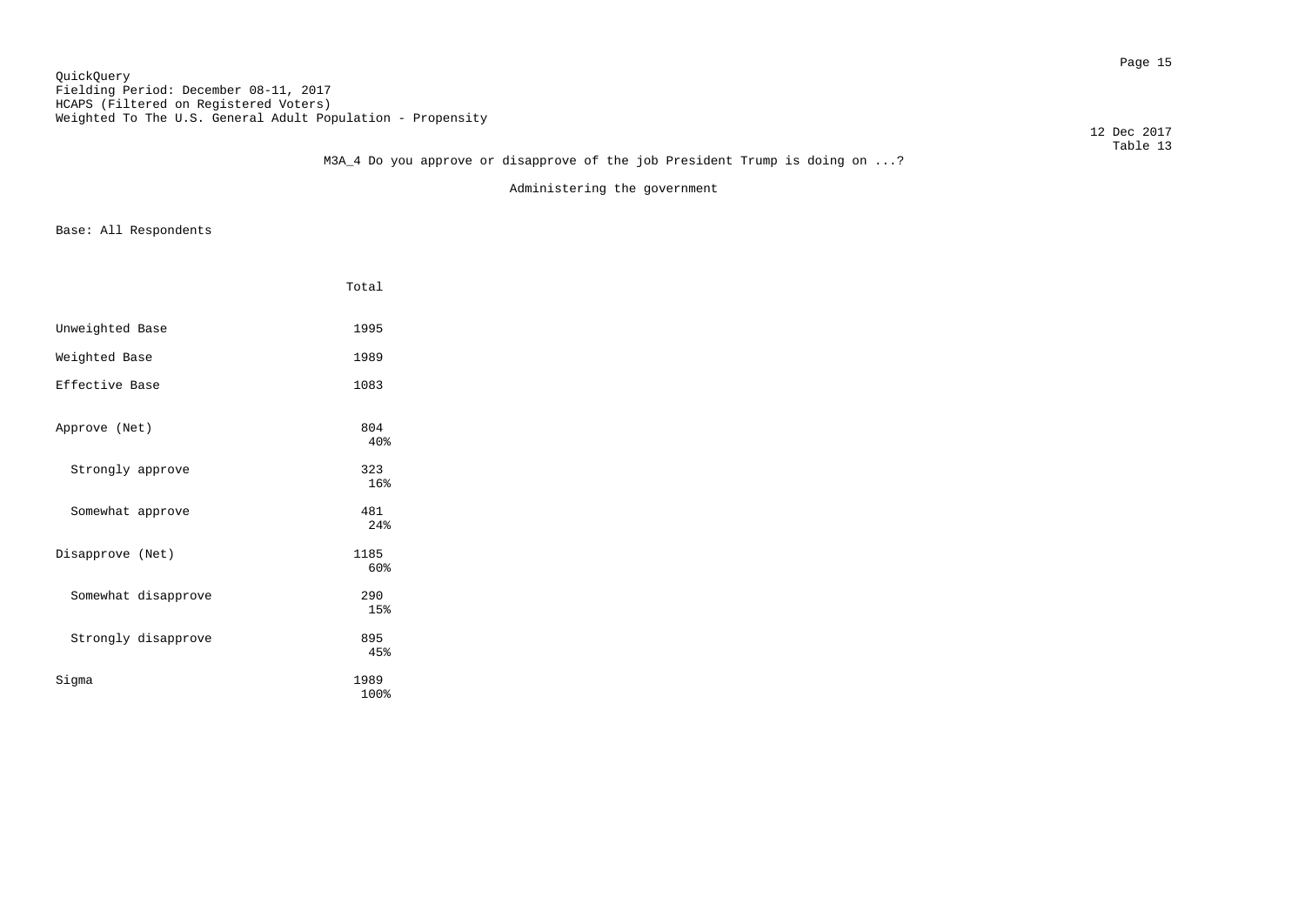Page 16 QuickQuery Fielding Period: December 08-11, 2017 HCAPS (Filtered on Registered Voters) Weighted To The U.S. General Adult Population - Propensity

 12 Dec 2017 Table 14

## M3A\_5 Do you approve or disapprove of the job President Trump is doing on ...?

Stimulating jobs

|                     | Total                  |
|---------------------|------------------------|
| Unweighted Base     | 1995                   |
| Weighted Base       | 1989                   |
| Effective Base      | 1083                   |
| Approve (Net)       | 1035<br>52%            |
| Strongly approve    | 503<br>2.5%            |
| Somewhat approve    | 532<br>27%             |
| Disapprove (Net)    | 953<br>48%             |
| Somewhat disapprove | 369<br>19%             |
| Strongly disapprove | 584<br>29 <sub>8</sub> |
| Sigma               | 1989<br>100%           |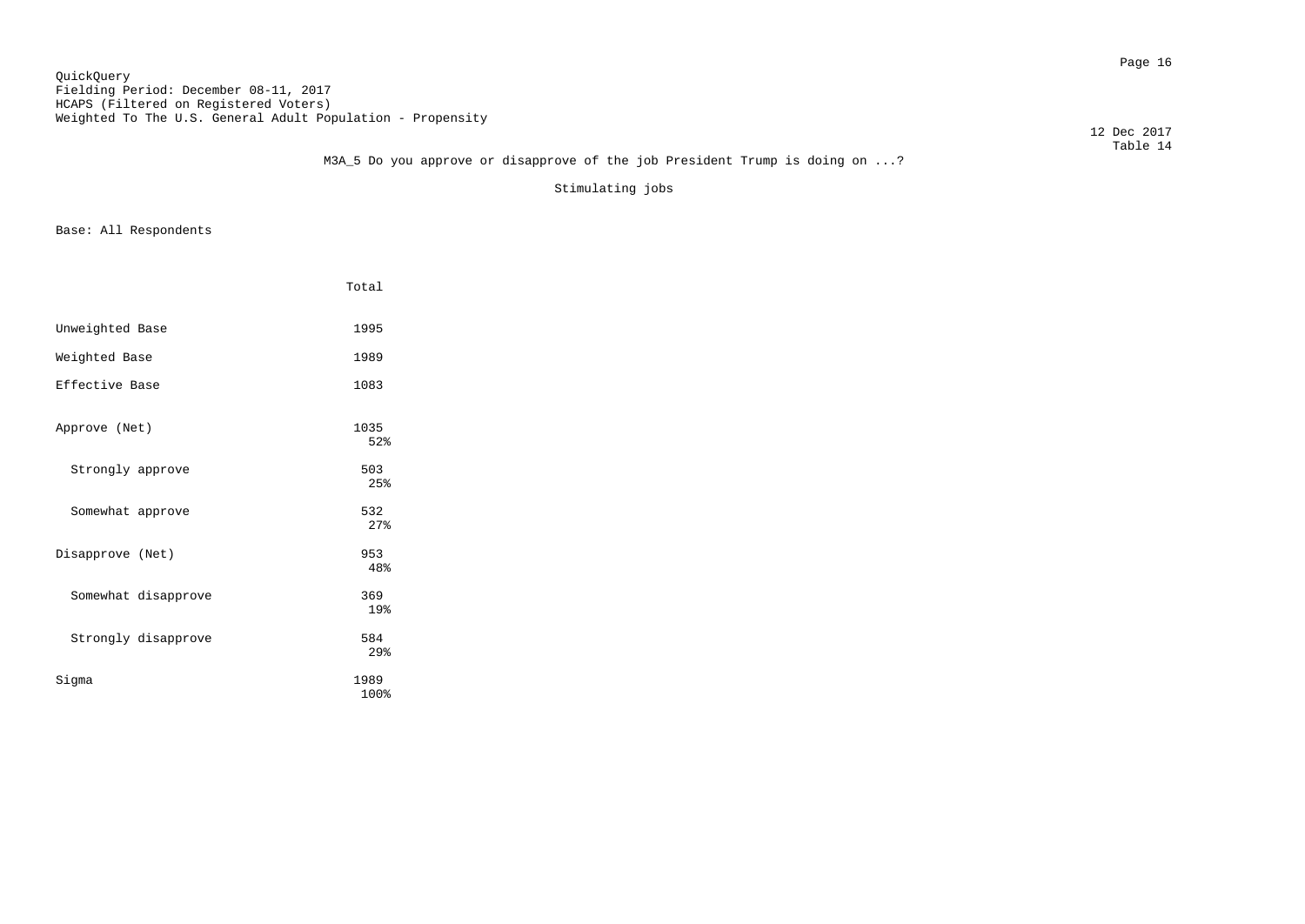Page 17 QuickQuery Fielding Period: December 08-11, 2017 HCAPS (Filtered on Registered Voters) Weighted To The U.S. General Adult Population - Propensity

12 Dec 2017

## Table 15 M3A\_6 Do you approve or disapprove of the job President Trump is doing on ...?

Immigration

|                     | Total        |
|---------------------|--------------|
| Unweighted Base     | 1995         |
| Weighted Base       | 1989         |
| Effective Base      | 1083         |
| Approve (Net)       | 882<br>44%   |
| Strongly approve    | 503<br>25%   |
| Somewhat approve    | 378<br>19%   |
| Disapprove (Net)    | 1107<br>56%  |
| Somewhat disapprove | 279<br>14%   |
| Strongly disapprove | 828<br>42%   |
| Sigma               | 1989<br>100% |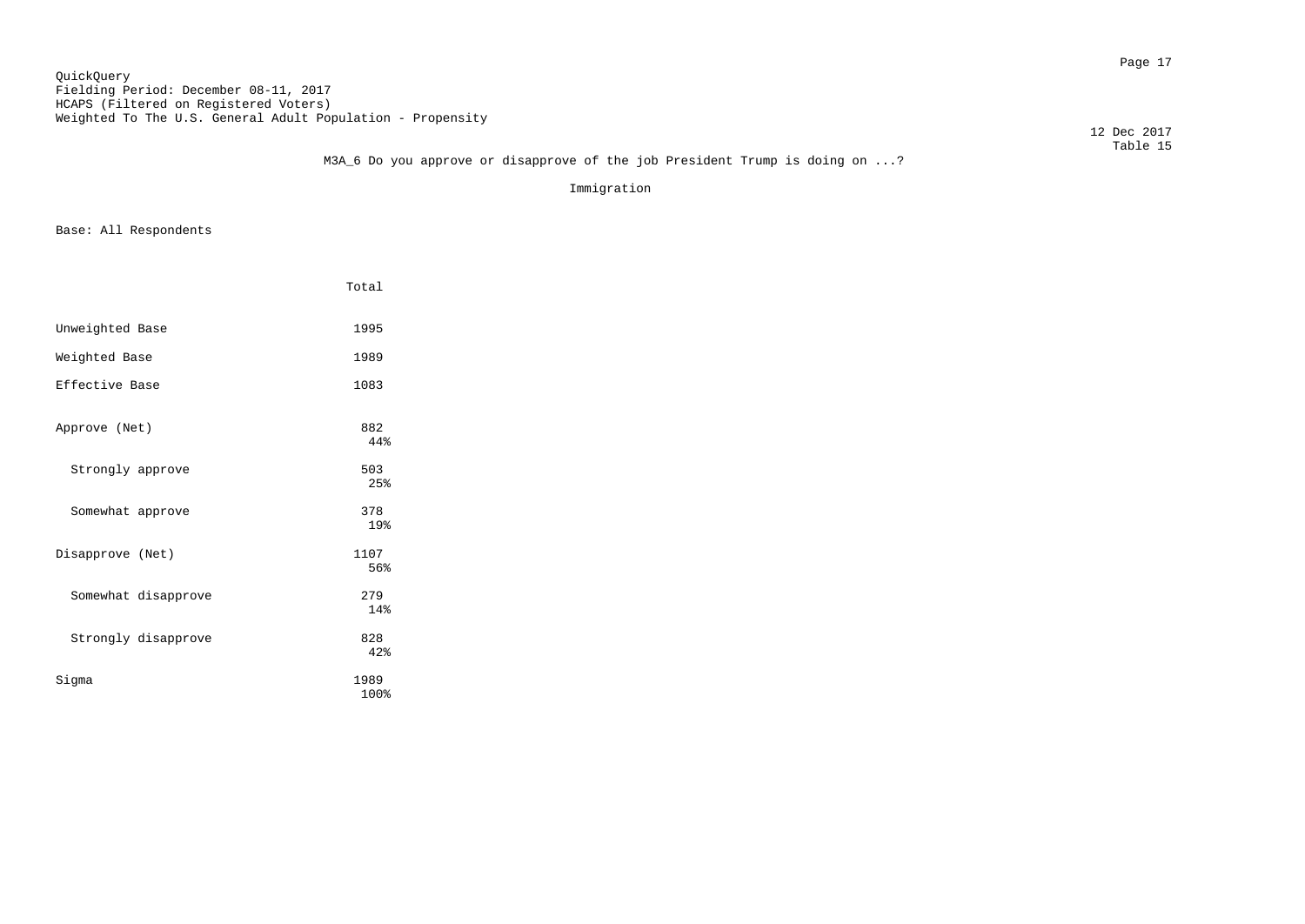Page 18 QuickQuery Fielding Period: December 08-11, 2017 HCAPS (Filtered on Registered Voters) Weighted To The U.S. General Adult Population - Propensity

12 Dec 2017

## Table 16 M3B Do you approve or disapprove of the way President Trump is handling North Korea?

|                 | Total        |
|-----------------|--------------|
| Unweighted Base | 1995         |
| Weighted Base   | 1989         |
| Effective Base  | 1083         |
| Approve         | 846<br>43%   |
| Disapprove      | 1143<br>57%  |
| Sigma           | 1989<br>100% |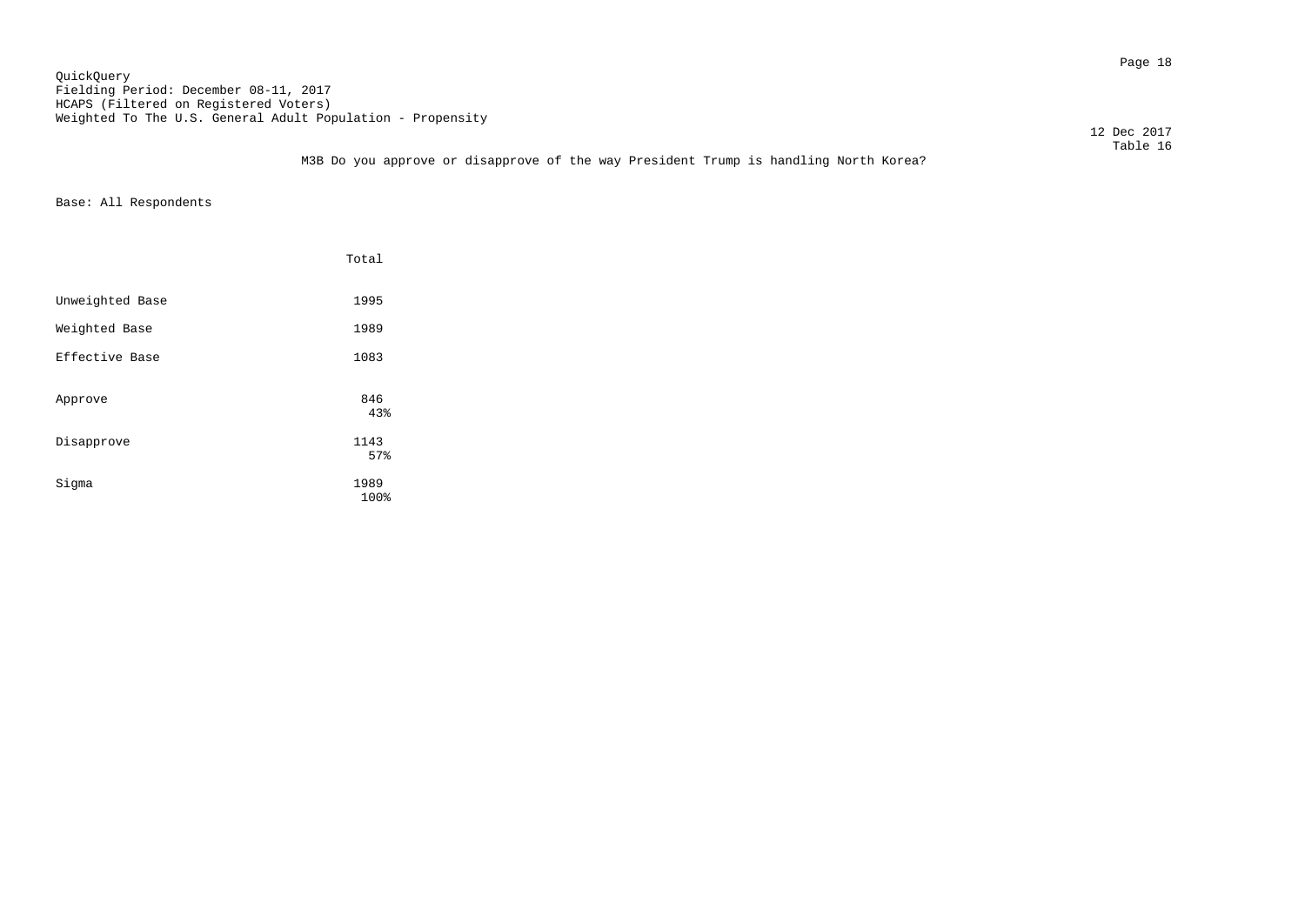Page 19 QuickQuery Fielding Period: December 08-11, 2017 HCAPS (Filtered on Registered Voters) Weighted To The U.S. General Adult Population - Propensity

 12 Dec 2017 Table 17

M3C Do you think the U.S. government should leave the Iran nuclear deal as it is or attempt to renegotiate it?

|                           | Total        |
|---------------------------|--------------|
| Unweighted Base           | 1995         |
| Weighted Base             | 1989         |
| Effective Base            | 1083         |
| Leave as it is            | 894<br>45%   |
| Attempt to renegotiate it | 1095<br>55%  |
| Sigma                     | 1989<br>100% |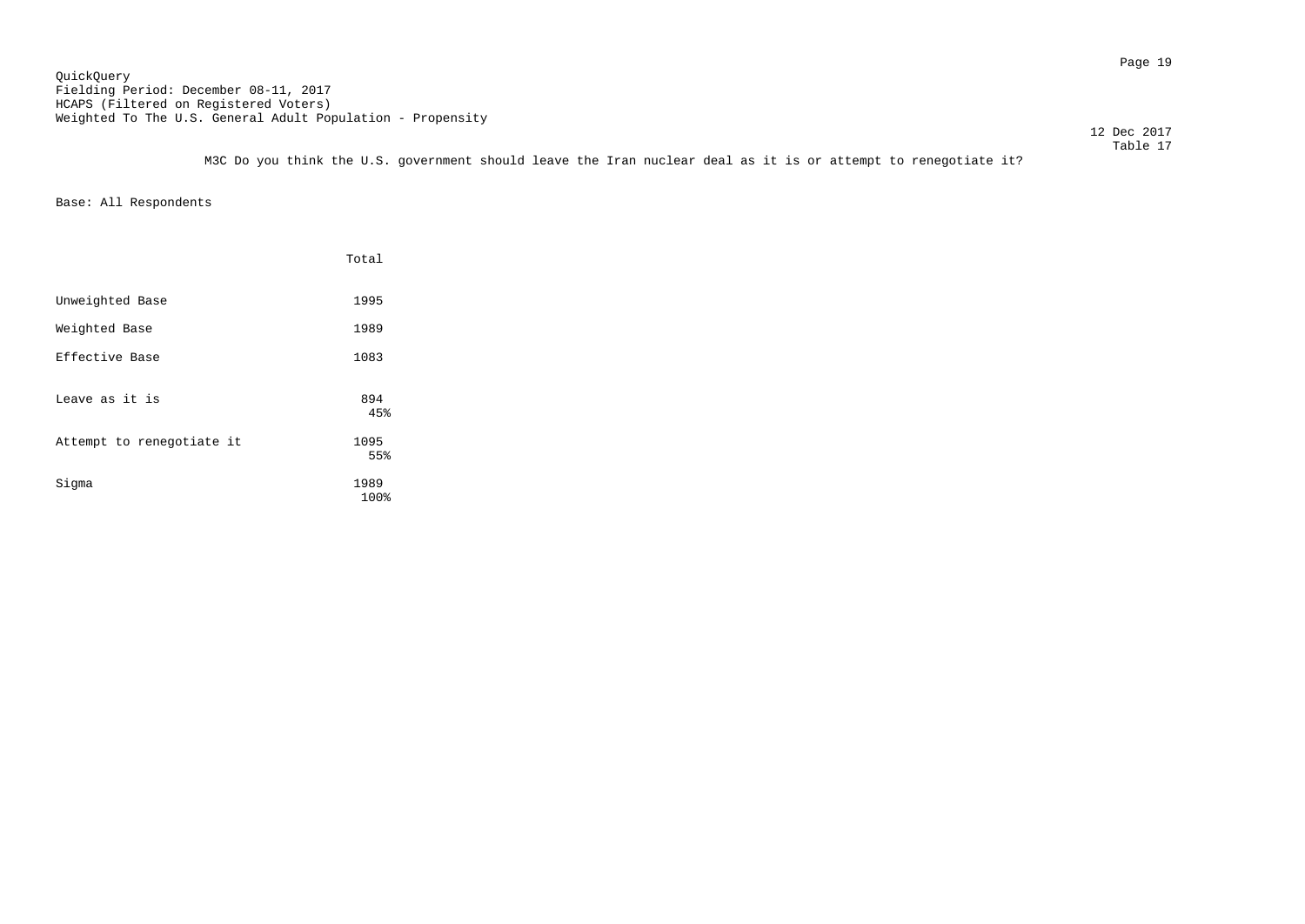Page 20 QuickQuery Fielding Period: December 08-11, 2017 HCAPS (Filtered on Registered Voters) Weighted To The U.S. General Adult Population - Propensity

 12 Dec 2017 Table 18

> M3D Do you support or oppose the decision by the U.S. government to recognize Jerusalem as the capital of Israel, as well as the plan to eventually move the U.S. embassy to Jerusalem?

|                 | Total        |  |
|-----------------|--------------|--|
| Unweighted Base | 1995         |  |
| Weighted Base   | 1989         |  |
| Effective Base  | 1083         |  |
| Support         | 975<br>49%   |  |
| Oppose          | 1014<br>51%  |  |
| Sigma           | 1989<br>100% |  |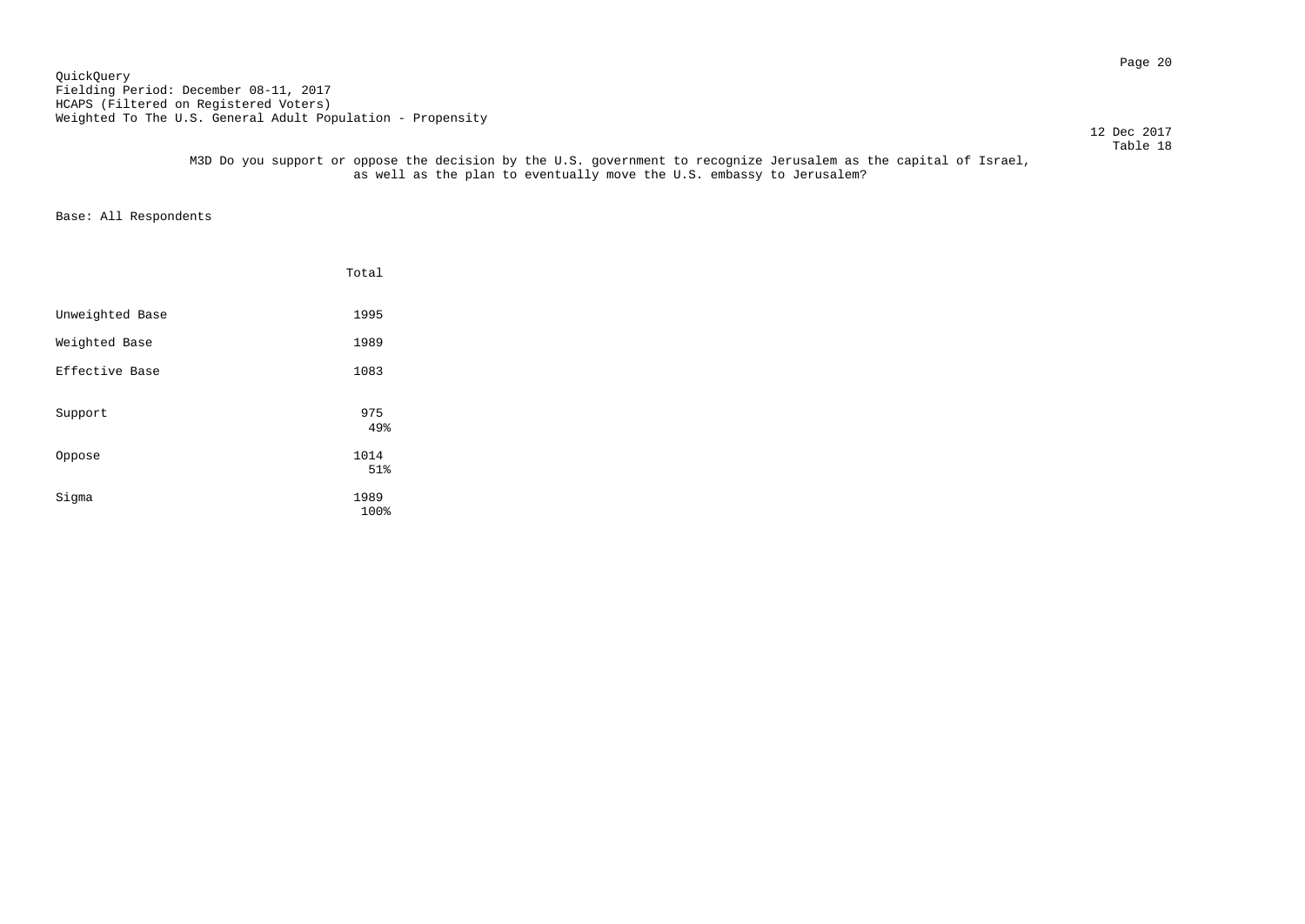Page 21 QuickQuery Fielding Period: December 08-11, 2017 HCAPS (Filtered on Registered Voters) Weighted To The U.S. General Adult Population - Propensity

12 Dec 2017

 Table 19 M4 Do you approve or disapprove of the way the Republican Party is handling its job?

|                                       | Total                 |
|---------------------------------------|-----------------------|
| Unweighted Base                       | 1995                  |
| Weighted Base                         | 1989                  |
| Effective Base                        | 1083                  |
| Strongly/Somewhat Approve<br>(Net)    | 665<br>33%            |
| Strongly approve                      | 164<br>8 <sup>°</sup> |
| Somewhat approve                      | 501<br>2.5%           |
| Strongly/Somewhat Disapprove<br>(Net) | 1324<br>67%           |
| Somewhat disapprove                   | 474<br>2.4%           |
| Strongly disapprove                   | 850<br>43%            |
| Siqma                                 | 1989<br>100%          |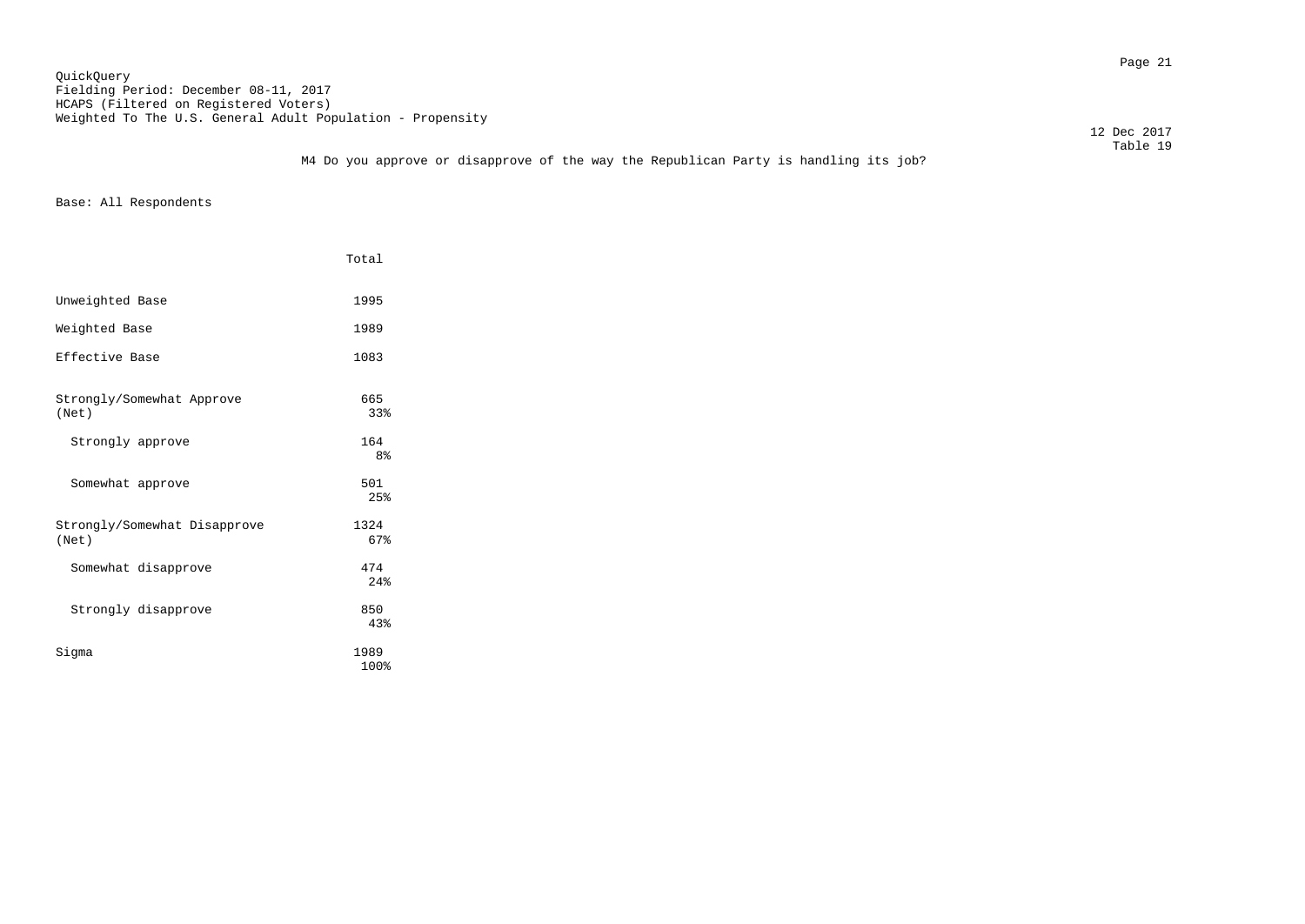Page 22 QuickQuery Fielding Period: December 08-11, 2017 HCAPS (Filtered on Registered Voters) Weighted To The U.S. General Adult Population - Propensity

 12 Dec 2017 Table 20

## M5 Do you approve or disapprove of the way the Democratic Party is handling its job?

|                                       | Total                  |
|---------------------------------------|------------------------|
| Unweighted Base                       | 1995                   |
| Weighted Base                         | 1989                   |
| Effective Base                        | 1083                   |
| Strongly/Somewhat Approve<br>(Net)    | 701<br>35%             |
| Strongly approve                      | 136<br>7 <sup>8</sup>  |
| Somewhat approve                      | 565<br>28 <sup>8</sup> |
| Strongly/Somewhat Disapprove<br>(Net) | 1288<br>65%            |
| Somewhat disapprove                   | 612<br>31%             |
| Strongly disapprove                   | 676<br>34%             |
| Siqma                                 | 1989<br>100%           |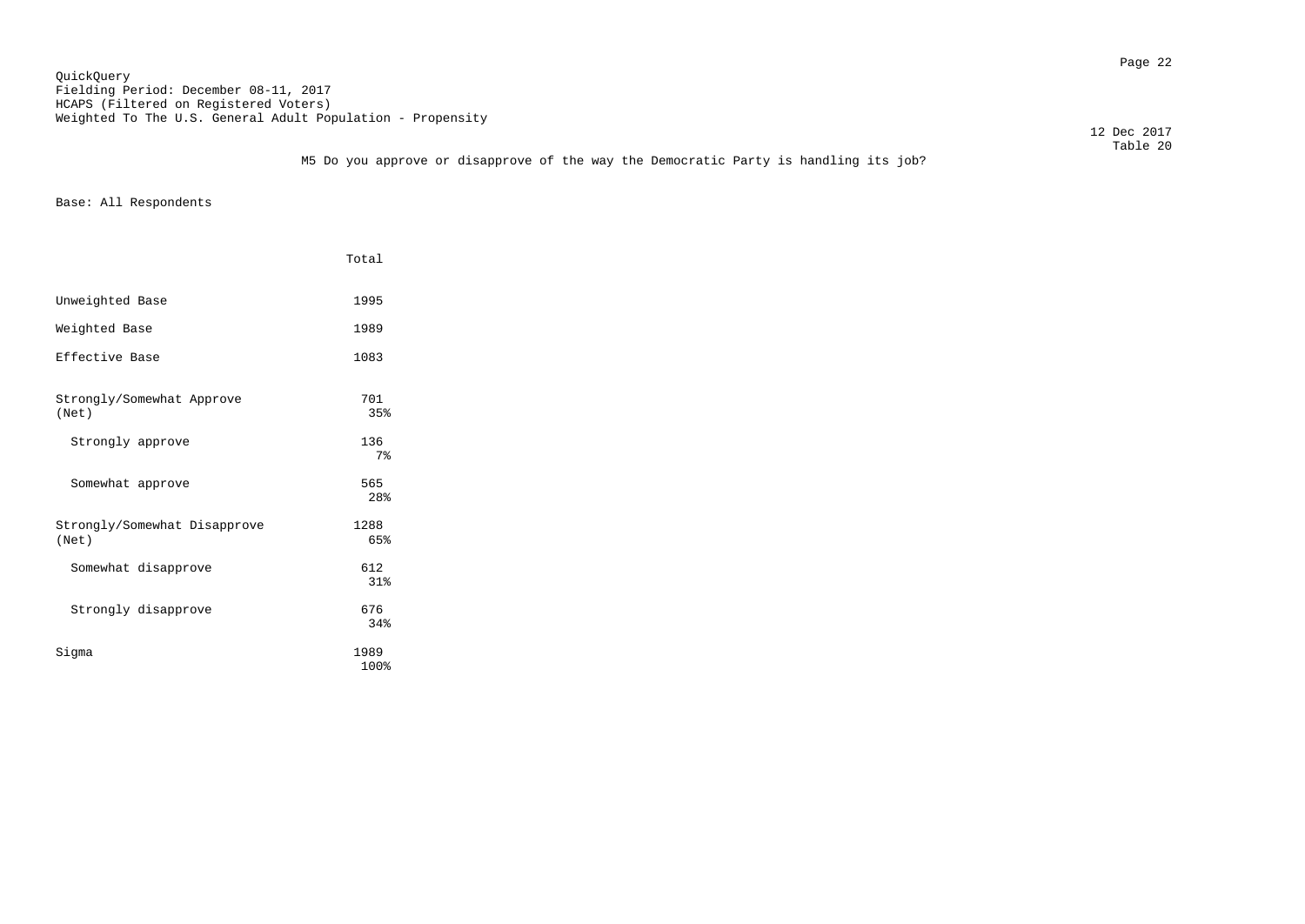## Table 21 M9 Which of the following should be the top priority for President Trump and Republicans in Congress?

|                                                                                   | Total                 |
|-----------------------------------------------------------------------------------|-----------------------|
| Unweighted Base                                                                   | 1995                  |
| Weighted Base                                                                     | 1989                  |
| Effective Base                                                                    | 1083                  |
| Stimulating American jobs                                                         | 493<br>2.5%           |
| Passing an infrastructure<br>spending bill                                        | 326<br>16%            |
| Passing a comprehensive tax<br>reform bill                                        | 287<br>14%            |
| Repealing and replacing the<br>Affordable Care Act (also<br>known as "Obamacare") | 252<br>13%            |
| Destroying ISIS                                                                   | 2.42<br>12%           |
| Reducing the total amount of<br>immigrants allowed in the<br>United States        | 134<br>7 <sup>°</sup> |
| Renegotiating trade deals<br>with other countries                                 | 90<br>5%              |
| Expanding family leave<br>policies                                                | 72<br>4%              |
| Building a wall between the<br>United States and Mexico                           | 69<br>3%              |
| Undoing the Iran deal                                                             | 2.5<br>$1\%$          |
| Sigma                                                                             | 1989<br>100%          |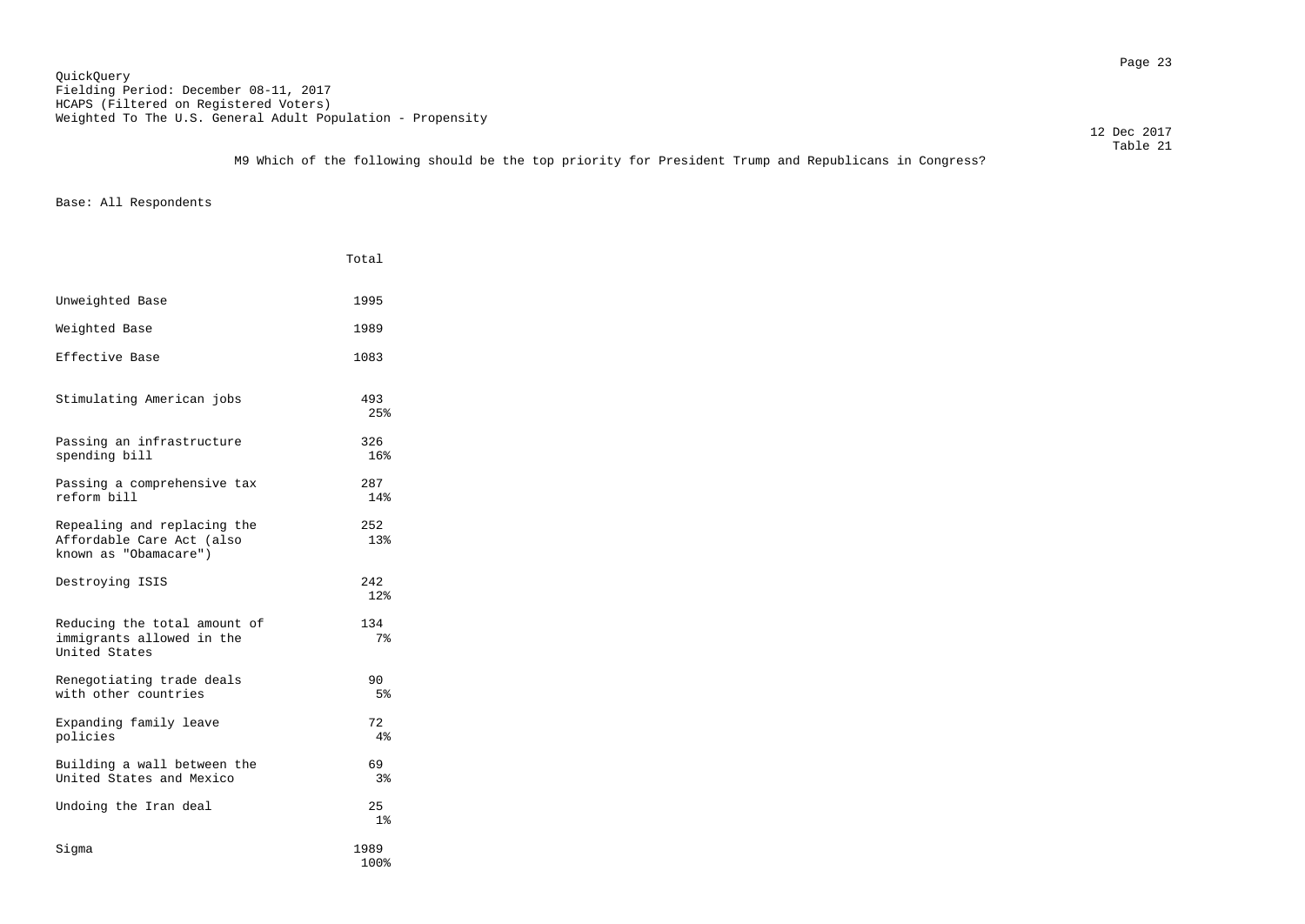Page 24 QuickQuery Fielding Period: December 08-11, 2017 HCAPS (Filtered on Registered Voters) Weighted To The U.S. General Adult Population - Propensity

12 Dec 2017

|                                      | Total        |
|--------------------------------------|--------------|
| Unweighted Base                      | 1995         |
| Weighted Base                        | 1989         |
| Effective Base                       | 1083         |
| Impeached and removed from<br>office | 862<br>43%   |
| Censured by Congress                 | 276<br>14%   |
| No action should be taken            | 850<br>43%   |
| Sigma                                | 1989<br>100% |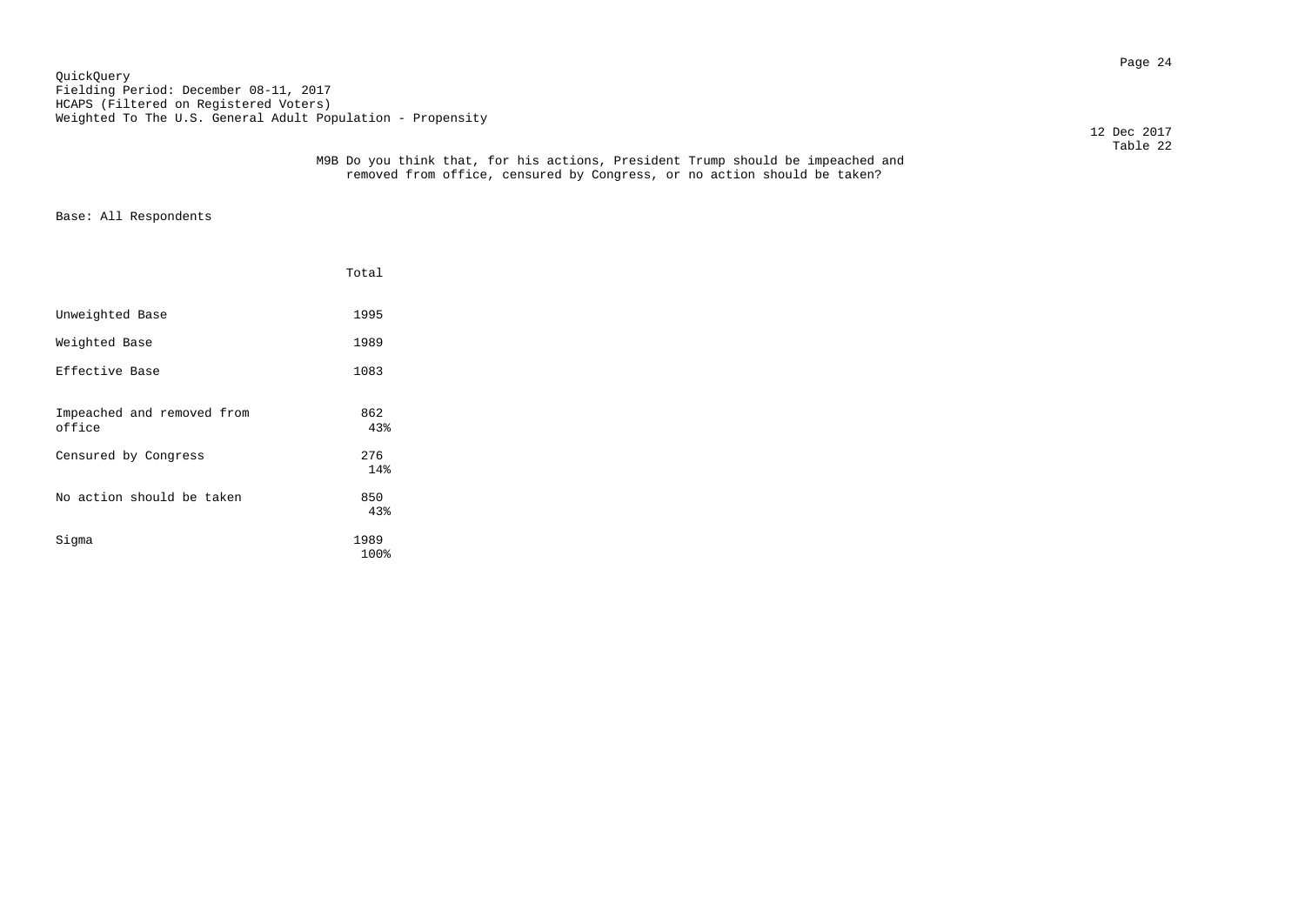Page 25 QuickQuery Fielding Period: December 08-11, 2017 HCAPS (Filtered on Registered Voters) Weighted To The U.S. General Adult Population - Propensity

12 Dec 2017

 Table 23 M10 Do you think the investigations into Russia and President Trump are helping the country or hurting the country?

|                     | Total        |
|---------------------|--------------|
| Unweighted Base     | 1995         |
| Weighted Base       | 1989         |
| Effective Base      | 1083         |
| Helping the country | 742<br>37%   |
| Hurting the country | 1247<br>63%  |
| Sigma               | 1989<br>100% |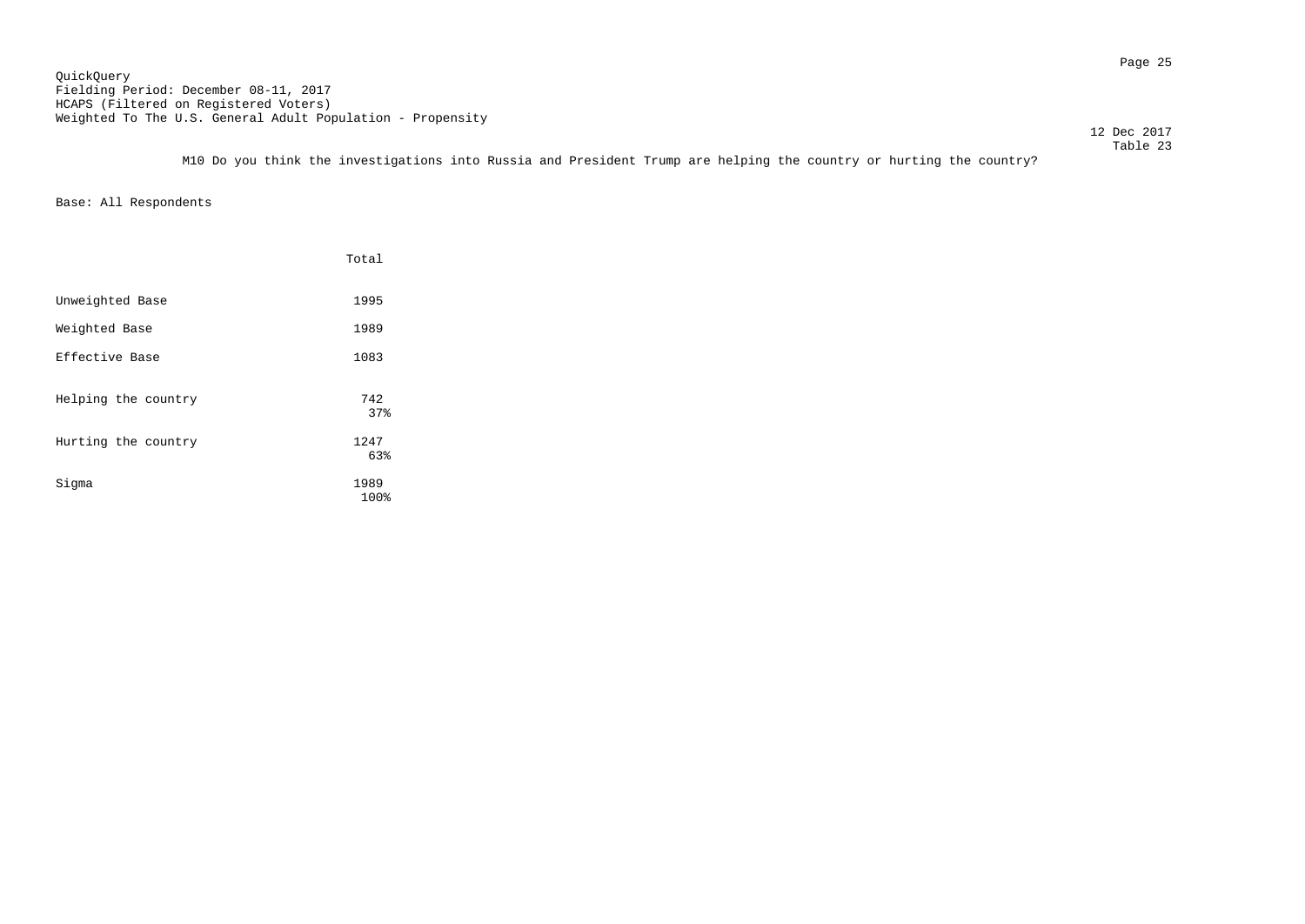Page 26 QuickQuery Fielding Period: December 08-11, 2017 HCAPS (Filtered on Registered Voters) Weighted To The U.S. General Adult Population - Propensity

12 Dec 2017

## Table 24 M10A In general, how frequently do you check President Trump's Twitter account?

|                                        | Total                 |
|----------------------------------------|-----------------------|
| Unweighted Base                        | 1995                  |
| Weighted Base                          | 1989                  |
| Effective Base                         | 1083                  |
| Multiple times a day                   | 64<br>3%              |
| At least once a day                    | 121<br>6 <sup>°</sup> |
| Multiple times a week                  | 60<br>3 <sup>°</sup>  |
| At least once per week                 | 62<br>3%              |
| Multiple times per month               | 28<br>1 <sup>°</sup>  |
| At least once a month                  | 40<br>2 <sup>°</sup>  |
| Less frequently than once<br>per month | 84<br>4%              |
| Never                                  | 1530<br>77%           |
| Sigma                                  | 1989<br>100%          |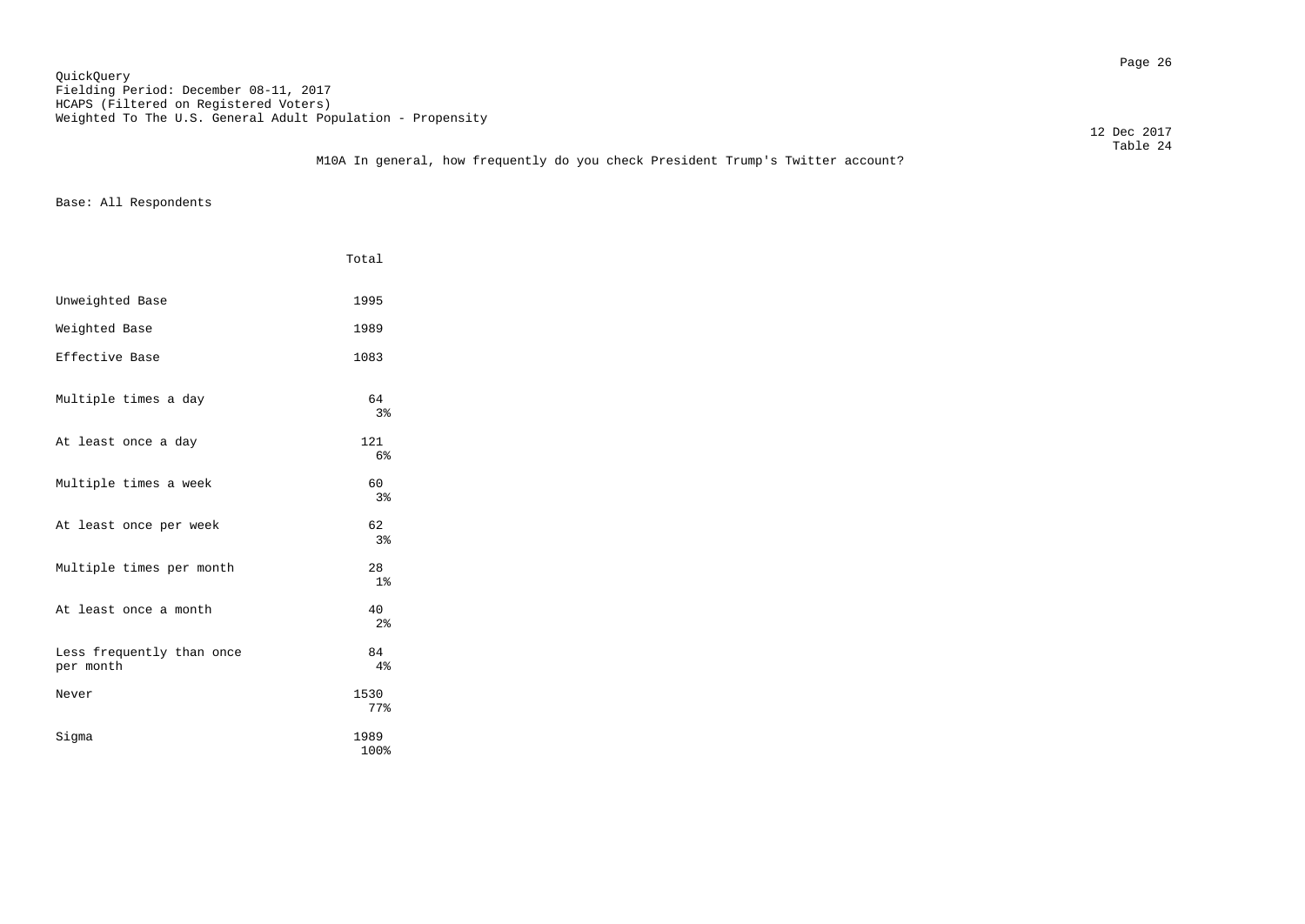Page 27 QuickQuery Fielding Period: December 08-11, 2017 HCAPS (Filtered on Registered Voters) Weighted To The U.S. General Adult Population - Propensity

12 Dec 2017

## Table 25 Q1903 Regardless of how you may vote, what do you usually consider yourself?

|                 | Total             |
|-----------------|-------------------|
| Unweighted Base | 1995              |
| Weighted Base   | 1989              |
| Effective Base  | 1083              |
| Democrat        | 710<br>36%        |
| Republican      | 630               |
| Independent     | 32%<br>578<br>29% |
| Other           | 70<br>4%          |
| Sigma           | 1989<br>100%      |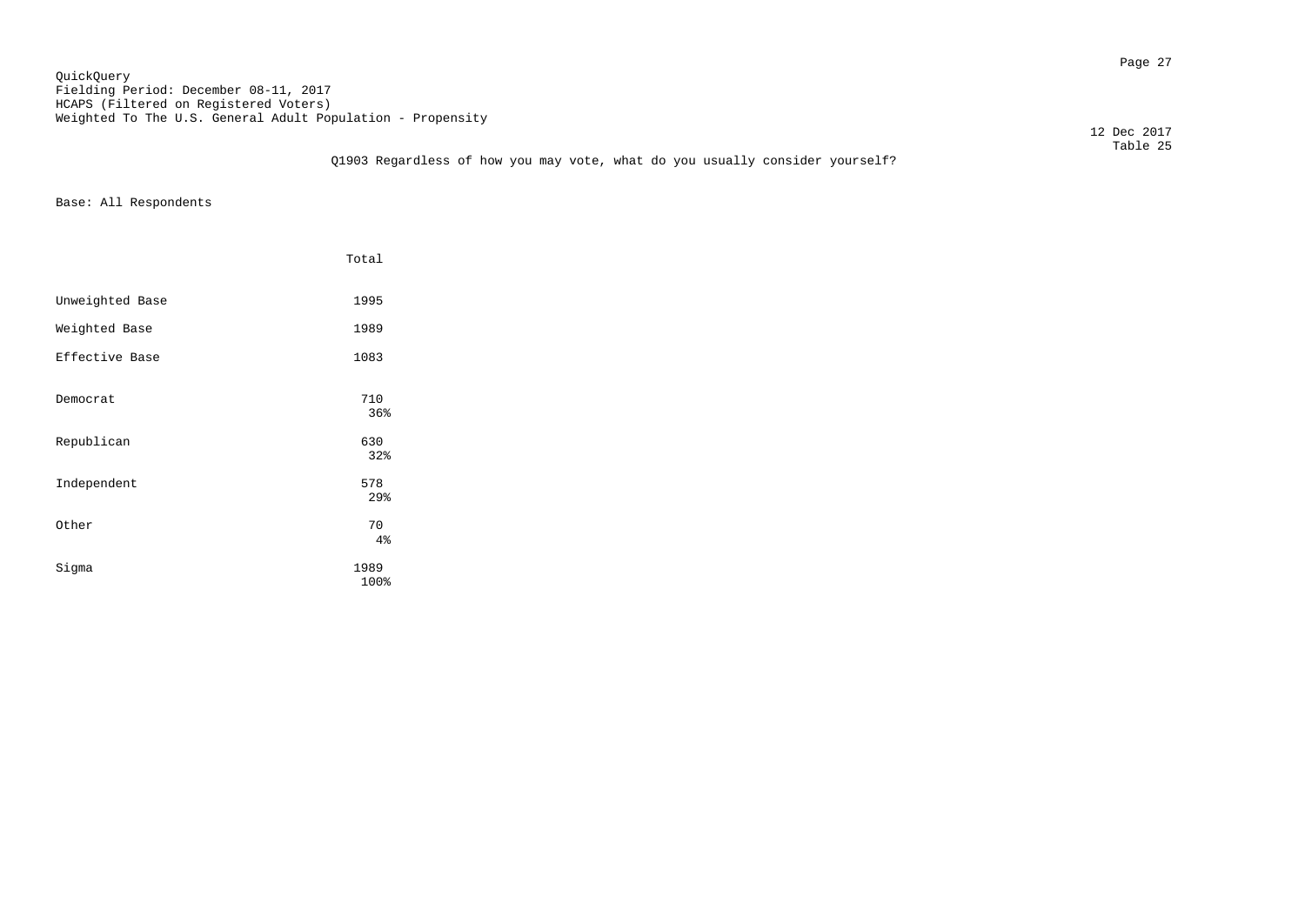Page 28 QuickQuery Fielding Period: December 08-11, 2017 HCAPS (Filtered on Registered Voters) Weighted To The U.S. General Adult Population - Propensity

12 Dec 2017

 Table 26 Q1905 Would you call yourself a strong Republican or a not-so-strong Republican?

Base: Republican

|                          | Total       |
|--------------------------|-------------|
| Unweighted Base          | 569         |
| Weighted Base            | 630         |
| Effective Base           | 332         |
| Strong Republican        | 346<br>55%  |
| Not-so-strong Republican | 284<br>45%  |
| Sigma                    | 630<br>100% |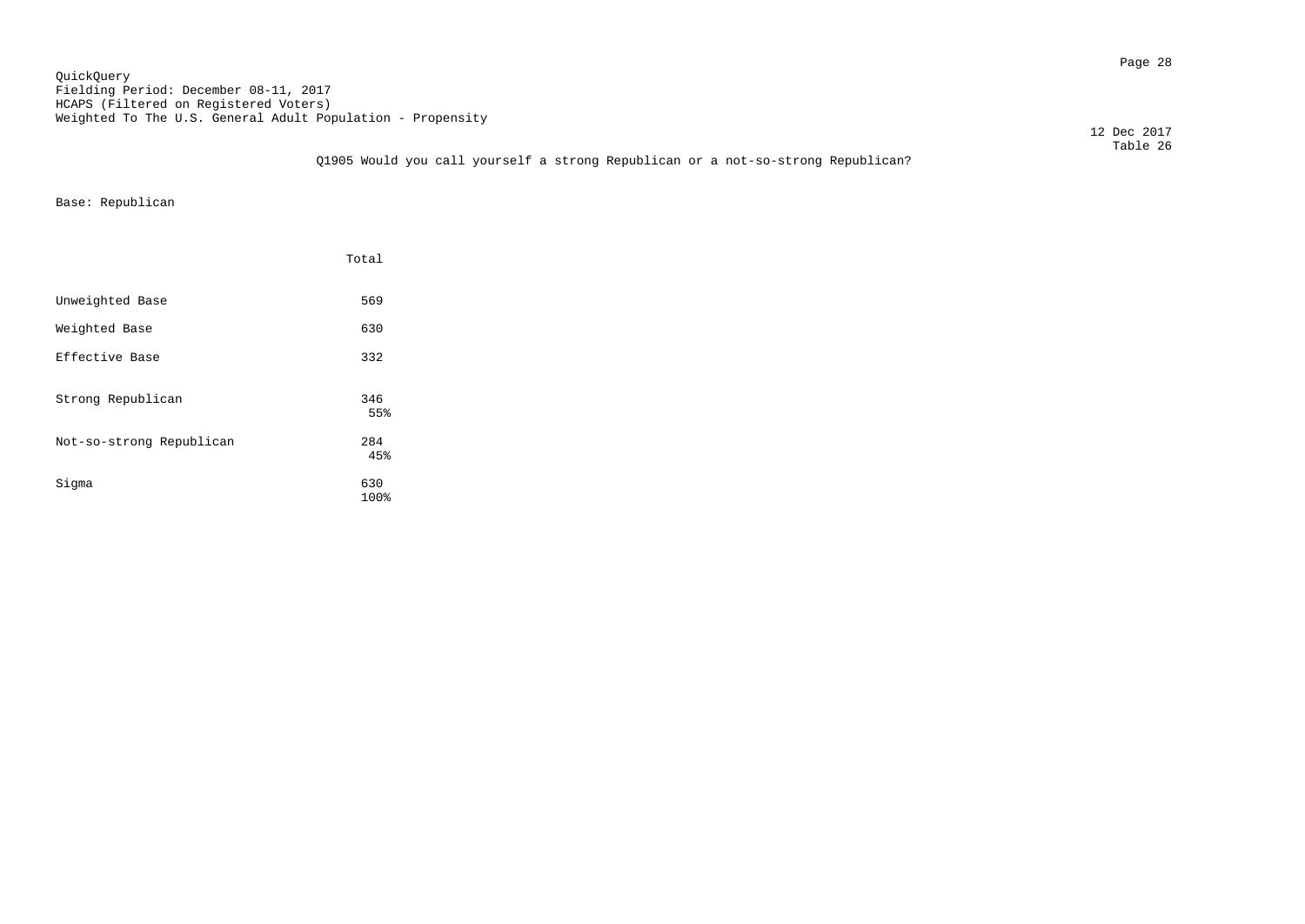Page 29 QuickQuery Fielding Period: December 08-11, 2017 HCAPS (Filtered on Registered Voters) Weighted To The U.S. General Adult Population - Propensity

12 Dec 2017

## Table 27 Q1910 Would you call yourself a strong Democrat or a not-so-strong Democrat?

Base: Democrat

|                        | Total       |
|------------------------|-------------|
| Unweighted Base        | 693         |
| Weighted Base          | 710         |
| Effective Base         | 380         |
| Strong Democrat        | 400<br>56%  |
| Not-so-strong Democrat | 310<br>44%  |
| Sigma                  | 710<br>100% |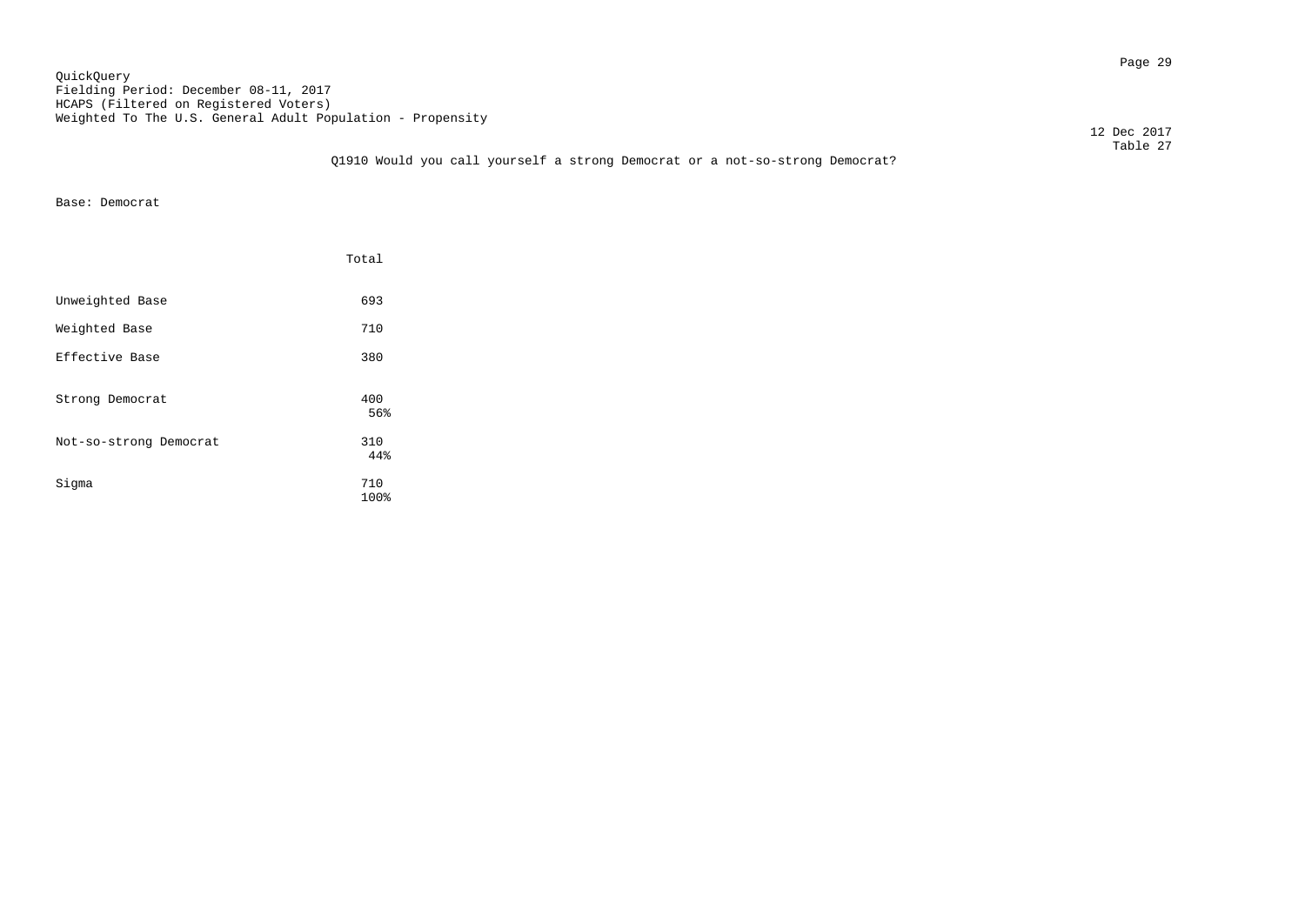Page 30 QuickQuery Fielding Period: December 08-11, 2017 HCAPS (Filtered on Registered Voters) Weighted To The U.S. General Adult Population - Propensity

Q1912 Insert text assignment

Base: Independent/Other

|                       | Total       |
|-----------------------|-------------|
| Unweighted Base       | 733         |
| Weighted Base         | 648         |
| Effective Base        | 373         |
| Republican/Democratic | 281<br>43%  |
| Democratic/Republican | 367<br>57%  |
| Sigma                 | 648<br>100% |

 12 Dec 2017 Table 28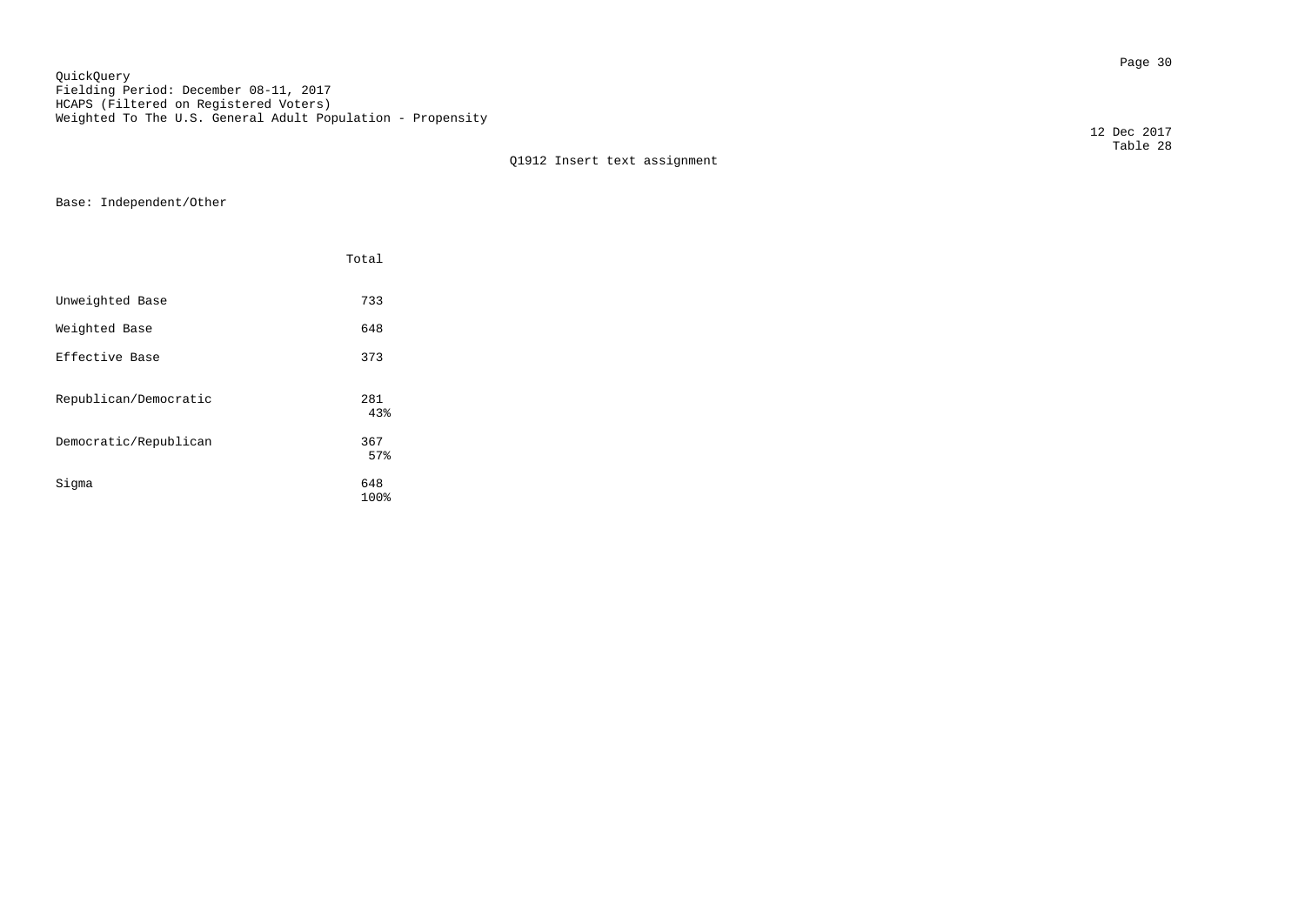12 Dec 2017

 Table 29 Q1915 Do you lean more toward the Republican Party or toward the Democratic Party/the Democratic Party or toward the Republican Party?

Base: Independent/Other

|                        | Total             |
|------------------------|-------------------|
| Unweighted Base        | 733               |
| Weighted Base          | 648               |
| Effective Base         | 373               |
| Lean Republican        | 155<br>24%        |
| Lean Democrat          | 176               |
| Do not lean either way | 27%<br>317<br>49% |
| Sigma                  | 648<br>100%       |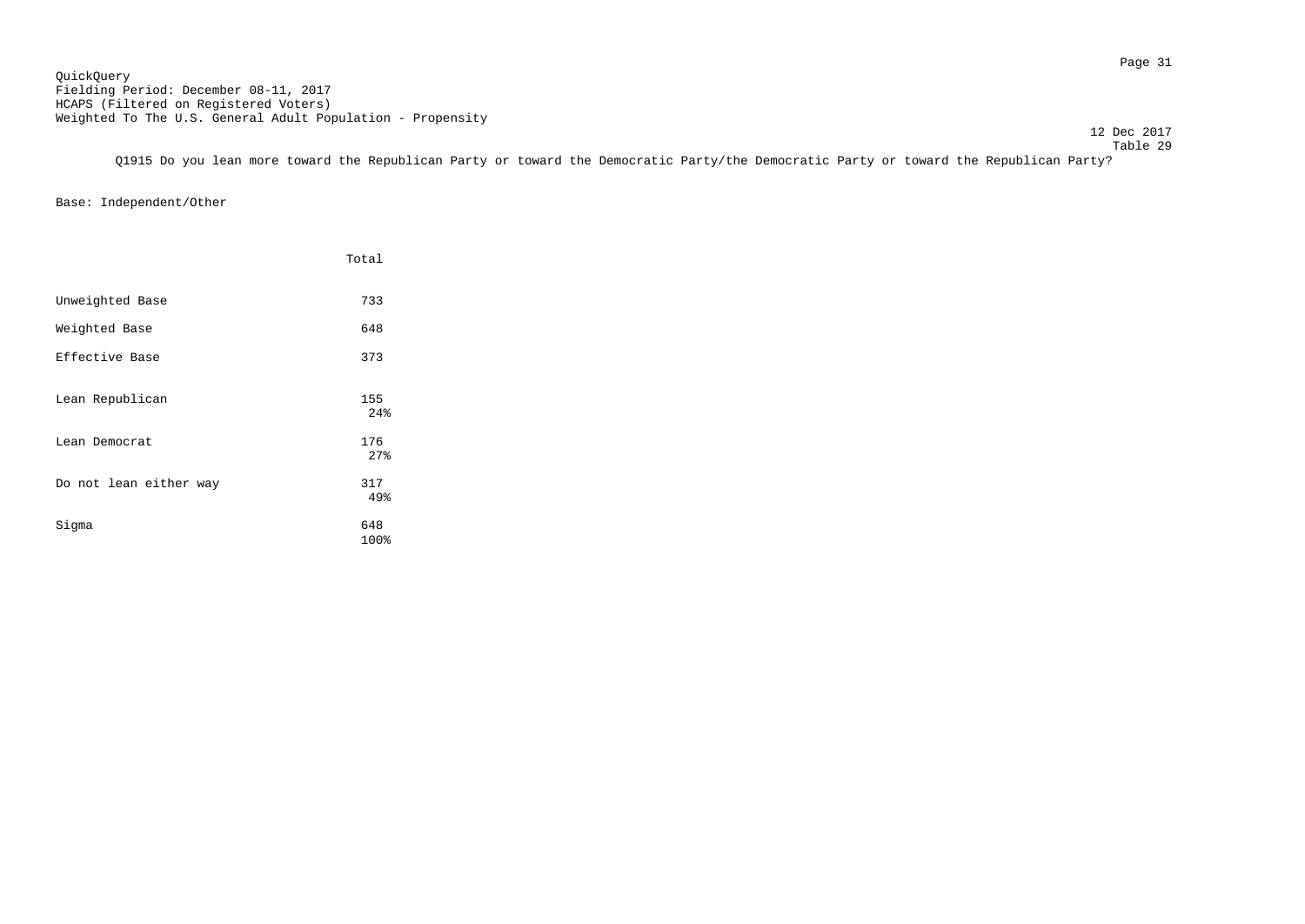Page 32 QuickQuery Fielding Period: December 08-11, 2017 HCAPS (Filtered on Registered Voters) Weighted To The U.S. General Adult Population - Propensity

12 Dec 2017

#### Table 30 F1 Now we will show you some names. Please indicate if you have a favorable or unfavorable view of that person - or if you've never heard of them.

Summary Of Ever Heard Of

|                  | Total       |
|------------------|-------------|
| Unweighted Base  | 1995        |
| Weighted Base    | 1989        |
| Effective Base   | 1083        |
| Donald Trump     | 1900<br>96% |
| Hillary Clinton  | 1870<br>94% |
| Bernie Sanders   | 1763<br>89% |
| Mike Pence       | 1694<br>85% |
| Paul Ryan        | 1613<br>81% |
| Nancy Pelosi     | 1585<br>80% |
| Elizabeth Warren | 1429<br>72% |
| Mitch McConnell  | 1400<br>70% |
| Jeff Sessions    | 1397<br>70% |
| Robert Mueller   | 1302<br>65% |
| Chuck Schumer    | 1292<br>65% |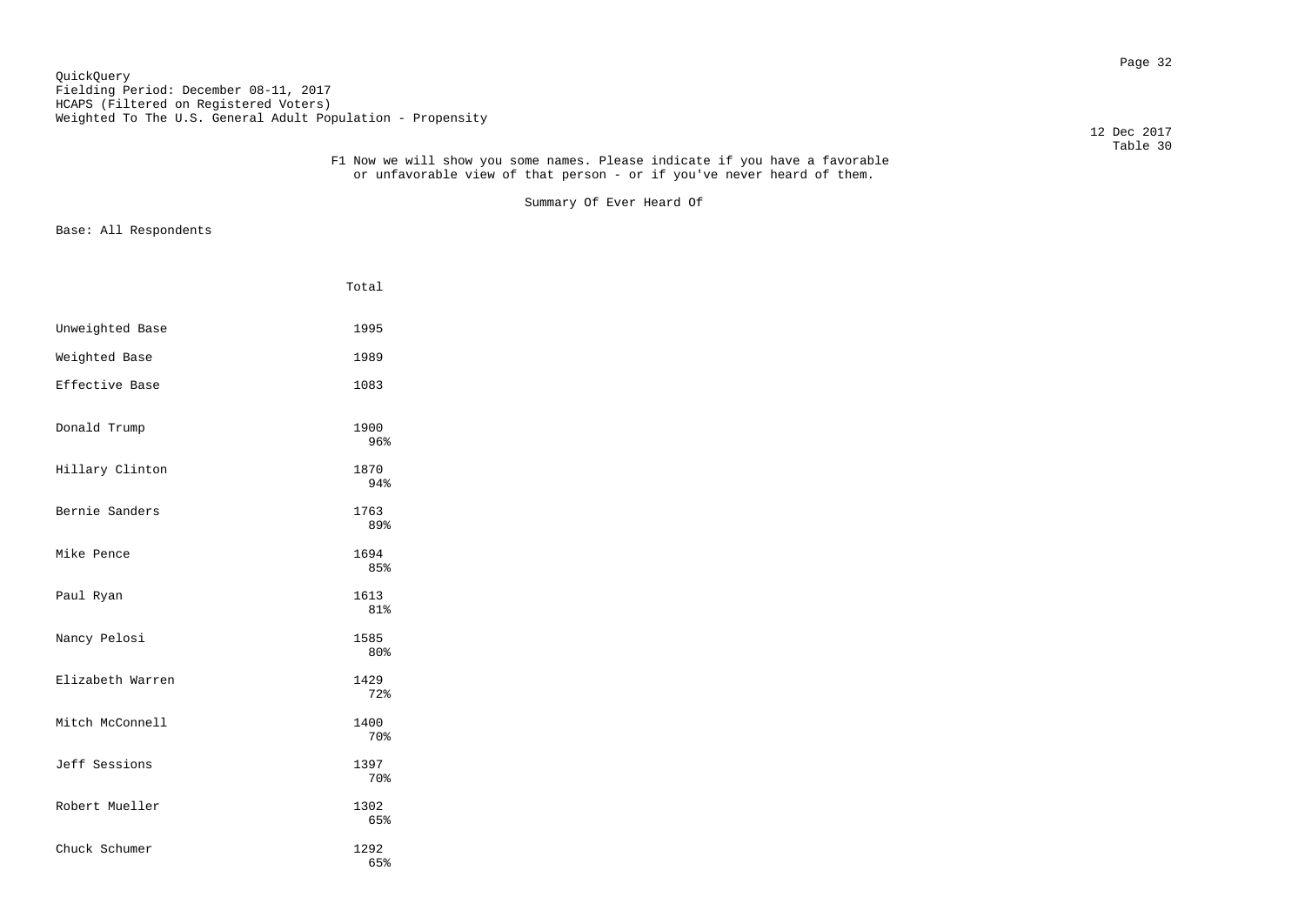#### Page 33 QuickQuery Fielding Period: December 08-11, 2017 HCAPS (Filtered on Registered Voters) Weighted To The U.S. General Adult Population - Propensity

12 Dec 2017

#### Table 31 F1 Now we will show you some names. Please indicate if you have a favorable or unfavorable view of that person - or if you've never heard of them.

Summary Of Very Favorable/Favorable

|                  | Total      |
|------------------|------------|
| Unweighted Base  | 1995       |
| Weighted Base    | 1989       |
| Effective Base   | 1083       |
| Bernie Sanders   | 994<br>50% |
| Mike Pence       | 809<br>41% |
| Donald Trump     | 773<br>39% |
| Elizabeth Warren | 705<br>35% |
| Hillary Clinton  | 692<br>35% |
| Robert Mueller   | 681<br>34% |
| Paul Ryan        | 619<br>31% |
| Nancy Pelosi     | 557<br>28% |
| Chuck Schumer    | 510<br>26% |
| Jeff Sessions    | 423<br>21% |
| Mitch McConnell  | 353<br>18% |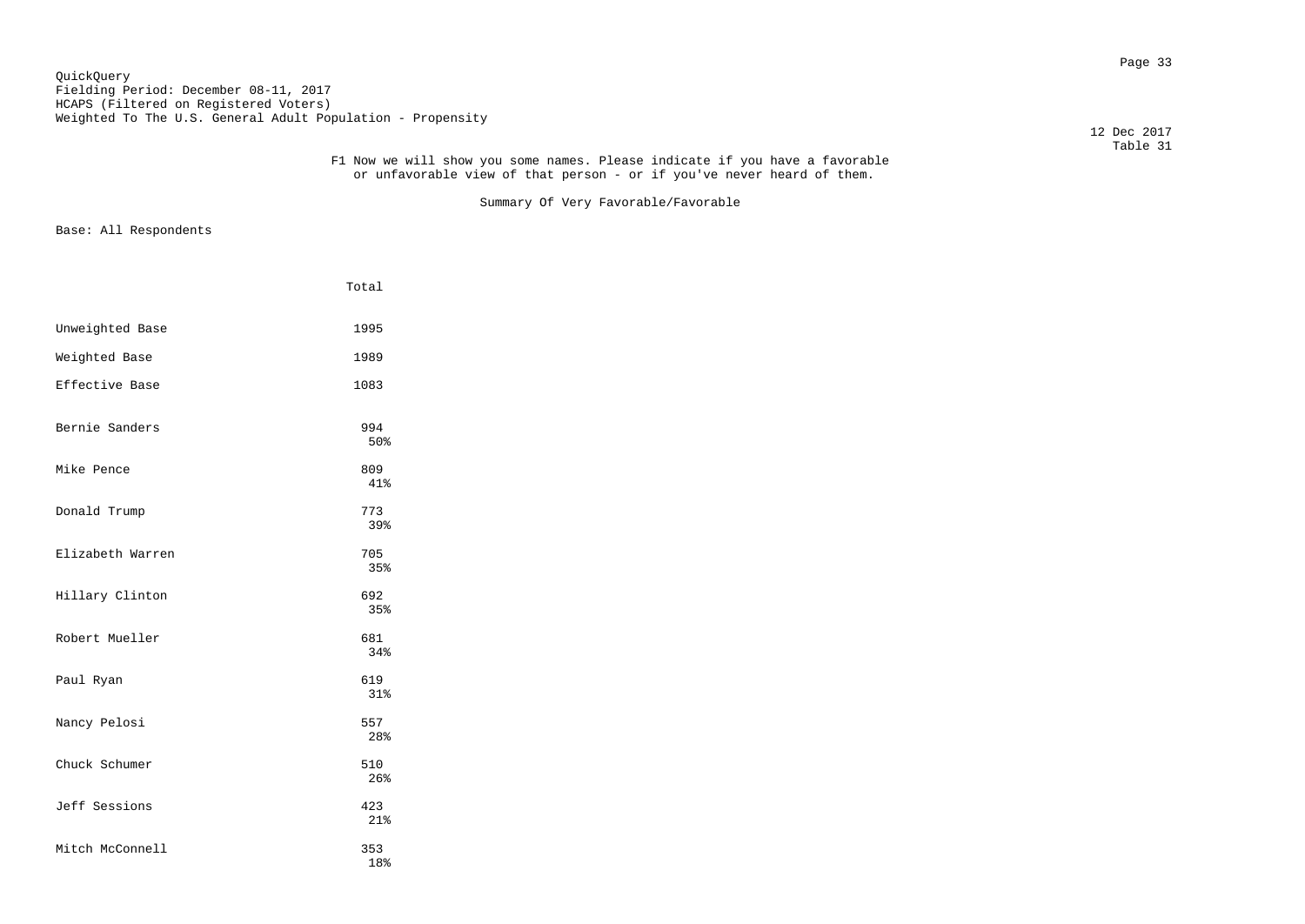#### Page 34 QuickQuery Fielding Period: December 08-11, 2017 HCAPS (Filtered on Registered Voters) Weighted To The U.S. General Adult Population - Propensity

12 Dec 2017

#### Table 32 F1 Now we will show you some names. Please indicate if you have a favorable or unfavorable view of that person - or if you've never heard of them.

Summary Of Very Unfavorable/Unfavorable

|                  | Total       |
|------------------|-------------|
| Unweighted Base  | 1995        |
| Weighted Base    | 1989        |
| Effective Base   | 1083        |
| Hillary Clinton  | 1178<br>59% |
| Donald Trump     | 1127<br>57% |
| Mitch McConnell  | 1047<br>53% |
| Nancy Pelosi     | 1028<br>52% |
| Paul Ryan        | 993<br>50%  |
| Jeff Sessions    | 974<br>49%  |
| Mike Pence       | 886<br>45%  |
| Chuck Schumer    | 782<br>39%  |
| Bernie Sanders   | 770<br>39%  |
| Elizabeth Warren | 723<br>36%  |
| Robert Mueller   | 621<br>31%  |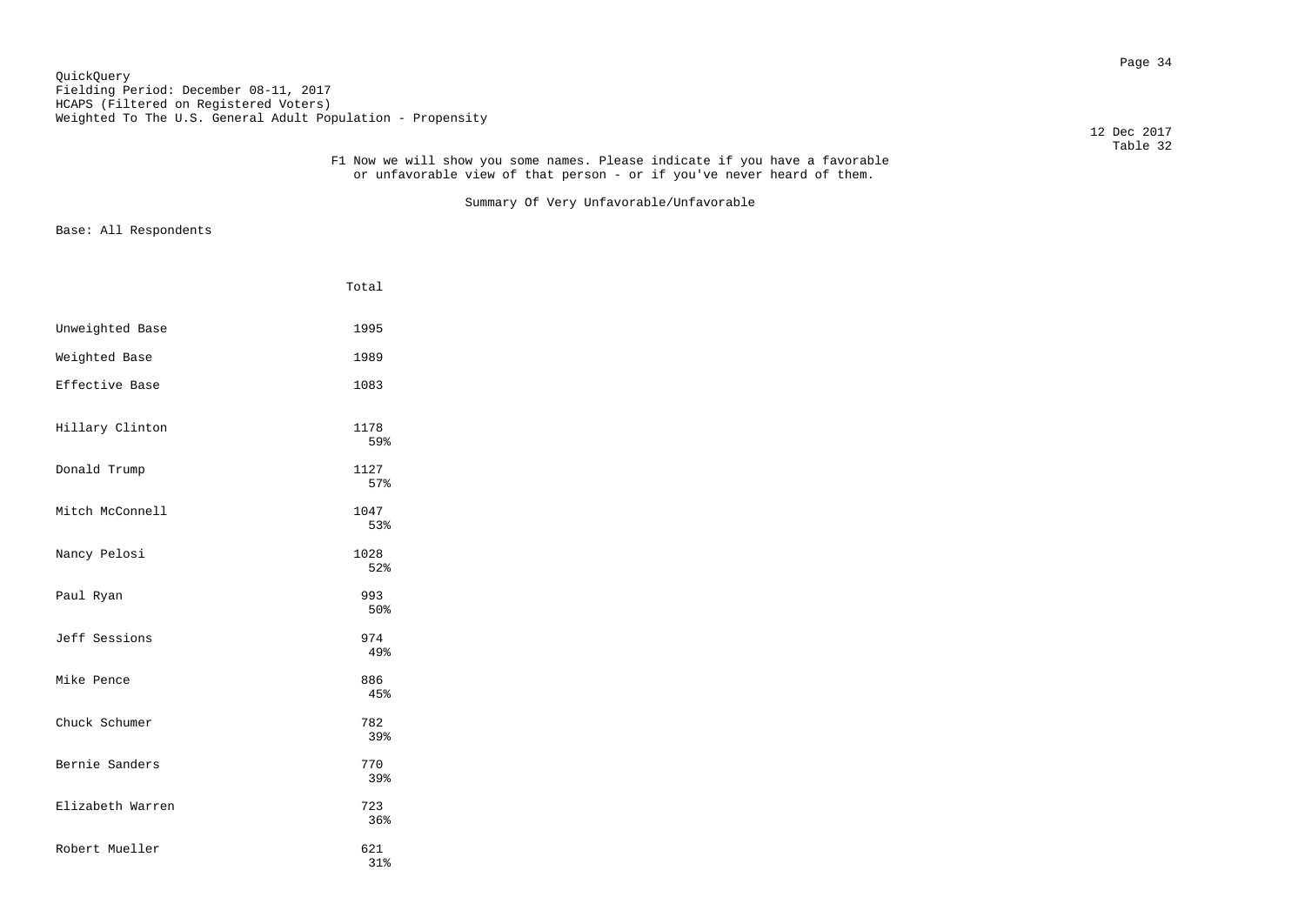Page 35 QuickQuery Fielding Period: December 08-11, 2017 HCAPS (Filtered on Registered Voters) Weighted To The U.S. General Adult Population - Propensity

12 Dec 2017

#### Table 33 F1\_1 Now we will show you some names. Please indicate if you have a favorable or unfavorable view of that person - or if you've never heard of them.

Hillary Clinton

|                                            | Total                 |  |
|--------------------------------------------|-----------------------|--|
| Unweighted Base                            | 1995                  |  |
| Weighted Base                              | 1989                  |  |
| Effective Base                             | 1083                  |  |
| Ever Heard Of (Net)                        | 1870<br>94%           |  |
| Very Favorable/Favorable<br>(Sub-Net)      | 692<br>35%            |  |
| Very favorable                             | 217<br>11%            |  |
| Favorable                                  | 475<br>24%            |  |
| Very Unfavorable/<br>Unfavorable (Sub-Net) | 1178<br>59%           |  |
| Unfavorable                                | 326<br>16%            |  |
| Very unfavorable                           | 852<br>43%            |  |
| Never heard of them                        | 17<br>1 <sub>8</sub>  |  |
| No opinion                                 | 102<br>5 <sup>8</sup> |  |
| Sigma                                      | 1989<br>100%          |  |
|                                            |                       |  |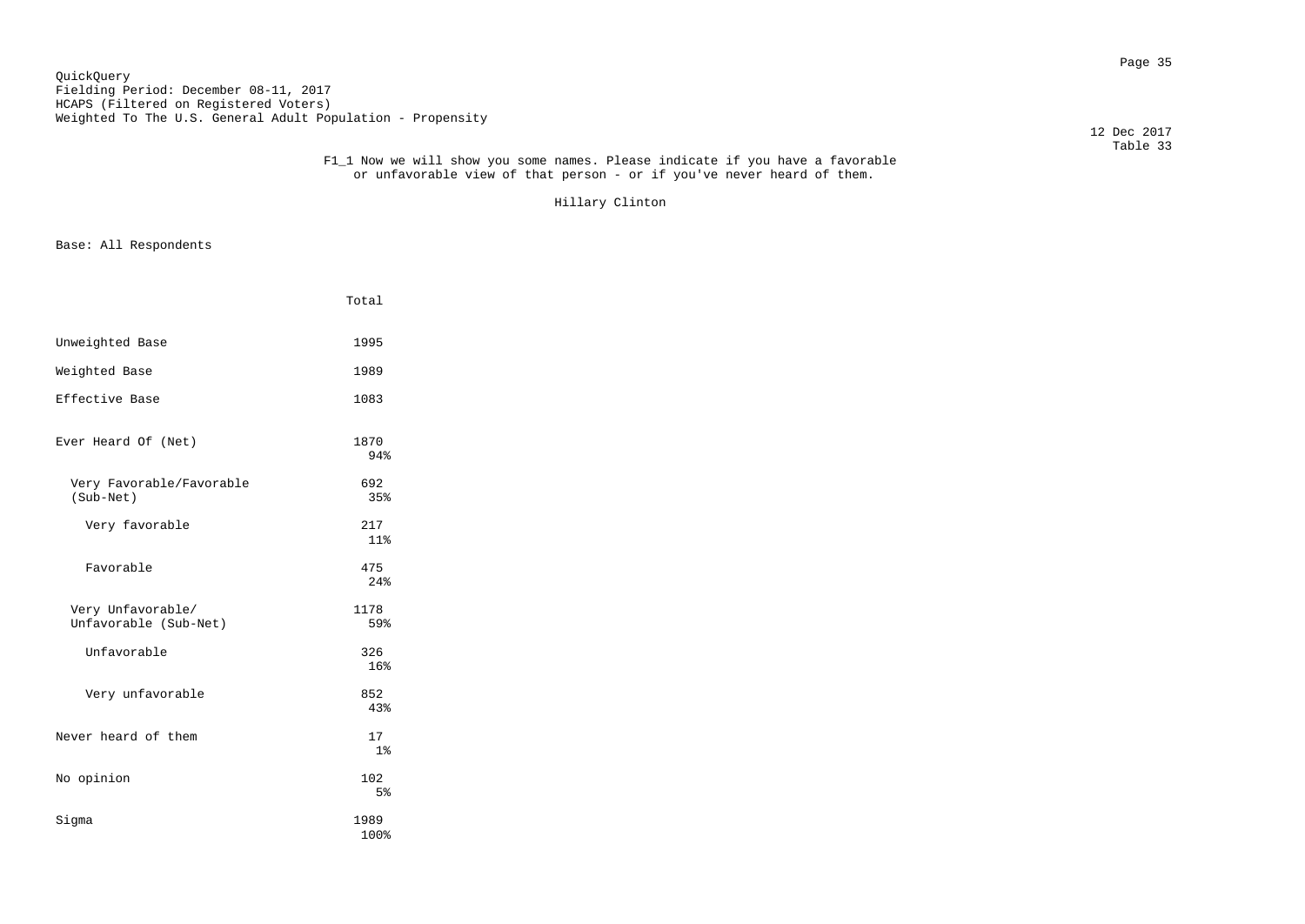Page 36 QuickQuery Fielding Period: December 08-11, 2017 HCAPS (Filtered on Registered Voters) Weighted To The U.S. General Adult Population - Propensity

12 Dec 2017

#### Table 34 F1\_2 Now we will show you some names. Please indicate if you have a favorable or unfavorable view of that person - or if you've never heard of them.

Donald Trump

|                                            | Total                  |  |
|--------------------------------------------|------------------------|--|
| Unweighted Base                            | 1995                   |  |
| Weighted Base                              | 1989                   |  |
| Effective Base                             | 1083                   |  |
| Ever Heard Of (Net)                        | 1900<br>96%            |  |
| Very Favorable/Favorable<br>(Sub-Net)      | 773<br>39%             |  |
| Very favorable                             | 399<br>20 <sup>8</sup> |  |
| Favorable                                  | 374<br>19%             |  |
| Very Unfavorable/<br>Unfavorable (Sub-Net) | 1127<br>57%            |  |
| Unfavorable                                | 203<br>10%             |  |
| Very unfavorable                           | 923<br>46%             |  |
| Never heard of them                        | 16<br>1 <sup>°</sup>   |  |
| No opinion                                 | 73<br>4%               |  |
| Sigma                                      | 1989<br>100%           |  |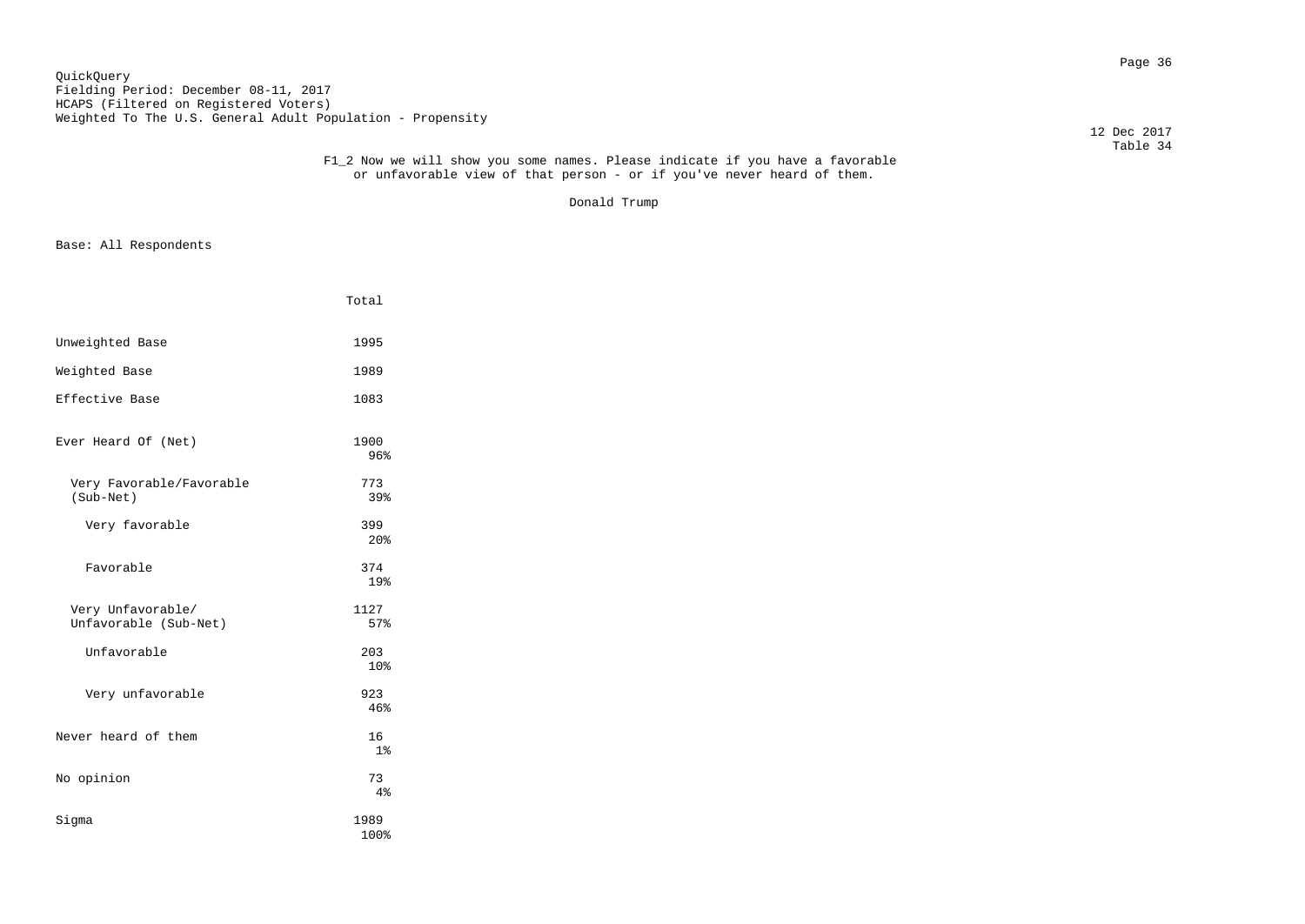Page 37 QuickQuery Fielding Period: December 08-11, 2017 HCAPS (Filtered on Registered Voters) Weighted To The U.S. General Adult Population - Propensity

12 Dec 2017

#### Table 35 F1\_4 Now we will show you some names. Please indicate if you have a favorable or unfavorable view of that person - or if you've never heard of them.

Mike Pence

| Unweighted Base<br>1995<br>Weighted Base<br>1989<br>Effective Base<br>1083 |  |
|----------------------------------------------------------------------------|--|
|                                                                            |  |
|                                                                            |  |
|                                                                            |  |
| Ever Heard Of (Net)<br>1694<br>85%                                         |  |
| Very Favorable/Favorable<br>809<br>(Sub-Net)<br>41%                        |  |
| Very favorable<br>379<br>19%                                               |  |
| Favorable<br>430<br>$22$ <sup>2</sup>                                      |  |
| Very Unfavorable/<br>886<br>Unfavorable (Sub-Net)<br>45%                   |  |
| Unfavorable<br>309<br>16%                                                  |  |
| Very unfavorable<br>577<br>29%                                             |  |
| Never heard of them<br>51<br>3%                                            |  |
| No opinion<br>244<br>12%                                                   |  |
| Sigma<br>1989<br>100%                                                      |  |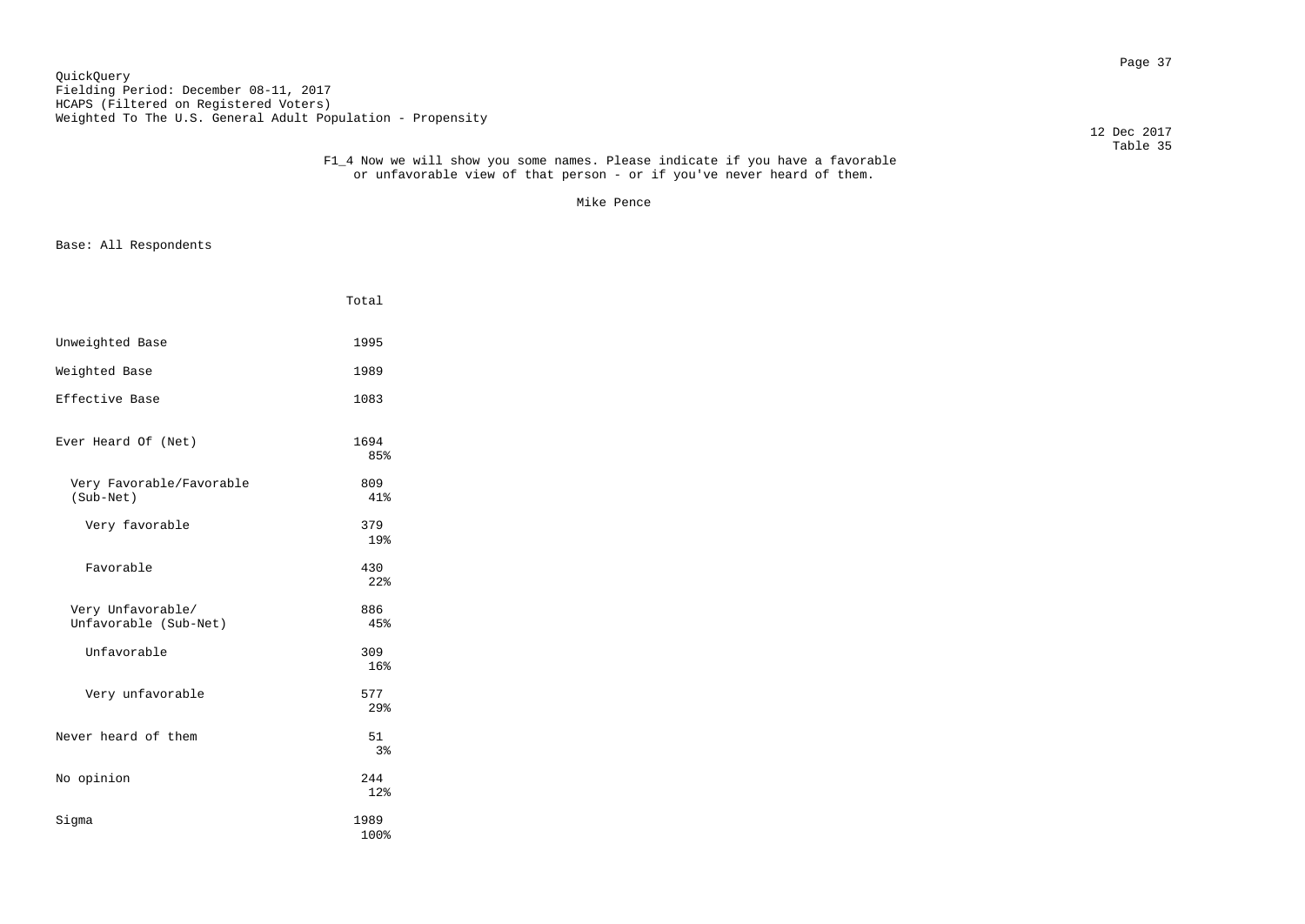Page 38 QuickQuery Fielding Period: December 08-11, 2017 HCAPS (Filtered on Registered Voters) Weighted To The U.S. General Adult Population - Propensity

12 Dec 2017

#### Table 36 F1\_8 Now we will show you some names. Please indicate if you have a favorable or unfavorable view of that person - or if you've never heard of them.

Paul Ryan

|                                            | Total        |
|--------------------------------------------|--------------|
| Unweighted Base                            | 1995         |
| Weighted Base                              | 1989         |
| Effective Base                             | 1083         |
| Ever Heard Of (Net)                        | 1613<br>81%  |
| Very Favorable/Favorable<br>(Sub-Net)      | 619<br>31%   |
| Very favorable                             | 116<br>6%    |
| Favorable                                  | 503<br>25%   |
| Very Unfavorable/<br>Unfavorable (Sub-Net) | 993<br>50%   |
| Unfavorable                                | 427<br>21%   |
| Very unfavorable                           | 566<br>28%   |
| Never heard of them                        | 77<br>4%     |
| No opinion                                 | 299<br>15%   |
| Sigma                                      | 1989<br>100% |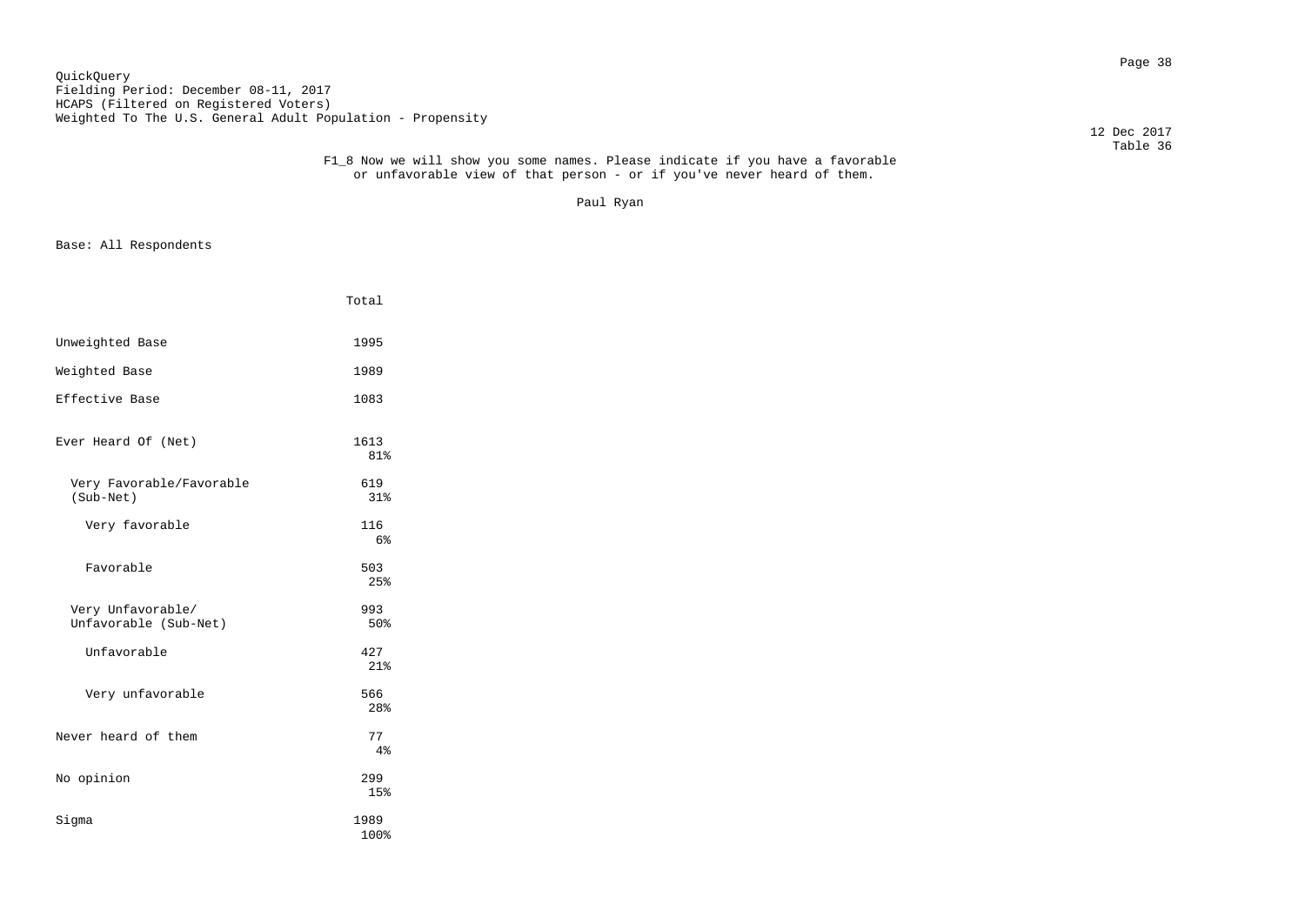Page 39 QuickQuery Fielding Period: December 08-11, 2017 HCAPS (Filtered on Registered Voters) Weighted To The U.S. General Adult Population - Propensity

12 Dec 2017

#### Table 37 F1\_9 Now we will show you some names. Please indicate if you have a favorable or unfavorable view of that person - or if you've never heard of them.

Nancy Pelosi

|                                            | Total                 |  |
|--------------------------------------------|-----------------------|--|
| Unweighted Base                            | 1995                  |  |
| Weighted Base                              | 1989                  |  |
| Effective Base                             | 1083                  |  |
| Ever Heard Of (Net)                        | 1585<br>80%           |  |
| Very Favorable/Favorable<br>(Sub-Net)      | 557<br>28%            |  |
| Very favorable                             | 124<br>6%             |  |
| Favorable                                  | 433<br>22%            |  |
| Very Unfavorable/<br>Unfavorable (Sub-Net) | 1028<br>52%           |  |
| Unfavorable                                | 357<br>18%            |  |
| Very unfavorable                           | 671<br>34%            |  |
| Never heard of them                        | 117<br>6 <sup>°</sup> |  |
| No opinion                                 | 287<br>14%            |  |
| Sigma                                      | 1989<br>100%          |  |
|                                            |                       |  |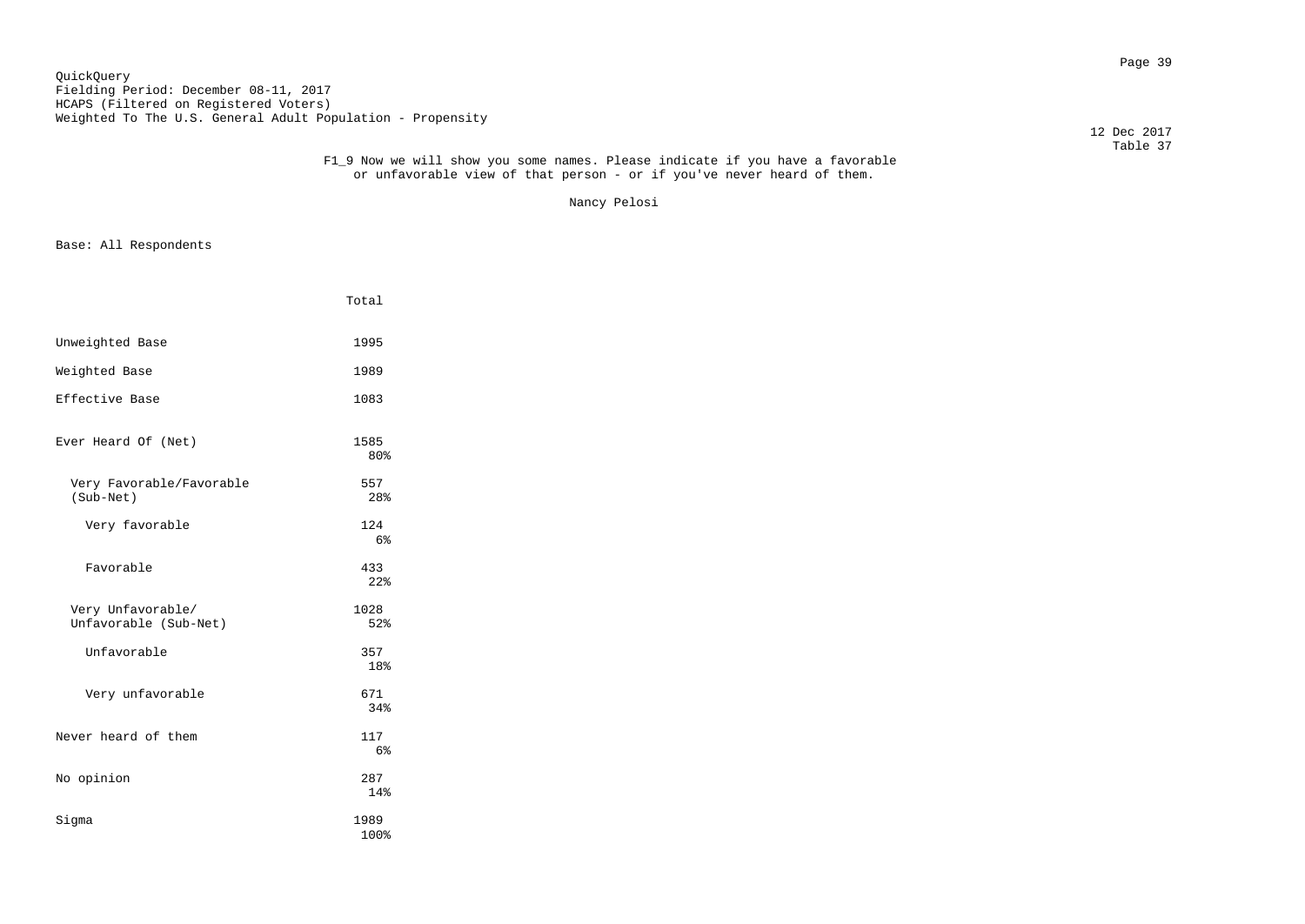Page 40 QuickQuery Fielding Period: December 08-11, 2017 HCAPS (Filtered on Registered Voters) Weighted To The U.S. General Adult Population - Propensity

12 Dec 2017

#### Table 38 F1\_10 Now we will show you some names. Please indicate if you have a favorable or unfavorable view of that person - or if you've never heard of them.

Mitch McConnell

|                                            | Total                 |  |
|--------------------------------------------|-----------------------|--|
| Unweighted Base                            | 1995                  |  |
| Weighted Base                              | 1989                  |  |
| Effective Base                             | 1083                  |  |
| Ever Heard Of (Net)                        | 1400<br>70%           |  |
| Very Favorable/Favorable<br>(Sub-Net)      | 353<br>18%            |  |
| Very favorable                             | 37<br>2 <sup>°</sup>  |  |
| Favorable                                  | 316<br>16%            |  |
| Very Unfavorable/<br>Unfavorable (Sub-Net) | 1047<br>53%           |  |
| Unfavorable                                | 441<br>22%            |  |
| Very unfavorable                           | 607<br>31%            |  |
| Never heard of them                        | 164<br>8 <sup>°</sup> |  |
| No opinion                                 | 425<br>21%            |  |
| Sigma                                      | 1989<br>100%          |  |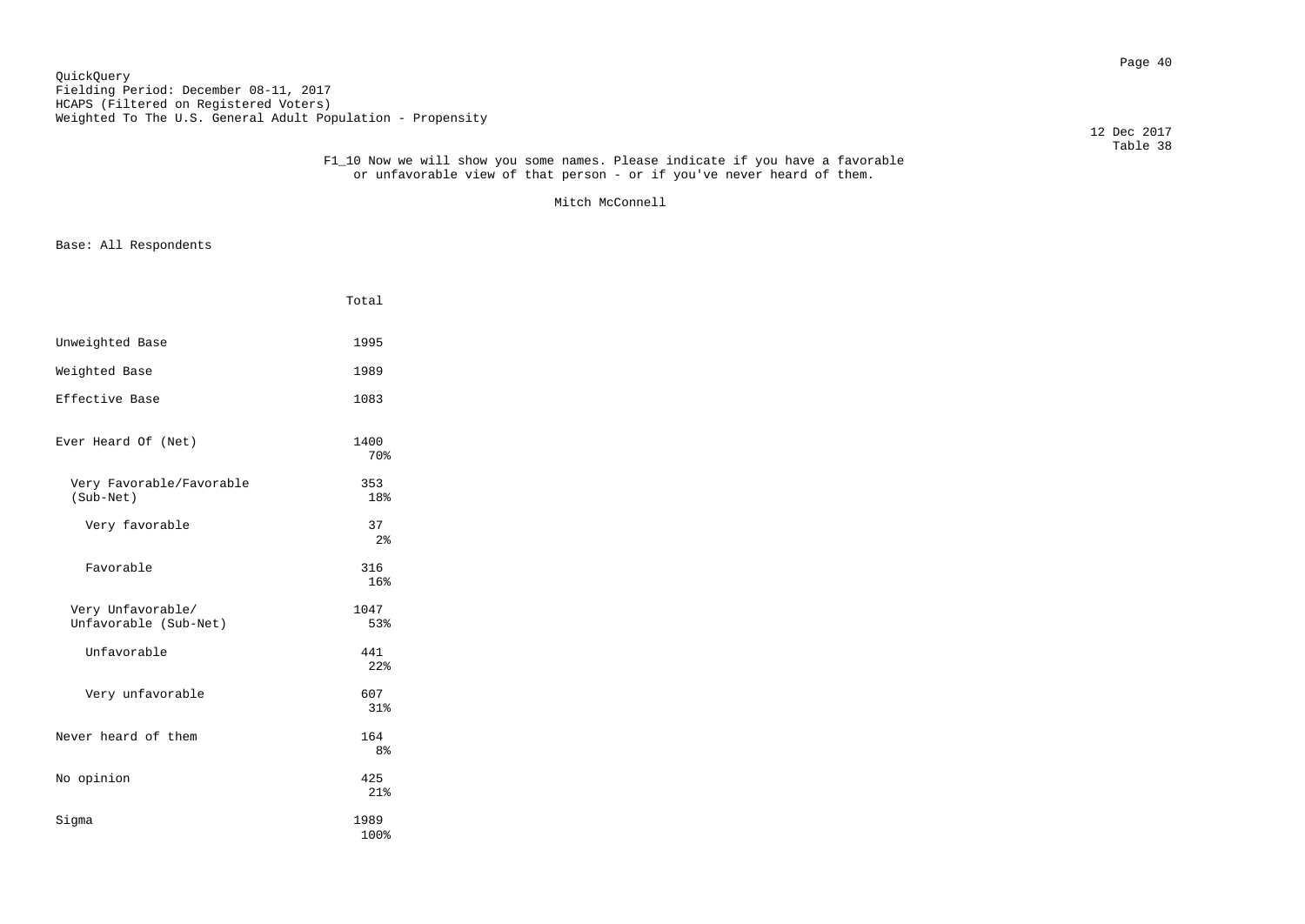Page 41 QuickQuery Fielding Period: December 08-11, 2017 HCAPS (Filtered on Registered Voters) Weighted To The U.S. General Adult Population - Propensity

12 Dec 2017

#### Table 39 F1\_11 Now we will show you some names. Please indicate if you have a favorable or unfavorable view of that person - or if you've never heard of them.

Chuck Schumer

|                                            | Total                  |
|--------------------------------------------|------------------------|
| Unweighted Base                            | 1995                   |
| Weighted Base                              | 1989                   |
| Effective Base                             | 1083                   |
| Ever Heard Of (Net)                        | 1292<br>65%            |
| Very Favorable/Favorable<br>(Sub-Net)      | 510<br>26%             |
| Very favorable                             | 120<br>6%              |
| Favorable                                  | 390<br>20 <sup>8</sup> |
| Very Unfavorable/<br>Unfavorable (Sub-Net) | 782<br>39%             |
| Unfavorable                                | 286<br>14%             |
| Very unfavorable                           | 496<br>25%             |
| Never heard of them                        | 204<br>10%             |
| No opinion                                 | 492<br>25%             |
| Sigma                                      | 1989<br>100%           |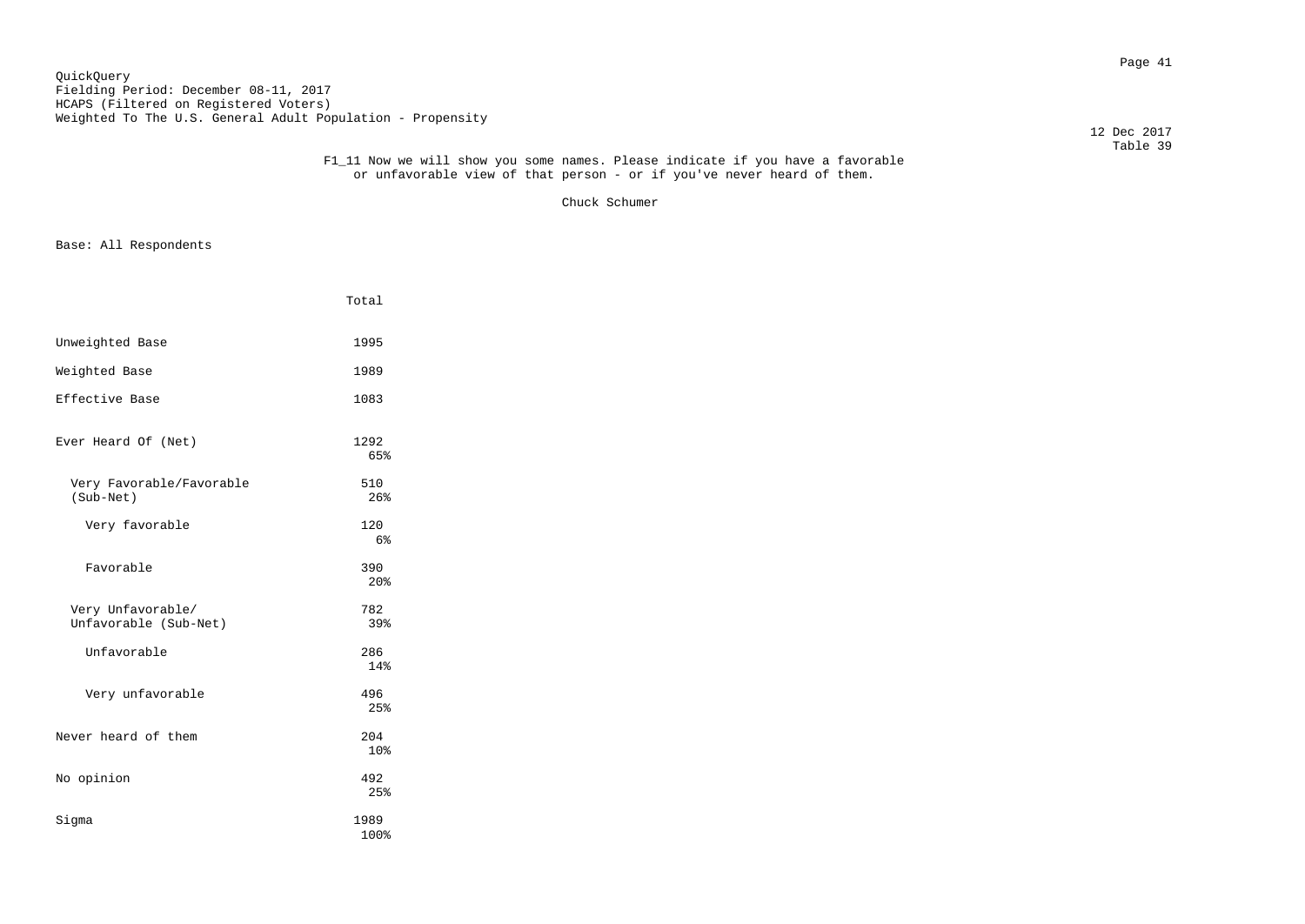Page 42 QuickQuery Fielding Period: December 08-11, 2017 HCAPS (Filtered on Registered Voters) Weighted To The U.S. General Adult Population - Propensity

12 Dec 2017

#### Table 40 F1\_12 Now we will show you some names. Please indicate if you have a favorable or unfavorable view of that person - or if you've never heard of them.

Bernie Sanders

|                                            | Total                |  |
|--------------------------------------------|----------------------|--|
| Unweighted Base                            | 1995                 |  |
| Weighted Base                              | 1989                 |  |
| Effective Base                             | 1083                 |  |
| Ever Heard Of (Net)                        | 1763<br>89%          |  |
| Very Favorable/Favorable<br>(Sub-Net)      | 994<br>50%           |  |
| Very favorable                             | 433<br>22%           |  |
| Favorable                                  | 561<br>28%           |  |
| Very Unfavorable/<br>Unfavorable (Sub-Net) | 770<br>39%           |  |
| Unfavorable                                | 325<br>16%           |  |
| Very unfavorable                           | 445<br>22%           |  |
| Never heard of them                        | 32<br>2 <sup>°</sup> |  |
| No opinion                                 | 193<br>10%           |  |
| Sigma                                      | 1989<br>100%         |  |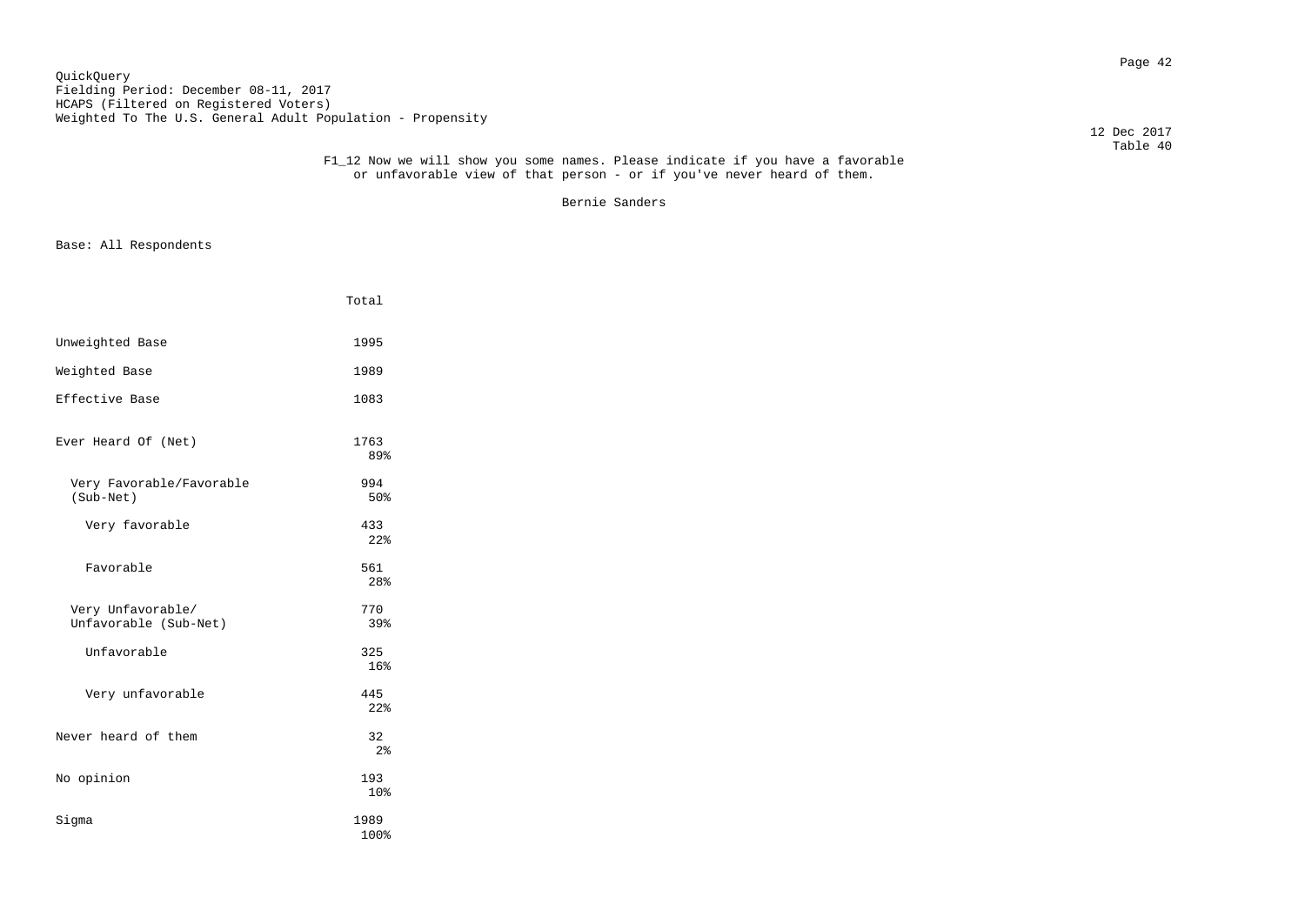Page 43 QuickQuery Fielding Period: December 08-11, 2017 HCAPS (Filtered on Registered Voters) Weighted To The U.S. General Adult Population - Propensity

12 Dec 2017

#### Table 41 F1\_13 Now we will show you some names. Please indicate if you have a favorable or unfavorable view of that person - or if you've never heard of them.

Elizabeth Warren

|                                            | Total                  |
|--------------------------------------------|------------------------|
| Unweighted Base                            | 1995                   |
| Weighted Base                              | 1989                   |
| Effective Base                             | 1083                   |
| Ever Heard Of (Net)                        | 1429<br>72%            |
| Very Favorable/Favorable<br>(Sub-Net)      | 705<br>35%             |
| Very favorable                             | 297<br>15%             |
| Favorable                                  | 409<br>21%             |
| Very Unfavorable/<br>Unfavorable (Sub-Net) | 723<br>36%             |
| Unfavorable                                | 219<br>11%             |
| Very unfavorable                           | 505<br>25%             |
| Never heard of them                        | 163<br>8%              |
| No opinion                                 | 397<br>20 <sup>8</sup> |
| Sigma                                      | 1989<br>100%           |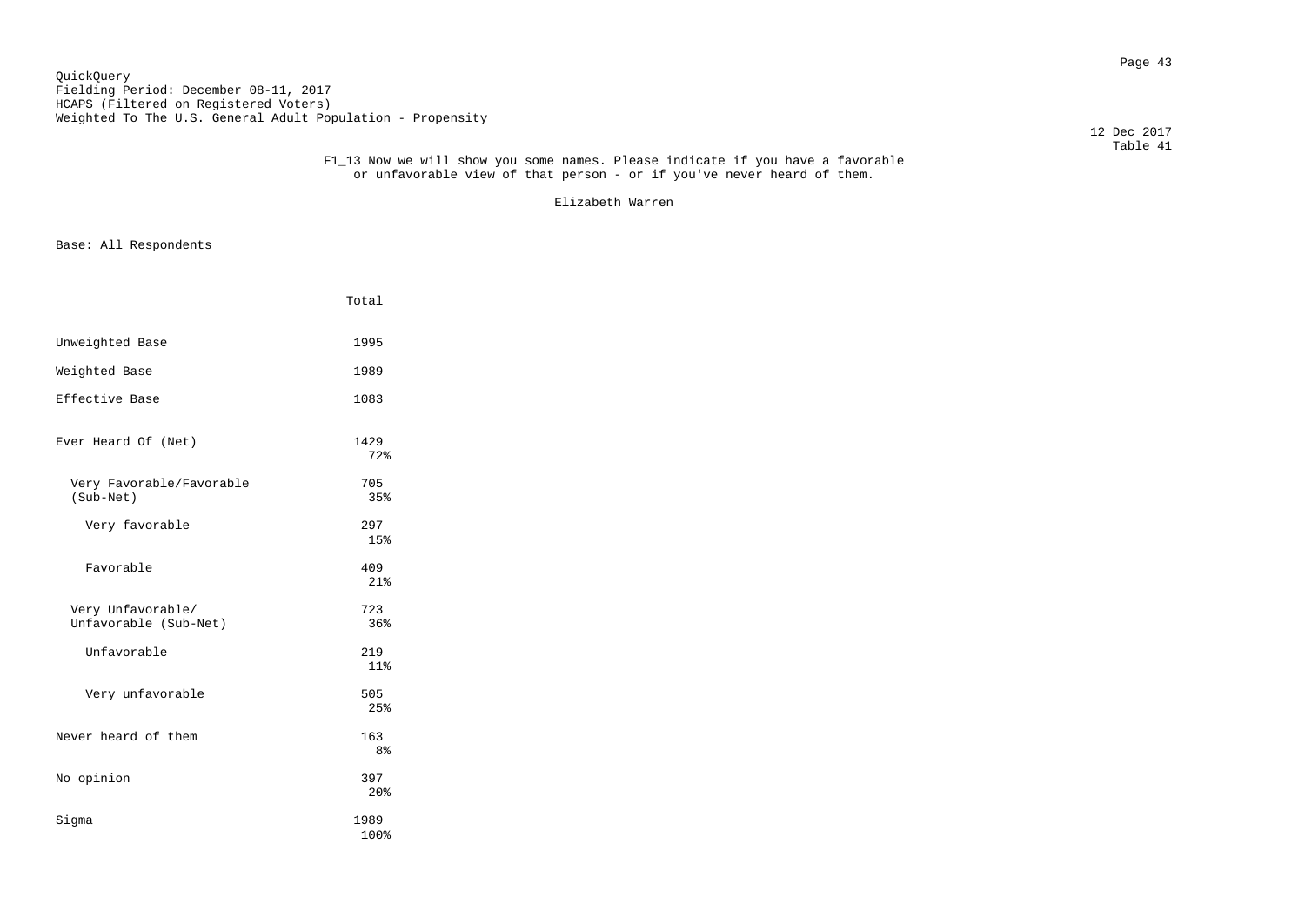Page 44 QuickQuery Fielding Period: December 08-11, 2017 HCAPS (Filtered on Registered Voters) Weighted To The U.S. General Adult Population - Propensity

12 Dec 2017

#### Table 42 F1\_21 Now we will show you some names. Please indicate if you have a favorable or unfavorable view of that person - or if you've never heard of them.

Jeff Sessions

|                                            | Total                 |
|--------------------------------------------|-----------------------|
| Unweighted Base                            | 1995                  |
| Weighted Base                              | 1989                  |
| Effective Base                             | 1083                  |
| Ever Heard Of (Net)                        | 1397<br>70%           |
| Very Favorable/Favorable<br>(Sub-Net)      | 423<br>21%            |
| Very favorable                             | 77<br>4%              |
| Favorable                                  | 346<br>17%            |
| Very Unfavorable/<br>Unfavorable (Sub-Net) | 974<br>49%            |
| Unfavorable                                | 370<br>19%            |
| Very unfavorable                           | 604<br>30%            |
| Never heard of them                        | 160<br>8 <sup>°</sup> |
| No opinion                                 | 432<br>22%            |
| Sigma                                      | 1989<br>100%          |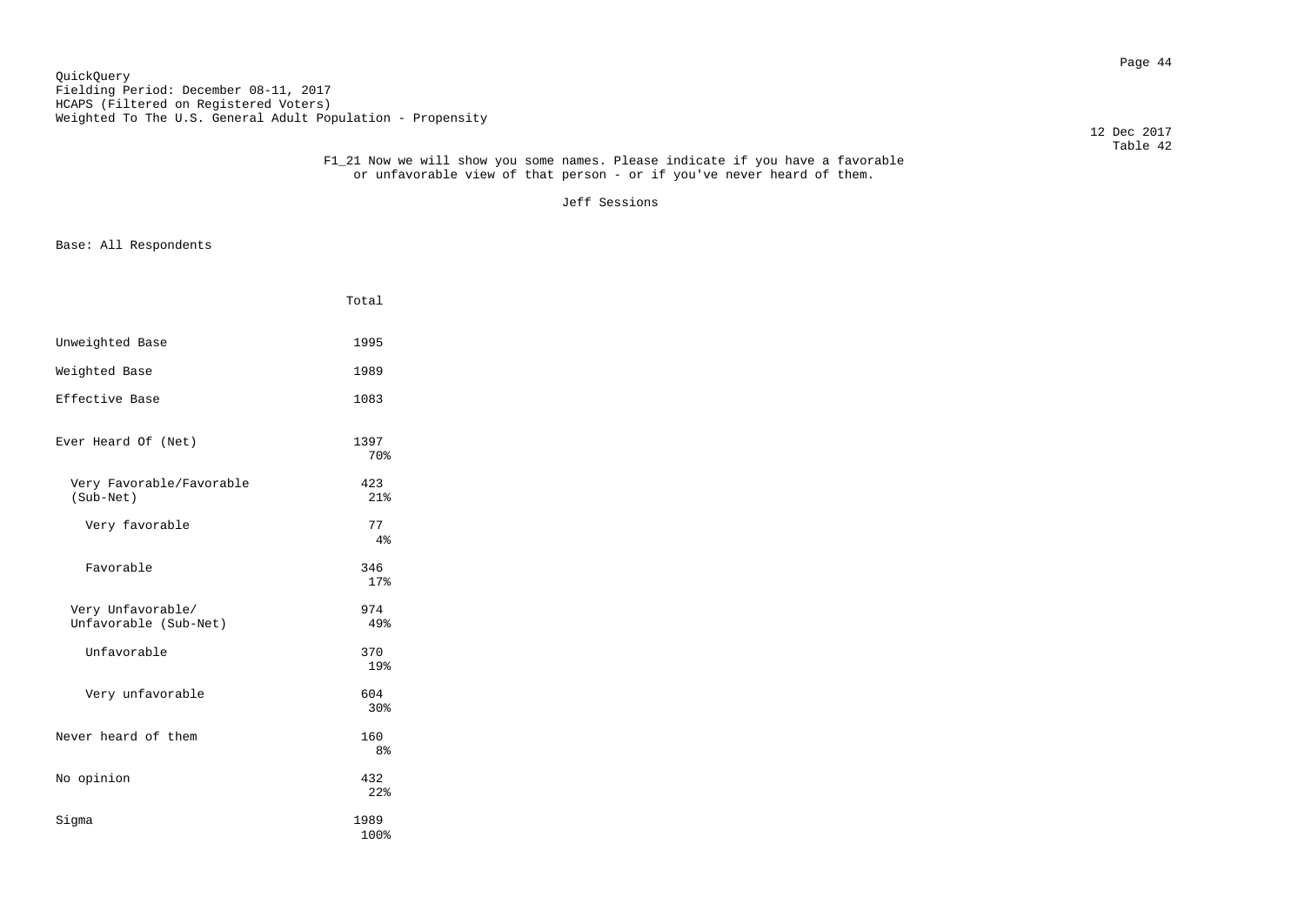Page 45 QuickQuery Fielding Period: December 08-11, 2017 HCAPS (Filtered on Registered Voters) Weighted To The U.S. General Adult Population - Propensity

12 Dec 2017

#### Table 43 F1\_34 Now we will show you some names. Please indicate if you have a favorable or unfavorable view of that person - or if you've never heard of them.

Robert Mueller

|                                            | Total        |  |
|--------------------------------------------|--------------|--|
| Unweighted Base                            | 1995         |  |
| Weighted Base                              | 1989         |  |
| Effective Base                             | 1083         |  |
| Ever Heard Of (Net)                        | 1302<br>65%  |  |
| Very Favorable/Favorable<br>(Sub-Net)      | 681<br>34%   |  |
| Very favorable                             | 316<br>16%   |  |
| Favorable                                  | 365<br>18%   |  |
| Very Unfavorable/<br>Unfavorable (Sub-Net) | 621<br>31%   |  |
| Unfavorable                                | 276<br>14%   |  |
| Very unfavorable                           | 345<br>17%   |  |
| Never heard of them                        | 211<br>11%   |  |
| No opinion                                 | 475<br>24%   |  |
| Sigma                                      | 1989<br>100% |  |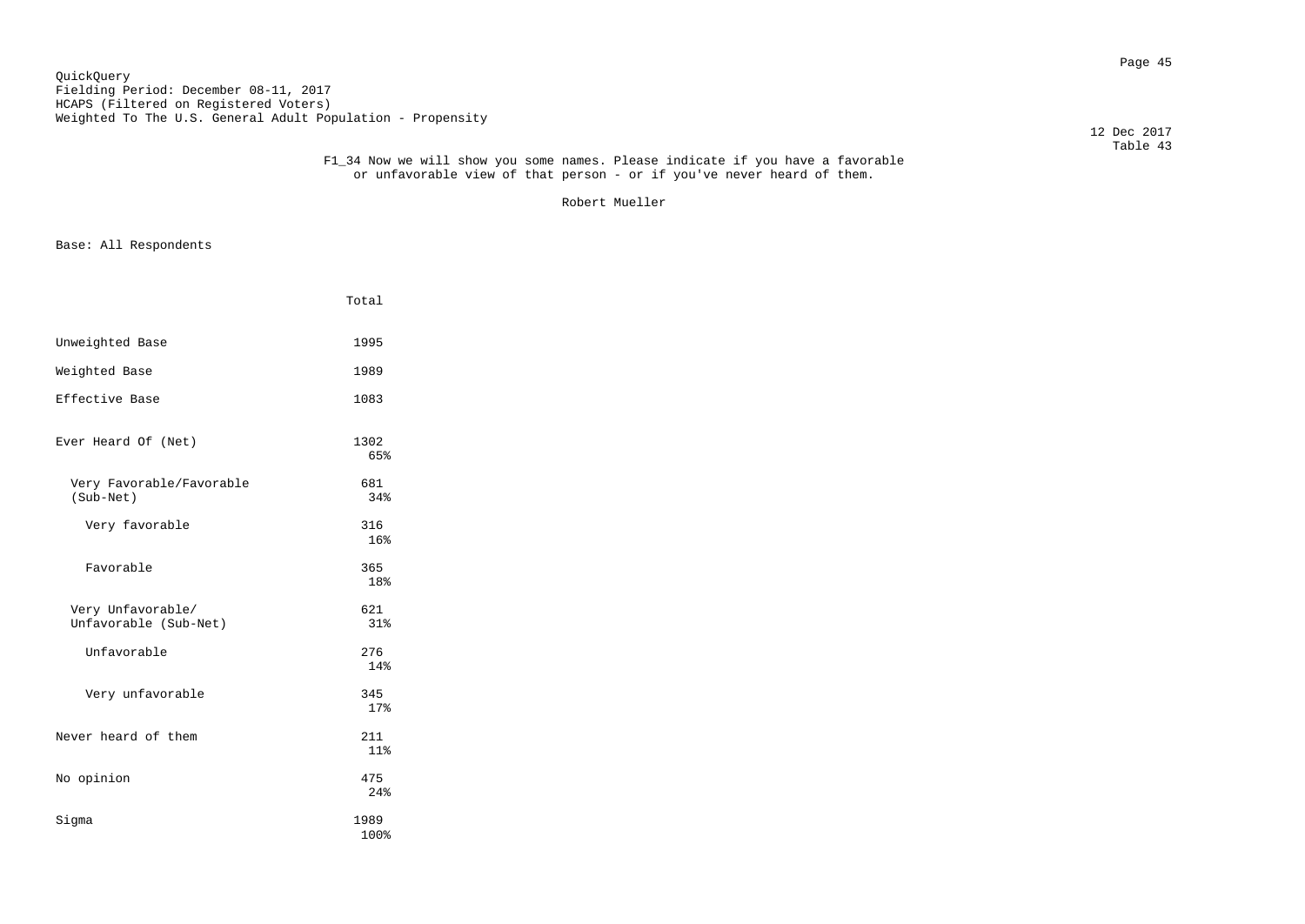Page 46 QuickQuery Fielding Period: December 08-11, 2017 HCAPS (Filtered on Registered Voters) Weighted To The U.S. General Adult Population - Propensity

12 Dec 2017

 Table 44 I1 What would you say are the most important issues facing the country today? Please select three.

|                                           | Total                  |
|-------------------------------------------|------------------------|
| Unweighted Base                           | 1995                   |
| Weighted Base                             | 1989                   |
| Effective Base                            | 1083                   |
| Health care                               | 823<br>41%             |
| Terrorism/national security               | 639<br>32%             |
| Economy and jobs                          | 611<br>31%             |
| National debt/ federal<br>budget deficits | 461<br>23%             |
| Immigration                               | 393<br>20 <sup>8</sup> |
| Corruption                                | 339<br>17%             |
| Taxes                                     | 332<br>17%             |
| Environment / climate change              | 332<br>17%             |
| Race relations                            | 278<br>14%             |
| Education                                 | 276<br>14%             |
| Income inequality                         | 274<br>14%             |
| Crime and drugs                           | 264<br>13%             |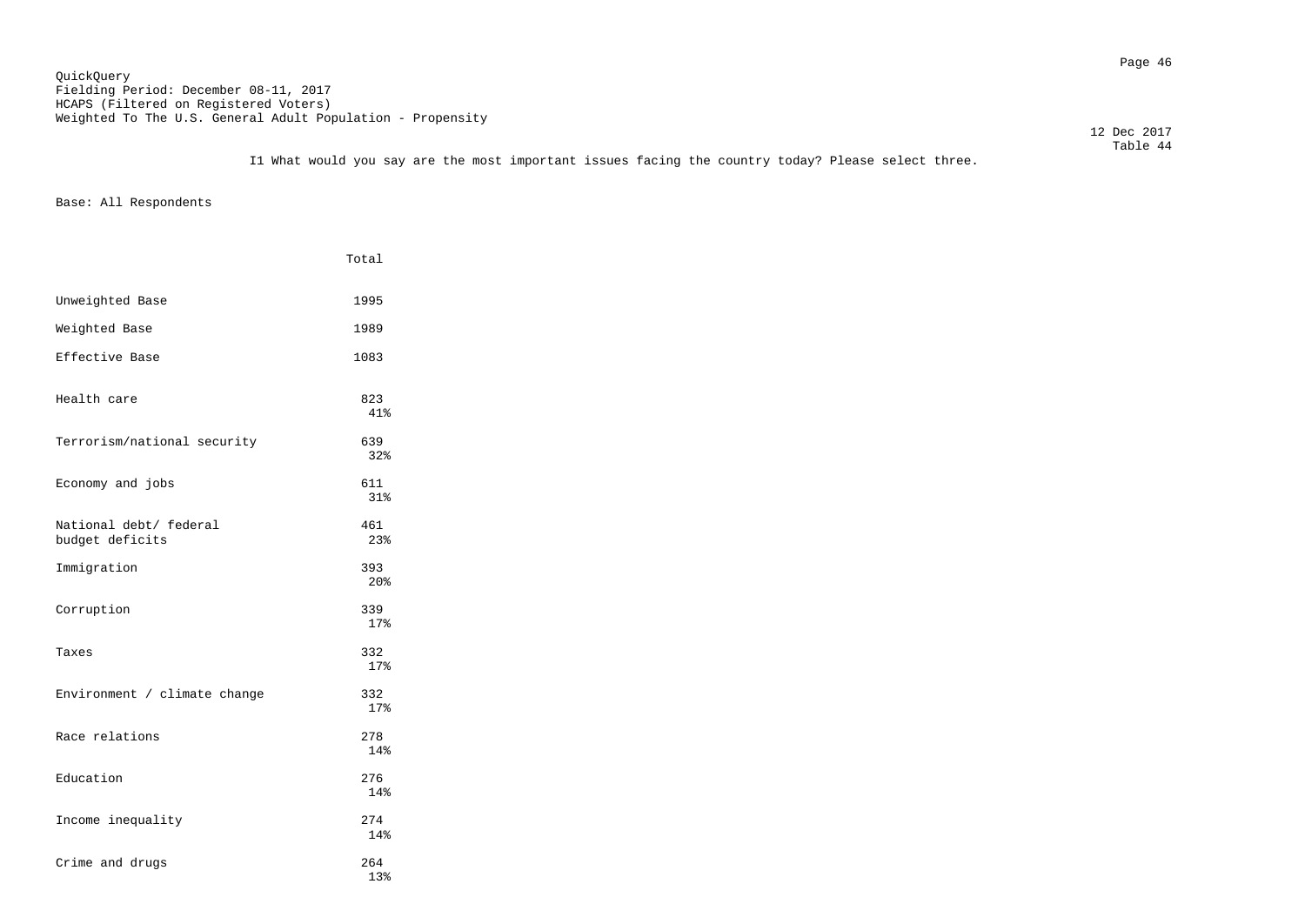| Cybersecurity                                   | 192<br>10%            |
|-------------------------------------------------|-----------------------|
| Foreign policy                                  | 161<br>8 <sup>°</sup> |
| Defense                                         | 156<br>8 <sup>°</sup> |
| Criminal justice (policing,<br>courts, prisons) | 145<br>7 <sup>8</sup> |
| Political correctness                           | 142<br>7 <sup>8</sup> |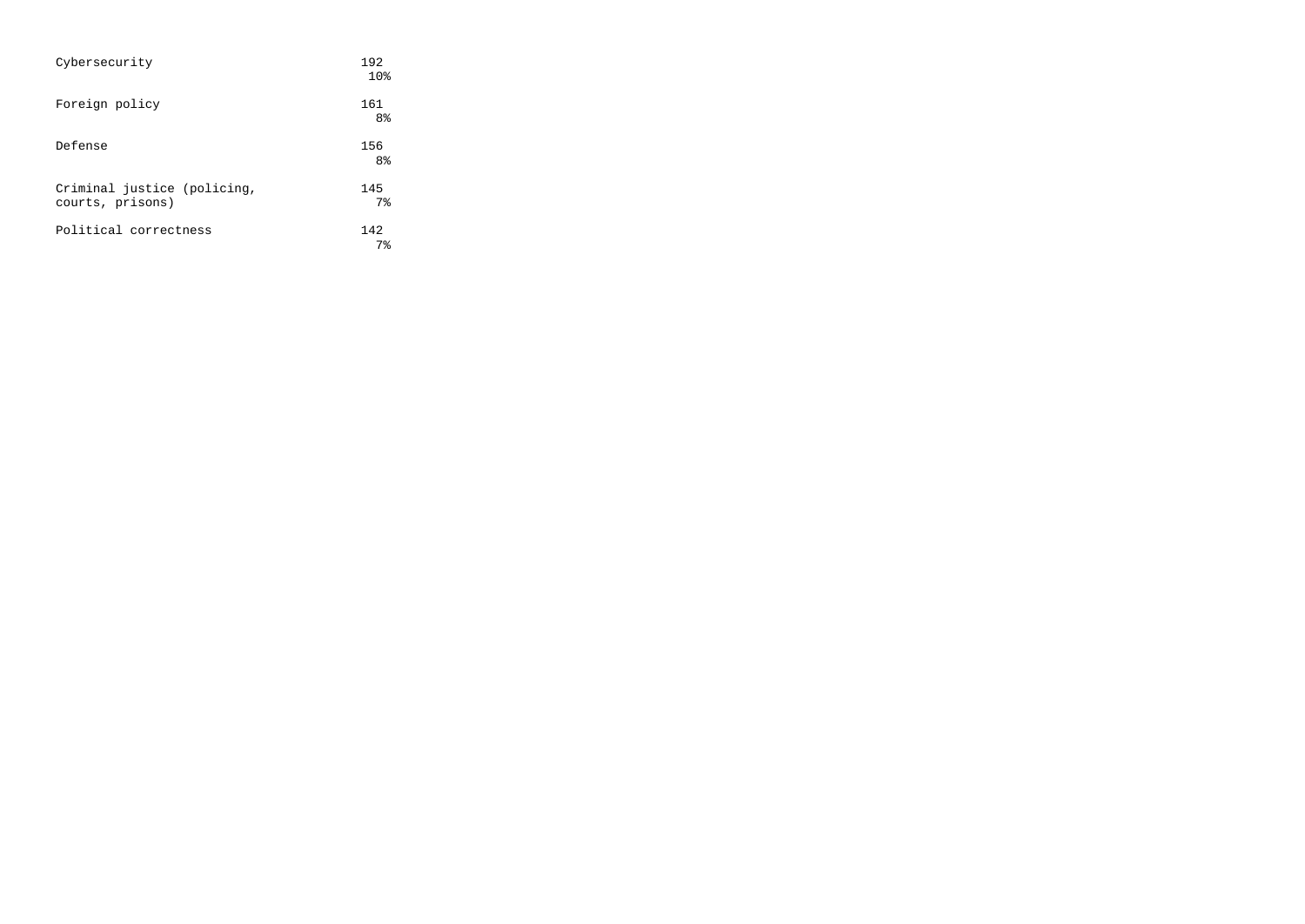Page 47 QuickQuery Fielding Period: December 08-11, 2017 HCAPS (Filtered on Registered Voters) Weighted To The U.S. General Adult Population - Propensity

12 Dec 2017

 Table 44 I1 What would you say are the most important issues facing the country today? Please select three.

|                | Total                |
|----------------|----------------------|
| Weighted Base  | 1989                 |
| Women's rights | 118<br>6%            |
| Other          | 30<br>2 <sup>°</sup> |
| Sigma          | 5966<br>300%         |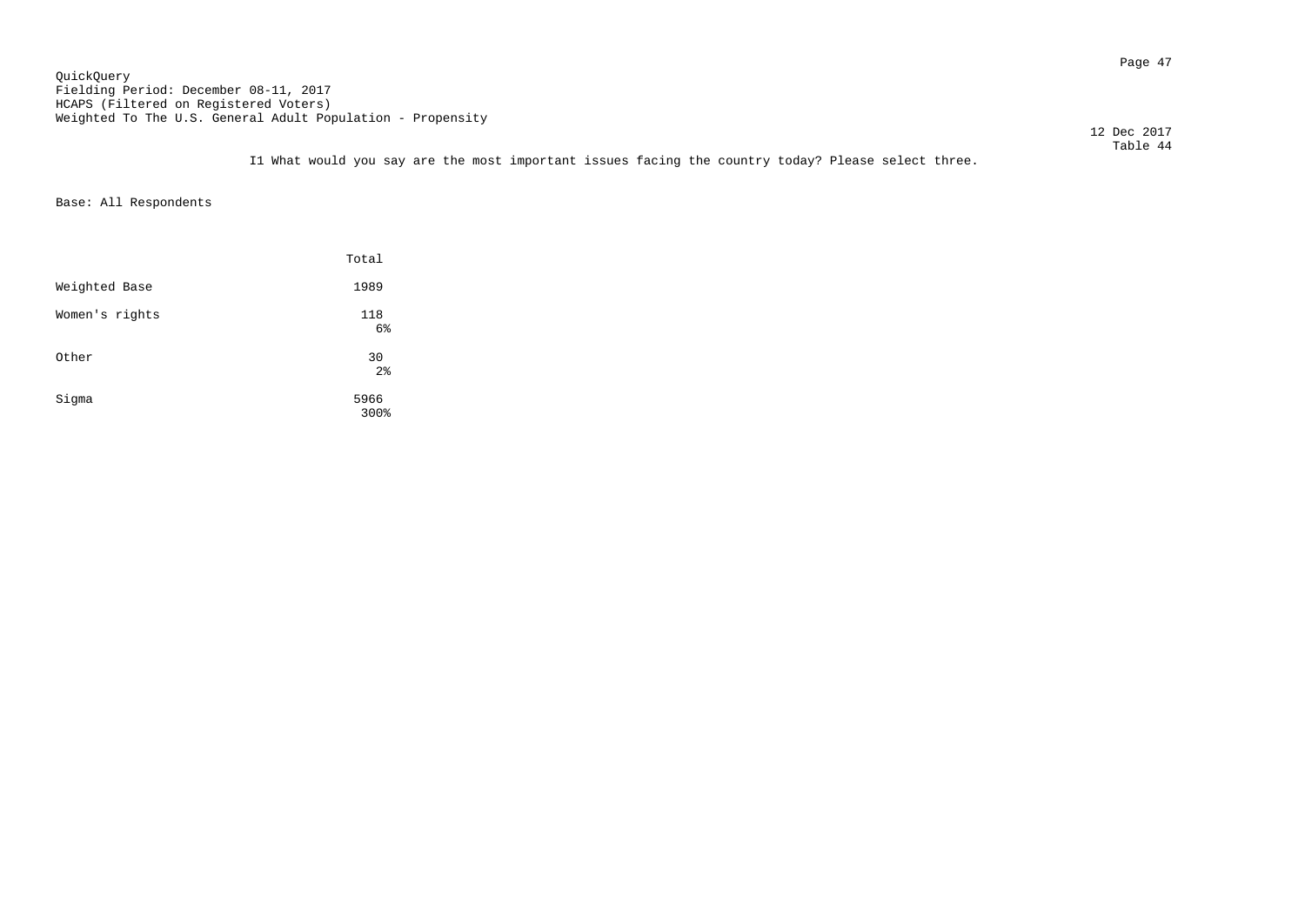Page 48 QuickQuery Fielding Period: December 08-11, 2017 HCAPS (Filtered on Registered Voters) Weighted To The U.S. General Adult Population - Propensity

12 Dec 2017

|                            | Total        |
|----------------------------|--------------|
| Unweighted Base            | 1995         |
| Weighted Base              | 1989         |
| Effective Base             | 1083         |
| Very/Somewhat Strong (Net) | 1365<br>69%  |
| Very strong                | 235<br>12%   |
| Somewhat strong            | 1130<br>57%  |
| Very/Somewhat Weak (Net)   | 623<br>31%   |
| Somewhat, weak             | 511<br>26%   |
| Very weak                  | 112<br>6%    |
| Sigma                      | 1989<br>100% |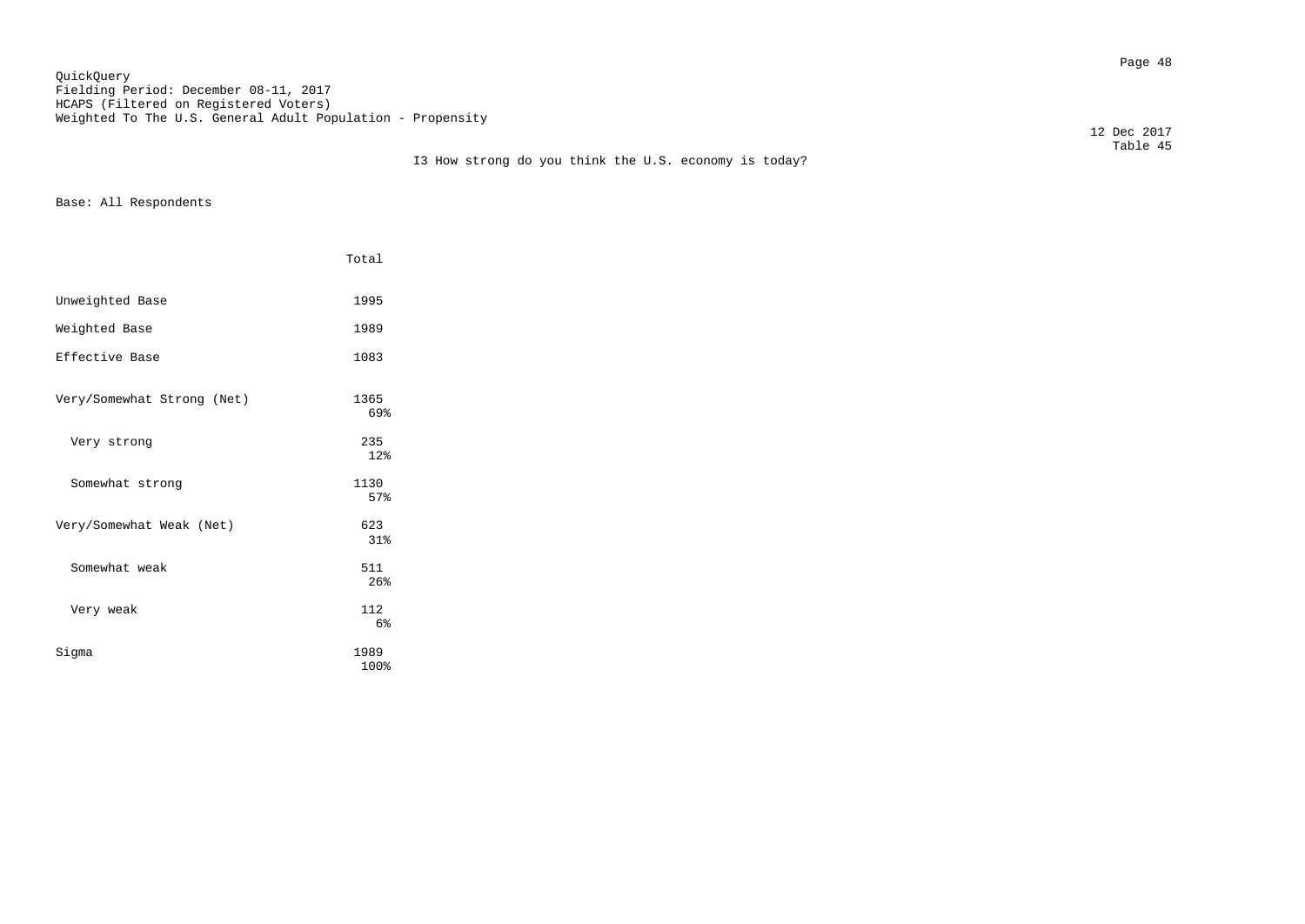Page 49 QuickQuery Fielding Period: December 08-11, 2017 HCAPS (Filtered on Registered Voters) Weighted To The U.S. General Adult Population - Propensity

12 Dec 2017

### Table 46 I4 Would you say that your personal financial situation is improving or getting worse?

|                  | Total        |
|------------------|--------------|
| Unweighted Base  | 1995         |
| Weighted Base    | 1989         |
| Effective Base   | 1083         |
| Improving        | 520<br>26%   |
| Getting worse    | 533<br>27%   |
| Just as well off | 770<br>39%   |
| No opinion       | 166<br>8%    |
| Sigma            | 1989<br>100% |
|                  |              |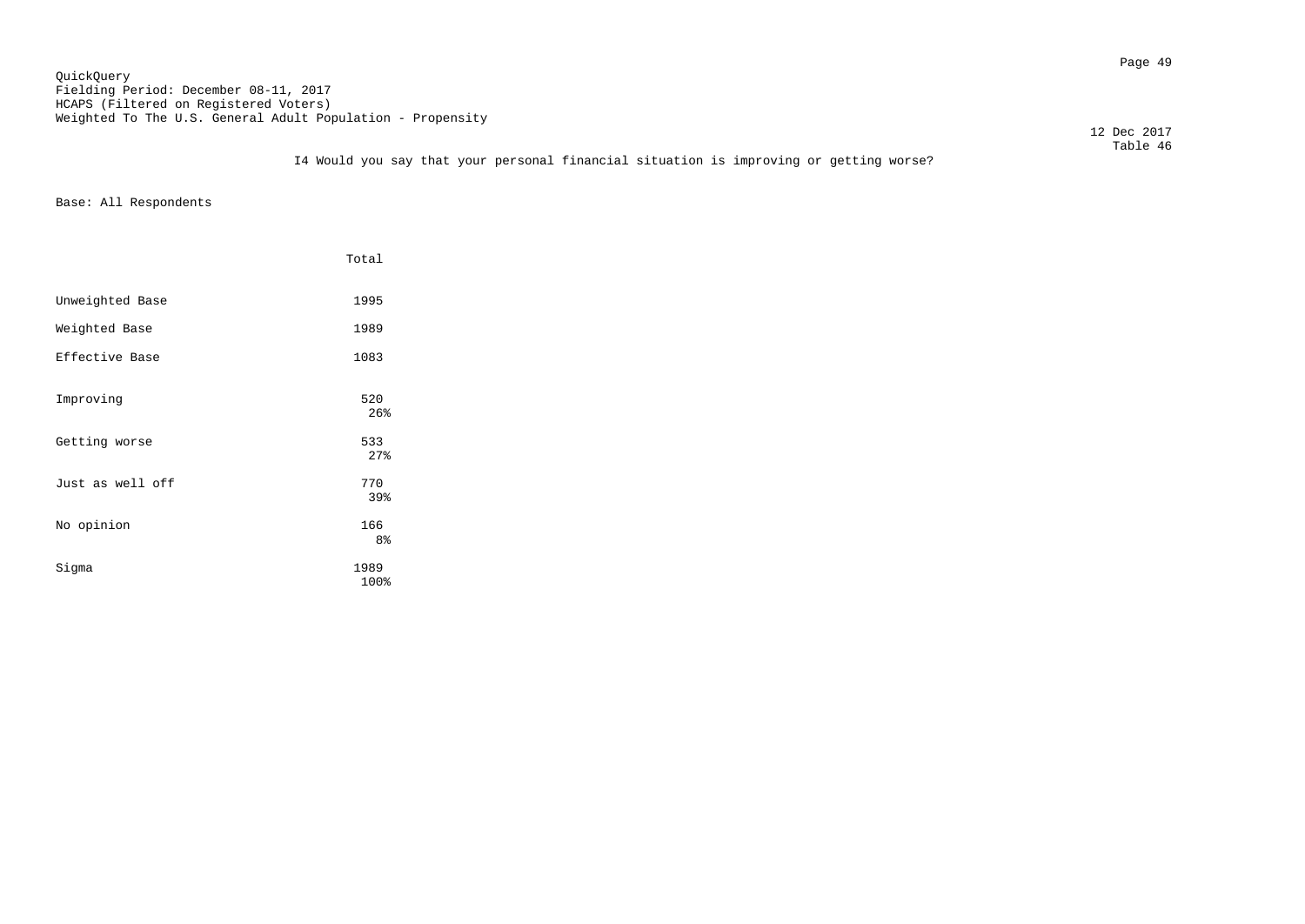Page 50 QuickQuery Fielding Period: December 08-11, 2017 HCAPS (Filtered on Registered Voters) Weighted To The U.S. General Adult Population - Propensity

12 Dec 2017

### Table 47 TAX1 In general, do you support or oppose tax reform?

|                 | Total        |  |
|-----------------|--------------|--|
| Unweighted Base | 1995         |  |
| Weighted Base   | 1989         |  |
| Effective Base  | 1083         |  |
| Support         | 1217<br>61%  |  |
| Oppose          | 771<br>39%   |  |
| Sigma           | 1989<br>100% |  |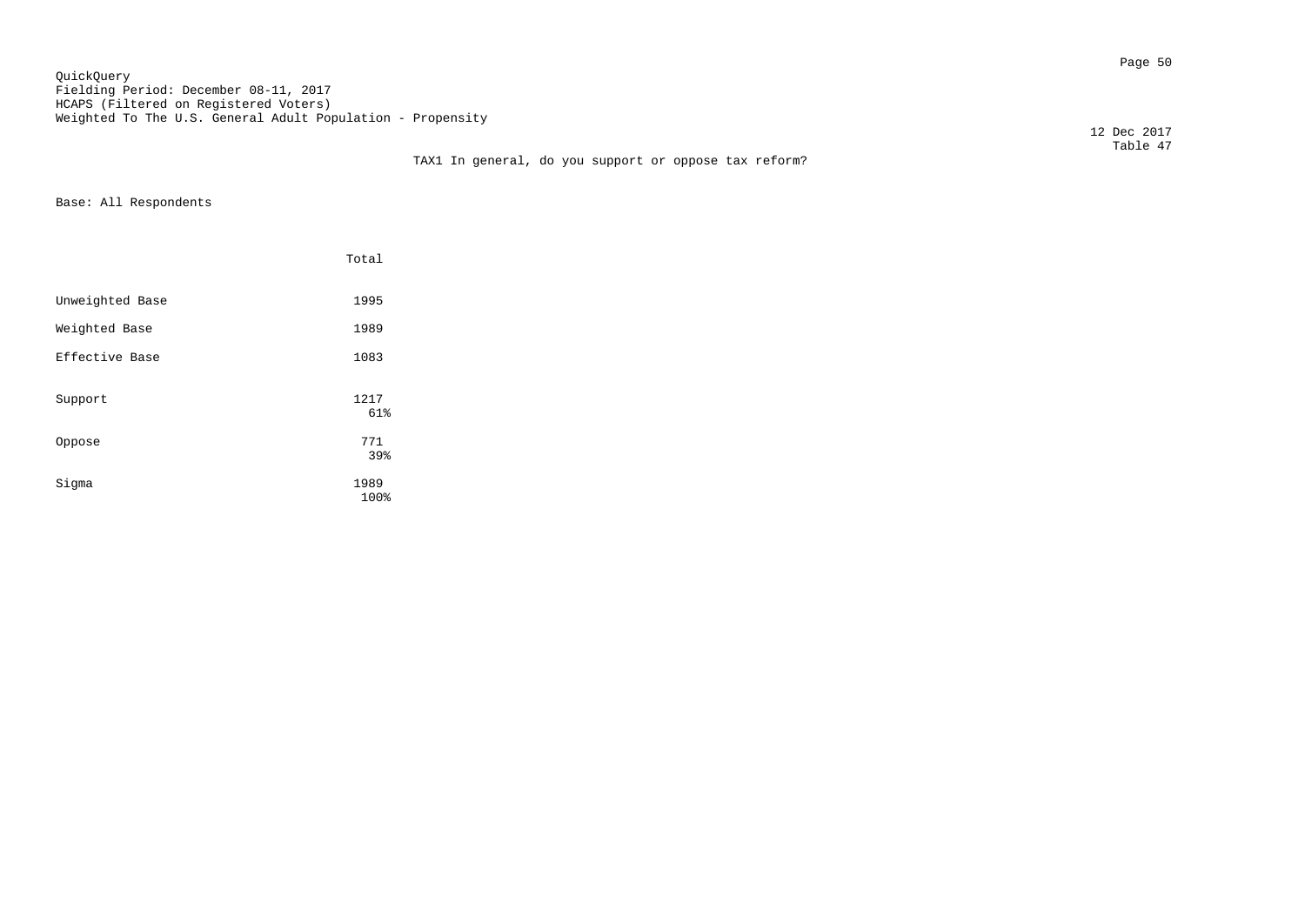Page 51 QuickQuery Fielding Period: December 08-11, 2017 HCAPS (Filtered on Registered Voters) Weighted To The U.S. General Adult Population - Propensity

12 Dec 2017

### Table 48 TAX2 Do you believe that taxes should be lowered, raised, or kept the same?

|                 | Total            |
|-----------------|------------------|
| Unweighted Base | 1995             |
| Weighted Base   | 1989             |
| Effective Base  | 1083             |
| Lowered         | 1275<br>64%      |
| Raised          | 163              |
| Kept the same   | 8%<br>551<br>28% |
| Sigma           | 1989<br>100%     |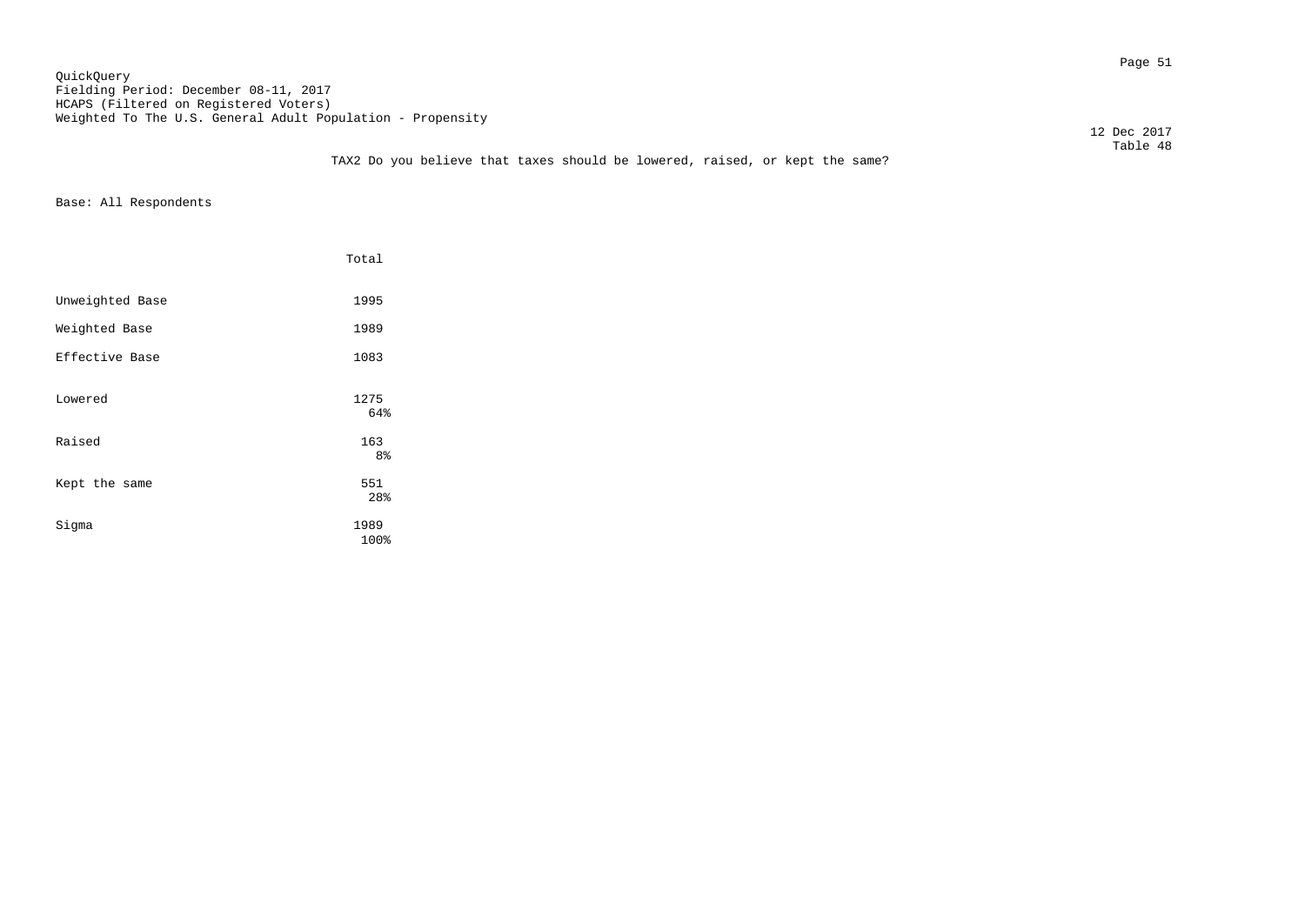Page 52 QuickQuery Fielding Period: December 08-11, 2017 HCAPS (Filtered on Registered Voters) Weighted To The U.S. General Adult Population - Propensity

12 Dec 2017

 Table 49 TAX3 Do you favor or oppose the tax bill that was passed a few days ago by the U.S. Senate?

|                 | Total        |
|-----------------|--------------|
| Unweighted Base | 1995         |
| Weighted Base   | 1989         |
| Effective Base  | 1083         |
| Favor           | 725<br>36%   |
| Oppose          | 1263<br>64%  |
| Sigma           | 1989<br>100% |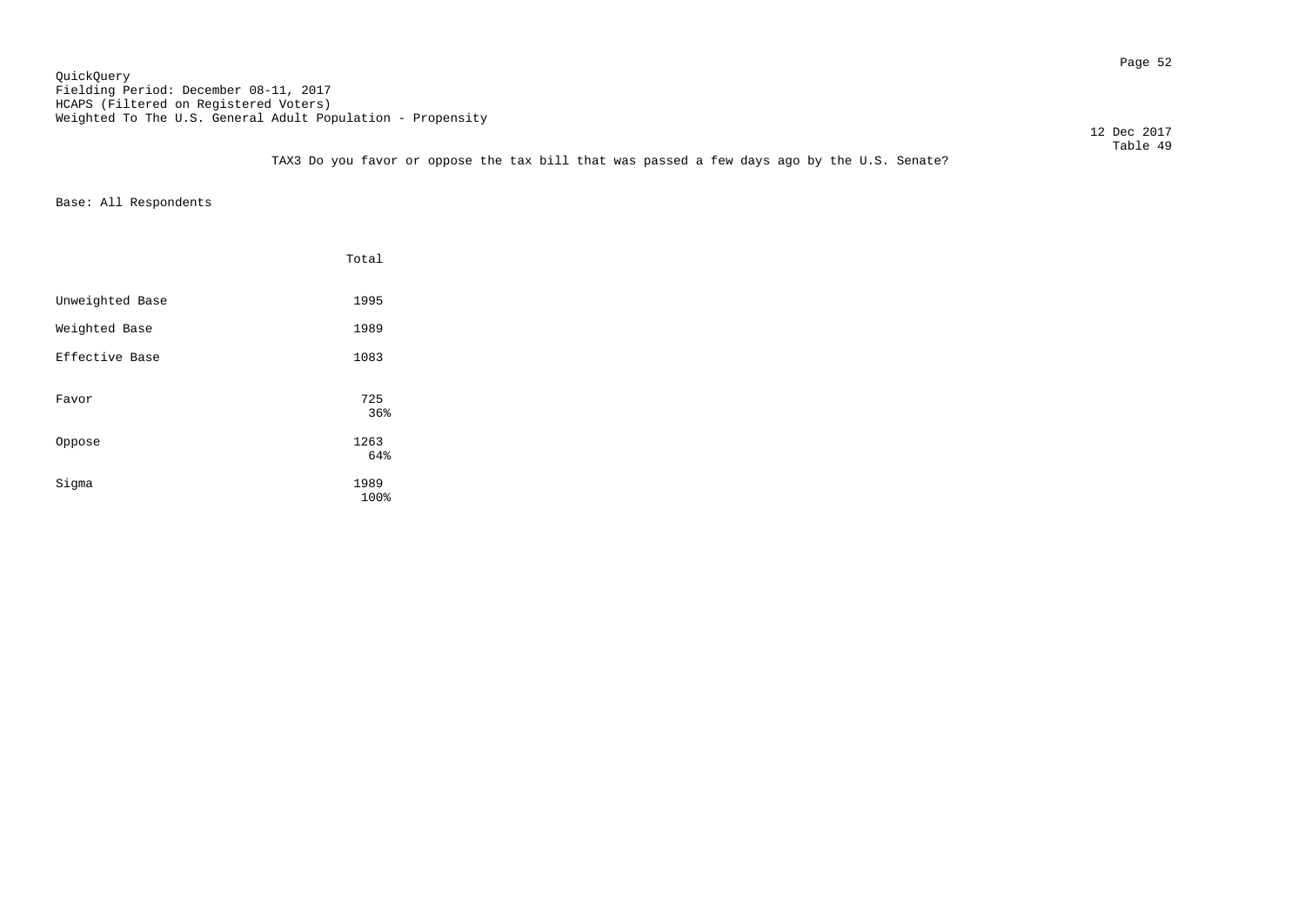TAX4 How much information do you feel you have about the tax bill - too much, too little, or about right?

|                 | Total             |
|-----------------|-------------------|
| Unweighted Base | 1995              |
| Weighted Base   | 1989              |
| Effective Base  | 1083              |
| Too much        | 78<br>4%          |
| Too little      | 1343              |
| About right     | 68%<br>568<br>29% |
| Sigma           | 1989<br>100%      |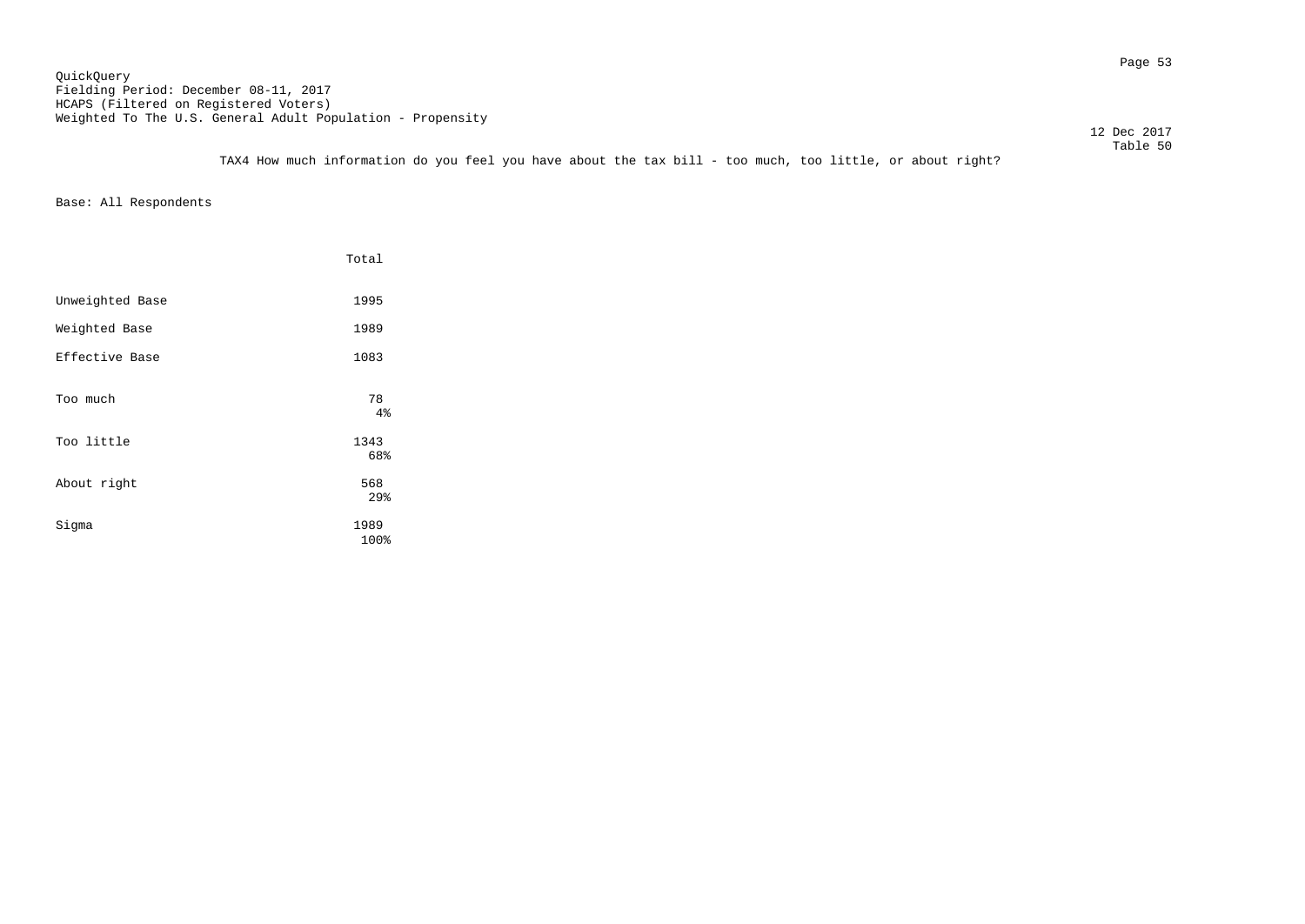TAX5 Below are some parts of the recent tax bill. Do you favor or oppose each of the following?

Summary Of Favor

|                                                                                                                                                                                                                                                                          | Total       |
|--------------------------------------------------------------------------------------------------------------------------------------------------------------------------------------------------------------------------------------------------------------------------|-------------|
| Unweighted Base                                                                                                                                                                                                                                                          | 1995        |
| Weighted Base                                                                                                                                                                                                                                                            | 1989        |
| Effective Base                                                                                                                                                                                                                                                           | 1083        |
| Doubles the standard<br>deduction to \$12,000 for<br>singles and \$24,000 of<br>income for families                                                                                                                                                                      | 1634<br>82% |
| Doubles the child tax credit<br>from \$1000 to \$2000                                                                                                                                                                                                                    | 1587<br>80% |
| Reduces the taxes paid by<br>small business and<br>partnerships with a 23<br>percent deduction for income<br>from such companies                                                                                                                                         | 1495<br>75% |
| The bill makes no change in<br>the mortgage interest<br>deduction                                                                                                                                                                                                        | 1433<br>72% |
| Reduces overall tax rates,<br>especially on the lower end,<br>so that taxes go from \$0 up<br>to \$24,000 for a couple, to<br>$12$ $%$ for<br>married taxpayers making<br>less than \$77,4000, all the<br>way up to a top rate of<br>38.5% for higher income<br>families | 1359<br>68% |
| The bill eliminates the tax<br>and mandate that requires<br>people to buy health<br>insurance or pay a tax                                                                                                                                                               | 1196<br>60% |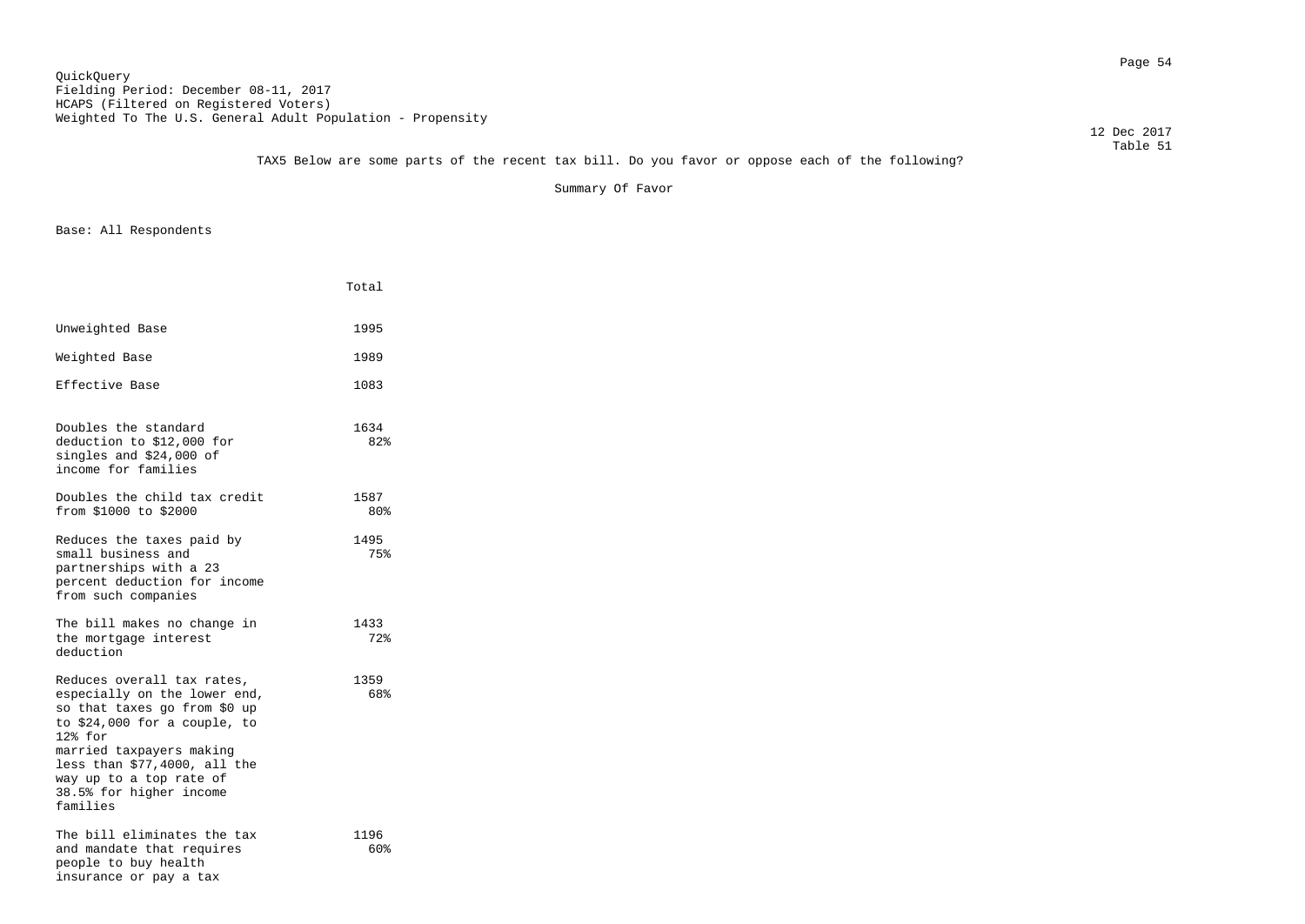| Eliminates the Alternative   | 1080 |
|------------------------------|------|
| Minimum Tax (AMT) for most   | 54%  |
| people but keeping it for    |      |
| companies and upper income   |      |
| people                       |      |
|                              |      |
| Eliminates the deduction of  | 932  |
| state and local taxes beyond | 47%  |
| \$10,000 of local property   |      |
| taxers                       |      |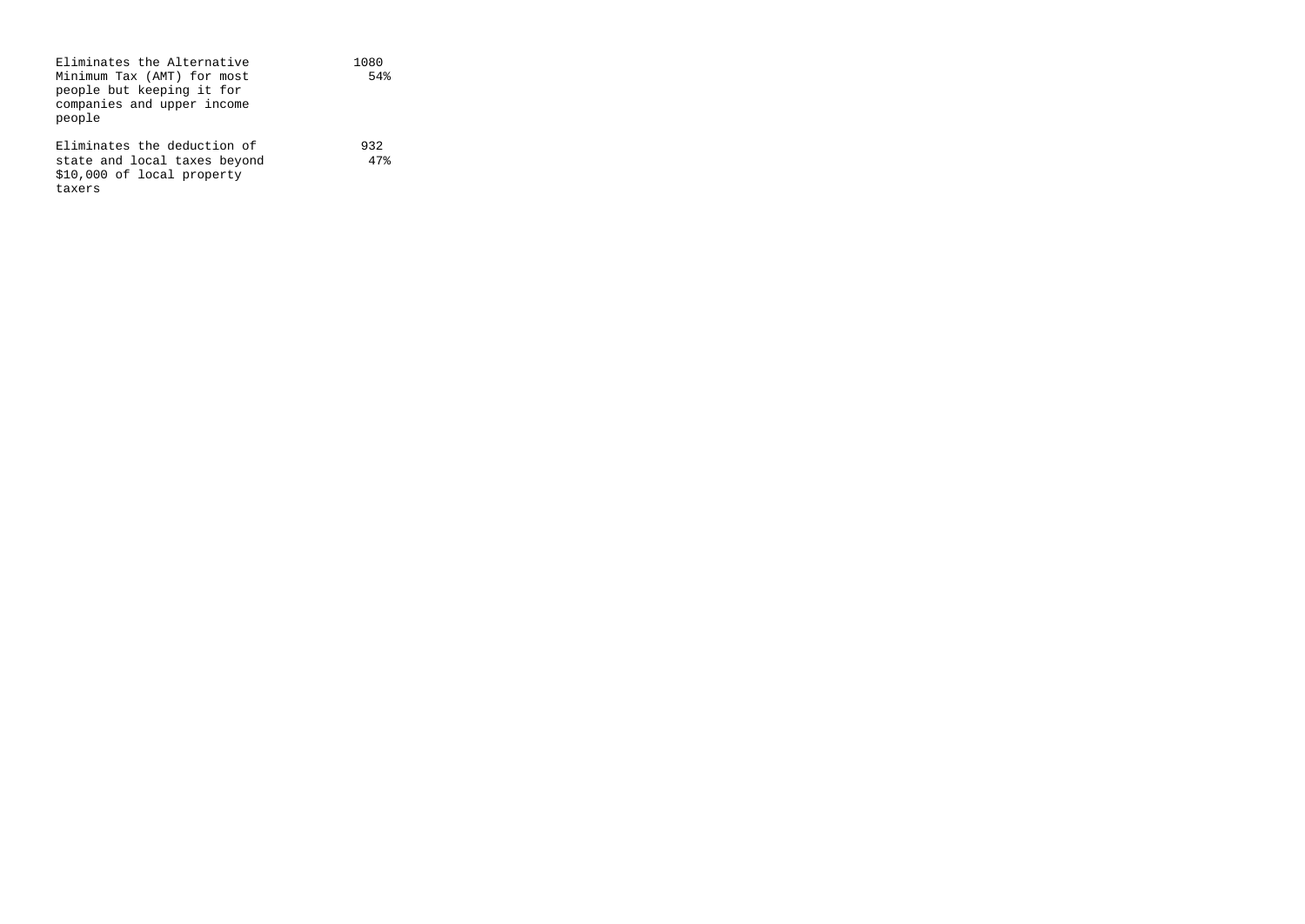TAX5 Below are some parts of the recent tax bill. Do you favor or oppose each of the following?

Summary Of Favor

|                                                                                                                                          | Total      |
|------------------------------------------------------------------------------------------------------------------------------------------|------------|
| Weighted Base                                                                                                                            | 1989       |
| Doubles the exemption from<br>estate tax of the first \$11<br>million dollars and leaving<br>it in place for estates<br>larger than that | 893<br>45% |
| Lowers the corporate tax<br>rate from 35 percent to 20<br>percent                                                                        | 816<br>41% |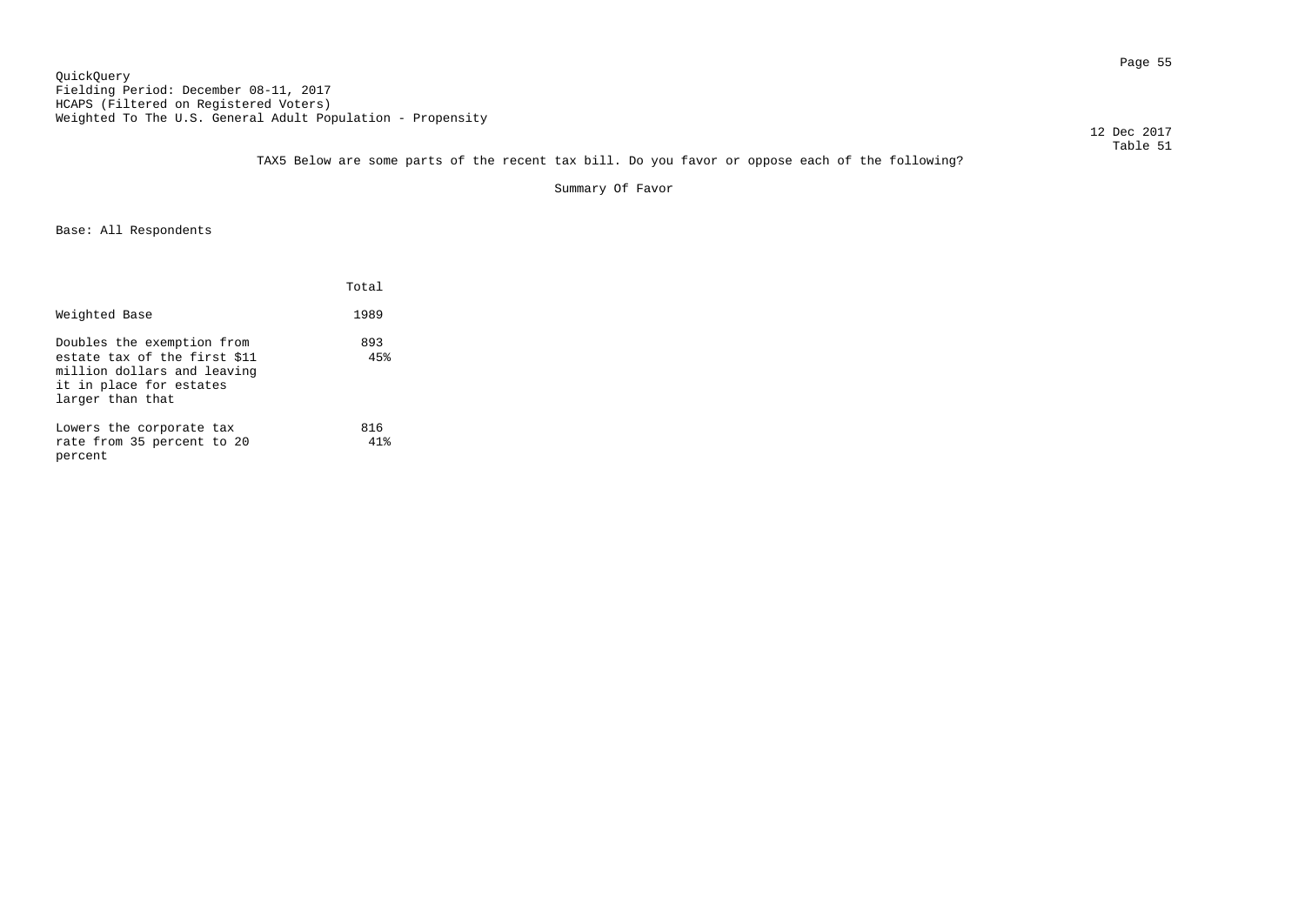# TAX5 Below are some parts of the recent tax bill. Do you favor or oppose each of the following?

Summary Of Oppose

|                                                                                                                                                                                                   | Total       |
|---------------------------------------------------------------------------------------------------------------------------------------------------------------------------------------------------|-------------|
| Unweighted Base                                                                                                                                                                                   | 1995        |
| Weighted Base                                                                                                                                                                                     | 1989        |
| Effective Base                                                                                                                                                                                    | 1083        |
| Lowers the corporate tax<br>rate from 35 percent to 20<br>percent                                                                                                                                 | 1172<br>59% |
| Doubles the exemption from<br>estate tax of the first \$11<br>million dollars and leaving<br>it in place for estates<br>larger than that                                                          | 1096<br>55% |
| Eliminates the deduction of<br>state and local taxes beyond<br>\$10,000 of local property<br>taxers                                                                                               | 1056<br>53% |
| Eliminates the Alternative<br>Minimum Tax (AMT) for most<br>people but keeping it for<br>companies and upper income<br>people                                                                     | 908<br>46%  |
| The bill eliminates the tax<br>and mandate that requires<br>people to buy health<br>insurance or pay a tax                                                                                        | 793<br>40%  |
| Reduces overall tax rates,<br>especially on the lower end,<br>so that taxes go from \$0 up<br>to \$24,000 for a couple, to<br>12% for<br>married taxpayers making<br>less than \$77,4000, all the | 630<br>32%  |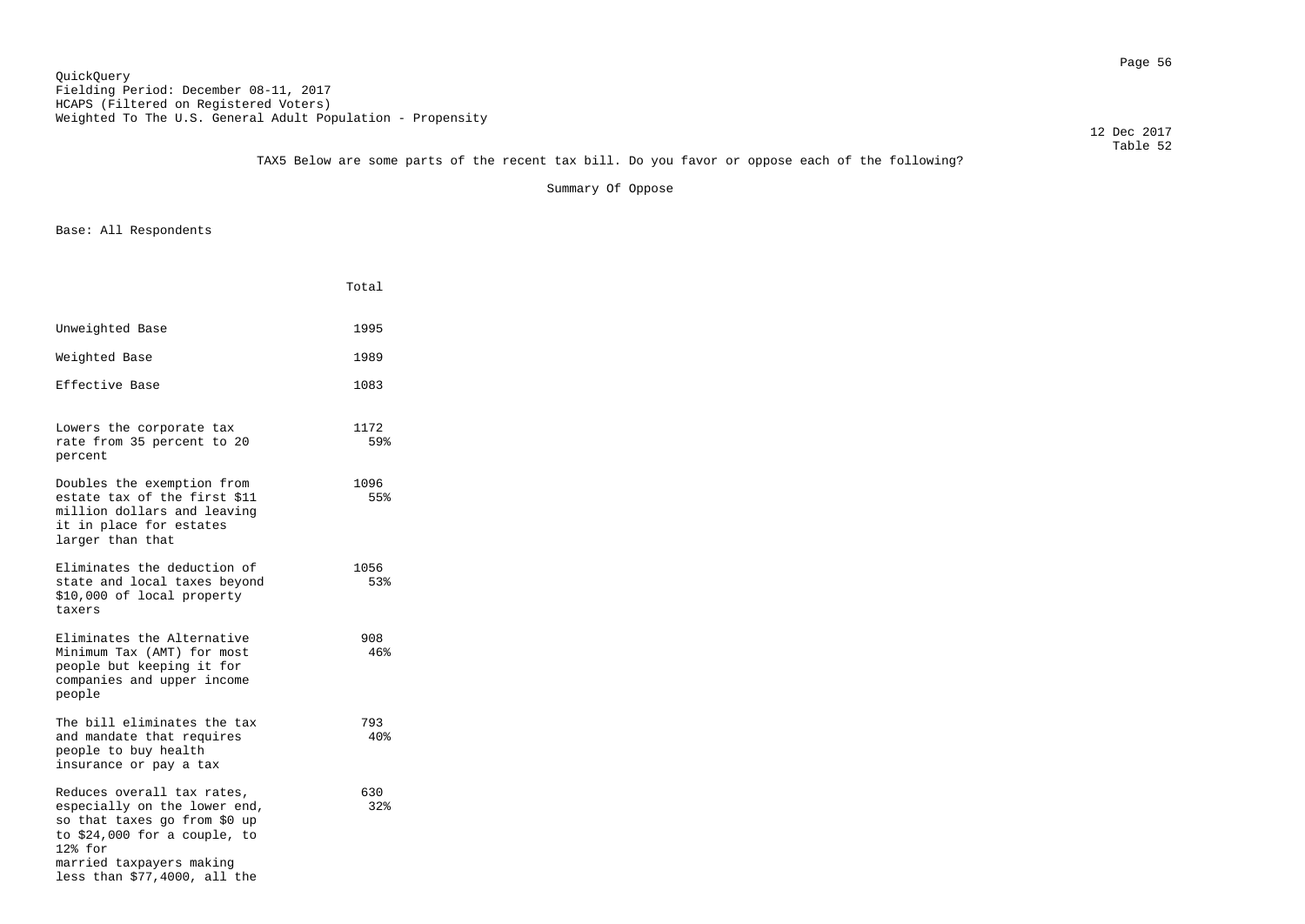| way up to a top rate of<br>38.5% for higher income<br>families                                                                   |                        |
|----------------------------------------------------------------------------------------------------------------------------------|------------------------|
| The bill makes no change in<br>the mortgage interest<br>deduction                                                                | 556<br>28 <sup>8</sup> |
| Reduces the taxes paid by<br>small business and<br>partnerships with a 23<br>percent deduction for income<br>from such companies | 494<br>2.5%            |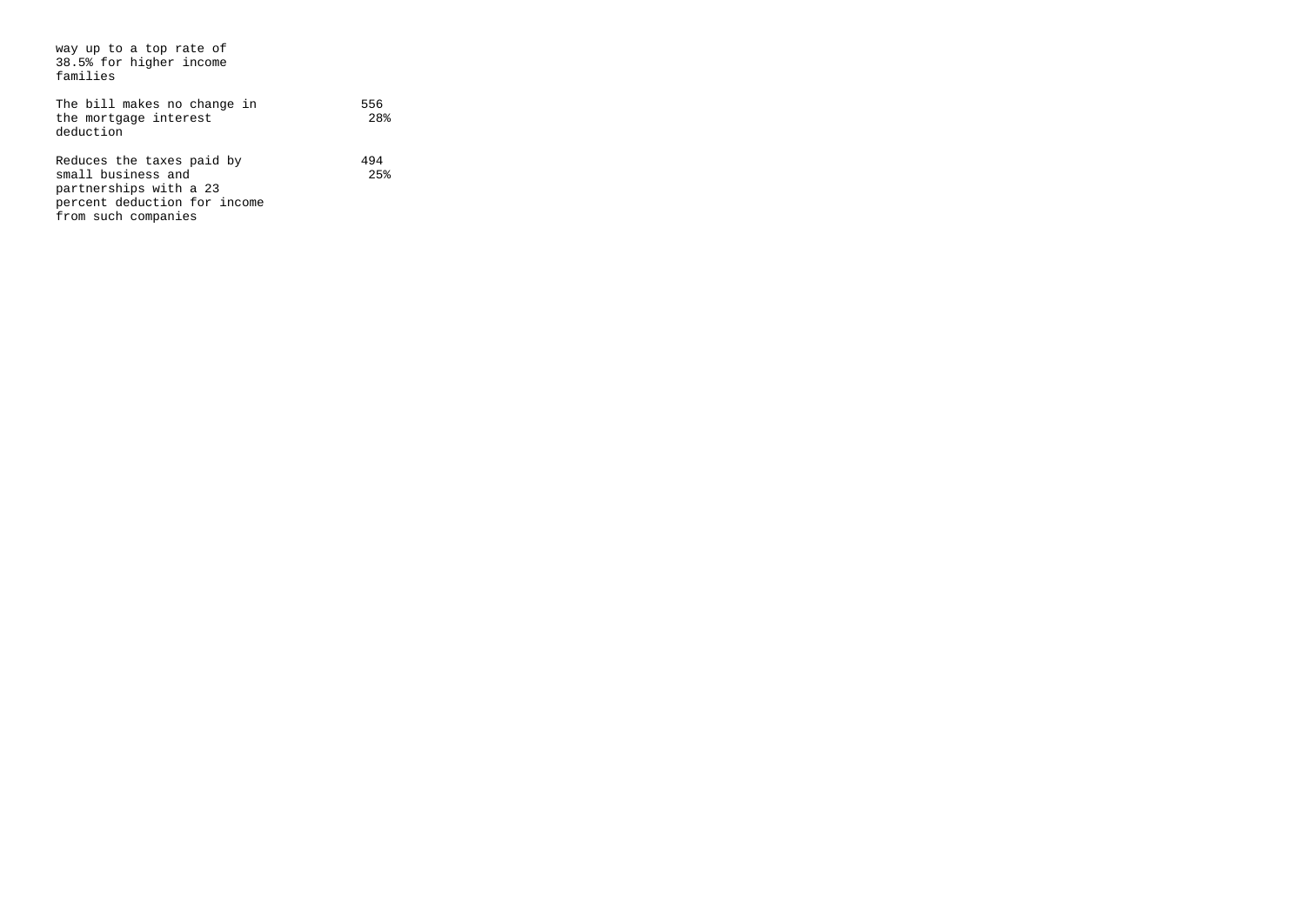TAX5 Below are some parts of the recent tax bill. Do you favor or oppose each of the following?

Summary Of Oppose

|                                                                                                      | Total                  |
|------------------------------------------------------------------------------------------------------|------------------------|
| Weighted Base                                                                                        | 1989                   |
| Doubles the child tax credit<br>from \$1000 to \$2000                                                | 401<br>20 <sub>8</sub> |
| Doubles the standard<br>deduction to \$12,000 for<br>singles and $$24,000$ of<br>income for families | 354<br>18%             |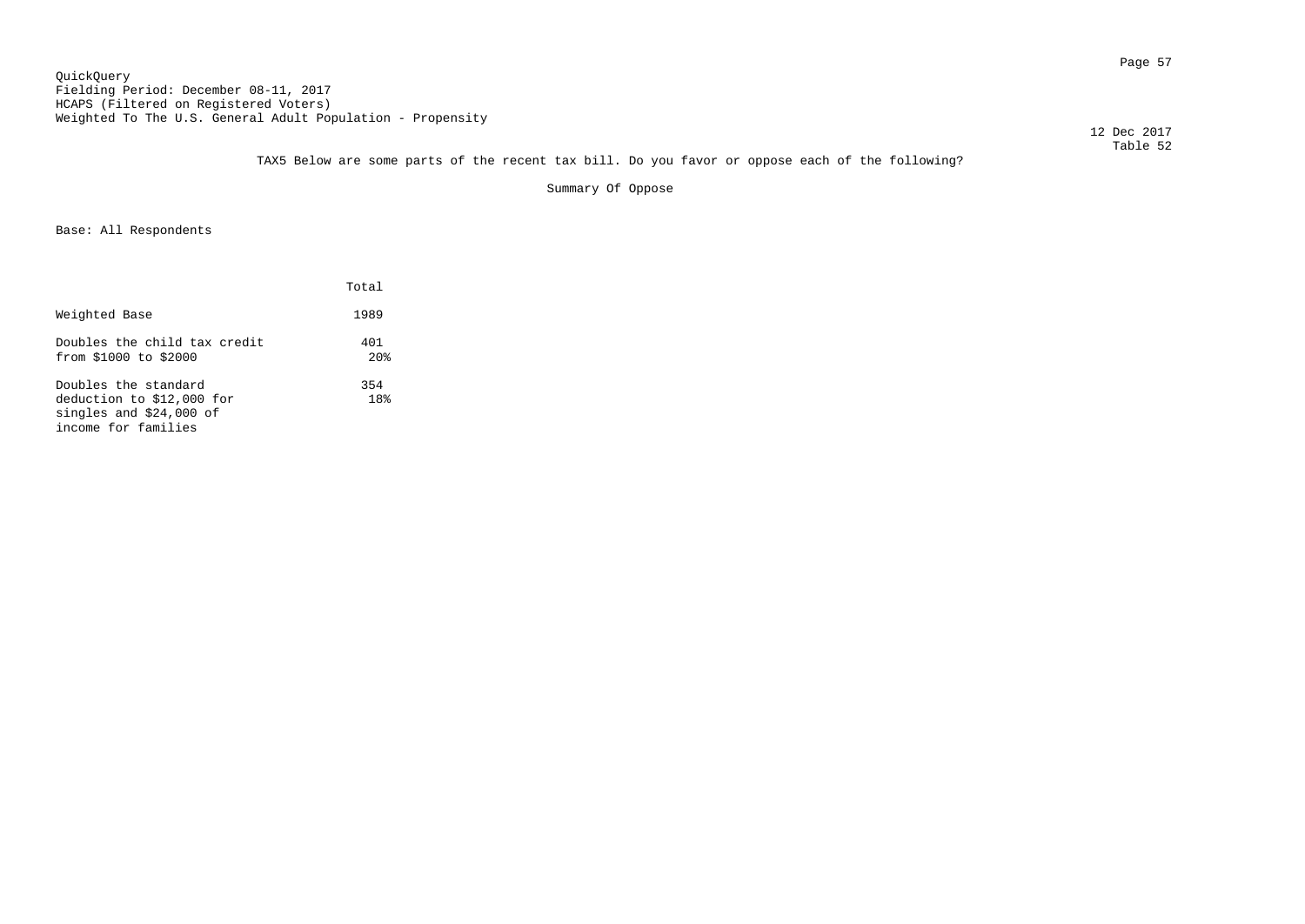Page 58 QuickQuery Fielding Period: December 08-11, 2017 HCAPS (Filtered on Registered Voters) Weighted To The U.S. General Adult Population - Propensity

 12 Dec 2017 Table 53

# TAX5\_1 Below are some parts of the recent tax bill. Do you favor or oppose each of the following?

Reduces overall tax rates, especially on the lower end, so that taxes go from \$0 up to \$24,000 for a couple, to 12% for married taxpayers making less than \$77,4000,

all the way up to a top rate of 38.5% for higher income families

|                 | Total        |
|-----------------|--------------|
| Unweighted Base | 1995         |
| Weighted Base   | 1989         |
| Effective Base  | 1083         |
| Favor           | 1359<br>68%  |
| Oppose          | 630<br>32%   |
| Sigma           | 1989<br>100% |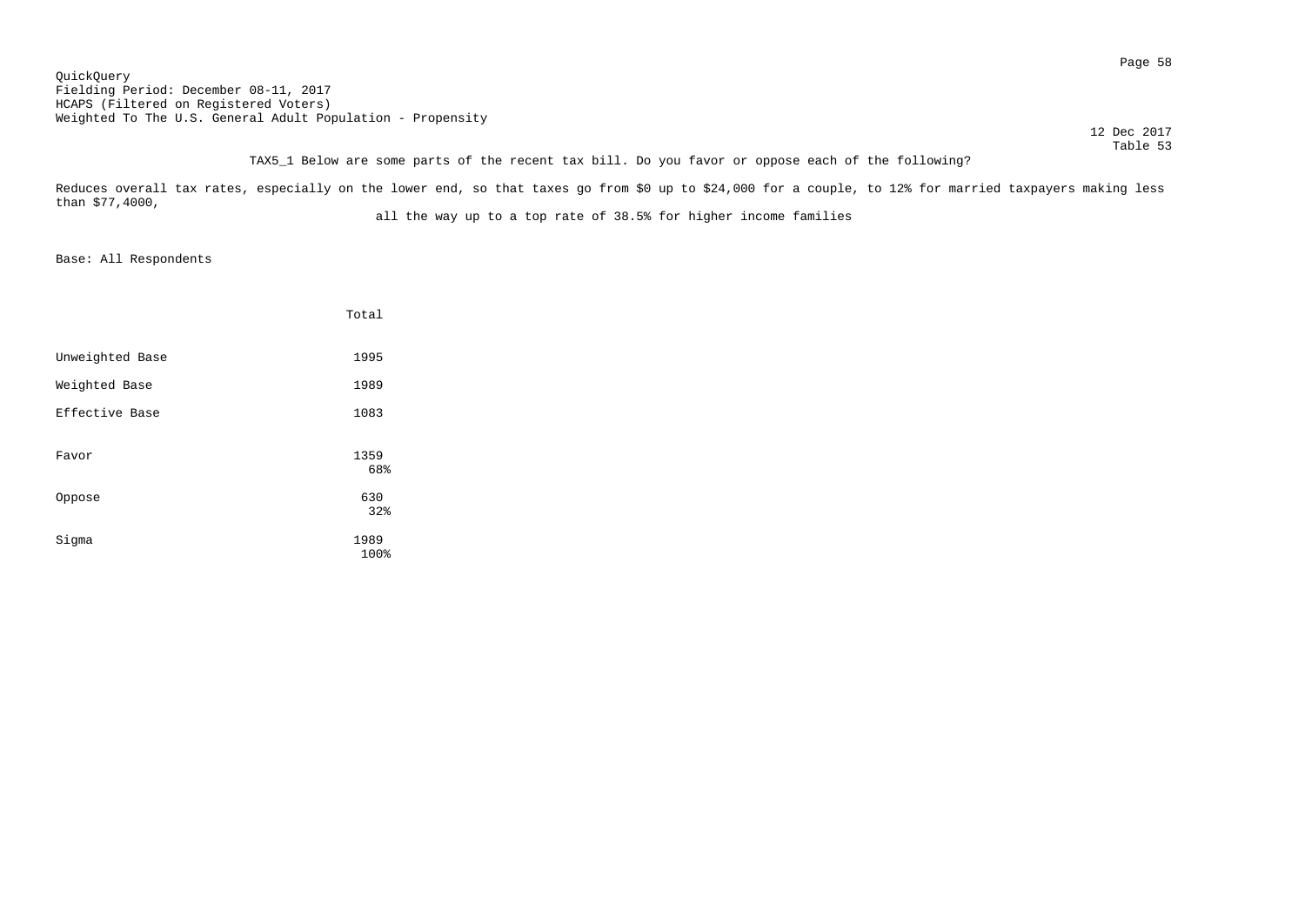Page 59 QuickQuery Fielding Period: December 08-11, 2017 HCAPS (Filtered on Registered Voters) Weighted To The U.S. General Adult Population - Propensity

12 Dec 2017

 Table 54 TAX5\_2 Below are some parts of the recent tax bill. Do you favor or oppose each of the following?

Eliminates the Alternative Minimum Tax (AMT) for most people but keeping it for companies and upper income people

|                 | Total        |
|-----------------|--------------|
| Unweighted Base | 1995         |
| Weighted Base   | 1989         |
| Effective Base  | 1083         |
| Favor           | 1080<br>54%  |
| Oppose          | 908<br>46%   |
| Sigma           | 1989<br>100% |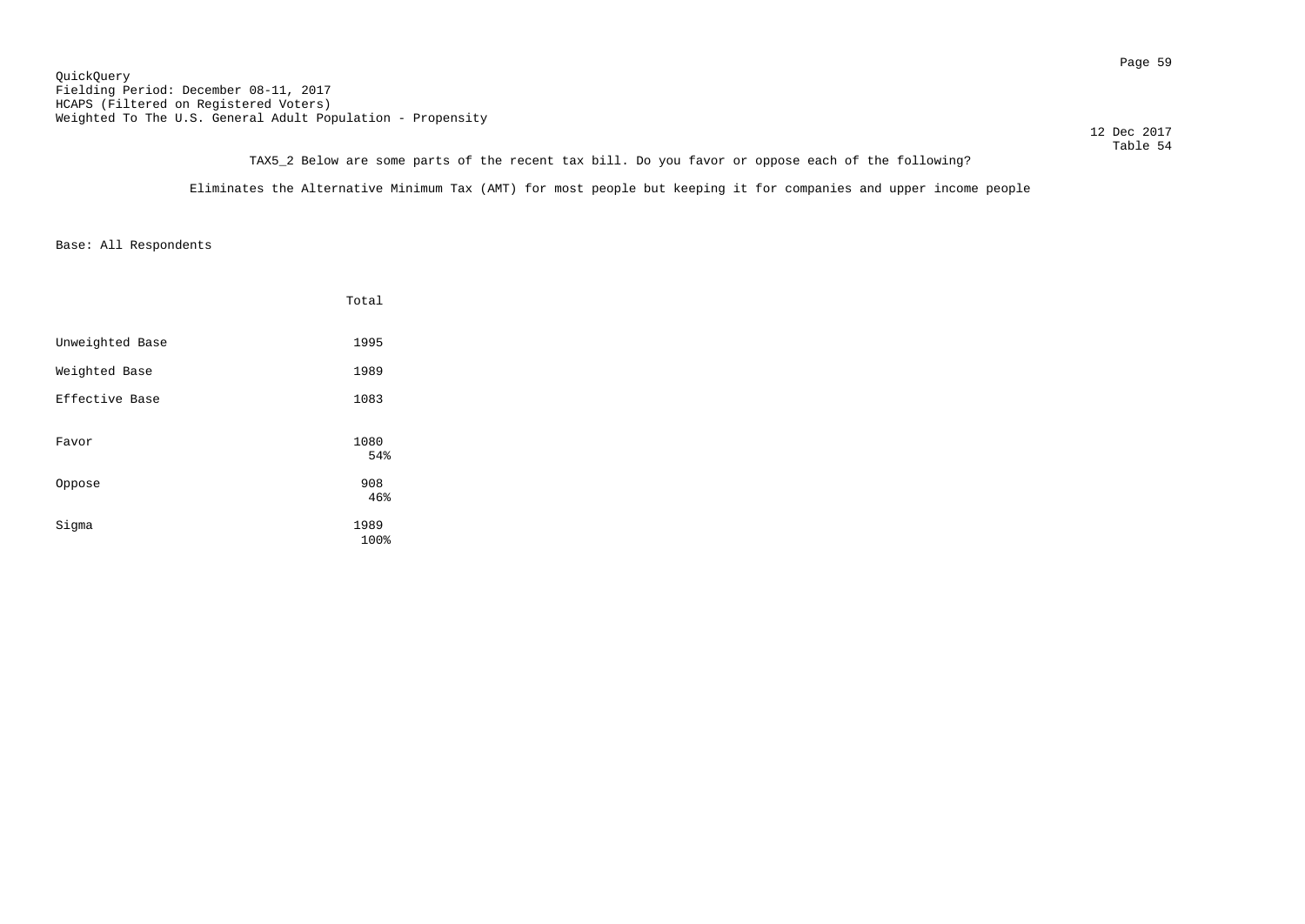Page 60 QuickQuery Fielding Period: December 08-11, 2017 HCAPS (Filtered on Registered Voters) Weighted To The U.S. General Adult Population - Propensity

 12 Dec 2017 Table 55

# TAX5\_3 Below are some parts of the recent tax bill. Do you favor or oppose each of the following?

Lowers the corporate tax rate from 35 percent to 20 percent

|                 | Total        |
|-----------------|--------------|
| Unweighted Base | 1995         |
| Weighted Base   | 1989         |
| Effective Base  | 1083         |
| Favor           | 816<br>41%   |
| Oppose          | 1172<br>59%  |
| Sigma           | 1989<br>100% |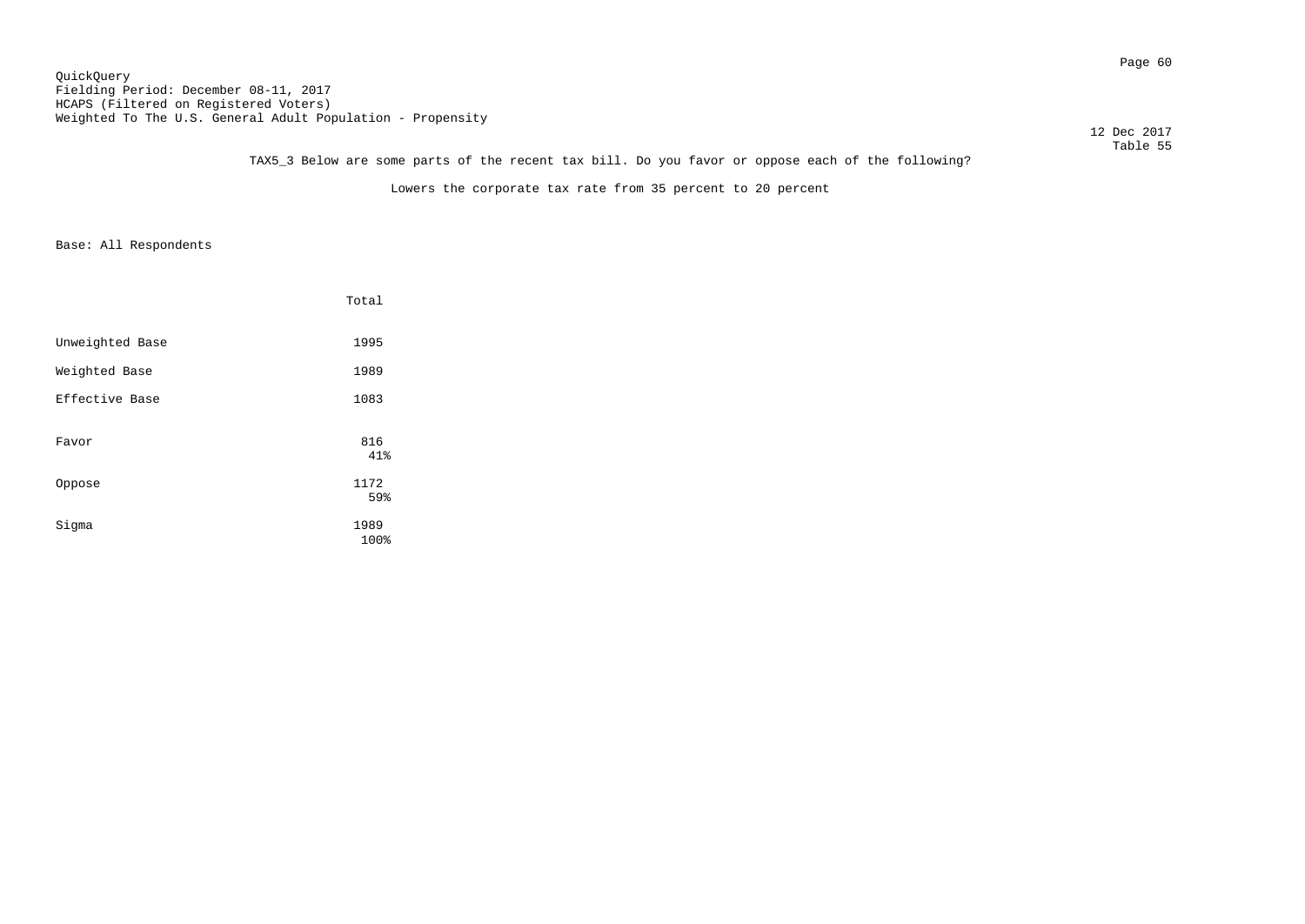Page 61 QuickQuery Fielding Period: December 08-11, 2017 HCAPS (Filtered on Registered Voters) Weighted To The U.S. General Adult Population - Propensity

12 Dec 2017

### Table 56 TAX5\_4 Below are some parts of the recent tax bill. Do you favor or oppose each of the following?

Reduces the taxes paid by small business and partnerships with a 23 percent deduction for income from such companies

|                 | Total        |
|-----------------|--------------|
| Unweighted Base | 1995         |
| Weighted Base   | 1989         |
| Effective Base  | 1083         |
| Favor           | 1495<br>75%  |
| Oppose          | 494<br>25%   |
| Sigma           | 1989<br>100% |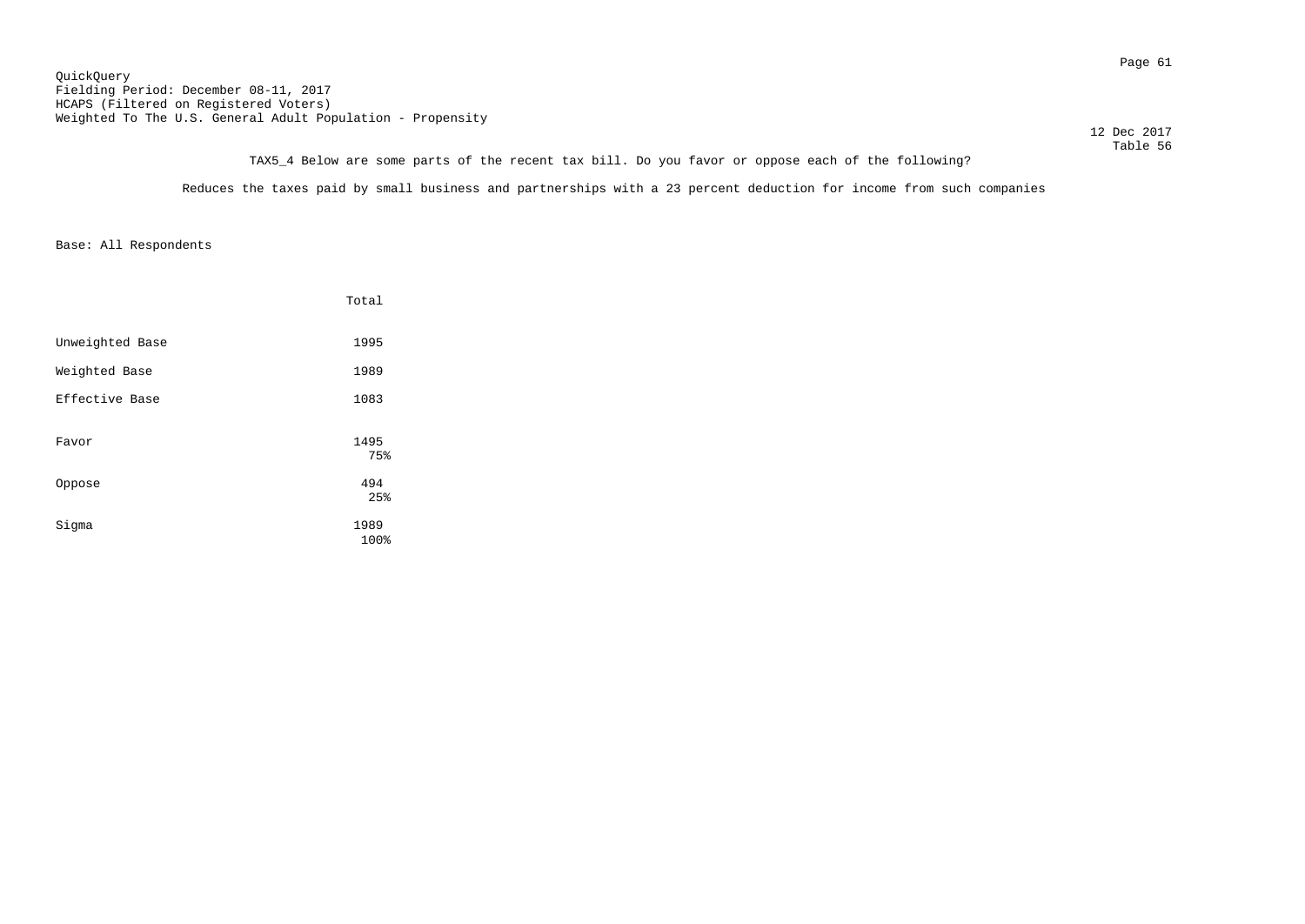Page 62 QuickQuery Fielding Period: December 08-11, 2017 HCAPS (Filtered on Registered Voters) Weighted To The U.S. General Adult Population - Propensity

12 Dec 2017

Table 57 TAX5\_5 Below are some parts of the recent tax bill. Do you favor or oppose each of the following?

Doubles the exemption from estate tax of the first \$11 million dollars and leaving it in place for estates larger than that

|                 | Total        |
|-----------------|--------------|
| Unweighted Base | 1995         |
| Weighted Base   | 1989         |
| Effective Base  | 1083         |
| Favor           | 893<br>45%   |
| Oppose          | 1096<br>55%  |
| Sigma           | 1989<br>100% |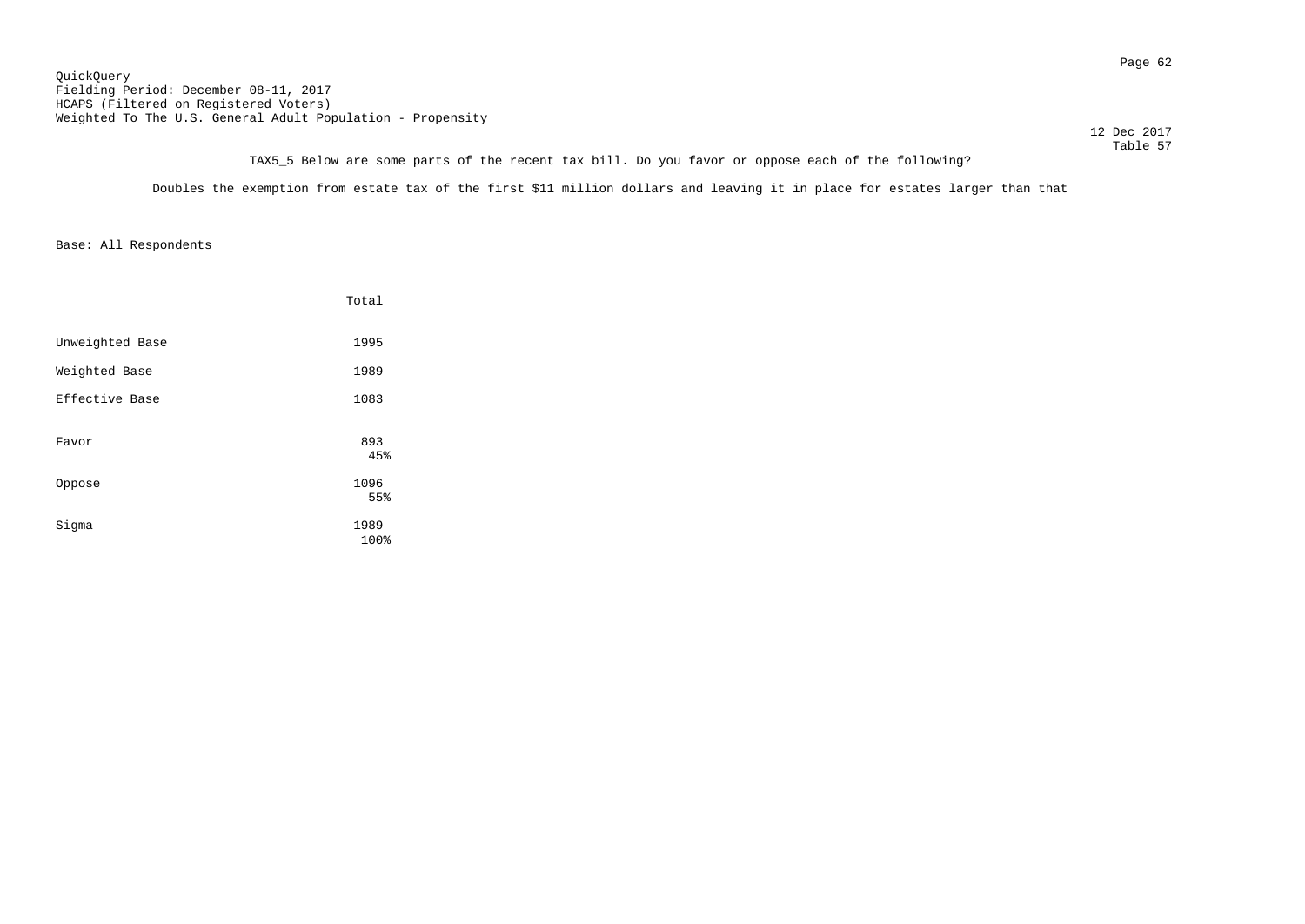TAX5\_6 Below are some parts of the recent tax bill. Do you favor or oppose each of the following? Eliminates the deduction of state and local taxes beyond \$10,000 of local property taxers

|                 | Total        |
|-----------------|--------------|
| Unweighted Base | 1995         |
| Weighted Base   | 1989         |
| Effective Base  | 1083         |
| Favor           | 932<br>47%   |
| Oppose          | 1056<br>53%  |
| Sigma           | 1989<br>100% |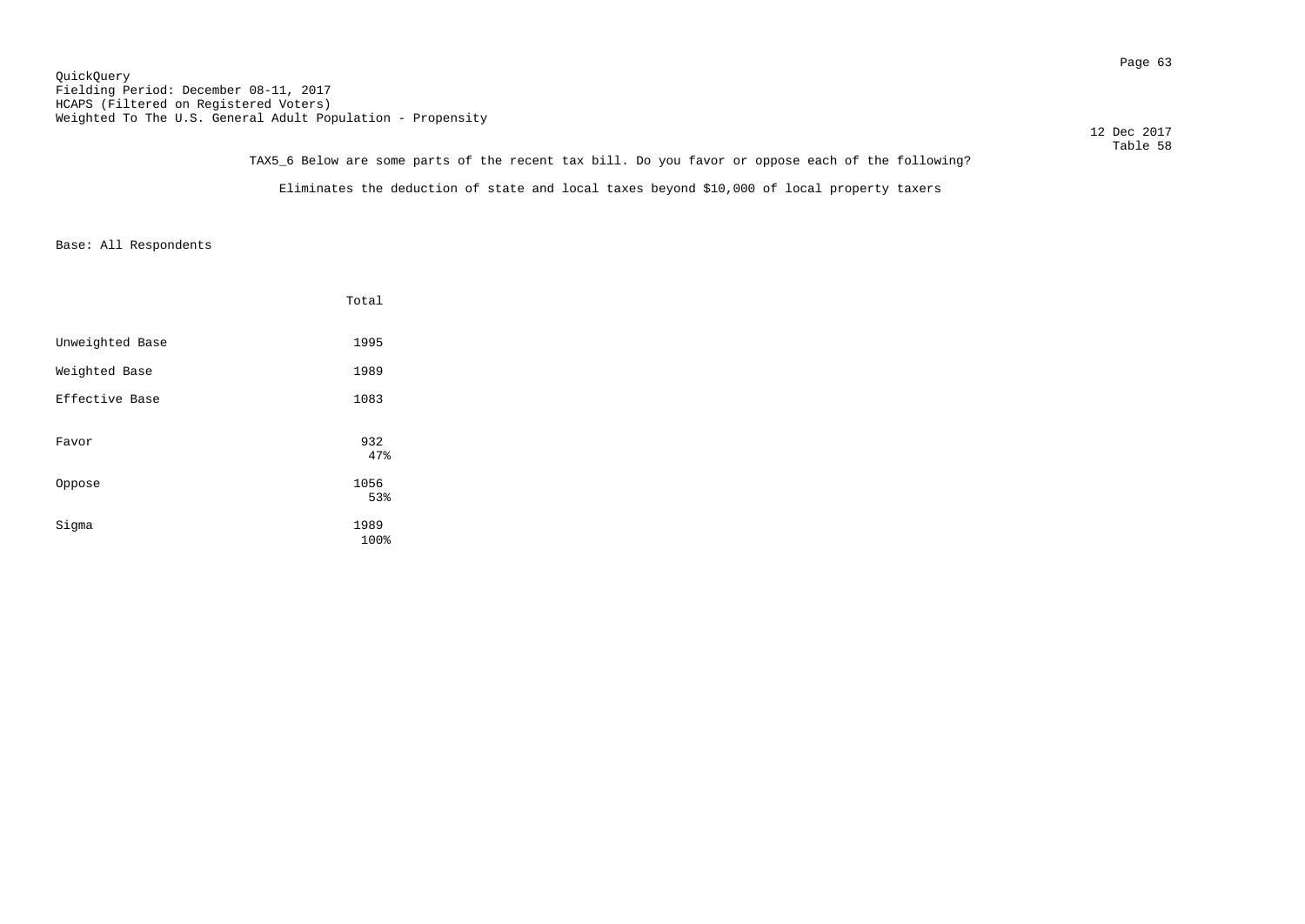Table 59 TAX5\_7 Below are some parts of the recent tax bill. Do you favor or oppose each of the following? Doubles the standard deduction to \$12,000 for singles and \$24,000 of income for families

|                 | Total        |
|-----------------|--------------|
| Unweighted Base | 1995         |
| Weighted Base   | 1989         |
| Effective Base  | 1083         |
| Favor           | 1634<br>82%  |
| Oppose          | 354<br>18%   |
| Sigma           | 1989<br>100% |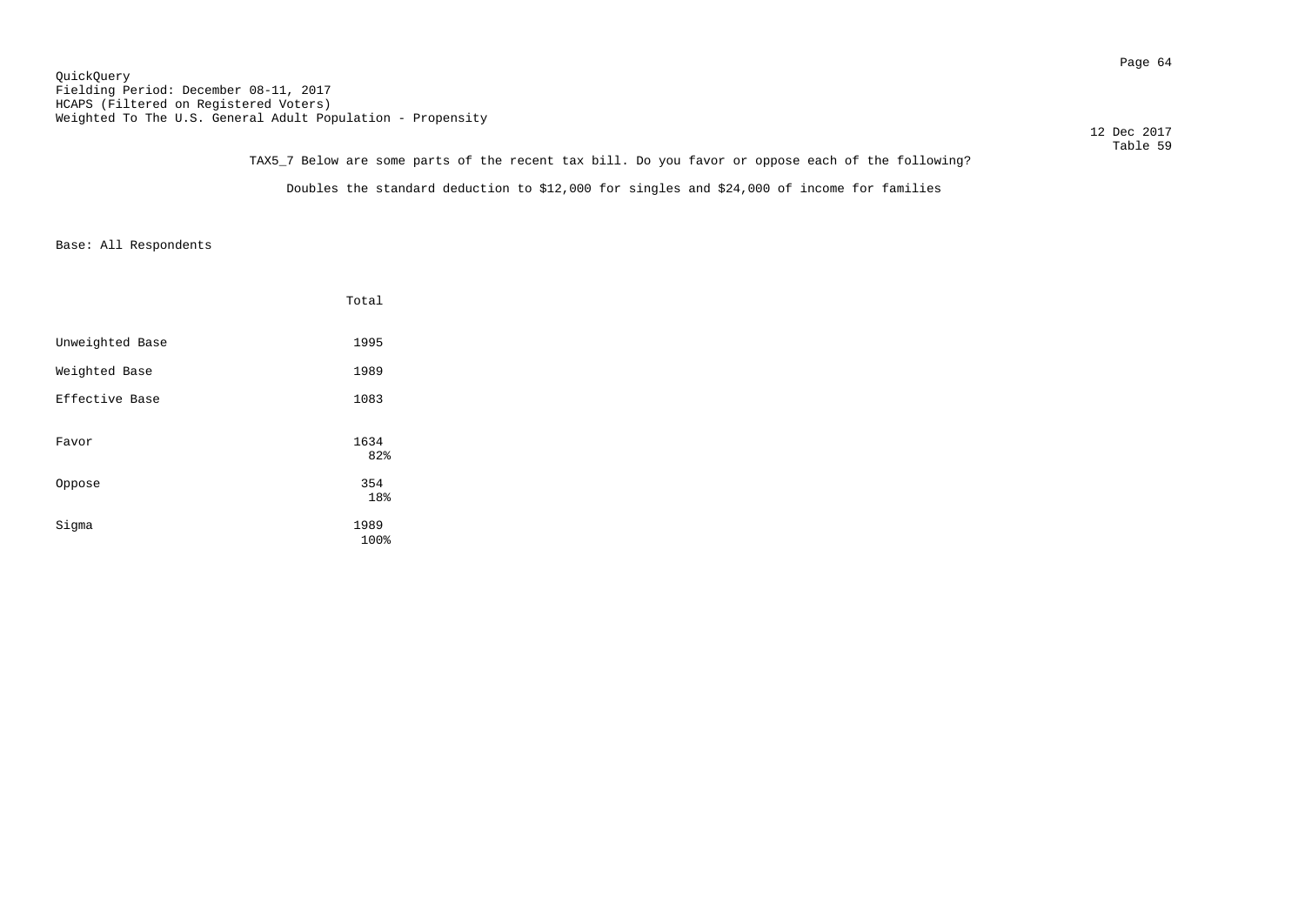Page 65 QuickQuery Fielding Period: December 08-11, 2017 HCAPS (Filtered on Registered Voters) Weighted To The U.S. General Adult Population - Propensity

12 Dec 2017

### Table 60 TAX5\_8 Below are some parts of the recent tax bill. Do you favor or oppose each of the following?

Doubles the child tax credit from \$1000 to \$2000

|                 | Total                  |
|-----------------|------------------------|
| Unweighted Base | 1995                   |
| Weighted Base   | 1989                   |
| Effective Base  | 1083                   |
| Favor           | 1587<br>80%            |
| Oppose          | 401<br>20 <sup>8</sup> |
| Sigma           | 1989<br>100%           |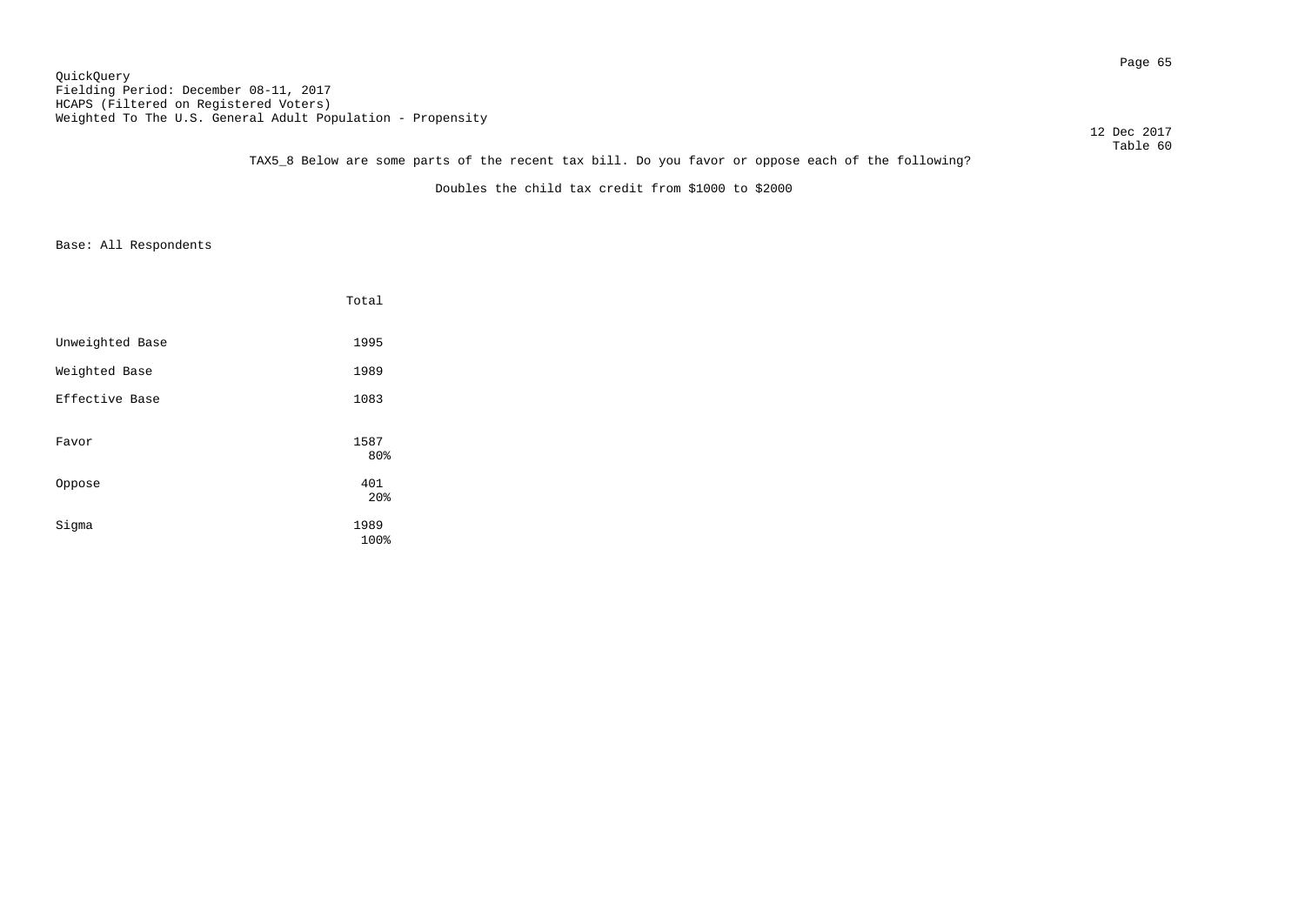Page 66 QuickQuery Fielding Period: December 08-11, 2017 HCAPS (Filtered on Registered Voters) Weighted To The U.S. General Adult Population - Propensity

|                                                                                                   | 12 Dec 2017 |
|---------------------------------------------------------------------------------------------------|-------------|
|                                                                                                   | Table 61    |
| TAVE 0 Delay are game parts of the regent toy bill. Do you found ar eppese sagh of the following? |             |

| TAX5 9 Below are some parts of the recent tax bill. Do you favor or oppose each of the following? | Table 61 |
|---------------------------------------------------------------------------------------------------|----------|
| The bill eliminates the tax and mandate that requires people to buy health insurance or pay a tax |          |

|                 | Total        |
|-----------------|--------------|
| Unweighted Base | 1995         |
| Weighted Base   | 1989         |
| Effective Base  | 1083         |
| Favor           | 1196<br>60%  |
| Oppose          | 793<br>40%   |
| Sigma           | 1989<br>100% |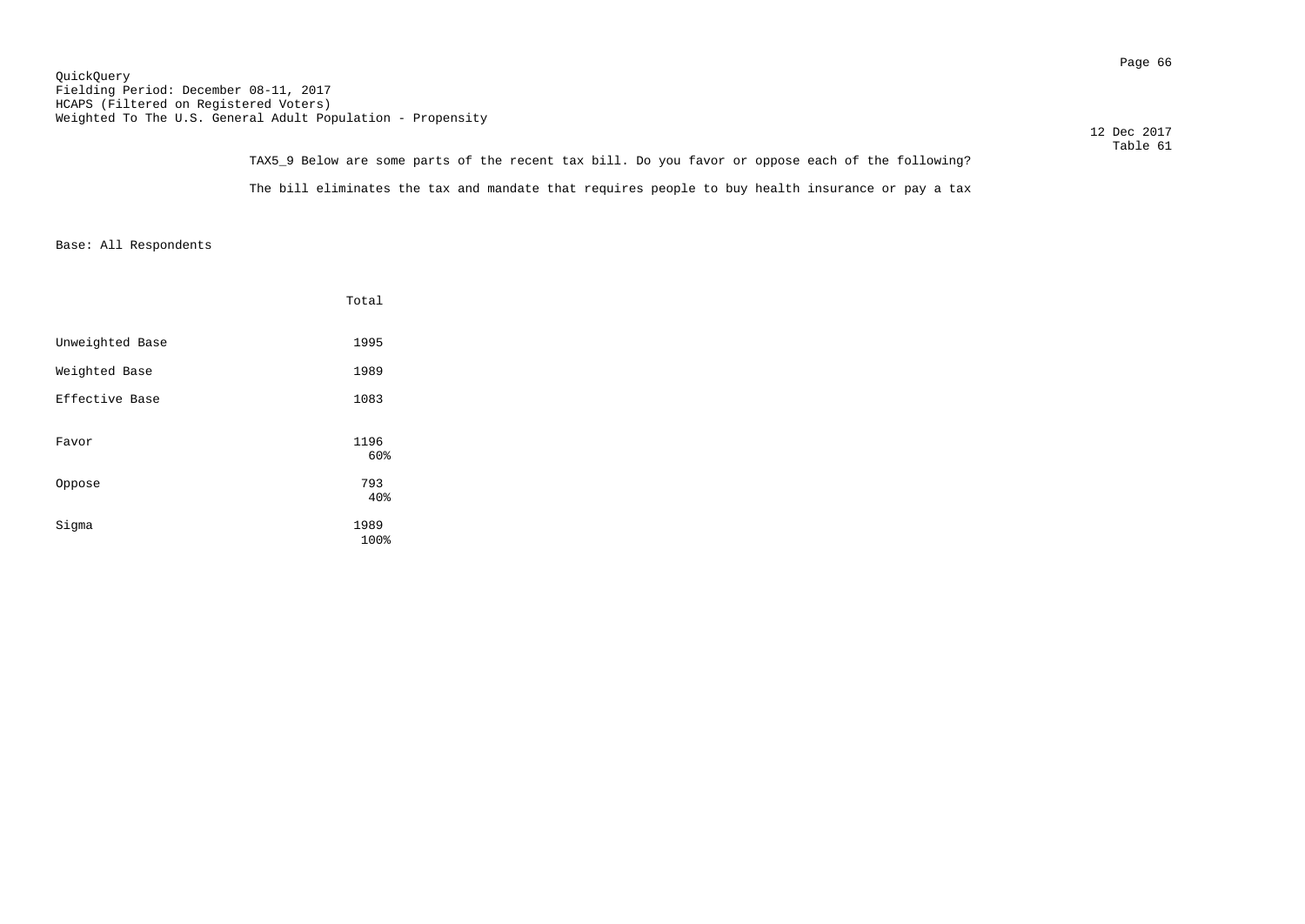Page 67 QuickQuery Fielding Period: December 08-11, 2017 HCAPS (Filtered on Registered Voters) Weighted To The U.S. General Adult Population - Propensity

12 Dec 2017

# Table 62 TAX5\_10 Below are some parts of the recent tax bill. Do you favor or oppose each of the following?

The bill makes no change in the mortgage interest deduction

|                 | Total        |
|-----------------|--------------|
| Unweighted Base | 1995         |
| Weighted Base   | 1989         |
| Effective Base  | 1083         |
| Favor           | 1433<br>72%  |
| Oppose          | 556<br>28%   |
| Sigma           | 1989<br>100% |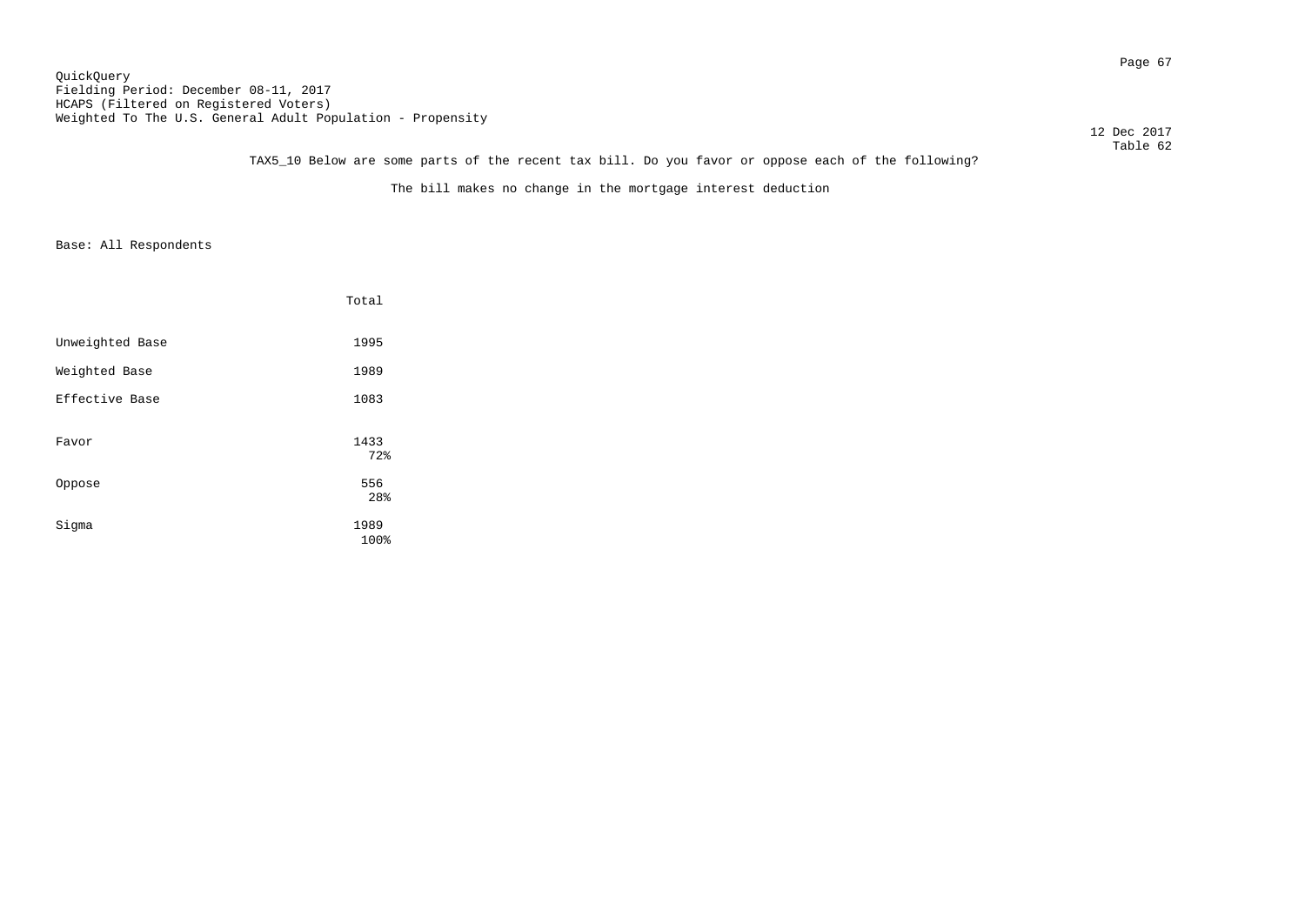Page 68 QuickQuery Fielding Period: December 08-11, 2017 HCAPS (Filtered on Registered Voters) Weighted To The U.S. General Adult Population - Propensity

12 Dec 2017

 Table 63 TAX6 Given this information about what is in the tax bill, do you favor or oppose it?

|                 | Total        |
|-----------------|--------------|
| Unweighted Base | 1995         |
| Weighted Base   | 1989         |
| Effective Base  | 1083         |
| Favor           | 1005<br>51%  |
| Oppose          | 983<br>49%   |
| Sigma           | 1989<br>100% |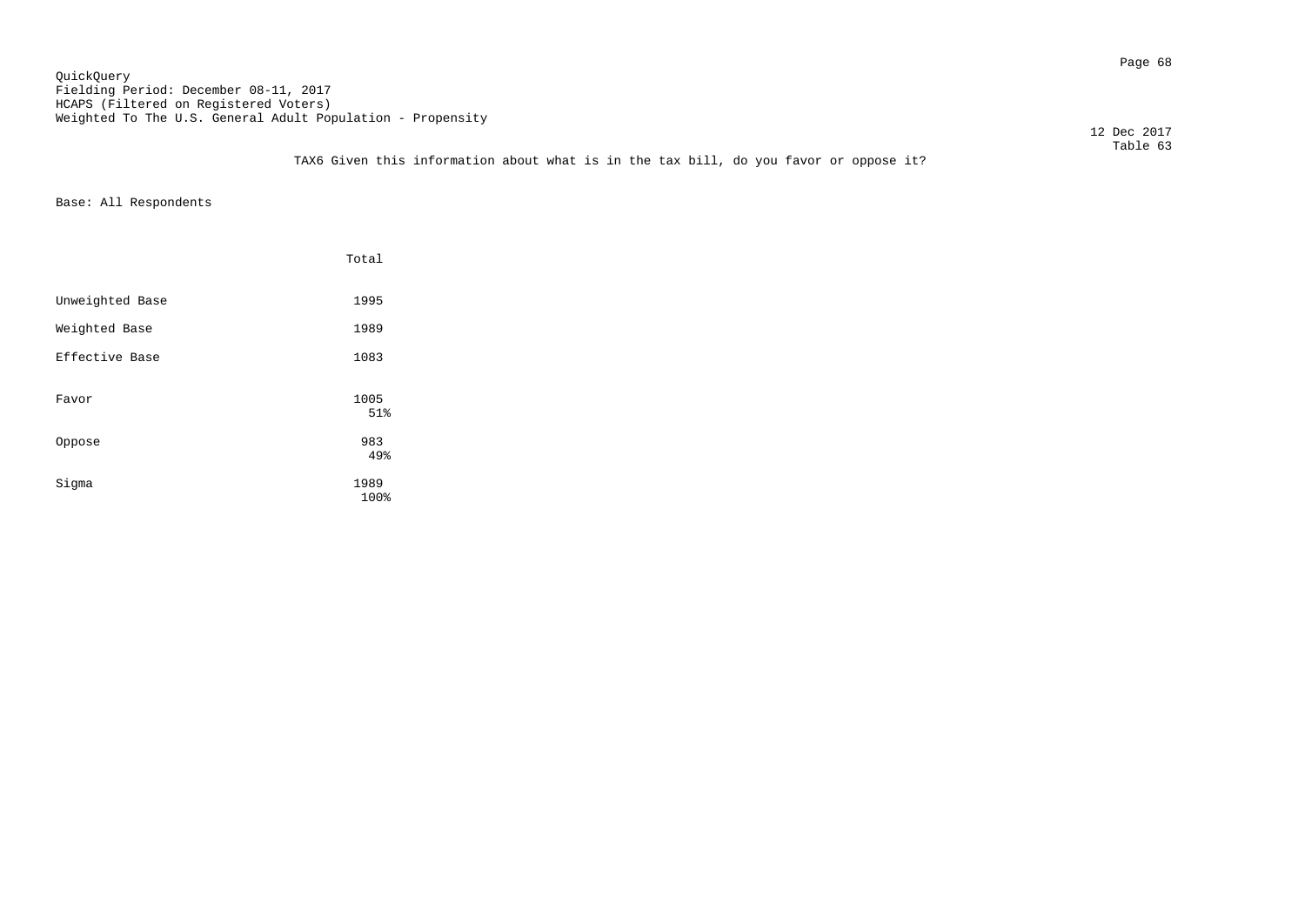Page 69 QuickQuery Fielding Period: December 08-11, 2017 HCAPS (Filtered on Registered Voters) Weighted To The U.S. General Adult Population - Propensity

12 Dec 2017

 Table 64 TAX7 Do you think the bill cuts individual income taxes too much, too little, or about right?

|                 | Total                  |
|-----------------|------------------------|
| Unweighted Base | 1995                   |
| Weighted Base   | 1989                   |
| Effective Base  | 1083                   |
| Too much        | 395<br>20 <sup>8</sup> |
| Too little      | 724<br>36%             |
| About right     | 870<br>44%             |
| Sigma           | 1989<br>100%           |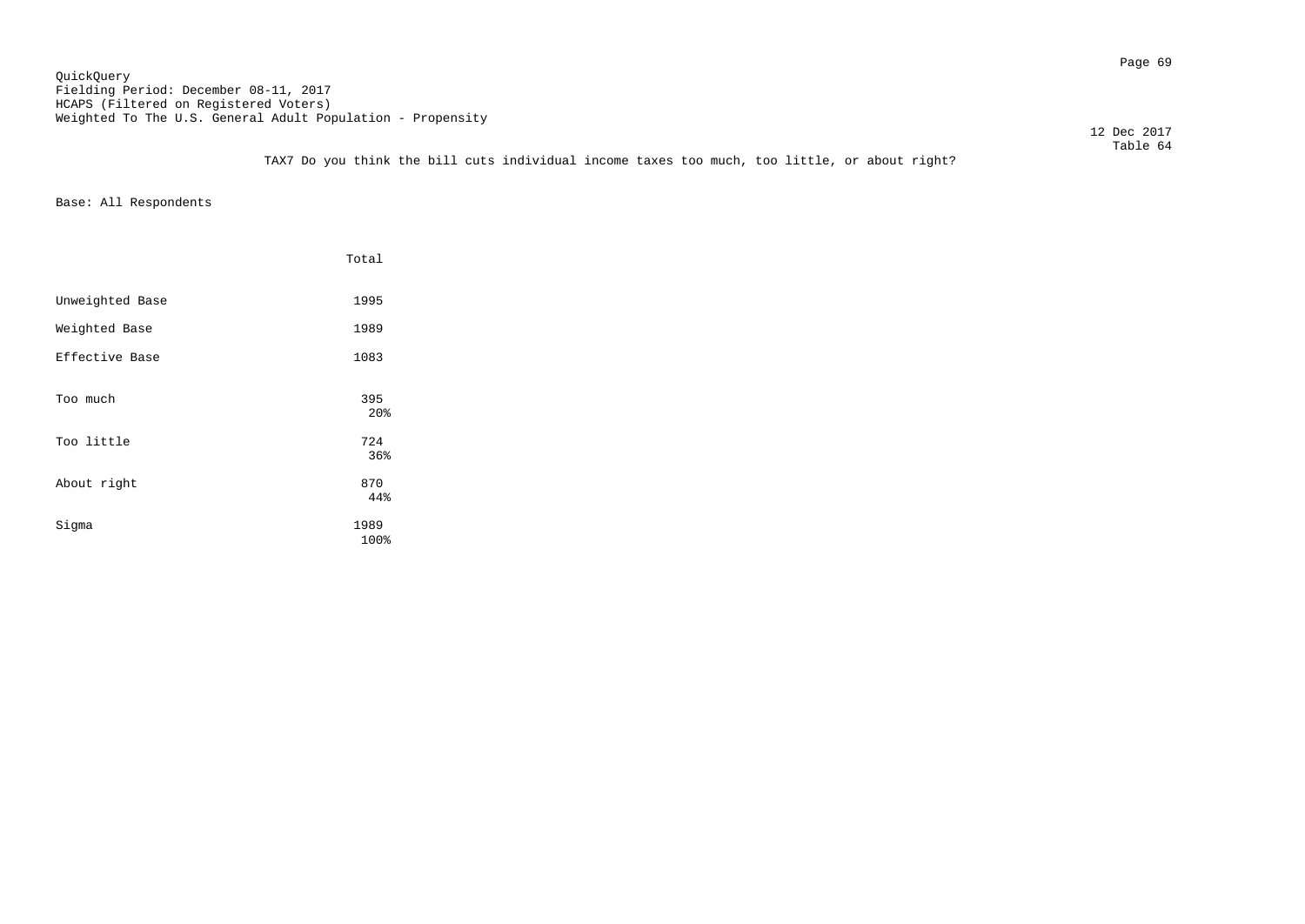Page 70 QuickQuery Fielding Period: December 08-11, 2017 HCAPS (Filtered on Registered Voters) Weighted To The U.S. General Adult Population - Propensity

12 Dec 2017

 Table 65 TAX8 Do you think the bill cuts taxes on large businesses too much, too little, or about right?

|                 | Total             |
|-----------------|-------------------|
| Unweighted Base | 1995              |
| Weighted Base   | 1989              |
| Effective Base  | 1083              |
| Too much        | 790<br>40%        |
| Too little      | 539               |
| About right     | 27%<br>659<br>33% |
| Sigma           | 1989<br>100%      |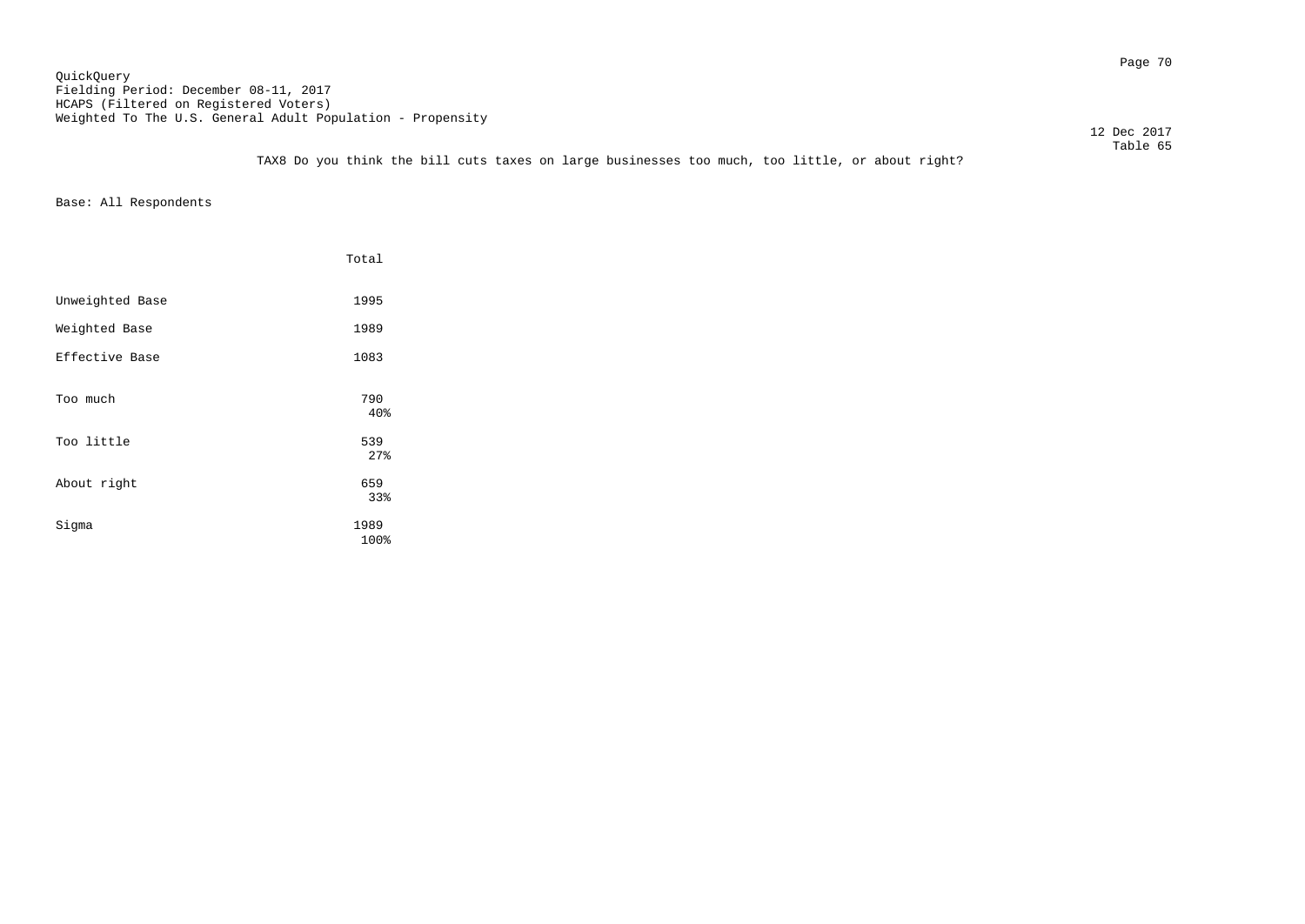Page 71 QuickQuery Fielding Period: December 08-11, 2017 HCAPS (Filtered on Registered Voters) Weighted To The U.S. General Adult Population - Propensity

12 Dec 2017

 Table 66 TAX9 Do you think the bill cuts taxes on small business too much, too little, or about right?

|                 | Total              |
|-----------------|--------------------|
| Unweighted Base | 1995               |
| Weighted Base   | 1989               |
| Effective Base  | 1083               |
| Too much        | 340<br>17%         |
| Too little      | 520                |
| About right     | 26%<br>1129<br>57% |
| Sigma           | 1989<br>100%       |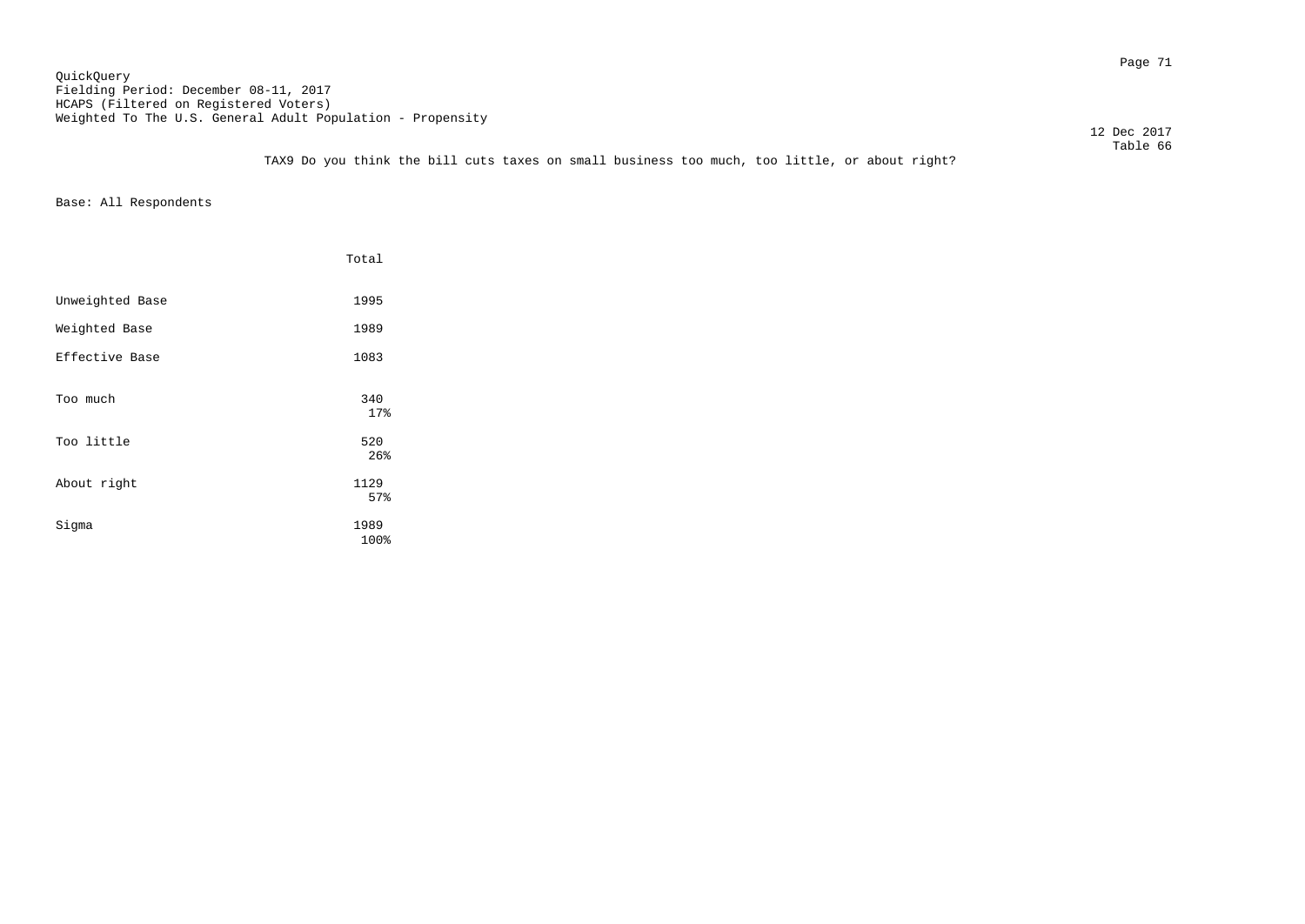Page 72 QuickQuery Fielding Period: December 08-11, 2017 HCAPS (Filtered on Registered Voters) Weighted To The U.S. General Adult Population - Propensity

12 Dec 2017

Table 67 TAX10 Do you think that bill cuts taxes on the middle class too much, too little, or about right?

|                 | Total             |  |
|-----------------|-------------------|--|
| Unweighted Base | 1995              |  |
| Weighted Base   | 1989              |  |
| Effective Base  | 1083              |  |
| Too much        | 329<br>17%        |  |
| Too little      | 913               |  |
| About right     | 46%<br>747<br>38% |  |
| Sigma           | 1989<br>100%      |  |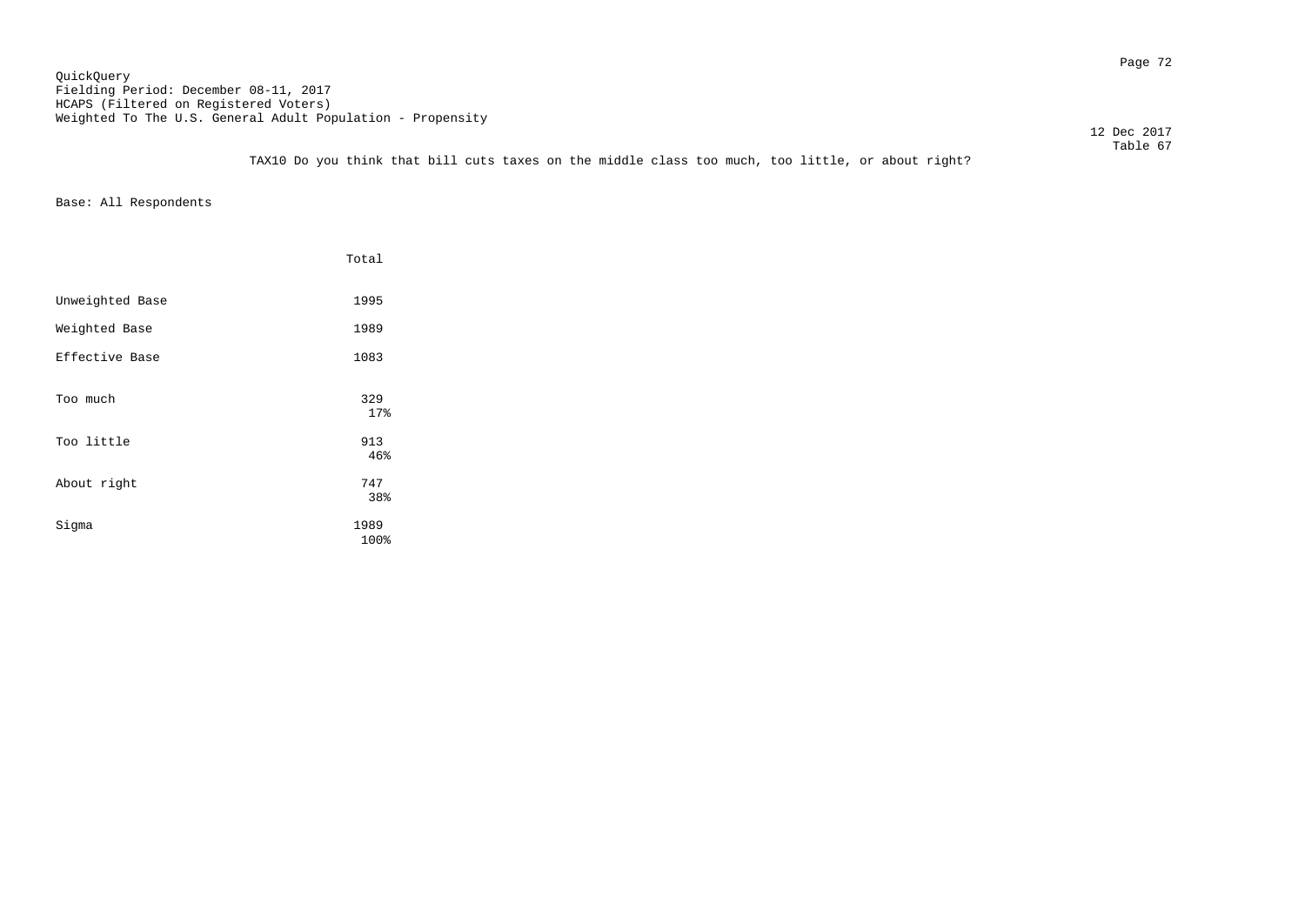Page 73 QuickQuery Fielding Period: December 08-11, 2017 HCAPS (Filtered on Registered Voters) Weighted To The U.S. General Adult Population - Propensity

 12 Dec 2017 Table 68

TAX11 Do you think that the bill cuts taxes on the wealthy too much, too little, or about right?

|                 | Total        |
|-----------------|--------------|
| Unweighted Base | 1995         |
| Weighted Base   | 1989         |
| Effective Base  | 1083         |
| Too much        | 638<br>32%   |
| Too little      | 865<br>43%   |
| About right     | 486<br>24%   |
| Sigma           | 1989<br>100% |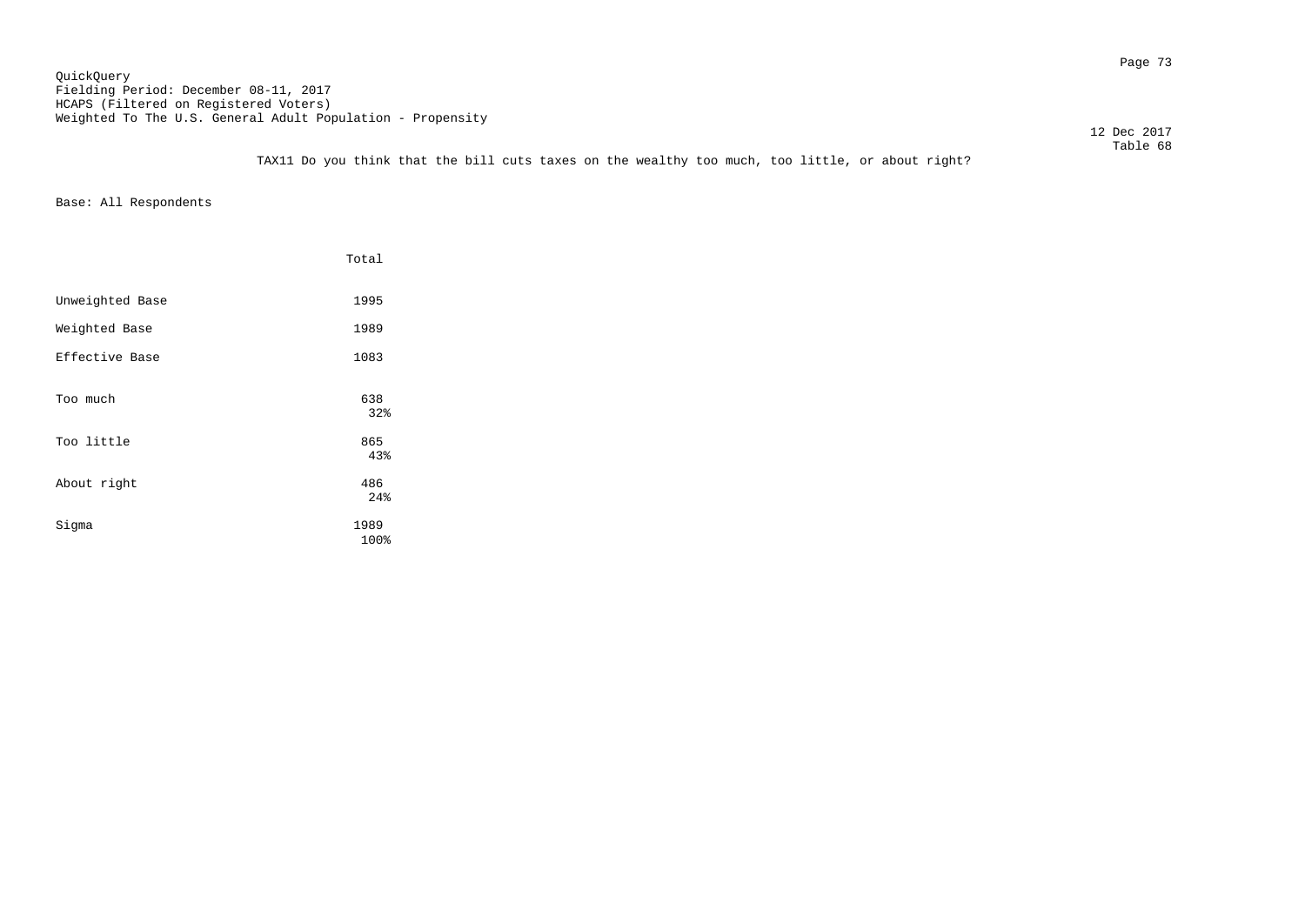Page 74 QuickQuery Fielding Period: December 08-11, 2017 HCAPS (Filtered on Registered Voters) Weighted To The U.S. General Adult Population - Propensity

 Table 69 TAX12 Do you think these tax cuts will have a large effect on the budget deficit, small effect, or no effect?

Base: All Respondents

|                 | Total        |
|-----------------|--------------|
| Unweighted Base | 1995         |
| Weighted Base   | 1989         |
| Effective Base  | 1083         |
| Large effect    | 840<br>42%   |
| Small effect    | 731<br>37%   |
| No effect       | 418<br>21%   |
| Sigma           | 1989<br>100% |

12 Dec 2017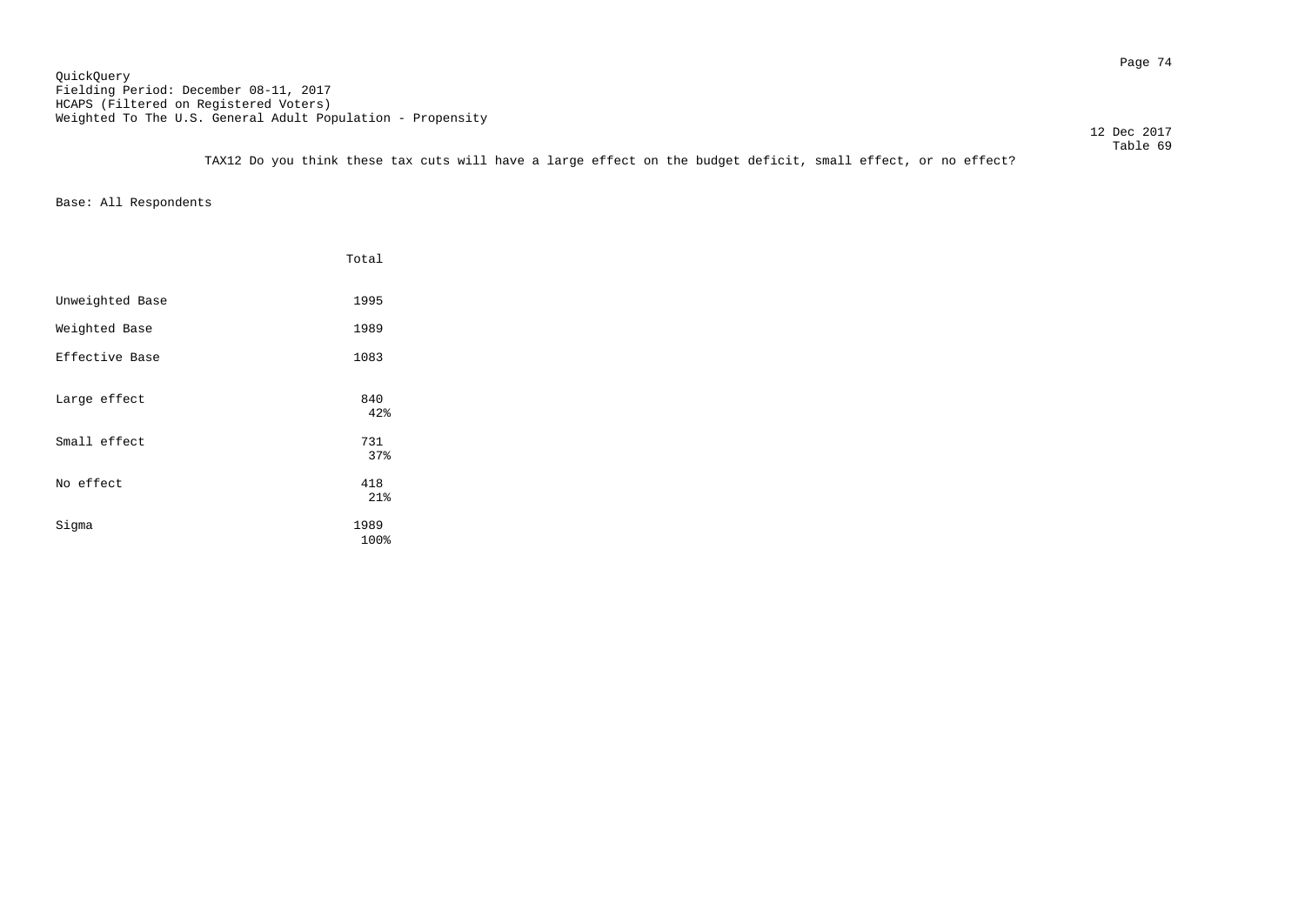Page 75 QuickQuery Fielding Period: December 08-11, 2017 HCAPS (Filtered on Registered Voters) Weighted To The U.S. General Adult Population - Propensity

12 Dec 2017

 Table 70 TAX13 Do you think that these tax cuts will have a large effect on growing the economy, small effect, or no effect?

|                 | Total        |
|-----------------|--------------|
| Unweighted Base | 1995         |
| Weighted Base   | 1989         |
| Effective Base  | 1083         |
| Large effect    | 672<br>34%   |
| Small effect    | 790<br>40%   |
| No effect       | 527<br>26%   |
| Sigma           | 1989<br>100% |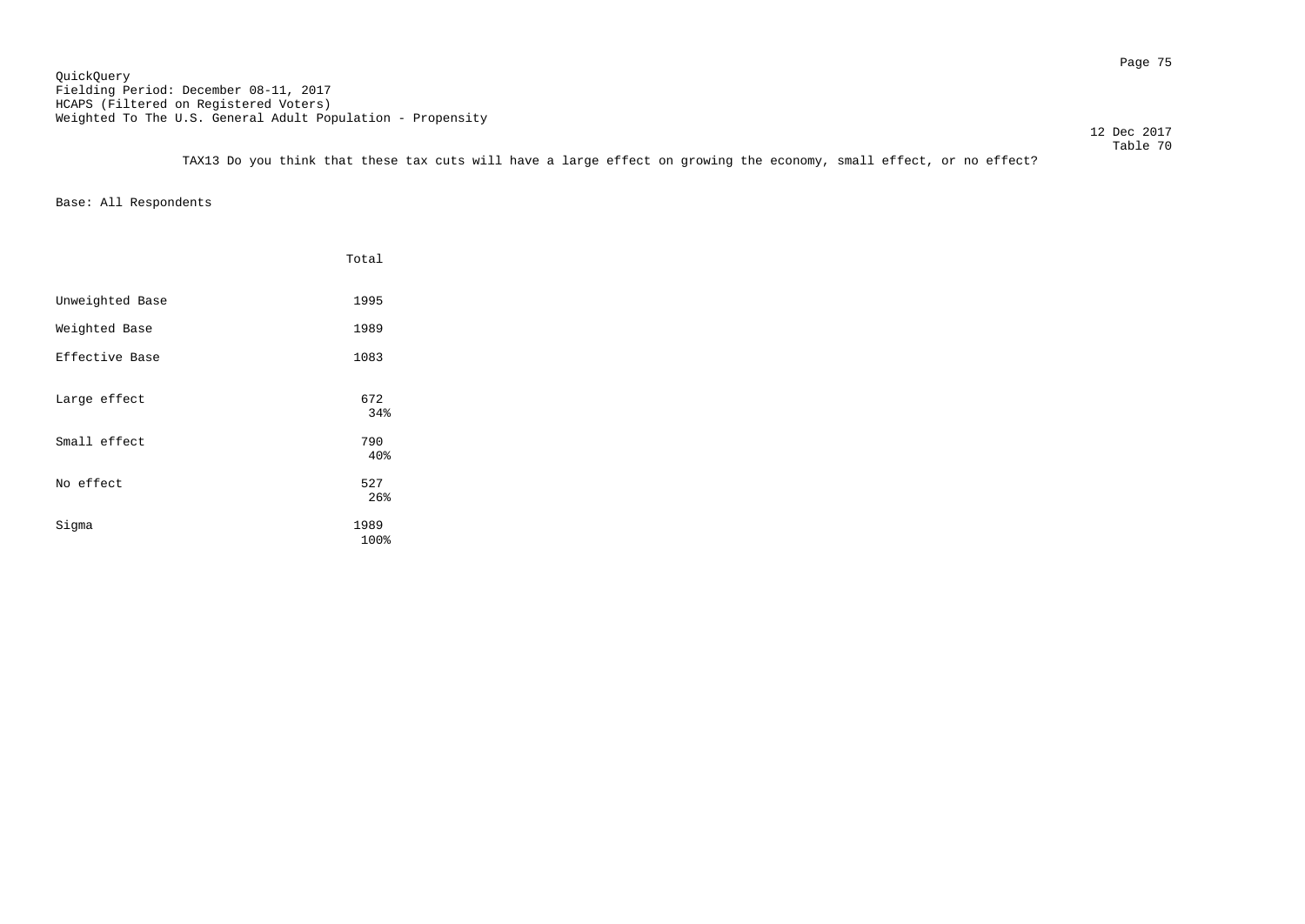12 Dec 2017

 Table 71 TAX14 Should the Democrats have tried to negotiate improvements in the bill or were they right to just oppose it without any negotiations?

|                                                          | Total        |
|----------------------------------------------------------|--------------|
| Unweighted Base                                          | 1995         |
| Weighted Base                                            | 1989         |
| Effective Base                                           | 1083         |
| Should have tried to<br>negotiate improvements           | 1500<br>75%  |
| They were right to oppose it<br>without any negotiations | 489<br>25%   |
| Sigma                                                    | 1989<br>100% |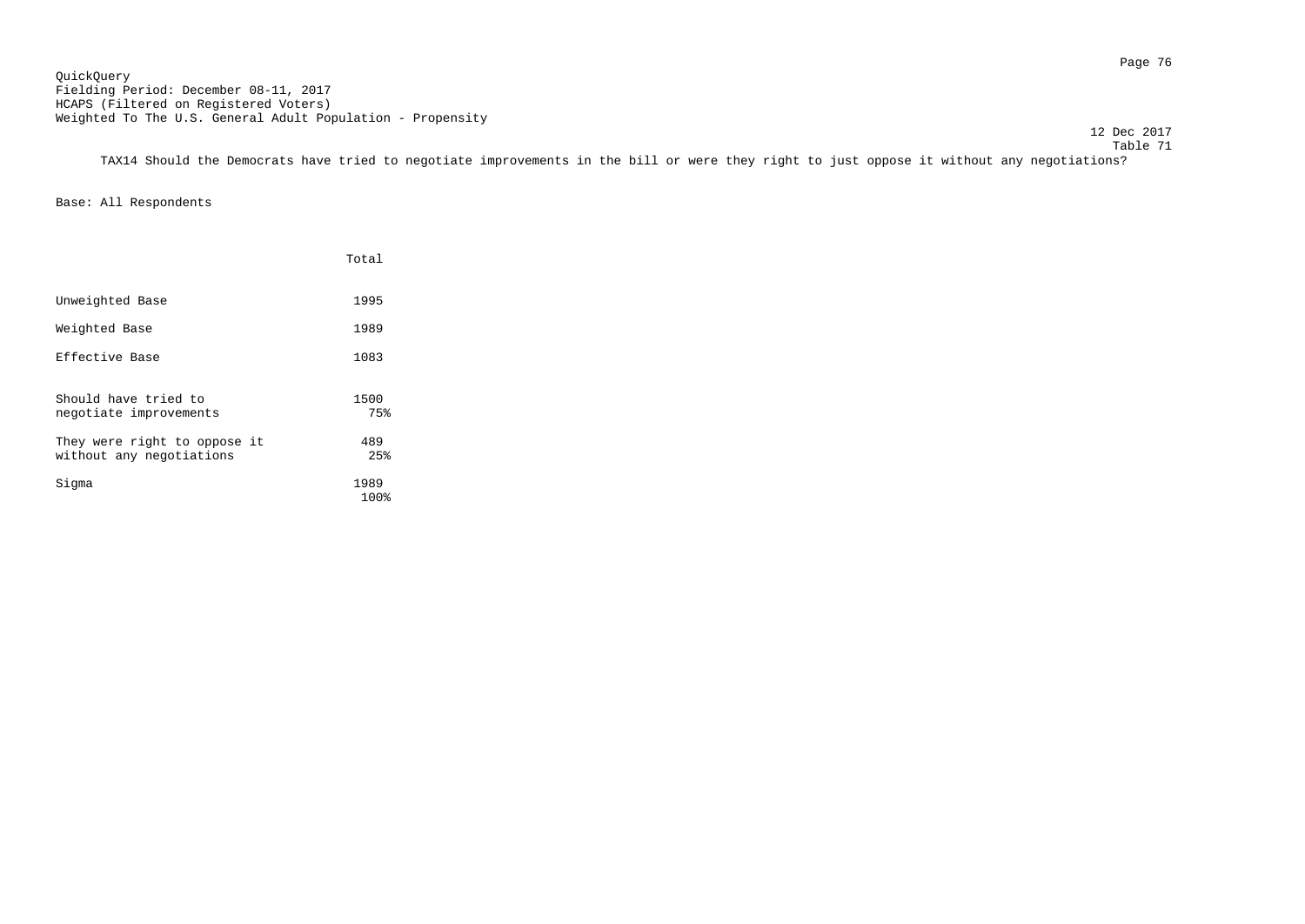Page 77 QuickQuery Fielding Period: December 08-11, 2017 HCAPS (Filtered on Registered Voters) Weighted To The U.S. General Adult Population - Propensity

#### Table 72 TAX15 Some experts have said that this tax bill could increase the budget deficit in the next ten years by \$1 trillion dollars. Given this, would you favor or oppose the bill?

Base: All Respondents

|                 | Total       |
|-----------------|-------------|
| Unweighted Base | 1995        |
| Weighted Base   | 1989        |
| Effective Base  | 1083        |
| Favor           | 676<br>34%  |
| Oppose          | 1312<br>66% |
| Sigma           | 1989        |

12 Dec 2017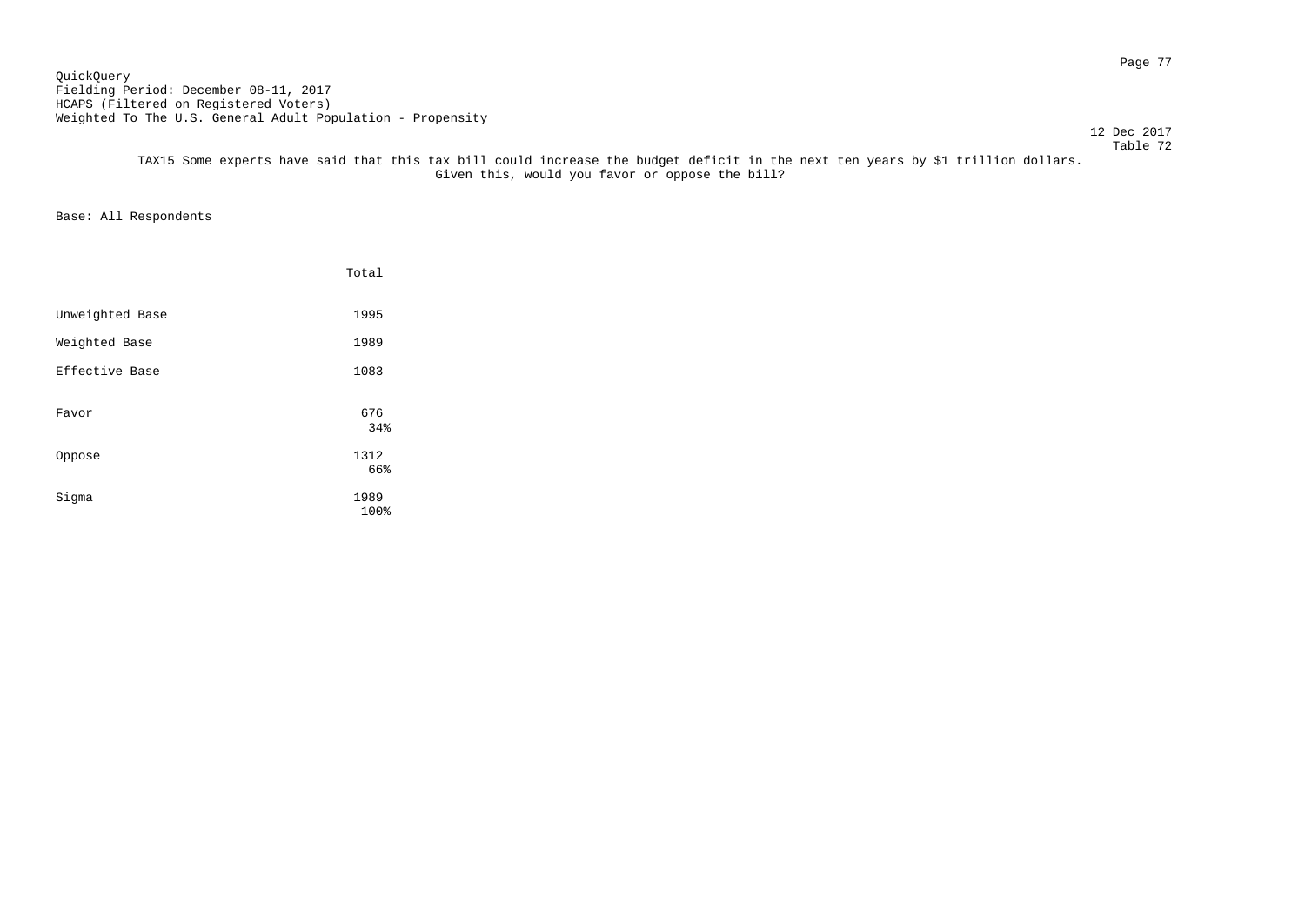Page 78 QuickQuery Fielding Period: December 08-11, 2017 HCAPS (Filtered on Registered Voters) Weighted To The U.S. General Adult Population - Propensity

12 Dec 2017

 Table 73 TAX16 Other experts have pointed out that in the next 10 years the federal government will spend \$43 trillion dollars, and that even if these expert calculations are right, \$1 trillion is actually a small difference. They say that with slow growth, the deficit ballooned \$10 trillion in the last decade and that this tax bill is needed to jumpstart economic growth, which is the best way to reduce the deficit.

Given this argument, do you favor or oppose the bill?

|                 | Total        |
|-----------------|--------------|
| Unweighted Base | 1995         |
| Weighted Base   | 1989         |
| Effective Base  | 1083         |
| Favor           | 950<br>48%   |
| Oppose          | 1039<br>52%  |
| Sigma           | 1989<br>100% |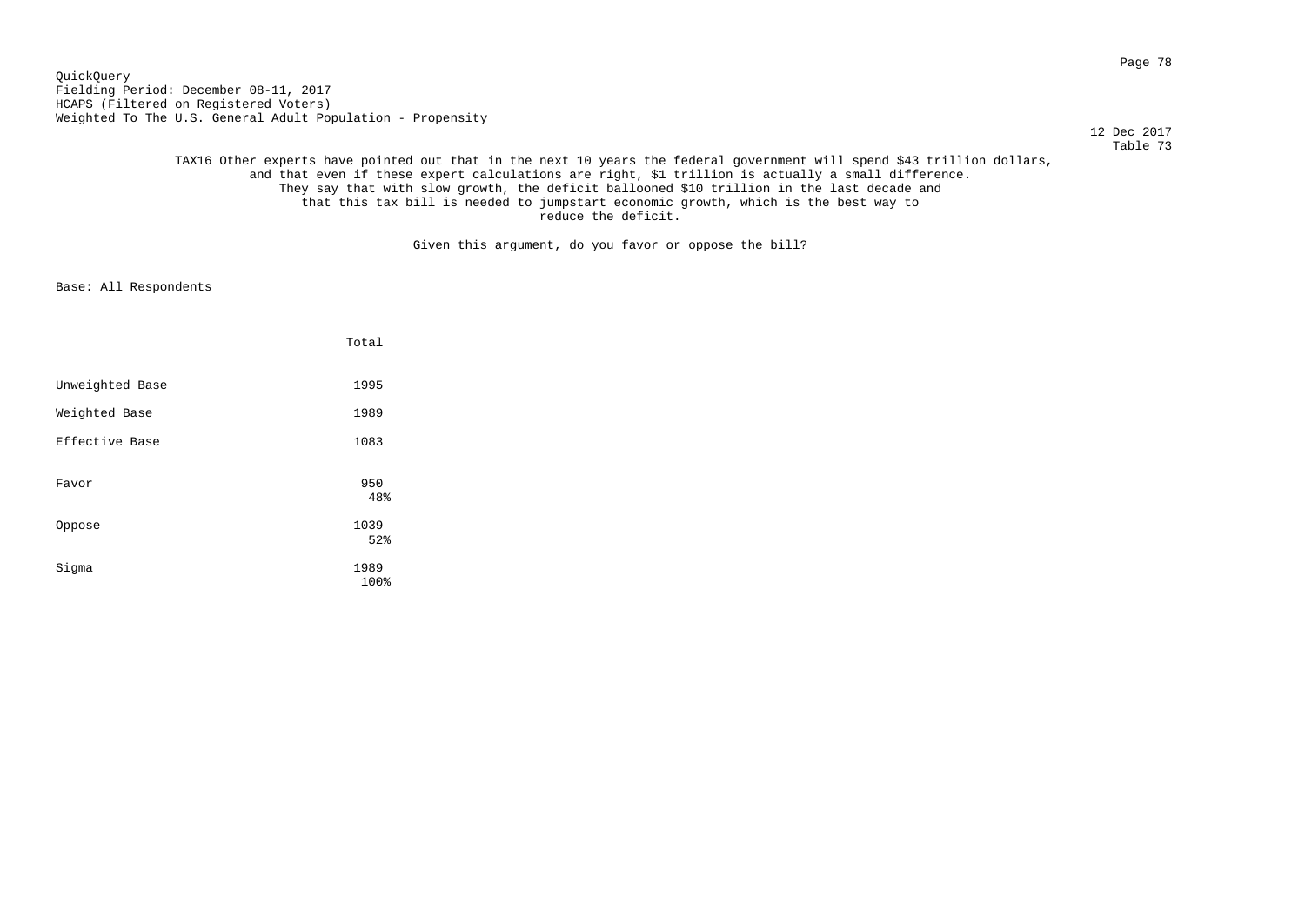Table 74 TAX17 Do you think that the Senate tax bill will lower your taxes, raise them, or have no effect on them?

Base: All Respondents

|                        | Total             |
|------------------------|-------------------|
| Unweighted Base        | 1995              |
| Weighted Base          | 1989              |
| Effective Base         | 1083              |
| Lower                  | 426<br>21%        |
| Raise                  | 675               |
| Have no effect on them | 34%<br>450<br>23% |
| Not sure               | 438<br>22%        |
| Sigma                  | 1989<br>100%      |
|                        |                   |

12 Dec 2017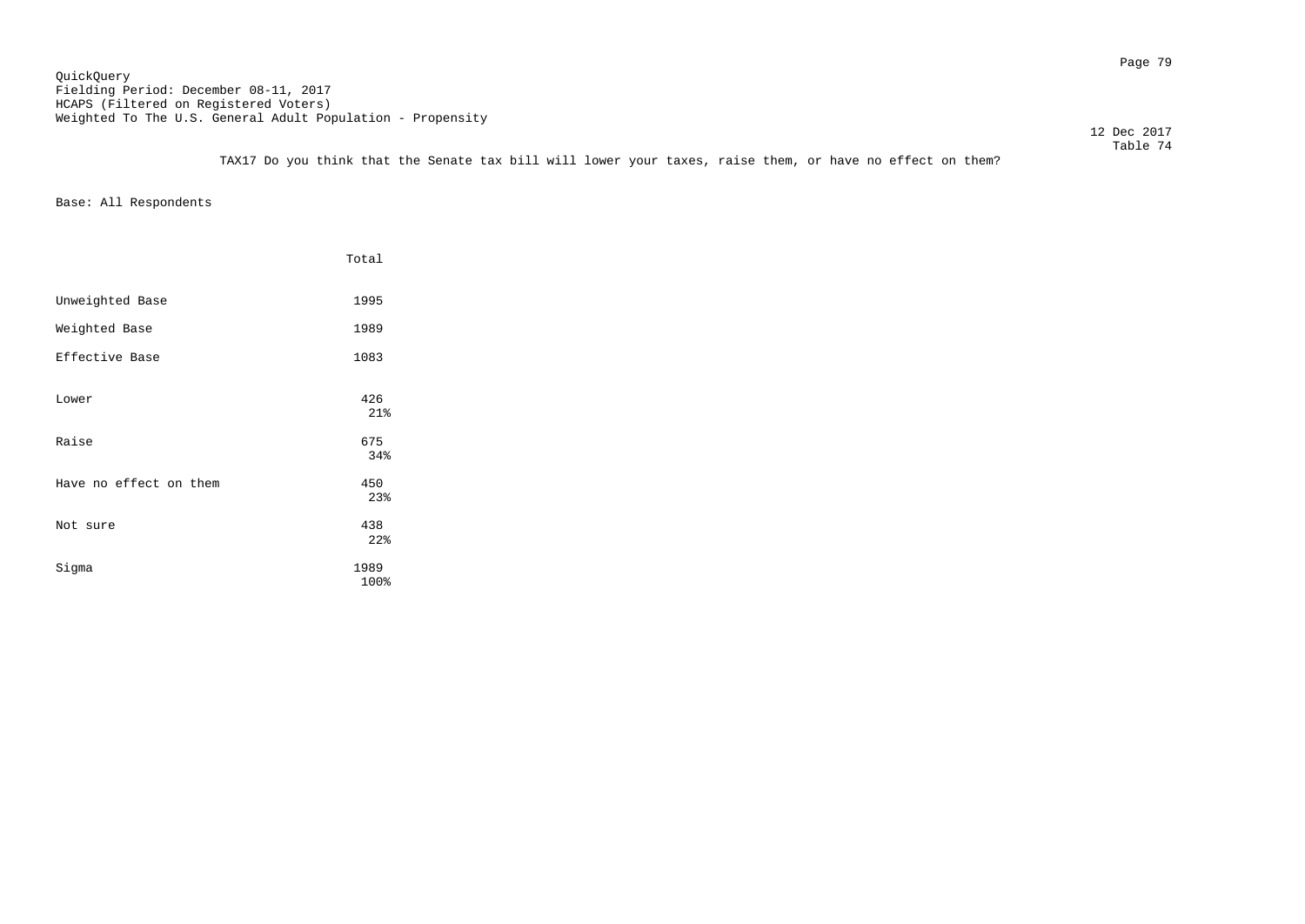Page 80 QuickQuery Fielding Period: December 08-11, 2017 HCAPS (Filtered on Registered Voters) Weighted To The U.S. General Adult Population - Propensity

12 Dec 2017

 Table 75 PROBE1 Turning now to the Russia investigation, former National Security Adviser Michael Flynn recently pleaded guilty to lying to investigators about his conversations with the Russian Ambassador after the election. Do you think that the Special Counsel was right or wrong to prosecute Flynn?

|                 | Total        |
|-----------------|--------------|
| Unweighted Base | 1995         |
| Weighted Base   | 1989         |
| Effective Base  | 1083         |
| Right           | 1502<br>76%  |
| Wrong           | 486<br>24%   |
| Sigma           | 1989<br>100% |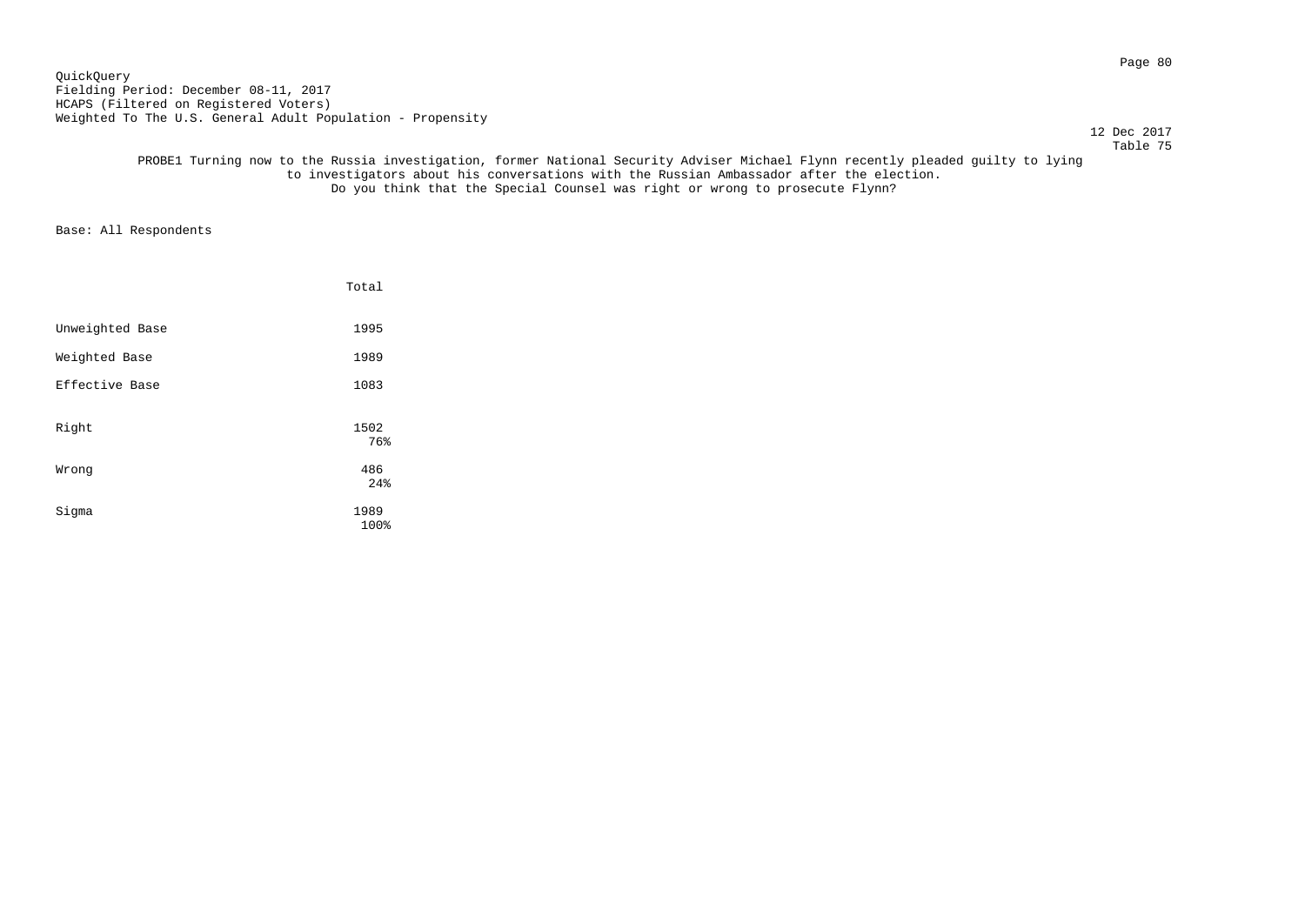Page 81 QuickQuery Fielding Period: December 08-11, 2017 HCAPS (Filtered on Registered Voters) Weighted To The U.S. General Adult Population - Propensity

12 Dec 2017

 Table 76 PROBE2 Do you think it was legal or illegal for Michael Flynn to communicate to the Russians after the election and during the Presidential transition that they should not over-react to Obama's sanctions requesting them to veto the resolution that was seen as condemning Israel?

|                 | Total       |
|-----------------|-------------|
| Unweighted Base | 1995        |
| Weighted Base   | 1989        |
| Effective Base  | 1083        |
| Legal           | 705<br>35%  |
| Illegal         | 1283<br>65% |
|                 |             |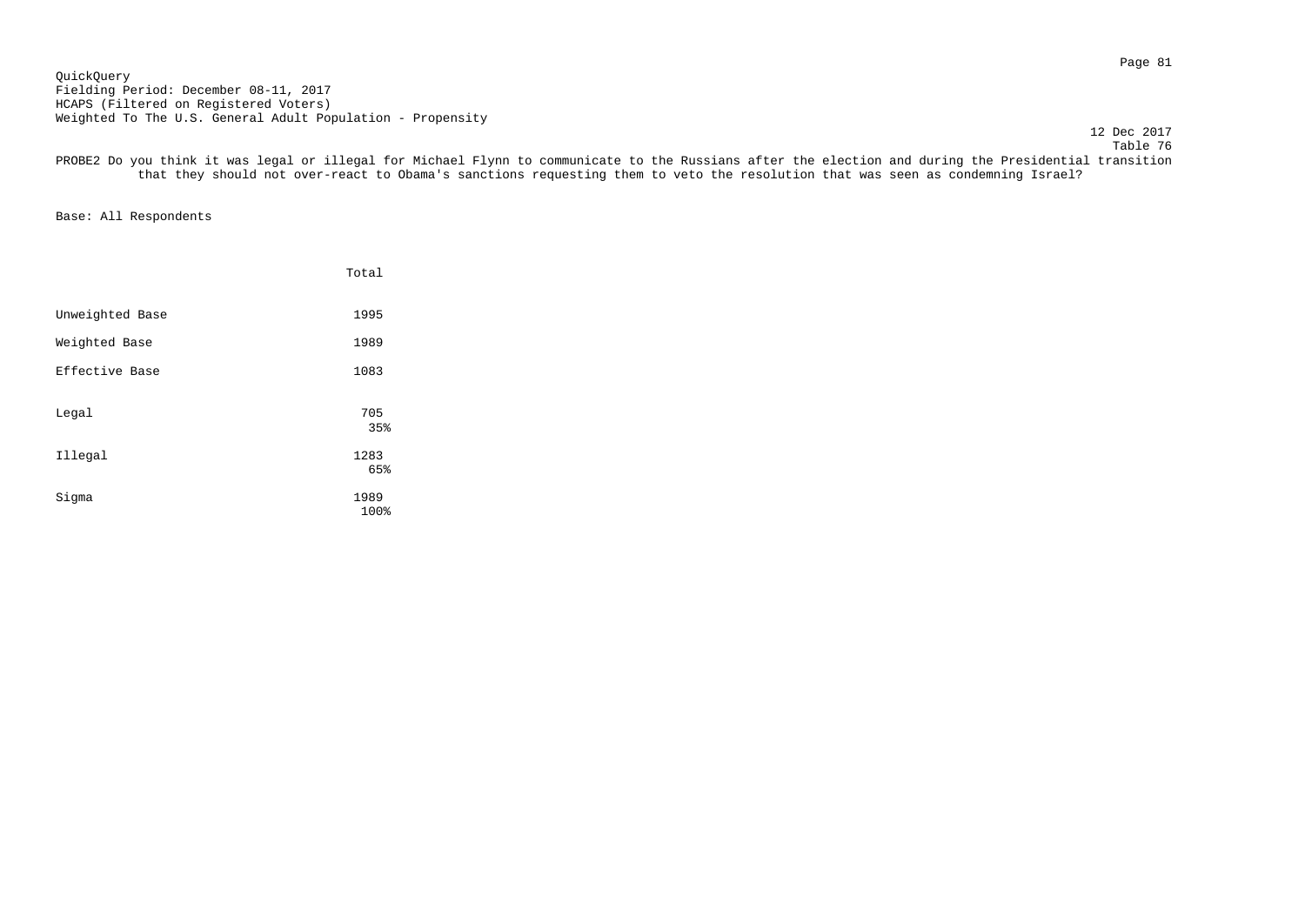Table 77 PROBE3 Do you think Michael Flynn deserves to serve jail time for his actions or does he not deserve jail time?

|                            | Total        |
|----------------------------|--------------|
| Unweighted Base            | 1995         |
| Weighted Base              | 1989         |
| Effective Base             | 1083         |
| Deserves jail time         | 1177<br>59%  |
| Does not deserve jail time | 811<br>41%   |
| Sigma                      | 1989<br>100% |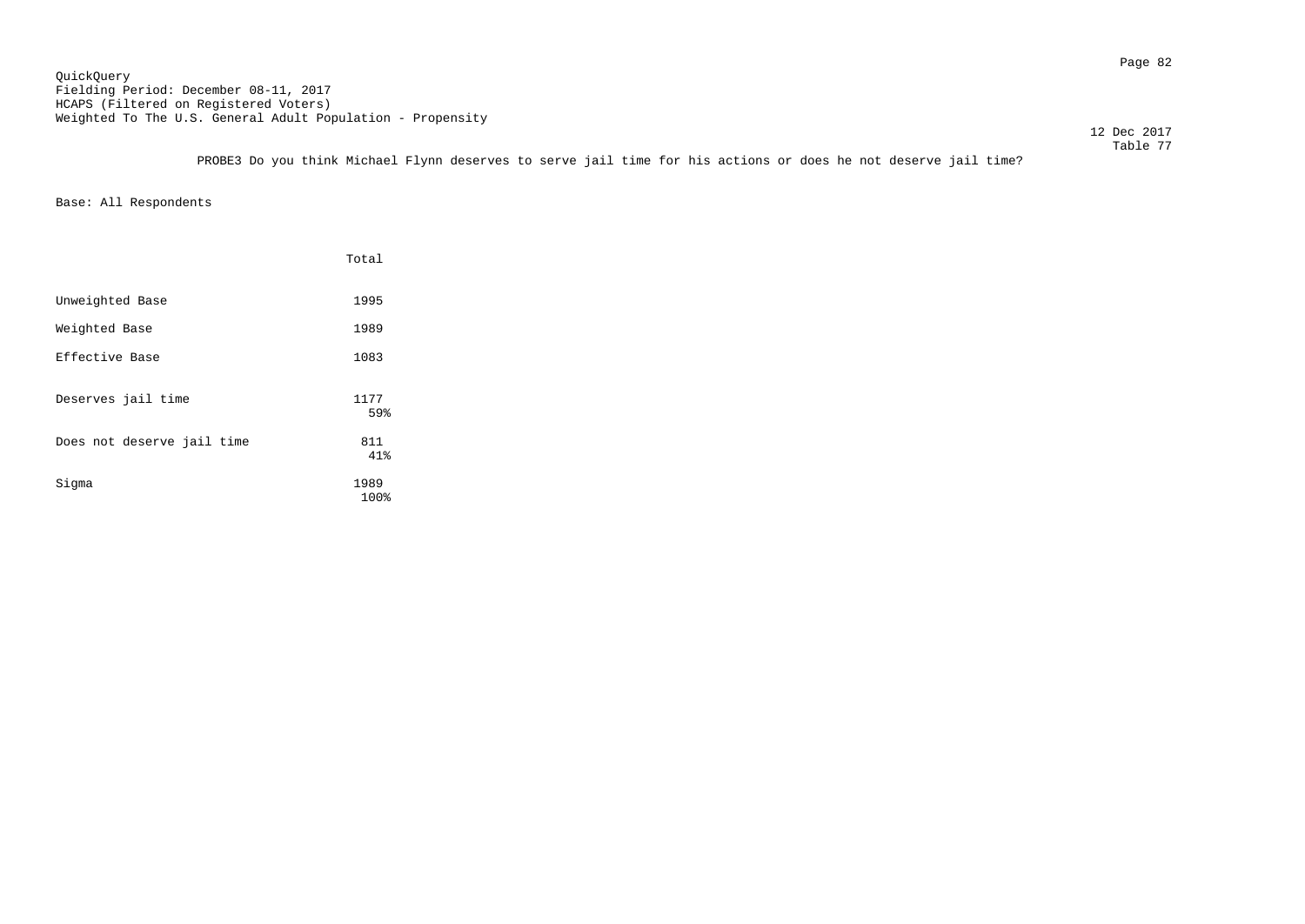Page 83 QuickQuery Fielding Period: December 08-11, 2017 HCAPS (Filtered on Registered Voters) Weighted To The U.S. General Adult Population - Propensity

12 Dec 2017

#### Table 78 PROBE4 Do you think that the Special Counsel is trying to find collusion by President Trump with Russian officials during the election or do you think he has given up on finding that?

|                                                  | Total        |
|--------------------------------------------------|--------------|
| Unweighted Base                                  | 1995         |
| Weighted Base                                    | 1989         |
| Effective Base                                   | 1083         |
| Trying to find collusion<br>with Russia          | 1516<br>76%  |
| Has given up on finding<br>collusion with Russia | 472<br>2.4%  |
| Sigma                                            | 1989<br>100% |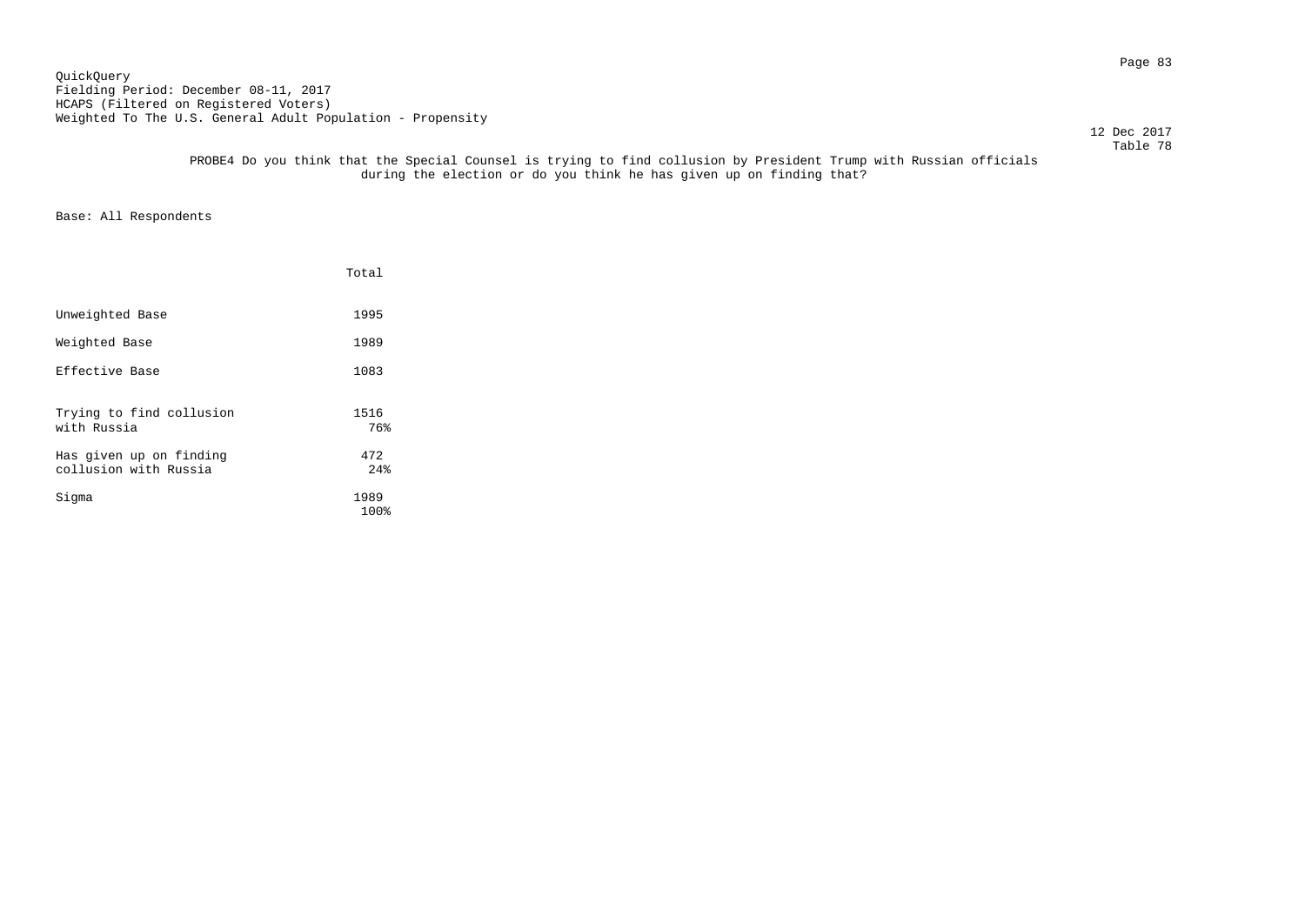Page 84 QuickQuery Fielding Period: December 08-11, 2017 HCAPS (Filtered on Registered Voters) Weighted To The U.S. General Adult Population - Propensity

 Table 79 PROBE5 Do you think that the Special Counsel is trying to make a case for obstruction of justice against the President or does he not think he can do that?

12 Dec 2017

|                                                                       | Total        |
|-----------------------------------------------------------------------|--------------|
| Unweighted Base                                                       | 1995         |
| Weighted Base                                                         | 1989         |
| Effective Base                                                        | 1083         |
| Trying to make a case for<br>obstruction of justice                   | 1499<br>75%  |
| He does not think he can<br>make a case for obstruction<br>of justice | 490<br>2.5%  |
| Siqma                                                                 | 1989<br>100% |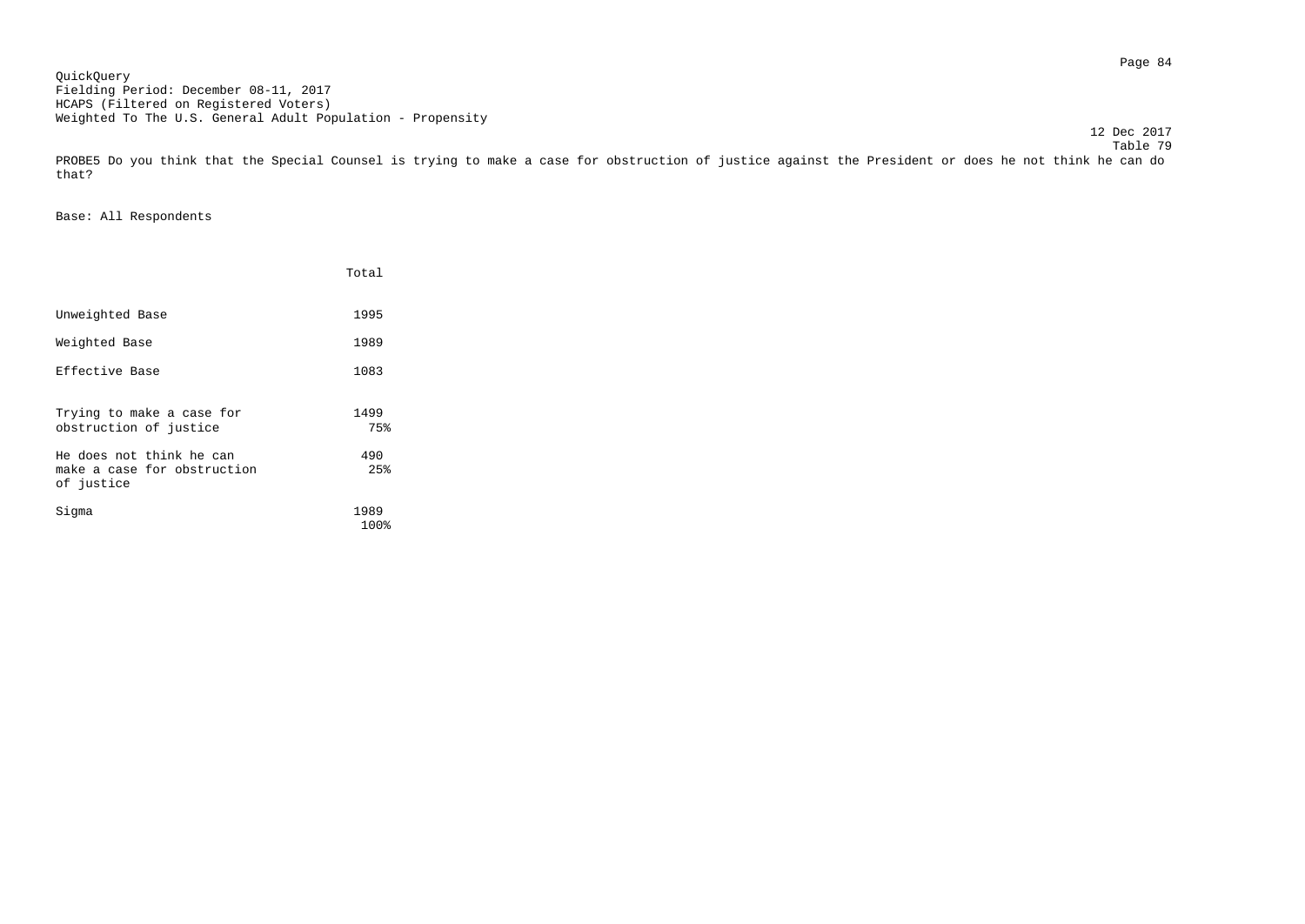Page 85 QuickQuery Fielding Period: December 08-11, 2017 HCAPS (Filtered on Registered Voters) Weighted To The U.S. General Adult Population - Propensity

12 Dec 2017

 Table 80 PROBE6 Do you think that a comment to the FBI director that he should consider letting Flynn off the hook is enough for an obstruction of justice charge against the President, or do you think the President would have had to take specific actions like order the FBI director or others to drop the investigation?

|                                                                                                | Total        |
|------------------------------------------------------------------------------------------------|--------------|
| Unweighted Base                                                                                | 1995         |
| Weighted Base                                                                                  | 1989         |
| Effective Base                                                                                 | 1083         |
| A comment is enough for<br>obstruction of justice<br>charge                                    | 801<br>40%   |
| Would have had to take<br>specific action for it to be<br>considered obstruction of<br>justice | 1188<br>60%  |
| Sigma                                                                                          | 1989<br>100% |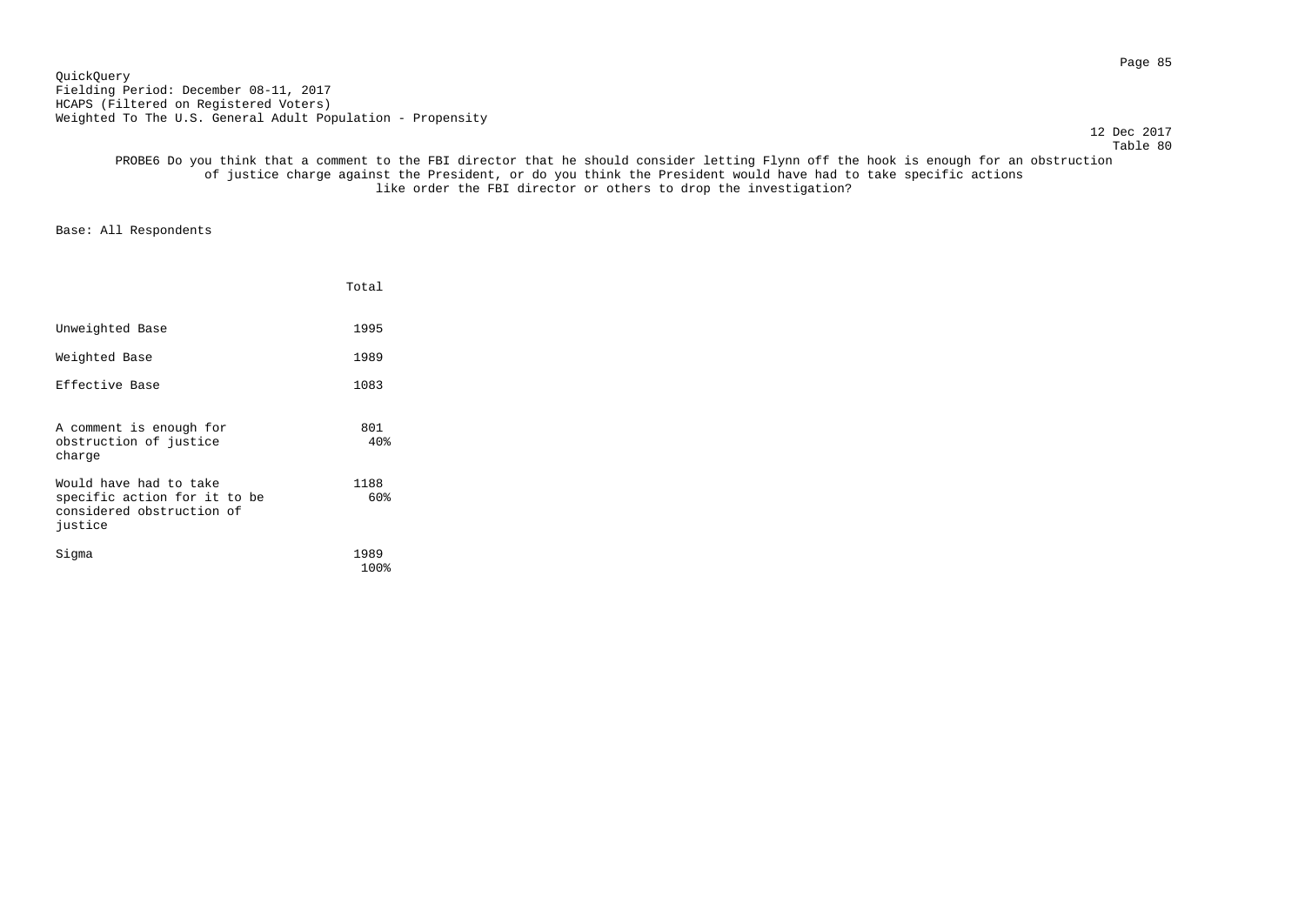Page 86 QuickQuery Fielding Period: December 08-11, 2017 HCAPS (Filtered on Registered Voters) Weighted To The U.S. General Adult Population - Propensity

12 Dec 2017

# Table 81 PROBE7 Do you think that the part of the justice department responsible for the Hillary Clinton email investigations, and that is supervising the Mueller investigation, is resisting providing Congressional investigators information on payments for the Fusion GPS dossier, unmasking of officials and other issues, or is it cooperating fully with Congress?

|                                                  | Total              |
|--------------------------------------------------|--------------------|
| Unweighted Base                                  | 1995               |
| Weighted Base                                    | 1989               |
| Effective Base                                   | 1083               |
| Resisting providing Congress<br>with information | 1252<br>63%<br>737 |
| Cooperating fully with<br>Congress               | 37%                |
| Sigma                                            | 1989<br>100%       |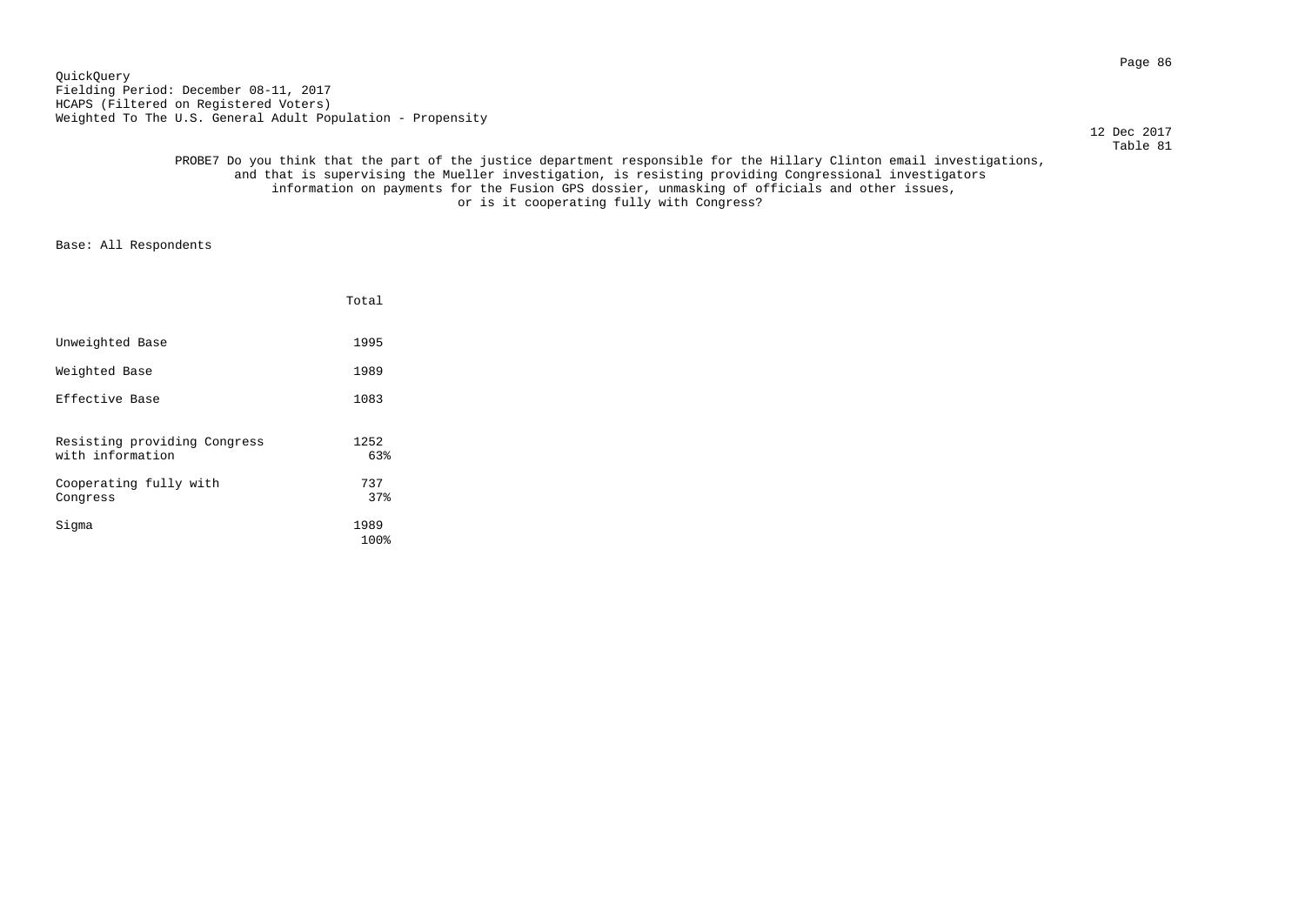Page 87 QuickQuery Fielding Period: December 08-11, 2017 HCAPS (Filtered on Registered Voters) Weighted To The U.S. General Adult Population - Propensity

12 Dec 2017

# Table 82 PROBE8 Do you think that the Fusion GPS dossier that was paid for by Hillary Clinton's campaign was the source of the justice department investigation into Trump and Russia, or do you think the investigation was started on the basis of other information?

|                                                                   | Total        |
|-------------------------------------------------------------------|--------------|
| Unweighted Base                                                   | 1995         |
| Weighted Base                                                     | 1989         |
| Effective Base                                                    | 1083         |
| Fusion dossier was the<br>source of the investigation             | 501<br>25%   |
| Investigation was started on<br>the basis of other<br>information | 744<br>37%   |
| Not sure                                                          | 744<br>37%   |
| Sigma                                                             | 1989<br>100% |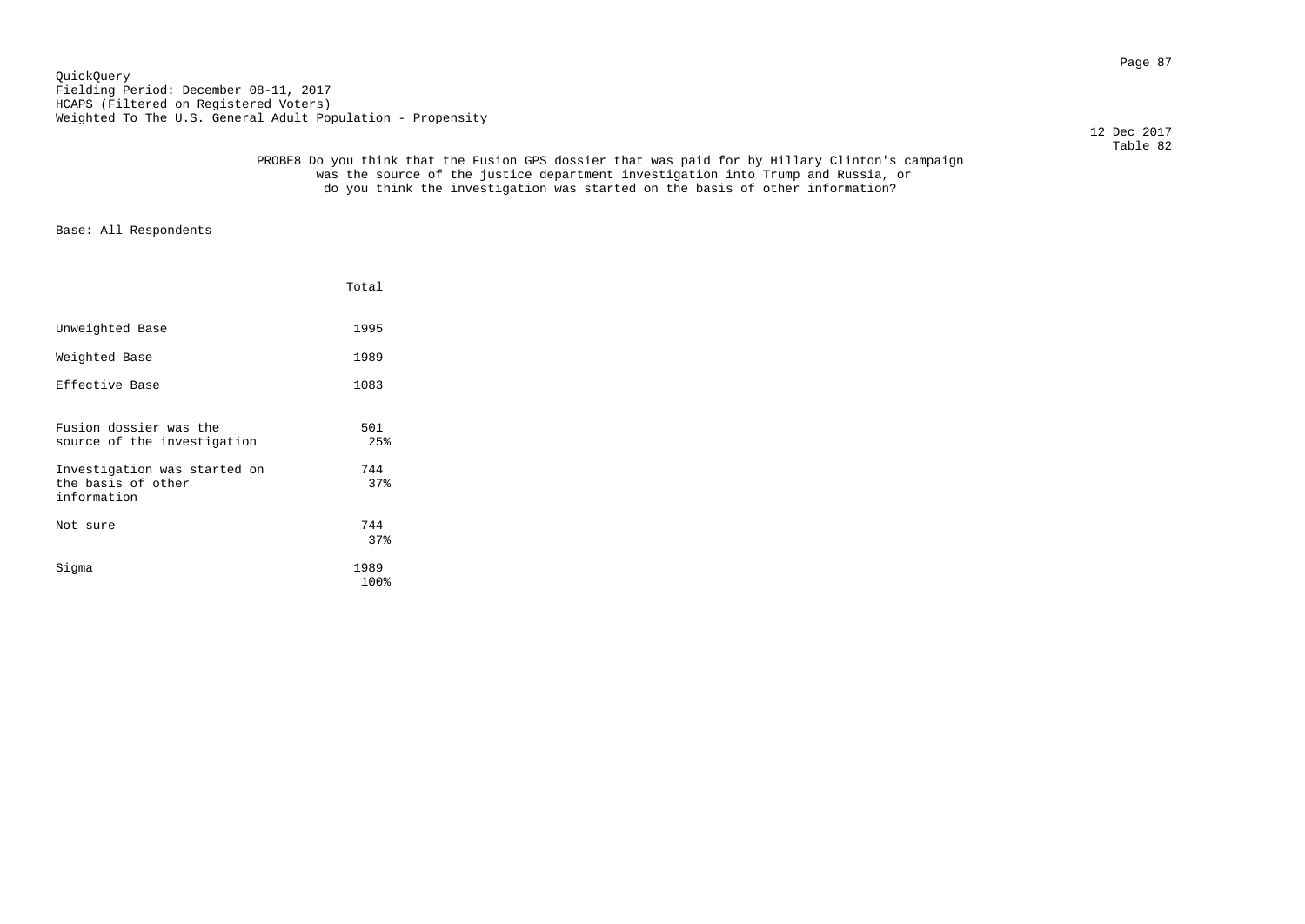Page 88 QuickQuery Fielding Period: December 08-11, 2017 HCAPS (Filtered on Registered Voters) Weighted To The U.S. General Adult Population - Propensity

12 Dec 2017

#### Table 83 PROBE9 Do you think the independent counsel has found actual evidence of Trump campaign officials colluding with the Russians during the Presidential campaign, or has he not found any evidence of such collusion?

|                 | Total        |
|-----------------|--------------|
| Unweighted Base | 1995         |
| Weighted Base   | 1989         |
| Effective Base  | 1083         |
| Found           | 693<br>35%   |
| Not found       | 760<br>38%   |
| Don't Know      | 535<br>27%   |
| Sigma           | 1989<br>100% |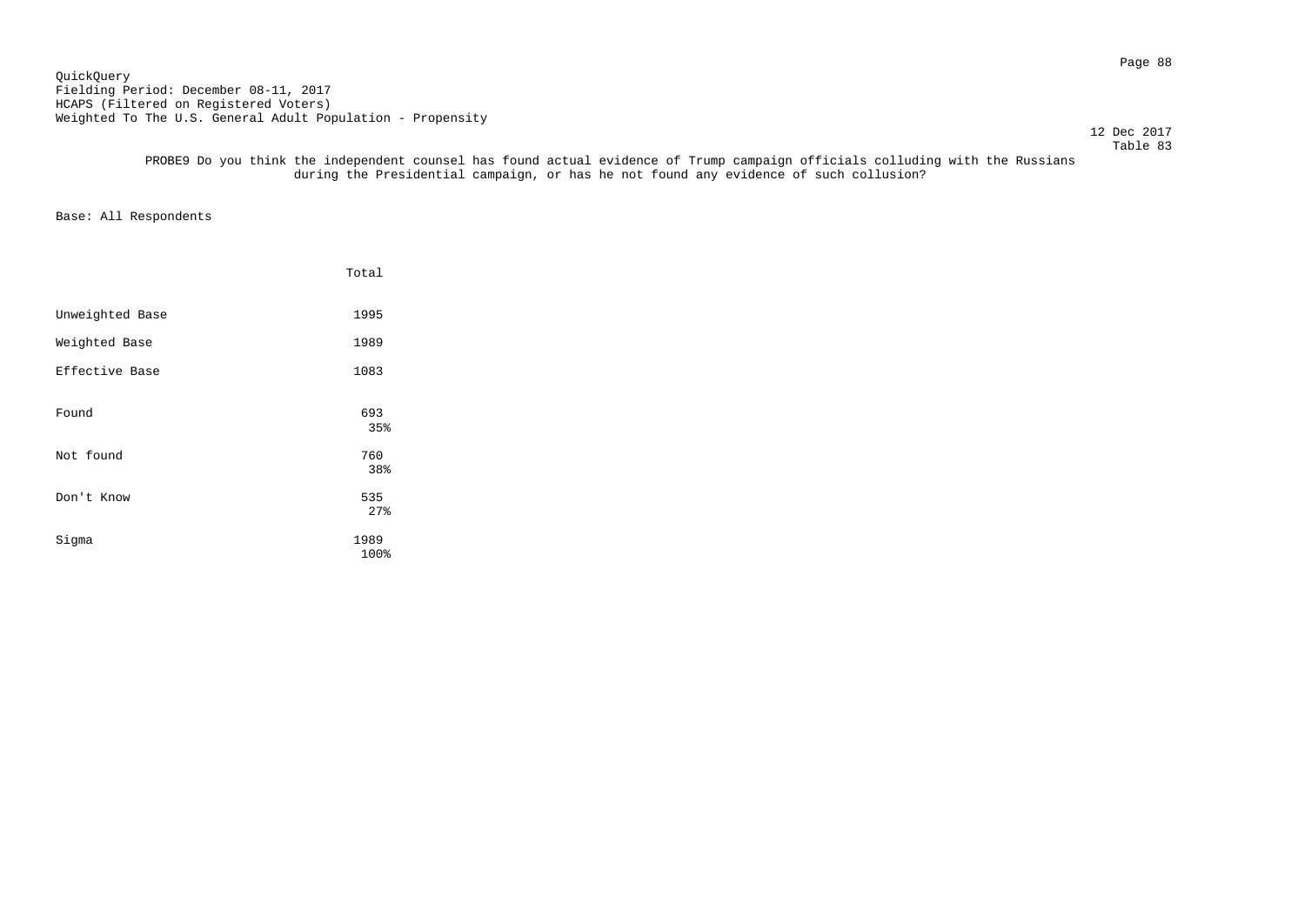Page 89 QuickQuery Fielding Period: December 08-11, 2017 HCAPS (Filtered on Registered Voters) Weighted To The U.S. General Adult Population - Propensity

12 Dec 2017

 Table 84 PROBE10 Do you think independent counsel Robert Mueller has conflicts of interest as the former head of the FBI and a friend of James Comey or do those relationships not amount to a conflict of interest?

|                                  | Total        |
|----------------------------------|--------------|
| Unweighted Base                  | 1995         |
| Weighted Base                    | 1989         |
| Effective Base                   | 1083         |
| He has a conflict of<br>interest | 1073<br>54%  |
| No conflict of interest          | 916<br>46%   |
| Sigma                            | 1989<br>100% |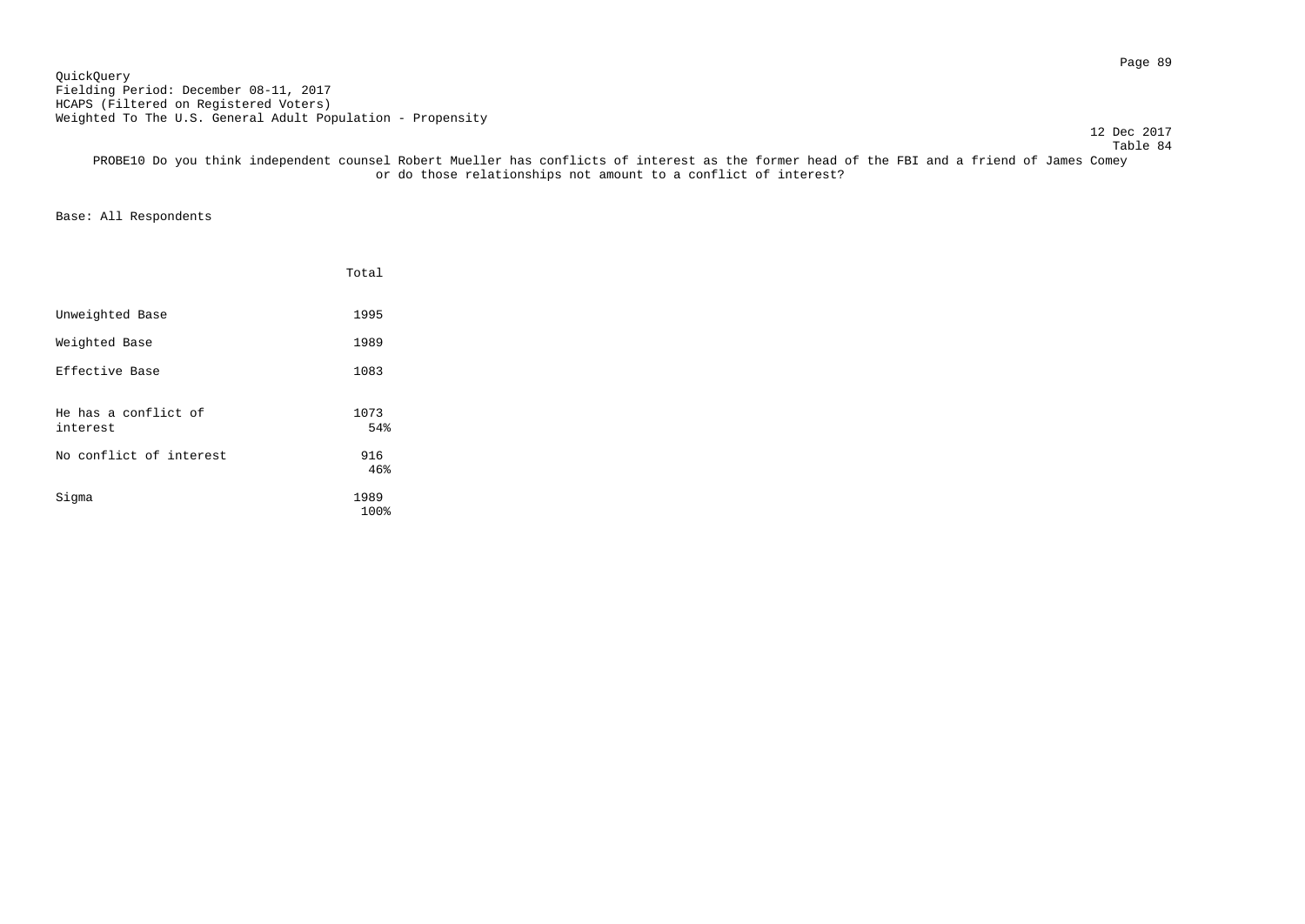Page 90 QuickQuery Fielding Period: December 08-11, 2017 HCAPS (Filtered on Registered Voters) Weighted To The U.S. General Adult Population - Propensity

12 Dec 2017

Table 85

 PROBE11 Do you think the Special Counsel has been giving the same treatment to aides of President Trump that aides of Hillary Clinton received, harsher treatment, or more lenient treatment?

|                        | Total        |
|------------------------|--------------|
| Unweighted Base        | 1995         |
| Weighted Base          | 1989         |
| Effective Base         | 1083         |
| Same Treatment         | 498<br>25%   |
| Harsher Treatment      | 708<br>36%   |
| More Lenient Treatment | 297<br>15%   |
| Not sure               | 486<br>24%   |
| Sigma                  | 1989<br>100% |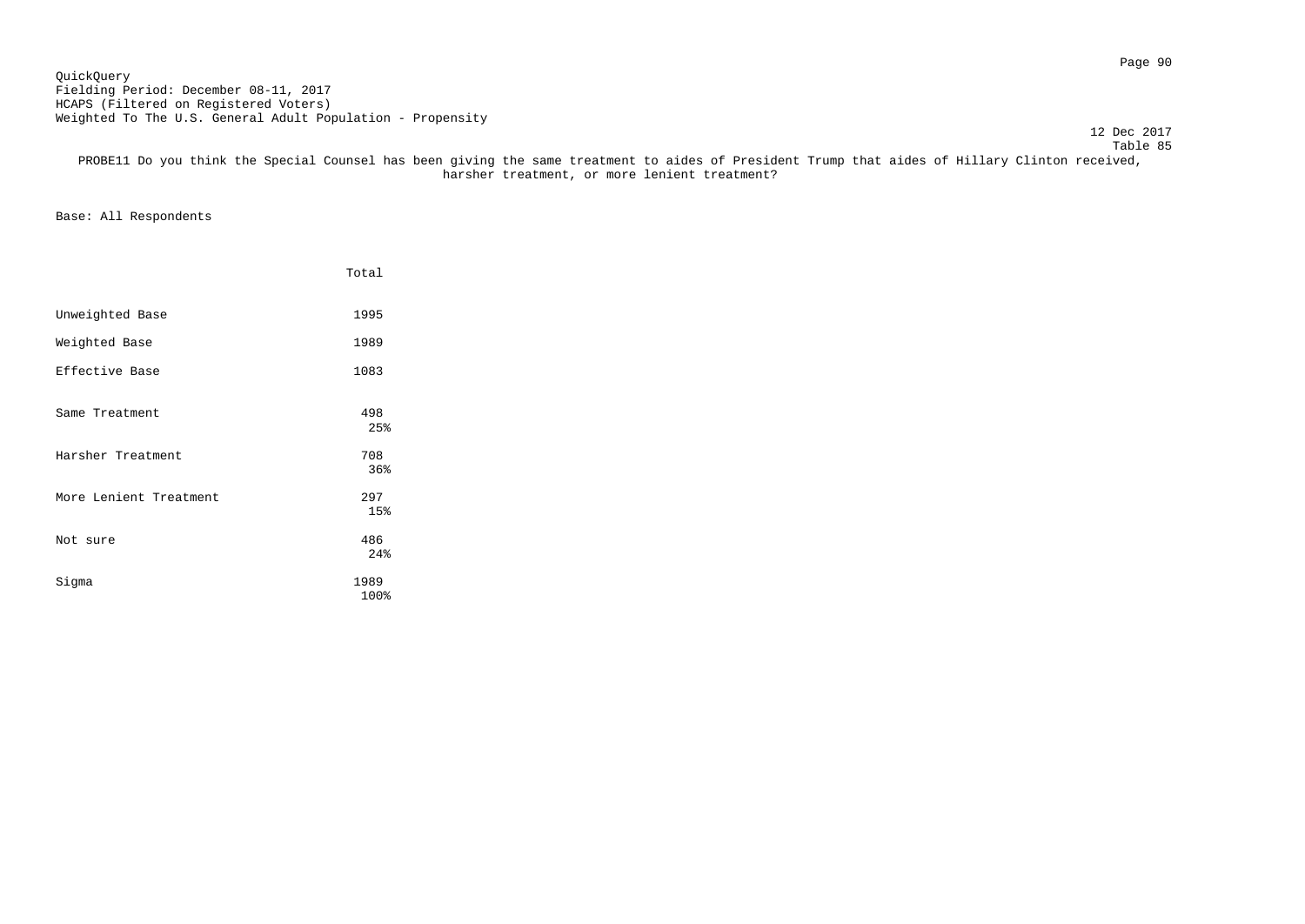Table 86 CITI1 If the local police arrest someone for a violent crime, should they check with the immigration authorities and hold them if requested?

Base: All Respondents

|                                                                              | Total        |
|------------------------------------------------------------------------------|--------------|
| Unweighted Base                                                              | 1995         |
| Weighted Base                                                                | 1989         |
| Effective Base                                                               | 1083         |
| They should check with<br>immigration officers and<br>hold them if requested | 1557<br>78%  |
| They should not check with<br>immigration authorities                        | 431<br>2.2%  |
| Sigma                                                                        | 1989<br>100% |

12 Dec 2017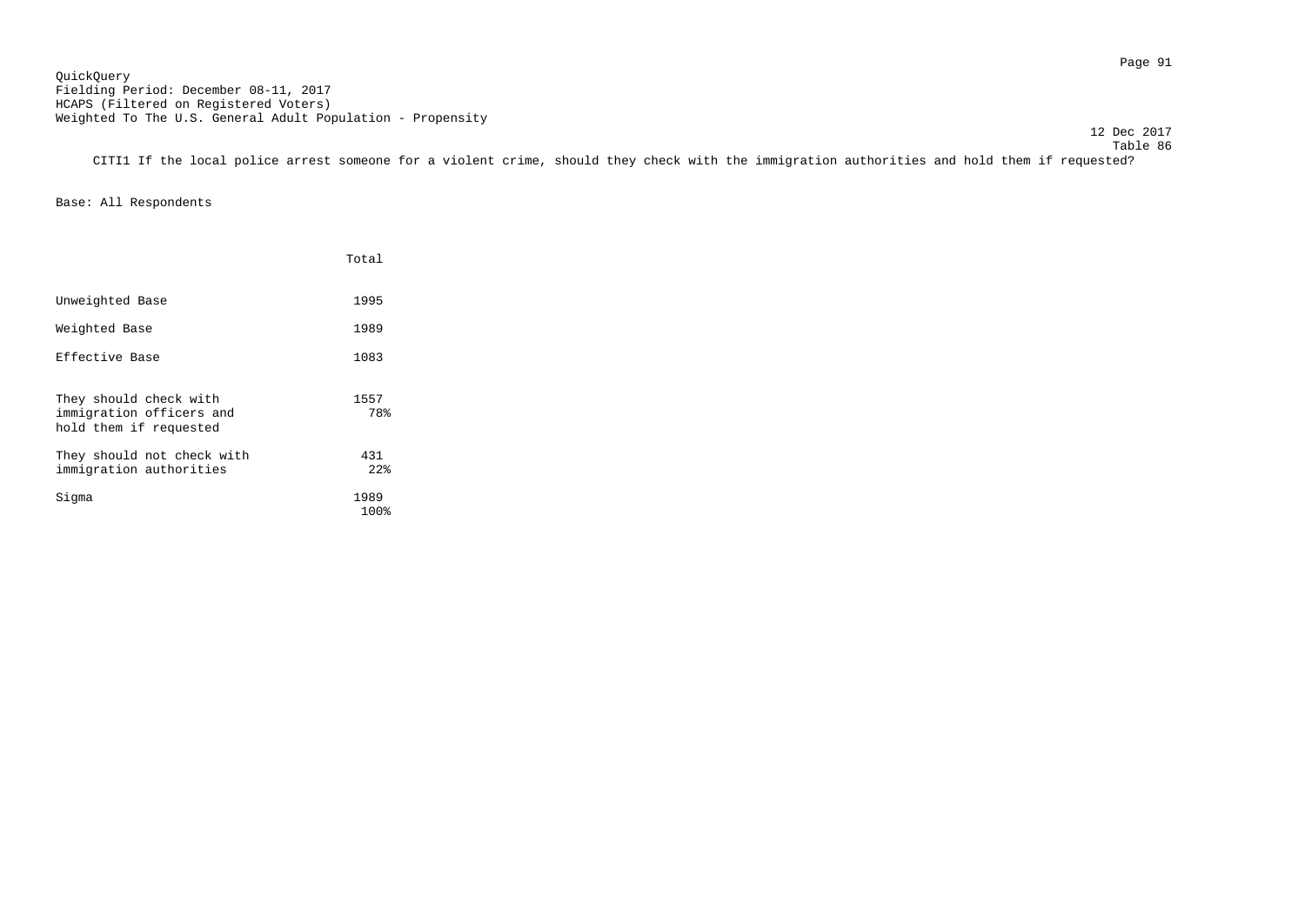Page 92 QuickQuery Fielding Period: December 08-11, 2017 HCAPS (Filtered on Registered Voters) Weighted To The U.S. General Adult Population - Propensity

12 Dec 2017

 Table 87 CITI2 If the local police arrest someone for driving under the influence of alcohol or drugs, should they check with the immigration authorities and hold them if requested?

|                                                                              | Total                  |  |
|------------------------------------------------------------------------------|------------------------|--|
| Unweighted Base                                                              | 1995                   |  |
| Weighted Base                                                                | 1989                   |  |
| Effective Base                                                               | 1083                   |  |
| They should check with<br>immigration officers and<br>hold them if requested | 1395<br>70%            |  |
| They should not check with<br>immigration authorities                        | 594<br>30 <sub>8</sub> |  |
| Siqma                                                                        | 1989<br>100%           |  |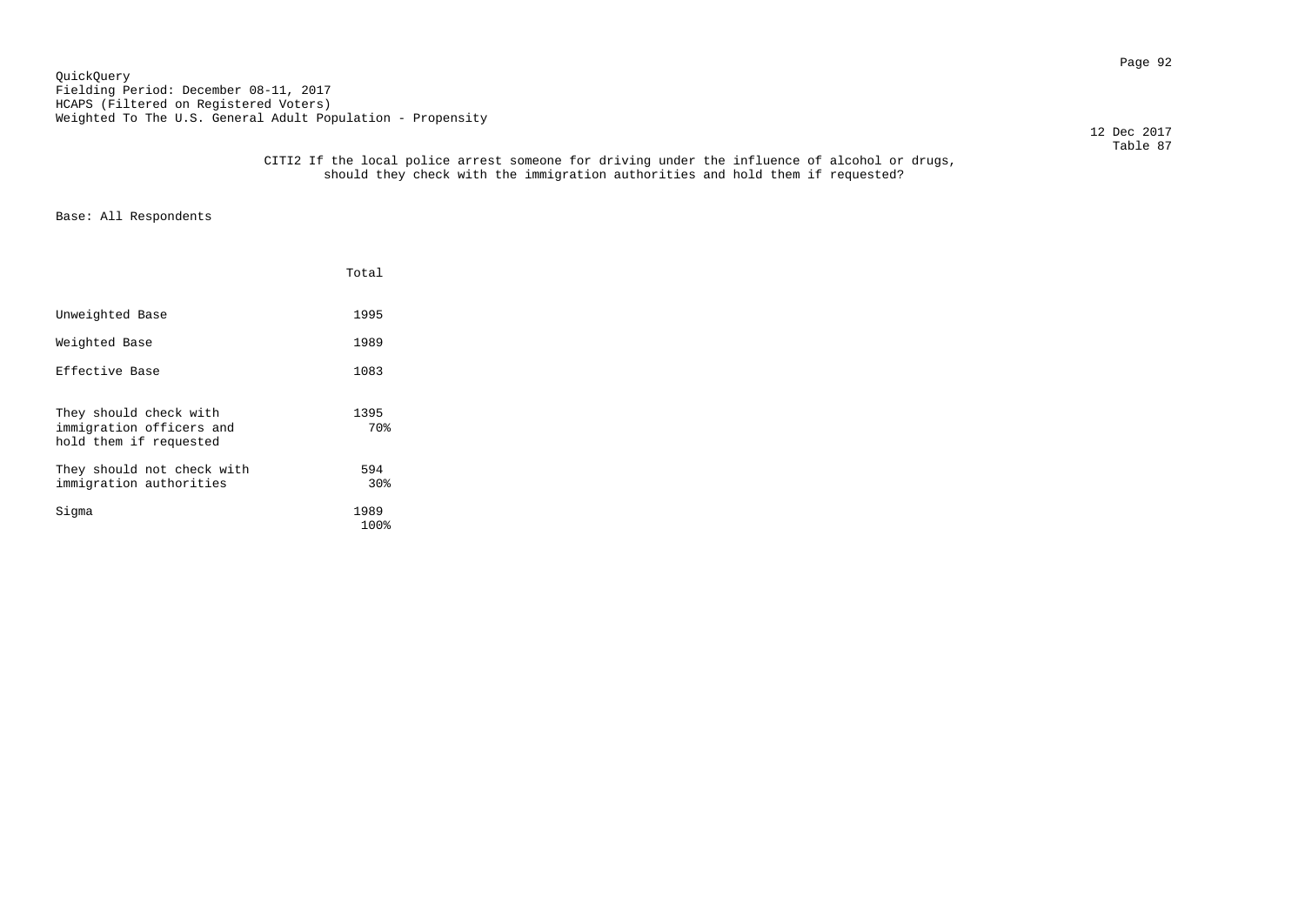Page 93 QuickQuery Fielding Period: December 08-11, 2017 HCAPS (Filtered on Registered Voters) Weighted To The U.S. General Adult Population - Propensity

 12 Dec 2017 Table 88

CITI3 Should cities that arrest illegal immigrants for crimes be required to turn them over to immigration authorities?

|                 | Total        |
|-----------------|--------------|
| Unweighted Base | 1995         |
| Weighted Base   | 1989         |
| Effective Base  | 1083         |
| Yes             | 1471<br>74%  |
| No              | 517<br>26%   |
| Sigma           | 1989<br>100% |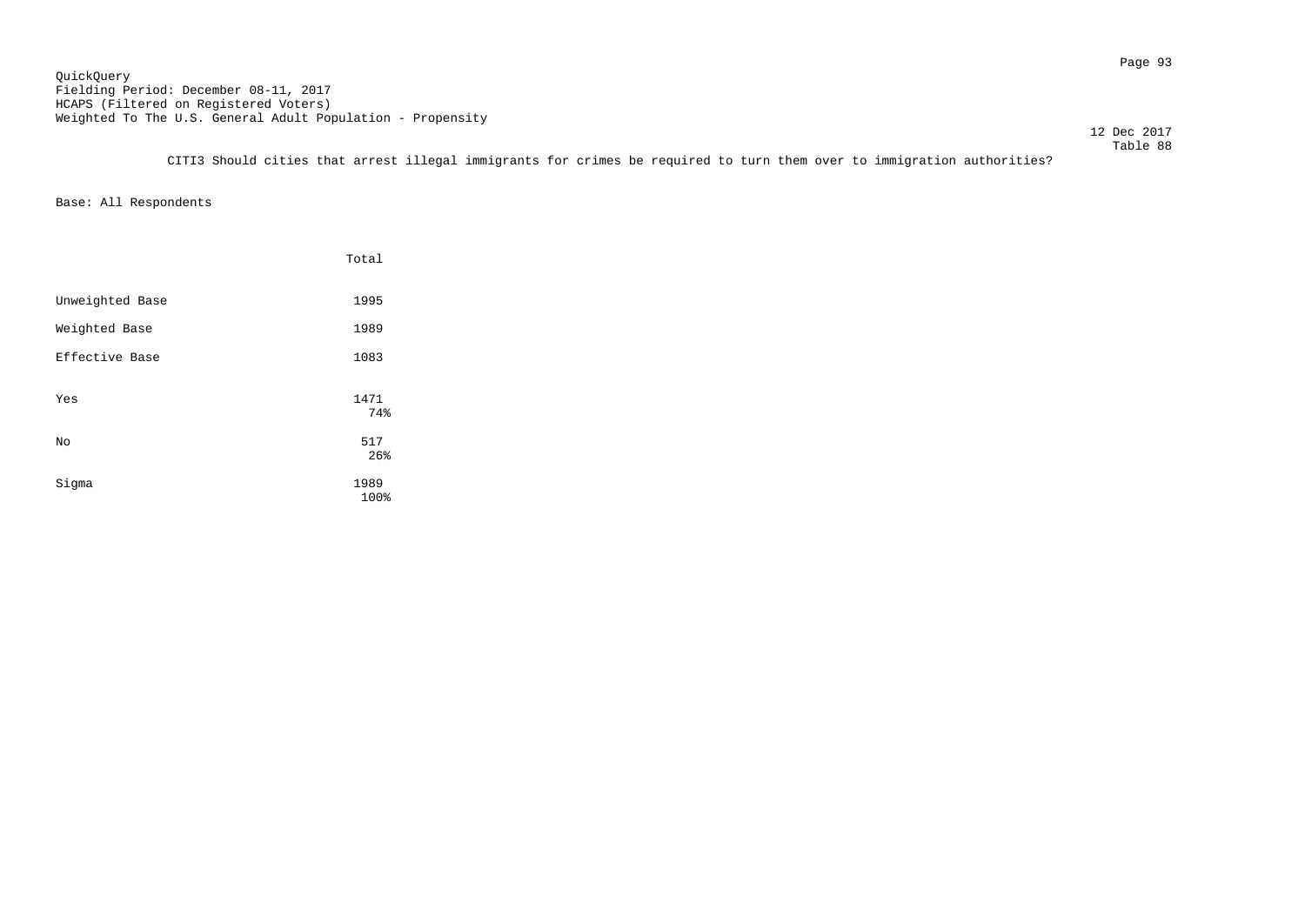Page 94 QuickQuery Fielding Period: December 08-11, 2017 HCAPS (Filtered on Registered Voters) Weighted To The U.S. General Adult Population - Propensity

12 Dec 2017

# Table 89 CITI4 Do you think the verdict in the Kate Steinle trial was just or unjust?

|                                                  | Total                  |
|--------------------------------------------------|------------------------|
| Unweighted Base                                  | 1995                   |
| Weighted Base                                    | 1989                   |
| Effective Base                                   | 1083                   |
| Just                                             | 246<br>12 <sup>8</sup> |
| Unjust                                           | 605<br>30 <sub>8</sub> |
| I am not familiar with the<br>Kate Steinle trial | 1138<br>57%            |
| Sigma                                            | 1989<br>100%           |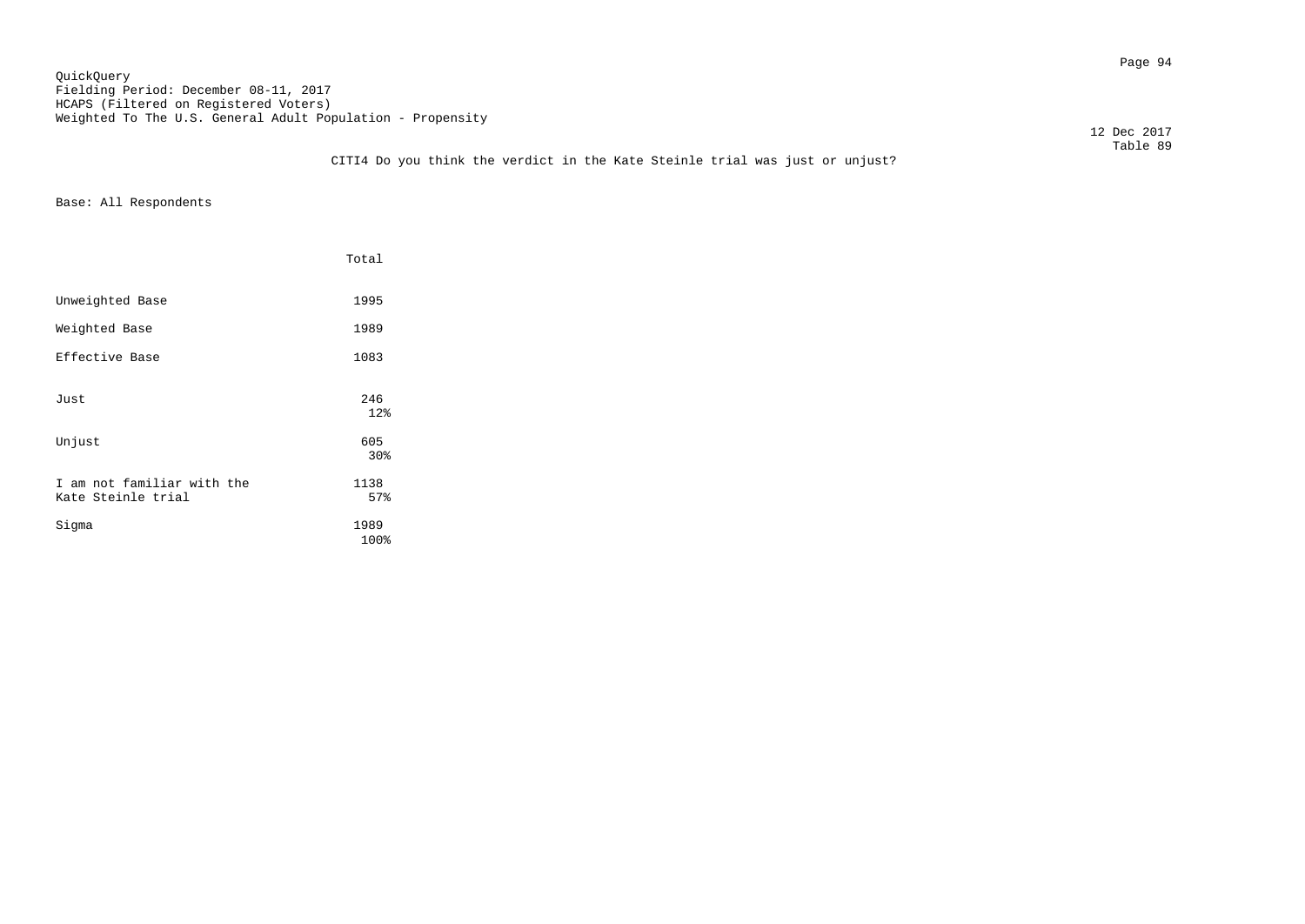Page 95 QuickQuery Fielding Period: December 08-11, 2017 HCAPS (Filtered on Registered Voters) Weighted To The U.S. General Adult Population - Propensity

12 Dec 2017

 Table 90 CITI5 Do you believe that the gun just went off by itself or that the defendant pulled the trigger?

|                                                  | Total        |
|--------------------------------------------------|--------------|
| Unweighted Base                                  | 1995         |
| Weighted Base                                    | 1989         |
| Effective Base                                   | 1083         |
| The defendant pulled the<br>trigger              | 742<br>37%   |
| The gun went off by itself                       | 200<br>10%   |
| I am not familiar with the<br>Kate Steinle trial | 1046<br>53%  |
| Sigma                                            | 1989<br>100% |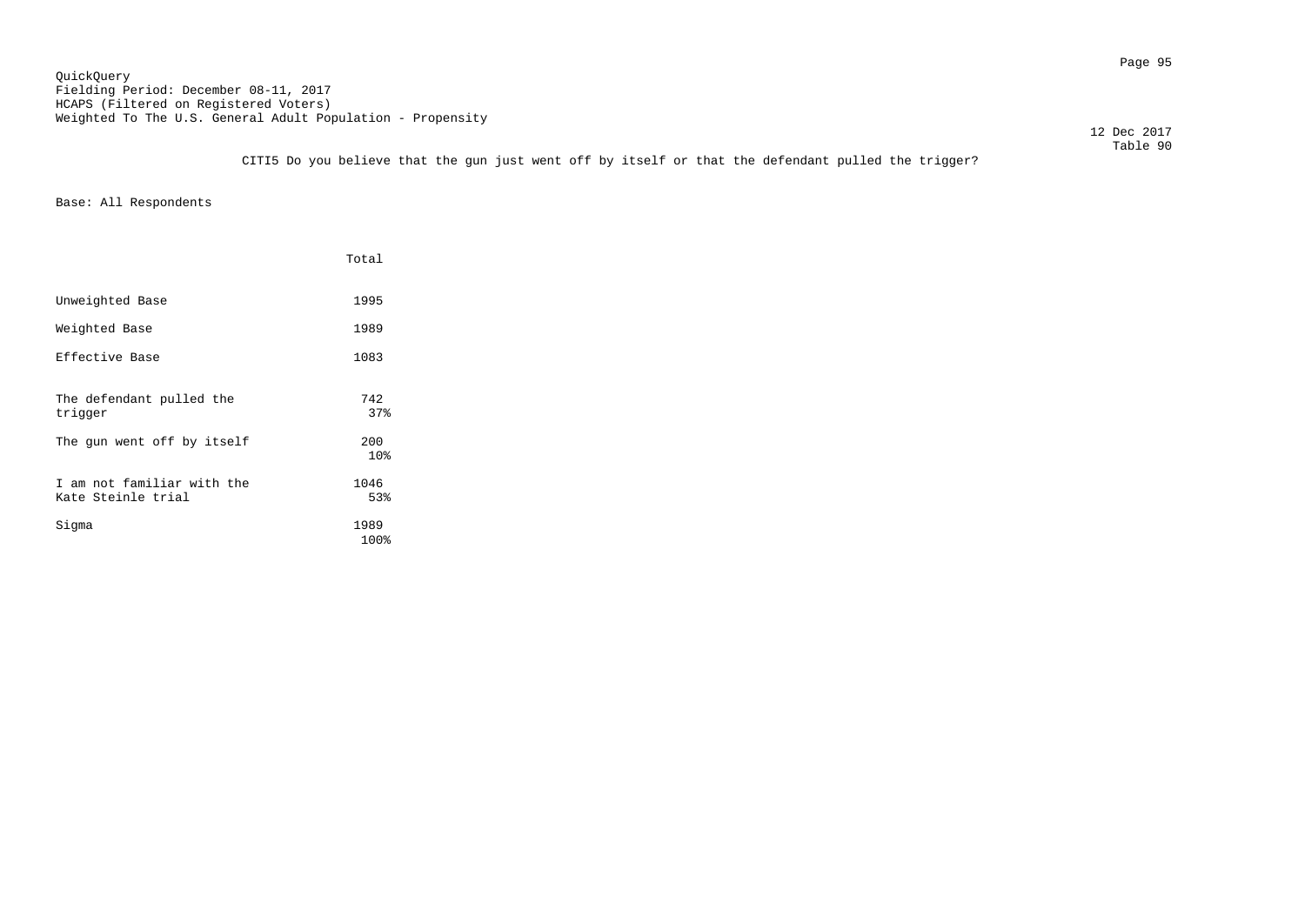Page 96 QuickQuery Fielding Period: December 08-11, 2017 HCAPS (Filtered on Registered Voters) Weighted To The U.S. General Adult Population - Propensity

#### Table 91 CITI6 Should the jury have known that the defendant in the Kate Steinle trial was a felon who had been sent back to prison 7 times or was it right the jury did not learn that info?

|                                                                                                   | Total        |
|---------------------------------------------------------------------------------------------------|--------------|
| Unweighted Base                                                                                   | 1995         |
| Weighted Base                                                                                     | 1989         |
| Effective Base                                                                                    | 1083         |
| The jury should have known<br>that the defendant was a<br>felon who had been in prison<br>7 times | 833<br>42%   |
| It was right that the jury<br>did not learn that the<br>defendant was a felon                     | 248<br>12%   |
| I am not familiar with the<br>Kate Steinle trial                                                  | 908<br>46%   |
| Sigma                                                                                             | 1989<br>100% |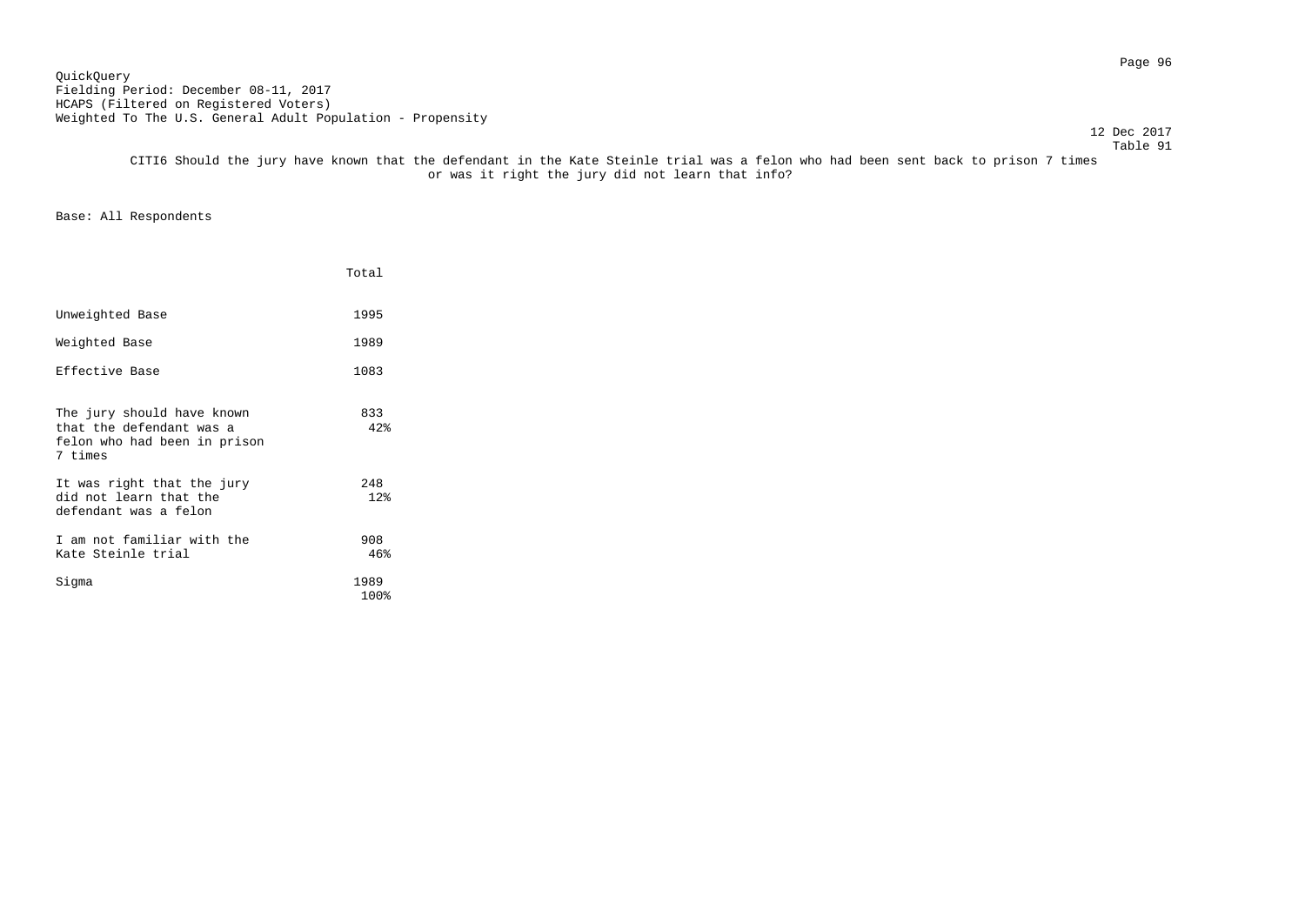12 Dec 2017

 Table 92 CITI7 Do you blame sanctuary city policies for Kate Steinle's death or do you think it was unrelated to those policies?

|                                                                     | Total        |
|---------------------------------------------------------------------|--------------|
| Unweighted Base                                                     | 1995         |
| Weighted Base                                                       | 1989         |
| Effective Base                                                      | 1083         |
| I blame sanctuary city<br>policies for Kate Steinle's<br>death      | 554<br>28%   |
| Kate Steinle's death was<br>unrelated to sanctuary city<br>policies | 441<br>22%   |
| I am not familiar with the<br>Kate Steinle trial                    | 993<br>50%   |
| Sigma                                                               | 1989<br>100% |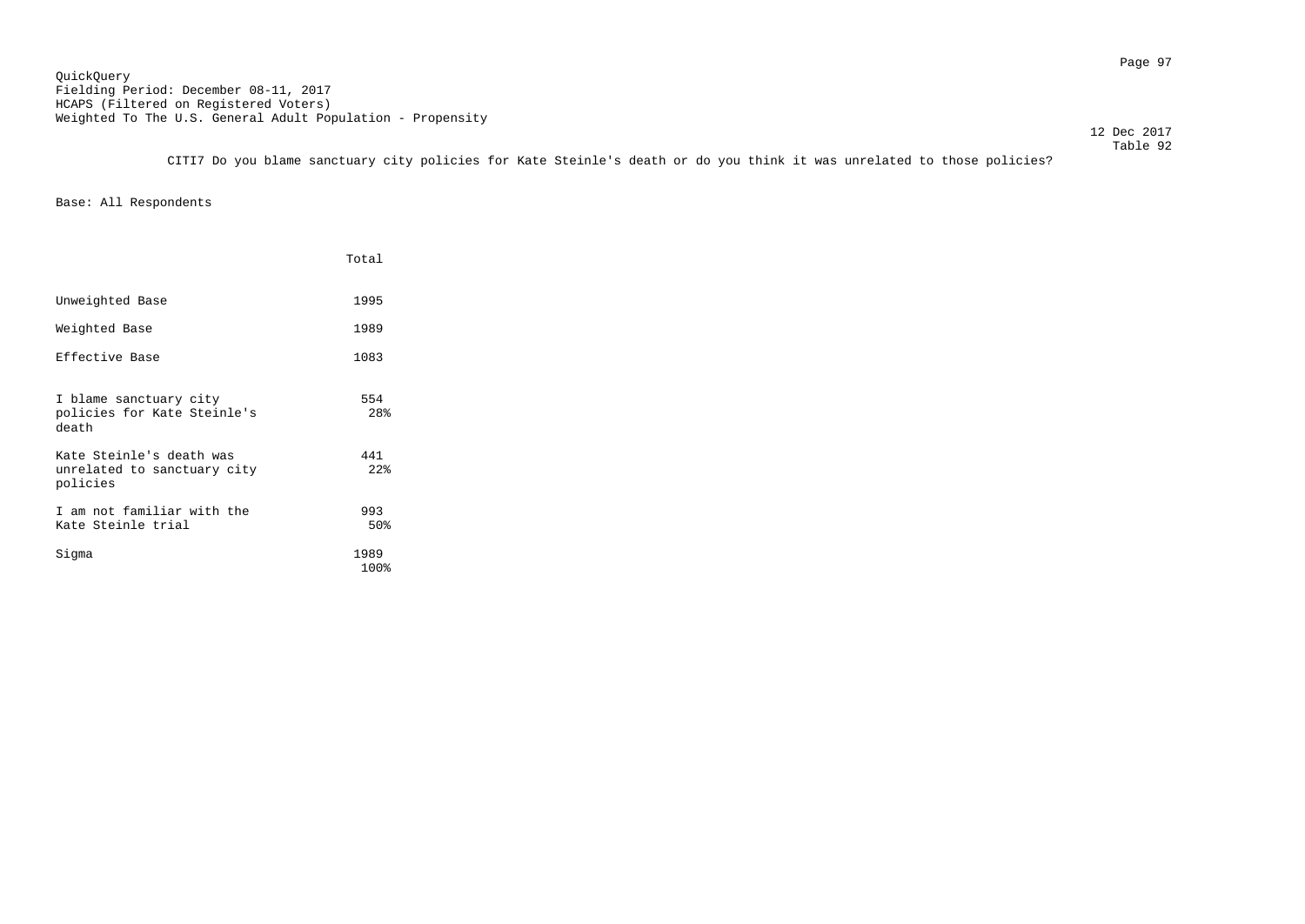Page 98 QuickQuery Fielding Period: December 08-11, 2017 HCAPS (Filtered on Registered Voters) Weighted To The U.S. General Adult Population - Propensity

12 Dec 2017

 Table 93 CITI8 Do you think that gangs are using sanctuary city policies to shield themselves from deportation?

|                 | Total             |
|-----------------|-------------------|
| Unweighted Base | 1995              |
| Weighted Base   | 1989              |
| Effective Base  | 1083              |
| Yes             | 1016<br>51%       |
| No              | 362               |
| Not sure        | 18%<br>610<br>31% |
| Sigma           | 1989<br>100%      |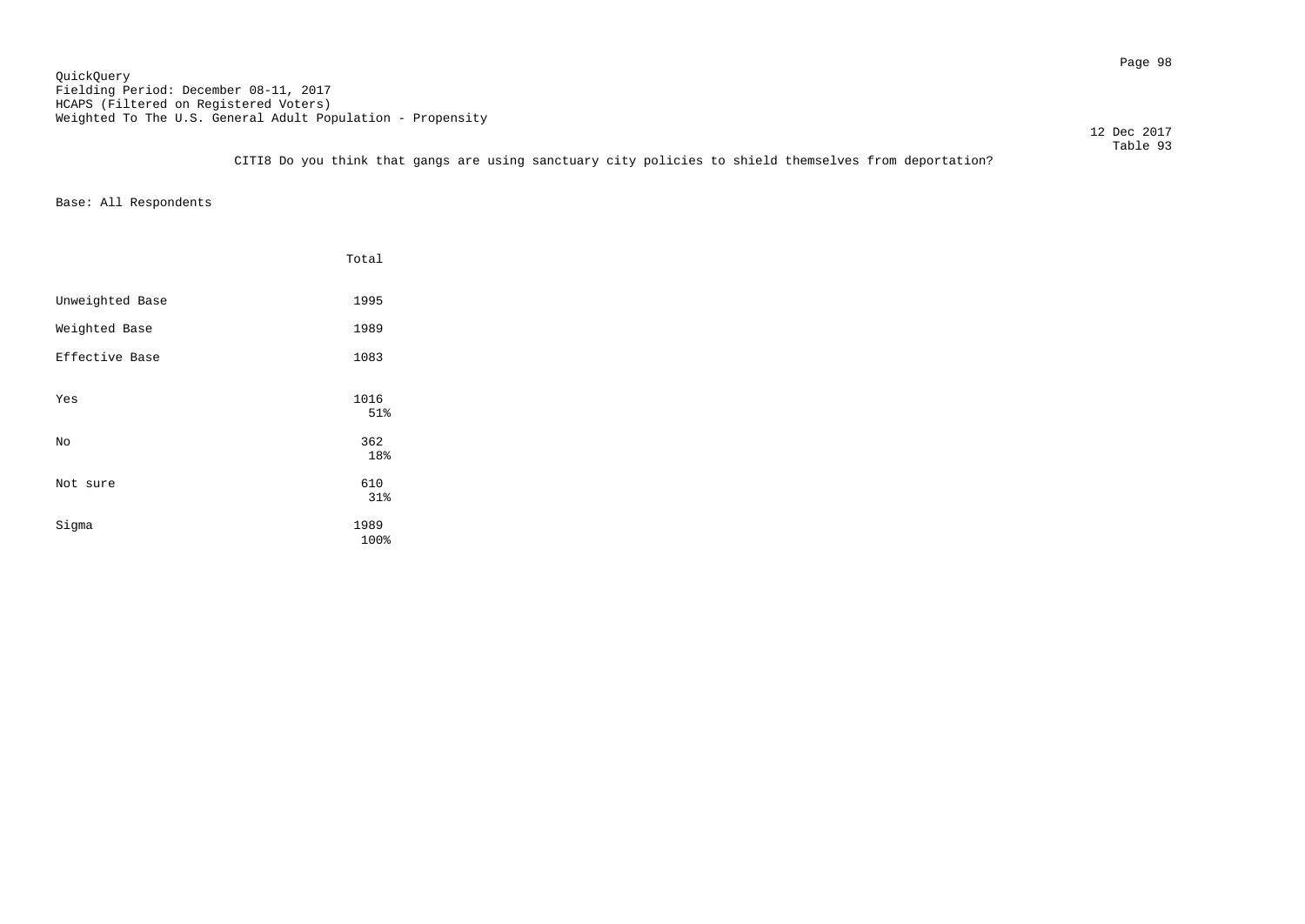Page 99 QuickQuery Fielding Period: December 08-11, 2017 HCAPS (Filtered on Registered Voters) Weighted To The U.S. General Adult Population - Propensity

12 Dec 2017

 Table 94 CITI9 Do you think San Francisco juries today are too lenient, too harsh, or fair to criminals?

|                 | Total            |
|-----------------|------------------|
| Unweighted Base | 1995             |
| Weighted Base   | 1989             |
| Effective Base  | 1083             |
| Too lenient     | 745<br>37%       |
| Too harsh       | 72               |
| Fair            | 4%<br>313<br>16% |
| Not sure        | 859<br>43%       |
| Sigma           | 1989<br>100%     |
|                 |                  |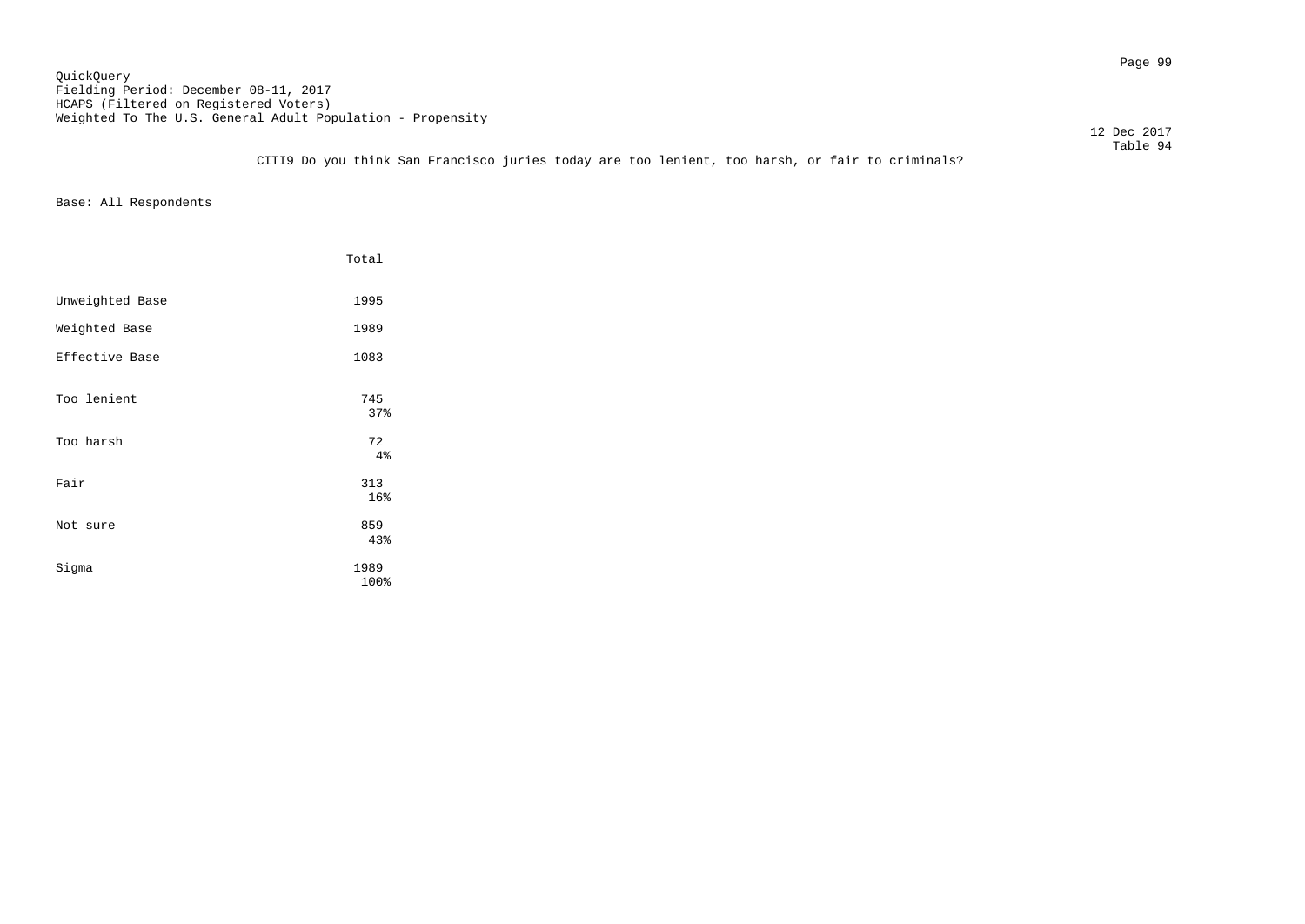### Page 100 QuickQuery Fielding Period: December 08-11, 2017 HCAPS (Filtered on Registered Voters) Weighted To The U.S. General Adult Population - Propensity

12 Dec 2017

 Table 95 CITI10 Would you favor or oppose reducing federal law enforcement funds to cities and states that were unwilling to notify and hold inmates that the federal immigration authorities believed were threats to public safety?

|                 | Total        |
|-----------------|--------------|
| Unweighted Base | 1995         |
| Weighted Base   | 1989         |
| Effective Base  | 1083         |
| Favor           | 1083<br>54%  |
| Oppose          | 905<br>46%   |
| Sigma           | 1989<br>100% |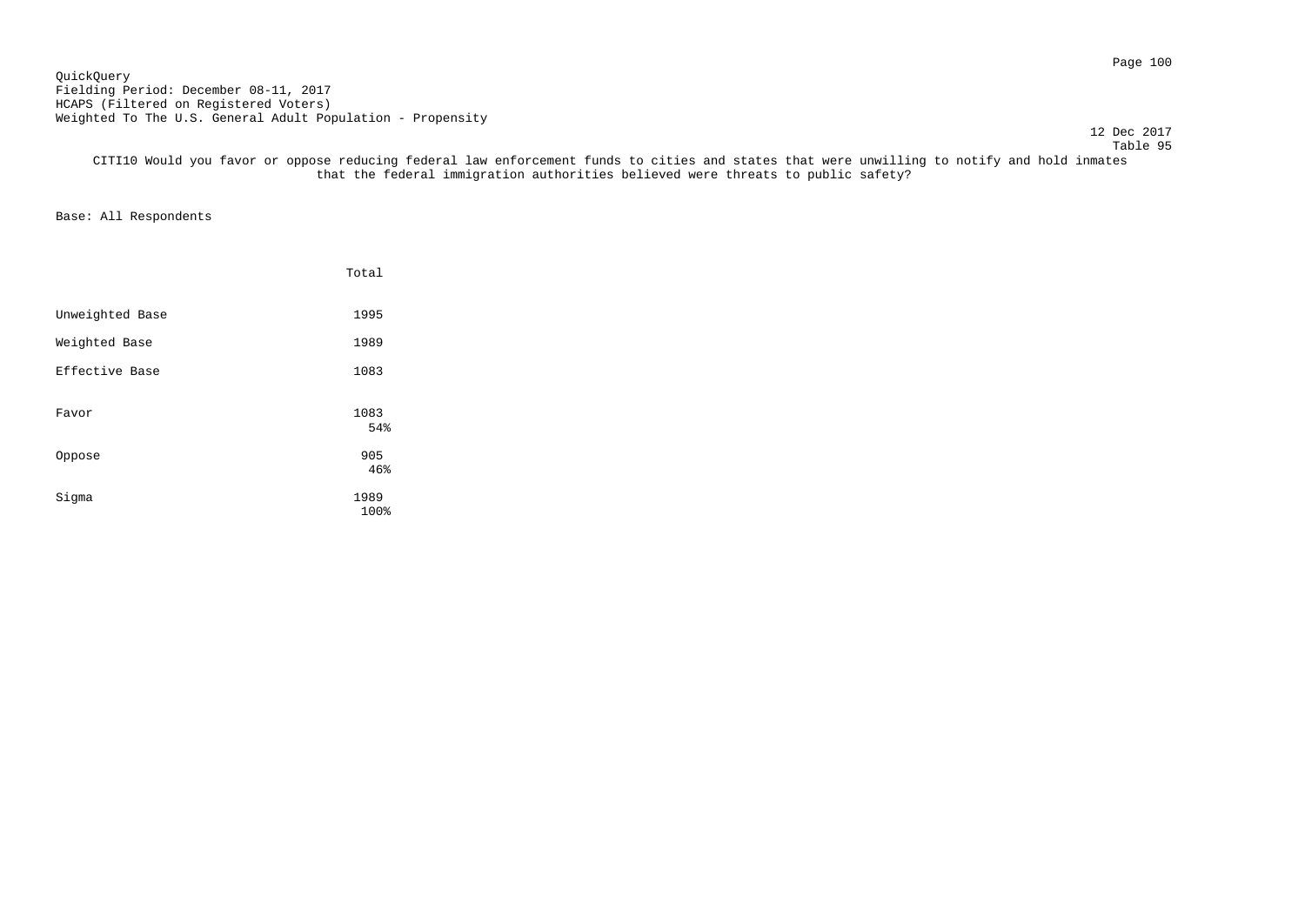Page 101 QuickQuery Fielding Period: December 08-11, 2017 HCAPS (Filtered on Registered Voters) Weighted To The U.S. General Adult Population - Propensity

12 Dec 2017

# Table 96 TECH1 Who has more economic power today, big banks or big tech companies?

|                    | Total        |
|--------------------|--------------|
| Unweighted Base    | 1995         |
| Weighted Base      | 1989         |
| Effective Base     | 1083         |
| Big banks          | 1016<br>51%  |
| Big tech companies | 973<br>49%   |
| Sigma              | 1989<br>100% |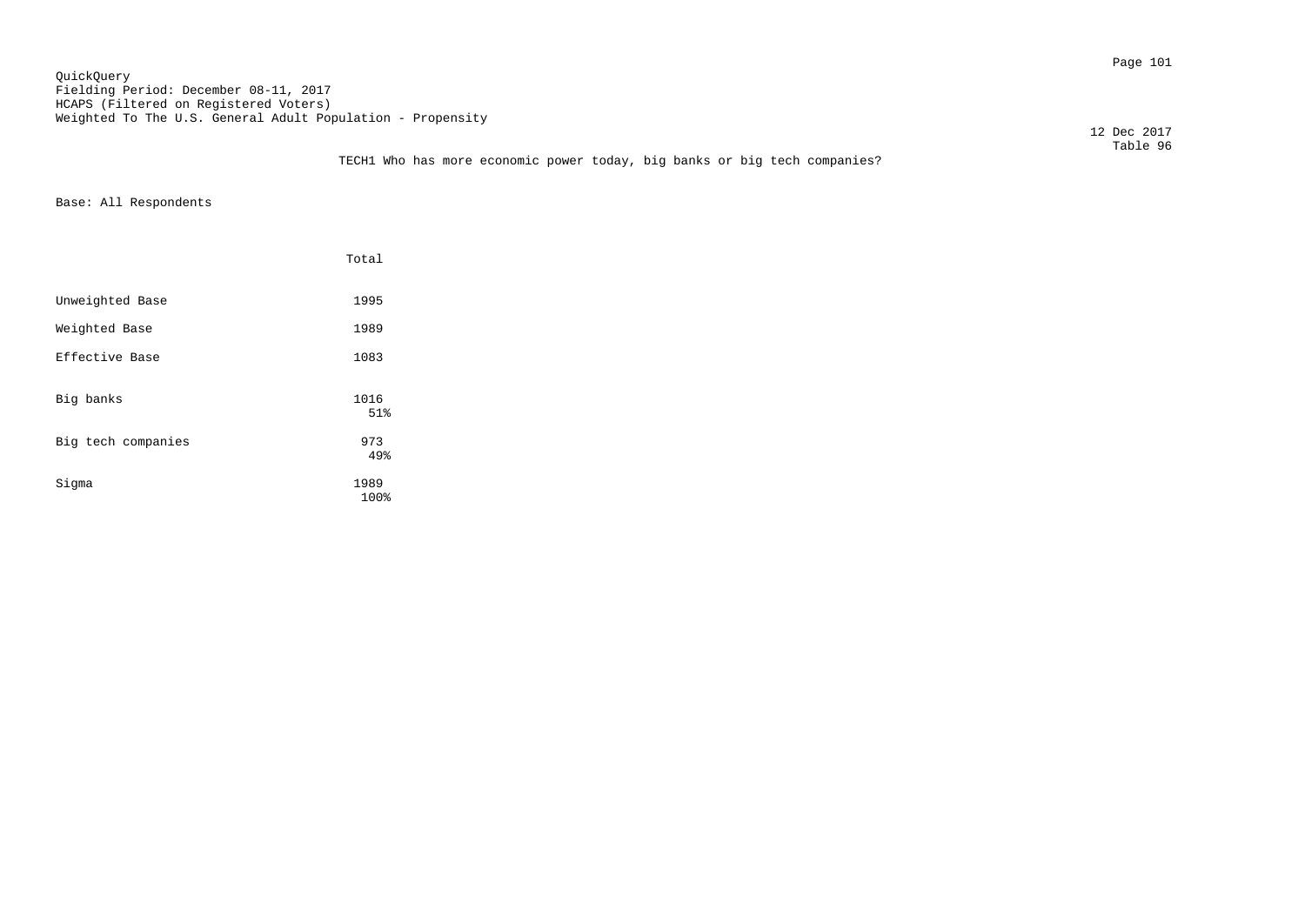Page 102 QuickQuery Fielding Period: December 08-11, 2017 HCAPS (Filtered on Registered Voters) Weighted To The U.S. General Adult Population - Propensity

12 Dec 2017

### Table 97 TECH2 Which needs more regulation, big banks or big tech companies?

|                    | Total        |
|--------------------|--------------|
| Unweighted Base    | 1995         |
| Weighted Base      | 1989         |
| Effective Base     | 1083         |
| Big banks          | 1316<br>66%  |
| Big tech companies | 672<br>34%   |
| Sigma              | 1989<br>100% |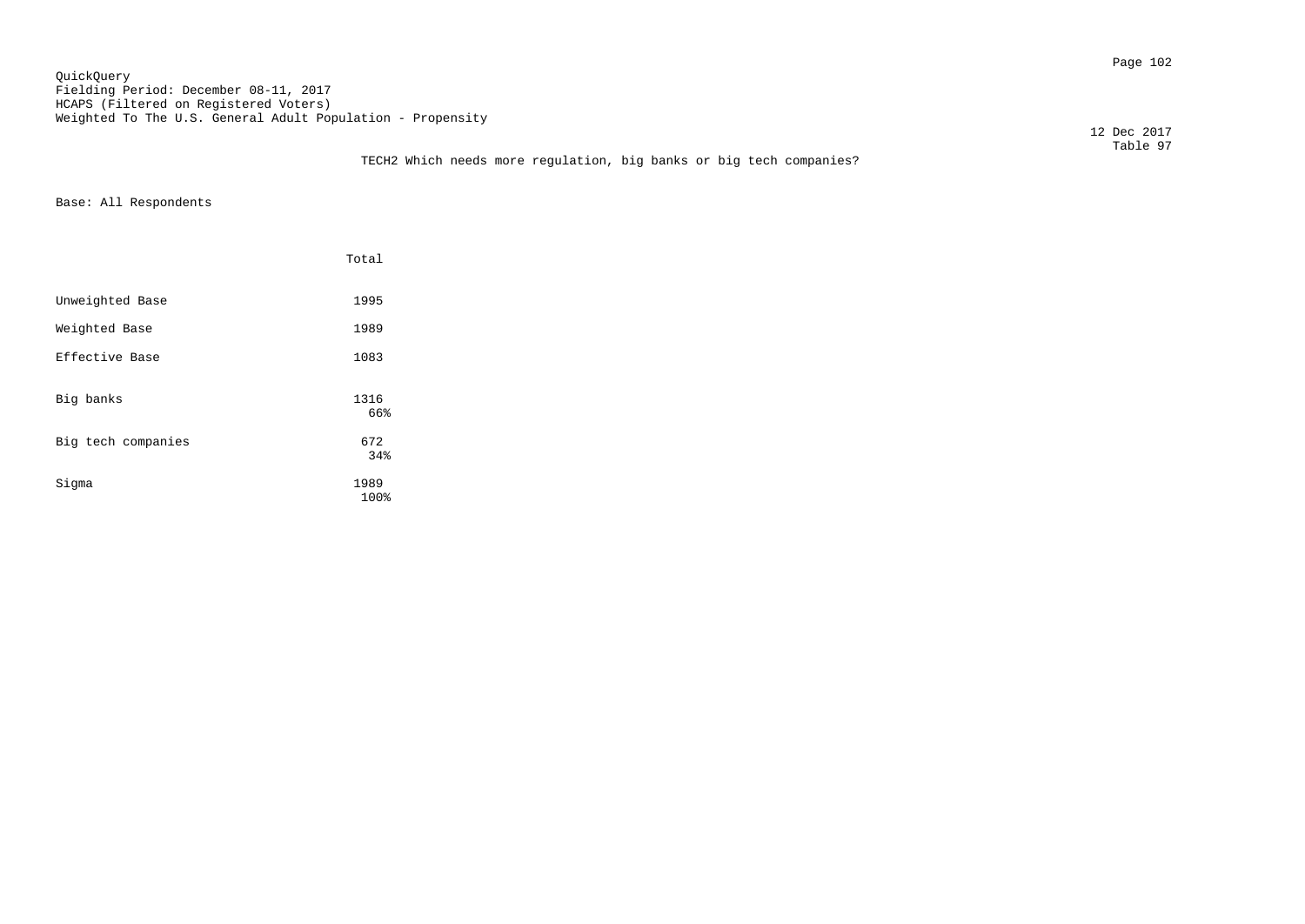Page 103 QuickQuery Fielding Period: December 08-11, 2017 HCAPS (Filtered on Registered Voters) Weighted To The U.S. General Adult Population - Propensity

12 Dec 2017

 Table 98 TECH3 Do you think tech companies need more regulations, less regulations, or the same level of regulation?

|                              | Total             |
|------------------------------|-------------------|
| Unweighted Base              | 1995              |
| Weighted Base                | 1989              |
| Effective Base               | 1083              |
| More regulations             | 797<br>40%        |
| Less regulations             | 216               |
| The same level of regulation | 11%<br>975<br>49% |
| Sigma                        | 1989<br>100%      |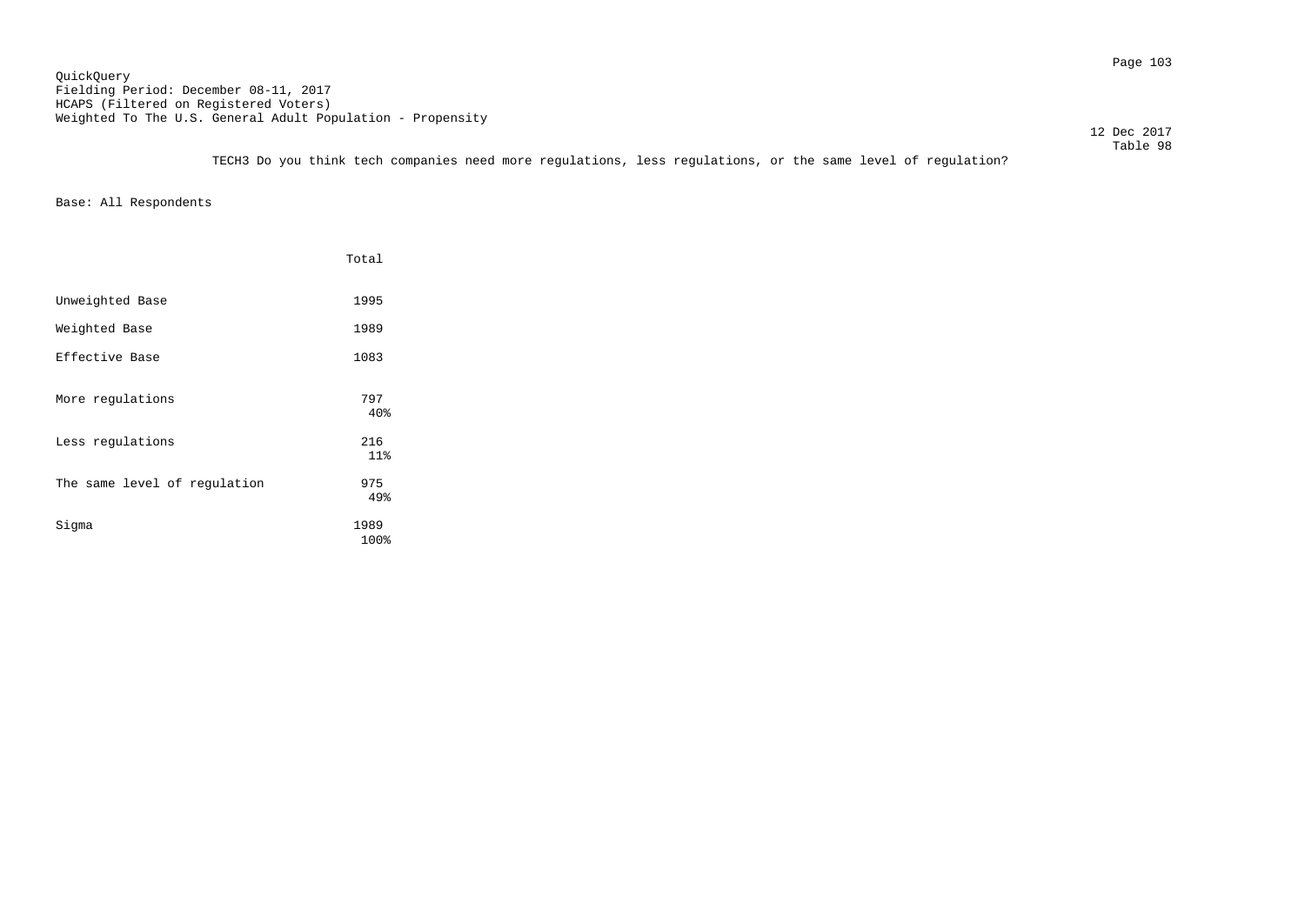Page 104 QuickQuery Fielding Period: December 08-11, 2017 HCAPS (Filtered on Registered Voters) Weighted To The U.S. General Adult Population - Propensity

12 Dec 2017

### Table 99 AI1 Do you believe that consciousness is a uniquely human attribute?

|                 | Total        |
|-----------------|--------------|
| Unweighted Base | 1995         |
| Weighted Base   | 1989         |
| Effective Base  | 1083         |
| Yes             | 1247<br>63%  |
| No              | 742<br>37%   |
| Sigma           | 1989<br>100% |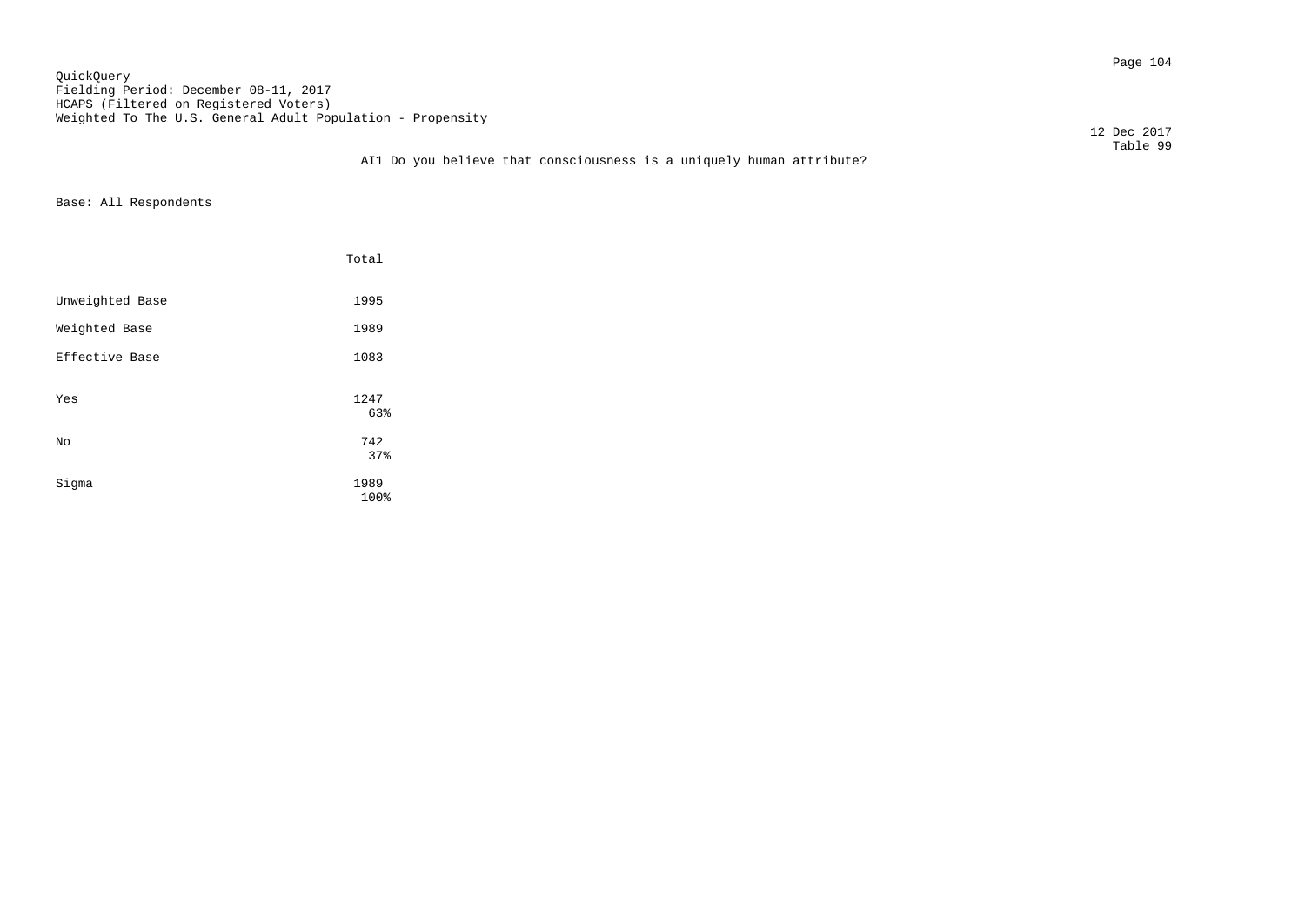Page 105 QuickQuery Fielding Period: December 08-11, 2017 HCAPS (Filtered on Registered Voters) Weighted To The U.S. General Adult Population - Propensity

12 Dec 2017

### Table 100 AI2 Is it just a matter of time before computers become more intelligent than humans?

|                 | Total        |
|-----------------|--------------|
| Unweighted Base | 1995         |
| Weighted Base   | 1989         |
| Effective Base  | 1083         |
| Yes             | 1131<br>57%  |
| No              | 858<br>43%   |
| Sigma           | 1989<br>100% |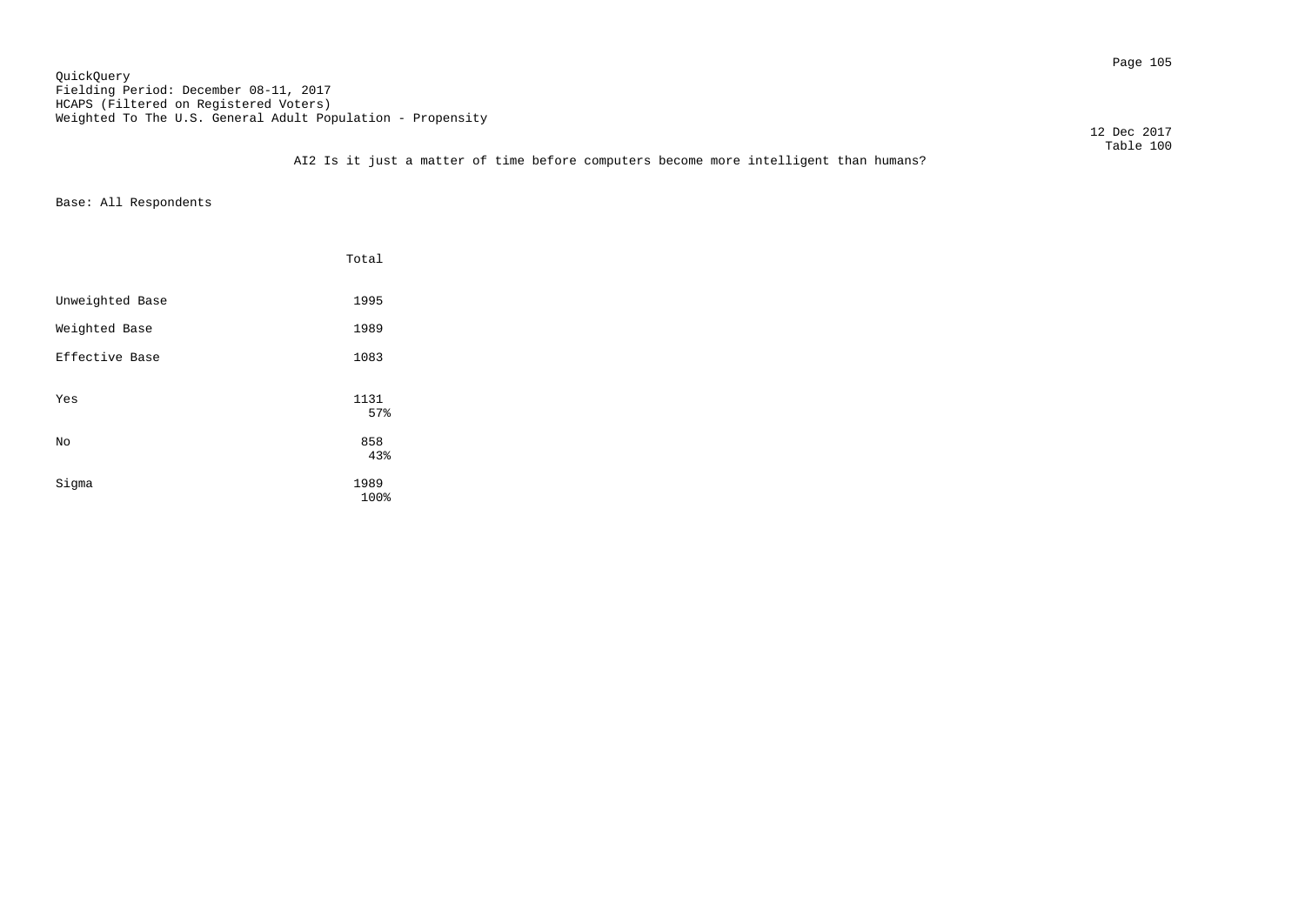Page 106 QuickQuery Fielding Period: December 08-11, 2017 HCAPS (Filtered on Registered Voters) Weighted To The U.S. General Adult Population - Propensity

12 Dec 2017

 Table 101 AI3 If a computer had real intelligence, should it be given the same rights and responsibilities as people?

|                 | Total               |
|-----------------|---------------------|
| Unweighted Base | 1995                |
| Weighted Base   | 1989                |
| Effective Base  | 1083                |
| Yes             | 363<br>18%          |
| No              | 1626                |
| Sigma           | 82%<br>1989<br>100% |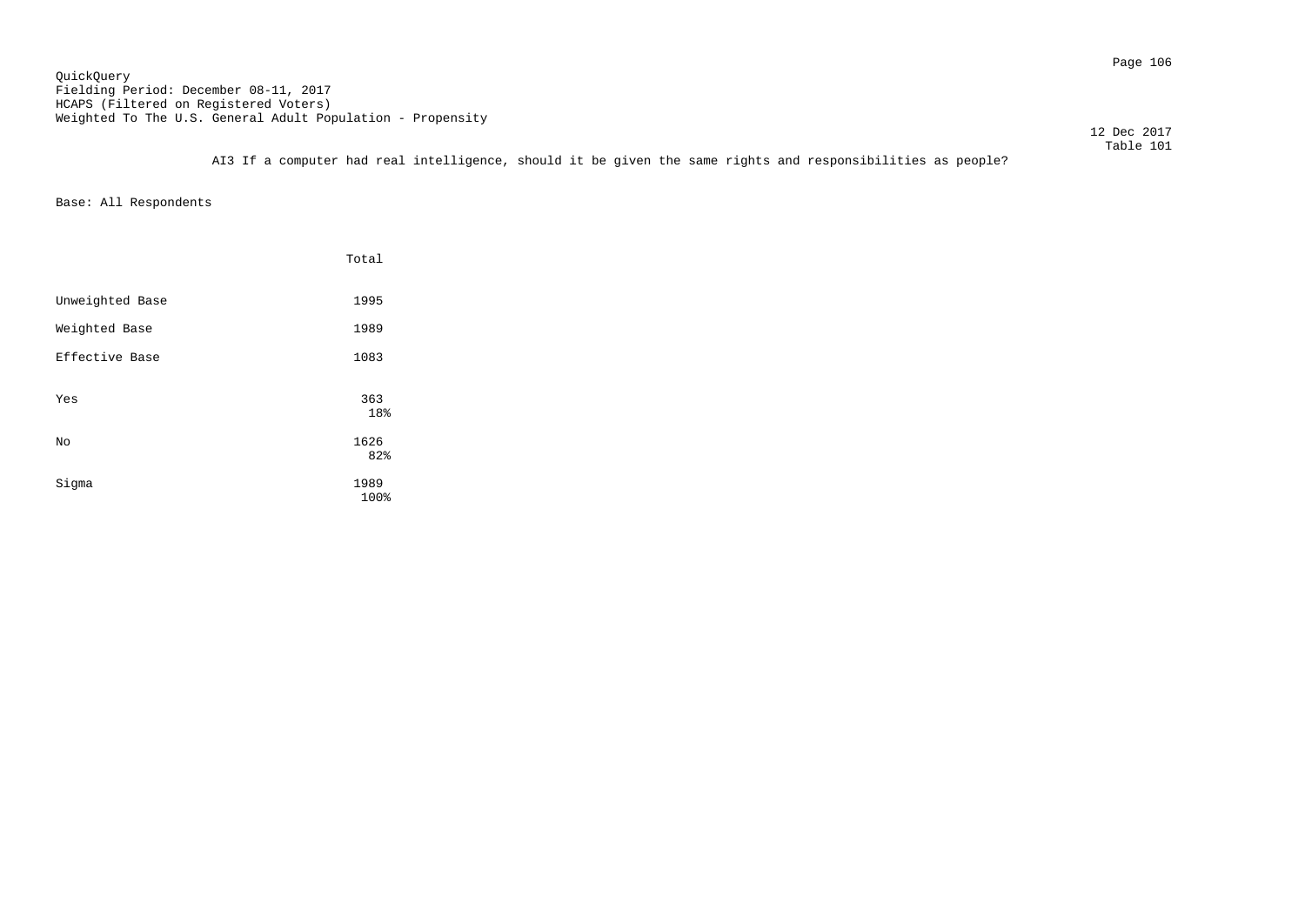Page 107 QuickQuery Fielding Period: December 08-11, 2017 HCAPS (Filtered on Registered Voters) Weighted To The U.S. General Adult Population - Propensity

12 Dec 2017

 Table 102 AI4 Would it be right or wrong to ever turn off a computer that had real intelligence and consciousness?

|                 | Total        |
|-----------------|--------------|
| Unweighted Base | 1995         |
| Weighted Base   | 1989         |
| Effective Base  | 1083         |
| Right           | 1497<br>75%  |
| Wrong           | 491<br>25%   |
| Sigma           | 1989<br>100% |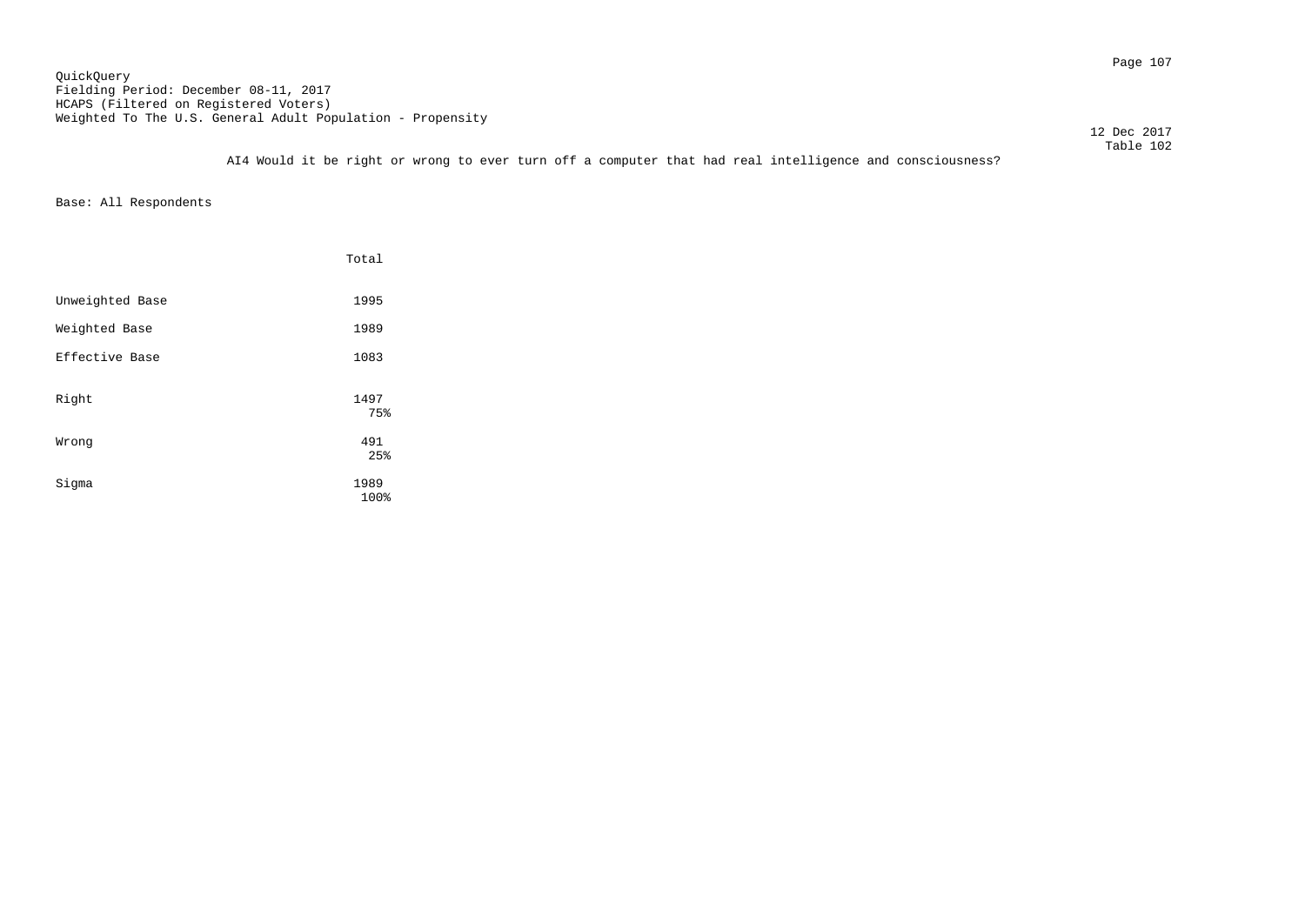Page 108 QuickQuery Fielding Period: December 08-11, 2017 HCAPS (Filtered on Registered Voters) Weighted To The U.S. General Adult Population - Propensity

12 Dec 2017

|                 | Total        |
|-----------------|--------------|
| Unweighted Base | 1995         |
| Weighted Base   | 1989         |
| Effective Base  | 1083         |
| Yes             | 738<br>37%   |
| No              | 1250<br>63%  |
| Sigma           | 1989<br>100% |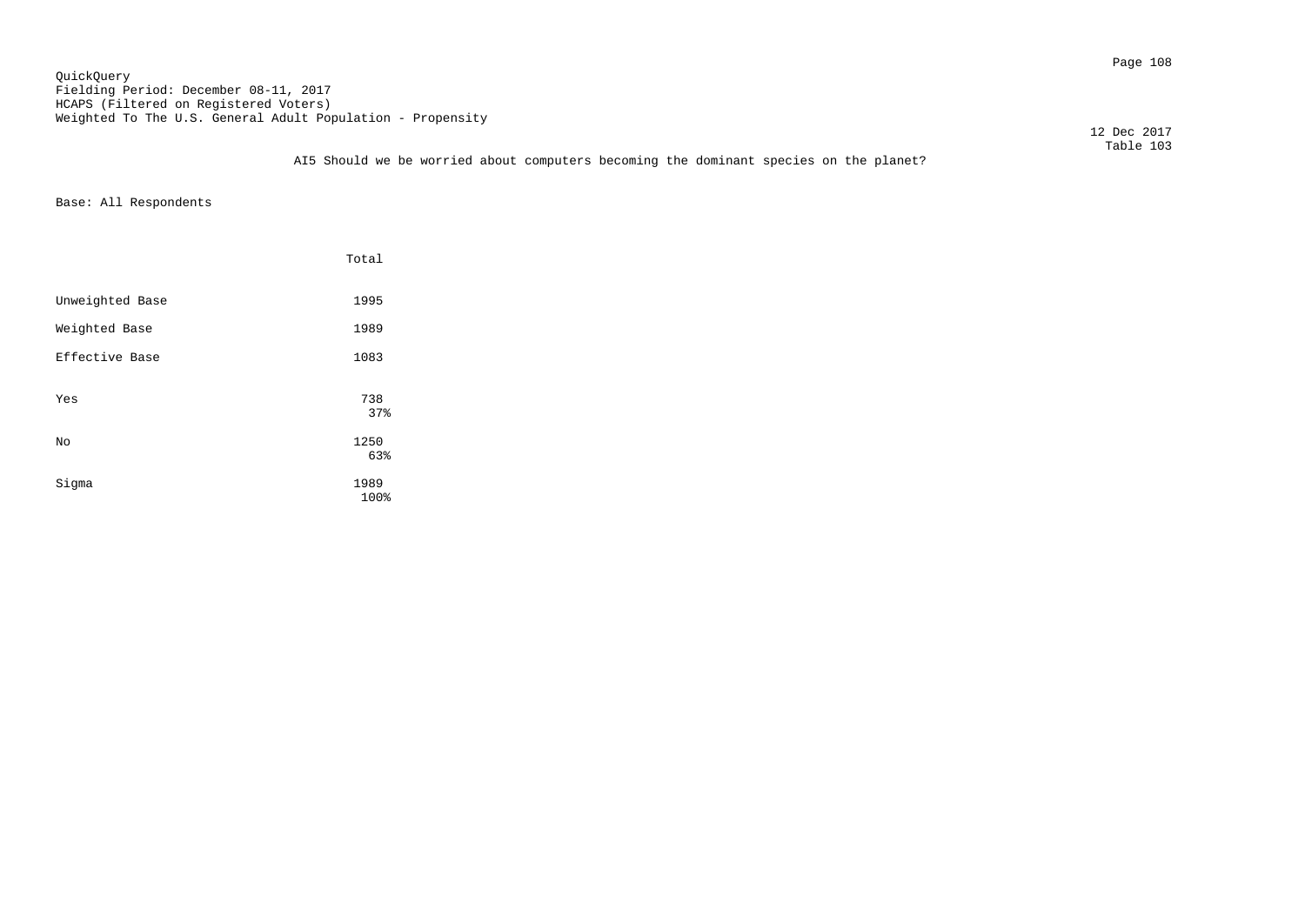Page 109 QuickQuery Fielding Period: December 08-11, 2017 HCAPS (Filtered on Registered Voters) Weighted To The U.S. General Adult Population - Propensity

12 Dec 2017

 Table 104 AI6 Would you trust a robot Nanny with artificial intelligence to take care of your children?

|                 | Total               |
|-----------------|---------------------|
| Unweighted Base | 1995                |
| Weighted Base   | 1989                |
| Effective Base  | 1083                |
| Yes             | 284<br>14%          |
| No              | 1705                |
| Sigma           | 86%<br>1989<br>100% |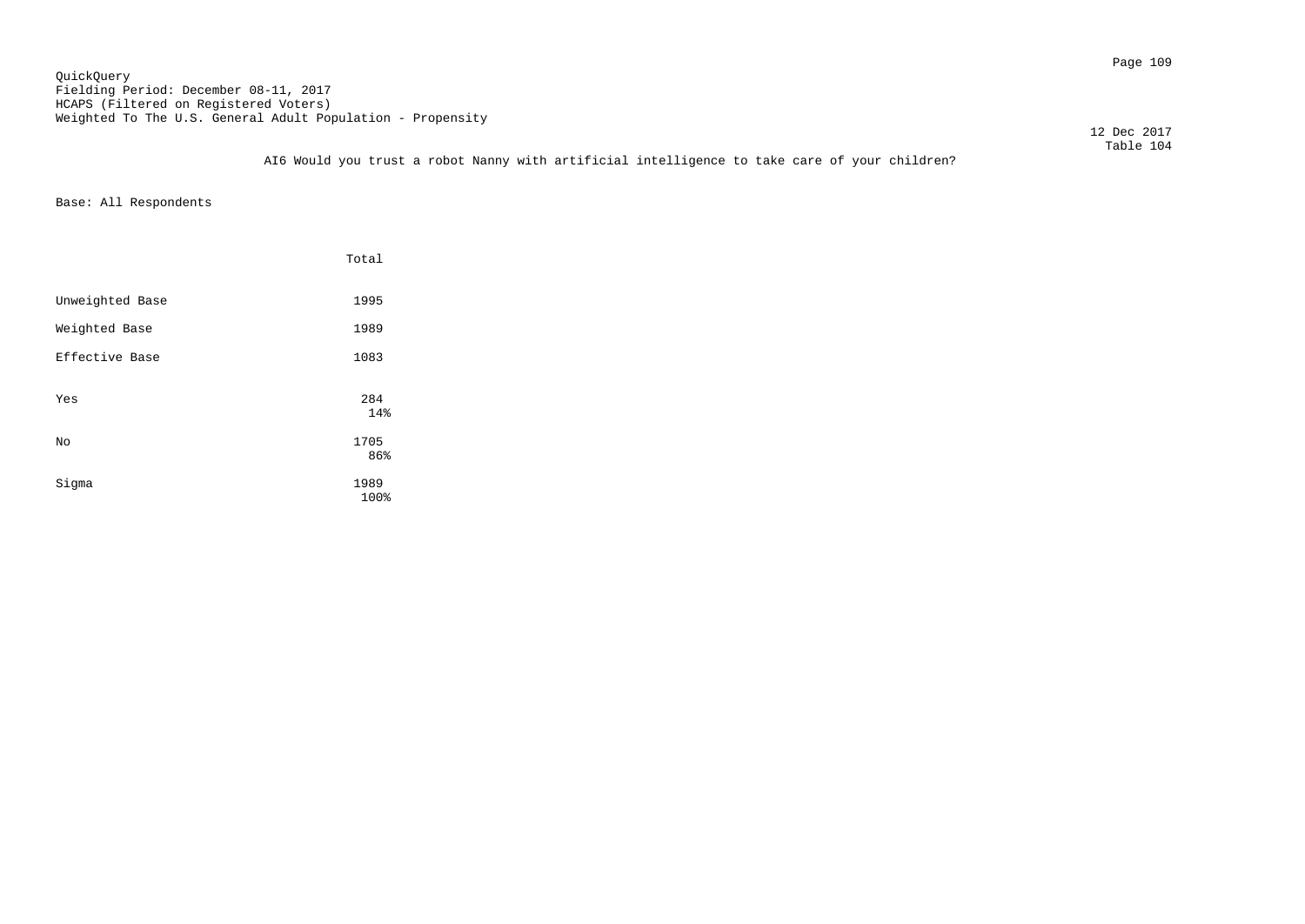Page 110 QuickQuery Fielding Period: December 08-11, 2017 HCAPS (Filtered on Registered Voters) Weighted To The U.S. General Adult Population - Propensity

 Table 105 AI7 Should the government regulate artificial intelligence now, or should the government wait to see how artificial intelligent robots interact with humans?

12 Dec 2017

|                                                                                              | Total        |
|----------------------------------------------------------------------------------------------|--------------|
| Unweighted Base                                                                              | 1995         |
| Weighted Base                                                                                | 1989         |
| Effective Base                                                                               | 1083         |
| The government should<br>requlate artificial<br>intelligence now                             | 982<br>49%   |
| The government should wait<br>to see how artificial<br>intelligence interacts with<br>humans | 1007<br>51%  |
| Siqma                                                                                        | 1989<br>100% |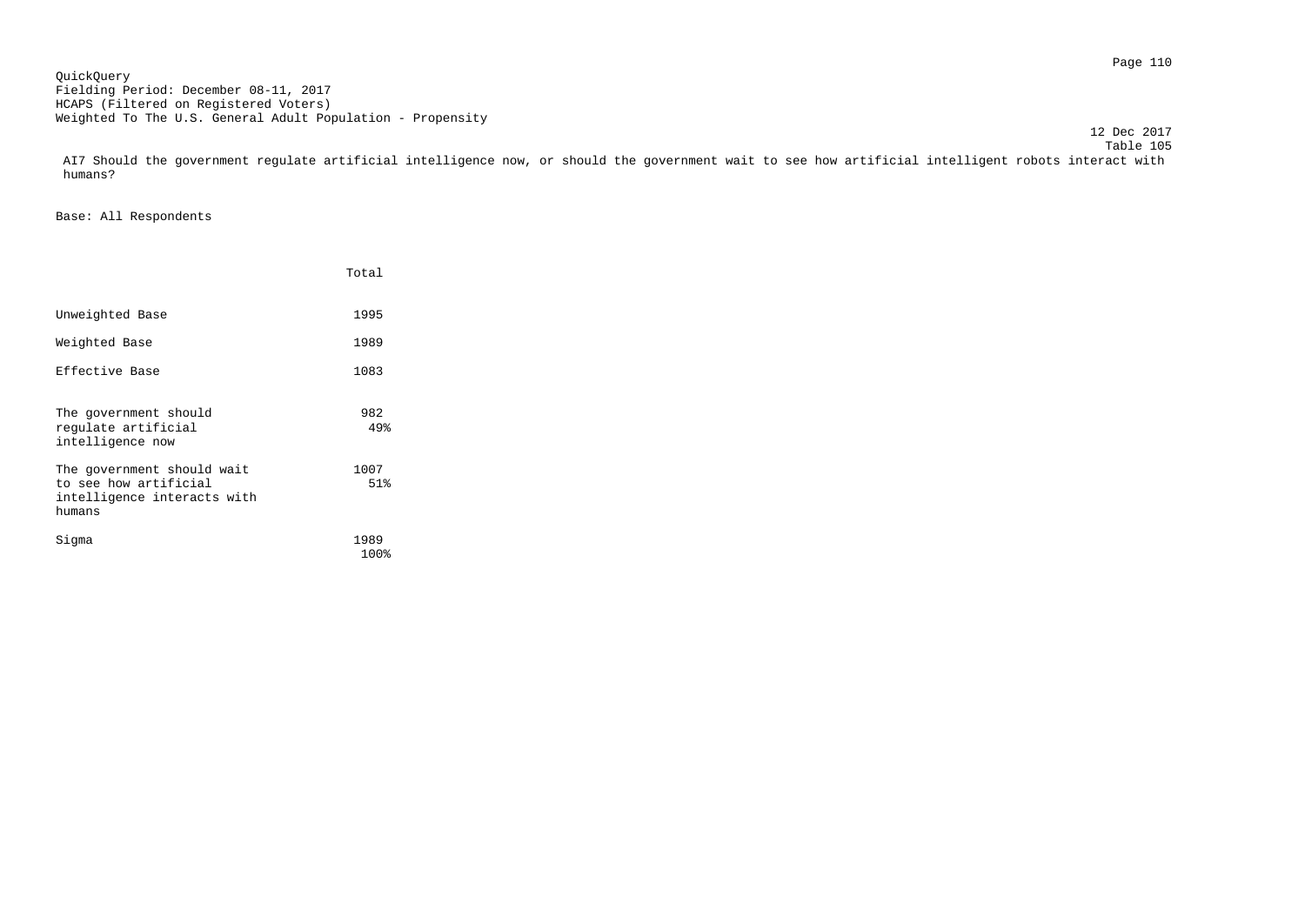Page 111 QuickQuery Fielding Period: December 08-11, 2017 HCAPS (Filtered on Registered Voters) Weighted To The U.S. General Adult Population - Propensity

GS1 If there was a government shutdown, would you blame the Democrats or the Republicans in Congress?

Base: Shown GS1

|                                           | Total                  |
|-------------------------------------------|------------------------|
| Unweighted Base                           | 1002                   |
| Weighted Base                             | 1010                   |
| Effective Base                            | 537                    |
| Democrats                                 | 222<br>22 <sub>8</sub> |
| Republicans                               | 281<br>28%             |
| Both Democrats and<br>Republicans equally | 507<br>50%             |
| Sigma                                     | 1010<br>100%           |

 12 Dec 2017 Table 106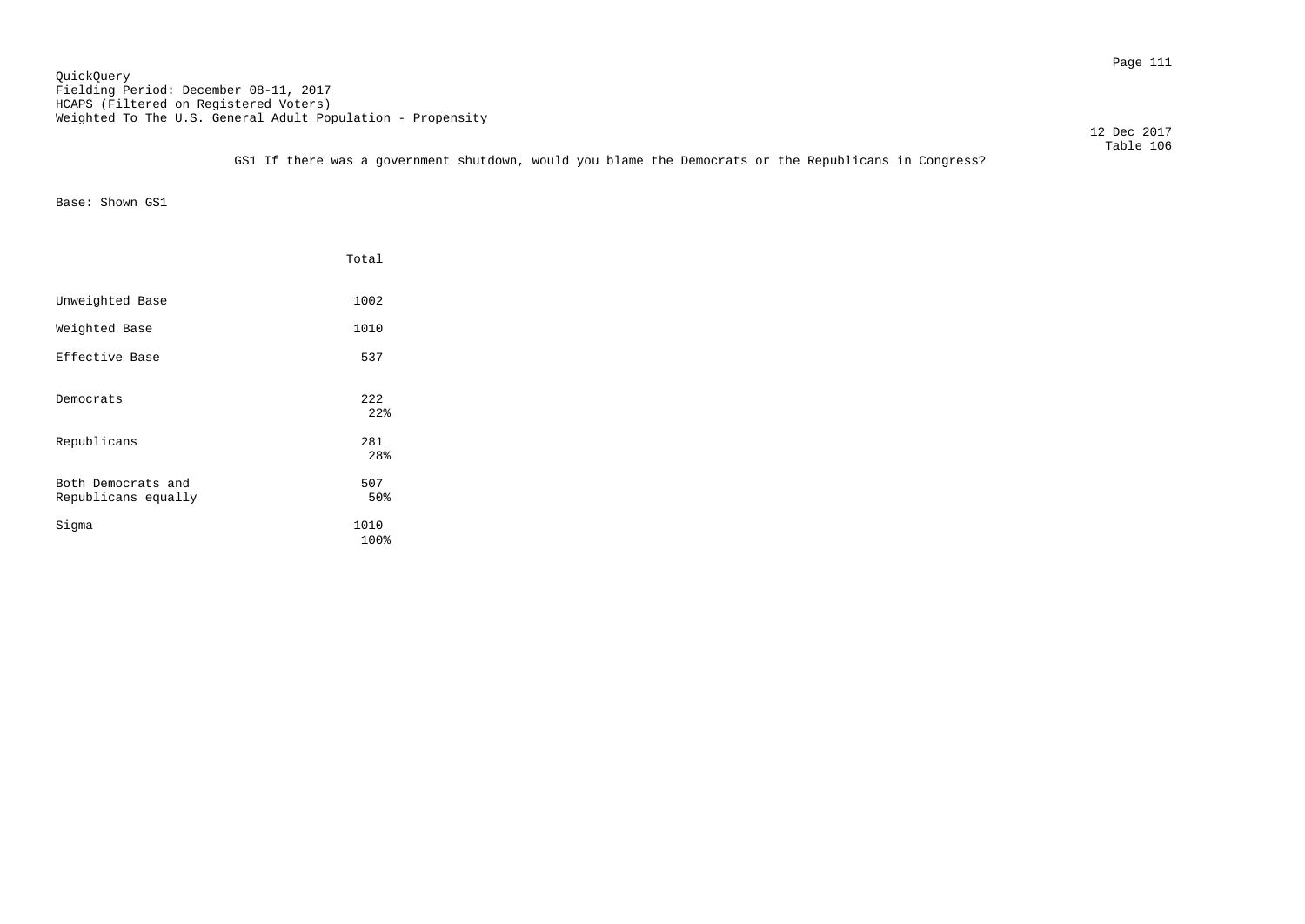Page 112 QuickQuery Fielding Period: December 08-11, 2017 HCAPS (Filtered on Registered Voters) Weighted To The U.S. General Adult Population - Propensity

12 Dec 2017

 Table 107 GS1B If there was a government shutdown, would you place more blame on President Trump, more blame on Congress, or equally on both?

Base: Shown GS1B

|                                                 | Total                  |
|-------------------------------------------------|------------------------|
| Unweighted Base                                 | 993                    |
| Weighted Base                                   | 979                    |
| Effective Base                                  | 547                    |
| President Trump                                 | 195<br>20 <sup>8</sup> |
| Congress                                        | 316<br>32%             |
| Equally on both President<br>Trump and Congress | 468<br>48%             |
| Sigma                                           | 979<br>100%            |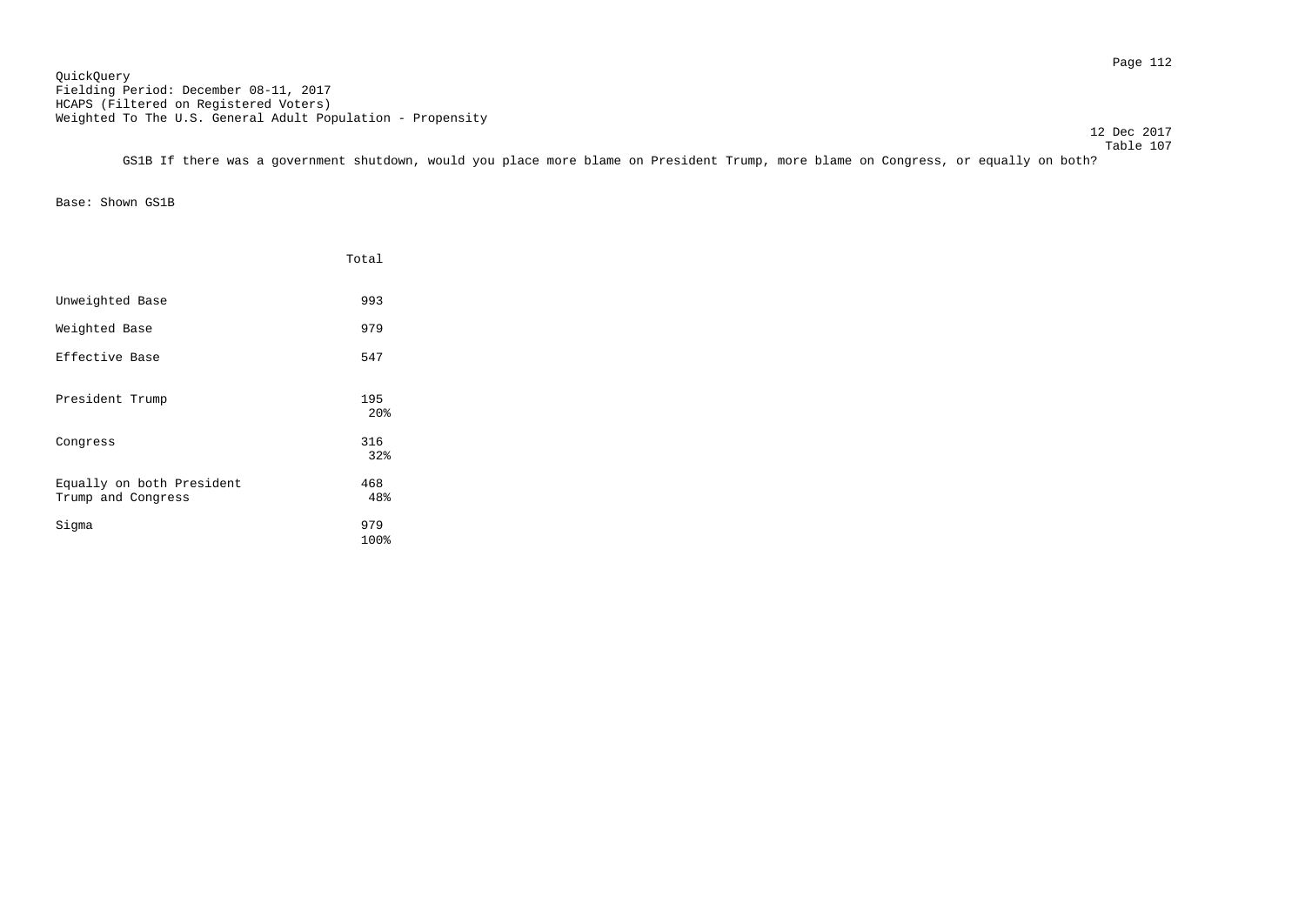#### Page 113 QuickQuery Fielding Period: December 08-11, 2017 HCAPS (Filtered on Registered Voters) Weighted To The U.S. General Adult Population - Propensity

 12 Dec 2017 Table 108

# GS2 Would you favor or oppose a government shutdown over each of the following?

Summary Of Favor

|                                                                                                                                                             | Total                  |  |
|-------------------------------------------------------------------------------------------------------------------------------------------------------------|------------------------|--|
| Unweighted Base                                                                                                                                             | 1995                   |  |
| Weighted Base                                                                                                                                               | 1989                   |  |
| Effective Base                                                                                                                                              | 1083                   |  |
| Spending reforms or<br>conditions to reduce<br>government spending                                                                                          | 1100<br>55%            |  |
| Providing support for<br>combating the opioid crisis                                                                                                        | 836<br>42%             |  |
| Providing protection for so-<br>called "dreamers", illegal<br>immigrants who were brought<br>to this country by their<br>parents when they were<br>children | 793<br>40 <sub>8</sub> |  |
| Raising the debt ceiling                                                                                                                                    | 602<br>30 <sub>8</sub> |  |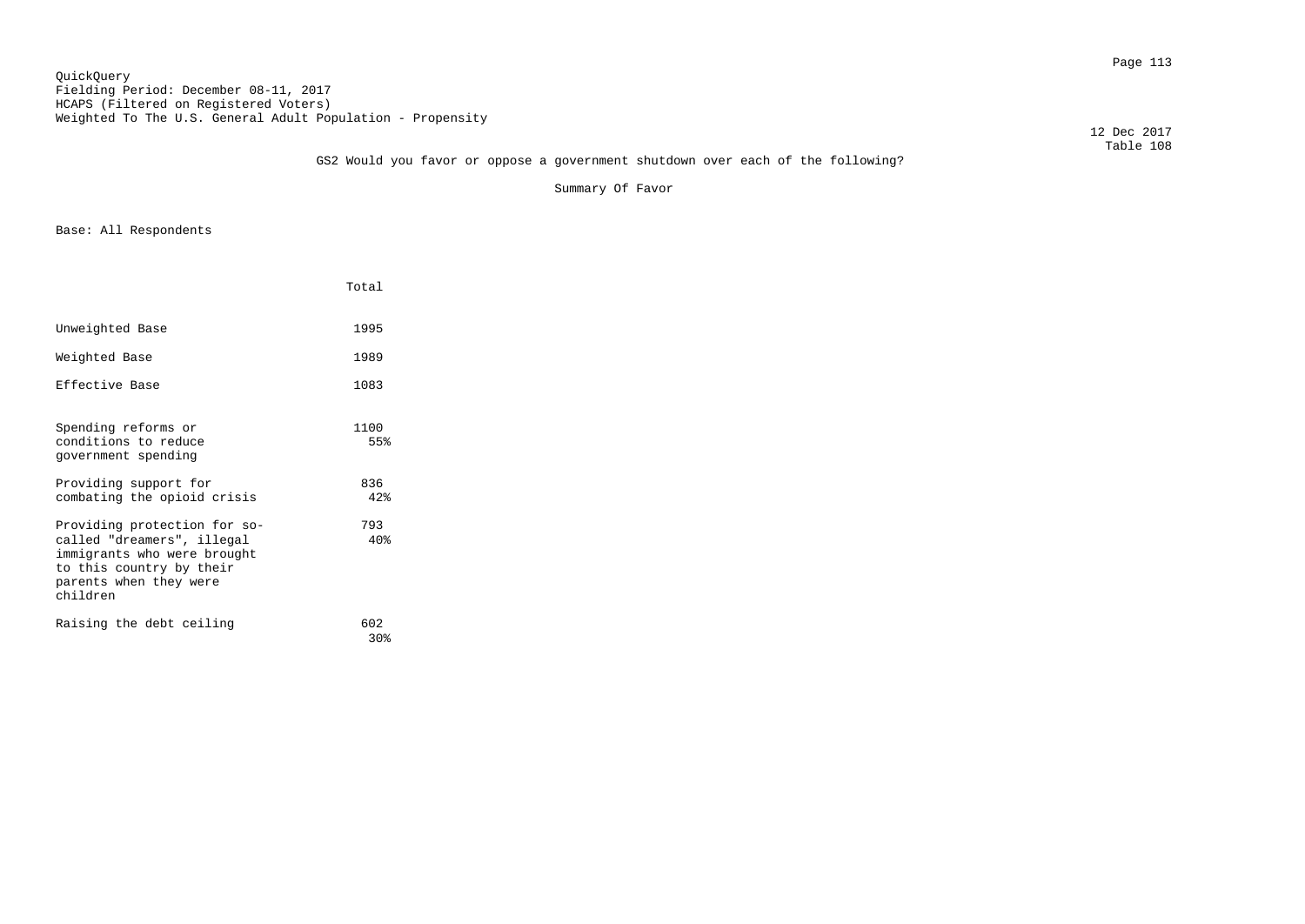#### Page 114 QuickQuery Fielding Period: December 08-11, 2017 HCAPS (Filtered on Registered Voters) Weighted To The U.S. General Adult Population - Propensity

 12 Dec 2017 Table 109

# GS2 Would you favor or oppose a government shutdown over each of the following?

Summary Of Oppose

|                                                                                                                                                             | Total       |
|-------------------------------------------------------------------------------------------------------------------------------------------------------------|-------------|
| Unweighted Base                                                                                                                                             | 1995        |
| Weighted Base                                                                                                                                               | 1989        |
| Effective Base                                                                                                                                              | 1083        |
| Raising the debt ceiling                                                                                                                                    | 1386<br>70% |
| Providing protection for so-<br>called "dreamers", illegal<br>immigrants who were brought<br>to this country by their<br>parents when they were<br>children | 1195<br>60% |
| Providing support for<br>combating the opioid crisis                                                                                                        | 1153<br>58% |
| Spending reforms or<br>conditions to reduce<br>government spending                                                                                          | 889<br>45%  |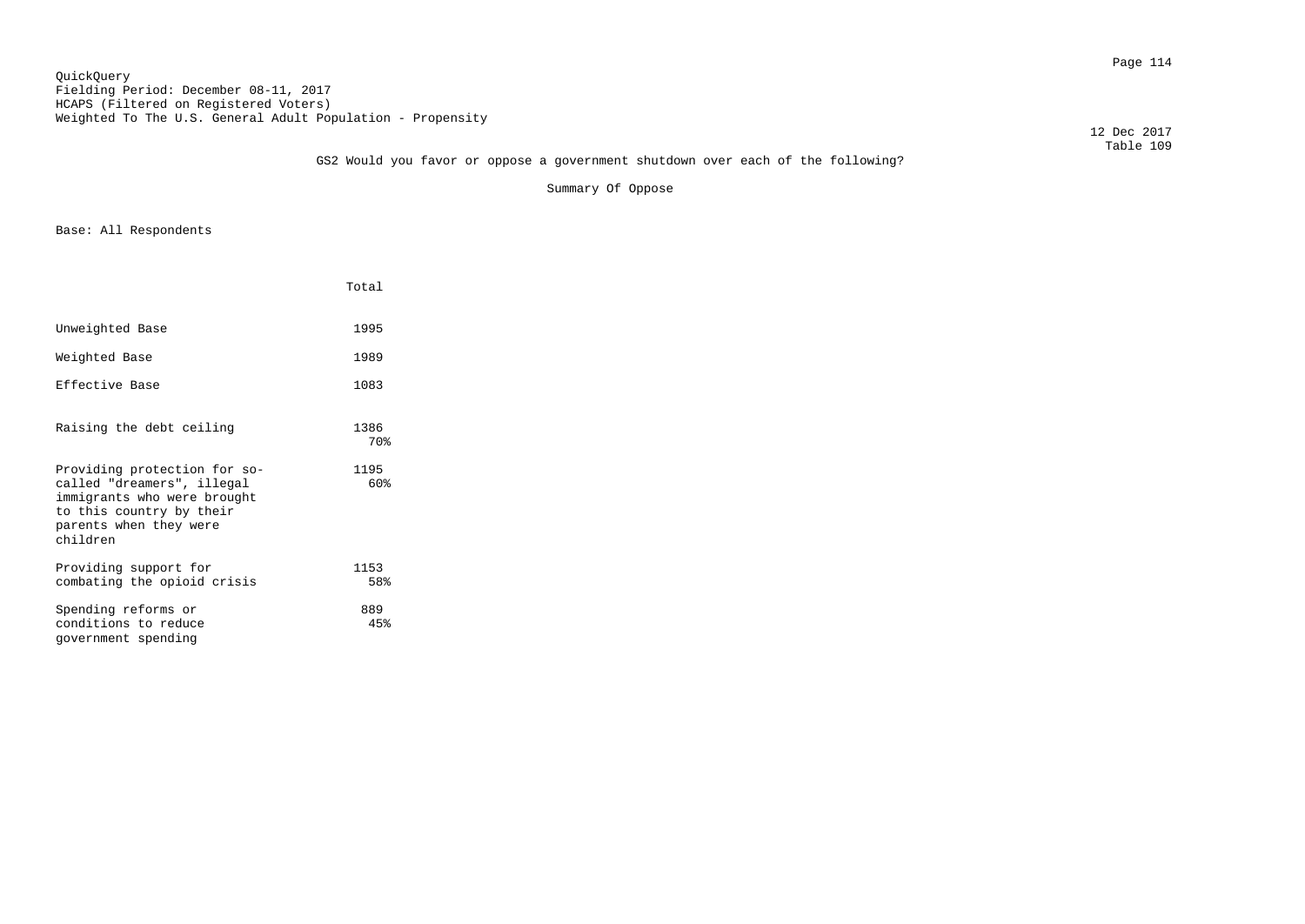#### Page 115 QuickQuery Fielding Period: December 08-11, 2017 HCAPS (Filtered on Registered Voters) Weighted To The U.S. General Adult Population - Propensity

12 Dec 2017

### Table 110 GS2\_1 Would you favor or oppose a government shutdown over each of the following?

Raising the debt ceiling

|                 | Total        |
|-----------------|--------------|
| Unweighted Base | 1995         |
| Weighted Base   | 1989         |
| Effective Base  | 1083         |
| Favor           | 602<br>30%   |
| Oppose          | 1386<br>70%  |
| Sigma           | 1989<br>100% |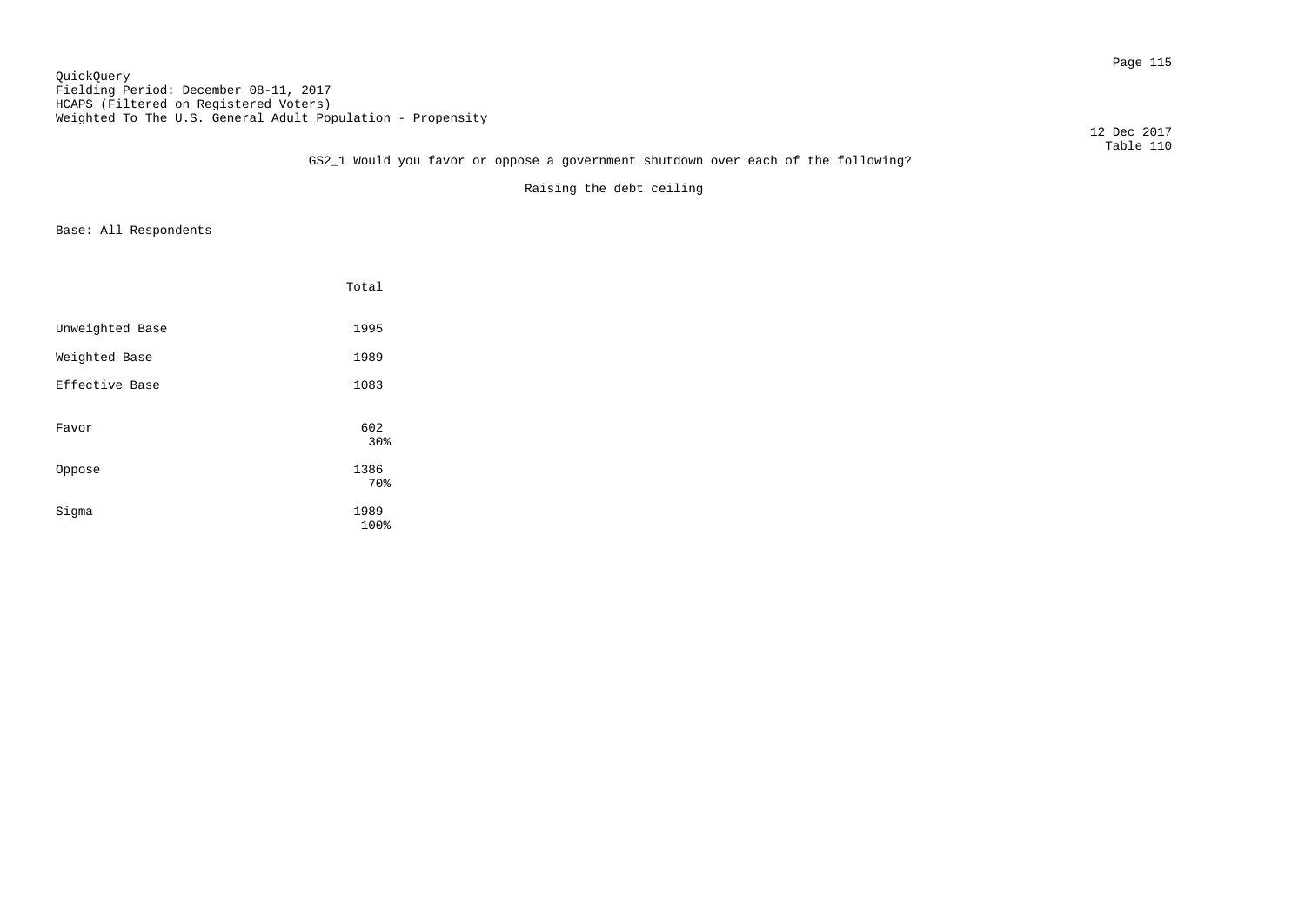Page 116 QuickQuery Fielding Period: December 08-11, 2017 HCAPS (Filtered on Registered Voters) Weighted To The U.S. General Adult Population - Propensity

 12 Dec 2017 Table 111

# GS2\_2 Would you favor or oppose a government shutdown over each of the following?

Spending reforms or conditions to reduce government spending

|                 | Total        |
|-----------------|--------------|
| Unweighted Base | 1995         |
| Weighted Base   | 1989         |
| Effective Base  | 1083         |
| Favor           | 1100<br>55%  |
| Oppose          | 889<br>45%   |
| Sigma           | 1989<br>100% |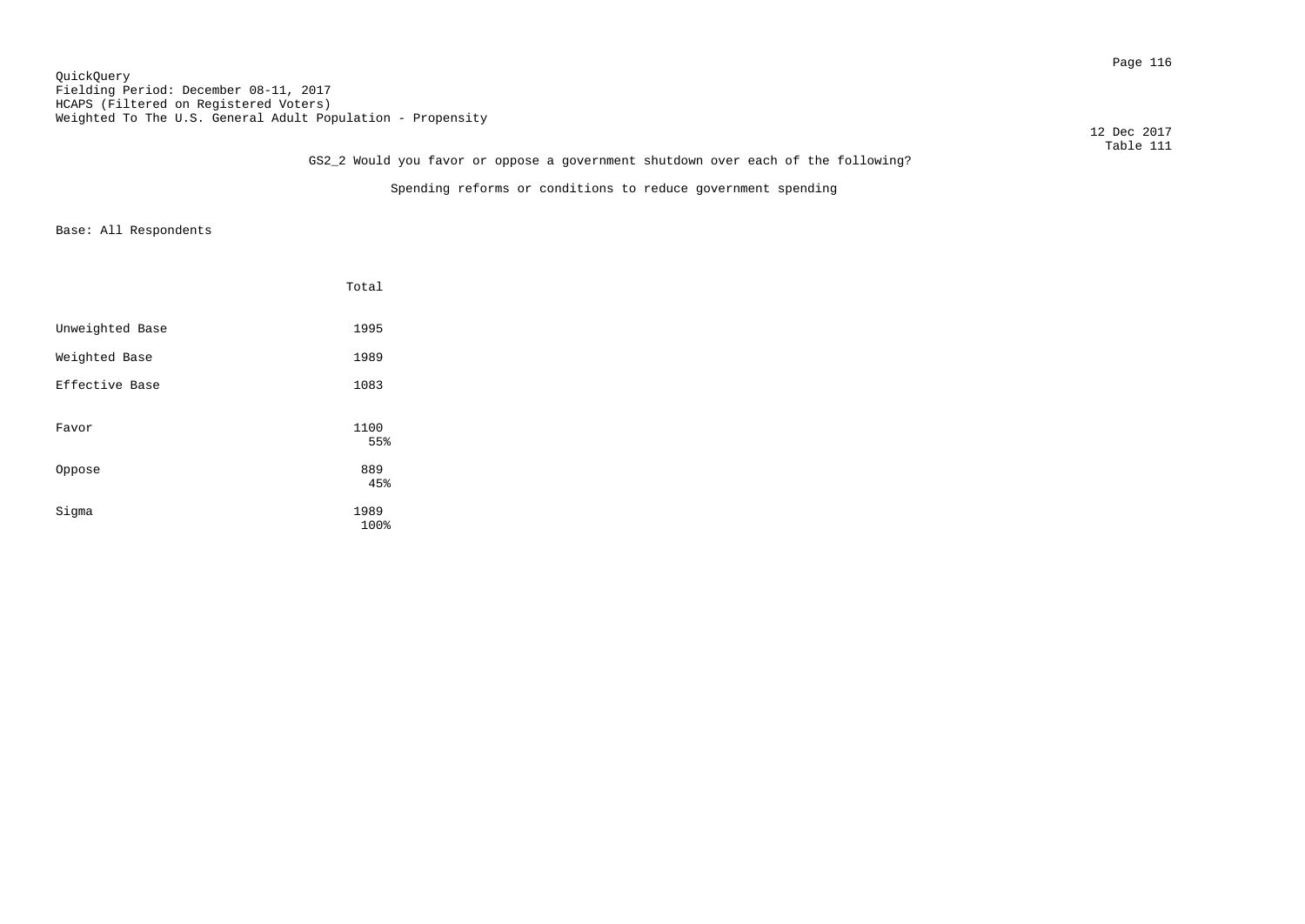Page 117 QuickQuery Fielding Period: December 08-11, 2017 HCAPS (Filtered on Registered Voters) Weighted To The U.S. General Adult Population - Propensity

 12 Dec 2017 Table 112

# GS2\_3 Would you favor or oppose a government shutdown over each of the following?

Providing support for combating the opioid crisis

|                 | Total        |
|-----------------|--------------|
| Unweighted Base | 1995         |
| Weighted Base   | 1989         |
| Effective Base  | 1083         |
| Favor           | 836<br>42%   |
| Oppose          | 1153<br>58%  |
| Sigma           | 1989<br>100% |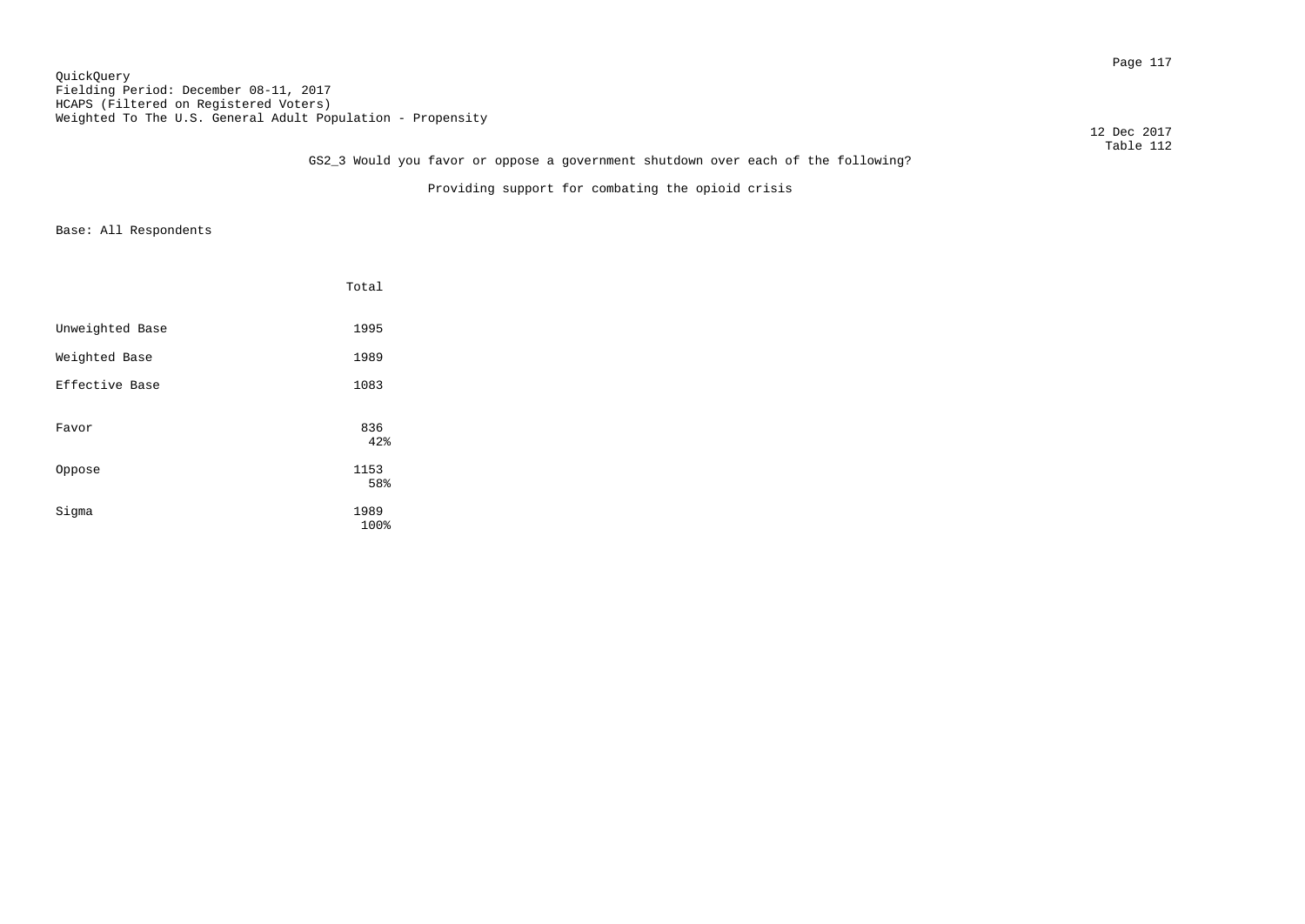Page 118 QuickQuery Fielding Period: December 08-11, 2017 HCAPS (Filtered on Registered Voters) Weighted To The U.S. General Adult Population - Propensity

 12 Dec 2017 Table 113

# GS2\_4 Would you favor or oppose a government shutdown over each of the following?

Providing protection for so-called "dreamers", illegal immigrants who were brought to this country by their parents when they were children

|                 | Total        |
|-----------------|--------------|
| Unweighted Base | 1995         |
| Weighted Base   | 1989         |
| Effective Base  | 1083         |
| Favor           | 793<br>40%   |
| Oppose          | 1195<br>60%  |
| Sigma           | 1989<br>100% |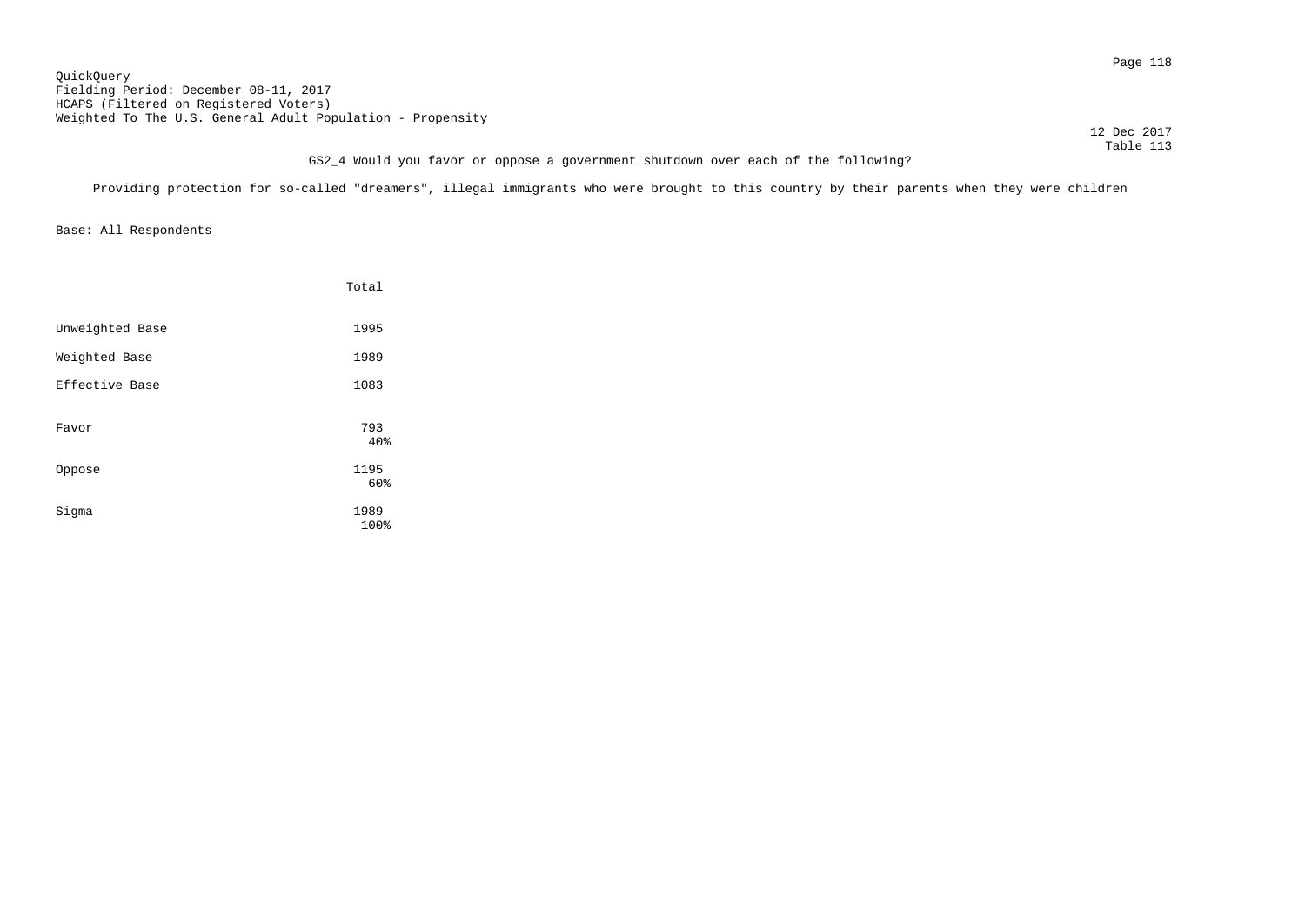Table 114 GS3 Would you favor or oppose Congress adding each of these measures to a vote for the debt ceiling increase?

Summary Of Favor

|                                                                                                                                                                                                 | Total       |
|-------------------------------------------------------------------------------------------------------------------------------------------------------------------------------------------------|-------------|
| Unweighted Base                                                                                                                                                                                 | 1995        |
| Weighted Base                                                                                                                                                                                   | 1989        |
| Effective Base                                                                                                                                                                                  | 1083        |
| Holding up congressional pay<br>if they fail to pass a<br>budget on time                                                                                                                        | 1639<br>82% |
| Requiring healthcare reform<br>to cover pre-existing<br>conditions                                                                                                                              | 1573<br>79% |
| Requiring an annual<br>nonpartisan fiscal report to<br>be compiled by the<br>controller general and<br>presented to all of congress                                                             | 1531<br>77% |
| Require a balanced budget<br>within 5 years                                                                                                                                                     | 1484<br>75% |
| Limiting further debt unless<br>there was economic growth to<br>pay for it                                                                                                                      | 1459<br>73% |
| Reducing discretionary<br>spending across the board                                                                                                                                             | 1456<br>73% |
| Having capital budgets apart<br>from one-year expenditures<br>and changing the scoring<br>system to allow for more<br>long-term investments in<br>infrastructure and<br>preventative healthcare | 1435<br>72% |
| Retaining the tax deductions                                                                                                                                                                    | 1343        |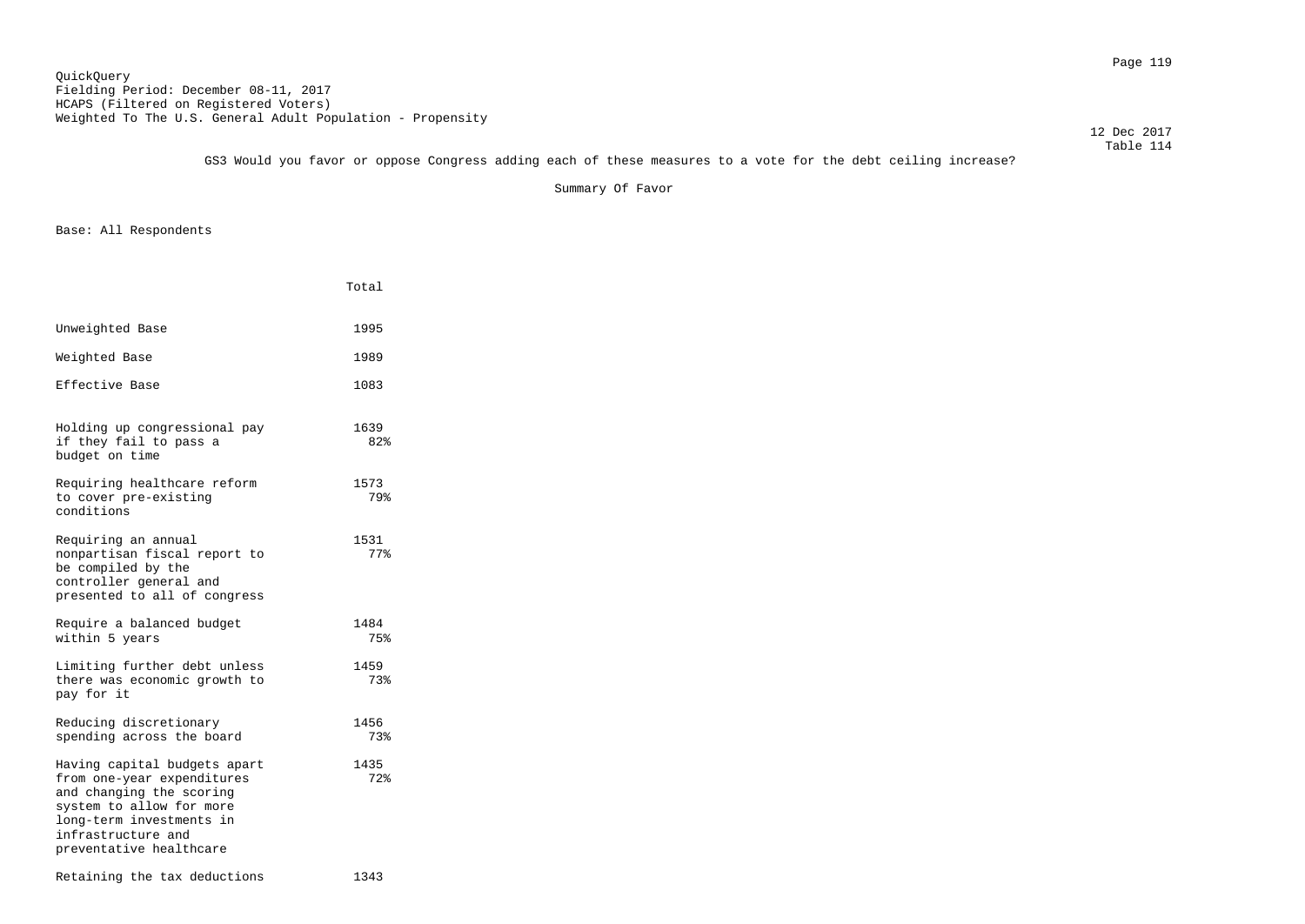| on state and local taxes                                                     | 68%         |
|------------------------------------------------------------------------------|-------------|
| Prohibiting tax cuts that<br>would benefit those in upper<br>income brackets | 1182<br>59% |
| Creating two year budgets                                                    | 1024        |
| instead of annual budgets                                                    | 51%         |
| Eliminating funding for                                                      | 688         |
| Planned Parenthood                                                           | 35%         |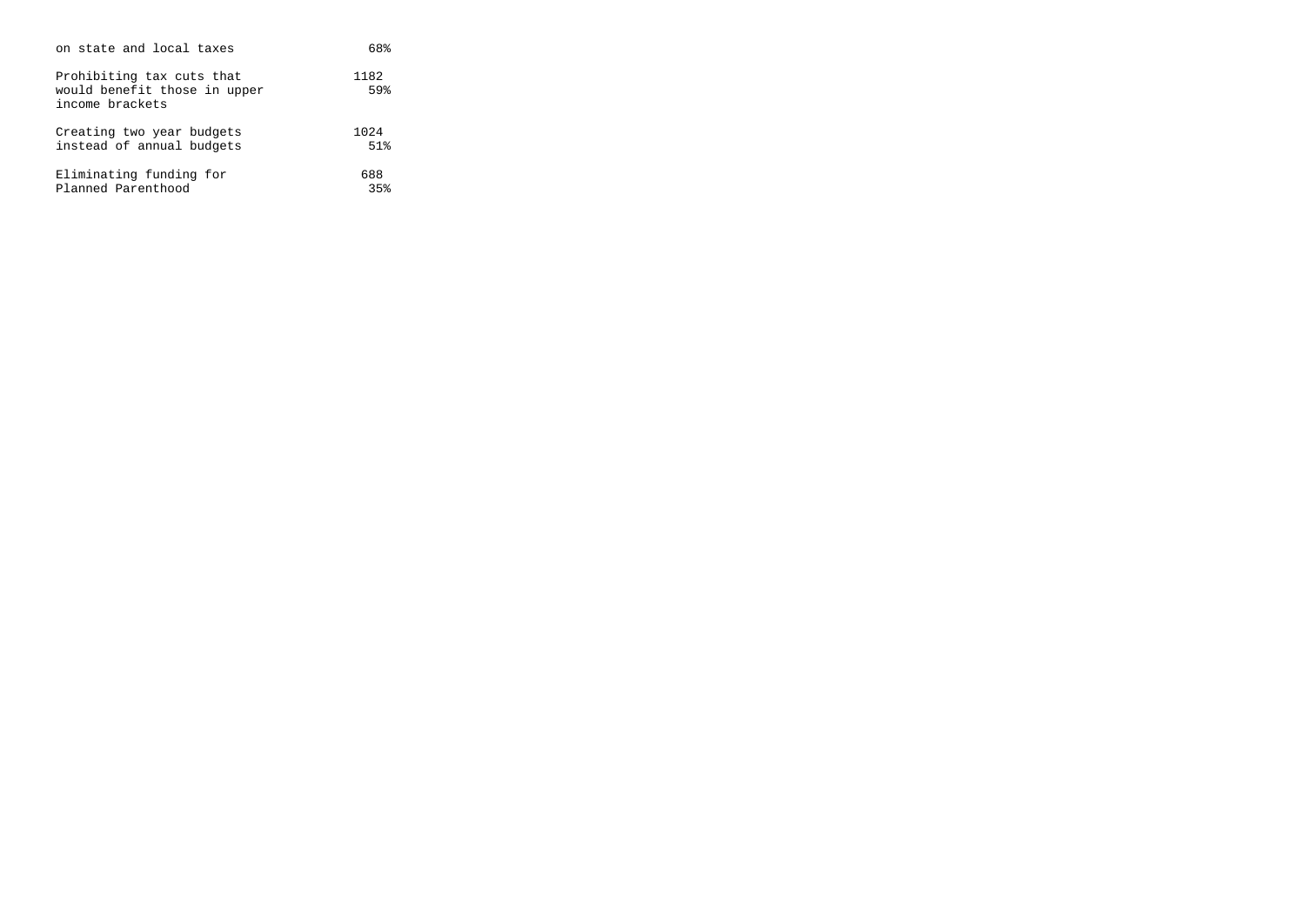Page 120 QuickQuery Fielding Period: December 08-11, 2017 HCAPS (Filtered on Registered Voters) Weighted To The U.S. General Adult Population - Propensity

 12 Dec 2017 Table 114

GS3 Would you favor or oppose Congress adding each of these measures to a vote for the debt ceiling increase?

Summary Of Favor

|                                                                                                    | Total      |
|----------------------------------------------------------------------------------------------------|------------|
| Weighted Base                                                                                      | 1989       |
| Let debt ceilings increase<br>automatically without a vote<br>and just vote on the<br>expenditures | 637<br>32% |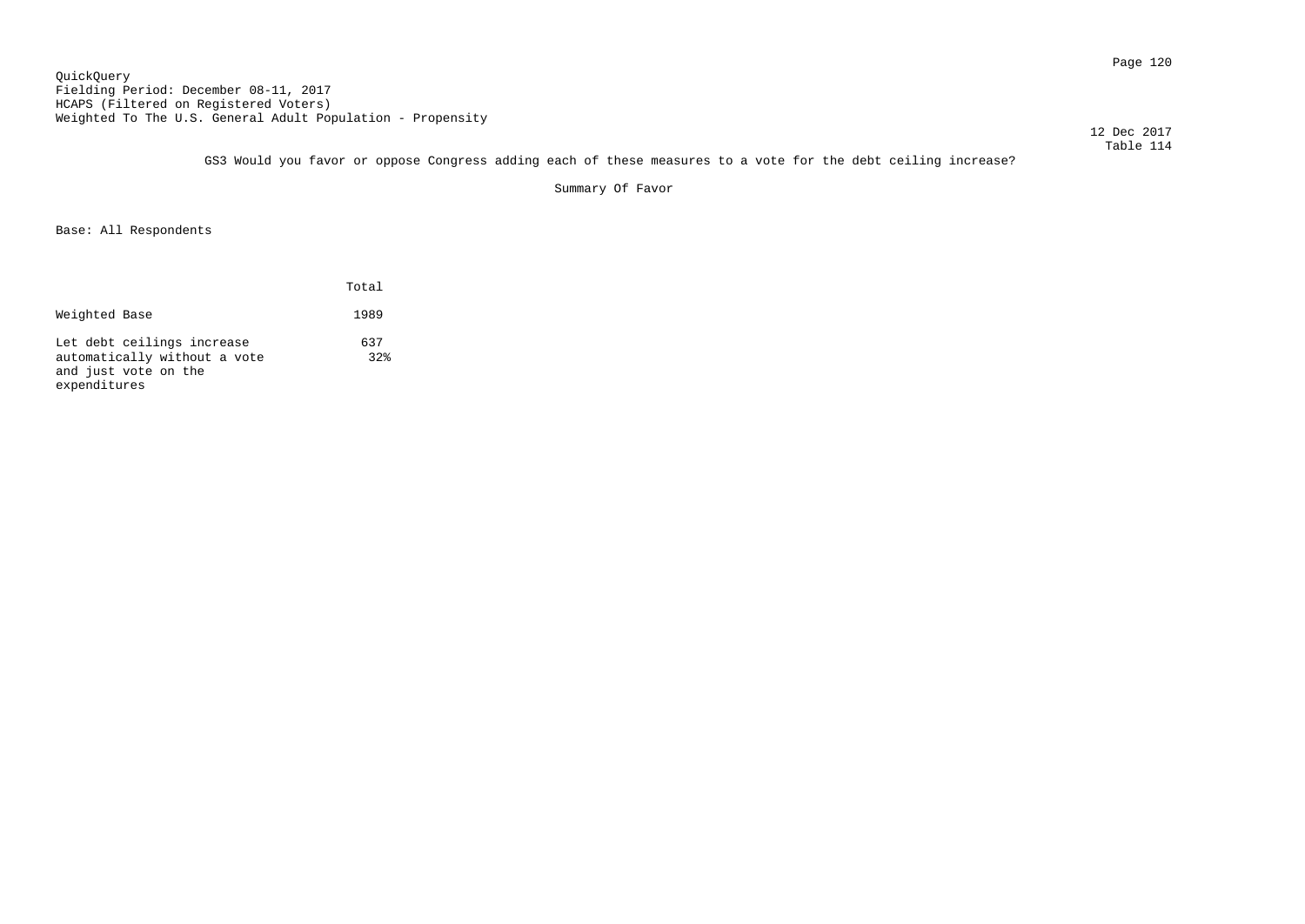12 Dec 2017

 Table 115 GS3 Would you favor or oppose Congress adding each of these measures to a vote for the debt ceiling increase?

Summary Of Oppose

|                                                                                                                                                                                                 | Total                  |
|-------------------------------------------------------------------------------------------------------------------------------------------------------------------------------------------------|------------------------|
| Unweighted Base                                                                                                                                                                                 | 1995                   |
| Weighted Base                                                                                                                                                                                   | 1989                   |
| Effective Base                                                                                                                                                                                  | 1083                   |
| Let debt ceilings increase<br>automatically without a vote<br>and just vote on the<br>expenditures                                                                                              | 1352<br>68%            |
| Eliminating funding for<br>Planned Parenthood                                                                                                                                                   | 1300<br>65%            |
| Creating two year budgets<br>instead of annual budgets                                                                                                                                          | 965<br>49%             |
| Prohibiting tax cuts that<br>would benefit those in upper<br>income brackets                                                                                                                    | 806<br>41%             |
| Retaining the tax deductions<br>on state and local taxes                                                                                                                                        | 645<br>32%             |
| Having capital budgets apart<br>from one-year expenditures<br>and changing the scoring<br>system to allow for more<br>long-term investments in<br>infrastructure and<br>preventative healthcare | 553<br>28 <sup>8</sup> |
| Reducing discretionary<br>spending across the board                                                                                                                                             | 533<br>27%             |
| Limiting further debt unless<br>there was economic growth to<br>pay for it                                                                                                                      | 529<br>27%             |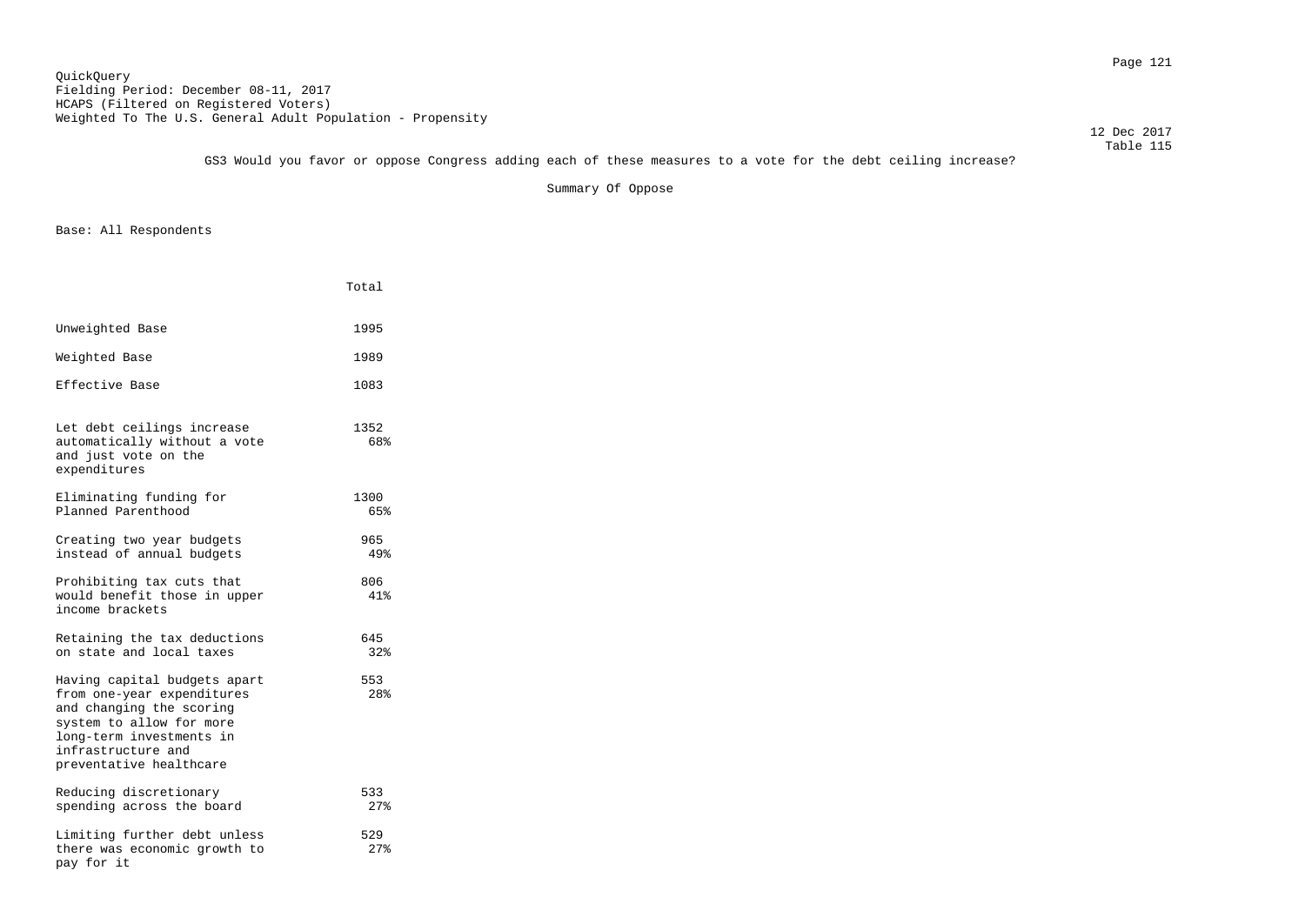| Require a balanced budget<br>within 5 years                                                                                         | 504<br>2.5%               |
|-------------------------------------------------------------------------------------------------------------------------------------|---------------------------|
| Requiring an annual<br>nonpartisan fiscal report to<br>be compiled by the<br>controller general and<br>presented to all of congress | 457<br>2.3%               |
| Requiring healthcare reform<br>to cover pre-existing<br>conditions                                                                  | 416<br>$21$ $\frac{6}{5}$ |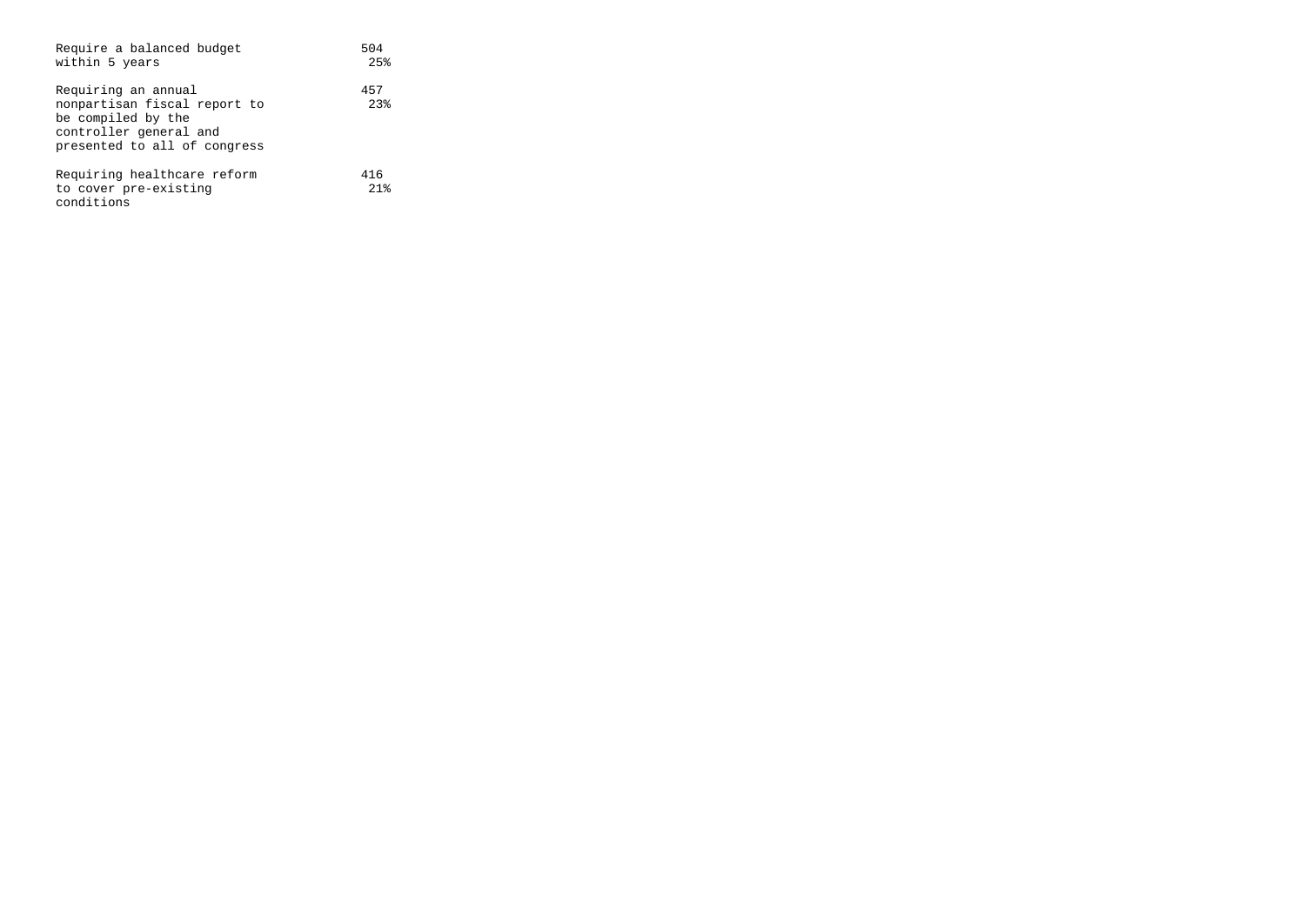Page 122 QuickQuery Fielding Period: December 08-11, 2017 HCAPS (Filtered on Registered Voters) Weighted To The U.S. General Adult Population - Propensity

12 Dec 2017

 Table 115 GS3 Would you favor or oppose Congress adding each of these measures to a vote for the debt ceiling increase?

Summary Of Oppose

|                                                                          | Total                  |
|--------------------------------------------------------------------------|------------------------|
| Weighted Base                                                            | 1989                   |
| Holding up congressional pay<br>if they fail to pass a<br>budget on time | 349<br>18 <sup>°</sup> |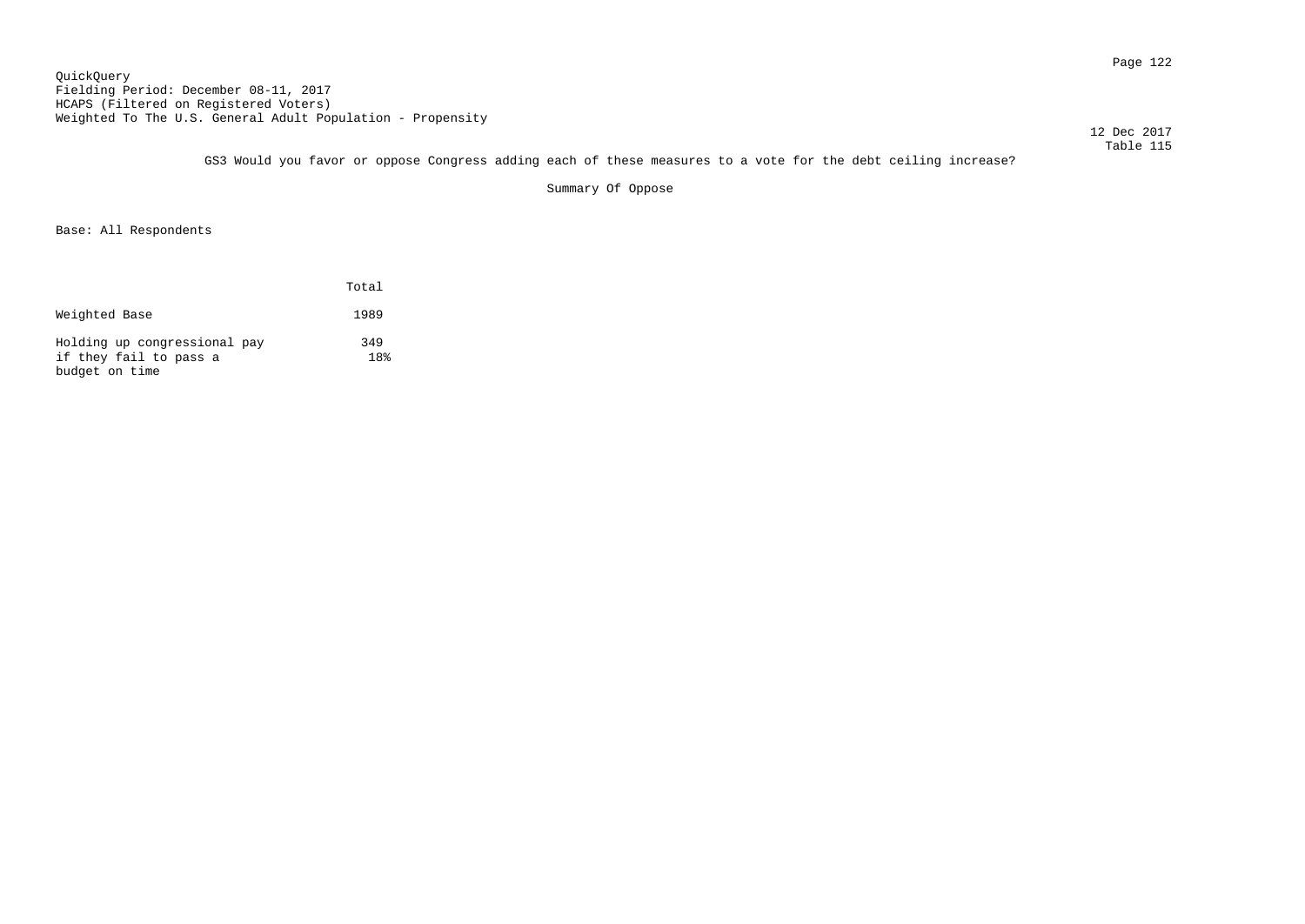Page 123 QuickQuery Fielding Period: December 08-11, 2017 HCAPS (Filtered on Registered Voters) Weighted To The U.S. General Adult Population - Propensity

 12 Dec 2017 Table 116

GS3\_1 Would you favor or oppose Congress adding each of these measures to a vote for the debt ceiling increase?

Eliminating funding for Planned Parenthood

|                 | Total       |
|-----------------|-------------|
| Unweighted Base | 1995        |
| Weighted Base   | 1989        |
| Effective Base  | 1083        |
| Favor           | 688<br>35%  |
| Oppose          | 1300<br>65% |
| Sigma           | 1989        |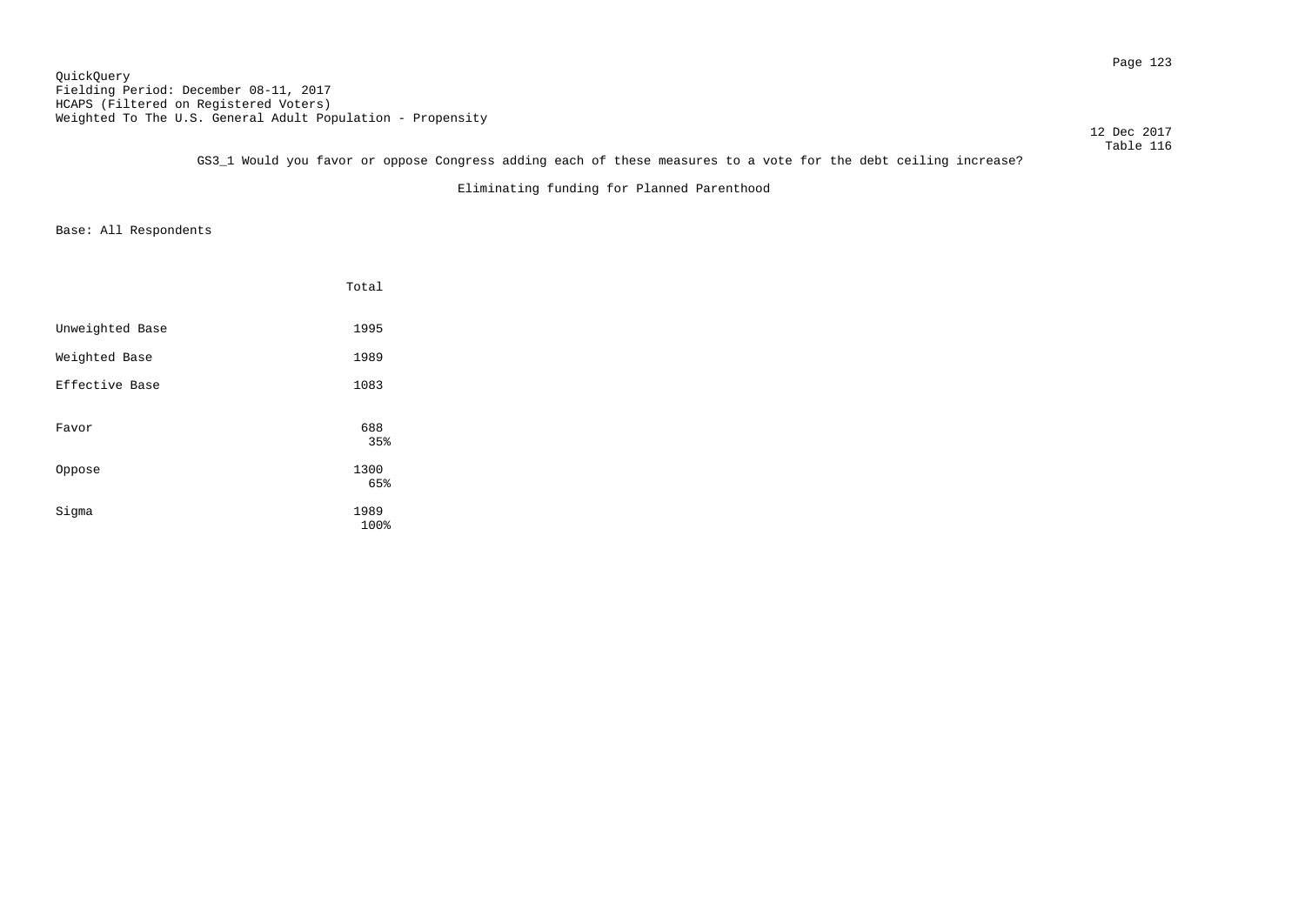Page 124 QuickQuery Fielding Period: December 08-11, 2017 HCAPS (Filtered on Registered Voters) Weighted To The U.S. General Adult Population - Propensity

12 Dec 2017

 Table 117 GS3\_2 Would you favor or oppose Congress adding each of these measures to a vote for the debt ceiling increase?

Reducing discretionary spending across the board

|                 | Total        |
|-----------------|--------------|
| Unweighted Base | 1995         |
| Weighted Base   | 1989         |
| Effective Base  | 1083         |
| Favor           | 1456<br>73%  |
| Oppose          | 533<br>27%   |
| Sigma           | 1989<br>100% |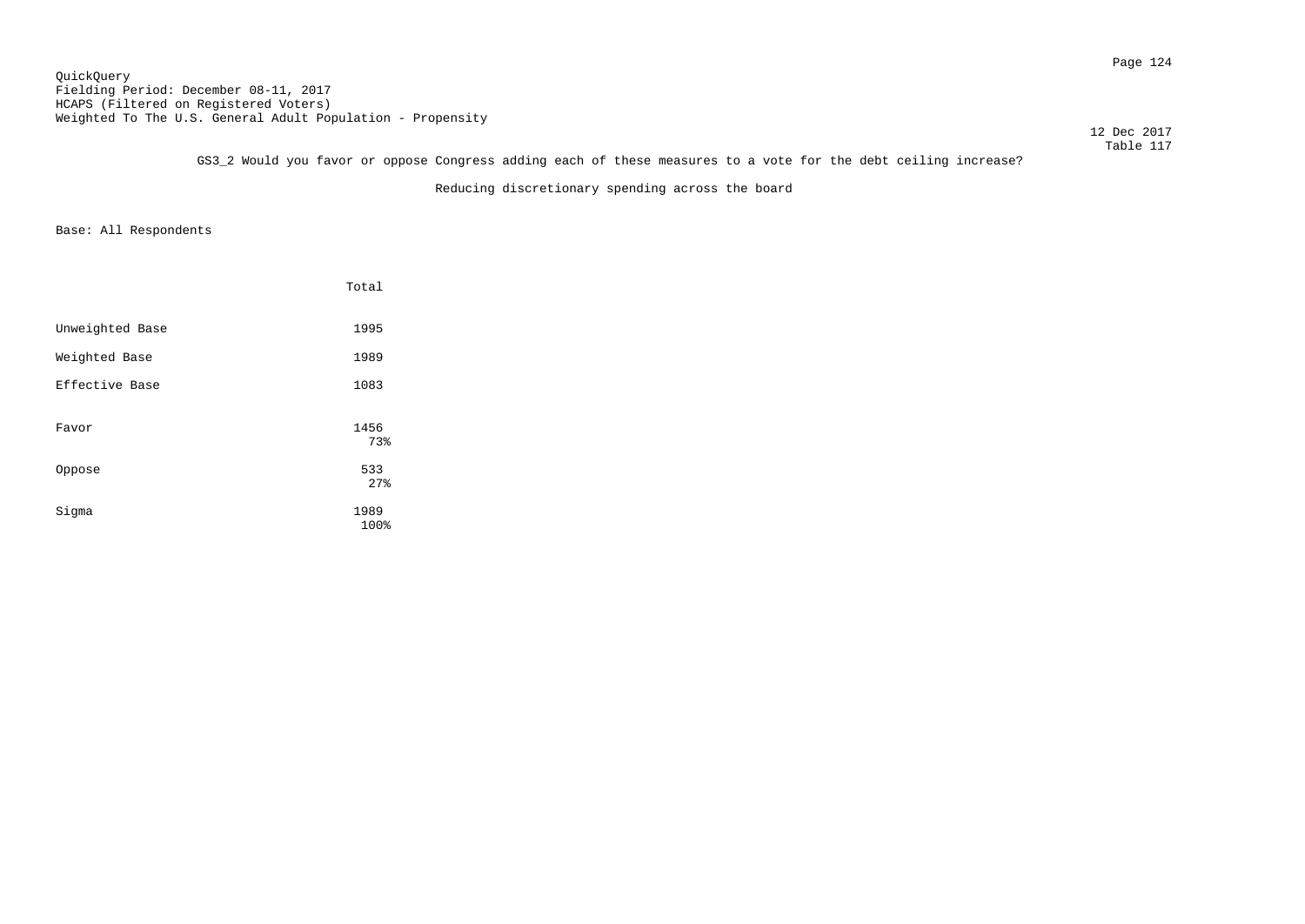Page 125 QuickQuery Fielding Period: December 08-11, 2017 HCAPS (Filtered on Registered Voters) Weighted To The U.S. General Adult Population - Propensity

12 Dec 2017

### Table 118 GS3\_3 Would you favor or oppose Congress adding each of these measures to a vote for the debt ceiling increase?

Limiting further debt unless there was economic growth to pay for it

|                 | Total        |
|-----------------|--------------|
| Unweighted Base | 1995         |
| Weighted Base   | 1989         |
| Effective Base  | 1083         |
| Favor           | 1459<br>73%  |
| Oppose          | 529<br>27%   |
| Sigma           | 1989<br>100% |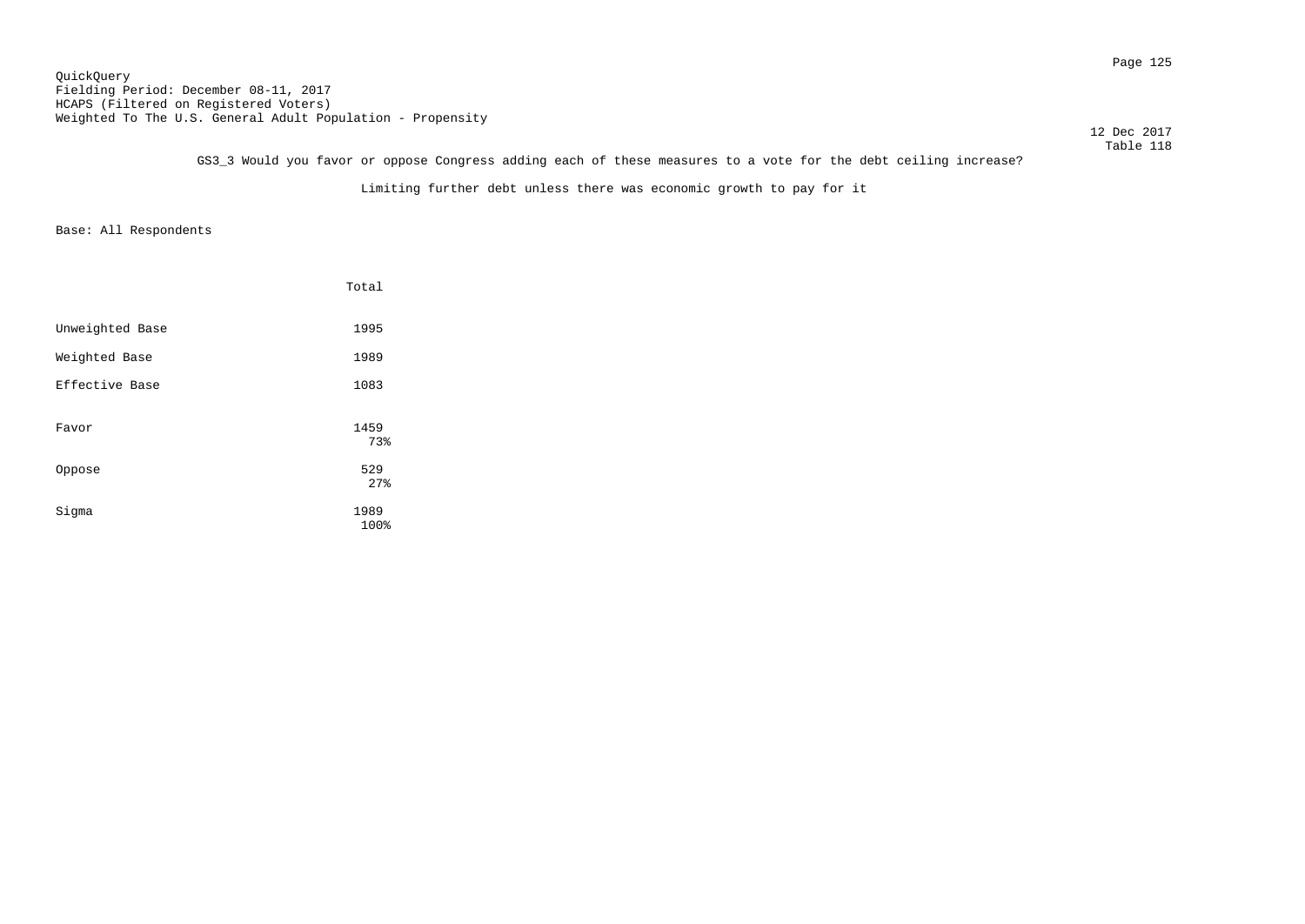Page 126 QuickQuery Fielding Period: December 08-11, 2017 HCAPS (Filtered on Registered Voters) Weighted To The U.S. General Adult Population - Propensity

12 Dec 2017

 Table 119 GS3\_4 Would you favor or oppose Congress adding each of these measures to a vote for the debt ceiling increase?

Prohibiting tax cuts that would benefit those in upper income brackets

|                 | Total        |
|-----------------|--------------|
| Unweighted Base | 1995         |
| Weighted Base   | 1989         |
| Effective Base  | 1083         |
| Favor           | 1182<br>59%  |
| Oppose          | 806<br>41%   |
| Sigma           | 1989<br>100% |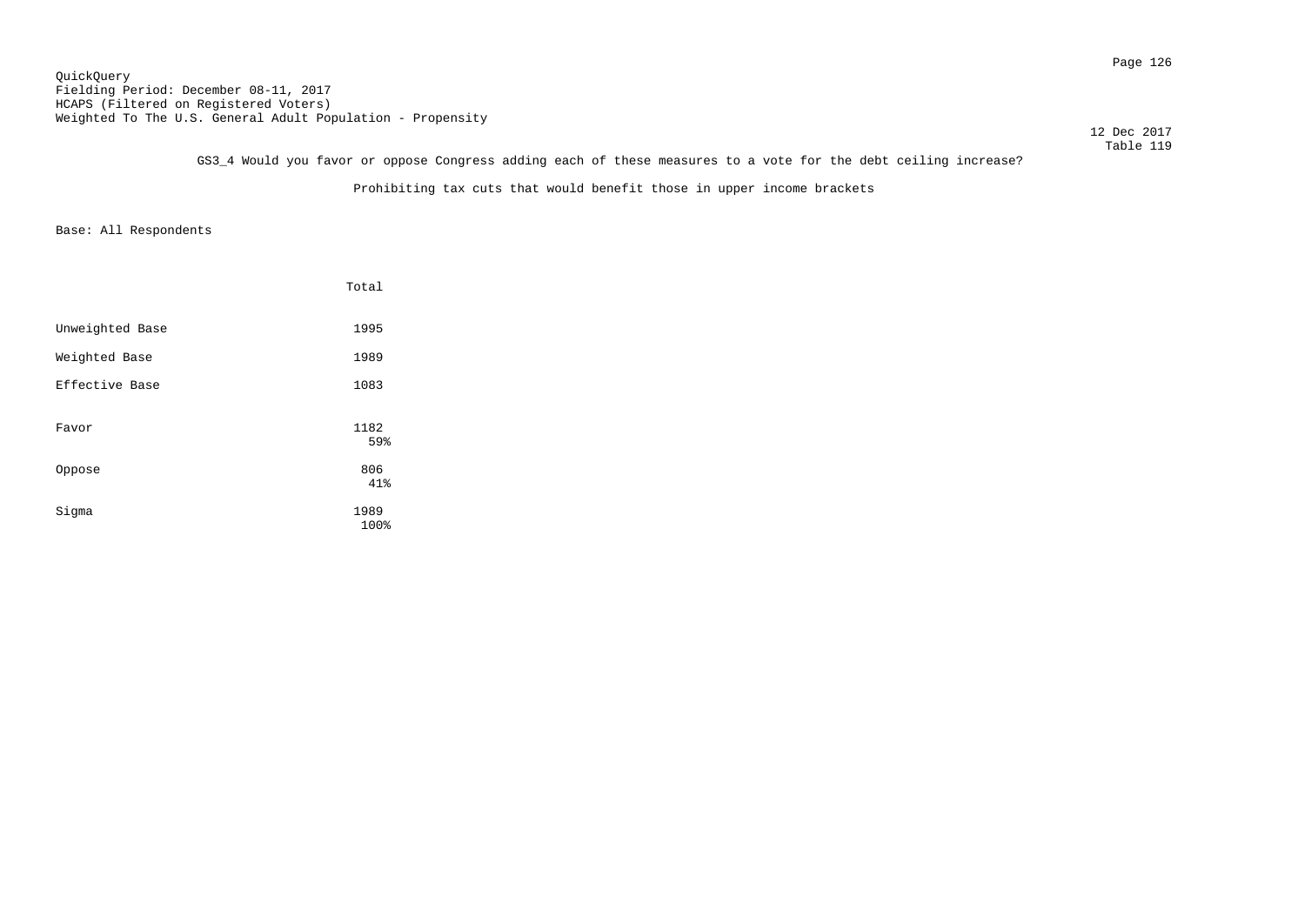Page 127 QuickQuery Fielding Period: December 08-11, 2017 HCAPS (Filtered on Registered Voters) Weighted To The U.S. General Adult Population - Propensity

12 Dec 2017

 Table 120 GS3\_5 Would you favor or oppose Congress adding each of these measures to a vote for the debt ceiling increase?

Creating two year budgets instead of annual budgets

|                 | Total        |
|-----------------|--------------|
| Unweighted Base | 1995         |
| Weighted Base   | 1989         |
| Effective Base  | 1083         |
| Favor           | 1024<br>51%  |
| Oppose          | 965<br>49%   |
| Sigma           | 1989<br>100% |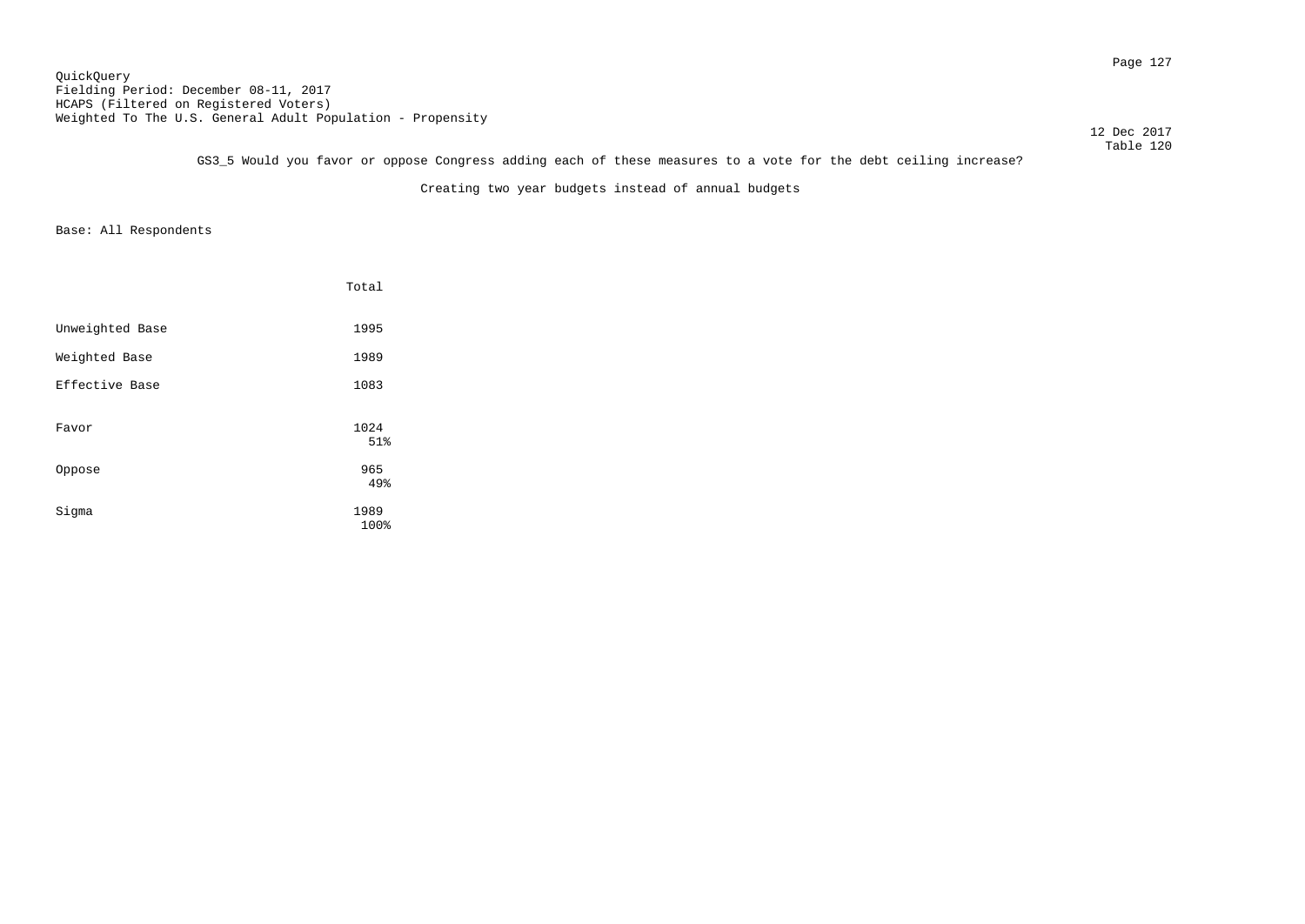Page 128 QuickQuery Fielding Period: December 08-11, 2017 HCAPS (Filtered on Registered Voters) Weighted To The U.S. General Adult Population - Propensity

12 Dec 2017

 Table 121 GS3\_6 Would you favor or oppose Congress adding each of these measures to a vote for the debt ceiling increase?

Requiring healthcare reform to cover pre-existing conditions

|                 | Total        |
|-----------------|--------------|
| Unweighted Base | 1995         |
| Weighted Base   | 1989         |
| Effective Base  | 1083         |
| Favor           | 1573<br>79%  |
| Oppose          | 416<br>21%   |
| Sigma           | 1989<br>100% |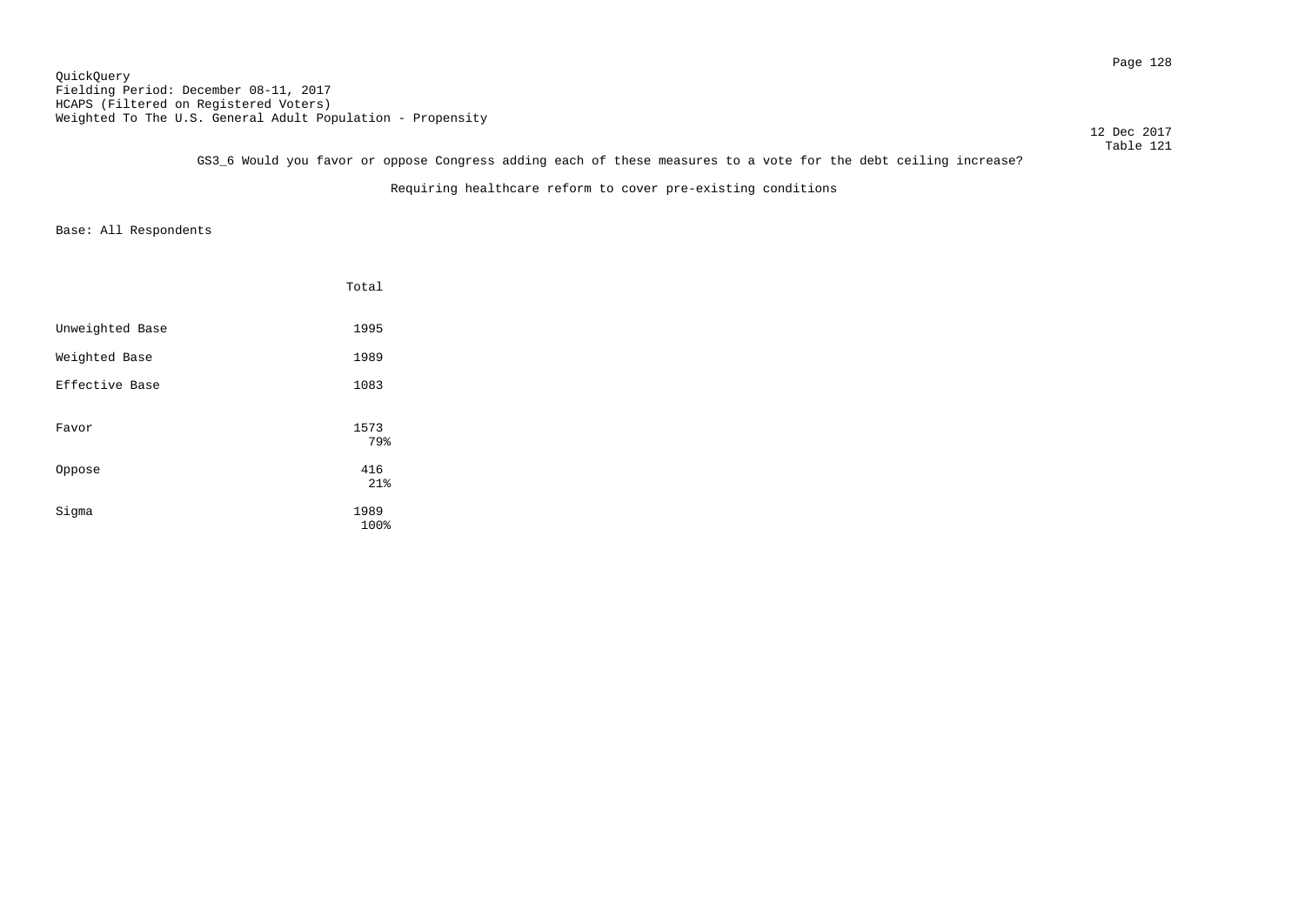Page 129 QuickQuery Fielding Period: December 08-11, 2017 HCAPS (Filtered on Registered Voters) Weighted To The U.S. General Adult Population - Propensity

12 Dec 2017

 Table 122 GS3\_7 Would you favor or oppose Congress adding each of these measures to a vote for the debt ceiling increase?

Holding up congressional pay if they fail to pass a budget on time

|                 | Total        |
|-----------------|--------------|
| Unweighted Base | 1995         |
| Weighted Base   | 1989         |
| Effective Base  | 1083         |
| Favor           | 1639<br>82%  |
| Oppose          | 349<br>18%   |
| Sigma           | 1989<br>100% |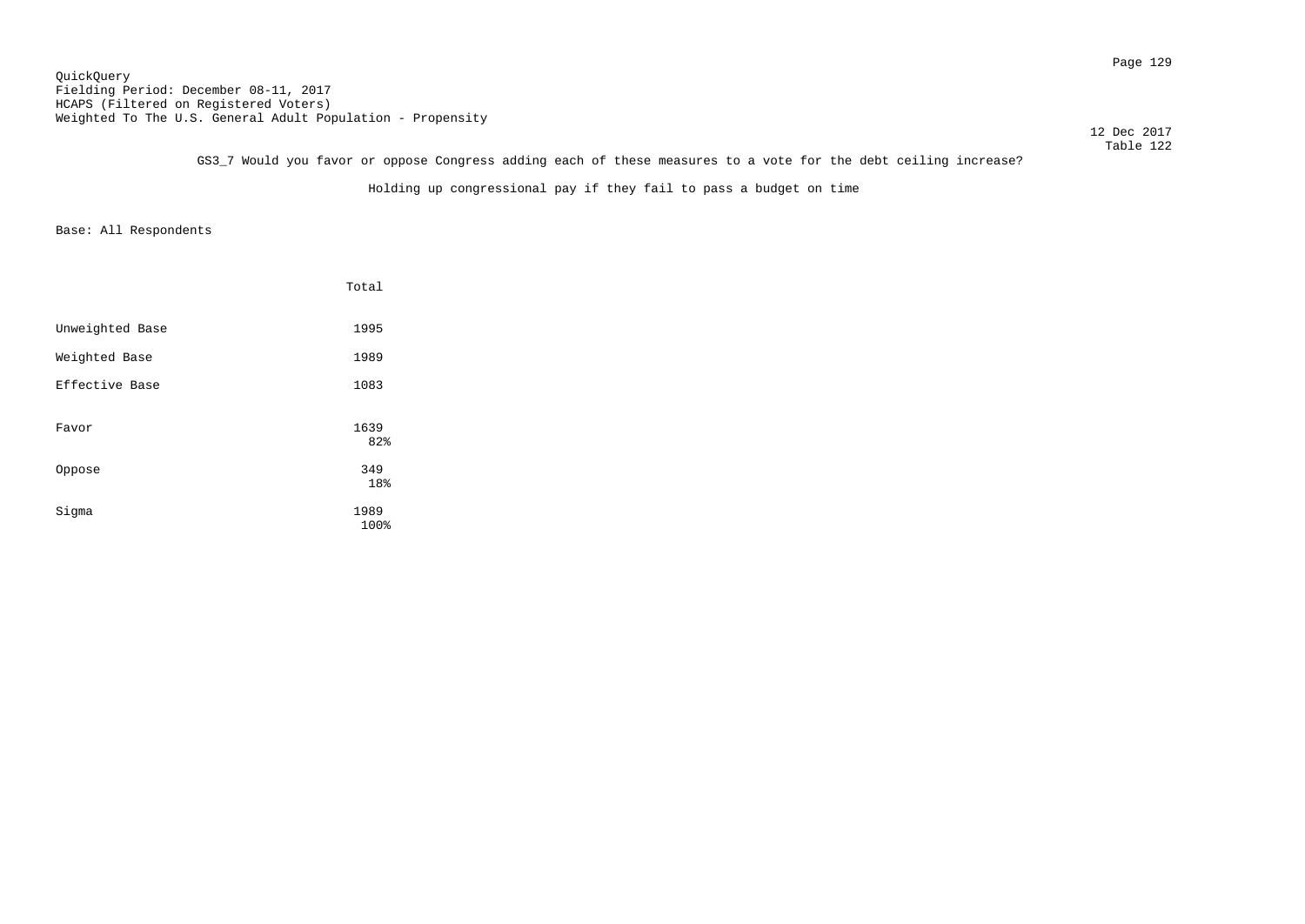Page 130 QuickQuery Fielding Period: December 08-11, 2017 HCAPS (Filtered on Registered Voters) Weighted To The U.S. General Adult Population - Propensity

12 Dec 2017

 Table 123 GS3\_8 Would you favor or oppose Congress adding each of these measures to a vote for the debt ceiling increase?

Retaining the tax deductions on state and local taxes

|                 | Total        |
|-----------------|--------------|
| Unweighted Base | 1995         |
| Weighted Base   | 1989         |
| Effective Base  | 1083         |
| Favor           | 1343<br>68%  |
| Oppose          | 645<br>32%   |
| Sigma           | 1989<br>100% |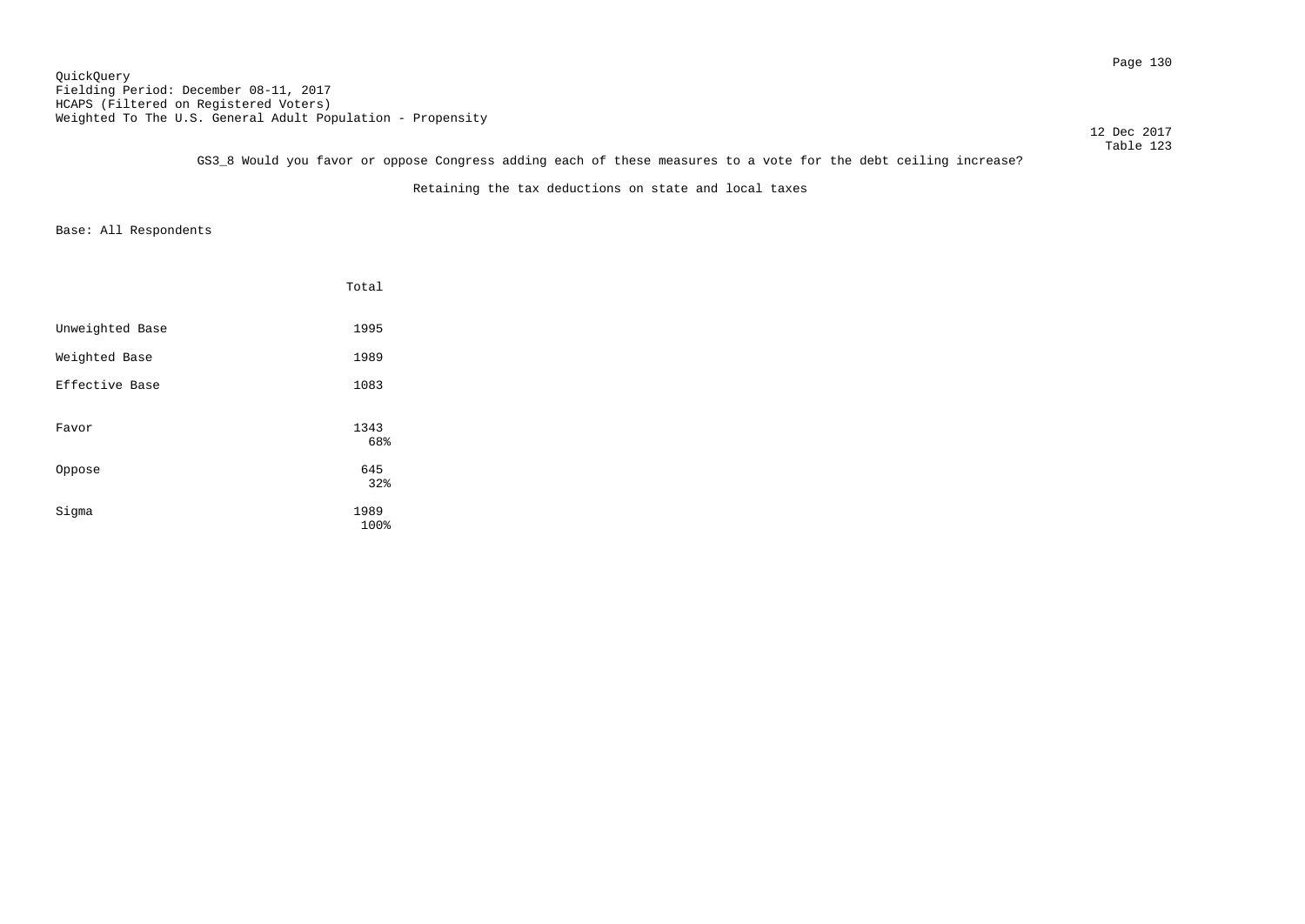Page 131 QuickQuery Fielding Period: December 08-11, 2017 HCAPS (Filtered on Registered Voters) Weighted To The U.S. General Adult Population - Propensity

12 Dec 2017

 Table 124 GS3\_9 Would you favor or oppose Congress adding each of these measures to a vote for the debt ceiling increase?

Having capital budgets apart from one-year expenditures and changing the scoring system to allow for more long-term investments in infrastructure and preventative healthcare

|                 | Total        |
|-----------------|--------------|
| Unweighted Base | 1995         |
| Weighted Base   | 1989         |
| Effective Base  | 1083         |
| Favor           | 1435<br>72%  |
| Oppose          | 553<br>28%   |
| Sigma           | 1989<br>100% |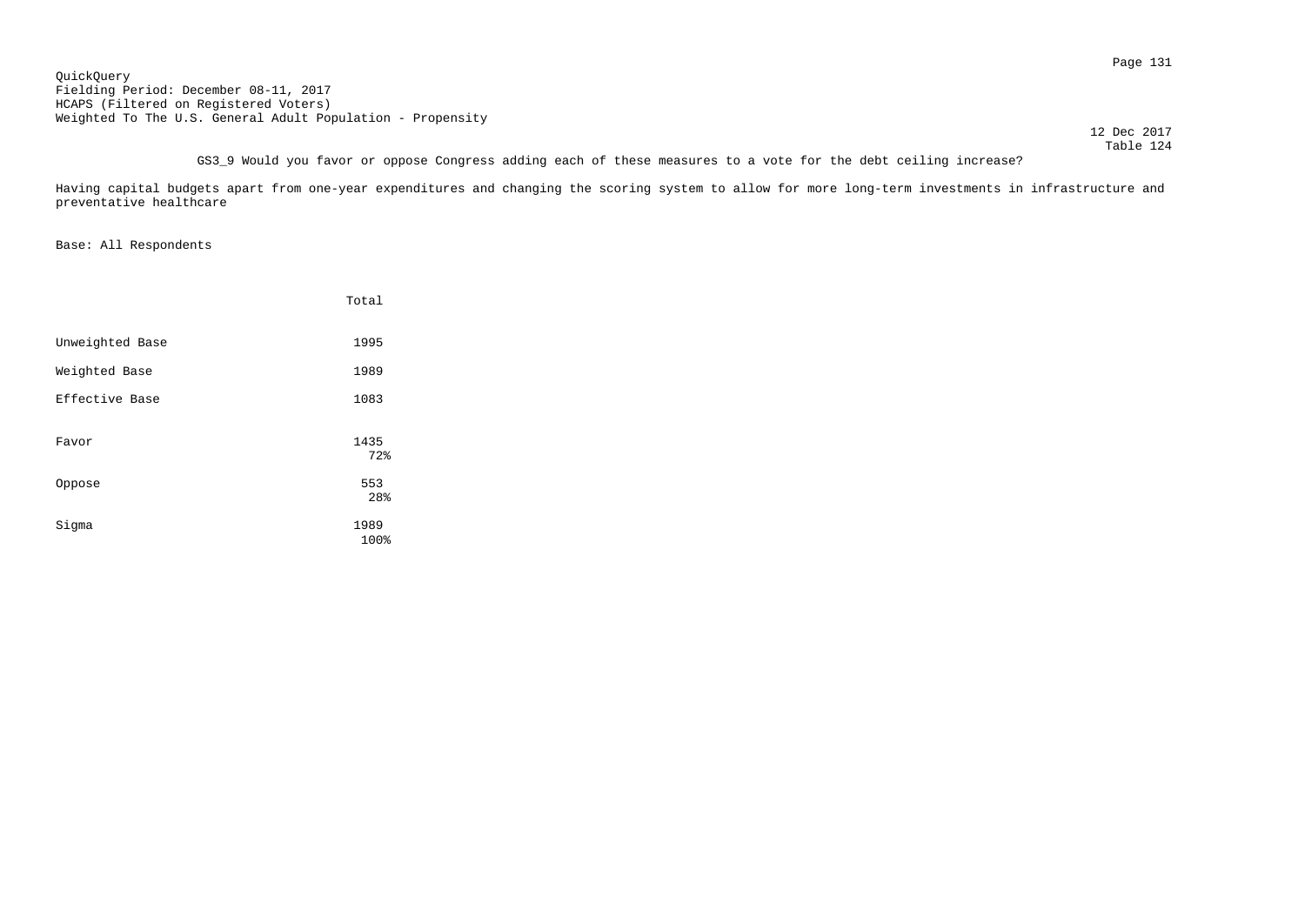Page 132 QuickQuery Fielding Period: December 08-11, 2017 HCAPS (Filtered on Registered Voters) Weighted To The U.S. General Adult Population - Propensity

12 Dec 2017

 Table 125 GS3\_10 Would you favor or oppose Congress adding each of these measures to a vote for the debt ceiling increase? Requiring an annual nonpartisan fiscal report to be compiled by the controller general and presented to all of congress

|                 | Total        |
|-----------------|--------------|
| Unweighted Base | 1995         |
| Weighted Base   | 1989         |
| Effective Base  | 1083         |
| Favor           | 1531<br>77%  |
| Oppose          | 457<br>23%   |
| Sigma           | 1989<br>100% |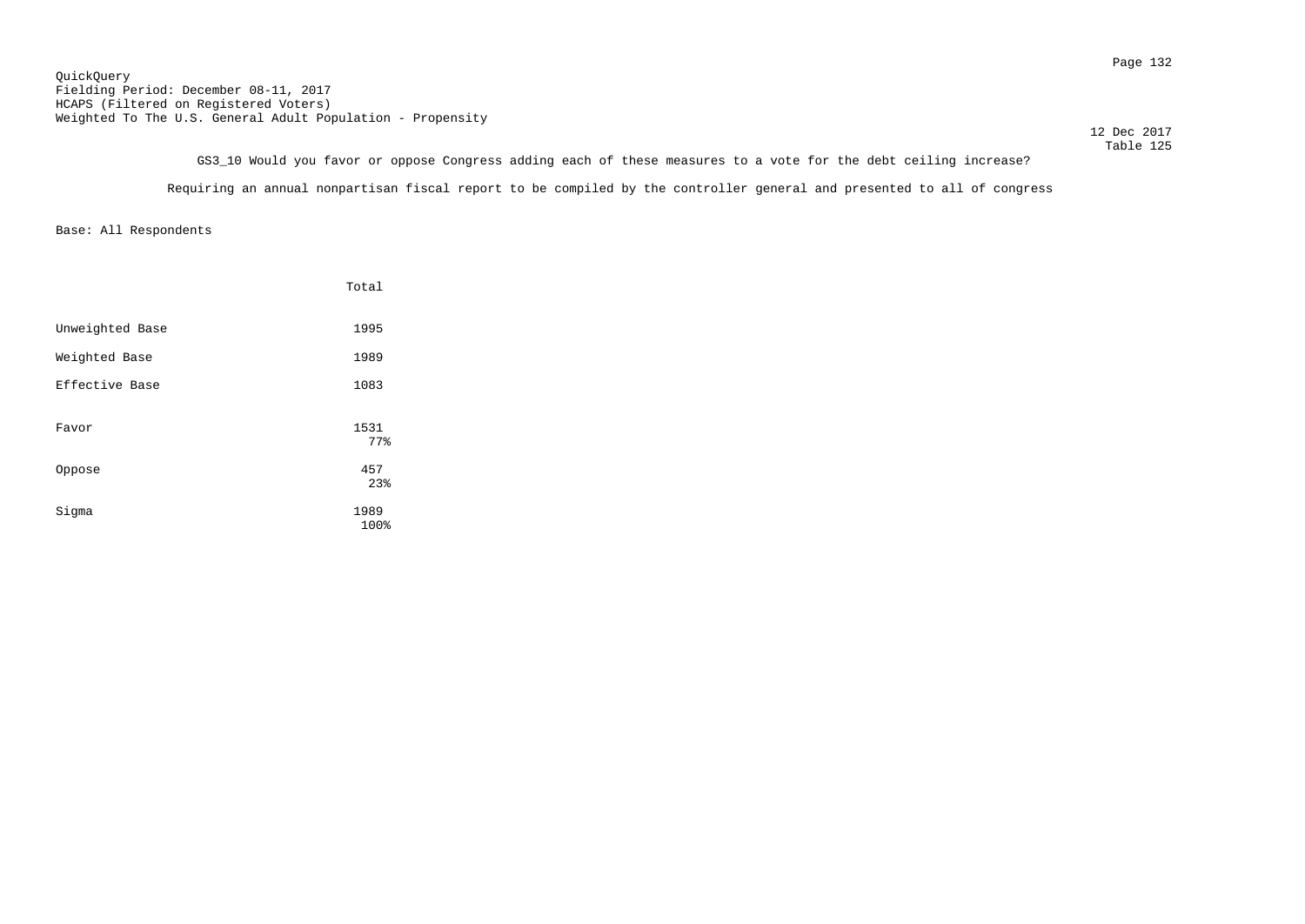Page 133 QuickQuery Fielding Period: December 08-11, 2017 HCAPS (Filtered on Registered Voters) Weighted To The U.S. General Adult Population - Propensity

12 Dec 2017

 Table 126 GS3\_11 Would you favor or oppose Congress adding each of these measures to a vote for the debt ceiling increase?

Require a balanced budget within 5 years

|                 | Total        |
|-----------------|--------------|
| Unweighted Base | 1995         |
| Weighted Base   | 1989         |
| Effective Base  | 1083         |
| Favor           | 1484<br>75%  |
| Oppose          | 504<br>25%   |
| Sigma           | 1989<br>100% |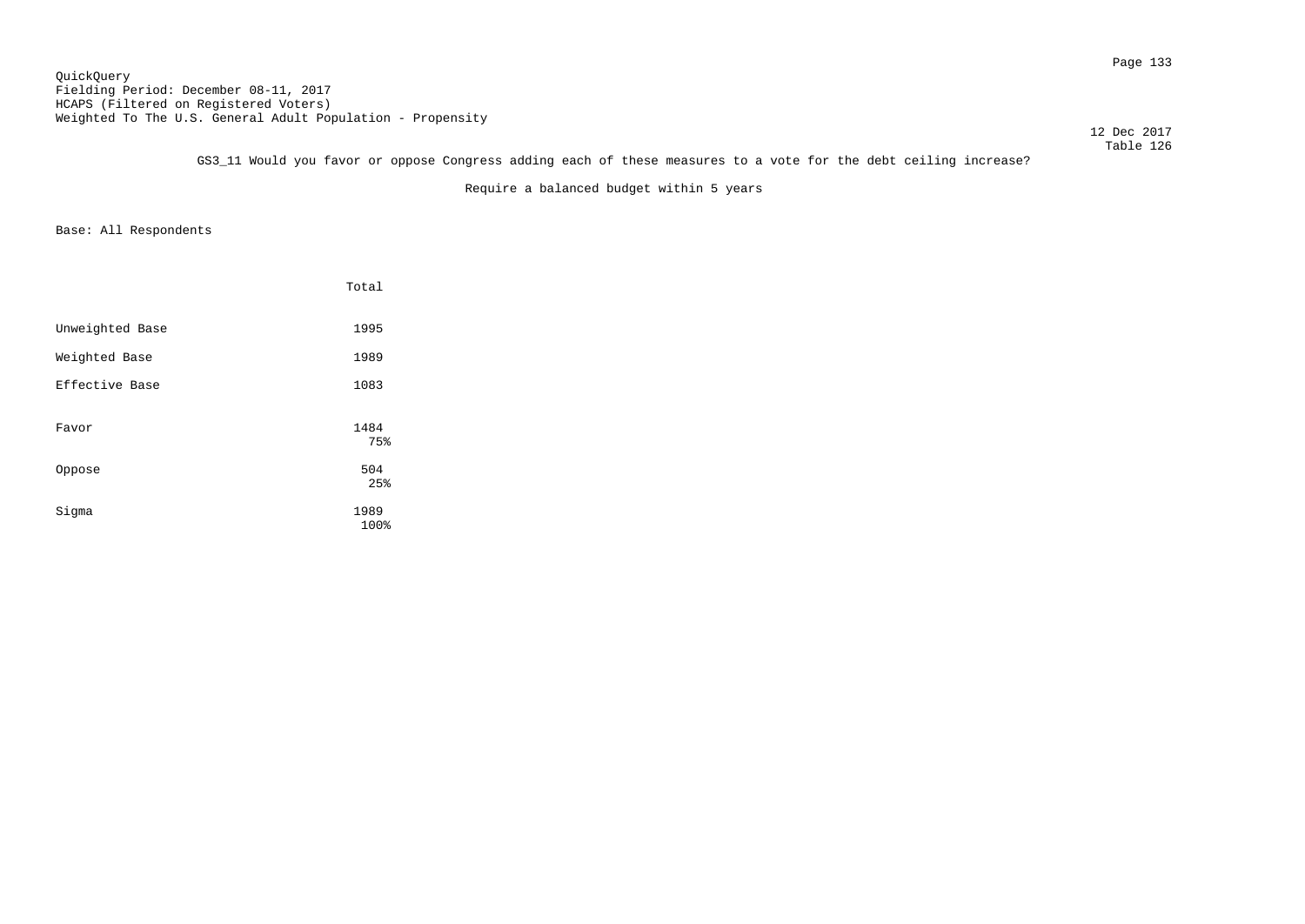Page 134 QuickQuery Fielding Period: December 08-11, 2017 HCAPS (Filtered on Registered Voters) Weighted To The U.S. General Adult Population - Propensity

12 Dec 2017

 Table 127 GS3\_12 Would you favor or oppose Congress adding each of these measures to a vote for the debt ceiling increase?

Let debt ceilings increase automatically without a vote and just vote on the expenditures

|                 | Total       |
|-----------------|-------------|
| Unweighted Base | 1995        |
| Weighted Base   | 1989        |
| Effective Base  | 1083        |
| Favor           | 637         |
|                 | 32%         |
| Oppose          | 1352<br>68% |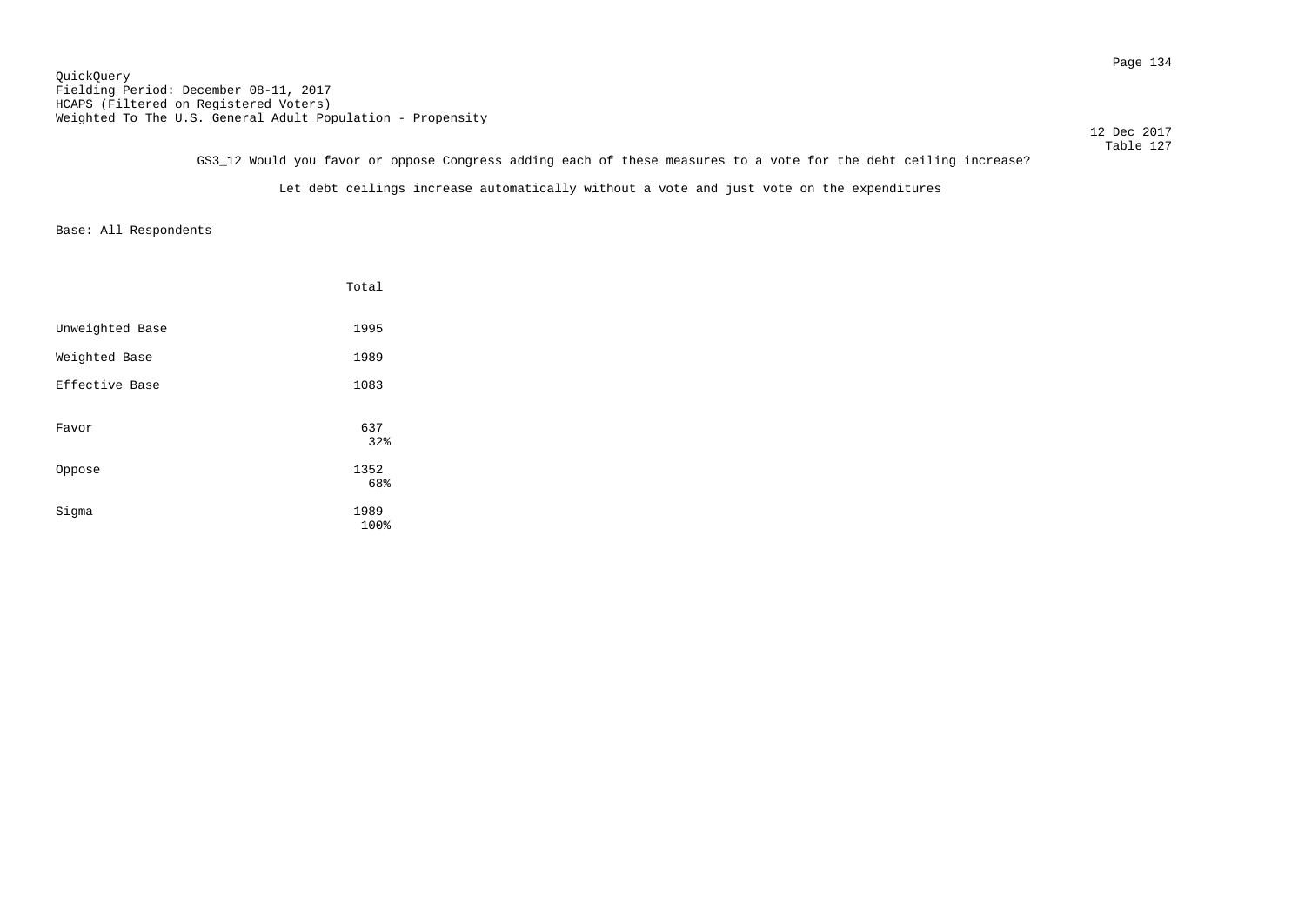Page 135 QuickQuery Fielding Period: December 08-11, 2017 HCAPS (Filtered on Registered Voters) Weighted To The U.S. General Adult Population - Propensity

12 Dec 2017

 Table 128 GS4 Should the Republicans and the Democrats in Congress compromise on core policy positions in order to draft a bipartisan spending bill that avoids a government shutdown, or should they stick to their positions even if it means temporarily shutting down the government?

|                                                                                   | Total        |
|-----------------------------------------------------------------------------------|--------------|
| Unweighted Base                                                                   | 1995         |
| Weighted Base                                                                     | 1989         |
| Effective Base                                                                    | 1083         |
| Should compromise to avoid a<br>government shutdown                               | 1518<br>76%  |
| Should stick to their core<br>positions even if it means a<br>government shutdown | 471<br>2.4%  |
| Sigma                                                                             | 1989<br>100% |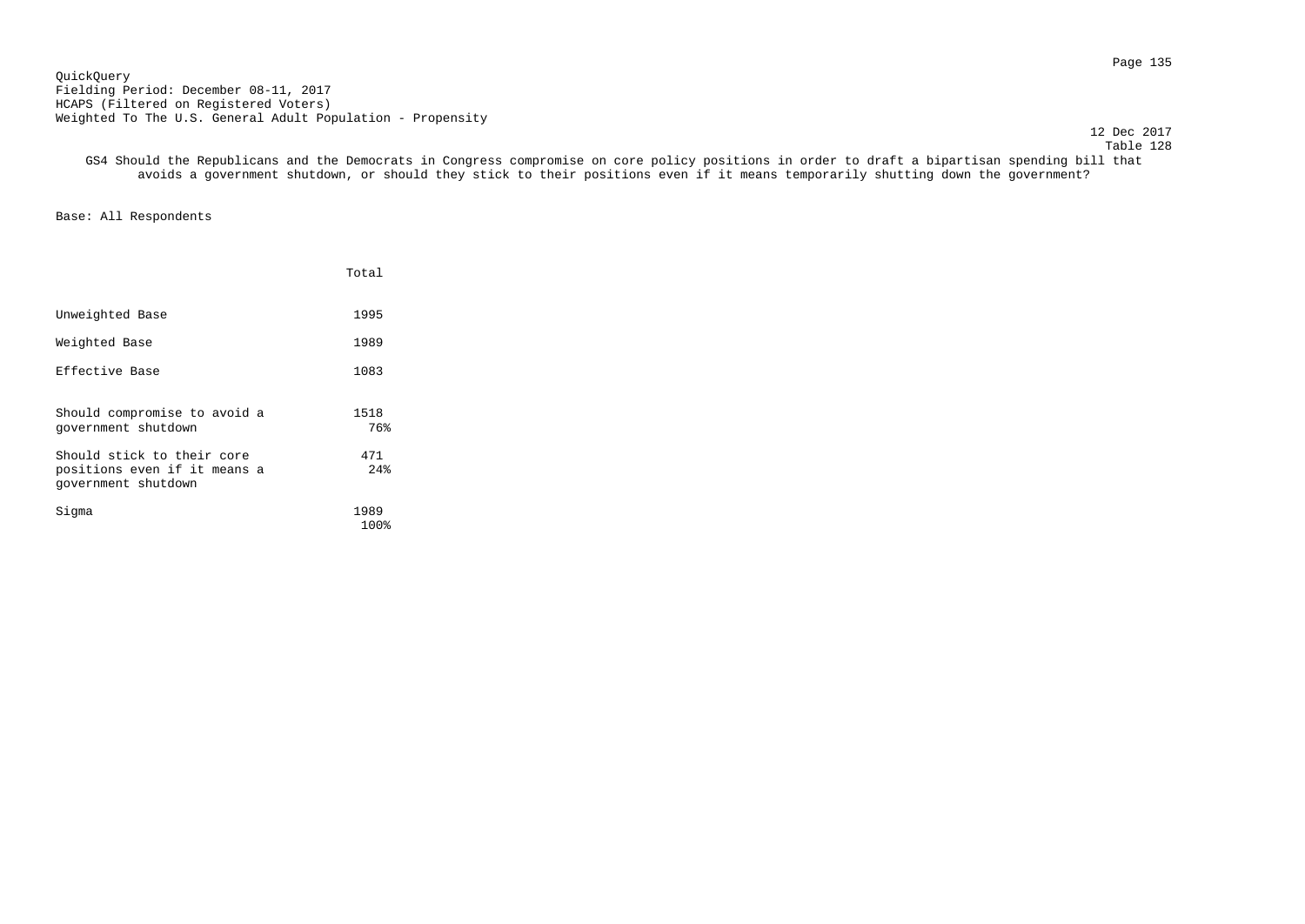Page 136 QuickQuery Fielding Period: December 08-11, 2017 HCAPS (Filtered on Registered Voters) Weighted To The U.S. General Adult Population - Propensity

12 Dec 2017

 Table 129 GS5 Is threating to shut down the government an acceptable or unacceptable way to negotiate policy goals in Congress?

|                 | Total        |
|-----------------|--------------|
| Unweighted Base | 1995         |
| Weighted Base   | 1989         |
| Effective Base  | 1083         |
| Acceptable      | 416<br>21%   |
| Unacceptable    | 1572<br>79%  |
| Sigma           | 1989<br>100% |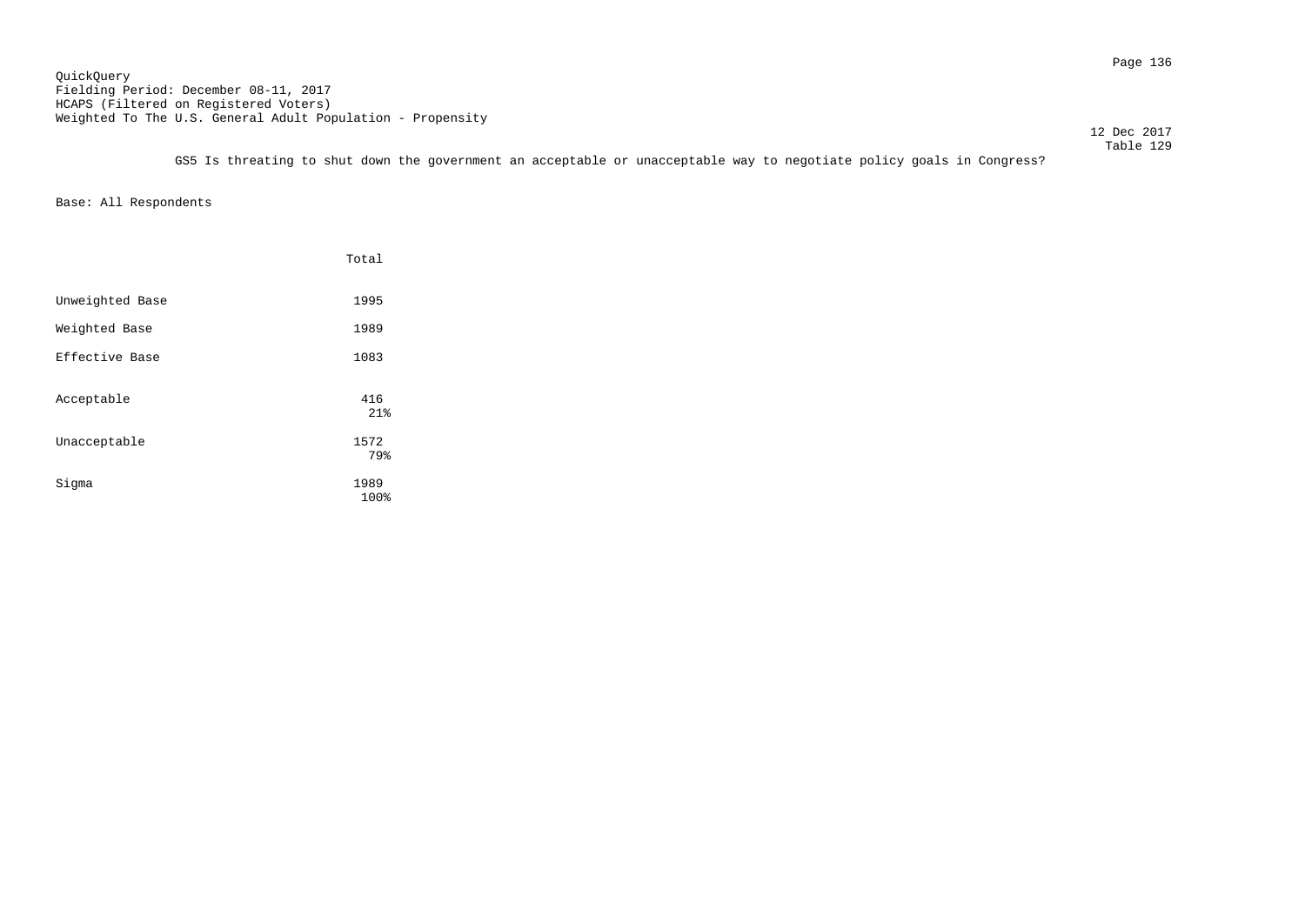Page 137 QuickQuery Fielding Period: December 08-11, 2017 HCAPS (Filtered on Registered Voters) Weighted To The U.S. General Adult Population - Propensity

 Table 130 GS6 Do you think a government shutdown has a positive impact, negative impact, or does it not have much impact either way on the productivity of the US economy?

12 Dec 2017

|                            | Total                 |
|----------------------------|-----------------------|
| Unweighted Base            | 1995                  |
| Weighted Base              | 1989                  |
| Effective Base             | 1083                  |
| Positive impact            | 162<br>8 <sup>°</sup> |
| Negative impact            | 1315<br>66%           |
| Not much impact either way | 512<br>26%            |
| Sigma                      | 1989<br>100%          |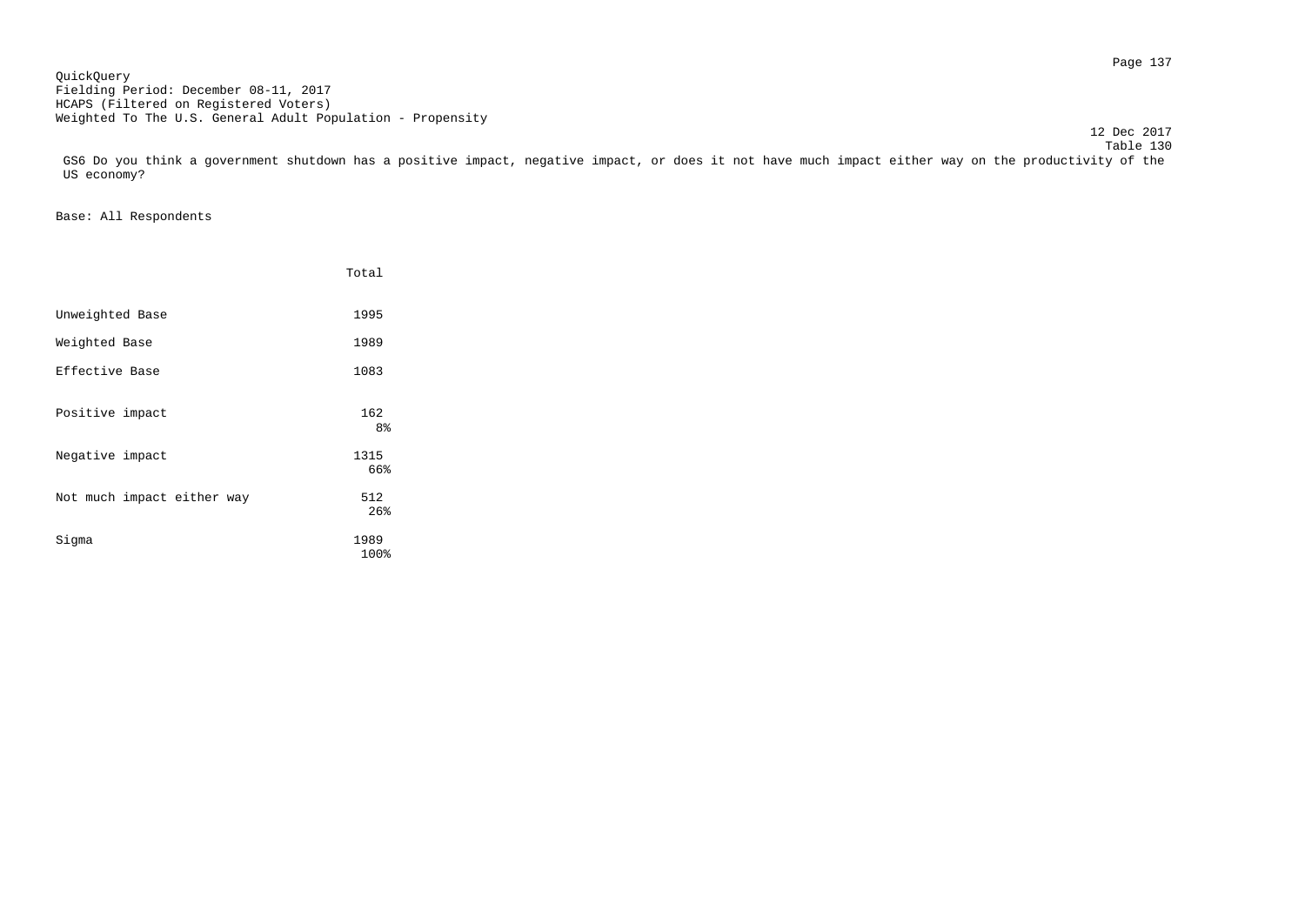Page 138 QuickQuery Fielding Period: December 08-11, 2017 HCAPS (Filtered on Registered Voters) Weighted To The U.S. General Adult Population - Propensity

 12 Dec 2017 Table 131

 GS7 Would you favor or oppose a deal between President Trump and Democrats in Congress to raise the U.S. government's debt ceiling and prevent a government shutdown, even if that means President Trump acts against the wishes of the Republicans in Congress?

|                 | Total        |
|-----------------|--------------|
| Unweighted Base | 1995         |
| Weighted Base   | 1989         |
| Effective Base  | 1083         |
| Favor           | 1154<br>58%  |
| Oppose          | 834<br>42%   |
| Sigma           | 1989<br>100% |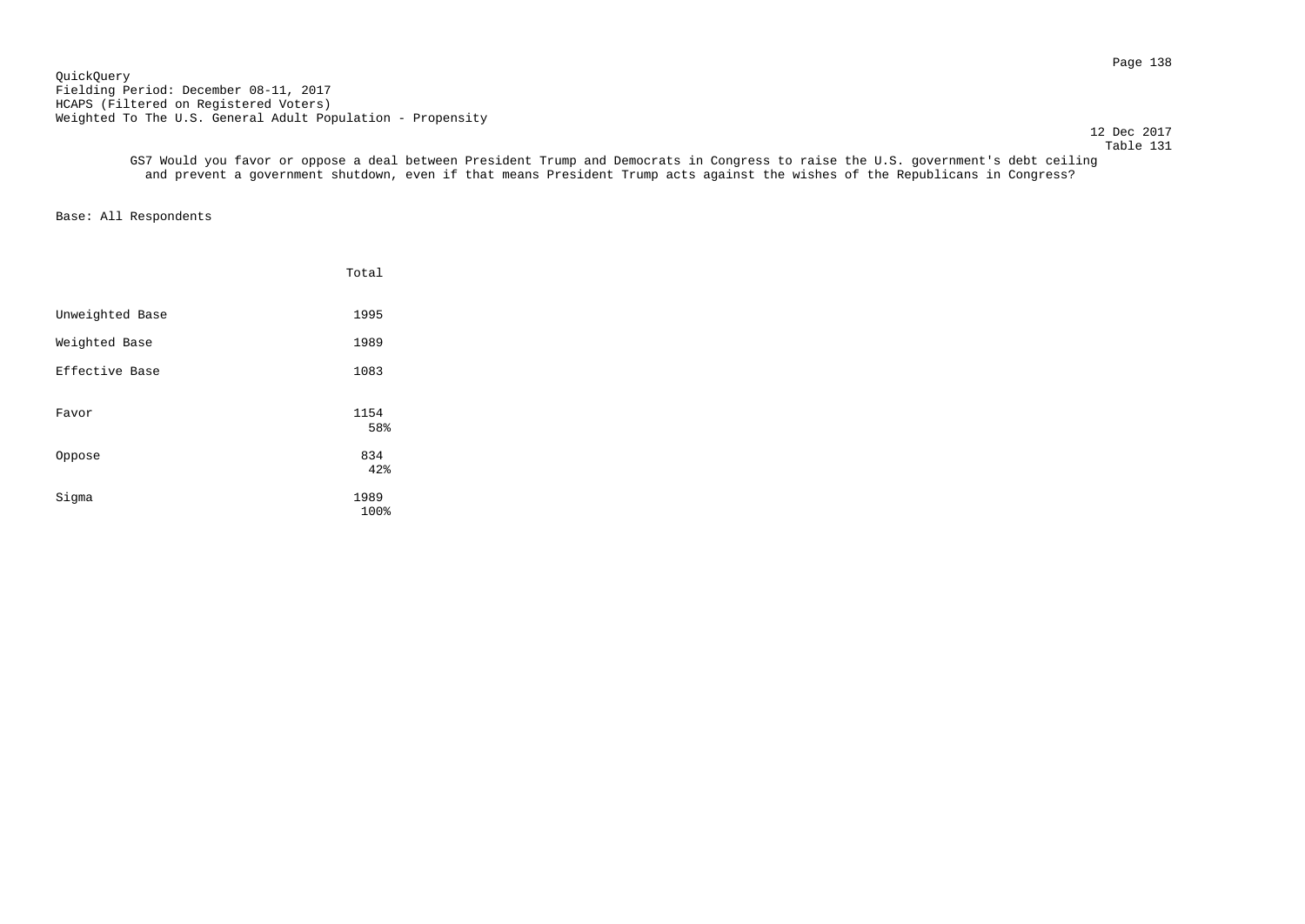Page 139 QuickQuery Fielding Period: December 08-11, 2017 HCAPS (Filtered on Registered Voters) Weighted To The U.S. General Adult Population - Propensity

12 Dec 2017

|                   | Total            |  |
|-------------------|------------------|--|
| Unweighted Base   | 1995             |  |
| Weighted Base     | 1989             |  |
| Effective Base    | 1083             |  |
| Yes               | 845<br>43%       |  |
| No                | 1024             |  |
| Decline to answer | 51%<br>119<br>6% |  |
| Sigma             | 1989<br>100%     |  |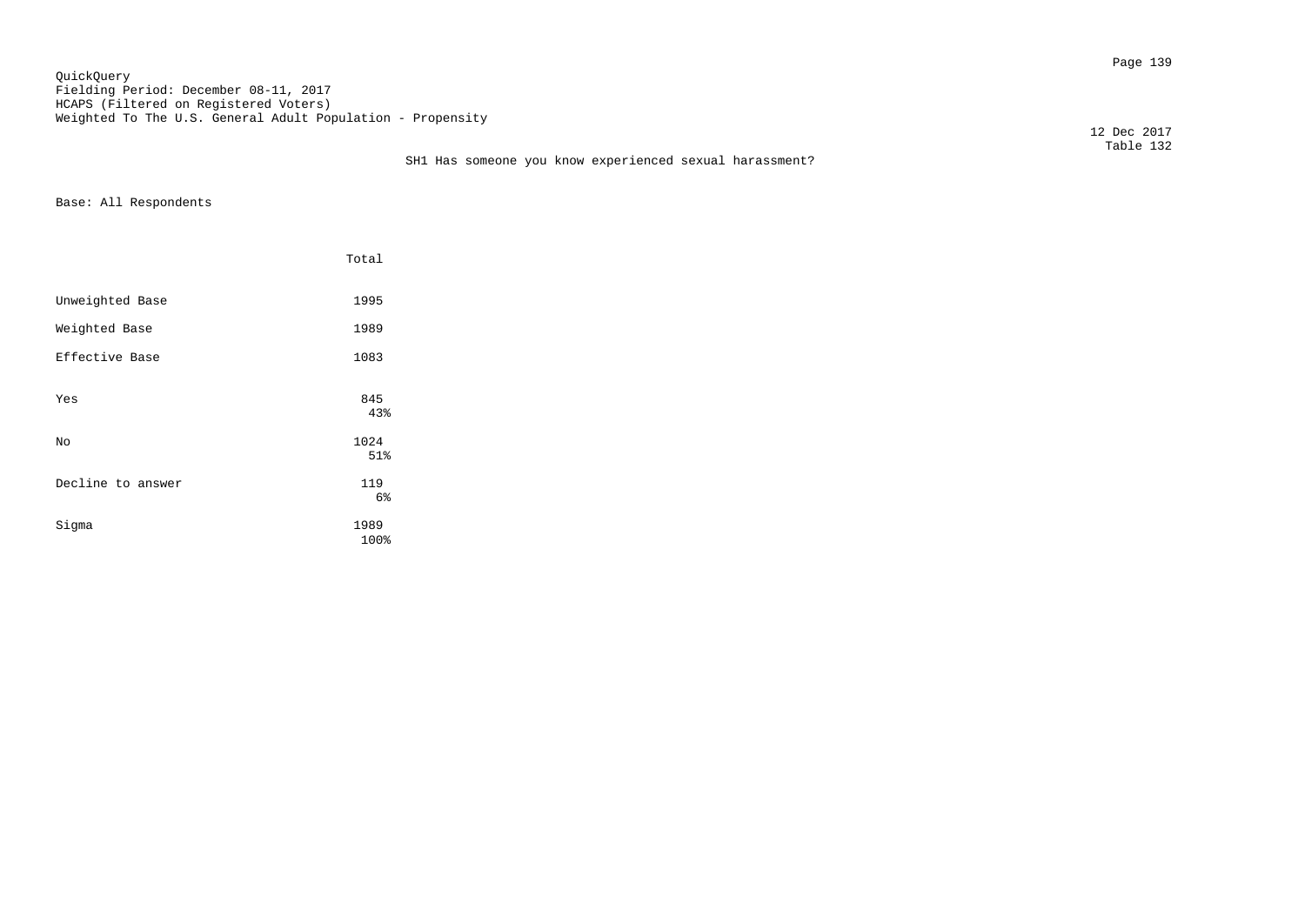Page 140 QuickQuery Fielding Period: December 08-11, 2017 HCAPS (Filtered on Registered Voters) Weighted To The U.S. General Adult Population - Propensity

 12 Dec 2017 Table 133

|                   | Total           |  |
|-------------------|-----------------|--|
| Unweighted Base   | 1995            |  |
| Weighted Base     | 1989            |  |
| Effective Base    | 1083            |  |
| Yes               | 419<br>21%      |  |
| No                | 1486            |  |
| Decline to answer | 75%<br>84<br>4% |  |
| Sigma             | 1989<br>100%    |  |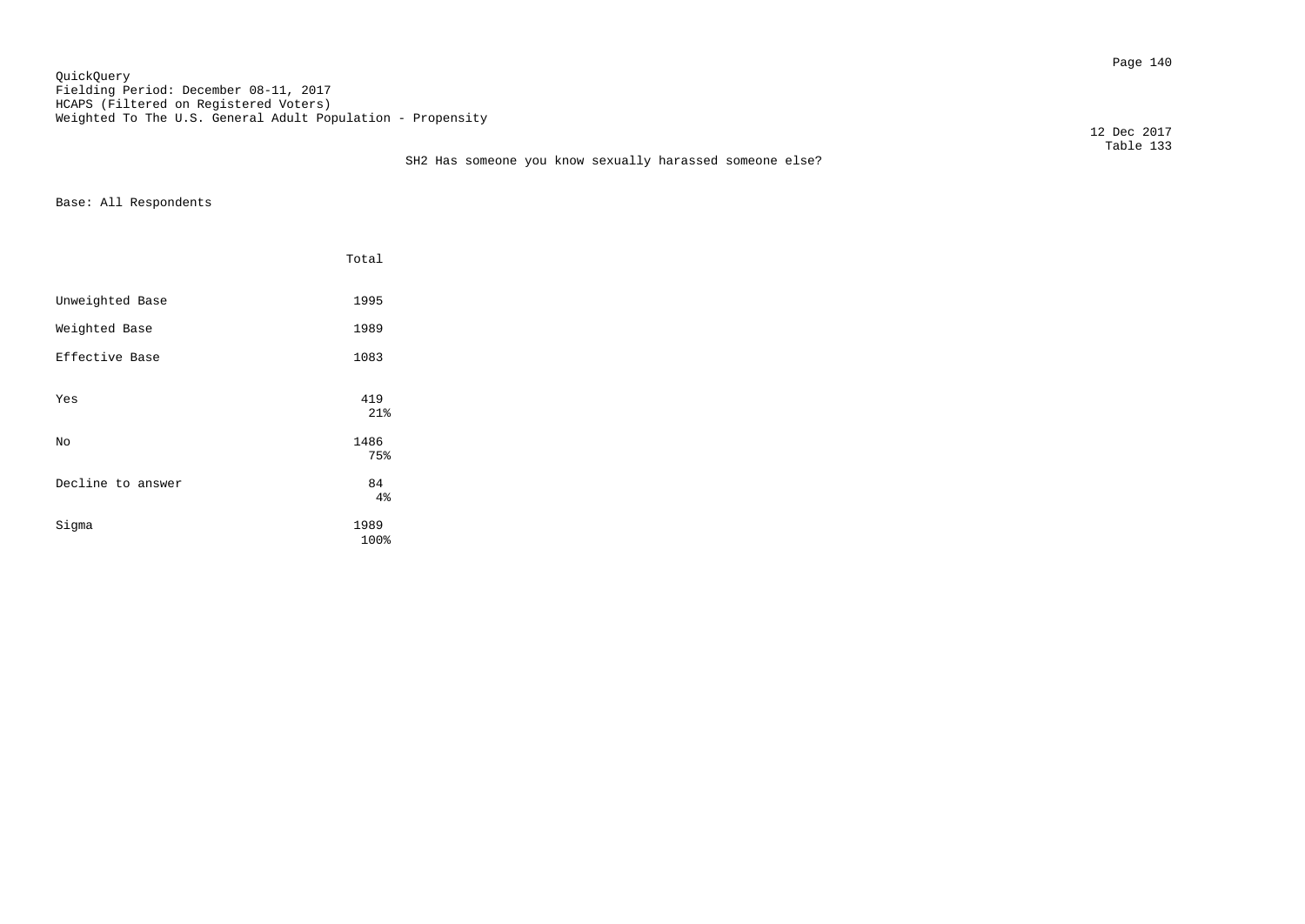Page 141 QuickQuery Fielding Period: December 08-11, 2017 HCAPS (Filtered on Registered Voters) Weighted To The U.S. General Adult Population - Propensity

12 Dec 2017

### Table 134 SH3 Have you personally experienced sexual harassment?

|                   | Total           |
|-------------------|-----------------|
| Unweighted Base   | 1995            |
| Weighted Base     | 1989            |
| Effective Base    | 1083            |
| Yes               | 608<br>31%      |
| No                | 1300            |
| Decline to answer | 65%<br>81<br>4% |
| Sigma             | 1989<br>100%    |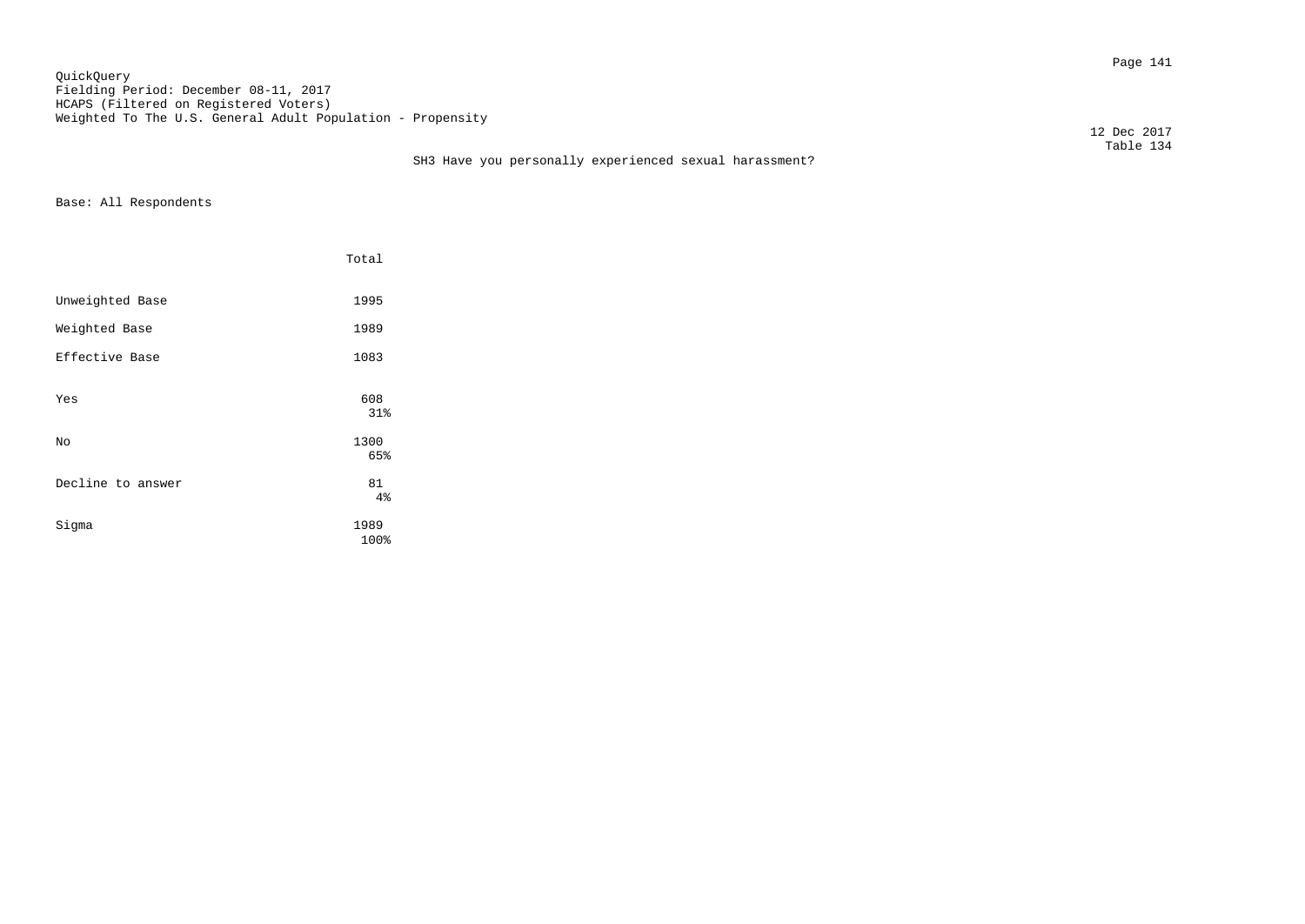#### Page 142 QuickQuery Fielding Period: December 08-11, 2017 HCAPS (Filtered on Registered Voters) Weighted To The U.S. General Adult Population - Propensity

12 Dec 2017

Base: Experienced Sexual Harassment

|                 | Total                |
|-----------------|----------------------|
| Unweighted Base | 640                  |
| Weighted Base   | 608                  |
| Effective Base  | 362                  |
| Work            | 423<br>70%           |
| Social settings | 326<br>54%           |
| On the street   | 238<br>39%           |
| Home            | 99<br>16%            |
| Other           | 57<br>9 <sub>8</sub> |
| Sigma           | 1143<br>188%         |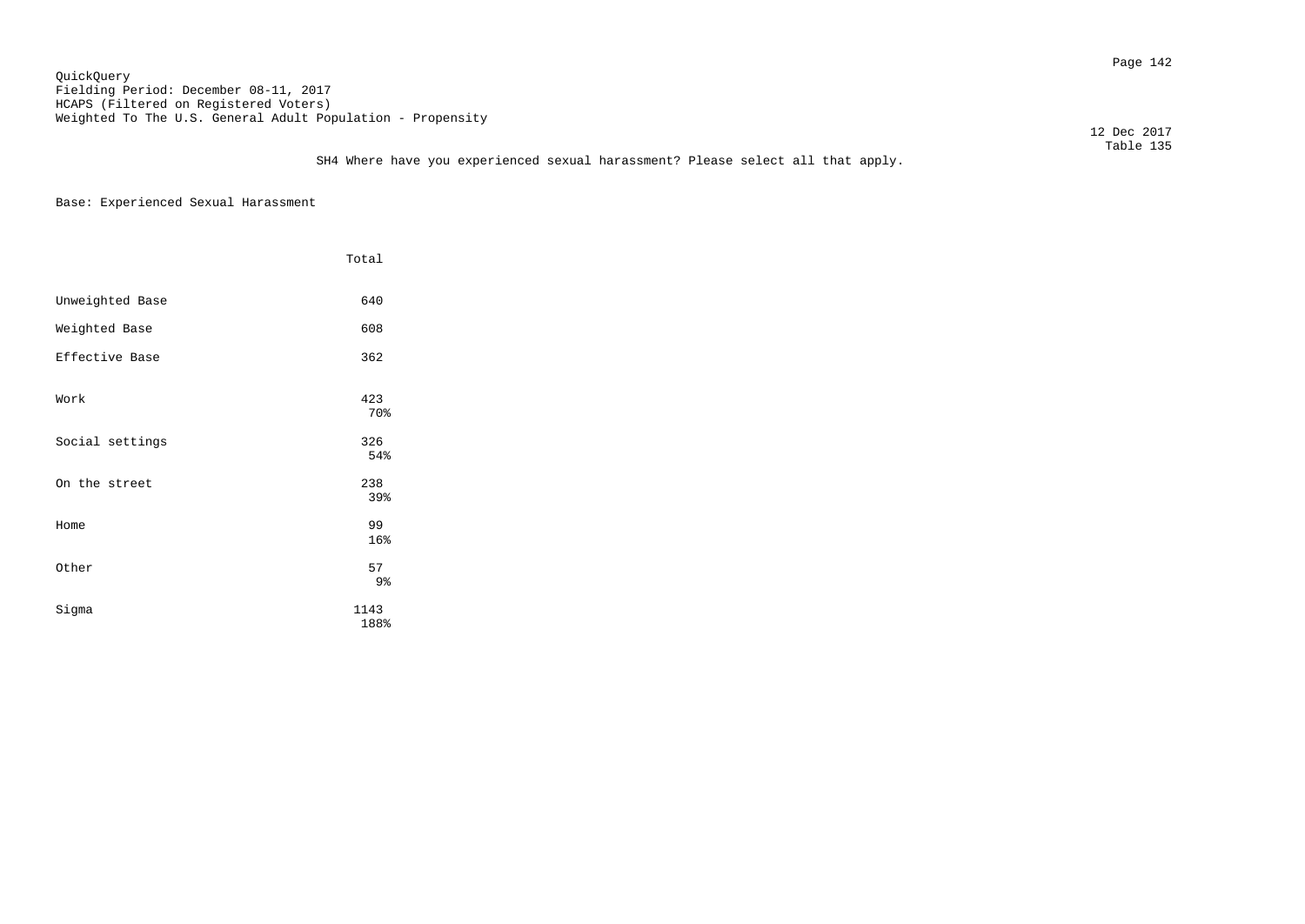Page 143 QuickQuery Fielding Period: December 08-11, 2017 HCAPS (Filtered on Registered Voters) Weighted To The U.S. General Adult Population - Propensity

12 Dec 2017

### Table 136 SH5 Do you think the sexual harassment of women is a serious problem?

|                    | Total                 |
|--------------------|-----------------------|
| Unweighted Base    | 1995                  |
| Weighted Base      | 1989                  |
| Effective Base     | 1083                  |
| Serious (Net)      | 1751<br>88%           |
| Very serious       | 1057<br>53%           |
| Somewhat serious   | 694<br>35%            |
| Not Serious (Net)  | 238<br>12%            |
| Not very serious   | 174<br>9 <sub>8</sub> |
| Not serious at all | 64<br>3%              |
| Sigma              | 1989<br>100%          |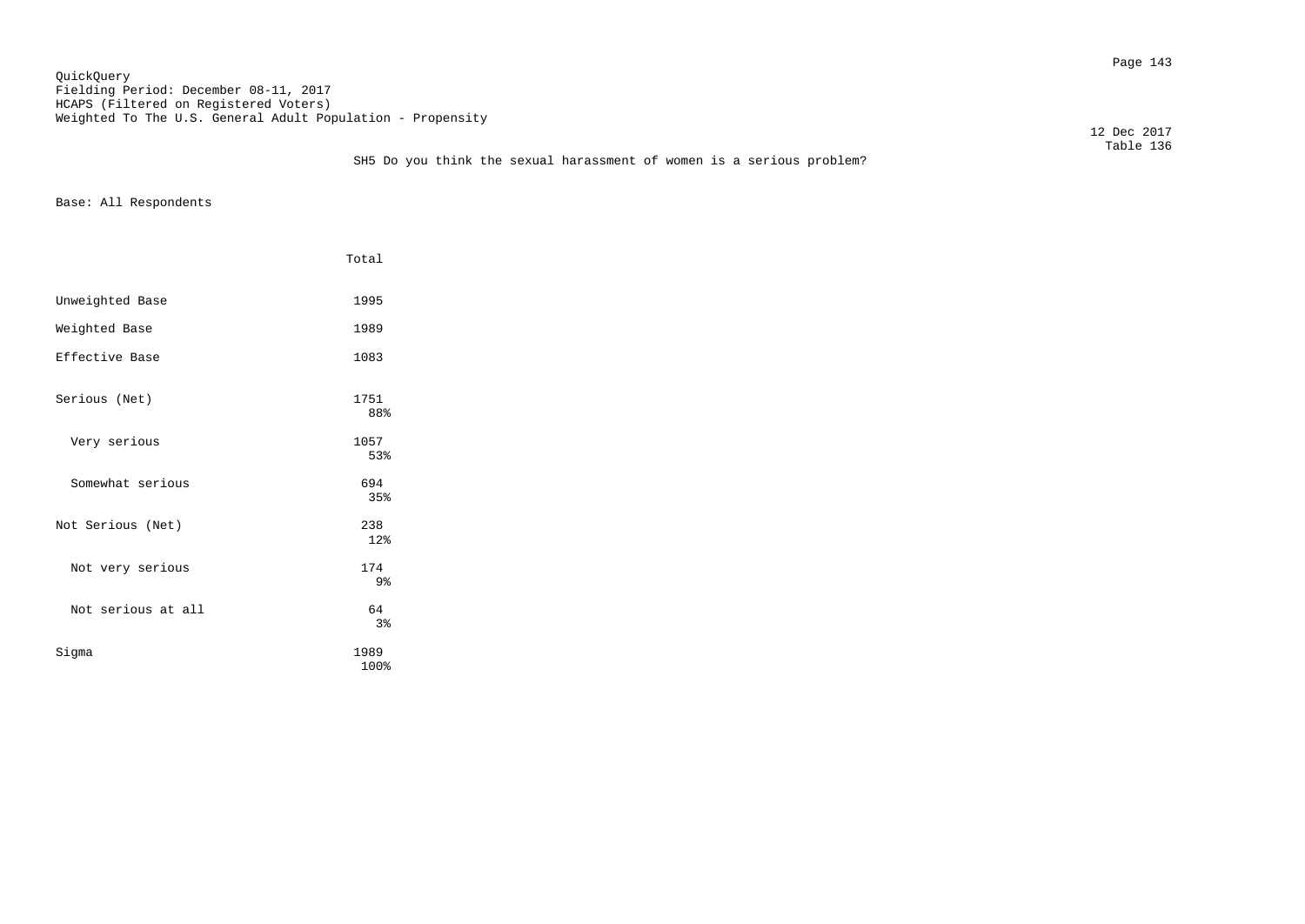Page 144 QuickQuery Fielding Period: December 08-11, 2017 HCAPS (Filtered on Registered Voters) Weighted To The U.S. General Adult Population - Propensity

12 Dec 2017

### Table 137 SH6 Do you think sexual harassment in the workplace is a serious problem?

|                    | Total        |
|--------------------|--------------|
| Unweighted Base    | 1995         |
| Weighted Base      | 1989         |
| Effective Base     | 1083         |
| Serious (Net)      | 1694<br>85%  |
| Very serious       | 975<br>49%   |
| Somewhat serious   | 719<br>36%   |
| Not Serious (Net)  | 295<br>15%   |
| Not very serious   | 243<br>12%   |
| Not serious at all | 52<br>3%     |
| Sigma              | 1989<br>100% |
|                    |              |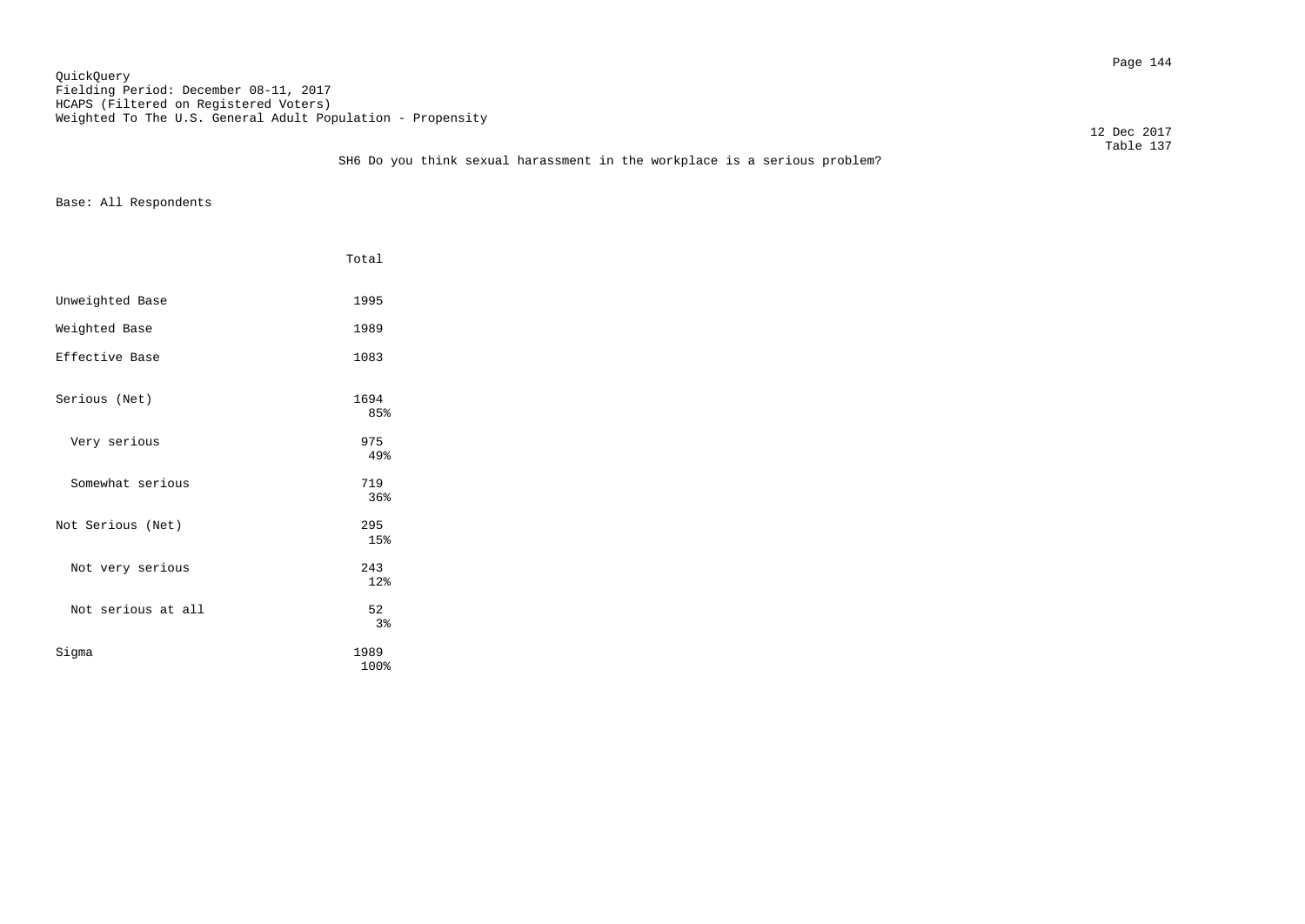Page 145 QuickQuery Fielding Period: December 08-11, 2017 HCAPS (Filtered on Registered Voters) Weighted To The U.S. General Adult Population - Propensity

12 Dec 2017

|                 | Total             |
|-----------------|-------------------|
| Unweighted Base | 1995              |
| Weighted Base   | 1989              |
| Effective Base  | 1083              |
| Yes             | 413<br>21%        |
| No              | 1205              |
| Don't Know      | 61%<br>370<br>19% |
| Sigma           | 1989<br>100%      |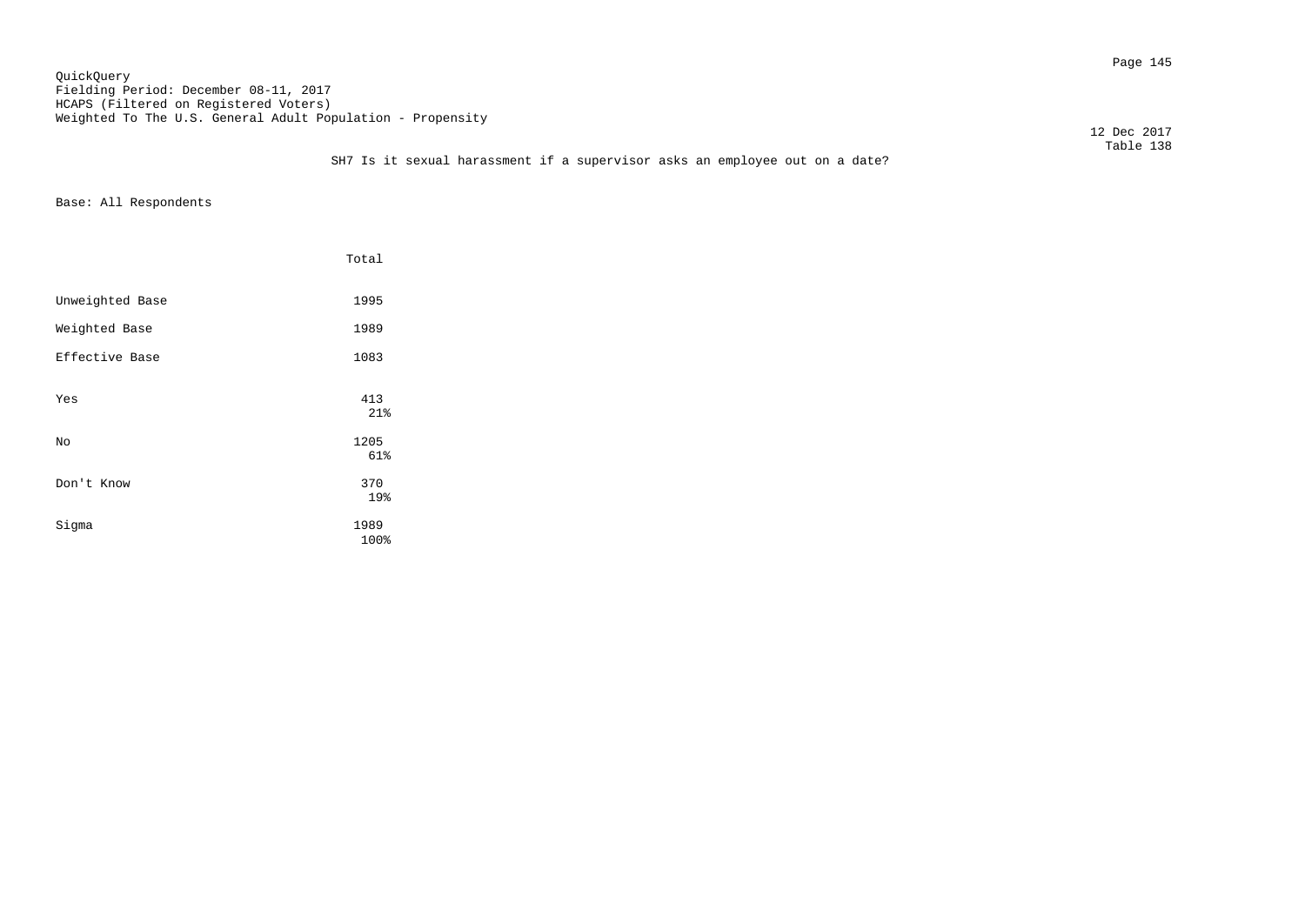Page 146 QuickQuery Fielding Period: December 08-11, 2017 HCAPS (Filtered on Registered Voters) Weighted To The U.S. General Adult Population - Propensity

12 Dec 2017

### Table 139 SH8 Should all romantic relationships in the workplace be prohibited?

|                 | Total             |
|-----------------|-------------------|
| Unweighted Base | 1995              |
| Weighted Base   | 1989              |
| Effective Base  | 1083              |
| Yes             | 409<br>21%        |
| No              | 1257              |
| Don't Know      | 63%<br>323<br>16% |
| Sigma           | 1989<br>100%      |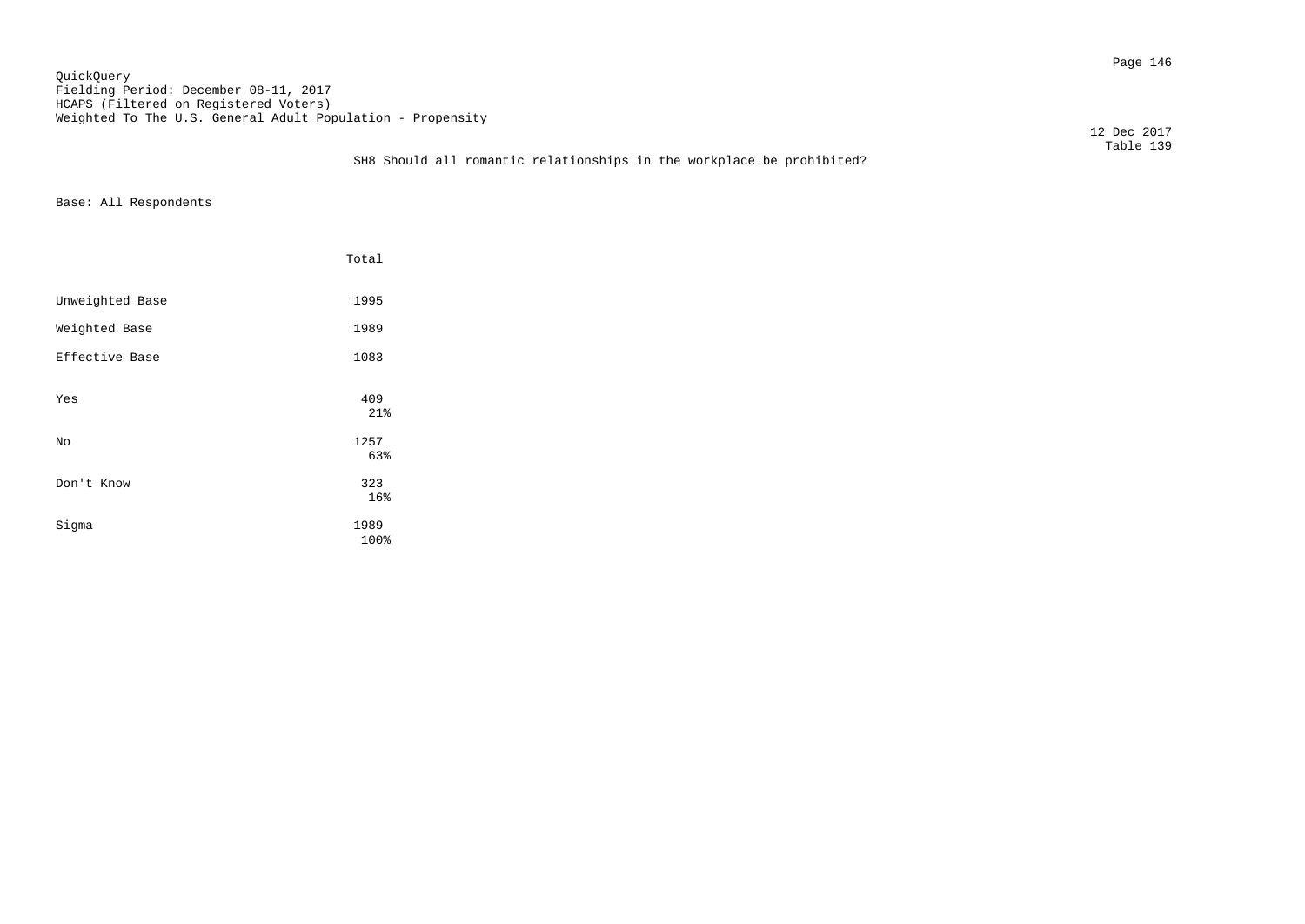Page 147 QuickQuery Fielding Period: December 08-11, 2017 HCAPS (Filtered on Registered Voters) Weighted To The U.S. General Adult Population - Propensity

12 Dec 2017

### Table 140 SH9 Should romantic relationships between supervisors and supervisees be prohibited?

|                 | Total             |
|-----------------|-------------------|
| Unweighted Base | 1995              |
| Weighted Base   | 1989              |
| Effective Base  | 1083              |
| Yes             | 895<br>45%        |
| No              | 710               |
| Don't Know      | 36%<br>385<br>19% |
| Sigma           | 1989<br>100%      |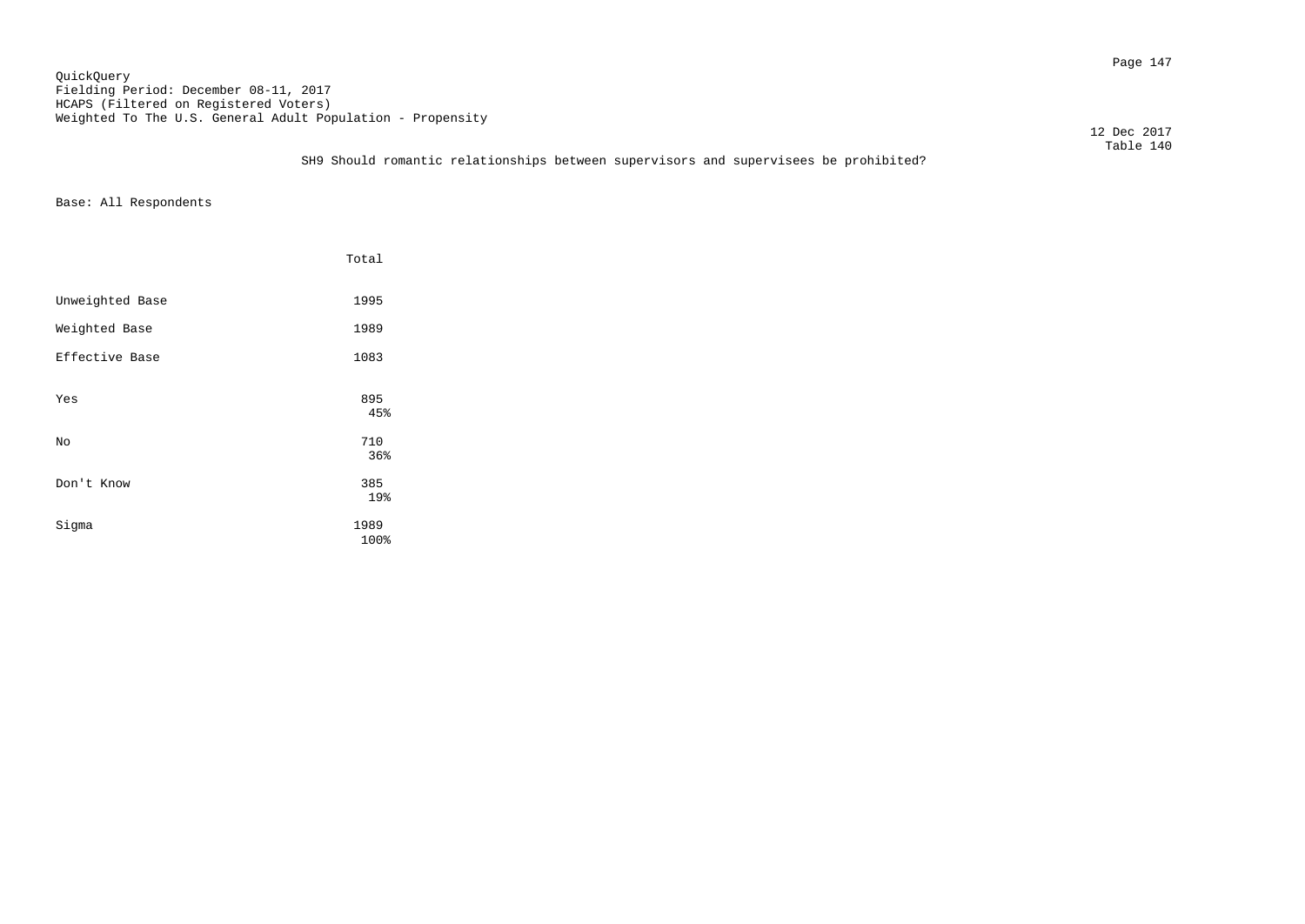Page 148 QuickQuery Fielding Period: December 08-11, 2017 HCAPS (Filtered on Registered Voters) Weighted To The U.S. General Adult Population - Propensity

 Table 141 SH10 What do you consider the most appropriate response by employers to allegations of sexual harassment?

Base: All Respondents

|                                                                                    | Total                 |
|------------------------------------------------------------------------------------|-----------------------|
| Unweighted Base                                                                    | 1995                  |
| Weighted Base                                                                      | 1989                  |
| Effective Base                                                                     | 1083                  |
| Investigating what happened                                                        | 1267<br>64%           |
| Termination of employment or<br>firing                                             | 165<br>8 <sup>°</sup> |
| Referring the case to the<br>police                                                | 157<br>8 <sup>°</sup> |
| Suspension from job for a<br>period of time with loss of<br>salary and benefits    | 145<br>7 <sup>°</sup> |
| Suspension from job for a<br>period of time without loss<br>of salary and benefits | 72<br>4%              |
| Mandatory education for the<br>employee                                            | 67<br>3%              |
| Apology                                                                            | 54<br>3%              |
| Other                                                                              | 61<br>3%              |
| Siqma                                                                              | 1989<br>100%          |

12 Dec 2017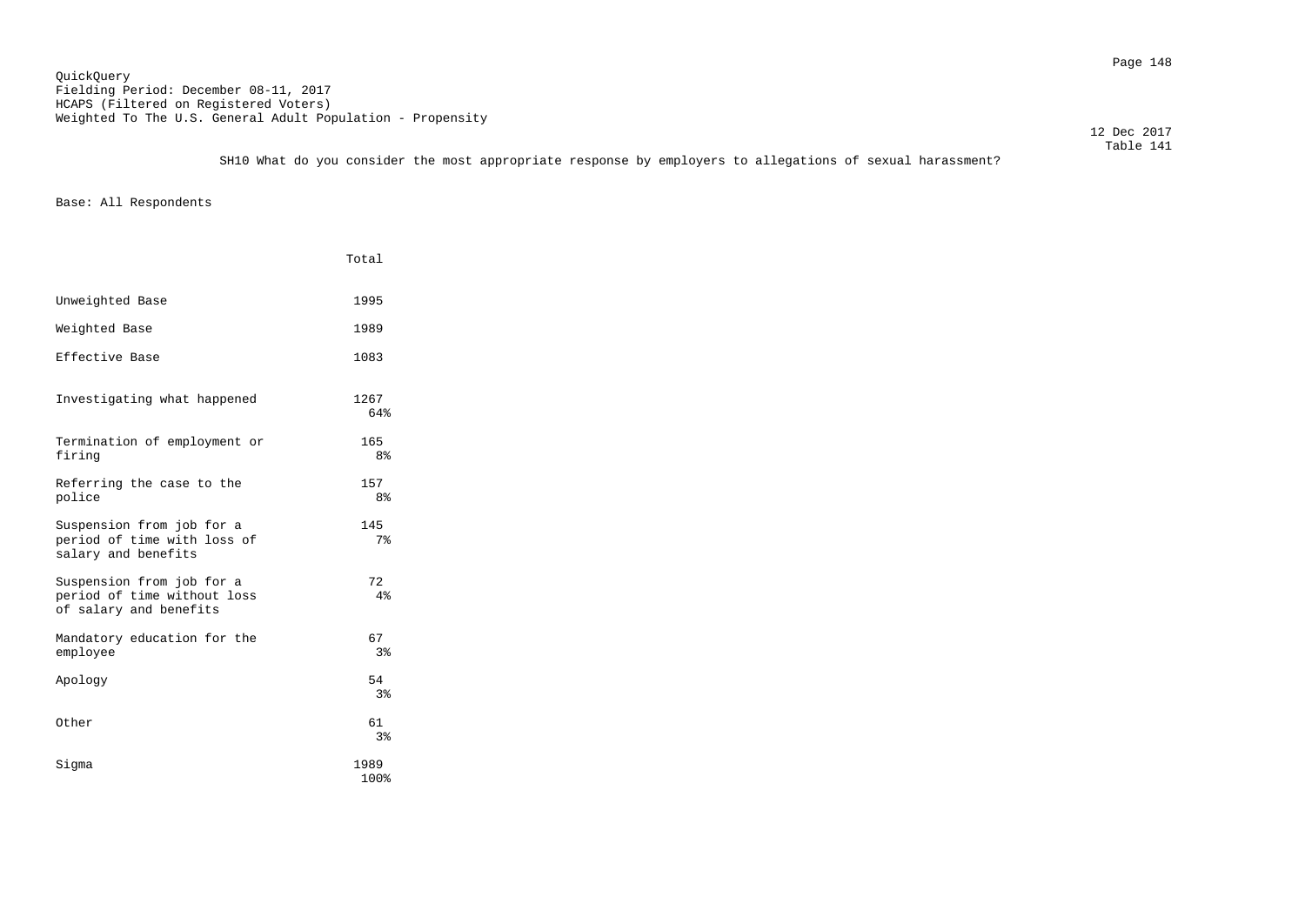Page 149 QuickQuery Fielding Period: December 08-11, 2017 HCAPS (Filtered on Registered Voters) Weighted To The U.S. General Adult Population - Propensity

 12 Dec 2017 Table 142

SH11 What do you consider the most appropriate response by employers to evidence of sexual harassment?

|                                                                                    | Total                |
|------------------------------------------------------------------------------------|----------------------|
| Unweighted Base                                                                    | 1995                 |
| Weighted Base                                                                      | 1989                 |
| Effective Base                                                                     | 1083                 |
| Termination of employment or<br>firing                                             | 722<br>36%           |
| Investigation of what<br>happened                                                  | 477<br>24%           |
| Suspension from job for a<br>period of time with loss of<br>salary and benefits    | 260<br>13%           |
| Referring the case to the<br>police                                                | 252<br>13%           |
| Suspension from job for a<br>period of time without loss<br>of salary and benefits | 89<br>4%             |
| Mandatory education for the<br>employee                                            | 72<br>4%             |
| Apology                                                                            | 48<br>2 <sup>°</sup> |
| Other                                                                              | 67<br>3%             |
| Siqma                                                                              | 1989<br>100%         |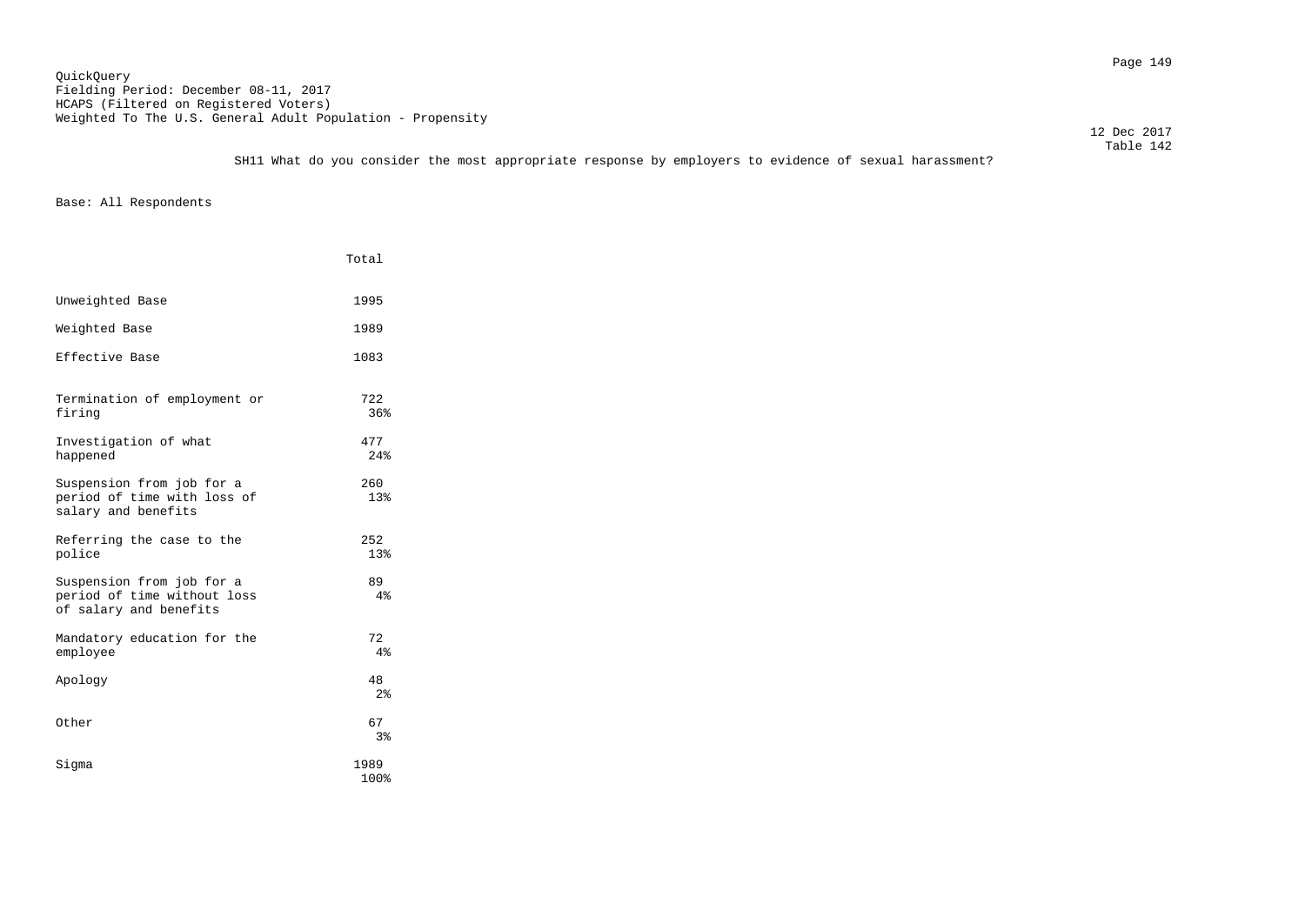Page 150 QuickQuery Fielding Period: December 08-11, 2017 HCAPS (Filtered on Registered Voters) Weighted To The U.S. General Adult Population - Propensity

12 Dec 2017

### Table 143 SH12 Is firing the only acceptable response to sexual harassment?

|                 | Total        |  |
|-----------------|--------------|--|
| Unweighted Base | 1995         |  |
| Weighted Base   | 1989         |  |
| Effective Base  | 1083         |  |
| Yes             | 688<br>35%   |  |
| No              | 1301<br>65%  |  |
| Sigma           | 1989<br>100% |  |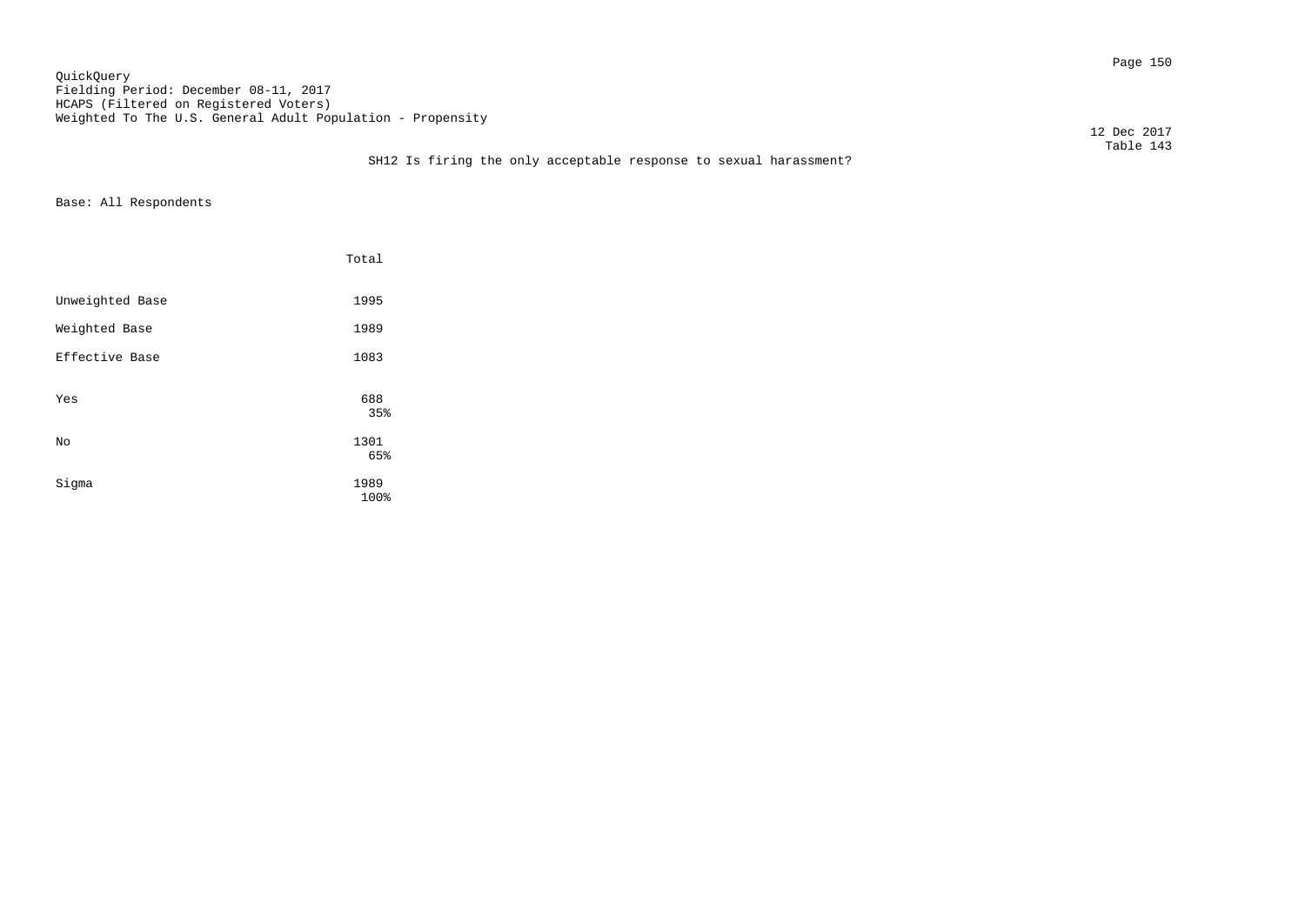Page 151 QuickQuery Fielding Period: December 08-11, 2017 HCAPS (Filtered on Registered Voters) Weighted To The U.S. General Adult Population - Propensity

 Table 144 SH13 If a President did today what President Clinton did in the 90s, do you think that President would be removed from office or not removed?

|                     | Total        |
|---------------------|--------------|
| Unweighted Base     | 1995         |
| Weighted Base       | 1989         |
| Effective Base      | 1083         |
| Removed from office | 1301<br>65%  |
| Not removed         | 688<br>35%   |
| Sigma               | 1989<br>100% |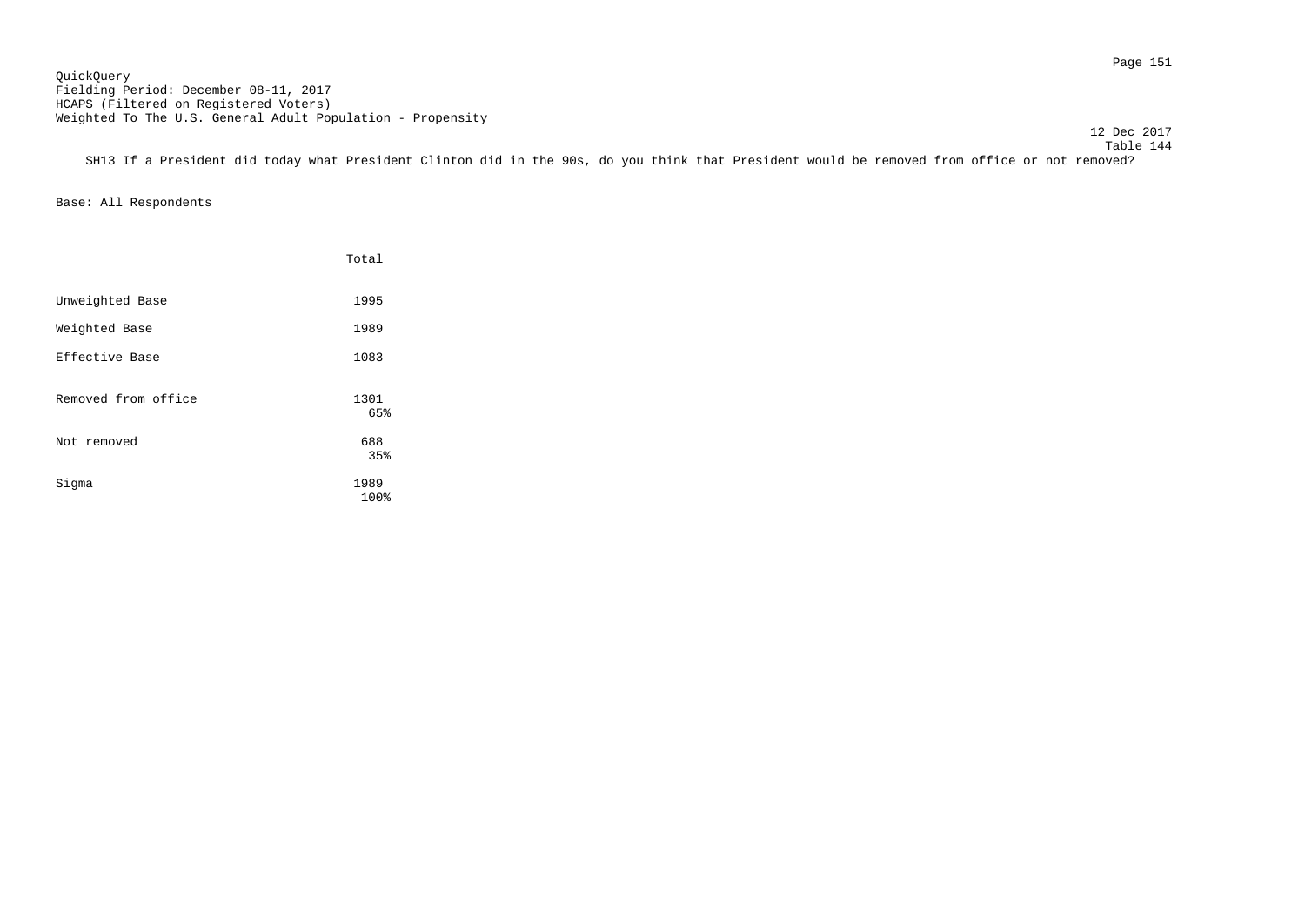Page 152 QuickQuery Fielding Period: December 08-11, 2017 HCAPS (Filtered on Registered Voters) Weighted To The U.S. General Adult Population - Propensity

12 Dec 2017

 Table 145 SH14 Do you believe or not believe stories of women stating that President Clinton groped and, in some cases, raped women?

|                 | Total        |
|-----------------|--------------|
| Unweighted Base | 1995         |
| Weighted Base   | 1989         |
| Effective Base  | 1083         |
| Believe         | 1344<br>68%  |
| Do not believe  | 645<br>32%   |
| Sigma           | 1989<br>100% |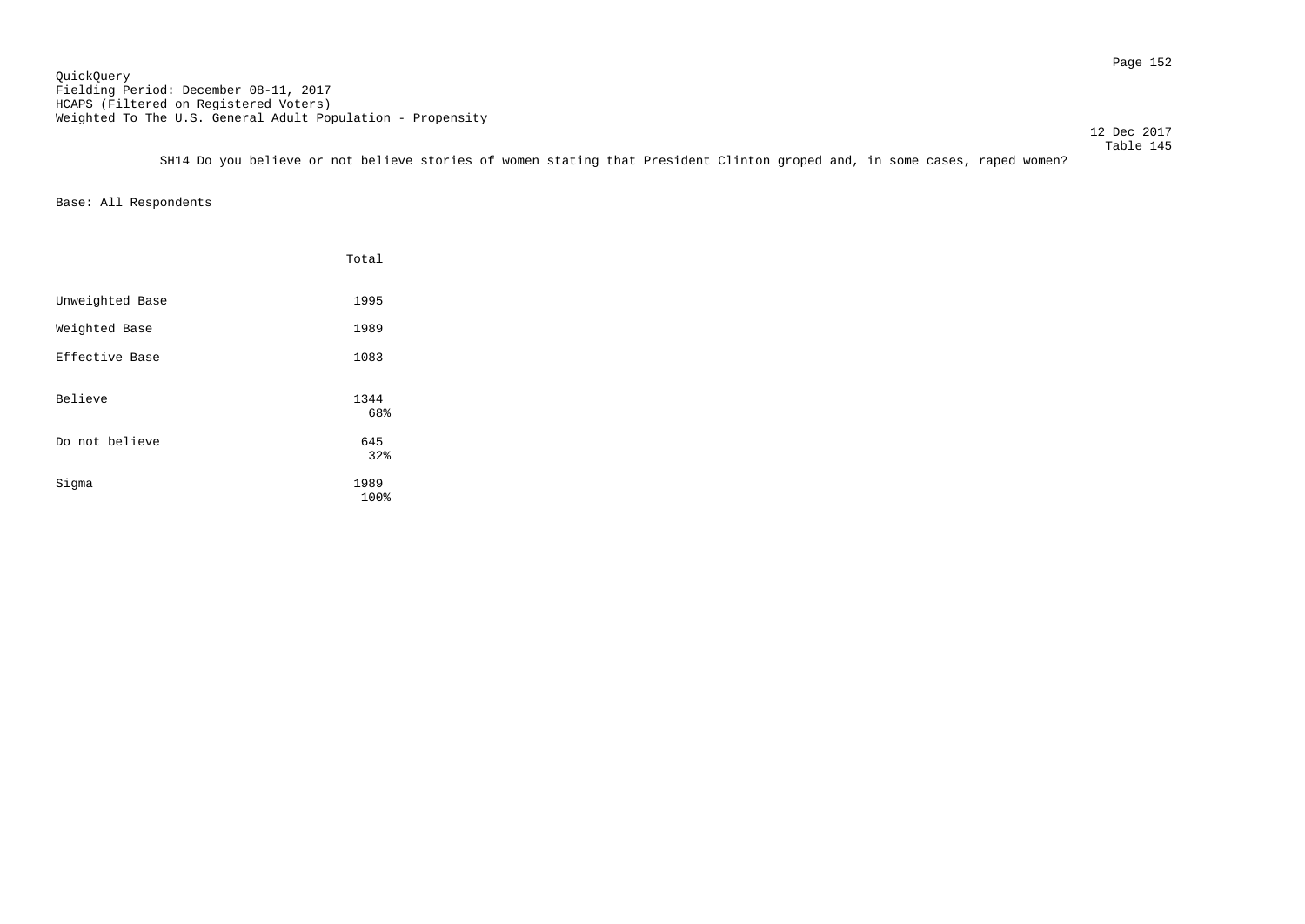12 Dec 2017

 Table 146 SH15 Do you believe that President Trump committed sexual harassment or did he just engage in locker room talk on the Access Hollywood tape?

|                                     | Total        |
|-------------------------------------|--------------|
| Unweighted Base                     | 1995         |
| Weighted Base                       | 1989         |
| Effective Base                      | 1083         |
| Committed sexual harassment         | 1133<br>57%  |
| Just engaged in locker room<br>talk | 856<br>43%   |
| Sigma                               | 1989<br>100% |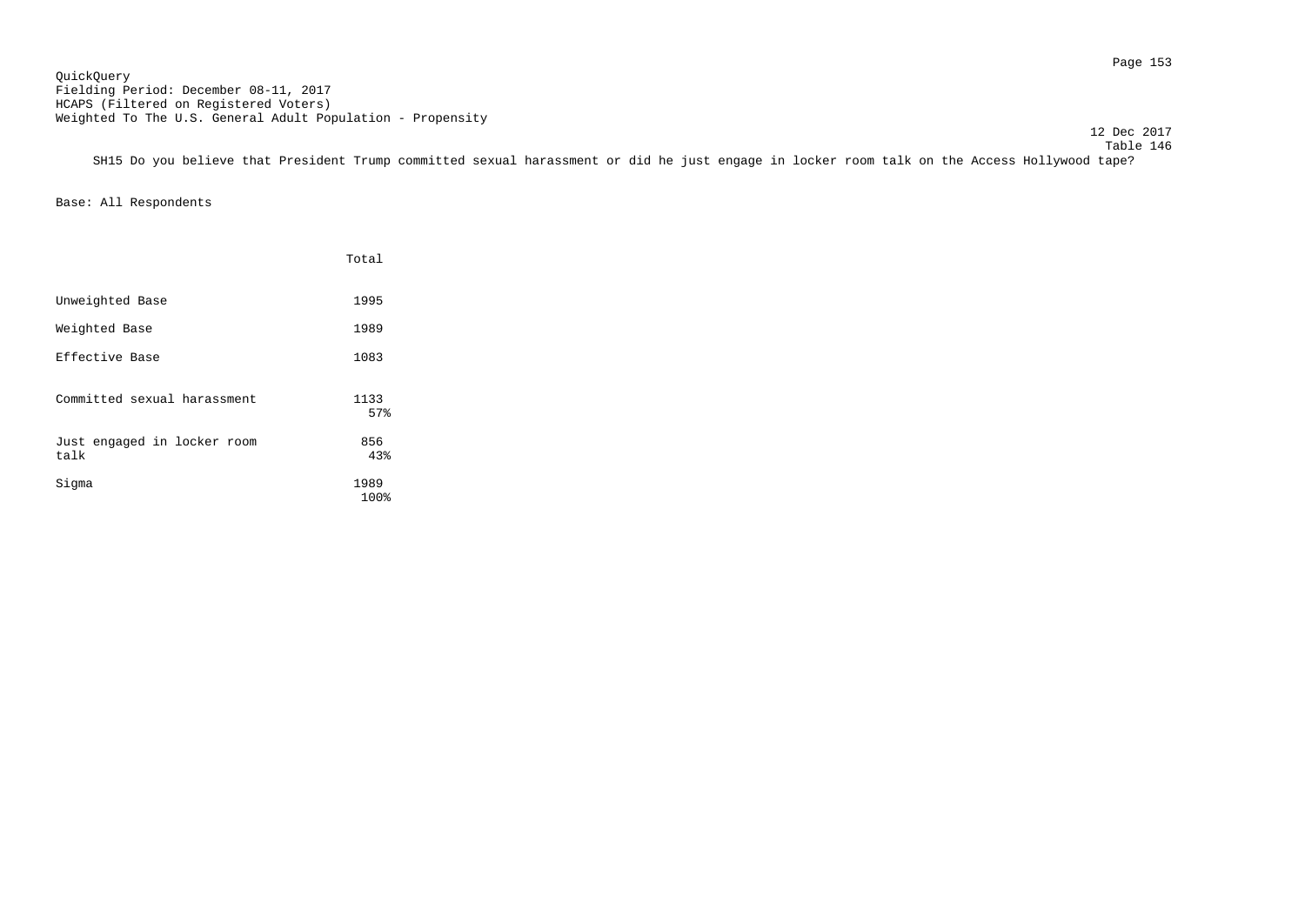Page 154 QuickQuery Fielding Period: December 08-11, 2017 HCAPS (Filtered on Registered Voters) Weighted To The U.S. General Adult Population - Propensity

12 Dec 2017

 Table 147 SH15A Do you think a President today would be impeached and removed from office if evidence of sexual harassment came up against him?

|                                          | Total        |
|------------------------------------------|--------------|
| Unweighted Base                          | 1995         |
| Weighted Base                            | 1989         |
| Effective Base                           | 1083         |
| Impeached and removed from<br>office     | 1211<br>61%  |
| Not impeached and removed<br>from office | 777<br>39%   |
| Sigma                                    | 1989<br>100% |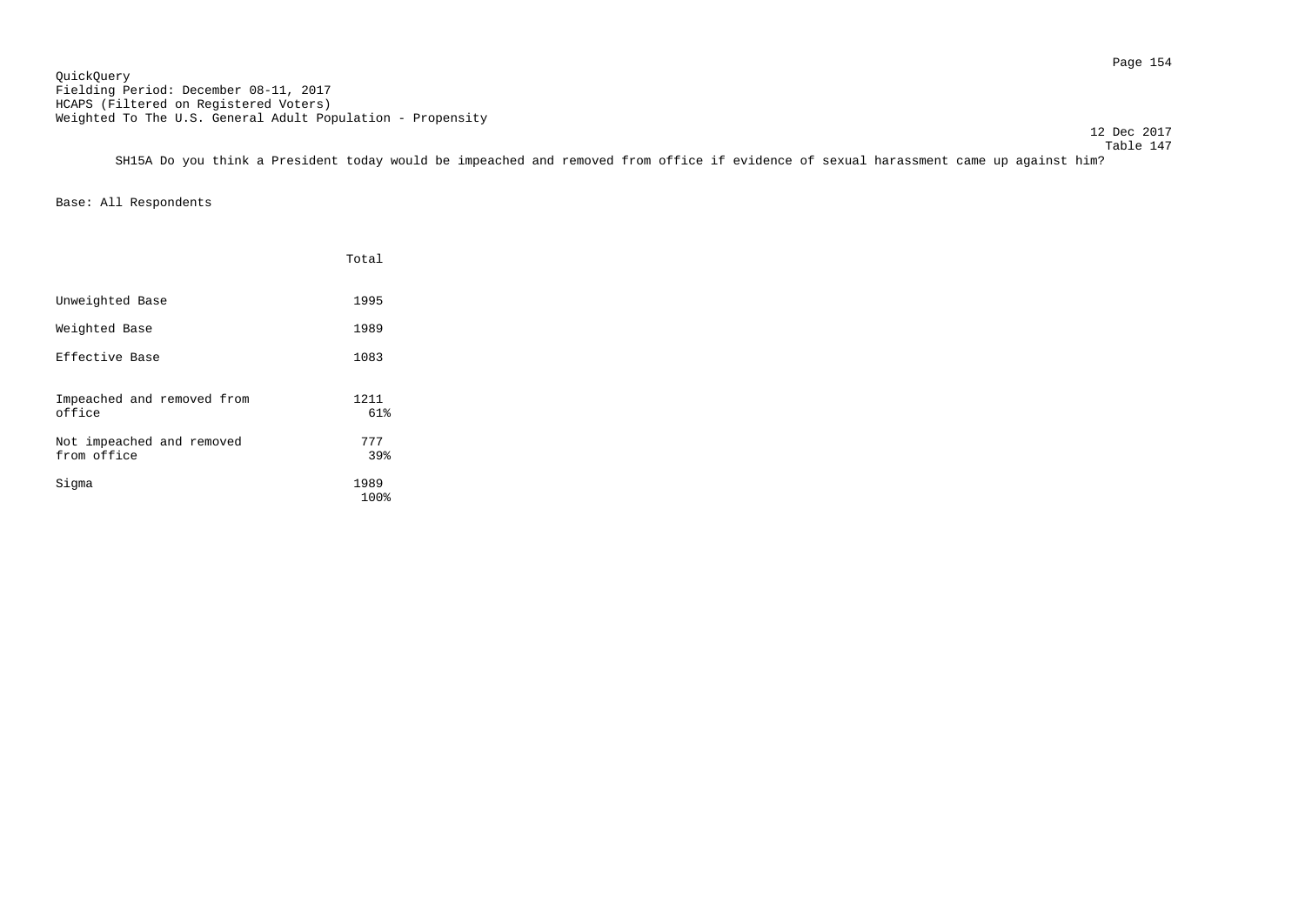Page 155 QuickQuery Fielding Period: December 08-11, 2017 HCAPS (Filtered on Registered Voters) Weighted To The U.S. General Adult Population - Propensity

12 Dec 2017

 Table 148 SH16 Do you think that it was right or wrong for NBC to fire Matt Lauer over claims of sexual harassment?

|                 | Total        |
|-----------------|--------------|
| Unweighted Base | 1995         |
| Weighted Base   | 1989         |
| Effective Base  | 1083         |
| Right           | 1548<br>78%  |
| Wrong           | 440<br>22%   |
| Sigma           | 1989<br>100% |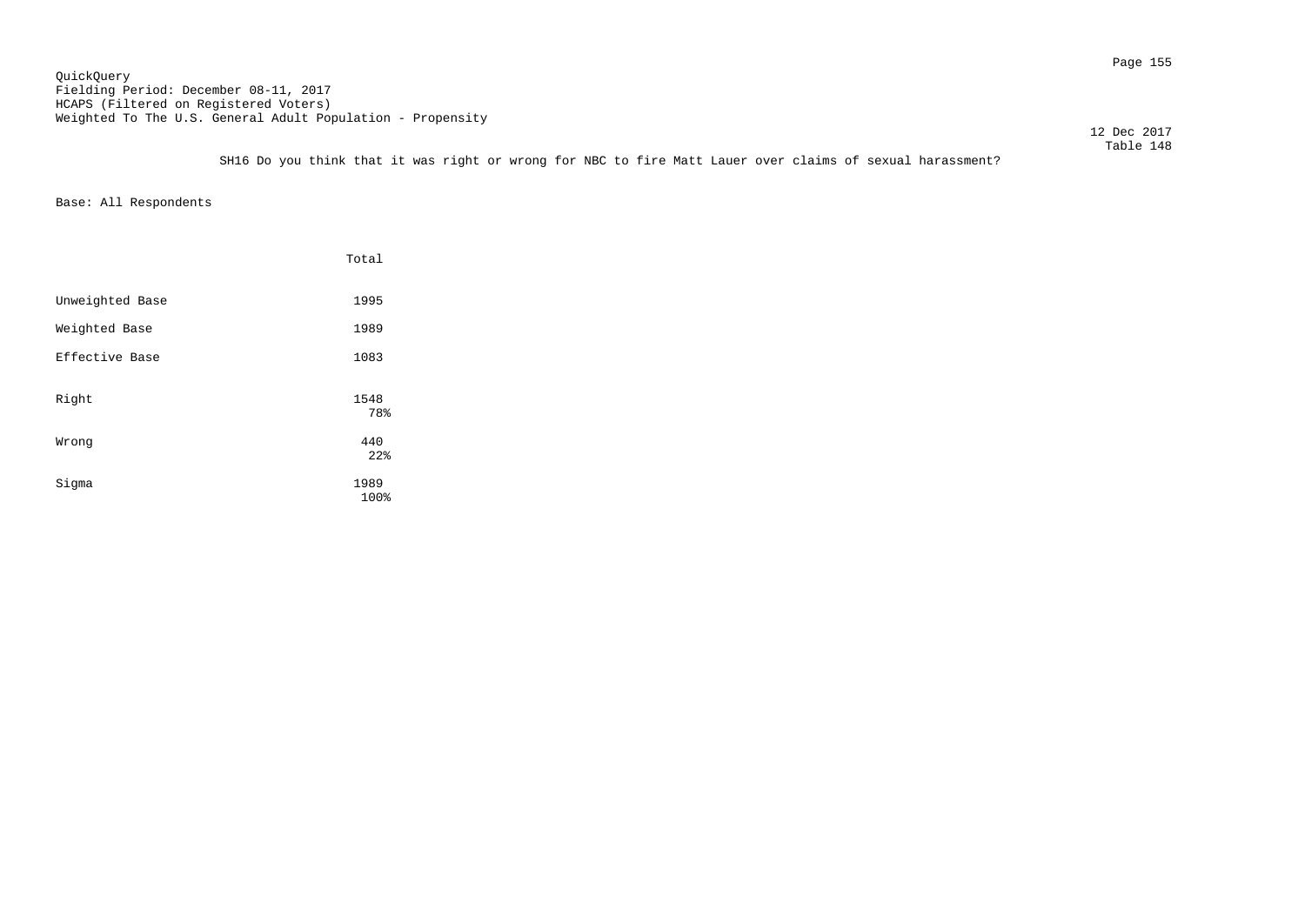Page 156 QuickQuery Fielding Period: December 08-11, 2017 HCAPS (Filtered on Registered Voters) Weighted To The U.S. General Adult Population - Propensity

12 Dec 2017

 Table 149 SH17 Do you think that we should have a zero tolerance policy towards sexual harassment in the workplace or do we need a more flexible policy?

|                      | Total        |
|----------------------|--------------|
| Unweighted Base      | 1995         |
| Weighted Base        | 1989         |
| Effective Base       | 1083         |
| Zero tolerance       | 1402<br>71%  |
| More flexible policy | 586<br>29%   |
| Sigma                | 1989<br>100% |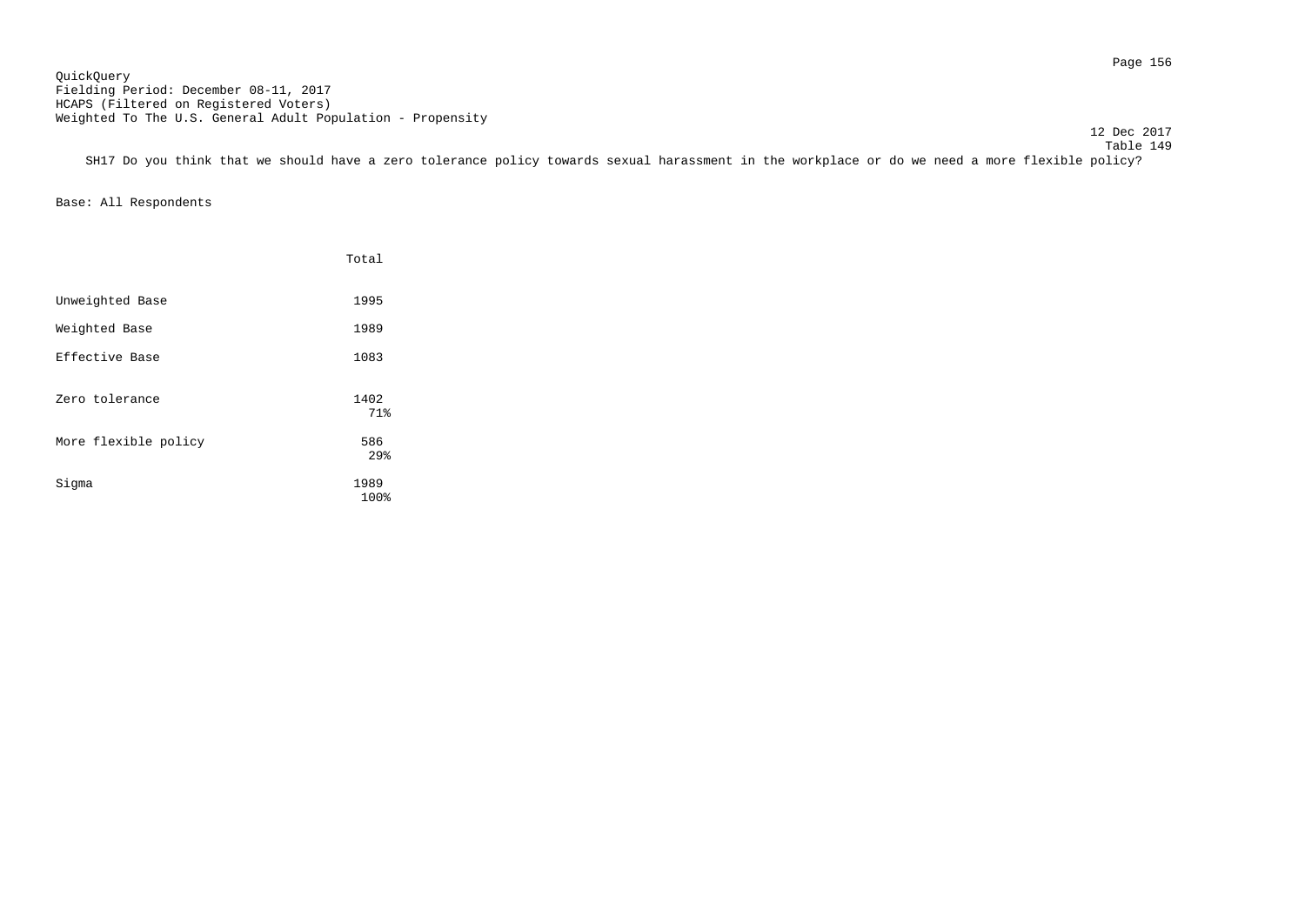Page 157 QuickQuery Fielding Period: December 08-11, 2017 HCAPS (Filtered on Registered Voters) Weighted To The U.S. General Adult Population - Propensity

12 Dec 2017

SH18 Based on what you have read, do you think Harvey Weinstein should be prosecuted criminally for what he did or not prosecuted criminally?

|                                        | Total        |
|----------------------------------------|--------------|
| Unweighted Base                        | 1995         |
| Weighted Base                          | 1989         |
| Effective Base                         | 1083         |
| Should be prosecuted<br>criminally     | 1672<br>84%  |
| Should not be prosecuted<br>criminally | 317<br>16%   |
| Sigma                                  | 1989<br>100% |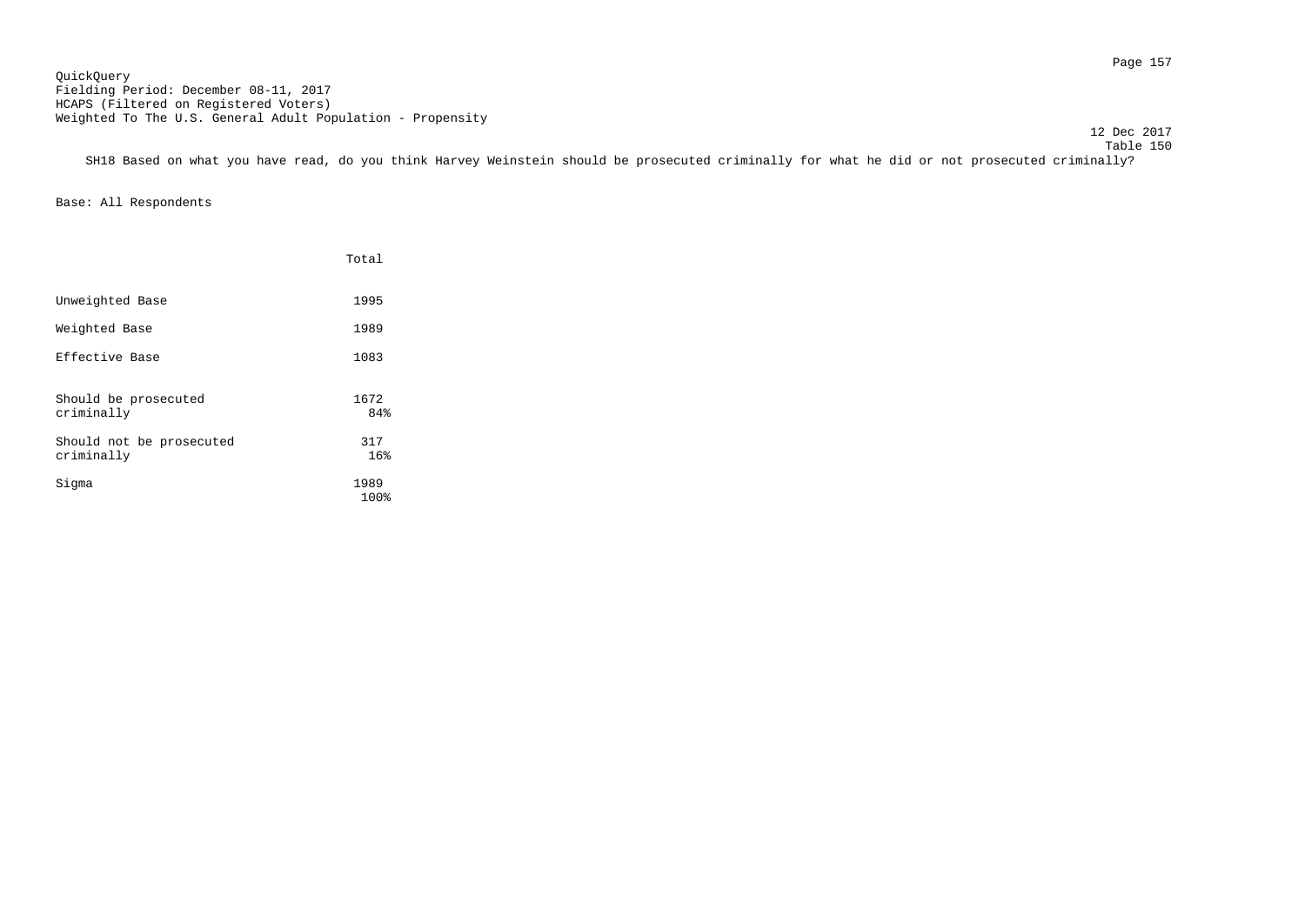Page 158 QuickQuery Fielding Period: December 08-11, 2017 HCAPS (Filtered on Registered Voters) Weighted To The U.S. General Adult Population - Propensity

12 Dec 2017

 Table 151 SH19 Do you think that Representative Conyers was right to resign from Congress over claims of sexual harassment?

|                          | Total        |
|--------------------------|--------------|
| Unweighted Base          | 1995         |
| Weighted Base            | 1989         |
| Effective Base           | 1083         |
| Right to resign          | 1697<br>85%  |
| Should not have resigned | 292<br>15%   |
| Sigma                    | 1989<br>100% |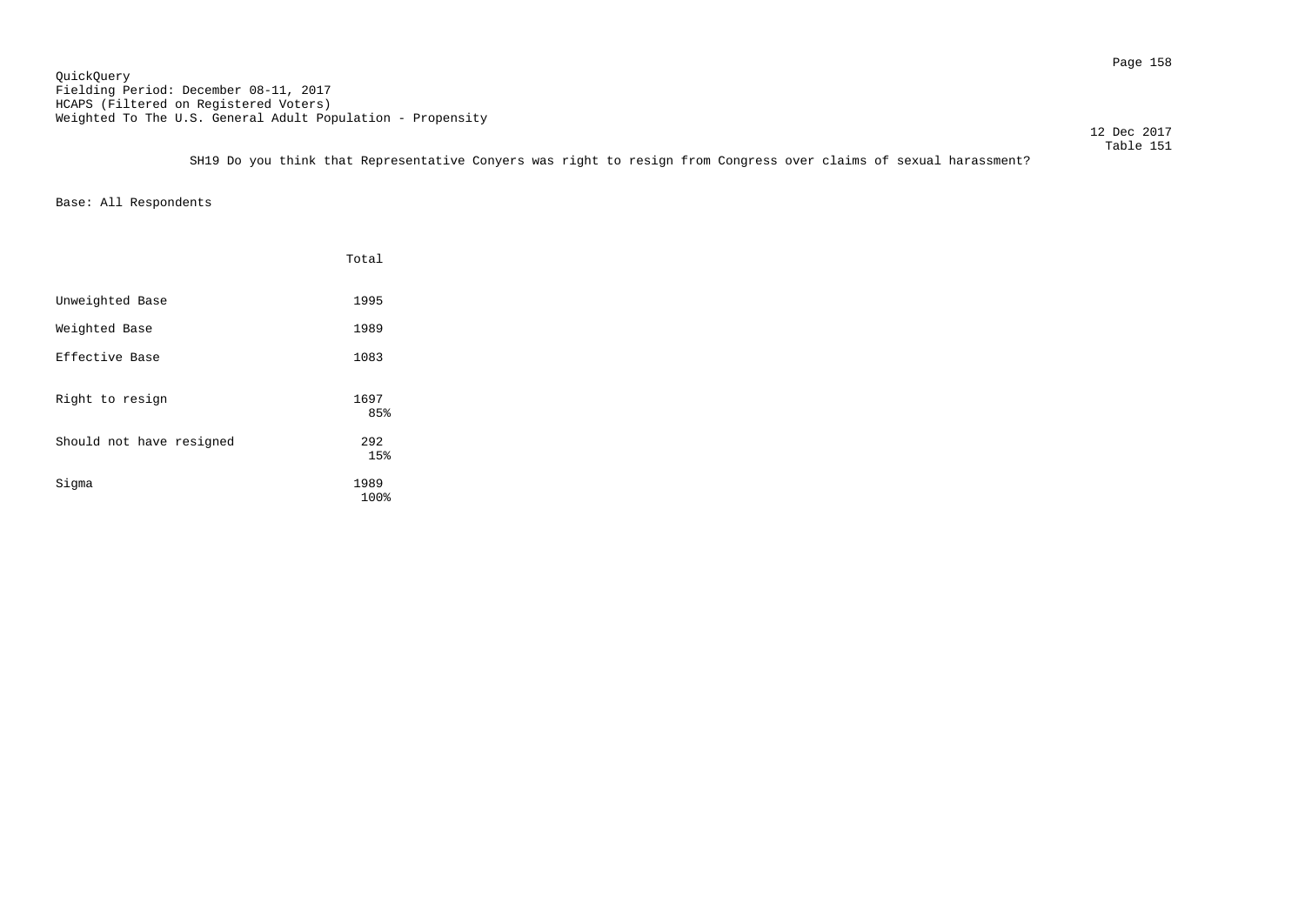Page 159 QuickQuery Fielding Period: December 08-11, 2017 HCAPS (Filtered on Registered Voters) Weighted To The U.S. General Adult Population - Propensity

12 Dec 2017

 Table 152 SH20 Do you think that Senator Al Franken should resign over the sexual harassment claims that have come forward, or keep his job in the Senate?

|                     | Total        |
|---------------------|--------------|
| Unweighted Base     | 1995         |
| Weighted Base       | 1989         |
| Effective Base      | 1083         |
| Should resign       | 1500<br>75%  |
| Should keep his job | 488<br>25%   |
| Sigma               | 1989<br>100% |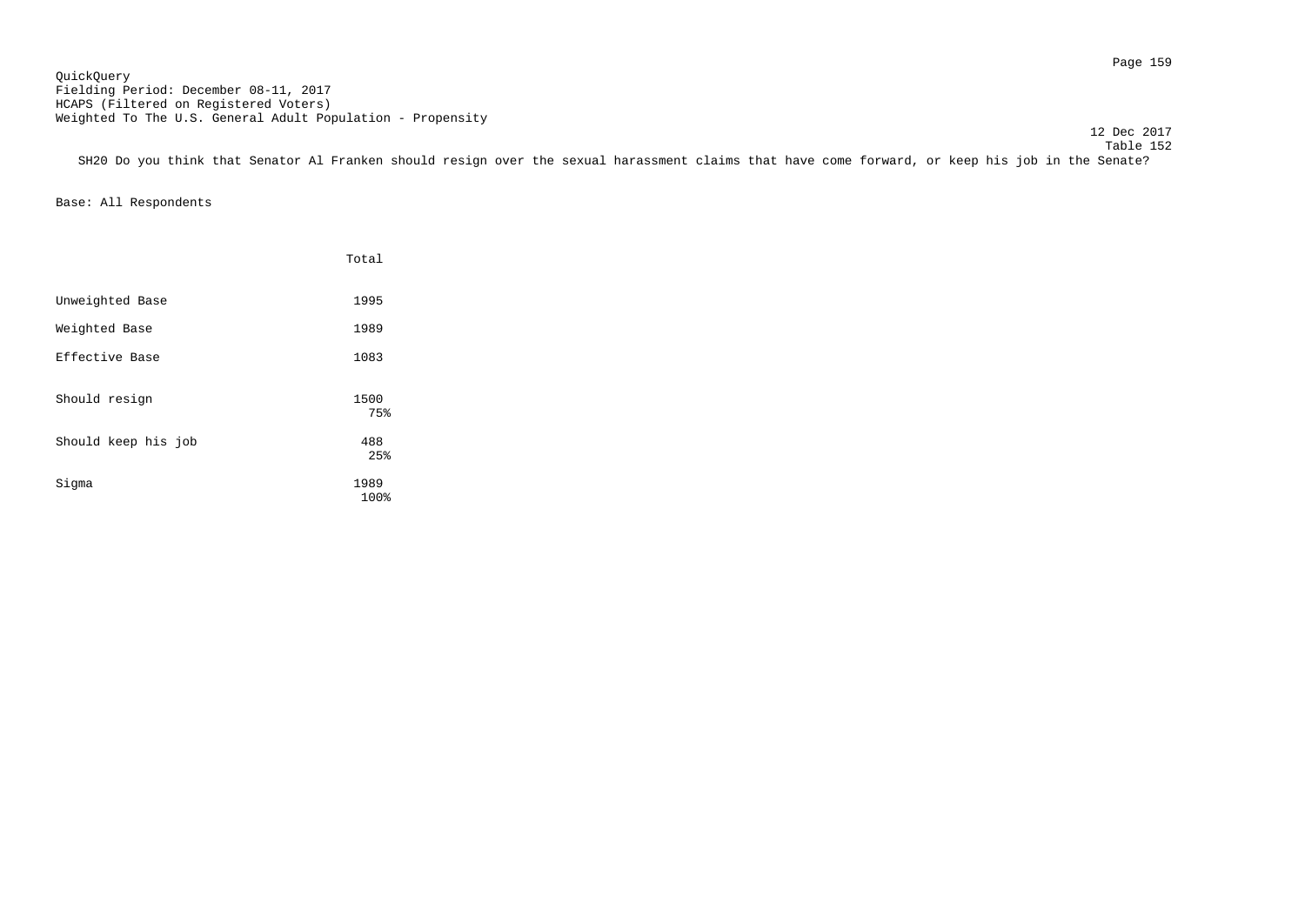Page 160 QuickQuery Fielding Period: December 08-11, 2017 HCAPS (Filtered on Registered Voters) Weighted To The U.S. General Adult Population - Propensity

 Table 153 SH21 Do you think that any settlements that Congressmen have made using tax dollars should be disclosed to the public or should those settlements be kept confidential?

12 Dec 2017

|                             | Total                 |
|-----------------------------|-----------------------|
| Unweighted Base             | 1995                  |
| Weighted Base               | 1989                  |
| Effective Base              | 1083                  |
| Should be disclosed         | 1812<br>91%           |
| Should be kept confidential | 177<br>9 <sub>8</sub> |
| Sigma                       | 1989<br>100%          |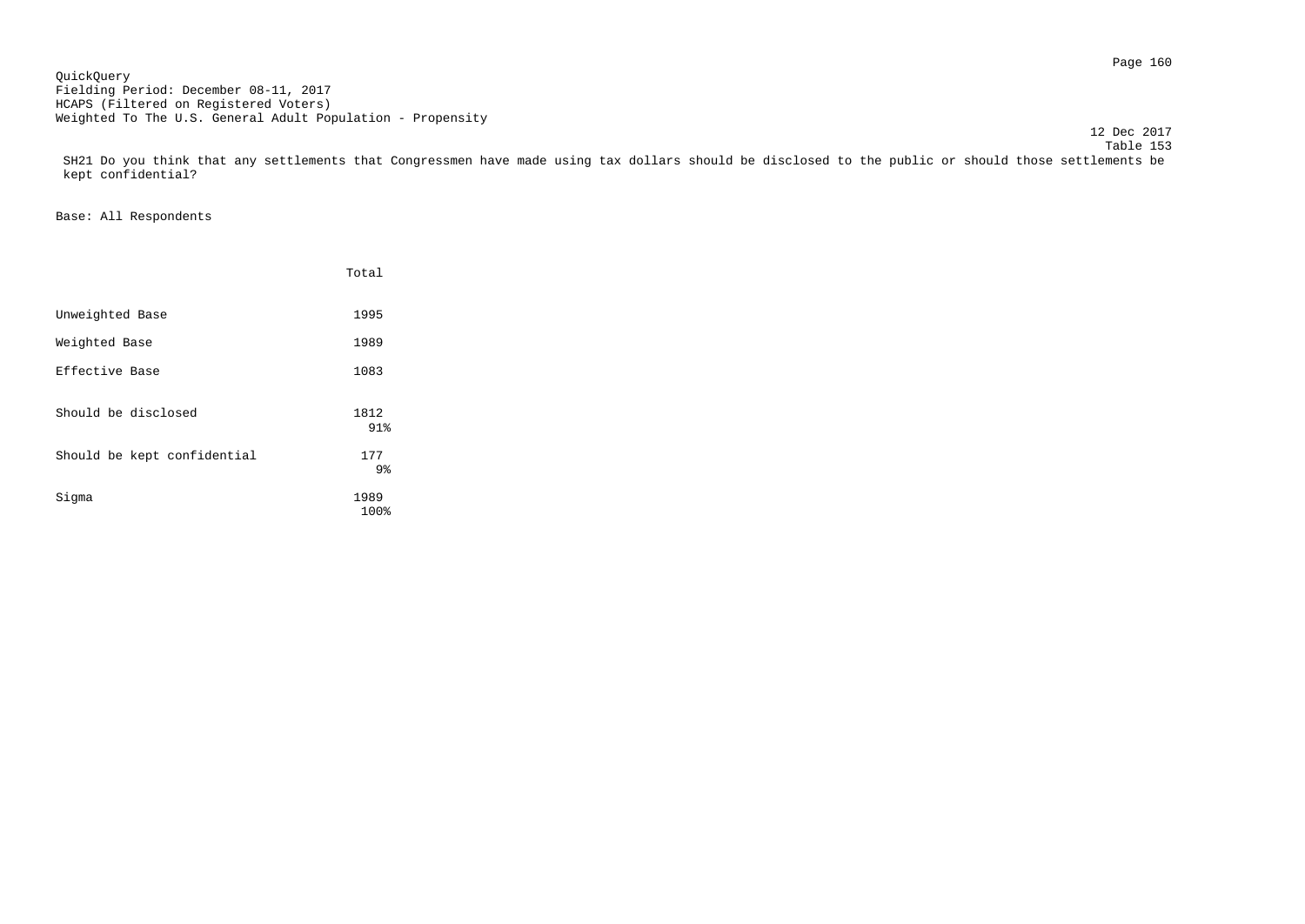12 Dec 2017

 Table 154 SH22 Do you think people have a better understanding of sexual harassment today than they did in the past, or not?

|                             | Total        |
|-----------------------------|--------------|
| Unweighted Base             | 1995         |
| Weighted Base               | 1989         |
| Effective Base              | 1083         |
| Better understanding today  | 1424<br>72%  |
| Not better than in the past | 565<br>28%   |
| Sigma                       | 1989<br>100% |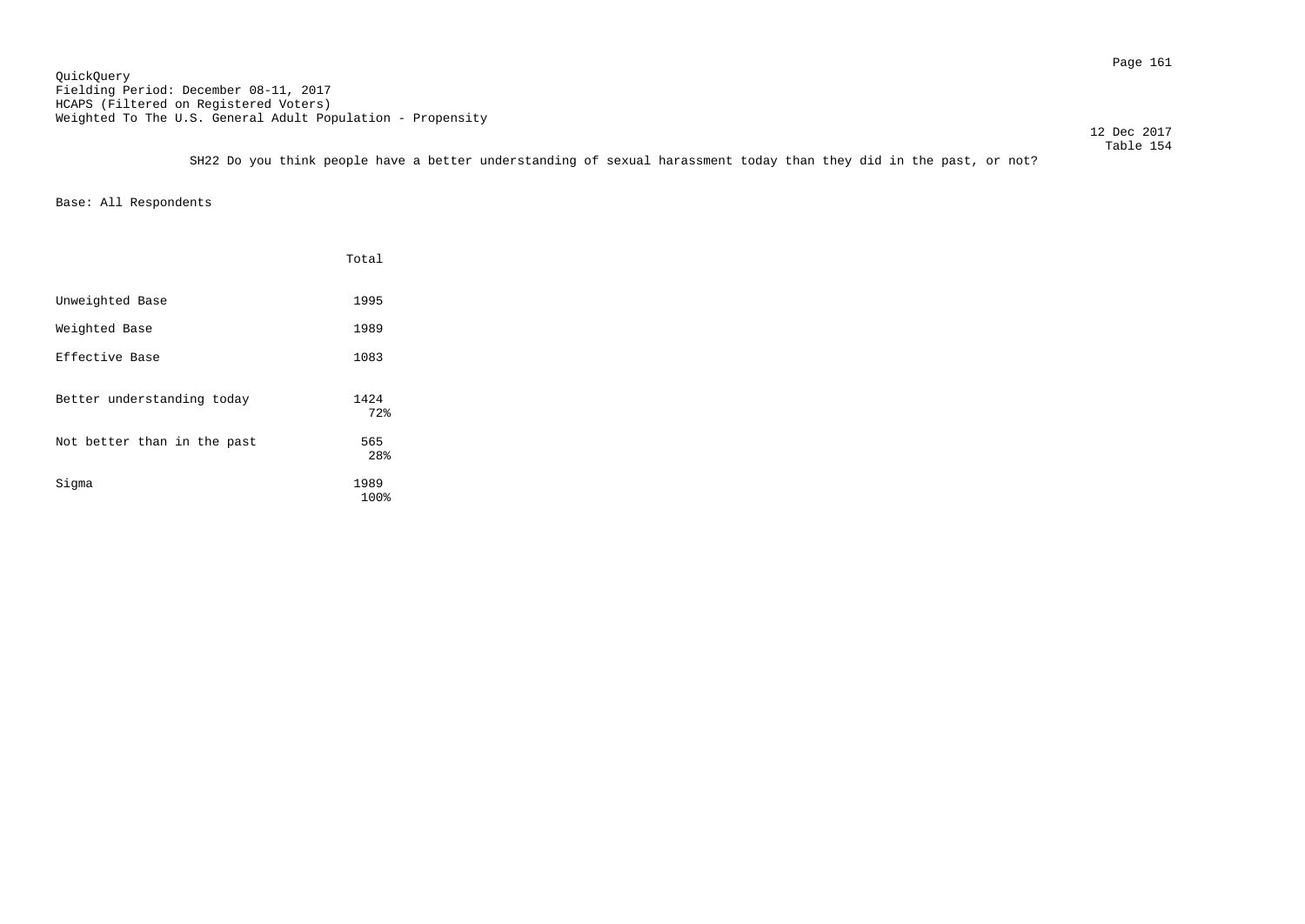Page 162 QuickQuery Fielding Period: December 08-11, 2017 HCAPS (Filtered on Registered Voters) Weighted To The U.S. General Adult Population - Propensity

 Table 155 SH23 Do you think people are more likely to be held accountable for sexual harassment today, or do you think people are just as likely to be held accountable as they were before?

## Base: All Respondents

|                                                         | Total        |
|---------------------------------------------------------|--------------|
| Unweighted Base                                         | 1995         |
| Weighted Base                                           | 1989         |
| Effective Base                                          | 1083         |
| More likely to be held<br>accountable today             | 1680<br>84%  |
| Just as likely to be held<br>accountable as in the past | 309<br>16%   |
| Sigma                                                   | 1989<br>100% |

12 Dec 2017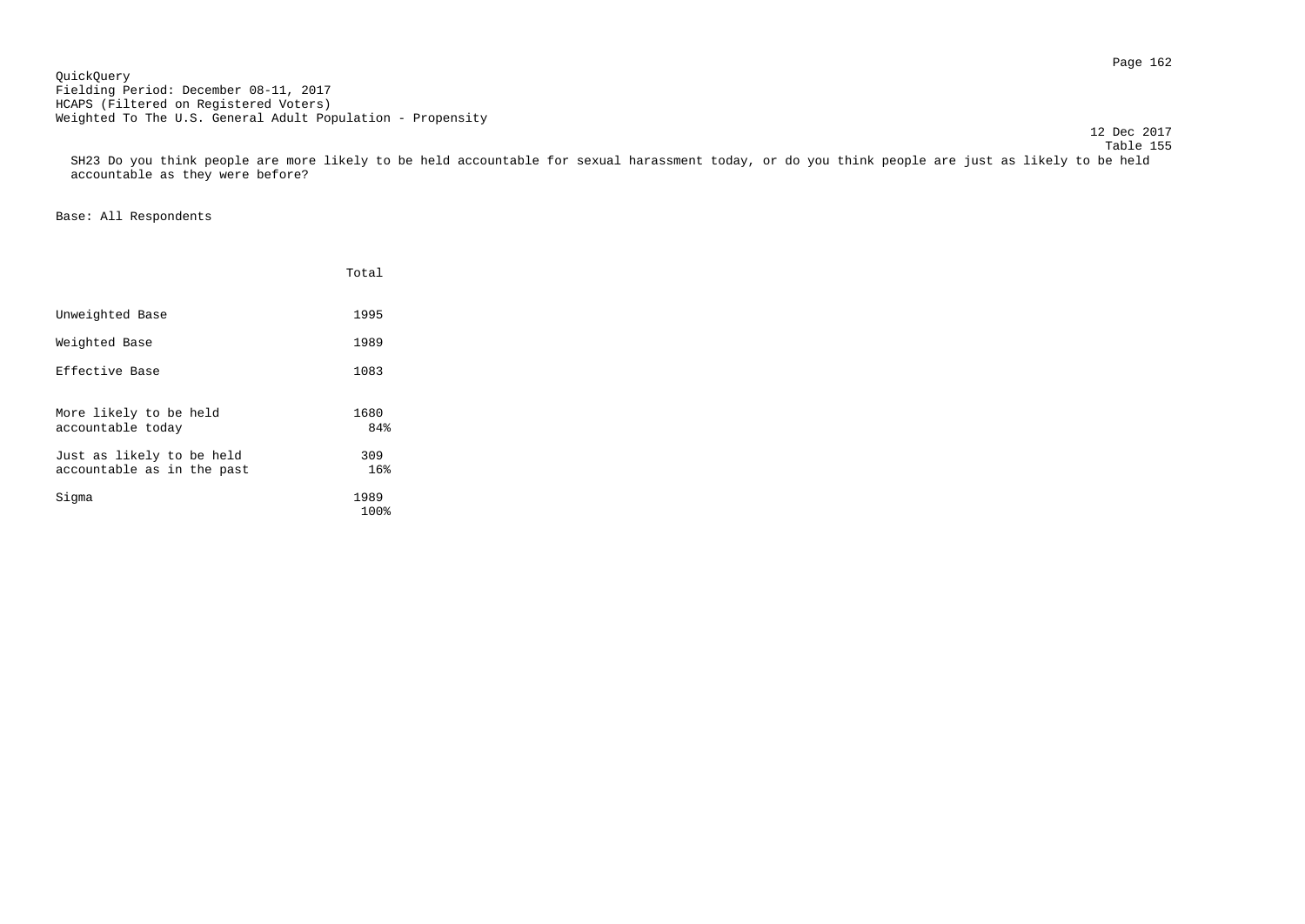12 Dec 2017

 Table 156 SH24 Do you think people are more likely to be unfairly accused of sexual harassment and suffer consequences today than before, or not?

|                                                | Total        |
|------------------------------------------------|--------------|
| Unweighted Base                                | 1995         |
| Weighted Base                                  | 1989         |
| Effective Base                                 | 1083         |
| More likely to be unfairly<br>accused today    | 1257<br>63%  |
| Just as likely to be accused<br>as in the past | 732<br>37%   |
| Sigma                                          | 1989<br>100% |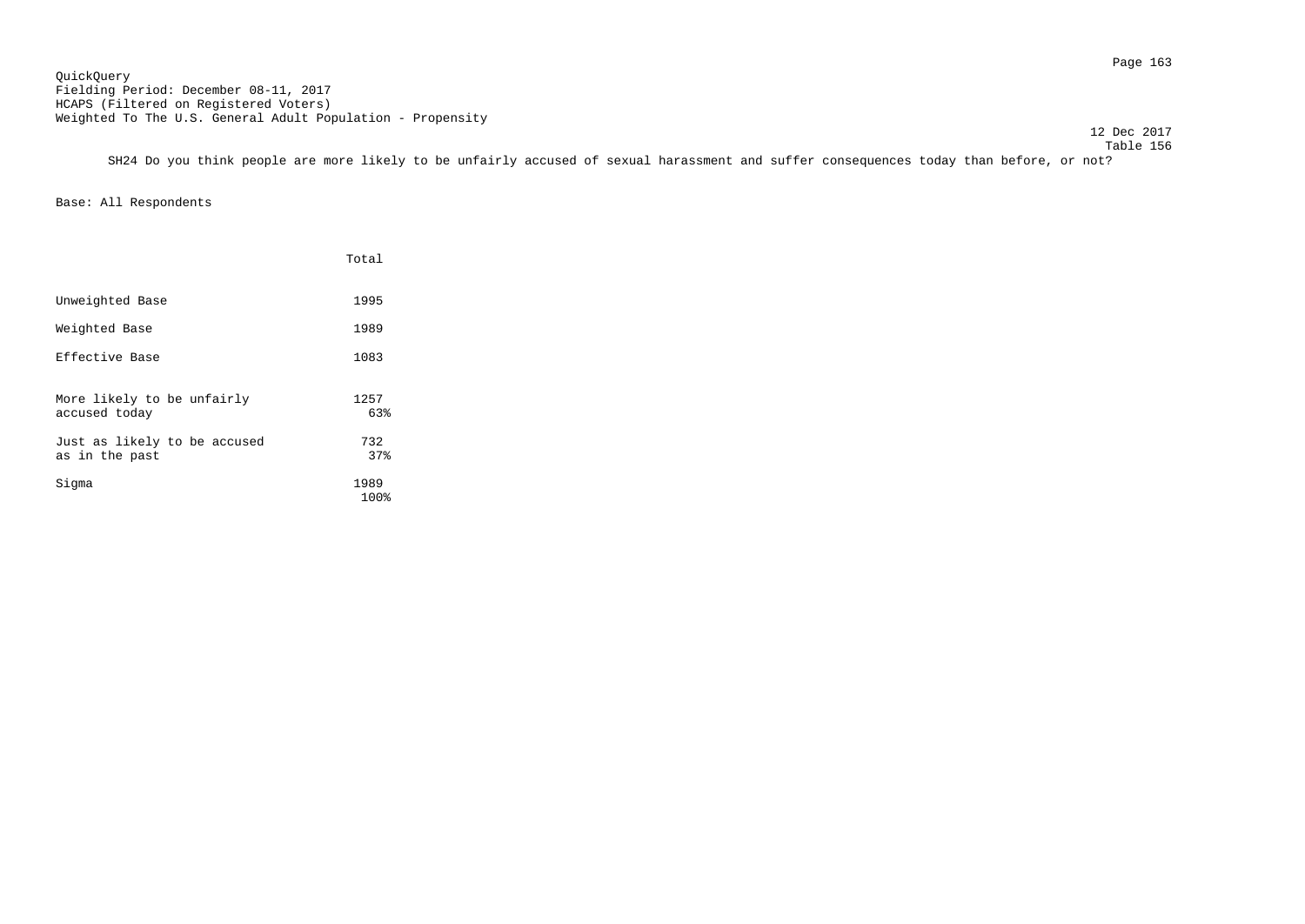Page 164 QuickQuery Fielding Period: December 08-11, 2017 HCAPS (Filtered on Registered Voters) Weighted To The U.S. General Adult Population - Propensity

12 Dec 2017

 Table 157 SH25 Are you more, less, or equally likely to believe someone who reports sexual harassment than you were a year ago?

|                 | Total        |
|-----------------|--------------|
| Unweighted Base | 1995         |
| Weighted Base   | 1989         |
| Effective Base  | 1083         |
| More likely     | 502<br>25%   |
| Less likely     | 375<br>19%   |
| Equally likely  | 1112<br>56%  |
| Sigma           | 1989<br>100% |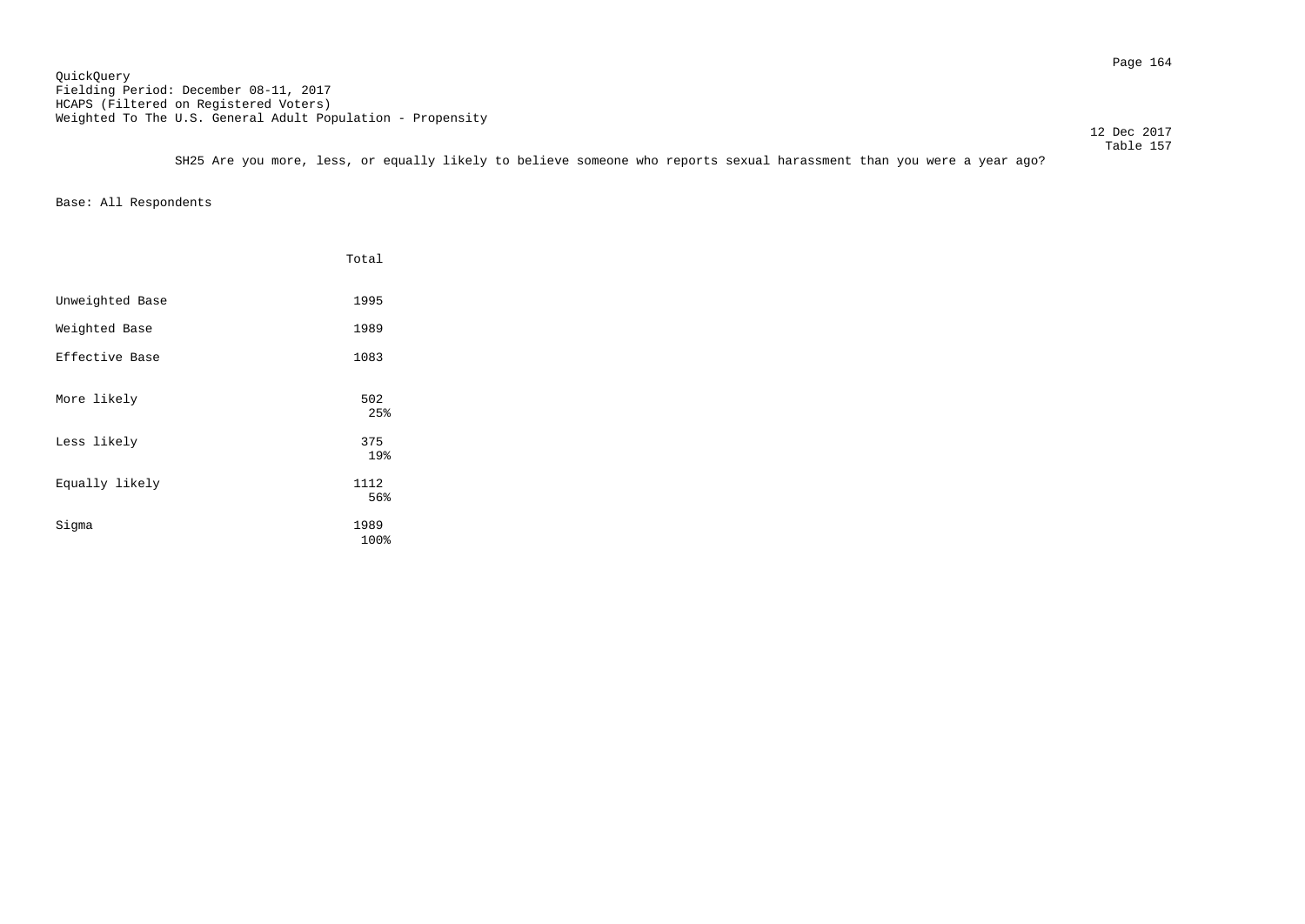Page 165 QuickQuery Fielding Period: December 08-11, 2017 HCAPS (Filtered on Registered Voters) Weighted To The U.S. General Adult Population - Propensity

 Table 158 SH26 Looking at the 2018 midterm elections, if Roy Moore is elected to the U.S. Senate, are you more likely to vote Republican, less likely, or will it not influence your vote?

12 Dec 2017

|                            | Total        |
|----------------------------|--------------|
| Unweighted Base            | 1995         |
| Weighted Base              | 1989         |
| Effective Base             | 1083         |
| More likely                | 204<br>10%   |
| Less likely                | 669<br>34%   |
| Will not influence my vote | 1116<br>56%  |
| Sigma                      | 1989<br>100% |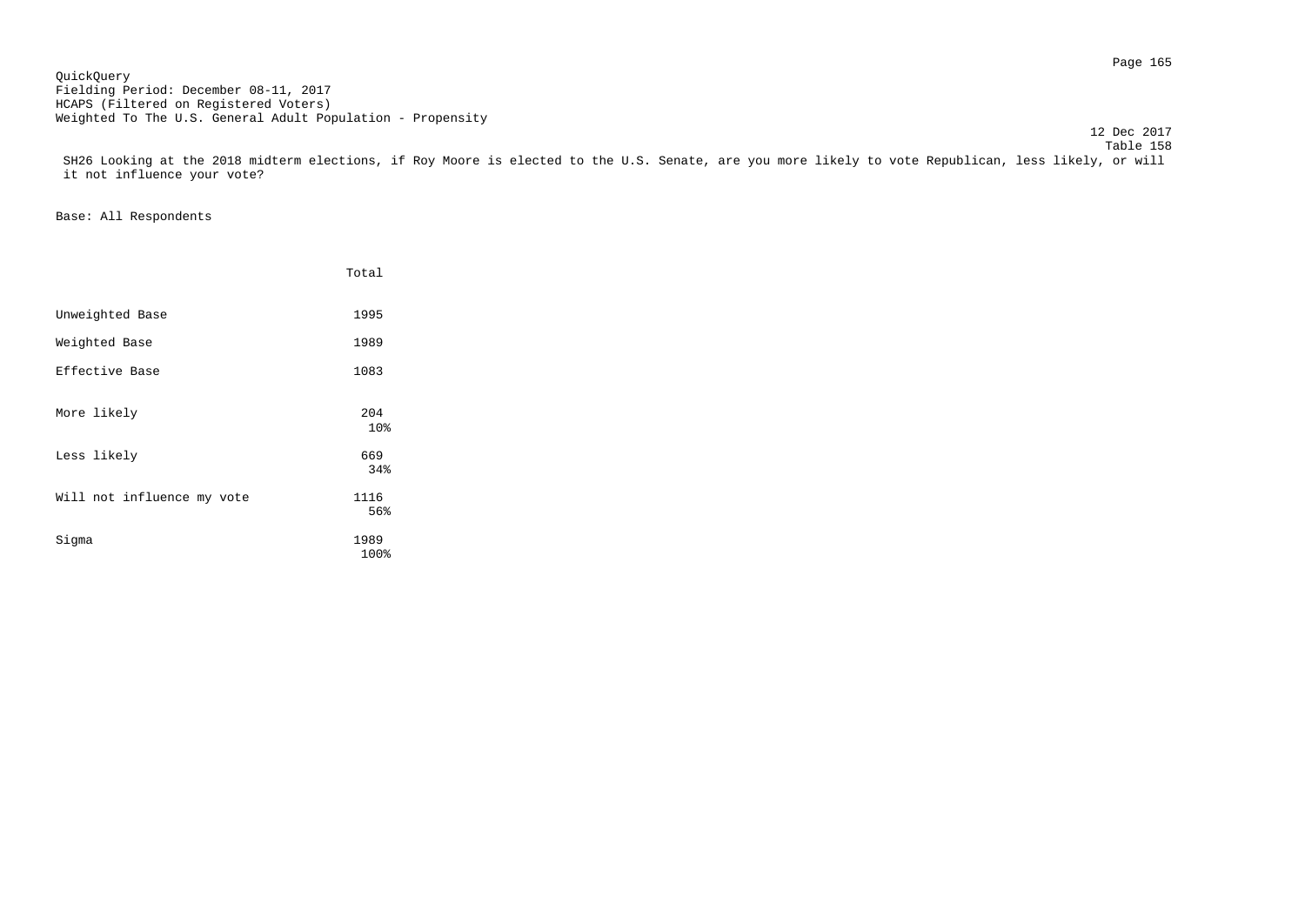Page 166 QuickQuery Fielding Period: December 08-11, 2017 HCAPS (Filtered on Registered Voters) Weighted To The U.S. General Adult Population - Propensity

 Table 159 SH27 In general, if a political candidate has been accused of sexual harassment, would you still consider voting for them if you agreed with them on most issues,

12 Dec 2017

or would you definitely not vote for them?

|                                         | Total        |
|-----------------------------------------|--------------|
| Unweighted Base                         | 1995         |
| Weighted Base                           | 1989         |
| Effective Base                          | 1083         |
| Would still consider voting<br>for them | 814<br>41%   |
| Would definitely not vote<br>for them   | 1175<br>59%  |
| Sigma                                   | 1989<br>100% |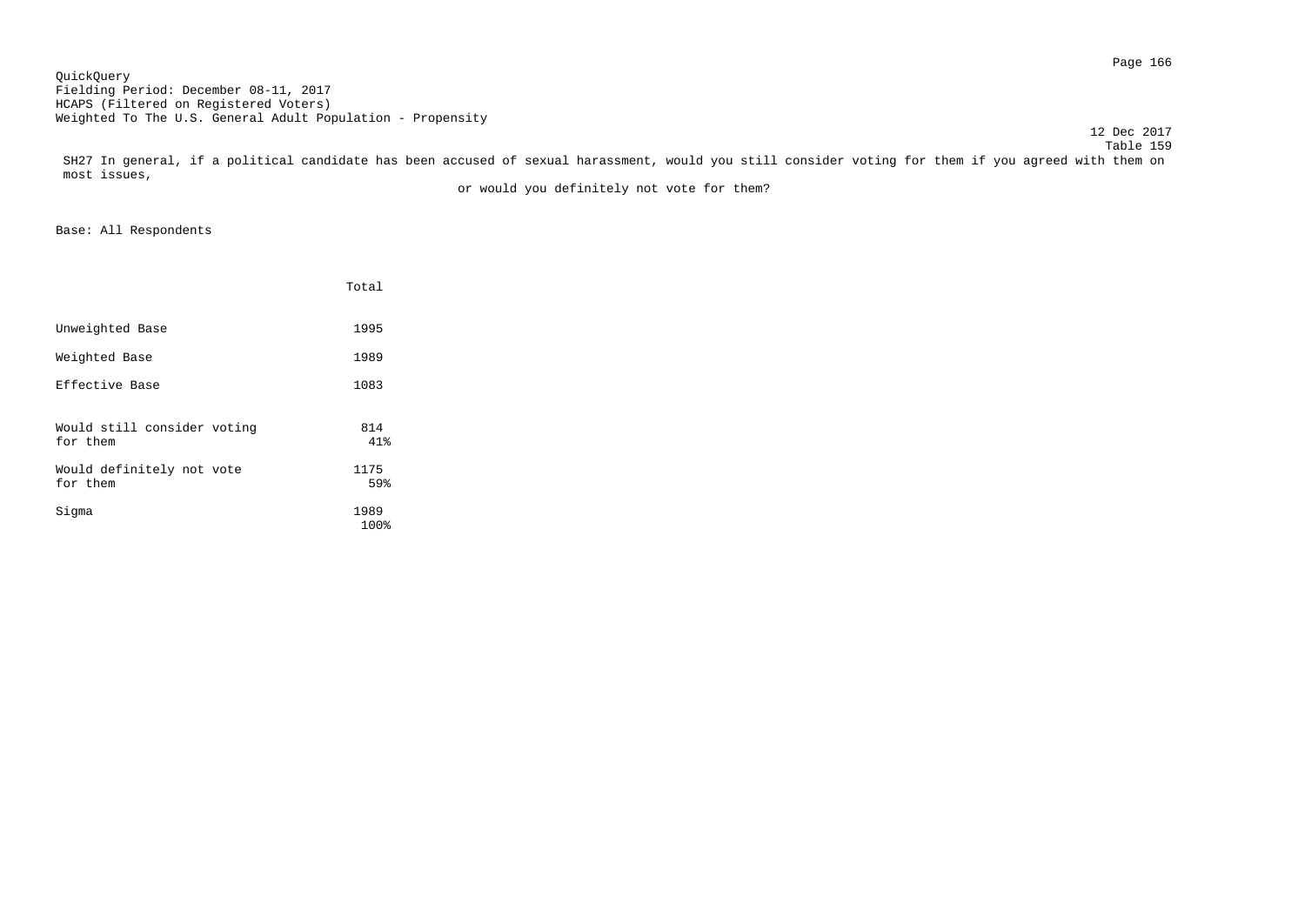Page 167 QuickQuery Fielding Period: December 08-11, 2017 HCAPS (Filtered on Registered Voters) Weighted To The U.S. General Adult Population - Propensity

QNEW What is your race?

Base: All Respondents

|                                                                                                         | Total        |
|---------------------------------------------------------------------------------------------------------|--------------|
| Unweighted Base                                                                                         | 1995         |
| Weighted Base                                                                                           | 1989         |
| Effective Base                                                                                          | 1083         |
| White                                                                                                   | 1354<br>68%  |
| Black or African American                                                                               | 221<br>11%   |
| Hispanic, Latino, or Spanish<br>origin                                                                  | 257<br>13%   |
| Asian origin (includes<br>people of Asian Indian,<br>Chinese, Korean, Filipino,<br>and Japanese origin) | 79<br>4%     |
| Other                                                                                                   | 77<br>4%     |
| Siqma                                                                                                   | 1989<br>100% |

 12 Dec 2017 Table 160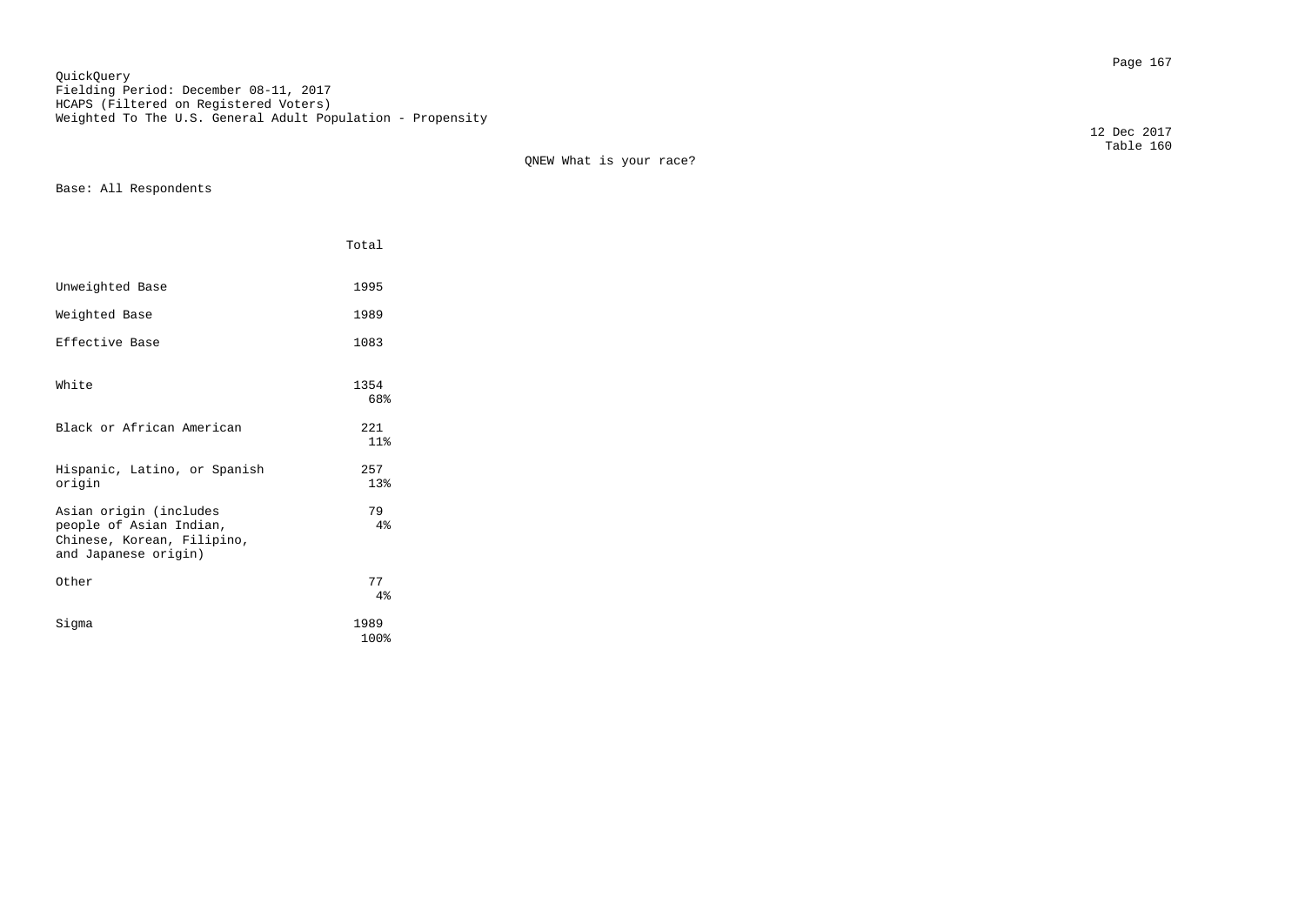Page 168 QuickQuery Fielding Period: December 08-11, 2017 HCAPS (Filtered on Registered Voters) Weighted To The U.S. General Adult Population - Propensity

 12 Dec 2017 Table 161

# Q398\_1 Next, we have a few employment and economic questions.

Are you employed full time for pay with an organization/organization or company?

|                 | Total       |
|-----------------|-------------|
| Unweighted Base | 1995        |
| Weighted Base   | 1989        |
| Effective Base  | 1083        |
| Yes             | 904<br>45%  |
| No              | 1085<br>55% |
|                 |             |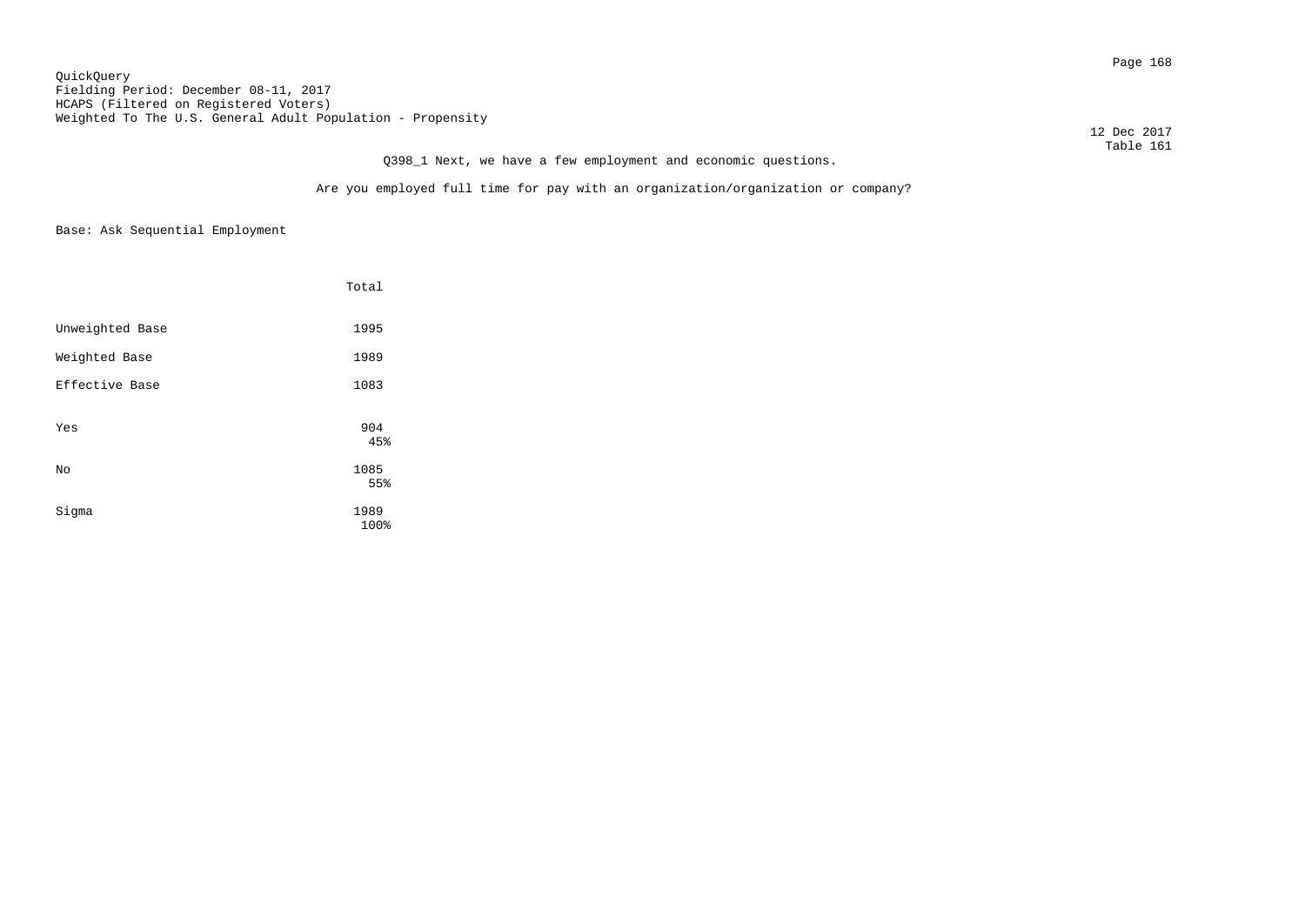Page 169 QuickQuery Fielding Period: December 08-11, 2017 HCAPS (Filtered on Registered Voters) Weighted To The U.S. General Adult Population - Propensity

 12 Dec 2017 Table 162

# Q398\_2 Next, we have a few employment and economic questions.

Are you employed part time for pay with an organization/organization or company?

|                 | Total        |
|-----------------|--------------|
| Unweighted Base | 1995         |
| Weighted Base   | 1989         |
| Effective Base  | 1083         |
| Yes             | 350<br>18%   |
| No              | 1639<br>82%  |
| Sigma           | 1989<br>100% |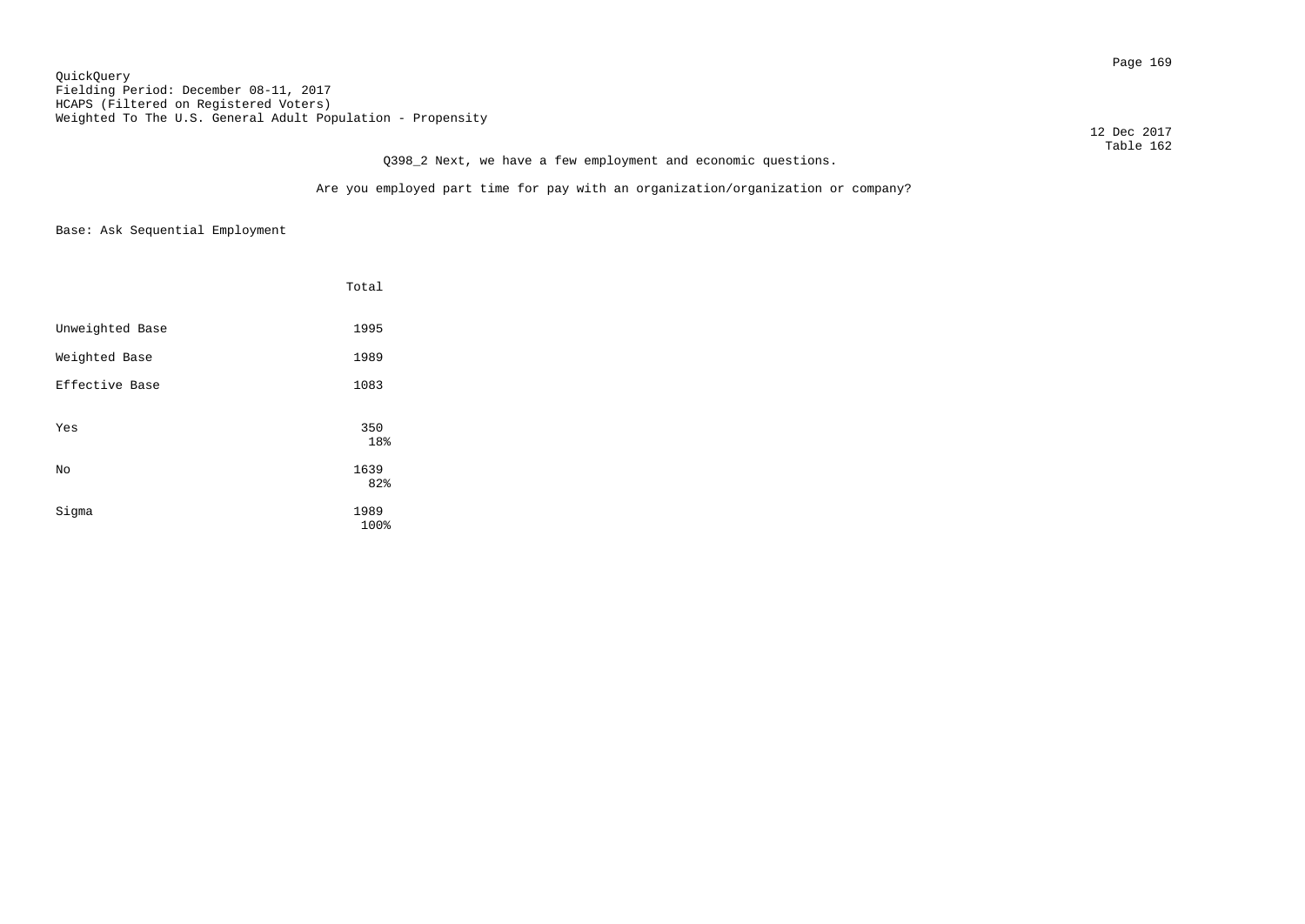12 Dec 2017

Are you self-employed full time?

|                 | Total        |
|-----------------|--------------|
| Unweighted Base | 1995         |
| Weighted Base   | 1989         |
| Effective Base  | 1083         |
| Yes             | 163<br>8%    |
| No              | 1826<br>92%  |
| Sigma           | 1989<br>100% |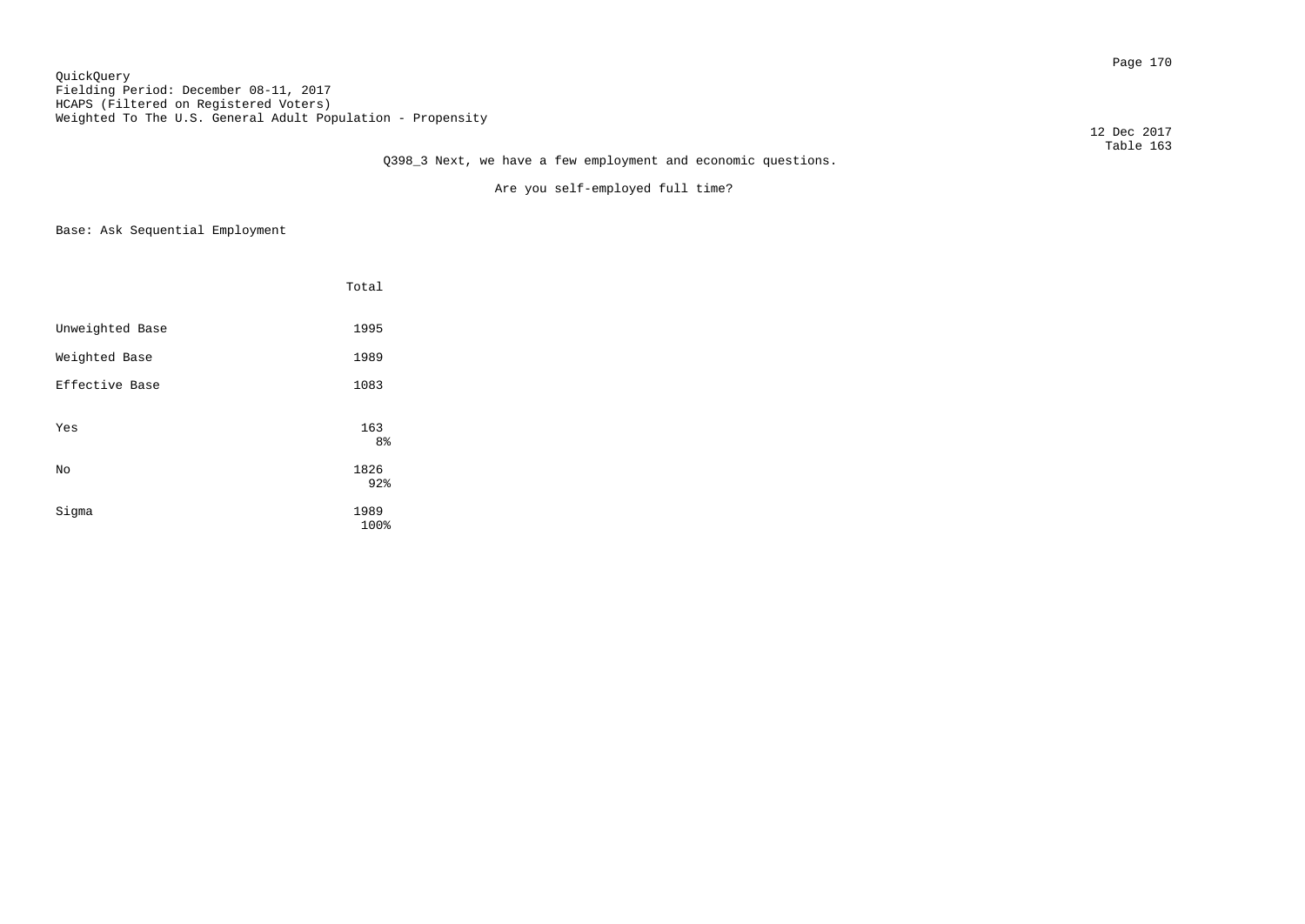12 Dec 2017 Table 164

Are you self-employed part time?

|                 | Total        |
|-----------------|--------------|
| Unweighted Base | 1995         |
| Weighted Base   | 1989         |
| Effective Base  | 1083         |
| Yes             | 145<br>$7\,$ |
| No              | 1843<br>93%  |
| Sigma           | 1989<br>100% |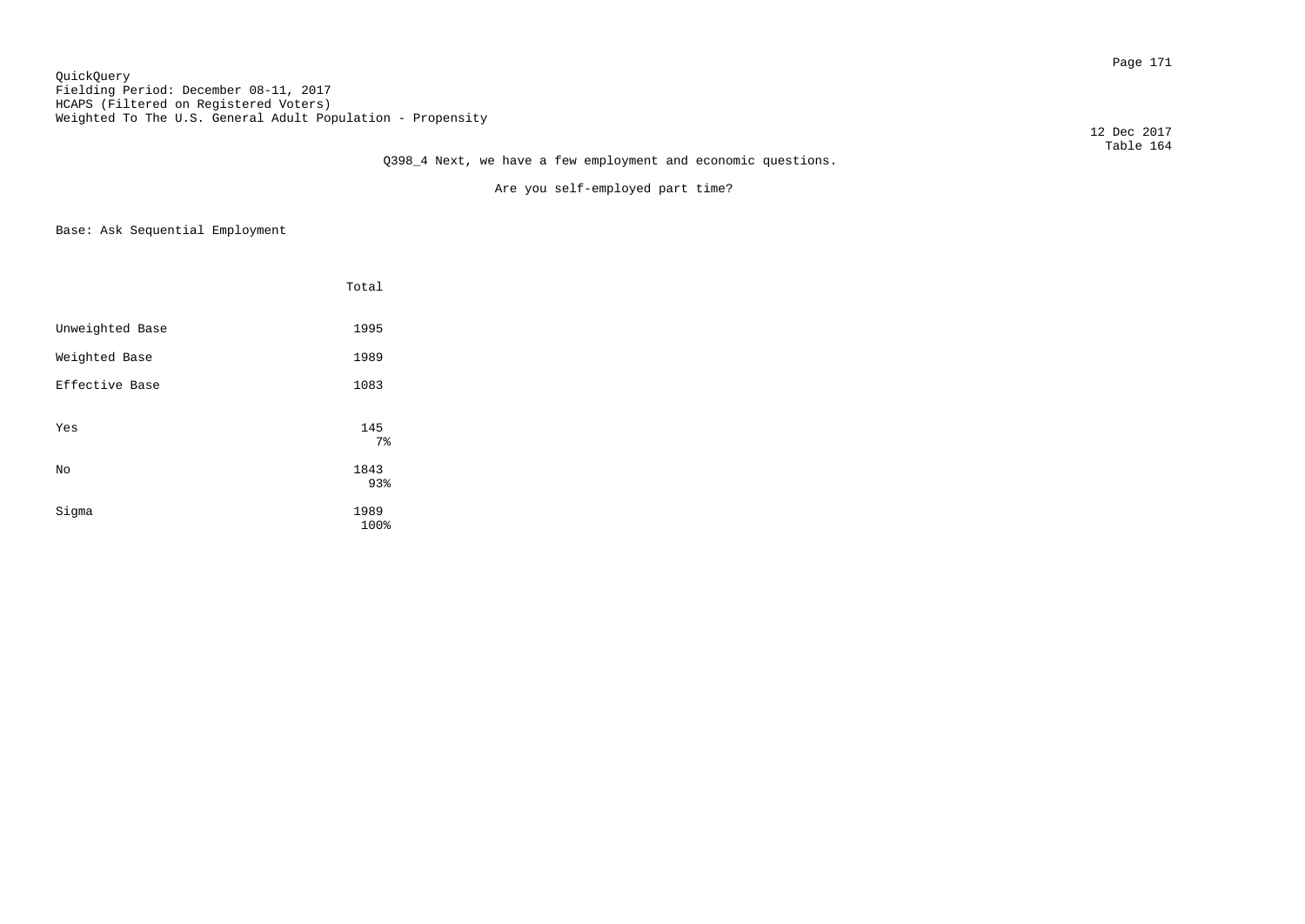Page 172 QuickQuery Fielding Period: December 08-11, 2017 HCAPS (Filtered on Registered Voters) Weighted To The U.S. General Adult Population - Propensity

12 Dec 2017

### Table 165 Q402 Which of the following best describes your current situation?

Base: Not At All Employed

|                                                  | Total                  |  |
|--------------------------------------------------|------------------------|--|
| Unweighted Base                                  | 900                    |  |
| Weighted Base                                    | 696                    |  |
| Effective Base                                   | 487                    |  |
| Looking for work                                 | 80<br>11%              |  |
| Not looking for work                             | 478<br>69%             |  |
| Unable to work due to a<br>disability or illness | 138<br>20 <sup>8</sup> |  |
| Sigma                                            | 696<br>100%            |  |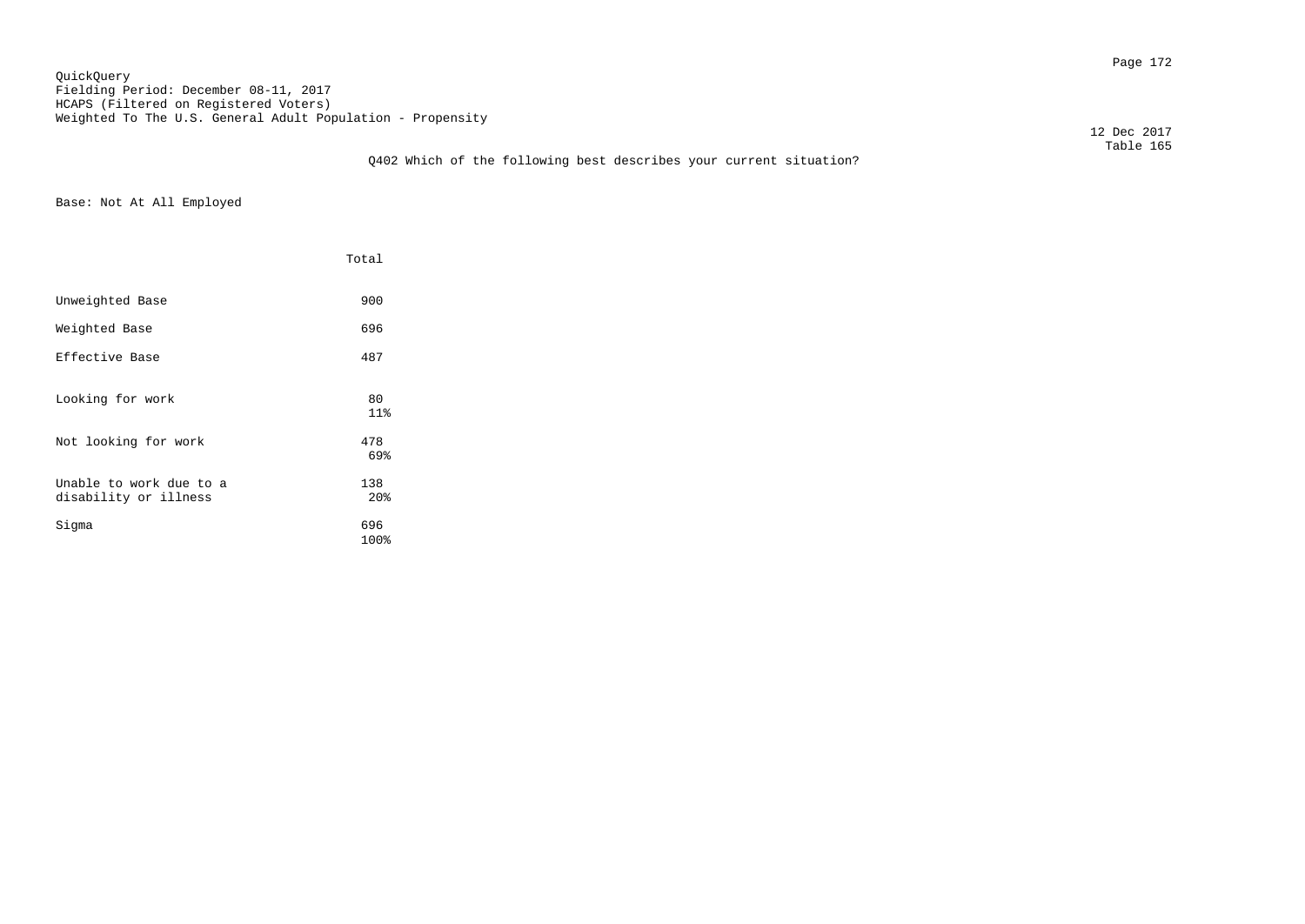Page 173 QuickQuery Fielding Period: December 08-11, 2017 HCAPS (Filtered on Registered Voters) Weighted To The U.S. General Adult Population - Propensity

12 Dec 2017

### Table 166 Q404 Do any of the following describe you? Please select all that apply.

Base: Ask Sequential Employment

|                                                       | Total        |
|-------------------------------------------------------|--------------|
| Unweighted Base                                       | 1995         |
| Weighted Base                                         | 1989         |
| Effective Base                                        | 1083         |
| Retired and collecting<br>retirement benefits/pension | 506<br>25%   |
| A student                                             | 185<br>9%    |
| A stay-at-home spouse or<br>partner                   | 177<br>9%    |
| None of these                                         | 1143<br>57%  |
| Sigma                                                 | 2012<br>101% |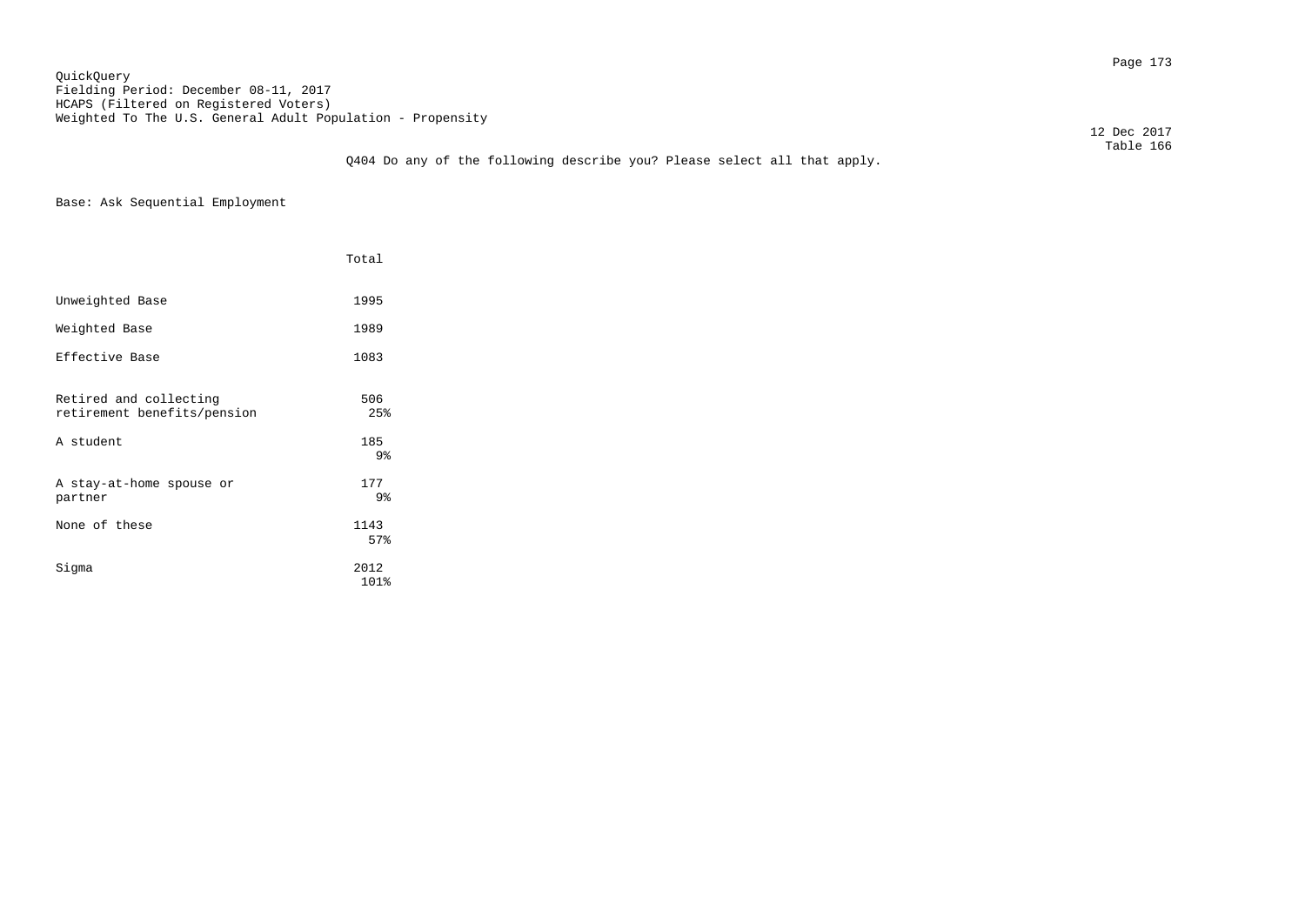Page 174 QuickQuery Fielding Period: December 08-11, 2017 HCAPS (Filtered on Registered Voters) Weighted To The U.S. General Adult Population - Propensity

 Table 167 Q406 What is your employment status?

Base: All Respondents

|                                                                   | Total        |
|-------------------------------------------------------------------|--------------|
| Unweighted Base                                                   | 1995         |
| Weighted Base                                                     | 1989         |
| Effective Base                                                    | 1083         |
| Employed full time                                                | 1000<br>50%  |
| Employed part time                                                | 446<br>22%   |
| Self-employed full time                                           | 163<br>8%    |
| Not employed, but looking<br>for work                             | 80<br>4%     |
| Not employed and not looking<br>for work                          | 478<br>24%   |
| Not employed, unable to work<br>due to a disability or<br>illness | 138<br>7%    |
| Retired                                                           | 506<br>25%   |
| Student                                                           | 185<br>9%    |
| Stay-at-home spouse or<br>partner                                 | 177<br>9%    |
| Self-employed part time                                           | 145<br>$7\,$ |
| Siqma                                                             | 3318<br>167% |

12 Dec 2017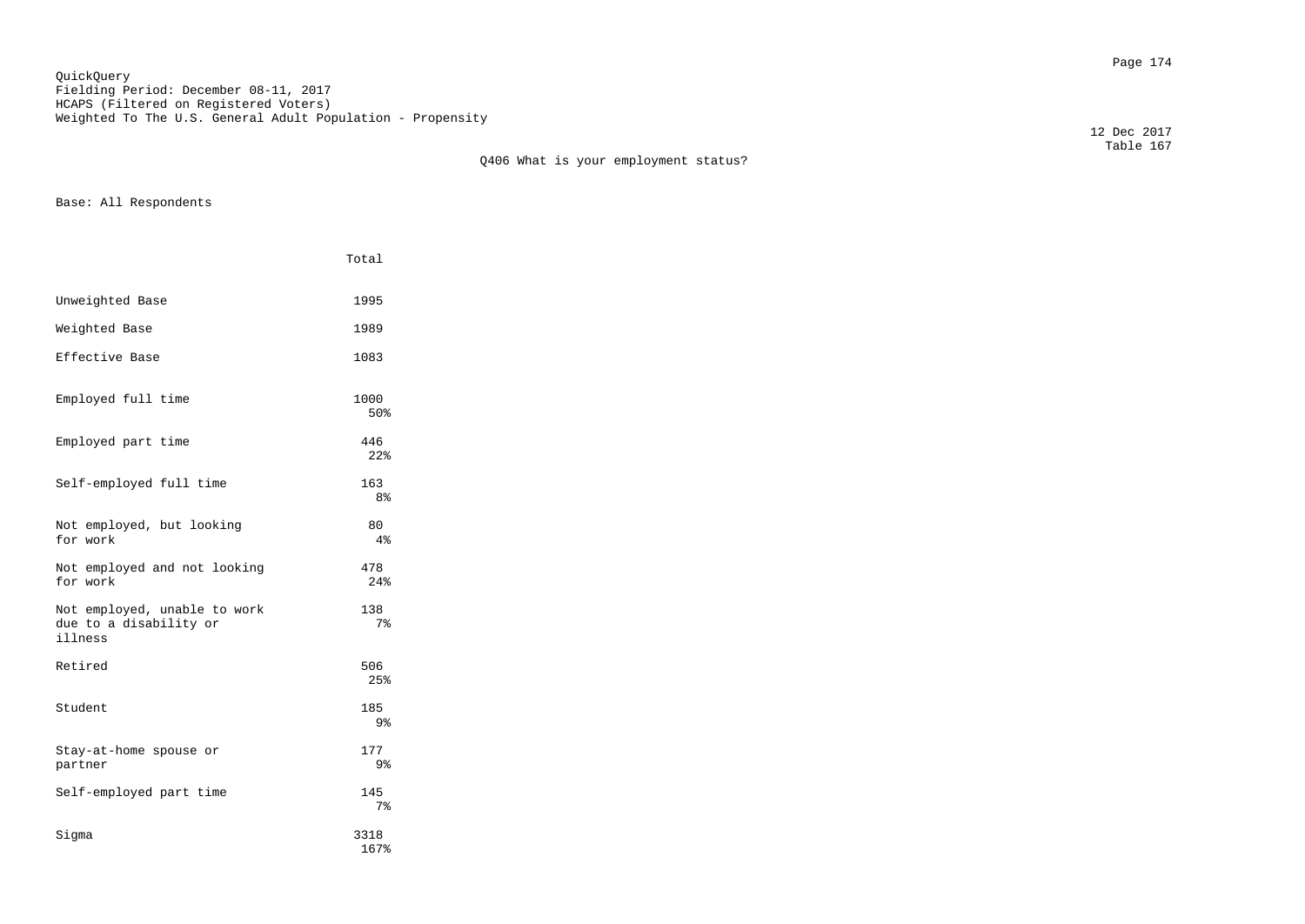Page 175 QuickQuery Fielding Period: December 08-11, 2017 HCAPS (Filtered on Registered Voters) Weighted To The U.S. General Adult Population - Propensity

 12 Dec 2017 Table 168

## Q410 Which one of the following best describes your employment status?

Base: 18 Years Old Or Older And (Single Employment Item Selected And More Than 1 Valid Code From Q406)

|                                                                   | Total                  |
|-------------------------------------------------------------------|------------------------|
| Unweighted Base                                                   | 1995                   |
| Weighted Base                                                     | 1989                   |
| Effective Base                                                    | 1083                   |
| Employed full time                                                | 857<br>43%             |
| Employed part time                                                | 214<br>11%             |
| Self-employed full time                                           | 96<br>5%               |
| Not employed, but looking<br>for work                             | 73<br>4%               |
| Not employed and not looking<br>for work                          | 33<br>2 <sup>°</sup>   |
| Not employed, unable to work<br>due to a disability or<br>illness | 83<br>4%               |
| Retired                                                           | 402<br>20 <sup>8</sup> |
| Student                                                           | 80<br>4%               |
| Stay-at-home spouse or<br>partner                                 | 100<br>5%              |
| Self-employed part time                                           | 51<br>3%               |
| Sigma                                                             | 1989<br>100%           |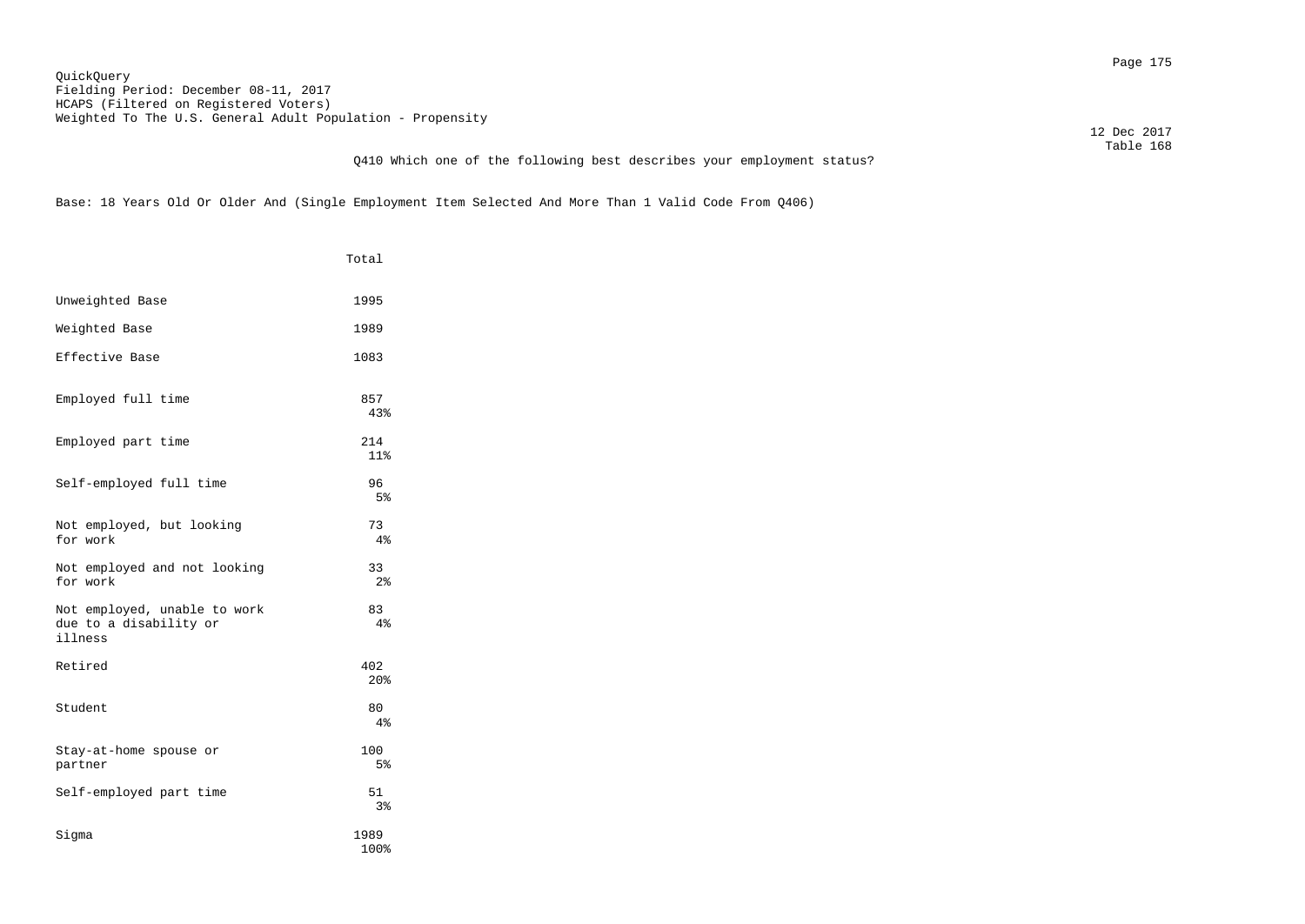Page 176 QuickQuery Fielding Period: December 08-11, 2017 HCAPS (Filtered on Registered Voters) Weighted To The U.S. General Adult Population - Propensity

12 Dec 2017

Base: Employed FT/PT

|                 | Total        |
|-----------------|--------------|
| Unweighted Base | 901          |
| Weighted Base   | 1071         |
| Effective Base  | 525          |
| Public sector   | 425<br>40%   |
| Private sector  | 405<br>38%   |
| Not-for-profit  | 139<br>13%   |
| Other           | 38<br>4%     |
| Don't know      | 64<br>6%     |
| Sigma           | 1071<br>100% |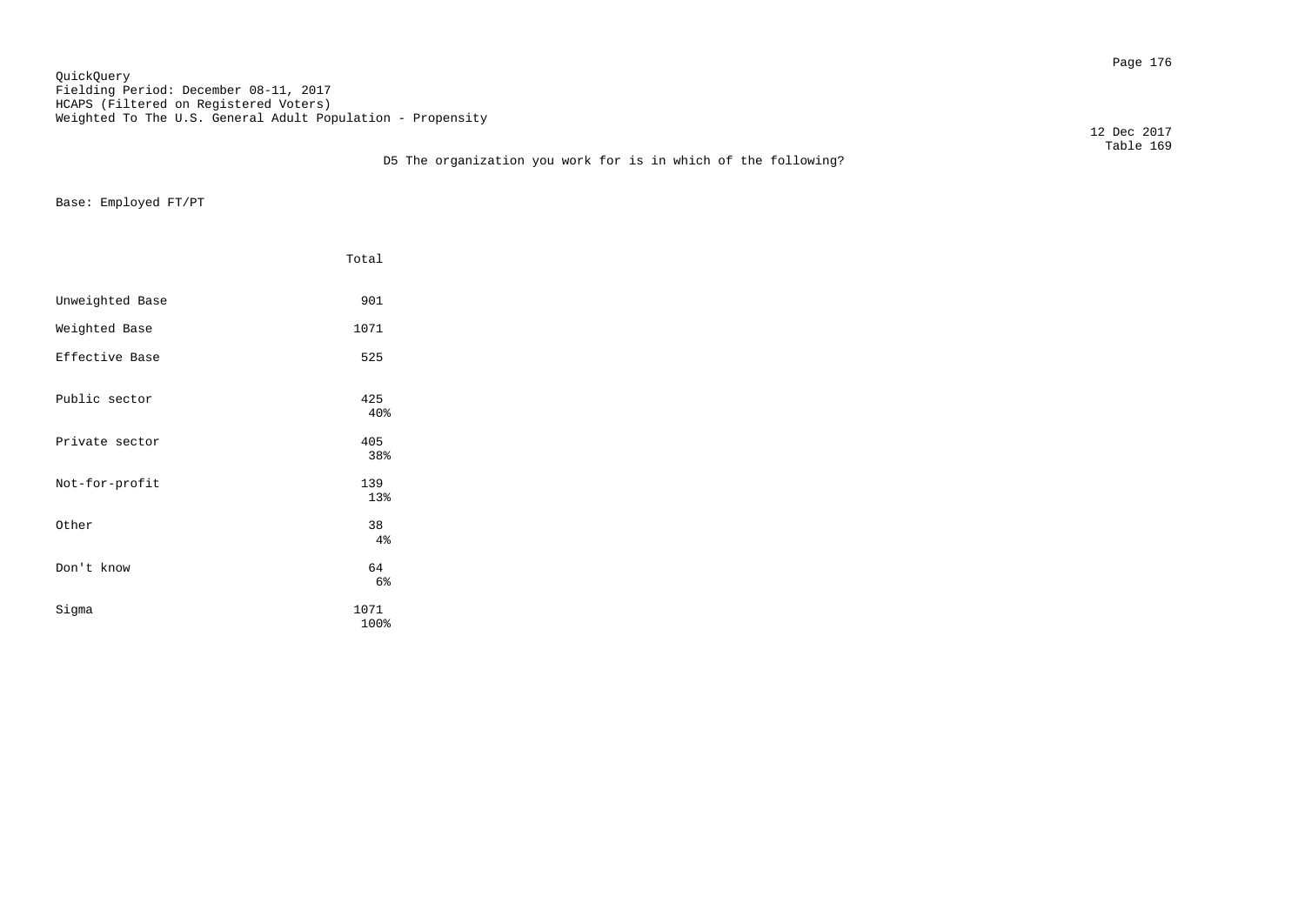Page 177 QuickQuery Fielding Period: December 08-11, 2017 HCAPS (Filtered on Registered Voters) Weighted To The U.S. General Adult Population - Propensity

12 Dec 2017

|                                                                               | Total        |
|-------------------------------------------------------------------------------|--------------|
| Unweighted Base                                                               | 1995         |
| Weighted Base                                                                 | 1989         |
| Effective Base                                                                | 1083         |
| I am a member of a labor<br>union                                             | 175<br>9%    |
| Someone else in my household<br>is a member of a labor union                  | 113<br>6%    |
| Both me and another member<br>of my household are members<br>of a labor union | 41<br>2%     |
| No one in my household is a<br>member of a labor union                        | 1597<br>80%  |
| Decline to state                                                              | 64<br>$3\,$  |
| Siqma                                                                         | 1989<br>100% |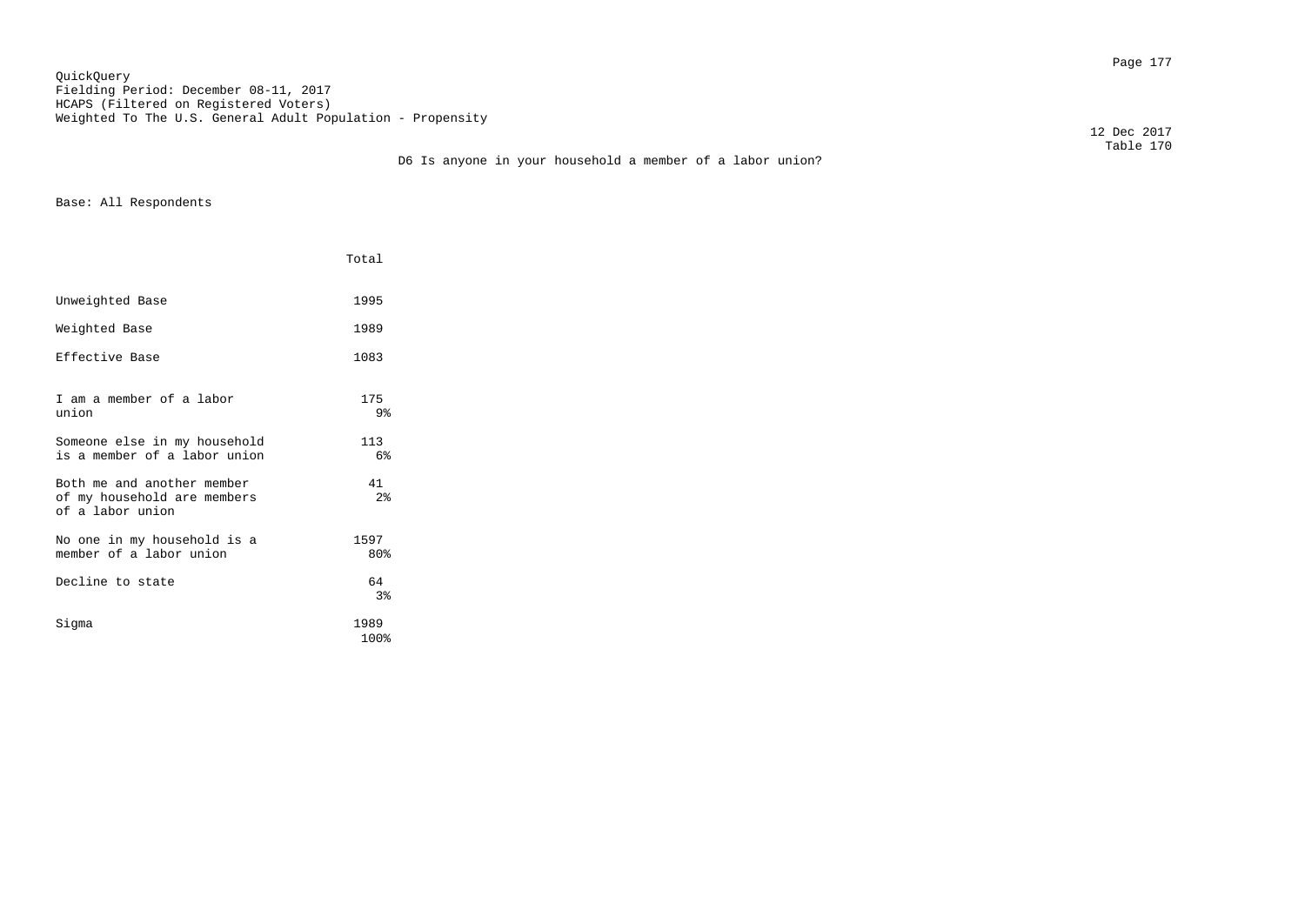12 Dec 2017

|                                                        | Total                |
|--------------------------------------------------------|----------------------|
| Unweighted Base                                        | 1995                 |
| Weighted Base                                          | 1989                 |
| Effective Base                                         | 1083                 |
| Less than high school                                  | 19<br>1 <sub>8</sub> |
| Completed some high school                             | 103<br>5%            |
| High school graduate or<br>equivalent (e.g., GED)      | 306<br>15%           |
| Job-specific training<br>programs after high school    | 79<br>4%             |
| Completed some college, but<br>no degree               | 527<br>27%           |
| Associate's degree                                     | 248<br>12%           |
| College graduate (e.g.,<br>B.A., A.B., B.S.)           | 348<br>17%           |
| Completed some graduate<br>school, but no degree       | 56<br>3%             |
| Completed graduate school<br>(e.g., M.S., M.D., Ph.D.) | 303<br>15%           |
| Sigma                                                  | 1989<br>100%         |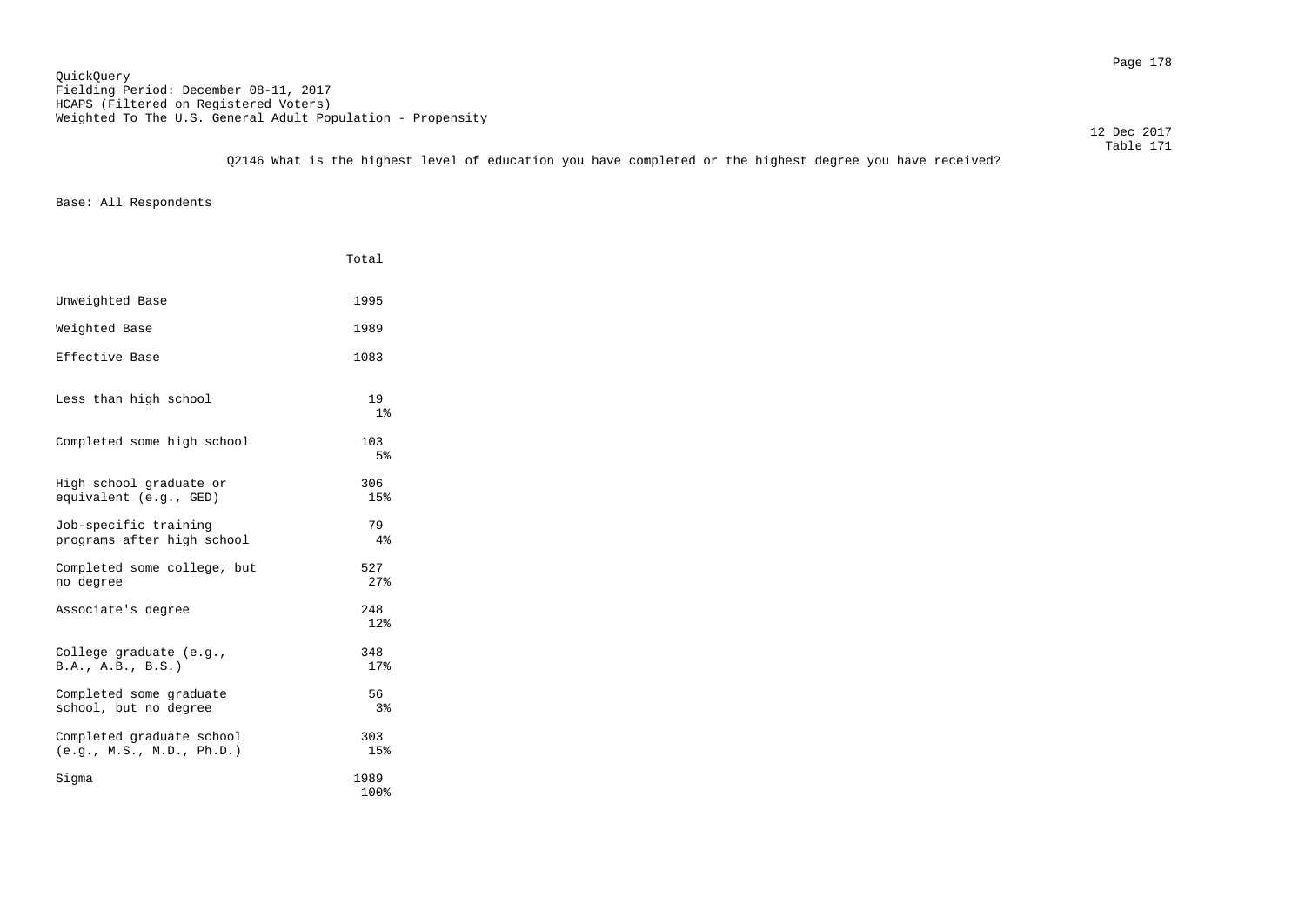Page 179 QuickQuery Fielding Period: December 08-11, 2017 HCAPS (Filtered on Registered Voters) Weighted To The U.S. General Adult Population - Propensity

Q2135 What is your marital status?

Base: All Respondents

|                        | Total                |  |
|------------------------|----------------------|--|
| Unweighted Base        | 1995                 |  |
| Weighted Base          | 1989                 |  |
| Effective Base         | 1083                 |  |
| Married or civil union | 974<br>49%           |  |
| Single, never married  | 513<br>26%           |  |
| Divorced               | 258<br>13%           |  |
| Separated              | 41<br>2 <sup>°</sup> |  |
| Widowed/Widower        | 89<br>4%             |  |
| Living with partner    | 114<br>6%            |  |
| Sigma                  | 1989<br>100%         |  |

 12 Dec 2017 Table 172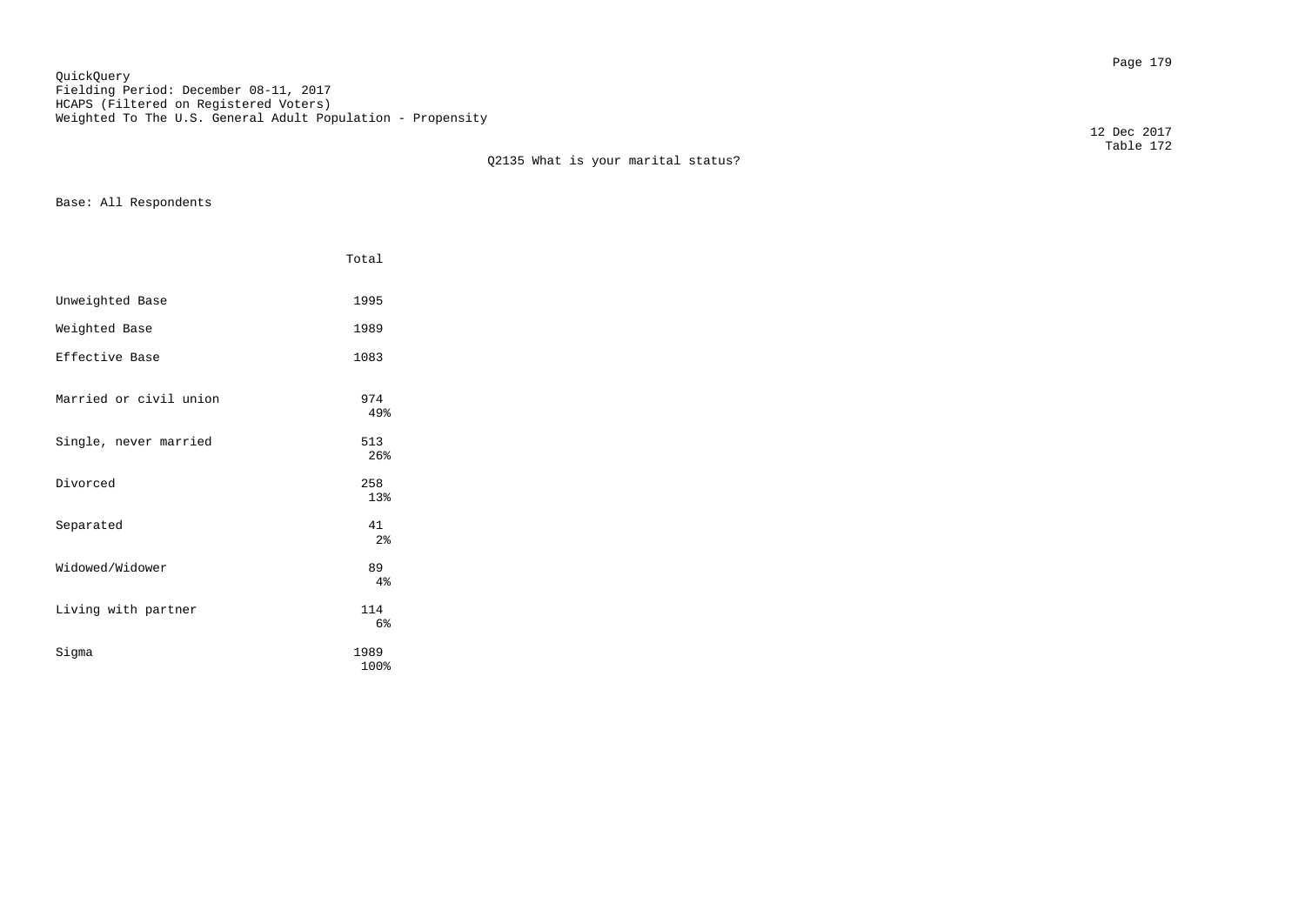Page 180 QuickQuery Fielding Period: December 08-11, 2017 HCAPS (Filtered on Registered Voters) Weighted To The U.S. General Adult Population - Propensity

12 Dec 2017

 Table 173 D9 How many children live in your household?

|                 | Total        |
|-----------------|--------------|
| Unweighted Base | 1995         |
| Weighted Base   | 1989         |
| Effective Base  | 1083         |
| None            | 1188<br>60%  |
| <b>One</b>      | 341<br>17%   |
| Two             | 289<br>15%   |
| Three           | 120<br>6%    |
| Four or more    | 50<br>3%     |
| Sigma           | 1989<br>100% |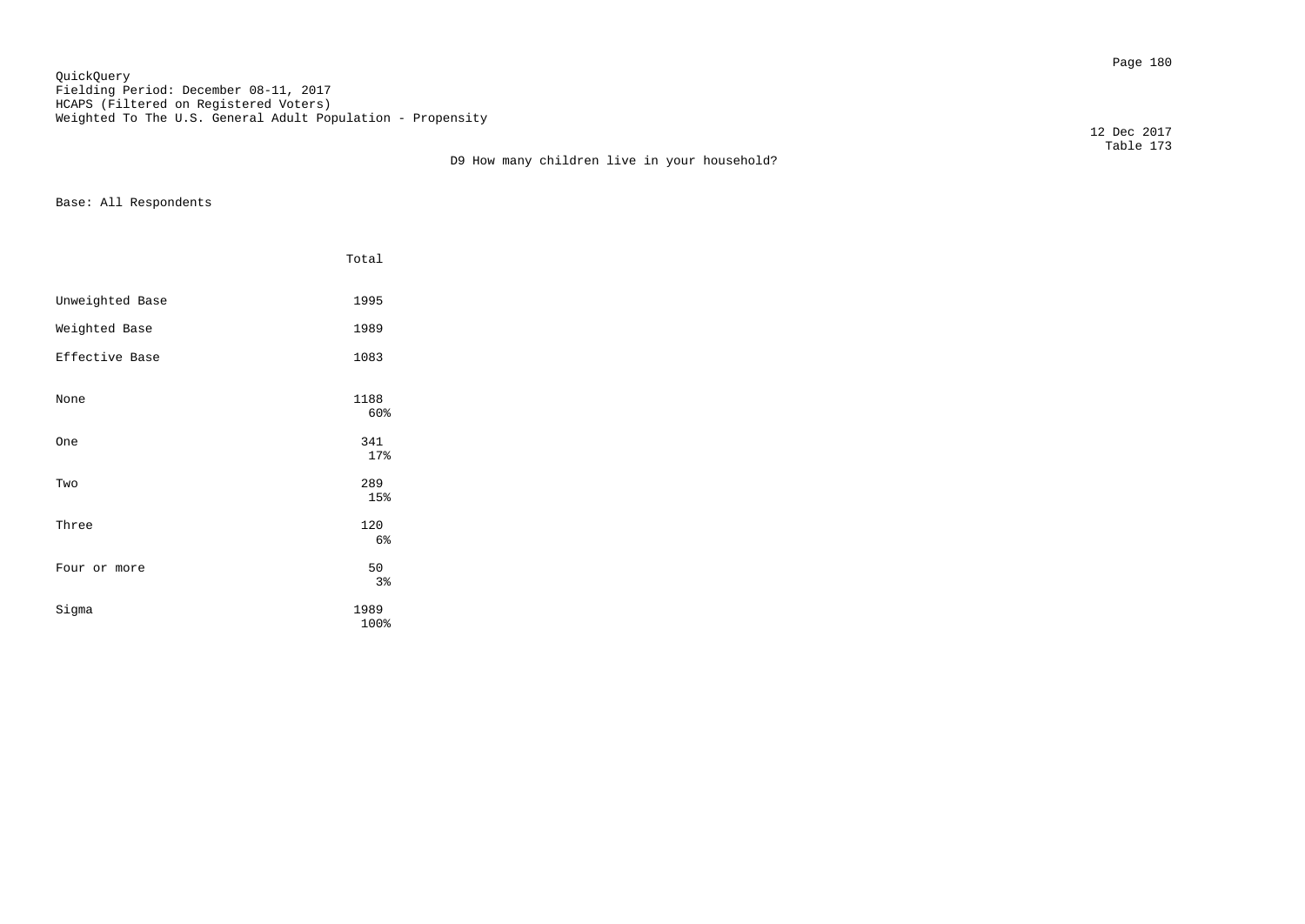Page 181 QuickQuery Fielding Period: December 08-11, 2017 HCAPS (Filtered on Registered Voters) Weighted To The U.S. General Adult Population - Propensity

12 Dec 2017

 Table 174 M12 Which best describes your political ideology?

|                                   | Total        |
|-----------------------------------|--------------|
| Unweighted Base                   | 1995         |
| Weighted Base                     | 1989         |
| Effective Base                    | 1083         |
| Strong/Lean Liberal (Net)         | 535<br>27%   |
| Strong liberal                    | 282<br>14%   |
| Lean liberal                      | 253<br>13%   |
| Moderate                          | 819<br>41%   |
| Strong/Lean Conservative<br>(Net) | 634<br>32%   |
| Lean conservative                 | 317<br>16%   |
| Strong conservative               | 317<br>16%   |
| Siqma                             | 1989<br>100% |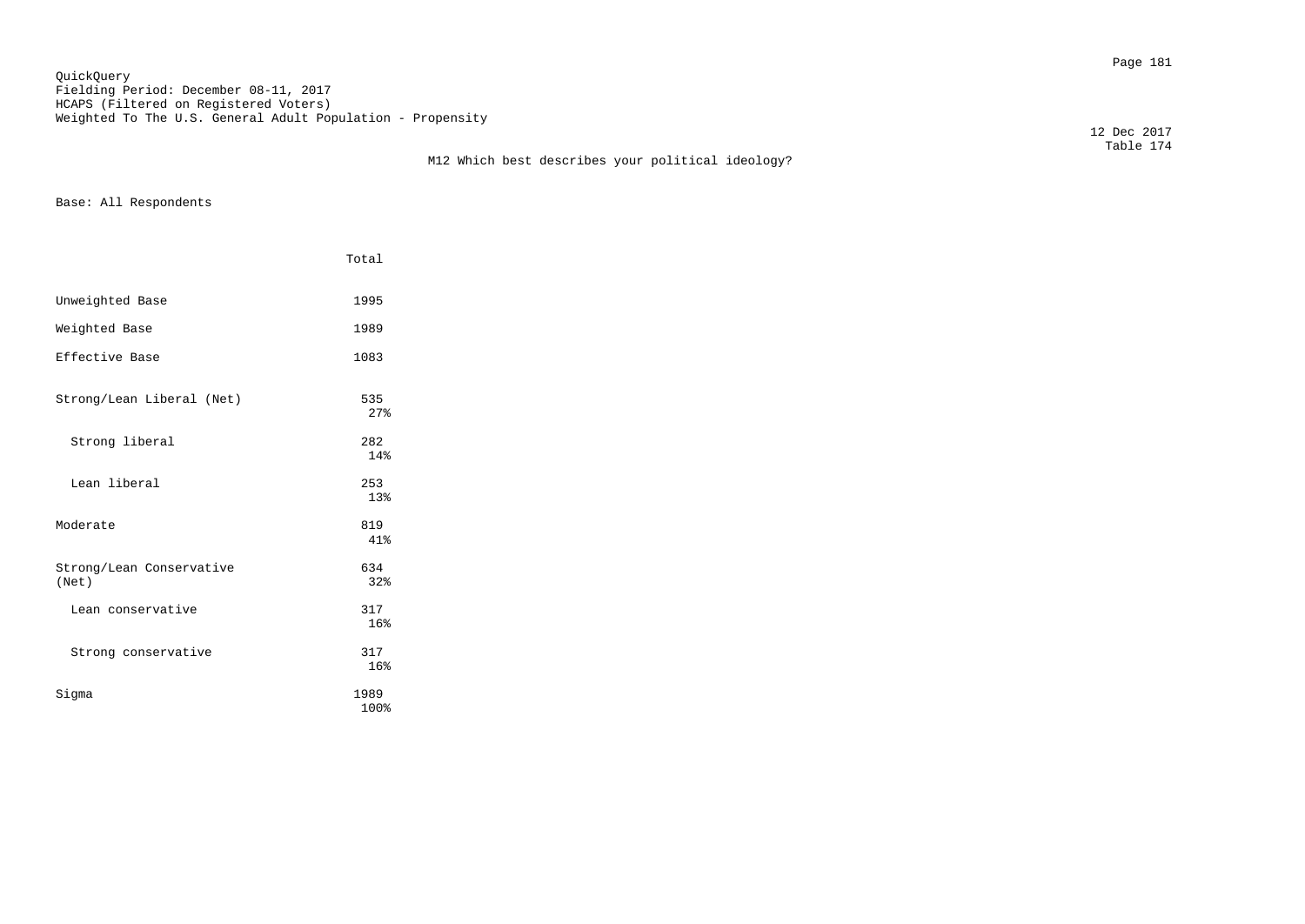Page 182 QuickQuery Fielding Period: December 08-11, 2017 HCAPS (Filtered on Registered Voters) Weighted To The U.S. General Adult Population - Propensity

12 Dec 2017

### Table 175 M13 Do you think of yourself as fiscally liberal or conservative?

|                                     | Total        |
|-------------------------------------|--------------|
| Unweighted Base                     | 1995         |
| Weighted Base                       | 1989         |
| Effective Base                      | 1083         |
| Fiscally conservative               | 962<br>48%   |
| Fiscally liberal                    | 349<br>18%   |
| Do not lean one way or the<br>other | 677<br>34%   |
| Sigma                               | 1989<br>100% |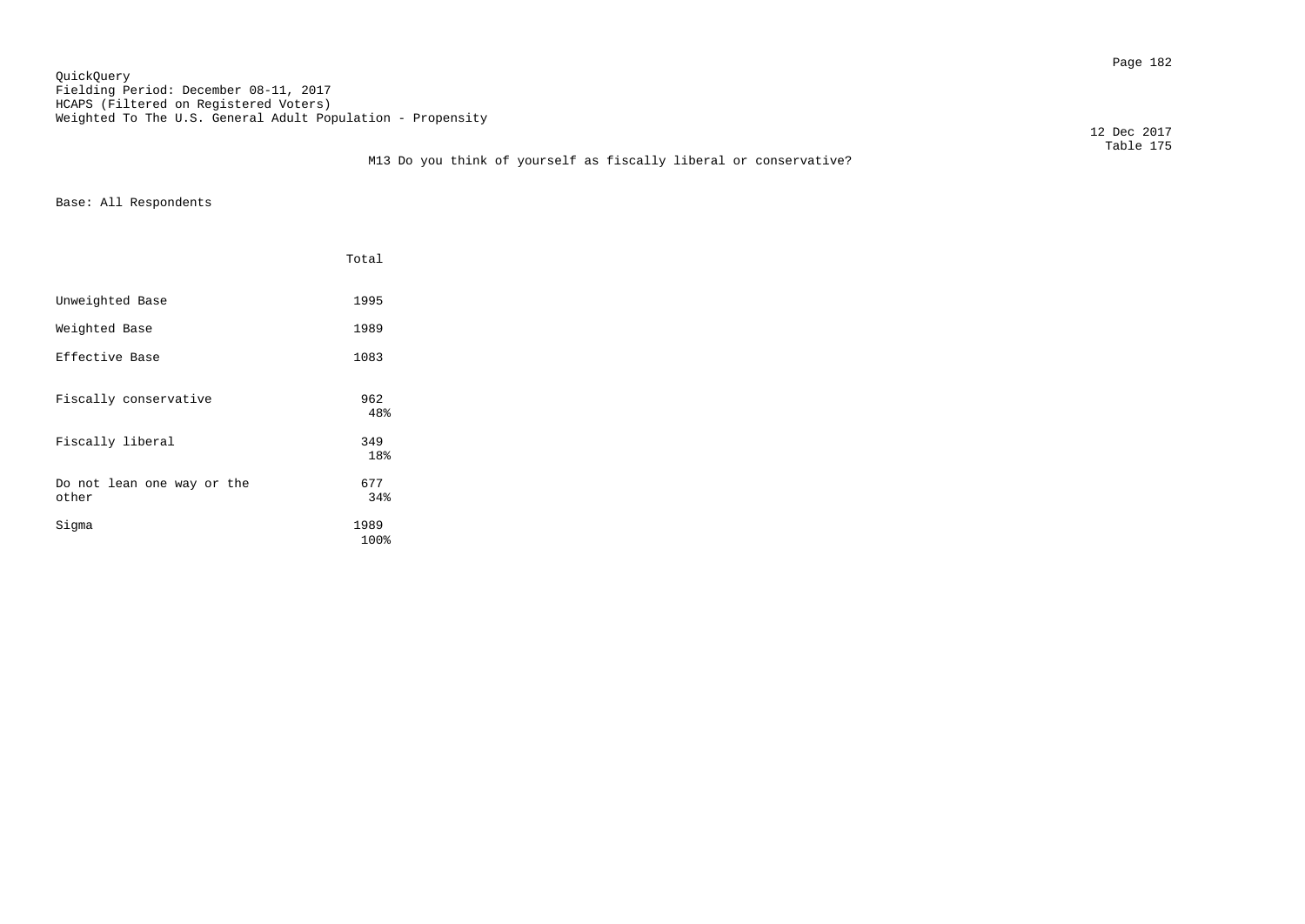Page 183 QuickQuery Fielding Period: December 08-11, 2017 HCAPS (Filtered on Registered Voters) Weighted To The U.S. General Adult Population - Propensity

12 Dec 2017

### Table 176 M14 Do you think of yourself as socially liberal or conservative?

|                                     | Total        |
|-------------------------------------|--------------|
| Unweighted Base                     | 1995         |
| Weighted Base                       | 1989         |
| Effective Base                      | 1083         |
| Socially liberal                    | 692<br>35%   |
| Socially conservative               | 690<br>35%   |
| Do not lean one way or the<br>other | 607<br>31%   |
| Sigma                               | 1989<br>100% |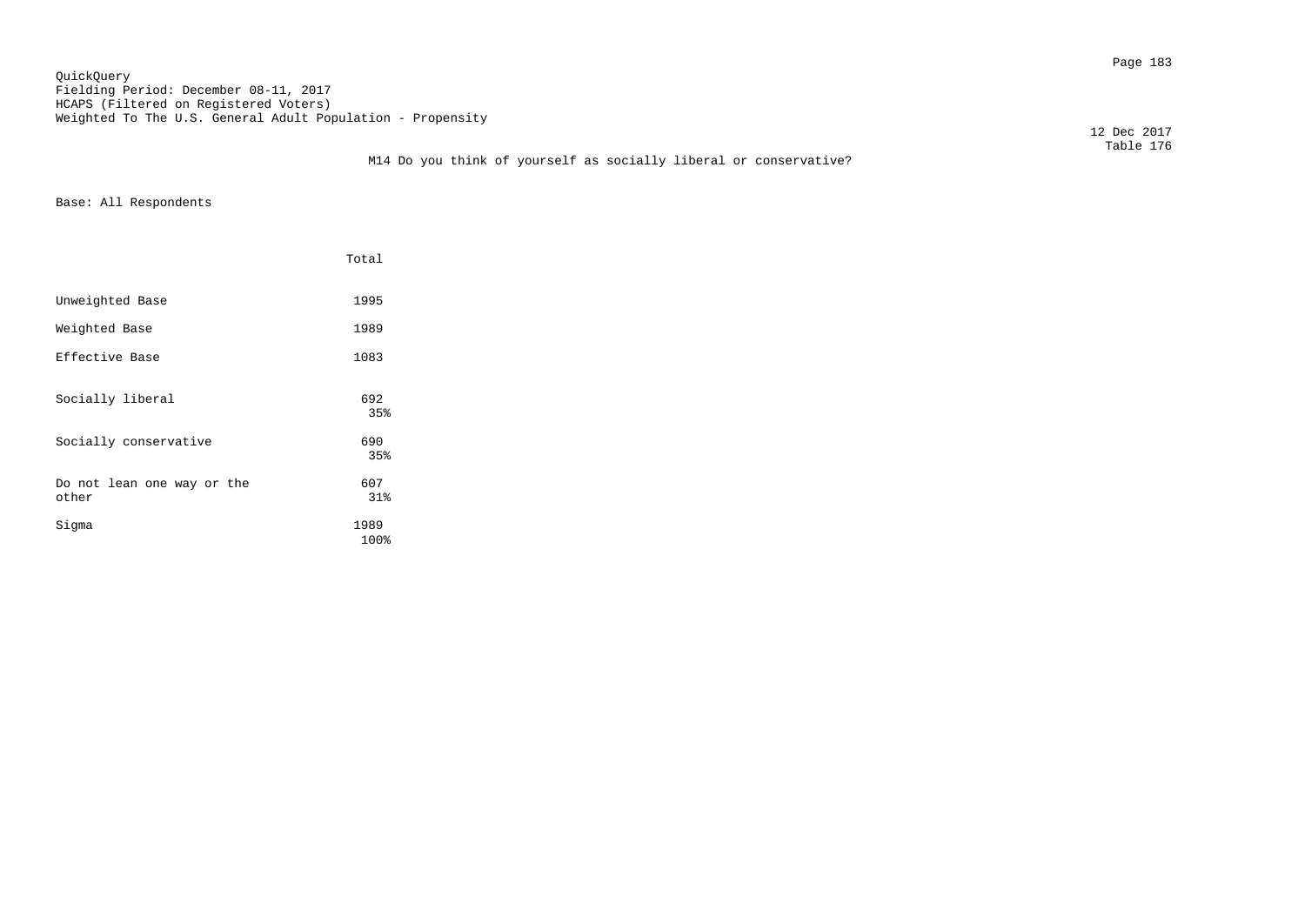Page 184 QuickQuery Fielding Period: December 08-11, 2017 HCAPS (Filtered on Registered Voters) Weighted To The U.S. General Adult Population - Propensity

12 Dec 2017

#### Table 177 S3 Some people had the chance to vote in this year's presidential election on November 8, 2016. Others did not. Did you vote in November's presidential election?

|                 | Total        |  |
|-----------------|--------------|--|
| Unweighted Base | 1995         |  |
| Weighted Base   | 1989         |  |
| Effective Base  | 1083         |  |
| Yes             | 1707<br>86%  |  |
| No              | 282<br>14%   |  |
| Sigma           | 1989<br>100% |  |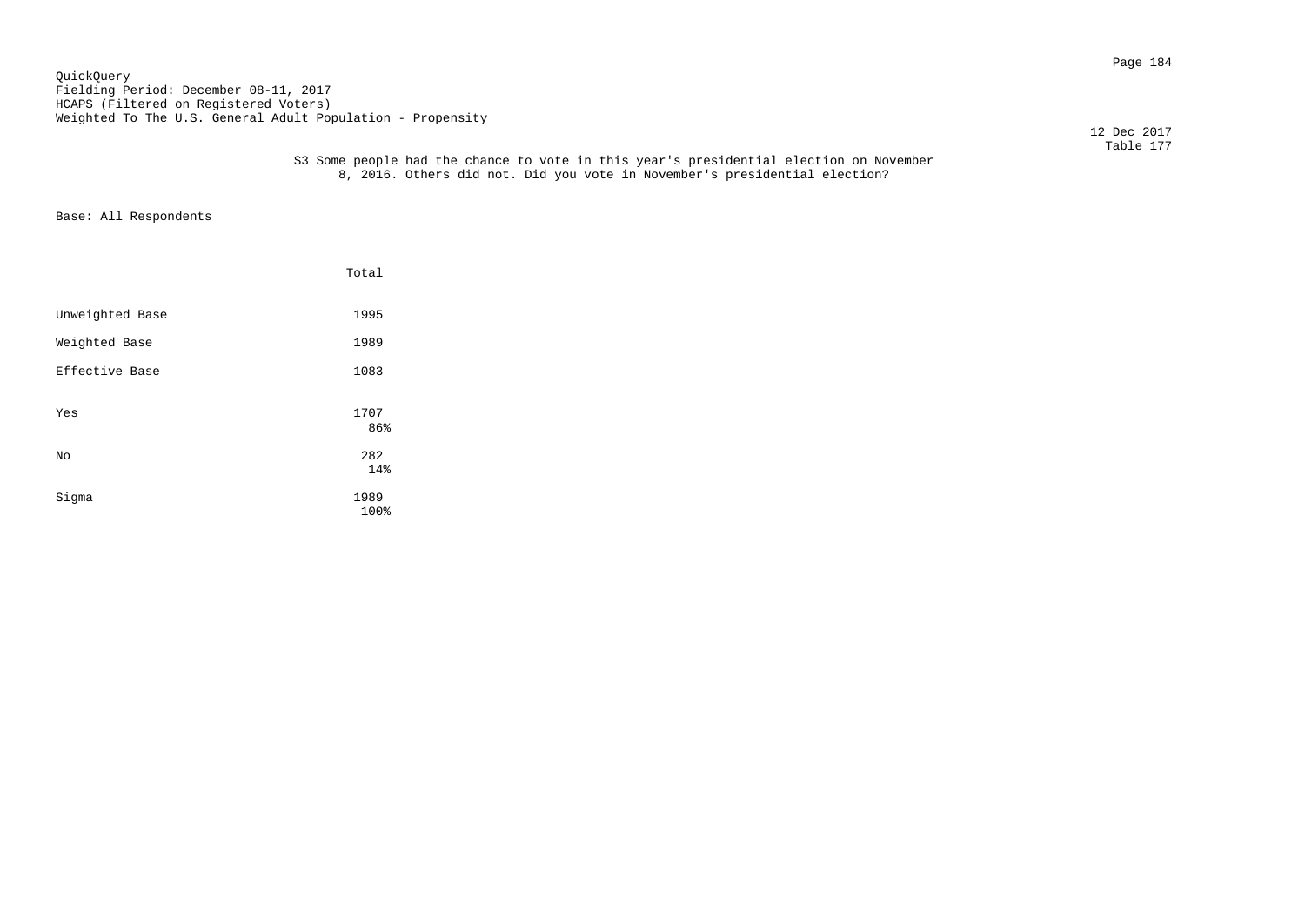12 Dec 2017

 Table 178 S4 Confidentially and for statistical purposes only which candidate did you vote for in the general election on Nov. 8, 2016?

# Base: Voted In Presidential Election

|                      | Total                |  |
|----------------------|----------------------|--|
| Unweighted Base      | 1733                 |  |
| Weighted Base        | 1707                 |  |
| Effective Base       | 952                  |  |
| Hillary Clinton      | 770<br>45%           |  |
| Donald Trump         | 687<br>40%           |  |
| Gary Johnson         | 80<br>5%             |  |
| Jill Stein           | 36<br>2 <sup>°</sup> |  |
| Other                | 65<br>4%             |  |
| Prefer not to answer | 69<br>4%             |  |
| Sigma                | 1707<br>100%         |  |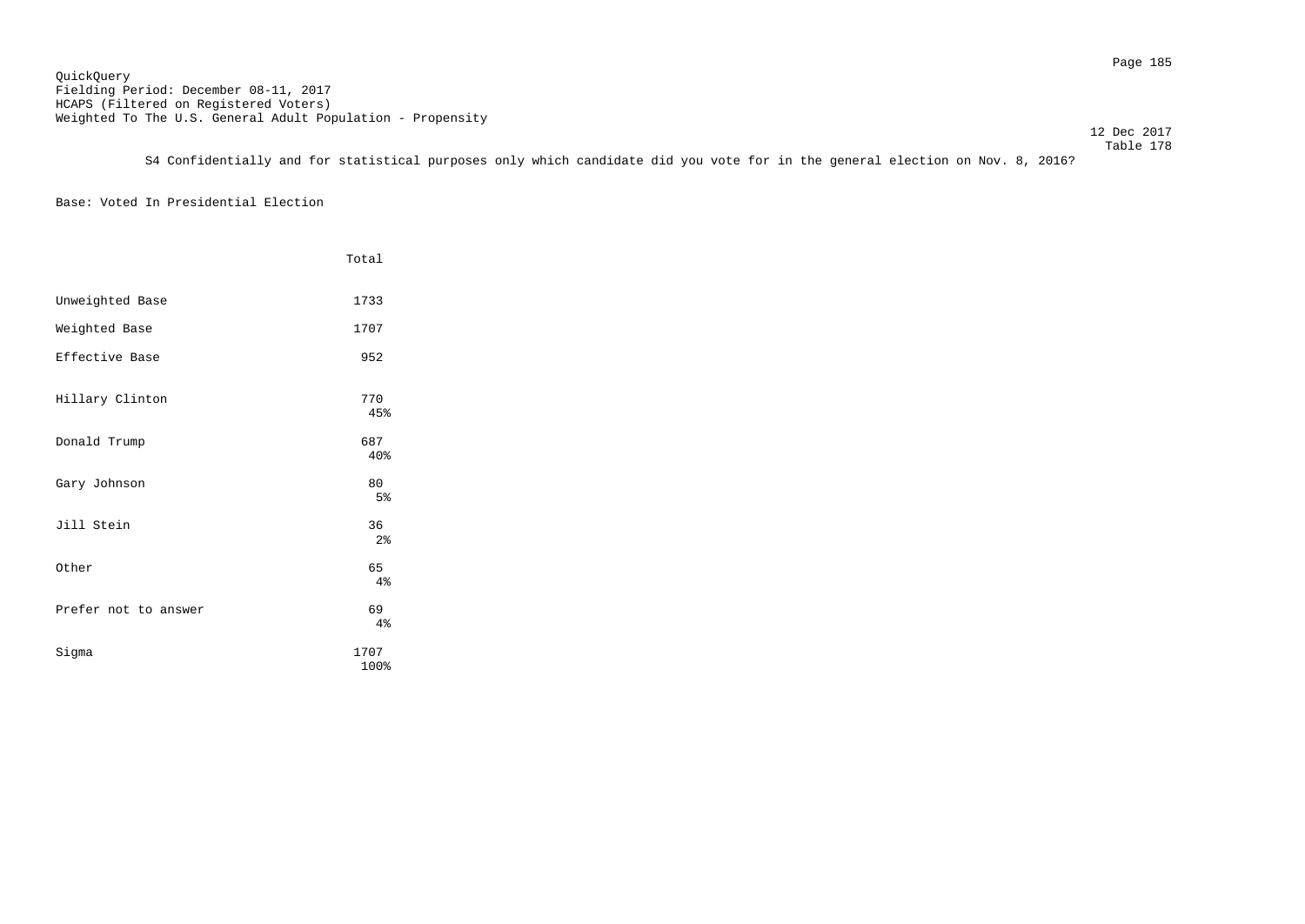12 Dec 2017

 Table 179 S4A In casting your vote, what was most important to you - the candidate's likeability or their stand on the issues?

Base: Voted In Presidential Election

|                           | Total        |
|---------------------------|--------------|
| Unweighted Base           | 1733         |
| Weighted Base             | 1707         |
| Effective Base            | 952          |
| Their stand on the issues | 1517<br>89%  |
| Likeability               | 189<br>11%   |
| Sigma                     | 1707<br>100% |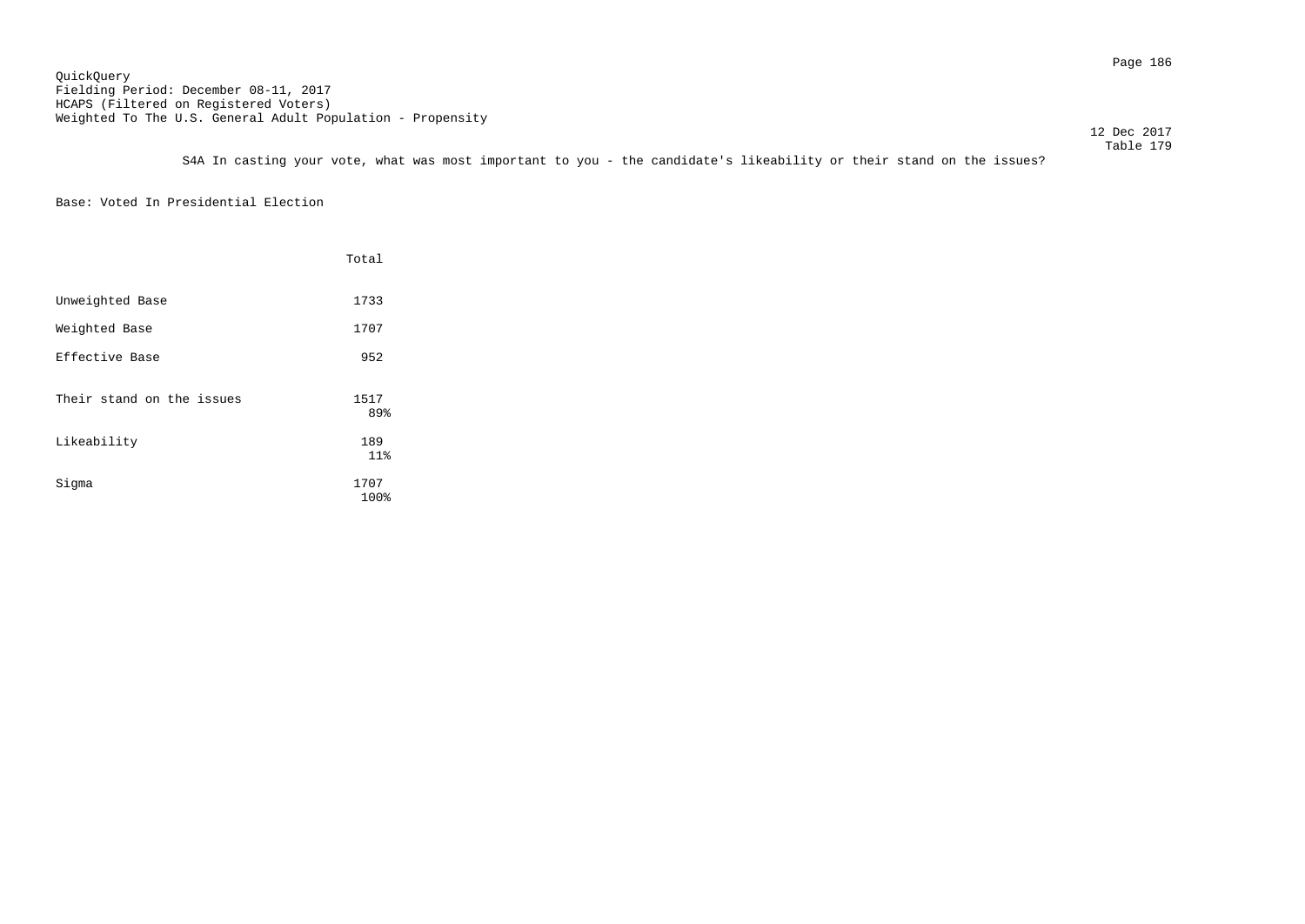Page 187 QuickQuery Fielding Period: December 08-11, 2017 HCAPS (Filtered on Registered Voters) Weighted To The U.S. General Adult Population - Propensity

 12 Dec 2017 Table 180

|                 | Total             |  |
|-----------------|-------------------|--|
| Unweighted Base | 1995              |  |
| Weighted Base   | 1989              |  |
| Effective Base  | 1083              |  |
| Yes             | 1806<br>91%       |  |
| No              | 122               |  |
| Not Sure        | 6%<br>61<br>$3\,$ |  |
| Sigma           | 1989<br>100%      |  |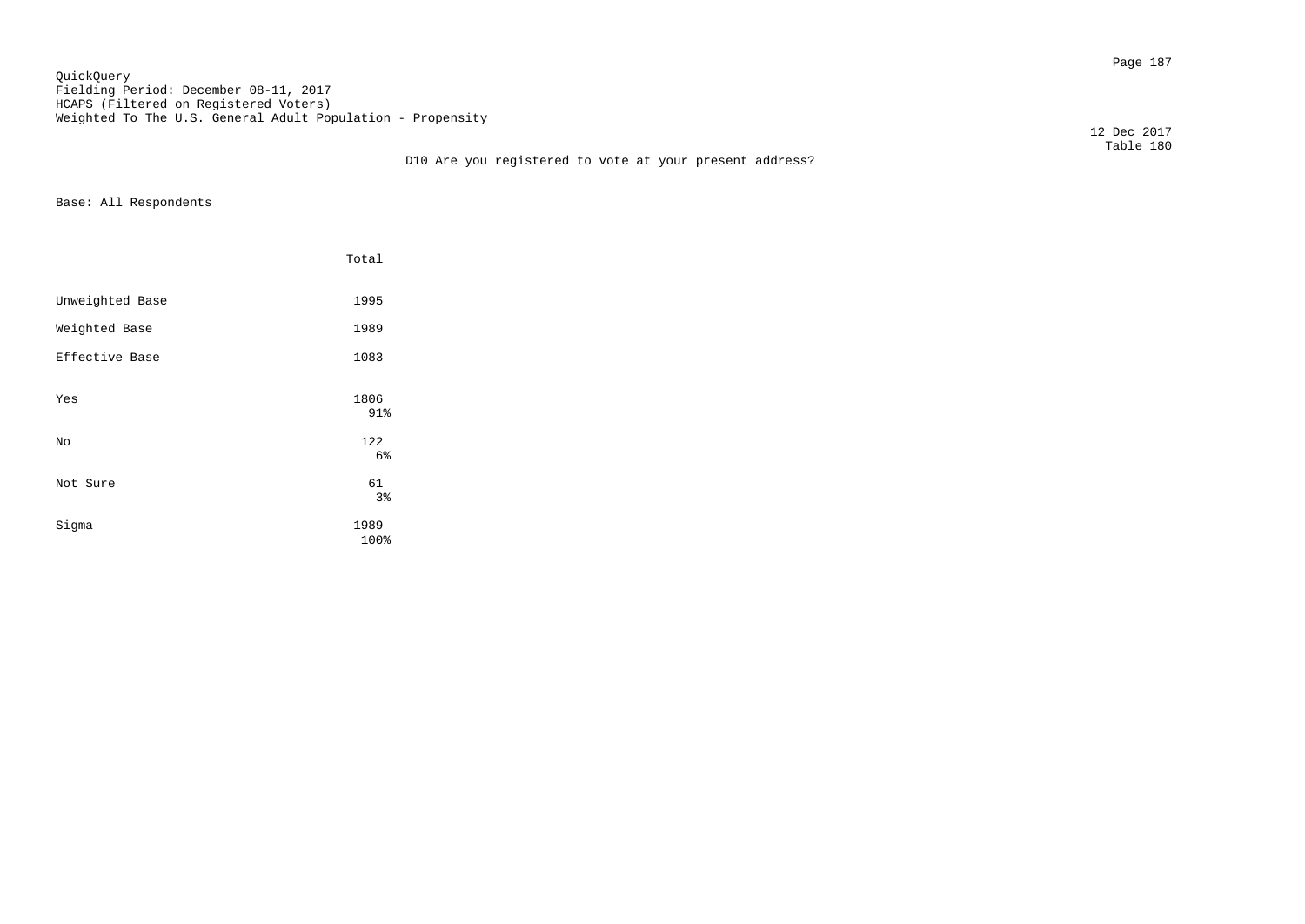Page 188 QuickQuery Fielding Period: December 08-11, 2017 HCAPS (Filtered on Registered Voters) Weighted To The U.S. General Adult Population - Propensity

 Table 181 D11 What is your religion?

Base: All Respondents

|                            | Total                |
|----------------------------|----------------------|
| Unweighted Base            | 1995                 |
| Weighted Base              | 1989                 |
| Effective Base             | 1083                 |
| Evangelical Protestant     | 192<br>10%           |
| Non-Evangelical Protestant | 227<br>11%           |
| Roman Catholic             | 468<br>24%           |
| Mormon                     | 27<br>1 <sup>°</sup> |
| Other Christian            | 442<br>22%           |
| Jewish                     | 82<br>4%             |
| Muslim                     | 6<br>$\star$         |
| Hindu                      | 7<br>$\star$         |
| Buddhist                   | 16<br>1 <sup>°</sup> |
| Atheist/Agnostic           | 275<br>14%           |
| Other                      | 245<br>12%           |
| Sigma                      | 1989<br>100%         |

12 Dec 2017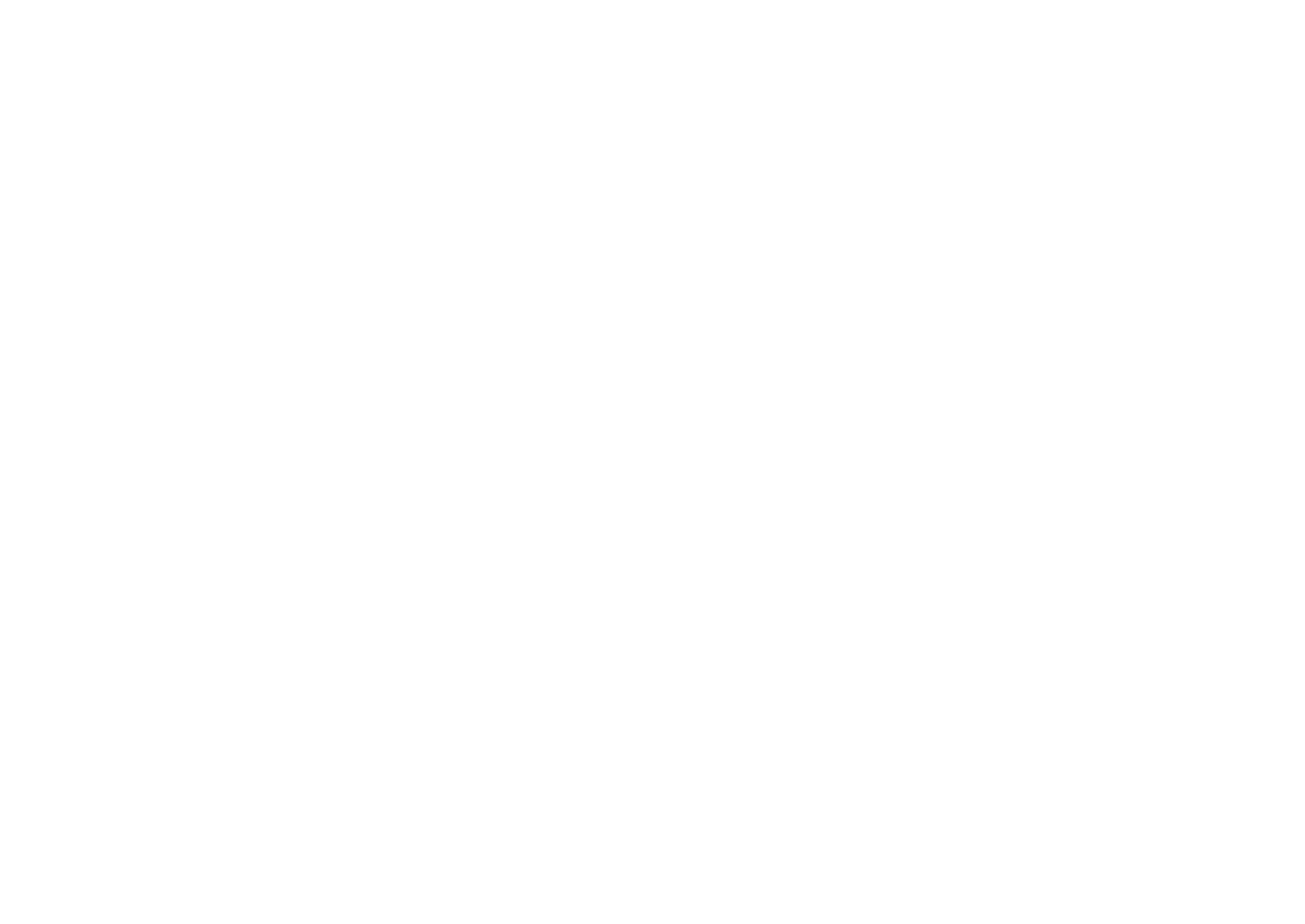Page 189 QuickQuery Fielding Period: December 08-11, 2017 HCAPS (Filtered on Registered Voters) Weighted To The U.S. General Adult Population - Propensity

12 Dec 2017

|                       | Total                 |
|-----------------------|-----------------------|
| Unweighted Base       | 1995                  |
| Weighted Base         | 1989                  |
| Effective Base        | 1083                  |
| Daily                 | 49<br>$2\,$           |
| Weekly                | 458<br>23%            |
| A few times per month | 177<br>9%             |
| Once a month          | 162<br>8 <sup>°</sup> |
| Almost never          | 1142<br>57%           |
| Sigma                 | 1989<br>100%          |
|                       |                       |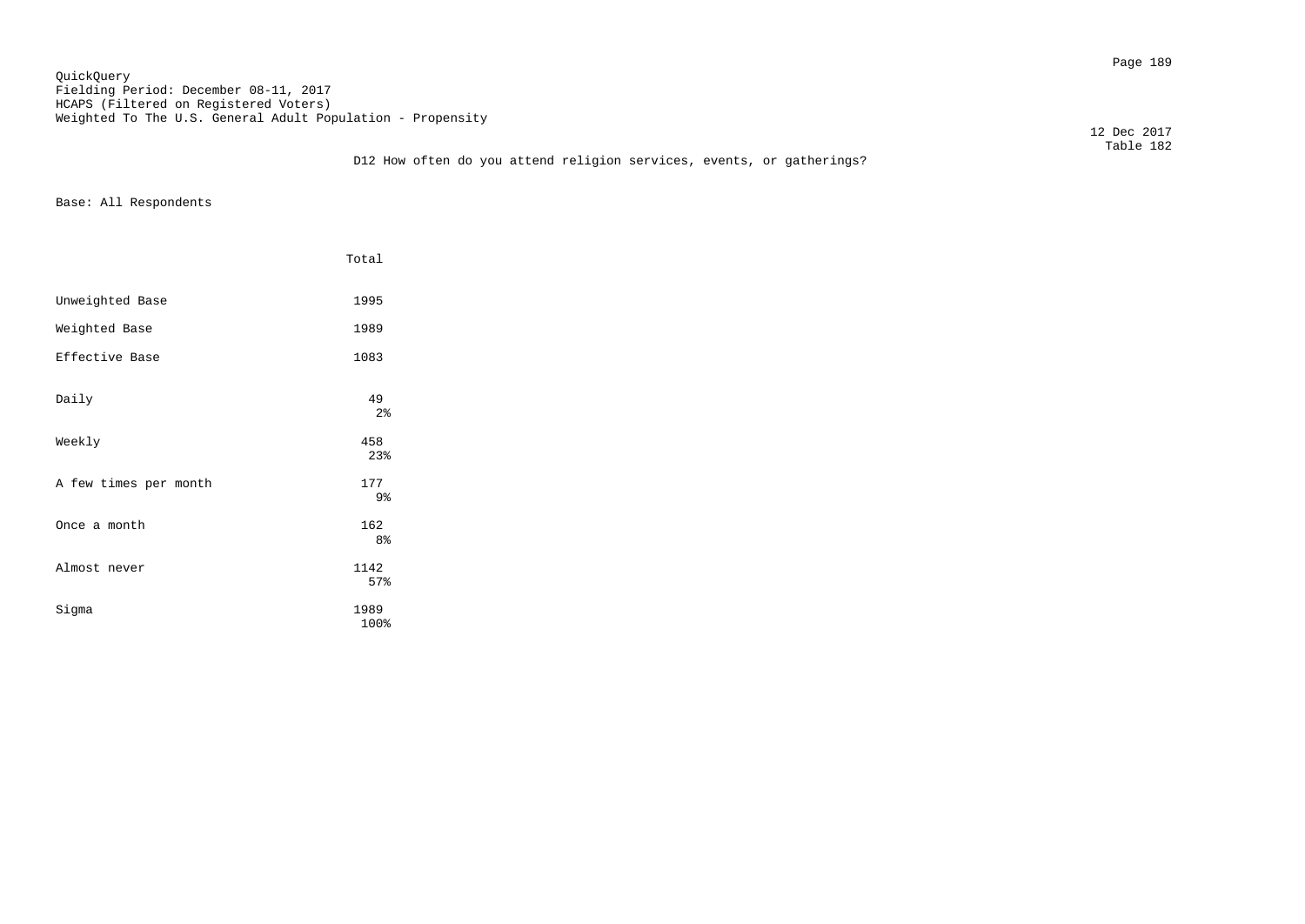Page 190 QuickQuery Fielding Period: December 08-11, 2017 HCAPS (Filtered on Registered Voters) Weighted To The U.S. General Adult Population - Propensity

12 Dec 2017

|                                    | Total                  |
|------------------------------------|------------------------|
| Unweighted Base                    | 1995                   |
| Weighted Base                      | 1989                   |
| Effective Base                     | 1083                   |
| Very/Somewhat Important<br>(Net)   | 1305<br>66%            |
| Very important                     | 724<br>36%             |
| Somewhat important                 | 581<br>29 <sub>8</sub> |
| Very/Somewhat Unimportant<br>(Net) | 683<br>34%             |
| Somewhat unimportant               | 265<br>13%             |
| Very unimportant                   | 419<br>21%             |
| Sigma                              | 1989<br>100%           |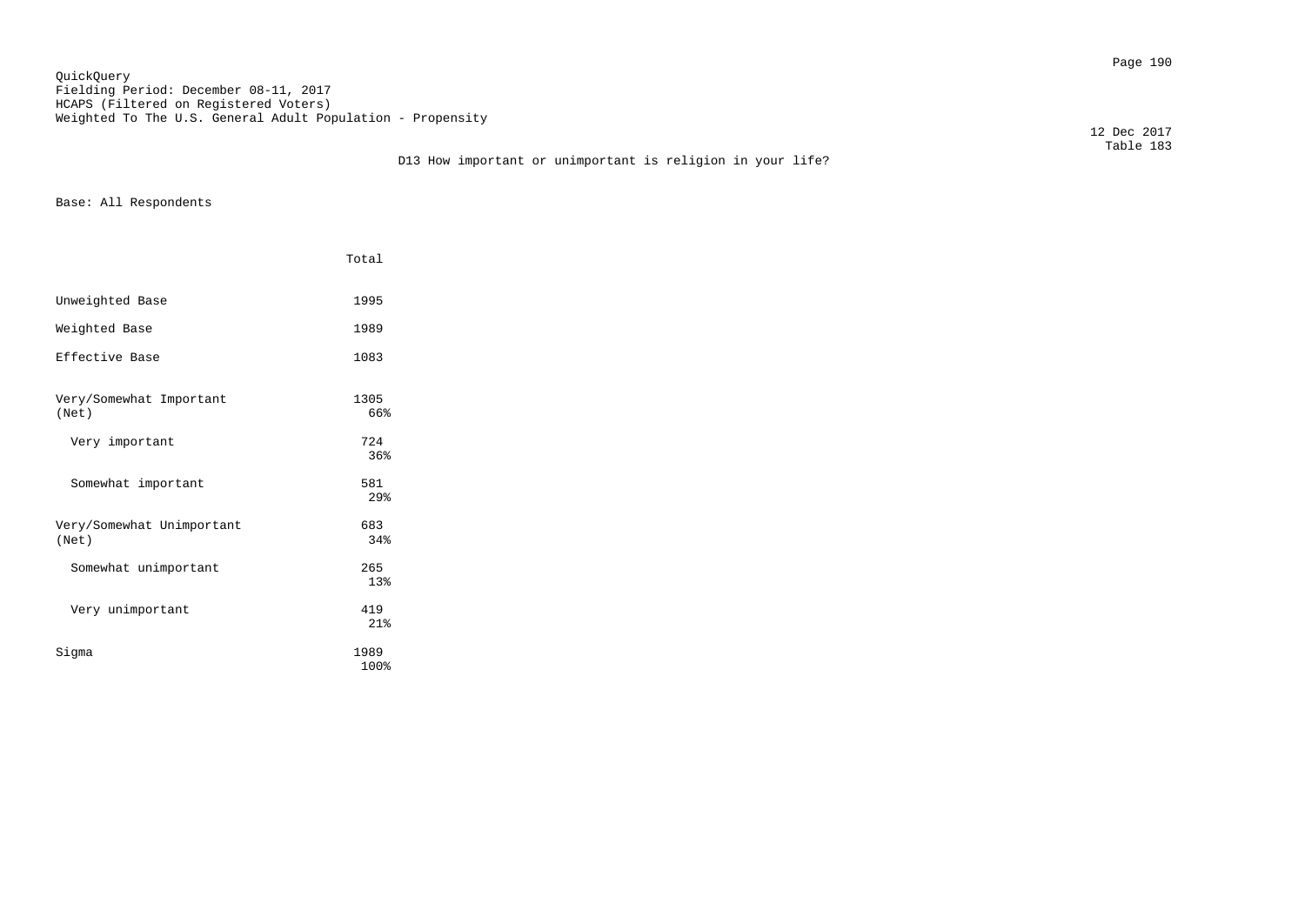Page 191 QuickQuery Fielding Period: December 08-11, 2017 HCAPS (Filtered on Registered Voters) Weighted To The U.S. General Adult Population - Propensity

12 Dec 2017

 Table 184 D14 Does anyone in your household own a gun?

|                 | Total               |  |
|-----------------|---------------------|--|
| Unweighted Base | 1995                |  |
| Weighted Base   | 1989                |  |
| Effective Base  | 1083                |  |
| Yes             | 683<br>34%          |  |
| No              | 1306                |  |
| Sigma           | 66%<br>1989<br>100% |  |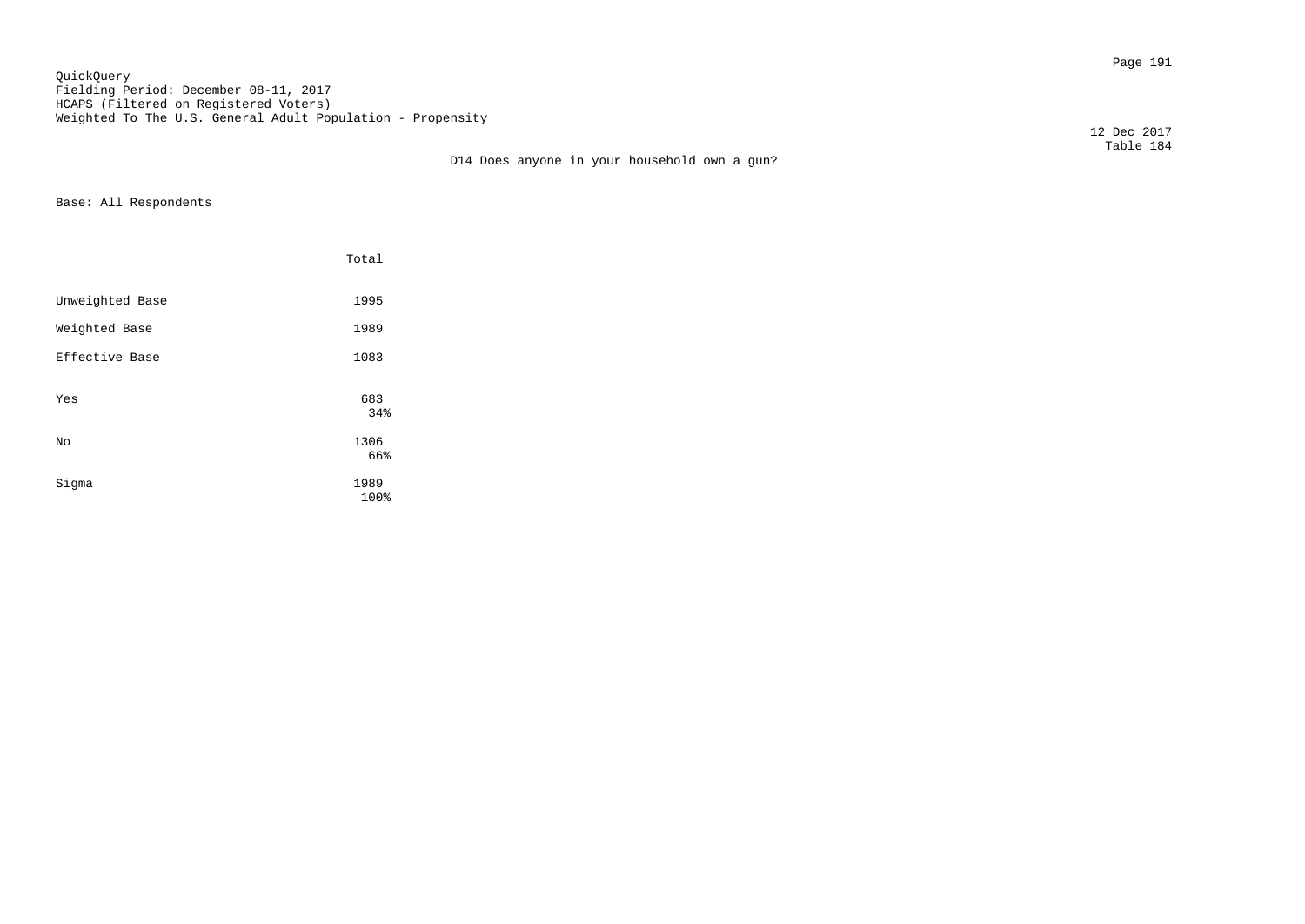12 Dec 2017

I/We live in...

|                                                        | Total                |
|--------------------------------------------------------|----------------------|
| Unweighted Base                                        | 1995                 |
| Weighted Base                                          | 1989                 |
| Effective Base                                         | 1083                 |
| A house that I/we own                                  | 1144<br>58%          |
| An apartment or condominium<br>that I/we own           | 96<br>5%             |
| Another type of home that I/<br>we own                 | 40<br>2 <sup>8</sup> |
| A house that I/we rent or<br>lease                     | 341<br>17%           |
| An apartment or condominium<br>that I/we rent or lease | 288<br>14%           |
| Another type of home that I/<br>we rent or lease       | 35<br>2 <sup>8</sup> |
| None of these                                          | 45<br>2 <sup>8</sup> |
| Sigma                                                  | 1989<br>100%         |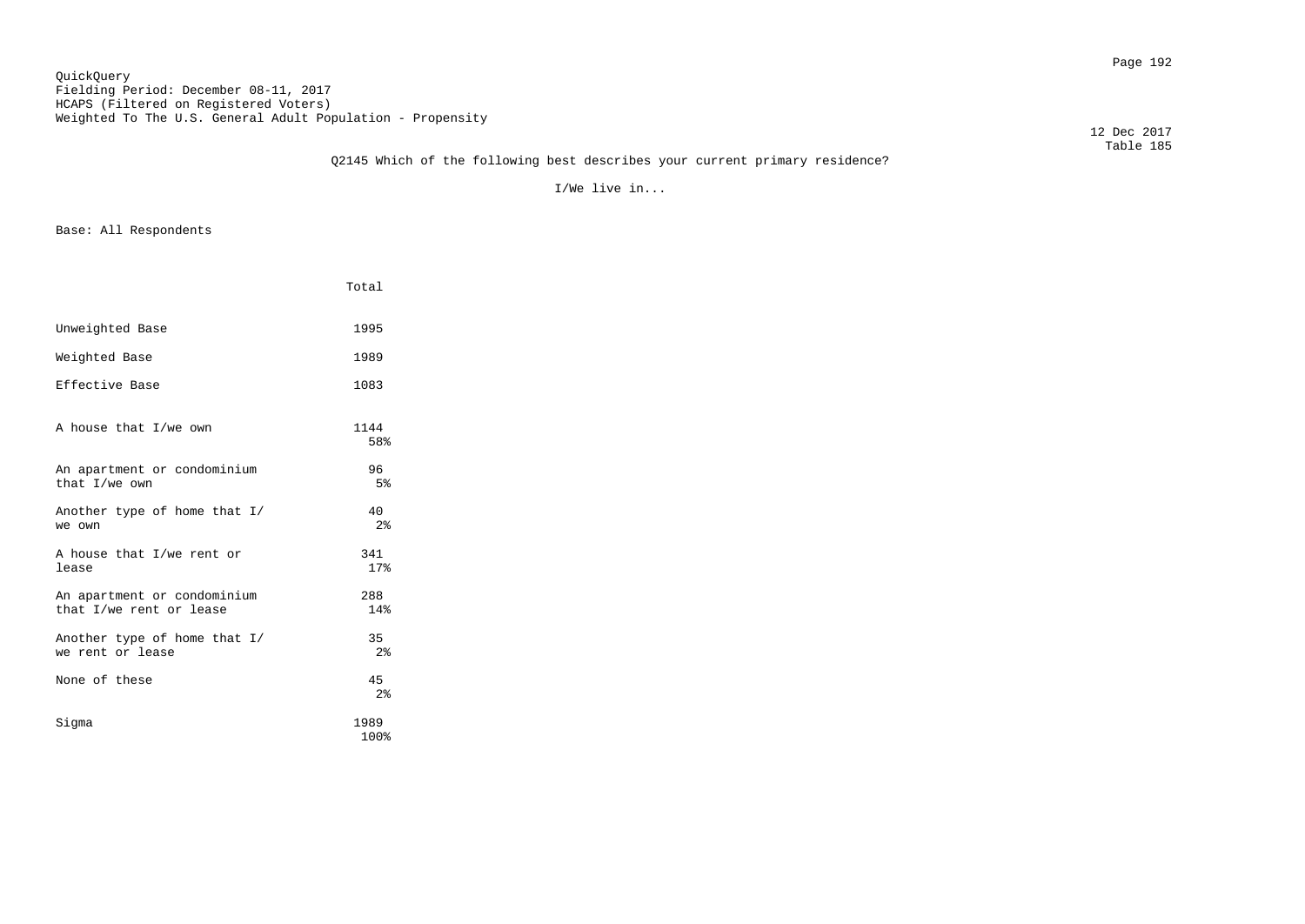Page 193 QuickQuery Fielding Period: December 08-11, 2017 HCAPS (Filtered on Registered Voters) Weighted To The U.S. General Adult Population - Propensity

12 Dec 2017

### Table 186 D16 Do you live in a suburban, urban, or rural area?

|                 | Total             |
|-----------------|-------------------|
| Unweighted Base | 1995              |
| Weighted Base   | 1989              |
| Effective Base  | 1083              |
| Urban           | 491<br>25%        |
| Suburban        | 1057              |
| Rural           | 53%<br>441<br>22% |
| Sigma           | 1989<br>100%      |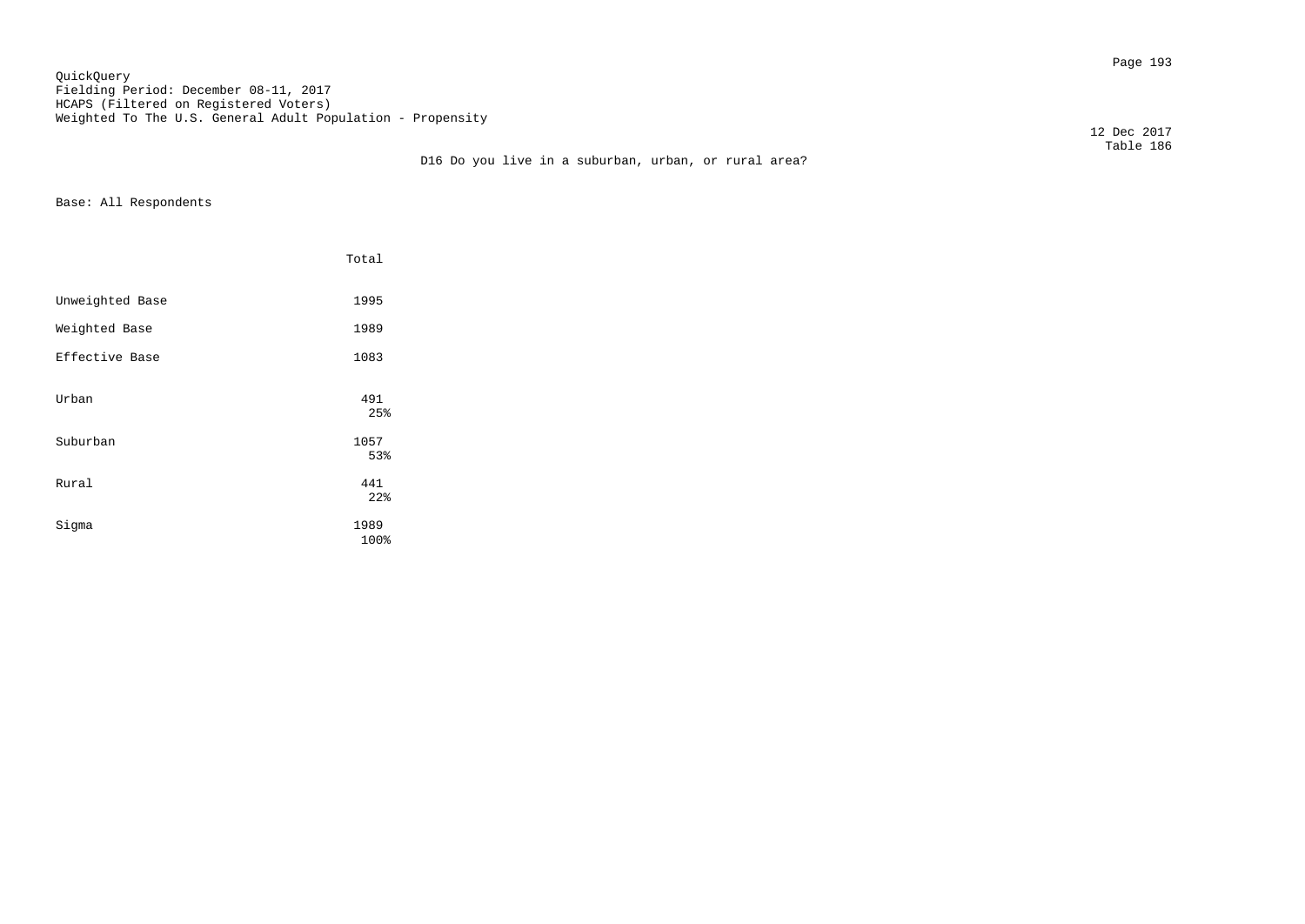Page 194 QuickQuery Fielding Period: December 08-11, 2017 HCAPS (Filtered on Registered Voters) Weighted To The U.S. General Adult Population - Propensity

12 Dec 2017

|                 | Total        |  |
|-----------------|--------------|--|
| Unweighted Base | 1995         |  |
| Weighted Base   | 1989         |  |
| Effective Base  | 1083         |  |
| Yes             | 1967<br>99%  |  |
| No              | 22<br>$1\%$  |  |
| Sigma           | 1989<br>100% |  |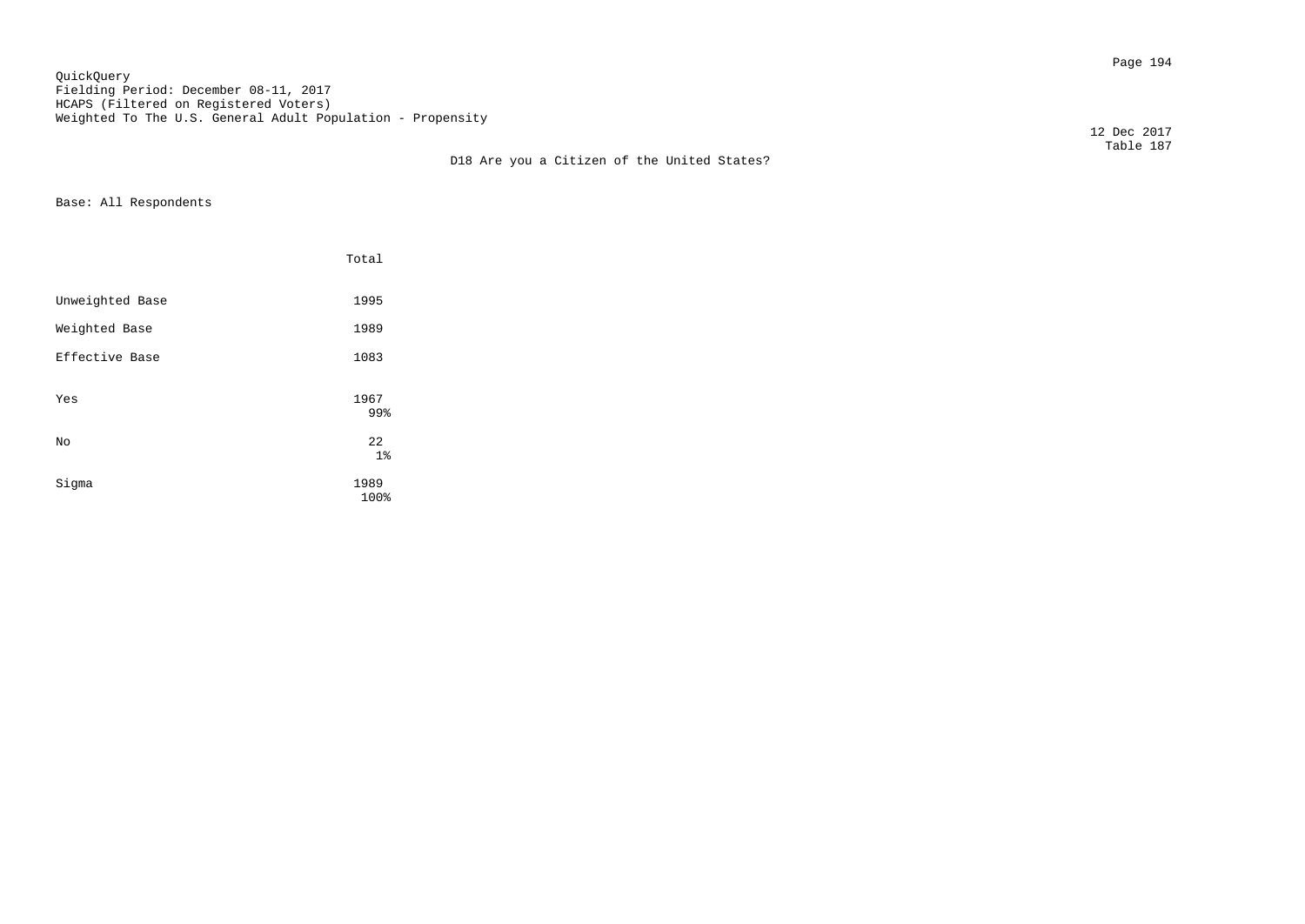Page 195 QuickQuery Fielding Period: December 08-11, 2017 HCAPS (Filtered on Registered Voters) Weighted To The U.S. General Adult Population - Propensity

HO1 Do you have health insurance?

Base: All Respondents

|                 | Total                          |  |
|-----------------|--------------------------------|--|
| Unweighted Base | 1995                           |  |
| Weighted Base   | 1989                           |  |
| Effective Base  | 1083                           |  |
| Yes             | 1844<br>93%                    |  |
| No              | 145                            |  |
| Sigma           | 7 <sup>°</sup><br>1989<br>100% |  |

 12 Dec 2017 Table 188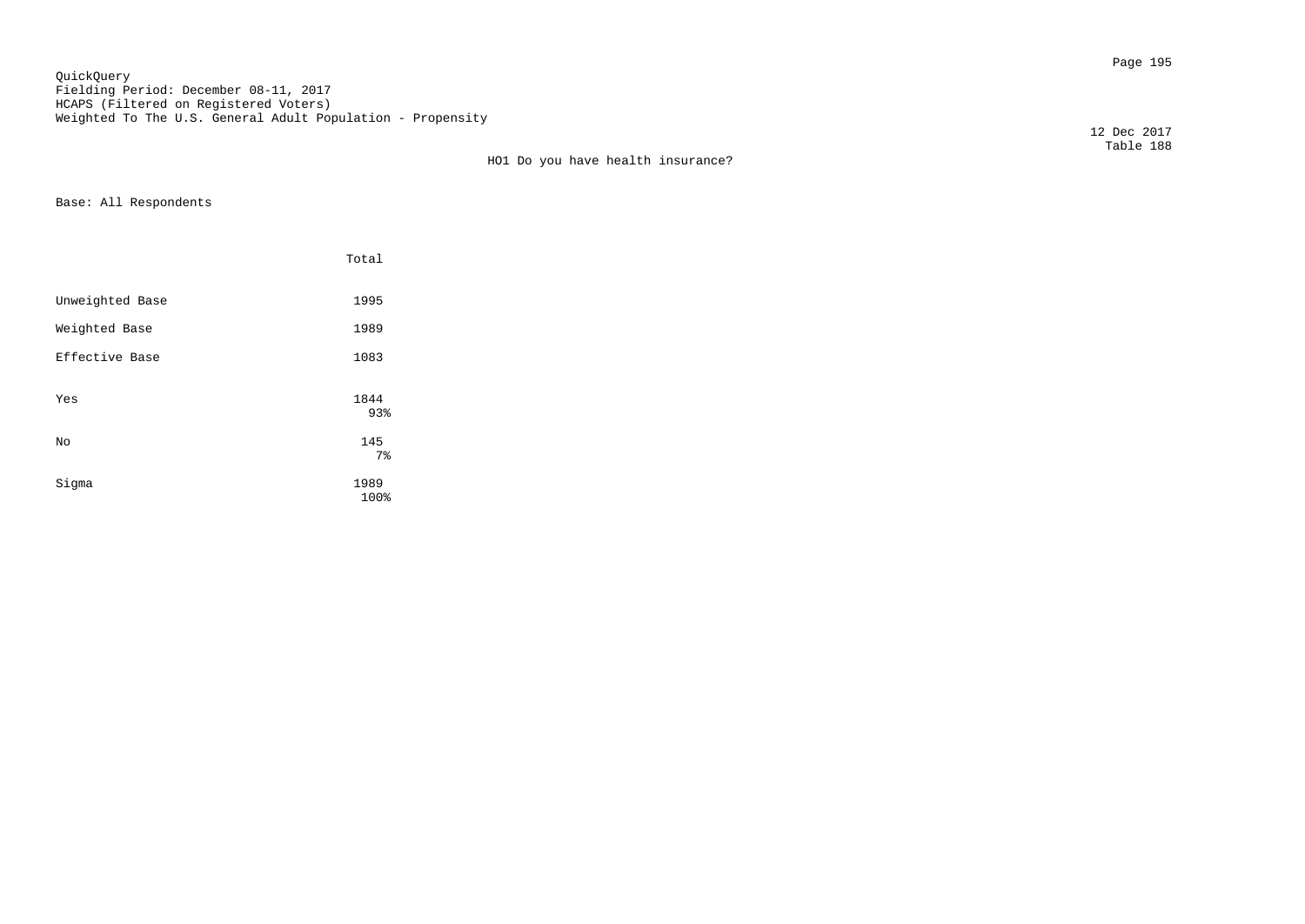Page 196 QuickQuery Fielding Period: December 08-11, 2017 HCAPS (Filtered on Registered Voters) Weighted To The U.S. General Adult Population - Propensity

12 Dec 2017

Base: Has Health Insurance

|                                                                                                                      | Total                                            |
|----------------------------------------------------------------------------------------------------------------------|--------------------------------------------------|
| Unweighted Base                                                                                                      | 1847                                             |
| Weighted Base                                                                                                        | 1844                                             |
| Effective Base                                                                                                       | 1012                                             |
| Through my work or my<br>spouse's work<br>Through a union, guild, or<br>organization<br>Through a government program | 984<br>53%<br>43<br>2 <sup>8</sup><br>686<br>37% |
| (e.g. Medicare, Medicaid,<br>Obamacare, state program)                                                               |                                                  |
| I purchased my own                                                                                                   | 131<br>7 <sup>8</sup>                            |
| Sigma                                                                                                                | 1844<br>100%                                     |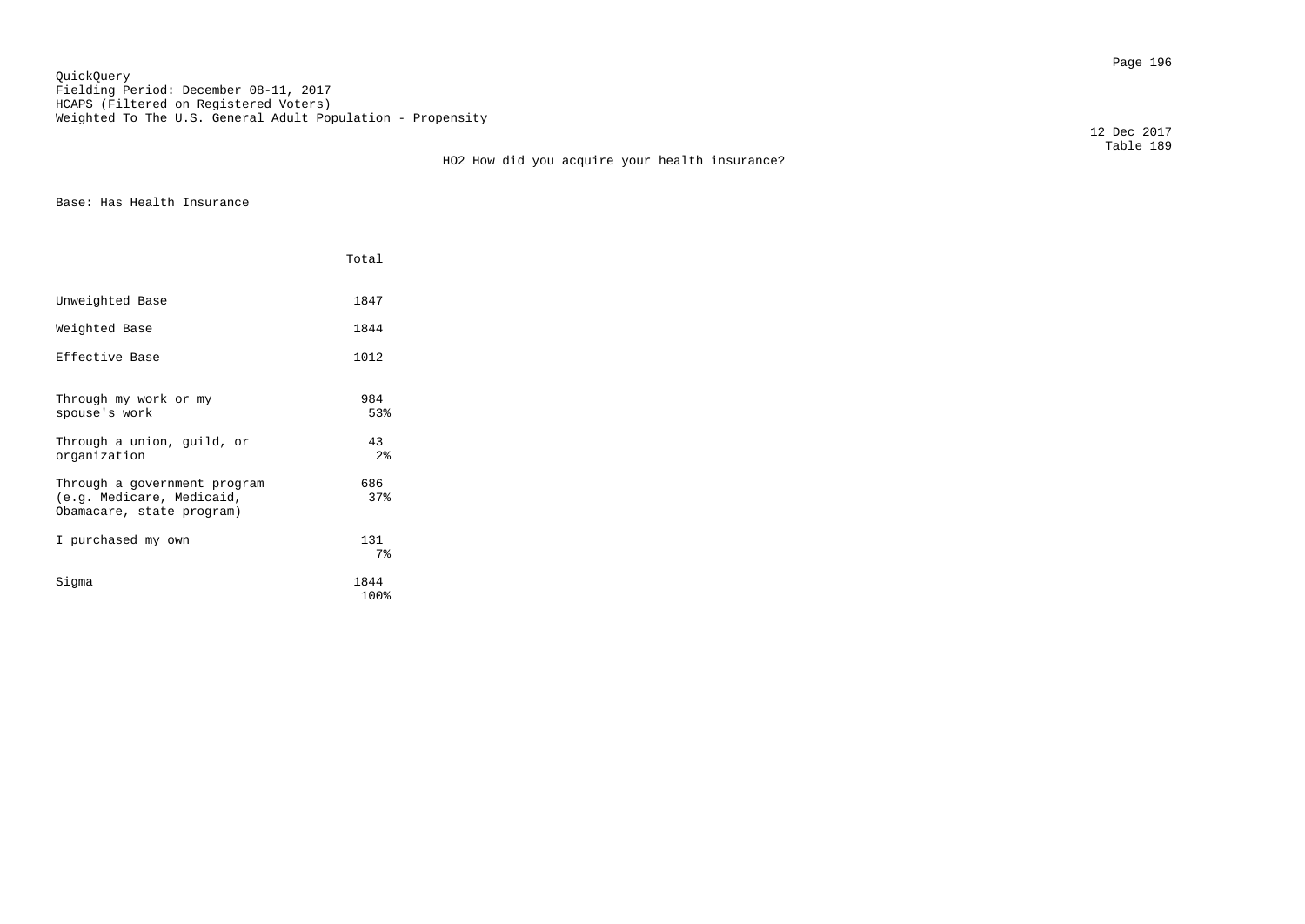Page 197 QuickQuery Fielding Period: December 08-11, 2017 HCAPS (Filtered on Registered Voters) Weighted To The U.S. General Adult Population - Propensity

12 Dec 2017

 Table 190 D19 Have any members of your household signed up for health insurance through Healthcare.gov and the Affordable Care Act?

|                                         | Total        |
|-----------------------------------------|--------------|
| Unweighted Base                         | 1995         |
| Weighted Base                           | 1989         |
| Effective Base                          | 1083         |
| Yes, I have                             | 2.2.2<br>11% |
| Another member of my<br>household has   | 92<br>5%     |
| Multiple people in my<br>household have | 49<br>2%     |
| No one in my household has              | 1533<br>77%  |
| Decline to state                        | 92<br>5%     |
| Sigma                                   | 1989<br>100% |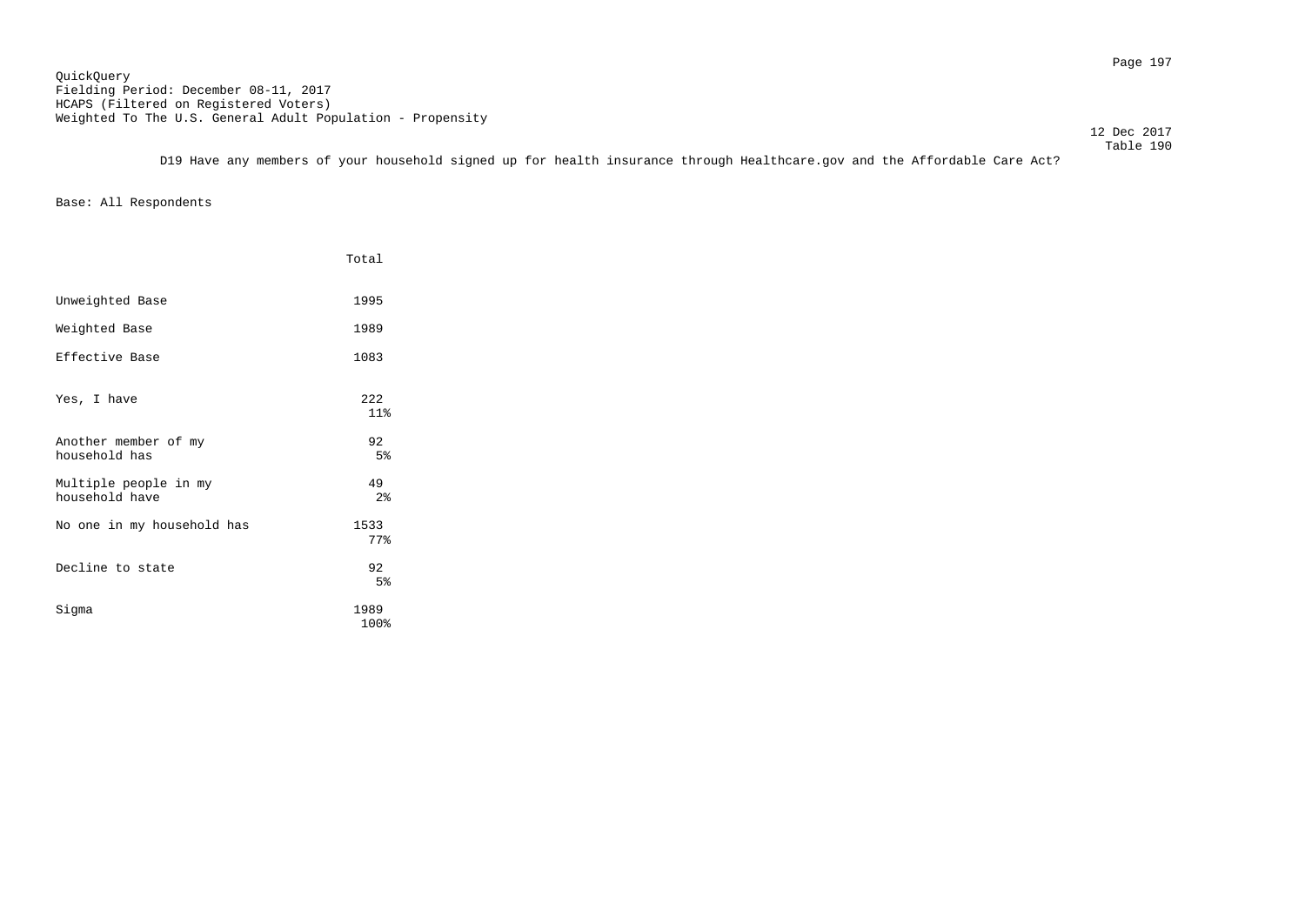Table 191 Q2157 Which of the following income categories best describes your total 2016 household income before taxes?

|                        | Total                 |
|------------------------|-----------------------|
| Unweighted Base        | 1995                  |
| Weighted Base          | 1989                  |
| Effective Base         | 1083                  |
| Less than $$15,000$    | 159<br>8%             |
| \$15,000 to \$24,999   | 155<br>8%             |
| \$25,000 to \$34,999   | 169<br>8%             |
| \$35,000 to \$49,999   | 218<br>11%            |
| \$50,000 to \$74,999   | 327<br>16%            |
| \$75,000 to \$99,999   | 250<br>13%            |
| \$100,000 to \$124,999 | 227<br>$11$ %         |
| \$125,000 to \$149,999 | 137<br>7%             |
| \$150,000 to \$199,999 | 134<br>7 <sup>8</sup> |
| \$200,000 to \$249,999 | 57<br>3%              |
| \$250,000 or more      | 39<br>2 <sup>8</sup>  |
| Decline to answer      | 117<br>6%             |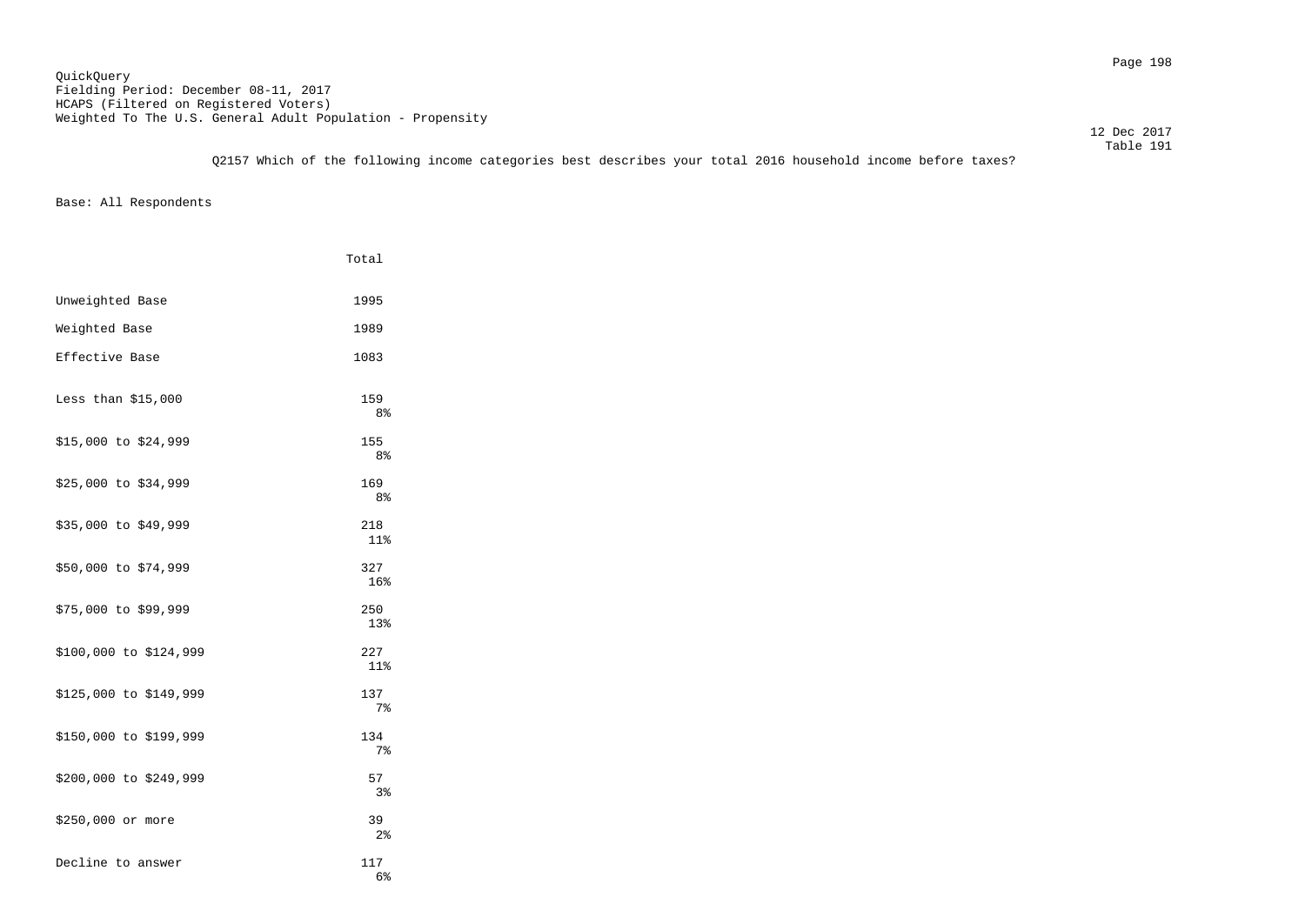Sigma 1989<br>1989 - 1989<br>100% 100% 100%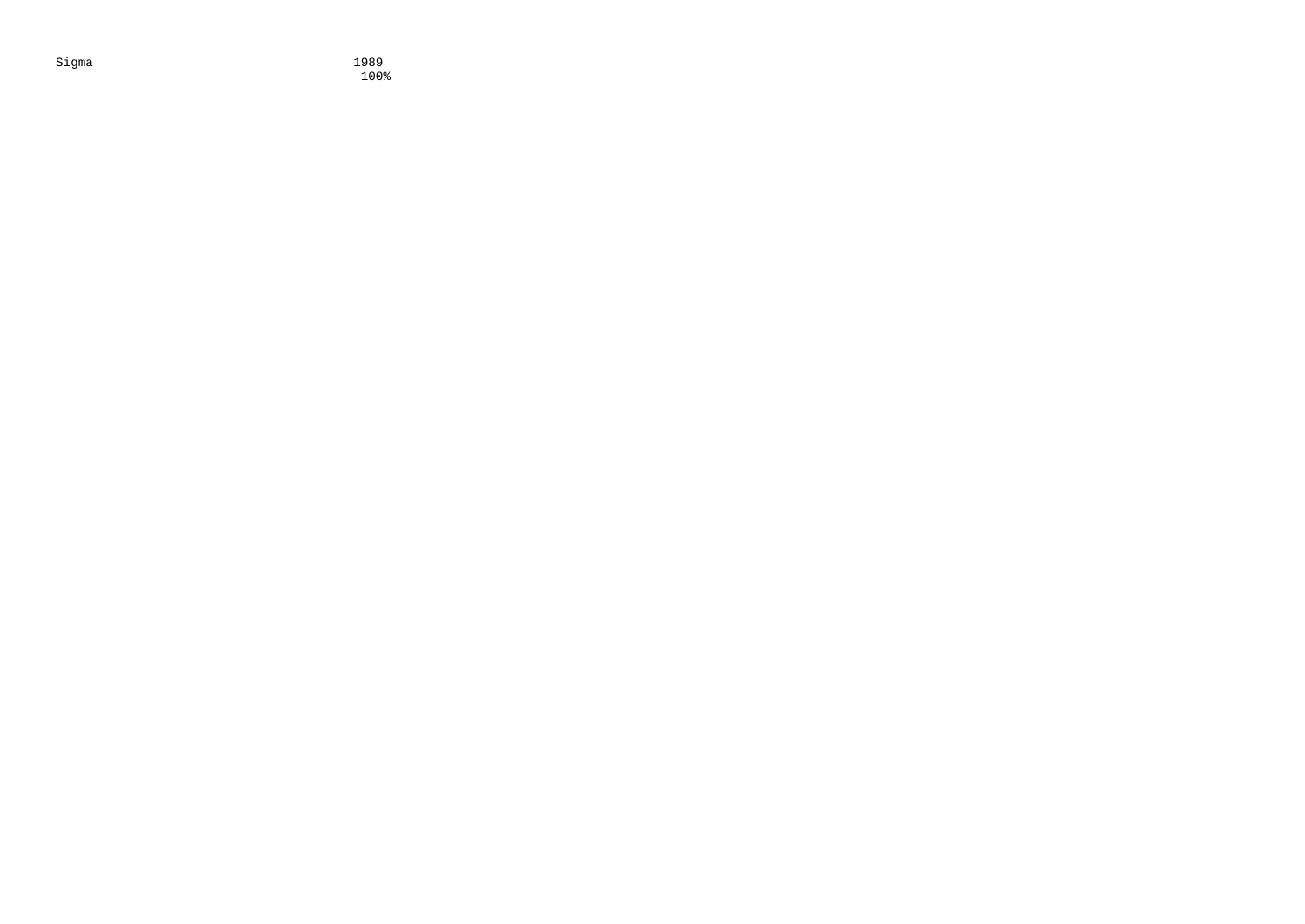Page 199 QuickQuery Fielding Period: December 08-11, 2017 HCAPS (Filtered on Registered Voters) Weighted To The U.S. General Adult Population - Propensity

 12 Dec 2017 Table 192

## CA1 Which carrier do you subscribe to for mobile calling and data services?

|                   | Total                 |
|-------------------|-----------------------|
| Unweighted Base   | 1995                  |
| Weighted Base     | 1989                  |
| Effective Base    | 1083                  |
| Verizon           | 599<br>30%            |
| AT&T              | 465<br>23%            |
| T-Mobile          | 200<br>10%            |
| Sprint            | 150<br>8 <sup>°</sup> |
| MetroPCS          | 93<br>5%              |
| TracFone          | 87<br>4%              |
| Straight Talk     | 62<br>3%              |
| Consumer Cellular | 46<br>2 <sup>°</sup>  |
| Boost Mobile      | 42<br>2 <sub>8</sub>  |
| Cricket           | 30<br>$1\%$           |
| Virgin Mobile     | 28<br>1 <sup>°</sup>  |
| US Cellular       | 18<br>$1\%$           |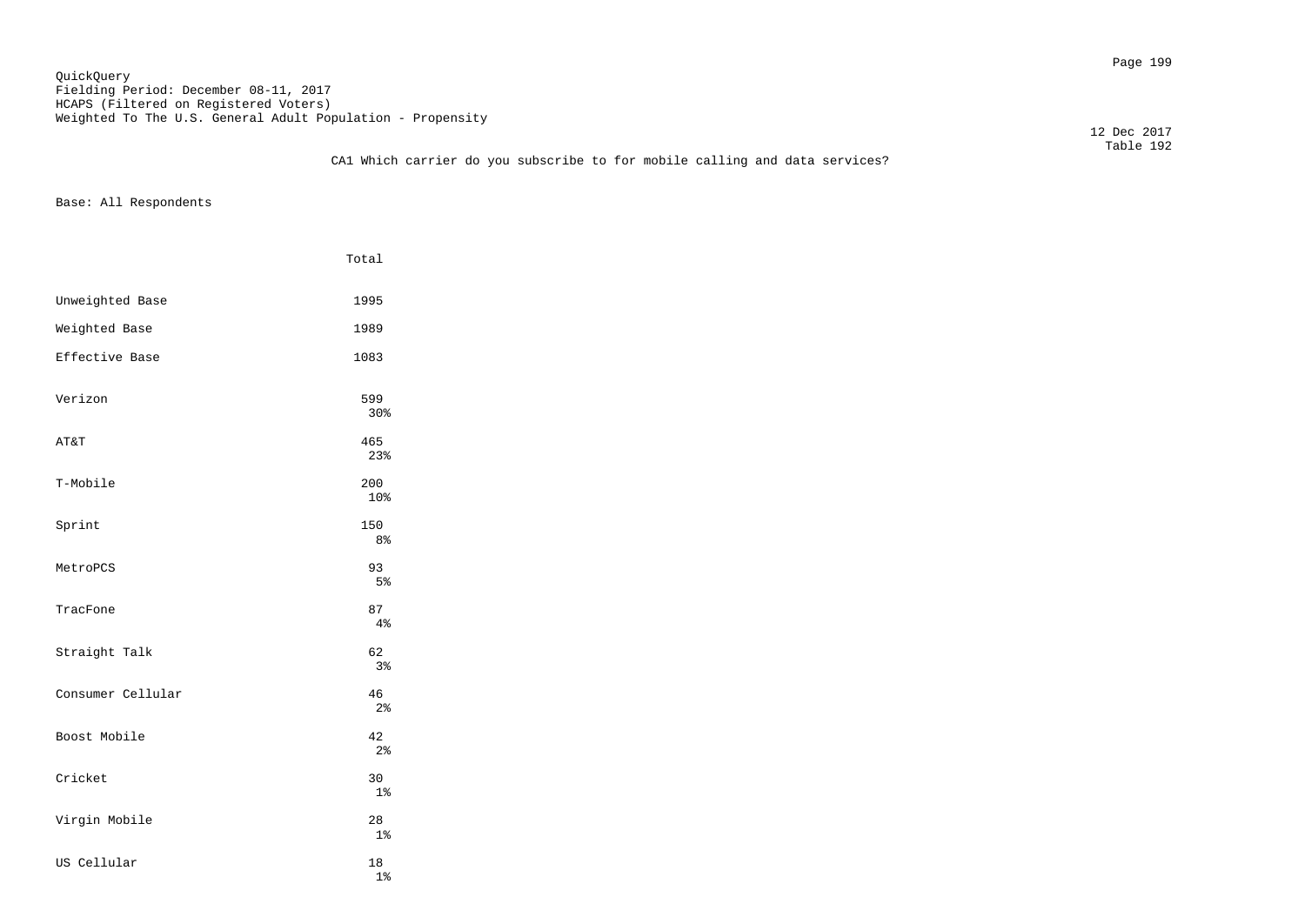| Walmart FamilyMobile | 15<br>1 <sup>°</sup>      |
|----------------------|---------------------------|
| Net10                | $\overline{2}$<br>$\star$ |
| Other                | 73<br>4%                  |
| None of the above    | 80<br>4%                  |
| Sigma                | 1989<br>100%              |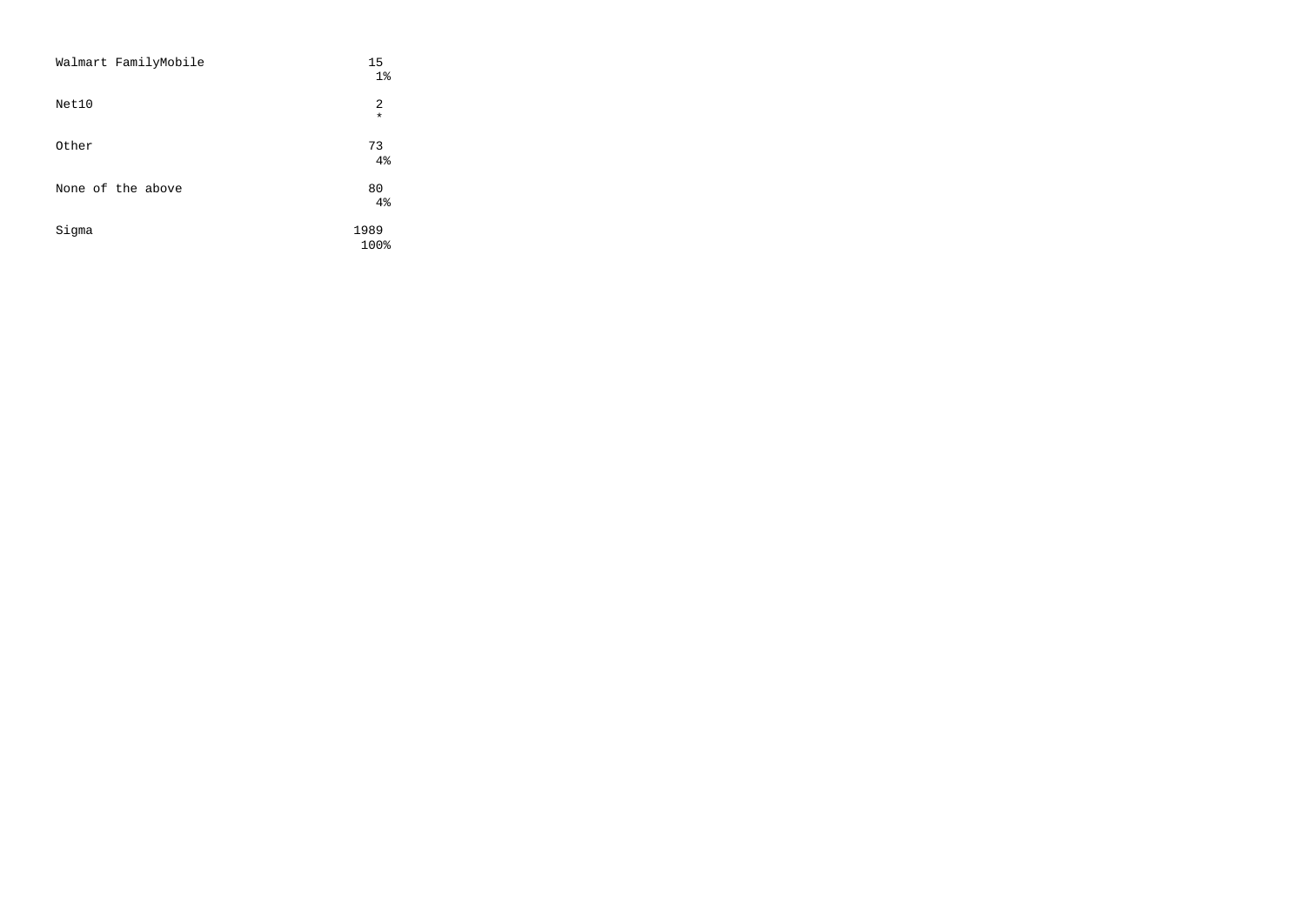Page 200 QuickQuery Fielding Period: December 08-11, 2017 HCAPS (Filtered on Registered Voters) Weighted To The U.S. General Adult Population - Propensity

 12 Dec 2017 Table 193

|                          | Total                |
|--------------------------|----------------------|
| Unweighted Base          | 1995                 |
| Weighted Base            | 1989                 |
| Effective Base           | 1083                 |
| Comcast                  | 436<br>22%           |
| AT&T                     | 357<br>18%           |
| Time Warner Cable        | 300<br>15%           |
| Verizon                  | 188<br>9%            |
| Charter                  | 94<br>5%             |
| CenturyLink              | 86<br>4%             |
| Frontier                 | 65<br>3 <sup>°</sup> |
| Cox Cable Communications | 48<br>2 <sup>°</sup> |
| Bright House             | 39<br>2 <sub>8</sub> |
| Cablevision              | 36<br>2 <sup>°</sup> |
| Suddenlink               | 22<br>1 <sup>°</sup> |
| Windstream               | 21<br>$1\%$          |